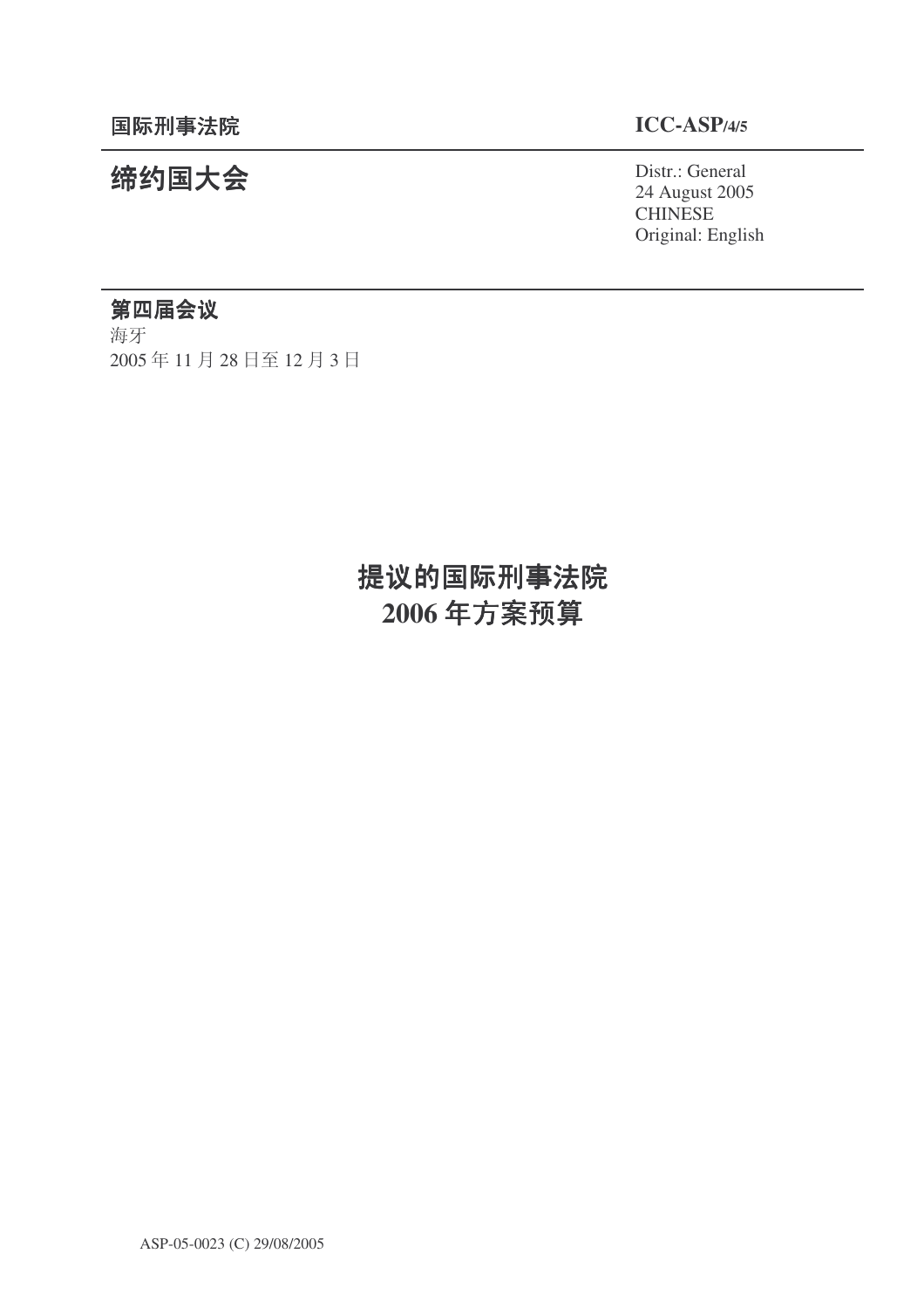目录

|     |                                | 段次        | 页码  |
|-----|--------------------------------|-----------|-----|
| 缩略语 |                                |           | iii |
| I.  | 导言                             | $1 - 20$  | 1   |
| П.  | 提议的 2006年方案预算                  | 21-502    | 7   |
|     | A. 主要方案 I:司法部门                 | 21-38     | 9   |
|     | 方案 1100:院长会议<br>1.             | $24 - 31$ | 10  |
|     | 方案 1200:分庭<br>2.               | 32-38     | 13  |
|     | B. 主要方案 II:检察官办公室              | 39-200    | 15  |
|     | 方案 2100:检察官<br>1.              | 45-99     | 17  |
|     | 次级方案 2110: 检察官直属办公室<br>(a)     | 48-62     | 17  |
|     | 次级方案 2120: 服务科<br>(b)          | 63-91     | 20  |
|     | 次级方案 2130: 法律顾问科<br>(c)        | 92-99     | 25  |
|     | 方案 2200:管辖权、互补和合作司<br>2.       | 100-126   | 27  |
|     | 次级方案 2210: 司长办公室<br>(a)        | 102-107   | 27  |
|     | 次级方案 2220: 情势分析科<br>(b)        | 108-119   | 29  |
|     | 次级方案 2230: 国际合作科<br>(c)        | 120-126   | 31  |
|     | 3.<br>方案 2300: 调查司             | 127-174   | 34  |
|     | 次级方案 2310: 负责调查的副检察官办公室<br>(a) | 129-136   | 34  |
|     | 次级方案 2320: 规划和业务科<br>(b)       | 137-149   | 36  |
|     | 次级方案 2330: 调查小组<br>(c)         | 150-174   | 40  |
|     | 方案 2400:起诉司<br>4.              | 175-200   | 44  |
|     | 次级方案 2410: 负责起诉的副检察官办公室<br>(a) | 178-186   | 44  |
|     | 次级方案 2420: 起诉科<br>(b)          | 187-195   | 46  |
|     | 次级方案 2430: 上诉科<br>(c)          | 196-200   | 48  |
|     | C. 主要方案 III: 书记官处              | 201-479   | 50  |
|     | 方案 3100: 书记官长办公室<br>1.         | 212-264   | 52  |
|     | (a) 次级方案 3110: 书记官长直属办公室       | 213-223   | 52  |
|     | 次级方案 3120: 内部审计办公室<br>(b)      | 224-230   | 54  |
|     | 次级方案 3130: 法律咨询服务科<br>(c)      | 231-238   | 56  |
|     | 次级方案 3140: 警卫和安全科<br>(d)       | 239-257   | 58  |
|     | 次级方案 3150: 管理员办公室<br>(e)       | 258-264   | 62  |
|     | 方案 3200: 共同行政事务司<br>2.         | 265-333   | 65  |
|     | 次级方案 3210: 司长办公室<br>(a)        | 268-273   | 66  |
|     | 次级方案 3220: 人力资源科<br>(b)        | 274-287   | 68  |
|     | 次级方案 3230: 预算和控制科<br>(c)       | 288       | 70  |
|     | 次级方案 3240: 预算和财务科<br>(d)       | 289-294   | 70  |
|     | 次级方案 3250: 一般事务科<br>(e)        | 295-305   | 72  |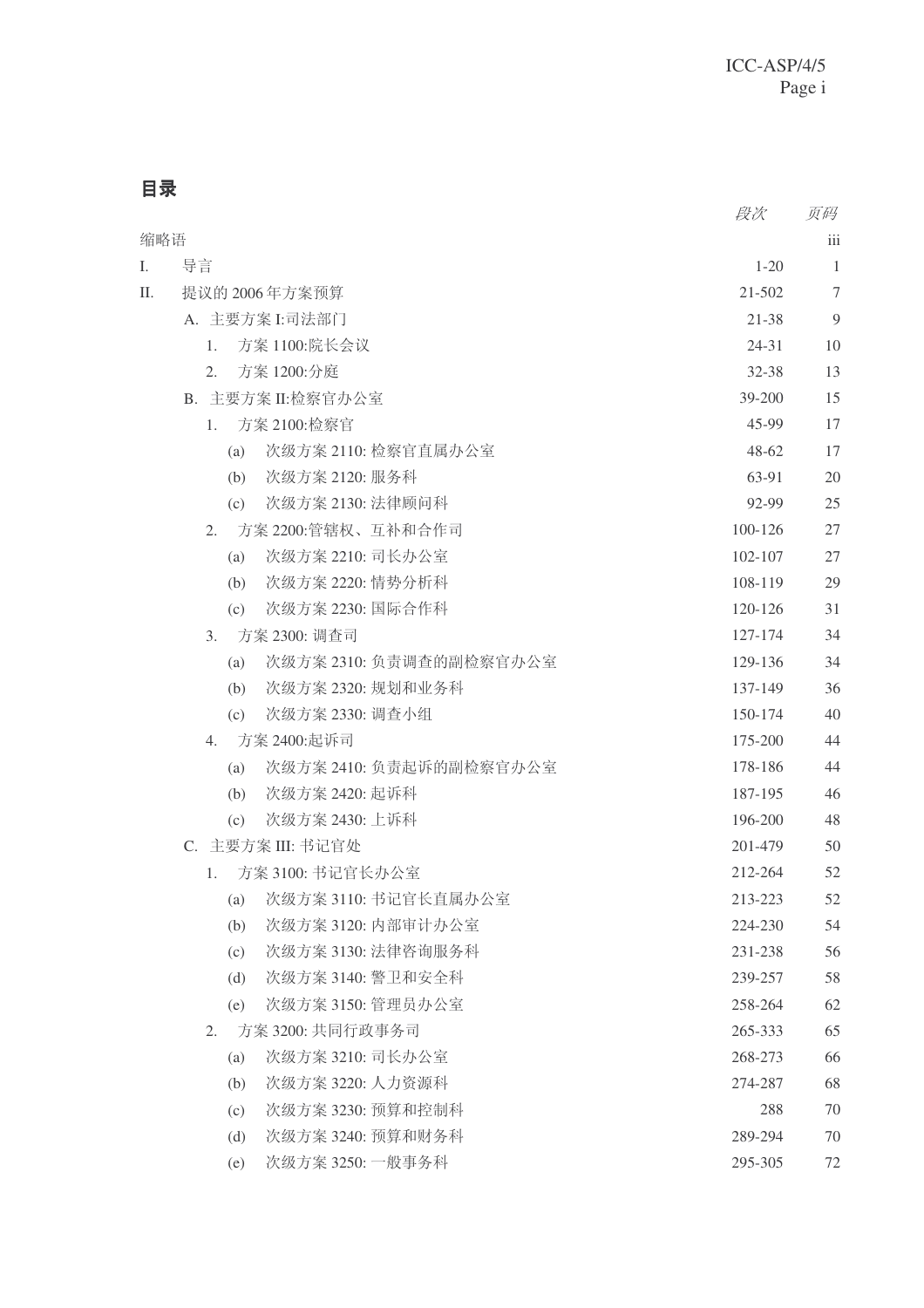|    |                  |     |                      | 段次      | 页码  |
|----|------------------|-----|----------------------|---------|-----|
|    |                  | (f) | 次级方案 3260: 信息和通信技术科  | 306-321 | 74  |
|    |                  | (g) | 次级方案 3270: 采购科       | 322-326 | 78  |
|    |                  | (h) | 次级方案 3280: 实地业务科     | 327-333 | 79  |
|    | $\mathfrak{Z}$ . |     | 方案 3300: 法庭事务司       | 334-393 | 81  |
|    |                  | (a) | 次级方案 3310: 司长办公室     | 335-338 | 81  |
|    |                  | (b) | 次级方案 3320: 法庭管理科     | 339-352 | 82  |
|    |                  | (c) | 次级方案 3330: 羁押科       | 353-365 | 85  |
|    |                  | (d) | 次级方案 3340: 法庭口译和笔译科  | 366-378 | 88  |
|    |                  | (e) | 次级方案 3350: 被害人和证人股   | 379-393 | 90  |
|    | $4_{\cdot}$      |     | 方案 3400: 新闻和文件科      | 394-419 | 94  |
|    |                  | (a) | 次级方案 3410: 科长办公室     | 395-398 | 94  |
|    |                  | (b) | 次级方案 3420: 图书馆和文件中心  | 399-404 | 95  |
|    |                  | (c) | 次级方案 3430: 新闻股       | 405-419 | 97  |
|    | 5 <sub>1</sub>   |     | 方案 3500: 被害人和律师司     | 420-473 | 101 |
|    |                  | (a) | 次级方案 3510: 司长办公室     | 423-428 | 102 |
|    |                  | (b) | 次级方案 3520: 辩护支持科     | 429-434 | 103 |
|    |                  | (c) | 次级方案 3530: 被害人参与和赔偿科 | 435-455 | 105 |
|    |                  | (d) | 次级方案 3540: 公共辩护律师    | 456-463 | 108 |
|    |                  | (e) | 次级方案 3550: 公共被害人律师   | 464-473 | 109 |
|    | 6.               |     | 方案 3600: 被害人信托基金秘书处  | 474-479 | 112 |
|    |                  |     | D. 主要方案 IV: 缔约国大会秘书处 | 480-490 | 114 |
| Е. |                  |     | 主要方案 V: 对法院办公楼的投资    | 491-502 | 117 |
|    | 1.               |     | 方案 5100: 临时办公楼       | 493-496 | 118 |
|    | 2.               |     | 方案 5200: 永久办公楼       | 497-501 | 119 |
|    | 3.               |     | 方案 5300: 羁押中心        | 502     | 120 |
|    |                  |     |                      |         |     |

| 附件          |                                      | 121 |
|-------------|--------------------------------------|-----|
| L.          | 缔约国大会关于提议的 2006年方案预算和 2006年周转基金的决议草案 | 123 |
| II.         | 法院组织结构                               | 124 |
| Ш.          | 为提议的 2006年方案预算所做的假设                  | 125 |
| IV.         | 人员配置信息:                              | 126 |
|             | (a) 当前 2005年和提议的 2006年人员配置           | 126 |
|             | 职位定级<br>(b)                          | 134 |
|             | (c) 人员配置变动表                          | 136 |
|             | (d) 2006年薪酬和应享权利——法官                 | 137 |
|             | (e) 2006年标准薪酬费用——专业和一般事务人员(总部)       | 138 |
| $V_{\cdot}$ | 按支出用途列出的总表                           | 139 |
| VI.         | 预算词汇表                                | 140 |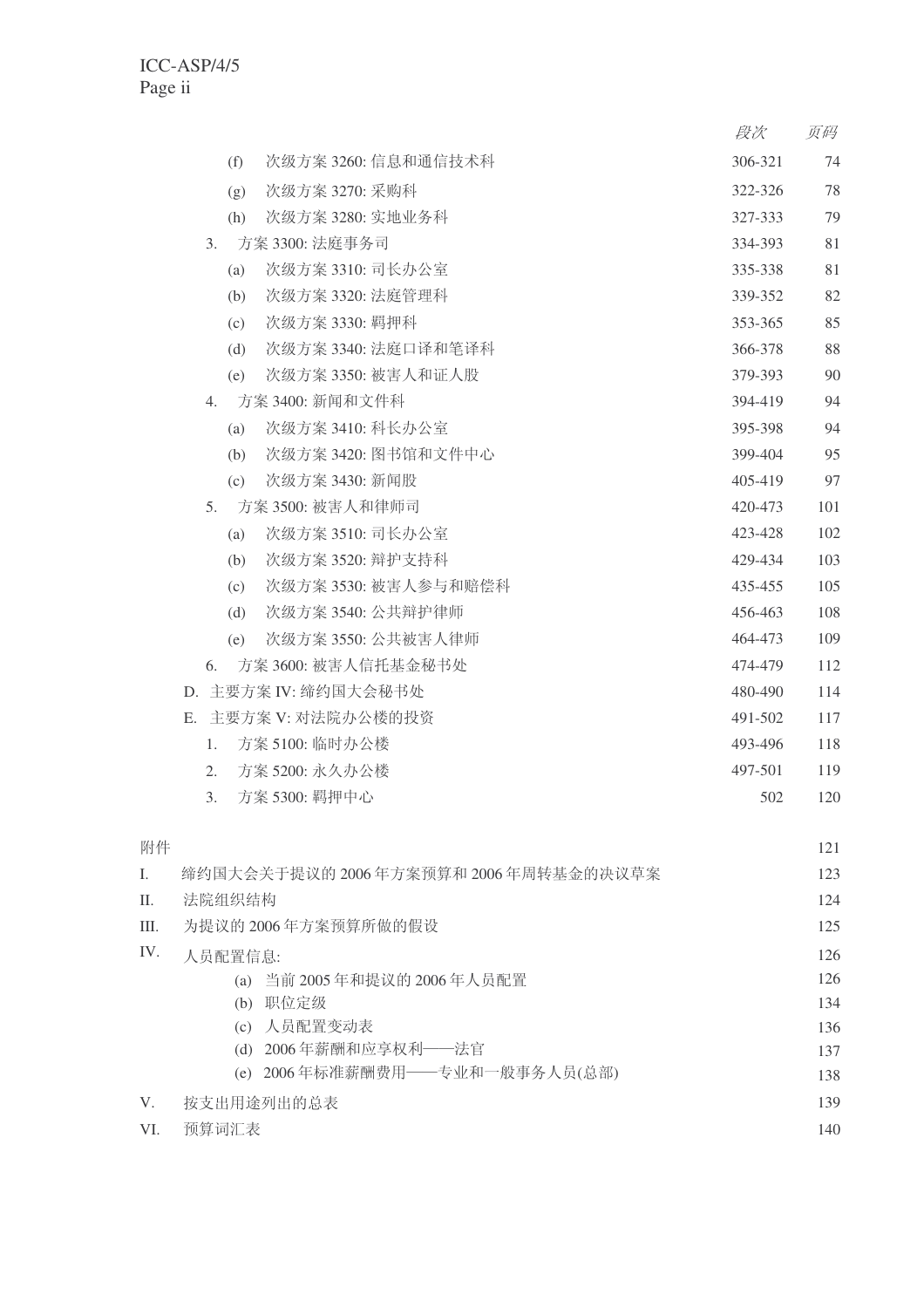## 缩略语

| AD           | 上诉庭        |
|--------------|------------|
| AIIC         | 国际会议口译协会   |
| ASG          | 助理秘书长      |
| ASP          | 缔约国大会      |
| AV           | 视听         |
| CASD         | 共同行政事务司    |
| <b>CBF</b>   | 预算和财务委员会   |
| <b>CITS</b>  | 法庭口译和笔译科   |
| <b>CMS</b>   | 法庭管理科      |
|              | 法庭管理系统     |
| DRC          | 刚果民主共和国    |
| <b>DCS</b>   | 法庭事务司      |
| <b>ECS</b>   | 电子通信系统     |
| <b>ERP</b>   | 企业资源规划     |
| <b>FMU</b>   | 设施管理股      |
| <b>GMPCS</b> | 全球移动个人通信系统 |
| <b>GPS</b>   | 全球定位系统     |
| GS-OL        | 一般事务(其他职等) |
| GS-PL        | 一般事务 (特等)  |
| <b>GSS</b>   | 一般事务科      |
| <b>GTA</b>   | 一般临时协助     |
| HQ           | 总部         |
| <b>ICC</b>   | 国际刑事法院     |
| <b>ICRC</b>  | 国际红十字委员会   |
| <b>ICT</b>   | 信息和通信技术    |
| <b>ICTS</b>  | 信息和通信技术科   |
| <b>ISMS</b>  | 信息安全管理系统   |
| <b>JCCD</b>  | 管辖权、互补和合作司 |
| LAS          | 法律顾问科      |
| LASS         | 法律咨询服务科    |
| <b>MOSS</b>  | 最低操作安全标准   |
| <b>NATO</b>  | 北大西洋公约组织   |
| NGO          | 非政府组织      |
| <b>OTP</b>   | 检察官办公室     |
| <b>OPCD</b>  | 公设辩护律师办公室  |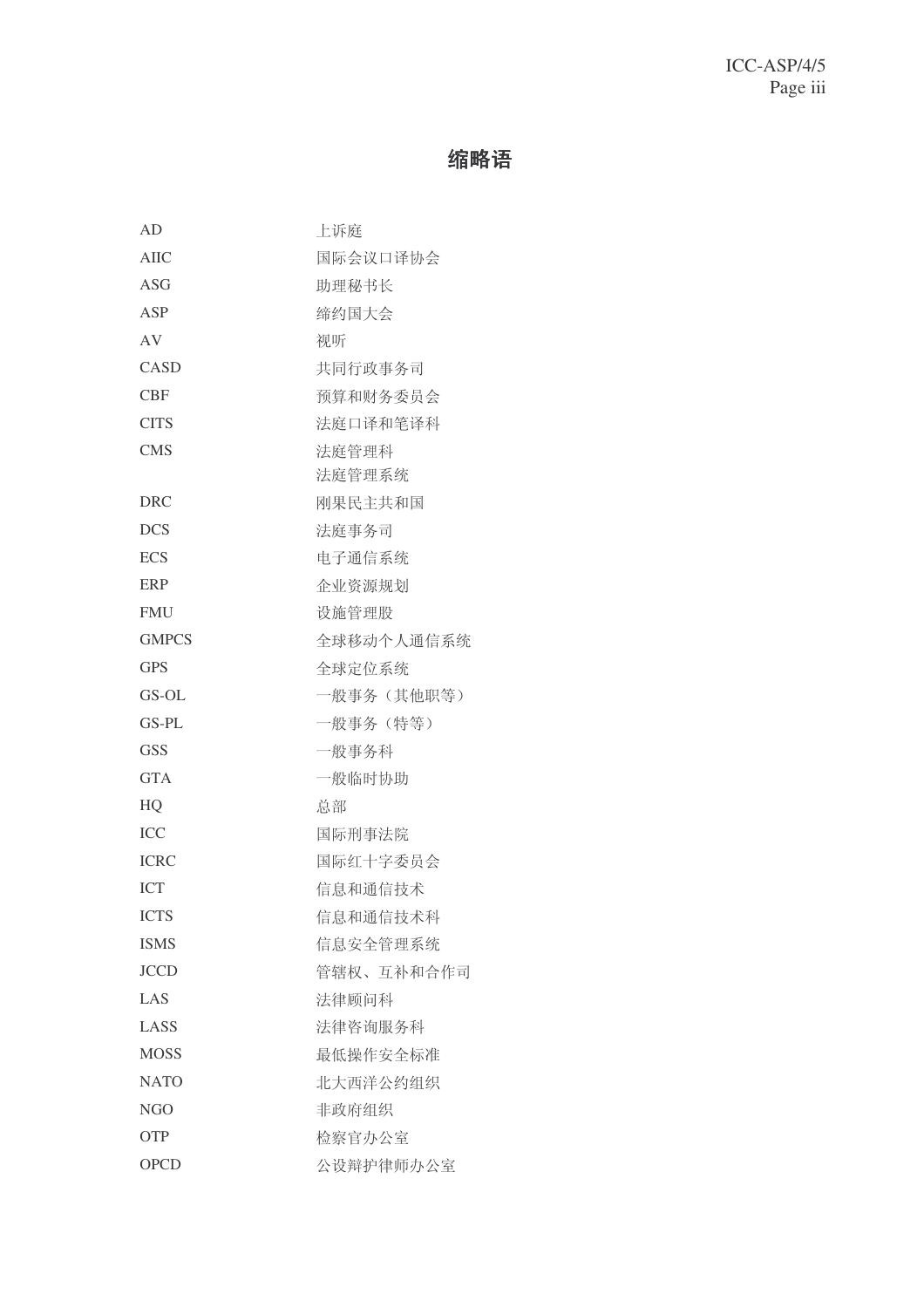| <b>OPCV</b>      | 公设被害人律师办公室    |
|------------------|---------------|
| <b>PD</b>        | 起诉司           |
| <b>PDA</b>       | 个人数字助理        |
| <b>PIDS</b>      | 新闻和文件科        |
| PI               | 新闻            |
| PIU              | 新闻股           |
| <b>PKI</b>       | 公共关键基础设施      |
| <b>RMS</b>       | 记录管理系统        |
| <b>SAN</b>       | 储存区域网络        |
| <b>SLA</b>       | 服务水平协定        |
| <b>SSU</b>       | 工作人员战略股       |
| <b>TCO</b>       | 总体拥有成本        |
| <b>TSL</b>       | 技术服务图书馆员      |
| <b>UN</b>        | 联合国           |
| <b>UNDSS</b>     | 联合国安全和安保部     |
| <b>UNJSPF</b>    | 联合国合办工作人员养恤基金 |
| <b>UNSECOORD</b> | 联合国安全协调员办公室   |
| <b>USG</b>       | 副秘书长          |
| <b>VAT</b>       | 增值税           |
| <b>VPRS</b>      | 被害人参与和赔偿科     |
| <b>VWU</b>       | 被害人和证人股       |
| <b>WCF</b>       | 周转基金          |
| <b>WEOG</b>      | 西欧和其他小组       |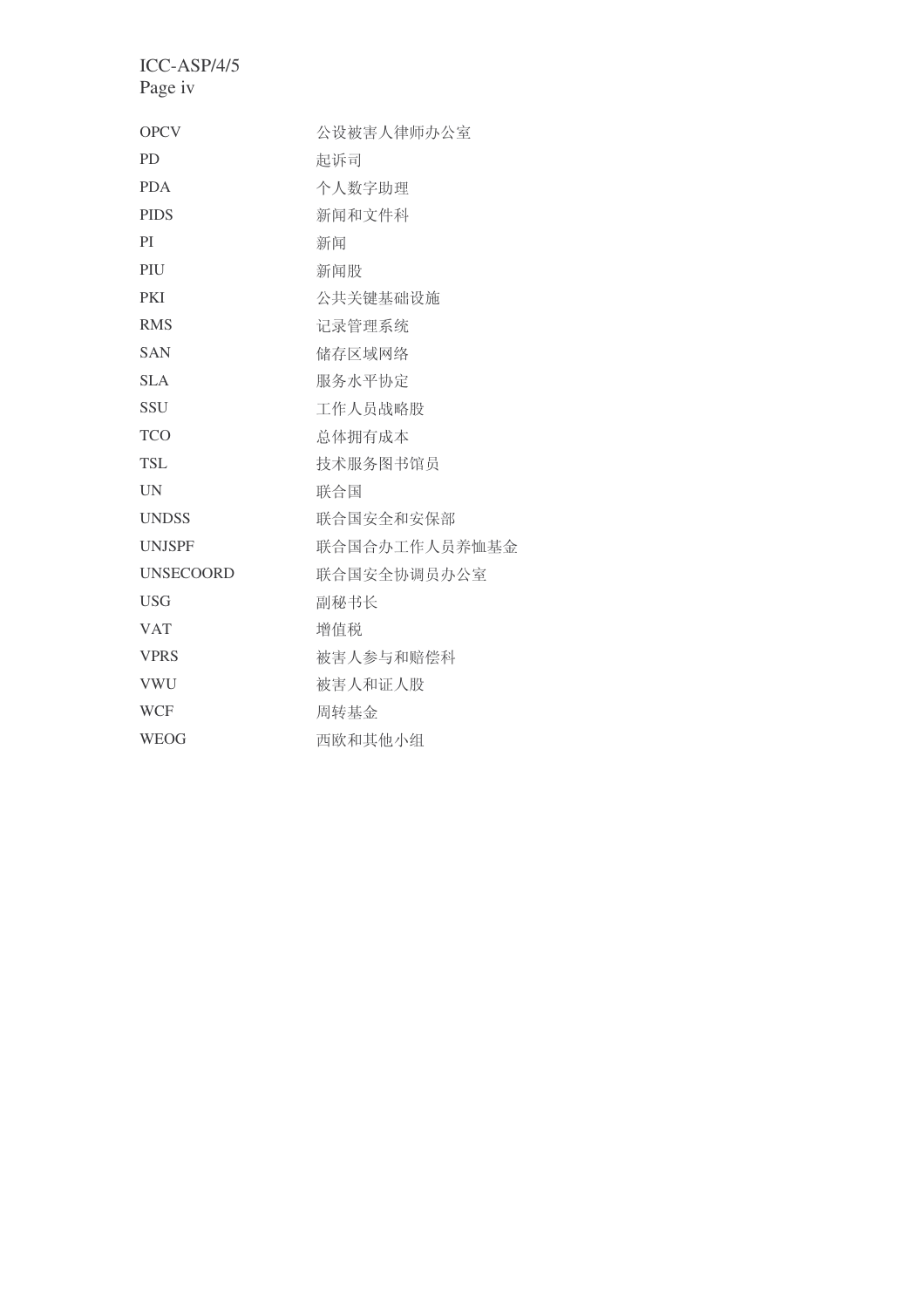**I .** ᇐ㿔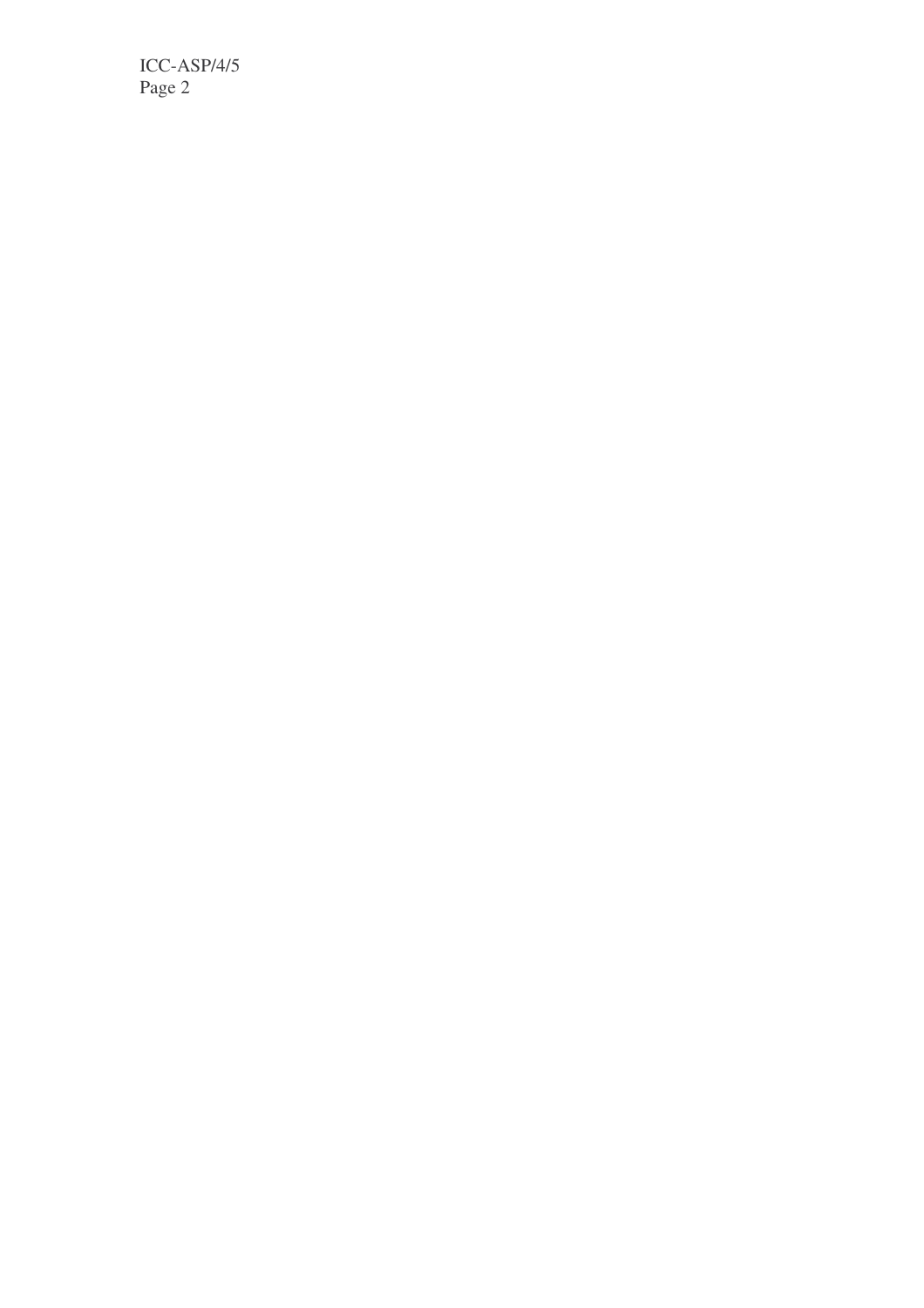- 1. 依照财务条例 3.1 和财务细则 103.2. 书记官长呈交提议的 2006 年方案预算。
- 2. 呈交的预算总额为 82,460,000 欧元。其中,
	- 78,630,000 欧元用于法院本身 (95.4%);
	- 3.830,000 欧元用于缔约国大会秘书处 (4.6%)。

预算在法院内部分配如下:

- 司法部门(院长会议和分庭)7,410,000 欧元 (9.0%);
- 检察官办公室 21,210,000 欧元(25.7%);
- 书记官处 48,900,000 欧元(59.3%);
- 对法院办公楼的投资 1,110,000 欧元(1.4%)。

这反映出比 2005年增长了 23.3%。如下面所解释的,主要的增长在语言、通信、 警卫和诉讼的进行方面。

|       | 基本<br>(千欧元) | 与情势有关的<br>(千欧元) | 合计<br>(千欧元) |
|-------|-------------|-----------------|-------------|
| 法官    | 3,785.3     |                 | 3,785.3     |
| 人员费用  | 28,172.7    | 23,204.3        | 51,377.0    |
| 非人员费用 | 13,057.5    | 14,244.6        | 27,302.1    |
| 合计    | 45,015.5    | 37,448.9        | 82,464.4    |

### 者景

今日法院

3. 已有四个情势提交到了法院: 三个由缔约国提交: 一个由安理会提交。检察官办 公室正在调查三个情势和分析其他八个情势。法院已推进了与调查中的情势相关的首 次在实地开展的业务。分庭的预审庭已开始了首次司法程序。书记官处为法院的实地 业务和法庭诉讼提供行政支持,并寻求在被害人、证人和辩护,以及外延活动方面完 成其特定使命。在这些活动中, 法院面临着相当多的挑战。然而, 法院尚处在其机构 发展的初期阶段,正继续不断地从新经历中学习。

#### 实地业务面临的挑战

4. 法院的实地业务包括检察官办公室进行的调查和履行 与下列方面有关的重要职 能: 被害人参与和赔偿、被害人和证人的保护、确保被指控人有足够律师服务、被害 人有必要的法律代理以及对受影响的人群开展外延活动。

5. 在每个受调查的情势中, 讲行中的冲突性质、当地语言、语言需求及远离总部的 后勤和警卫要求都是不同的。这些具体问题影响如何配备和管理实地人员。在这种情 况下, 在实地开展业务需要国家和国际组织的合作。利益冲突会给这一合作带来局限 性, 例如当法院的活动可能导致其伙伴面临新的风险时。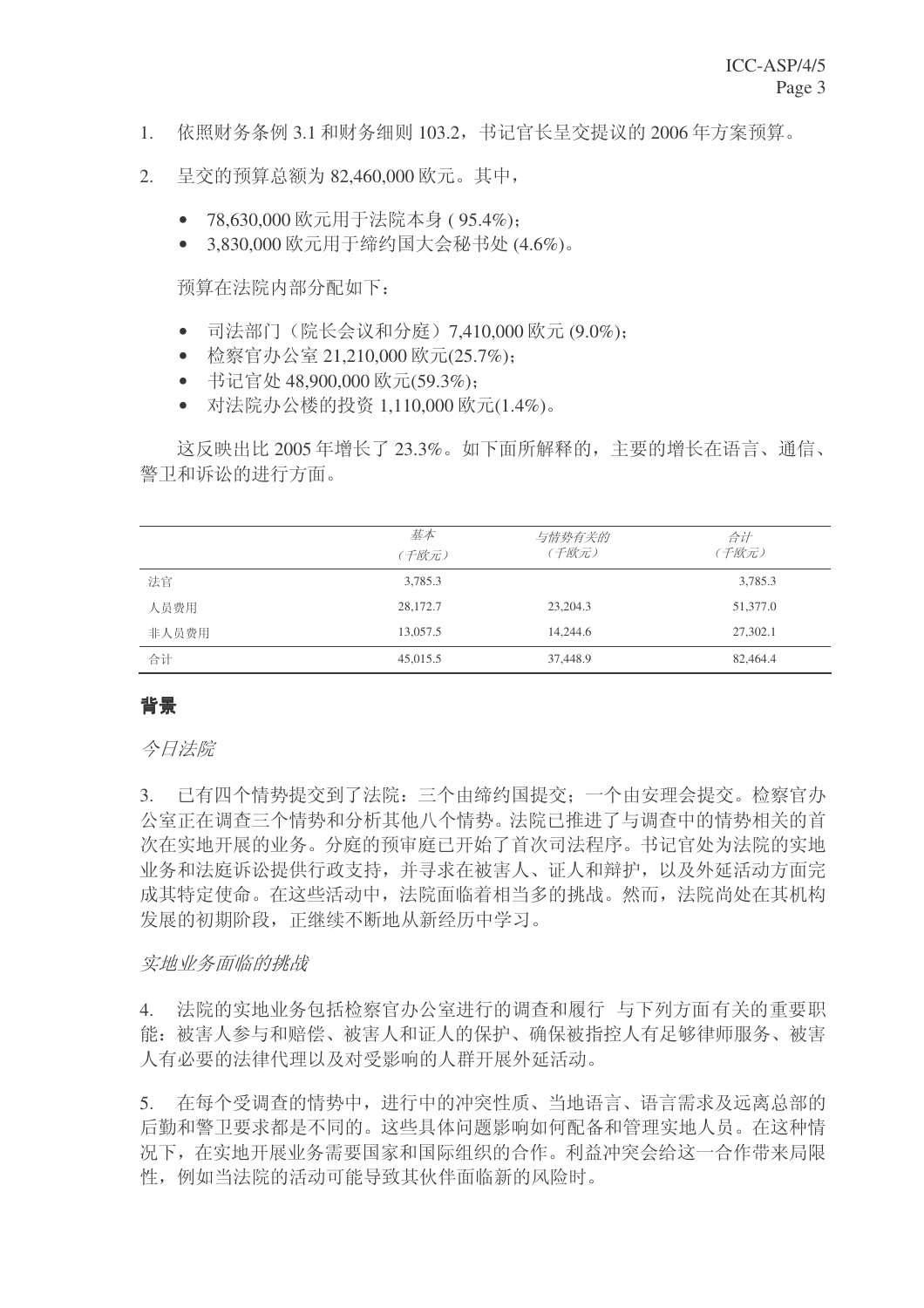6. 应付实地业务的挑战需要大量的基础工作和支持安排,以主要确保充足的后勤、 警卫和联络。为进出受影响的地区并在这样的地区内安排运输是一种复杂的过程。单 独一个有业务的地区的运输设备费用就可多达 350,000 欧元。工作人员、被害人和证 人的安全在实地是时刻需要关注的问题, 这需要 1,000,000 欧元的费用。法院还必须 保持在实地的及实地与总部之间安全可靠的联络,以支持检察官办公室、书记官处和 司法部门的活动。2006年的联络费用估计为1,200,000 欧元。

#### 庭审面临的挑战

7. 在 2006年, 法院将为计划进行的首次审判程序进入一个庭审的新阶段。《罗马 规约》及《程序和证据规则》已建立了一种独特的程序性和司法制度,其大部分还尚 未实行。《罗马规约》还规定了被害人和证人的具体义务,这将影响庭审的进行,而 因此对预算有相当大的影响。

8. 进行的首次预审使得对进行和支持审判所需要的资源 有了深入了解。最多的费 用, 几乎占全部预算增长的 8%, 是为了满足语言的需求, 使整个语言费用(包括实 地业务)增加到超过10,000,000 欧元。这是《罗马规约》和《程序和证据规则》的条 款所导致的直接结果。被害人和证人方面也有相当多的增长,约为1,400,000 欧元(包 括实地业务)。

#### 假设

9. 预算必然是在假设和估计的基础上编制,而与此相关的是相当程度的不确定,使 得准确预测是困难的。许多因素,如逮捕和交出被指控人所需要的时间不能由法院控 制,且主要取决于国家或其他有关方面的合作。

10. 检察官办公室将继续监测多至八个情势, 并预期在 2006 年下半年开始第四个调 杳。根据对检察官办公室 2005 年已修改的假设, 预期将在 2005 年发出逮捕令。法院 进一步假设, 对一个情势的审判将于 2006年 5 月开始, 对另一情势的审判将于 2006 年7月开始。在这些审判开始之前, 调查和预审活动将继续, 而且可能会有上诉。

11. 为了尽量做出现实的假设, 法院只为 2006 年需要支出的项目编制了预算。这将 会造成 2007 年费用的增加, 即使没有新的调查或审判, 例如全年都有诉讼在进行。

#### 格式和准备工作

格式

12. 在编制本预算时, 法院确定了下列司法程序的六个分离阶段: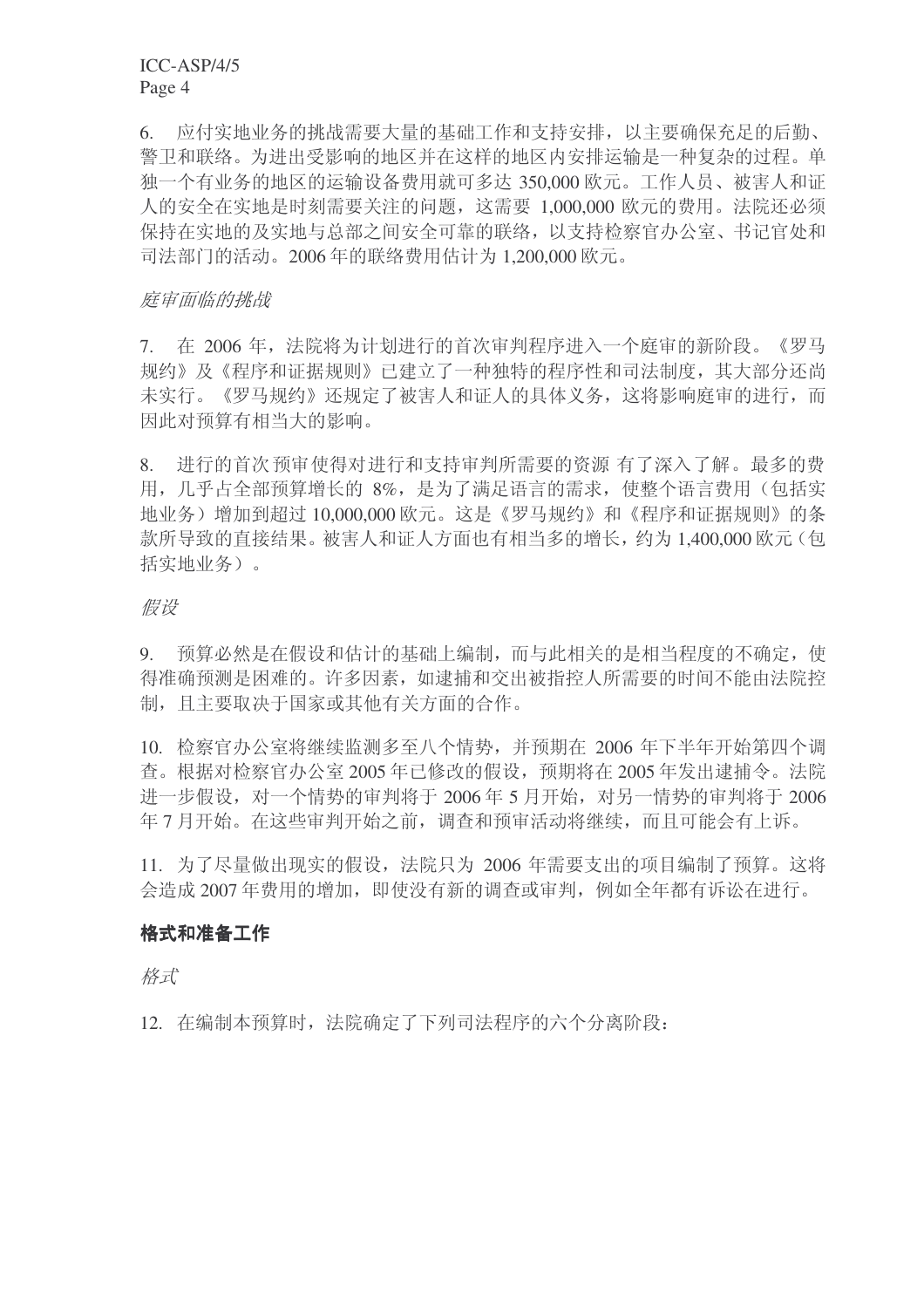

13. 这一新方法还伴之有明确区分"基本费用"和"与情势有关的费用"的新词汇。

14. 基本费用包括法庭的活动直至检察官或分庭预审庭决定对某一情势开始调查所 需要的费用。这包括建立和维持法院并确保做好准备能对情势做出反应所需要开展的 所有活动。这些是法院即使不讲行任何调杳和审判也必须承担的费用。

15. 与基本费用相反, 与情势有关的费用是与特殊情势的调查和起诉相关的所有那些 费用。与情势有关的费用包括由于进行诉讼,即法院在开庭而产生的(实地)业务和 费用。

16. 法院为受调查的每个情势都计算了实地业务和进行庭审的费用。法院现在可以分 别确定每个情势每个阶段所涉及的费用。然而, 这一前所未有的努力并未在预算中充 分反映出来。为了确保调杳和庭审的保密性, 使用了所有情势的合计费用。

准备工作

17. 编制预算的过程已变成法院范围内一种制定战略性计划的过程,包括一个五年计 划、一种法院能力模式和一种统一的指数系统。1虽然战略计划仍在制定中, 这一计划 的初步形成已对本预算结构的内聚性有所帮助,并确保了这一预算融入法院的长期战 略。这一战略计划草案已成为各科、司和机关在决定其 2006 年目标和预期结果时的 指导方针。

18. 在编制一项庞大的以结果为基础的预算时, 法院将重点放在了具体成绩的业绩指 标上。法院有意识地努力改进其业绩指标,将它们称作"SMART",即具体、可衡 量的、可达到的、有关的和有时间限制的。以法院工作结果为重点的战略性指标将作 为战略计划的一部分来制定。

 $^{-1}$ 关于战略计划的单独报告已提交给2005年10月召开的第五届预算和财务委员会审议。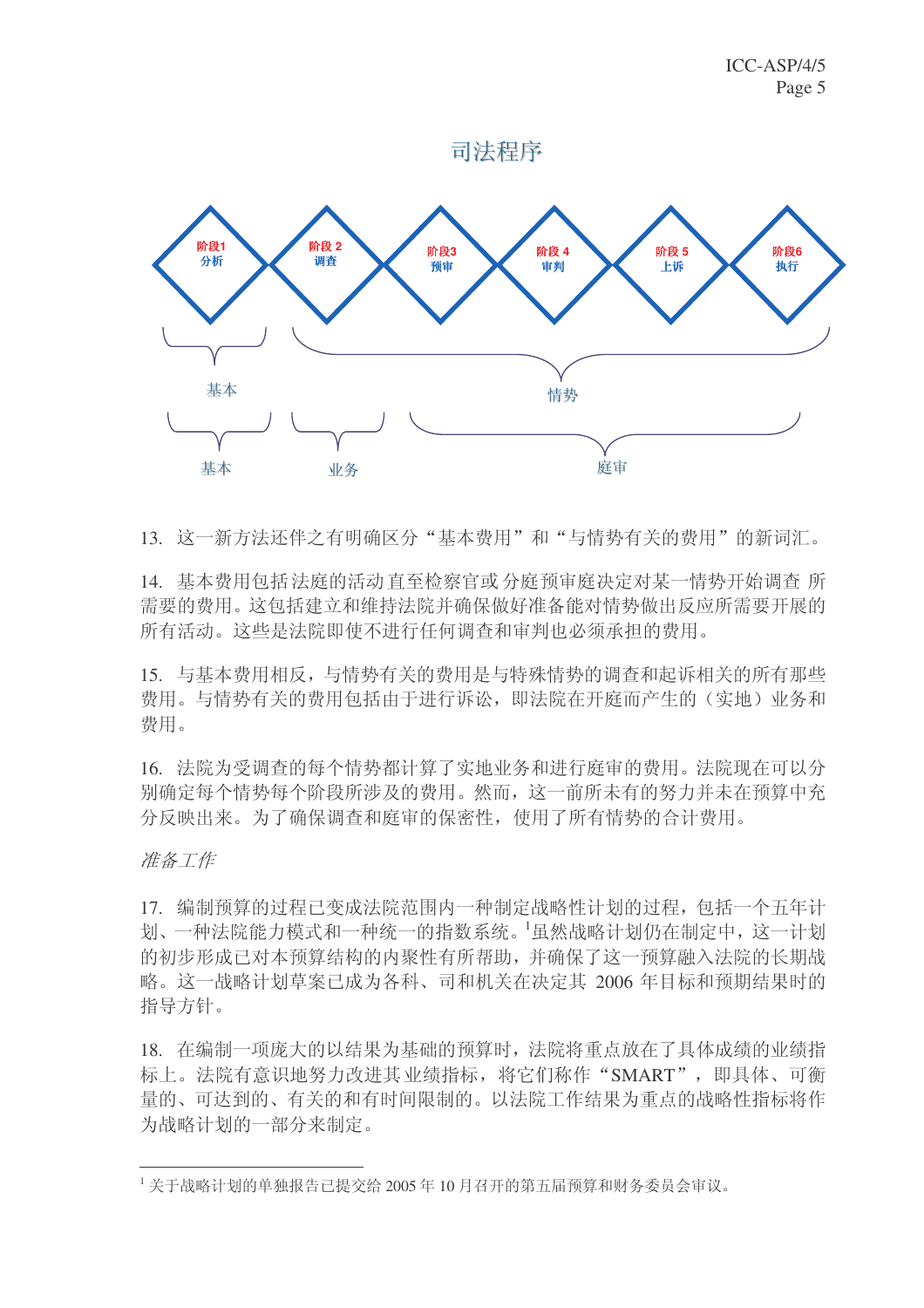19. 鉴于工作人员费用占了预算相当大的一部分,法院正在一位外聘顾问的协助下, 通过方法论分类学对所有职位进行评价。352 个定级职位中的 91%已得到确认, 符合 预算所定级别。

20. 本预算的编制受到了由各机关高级代表组成的预算指导委员会的监督。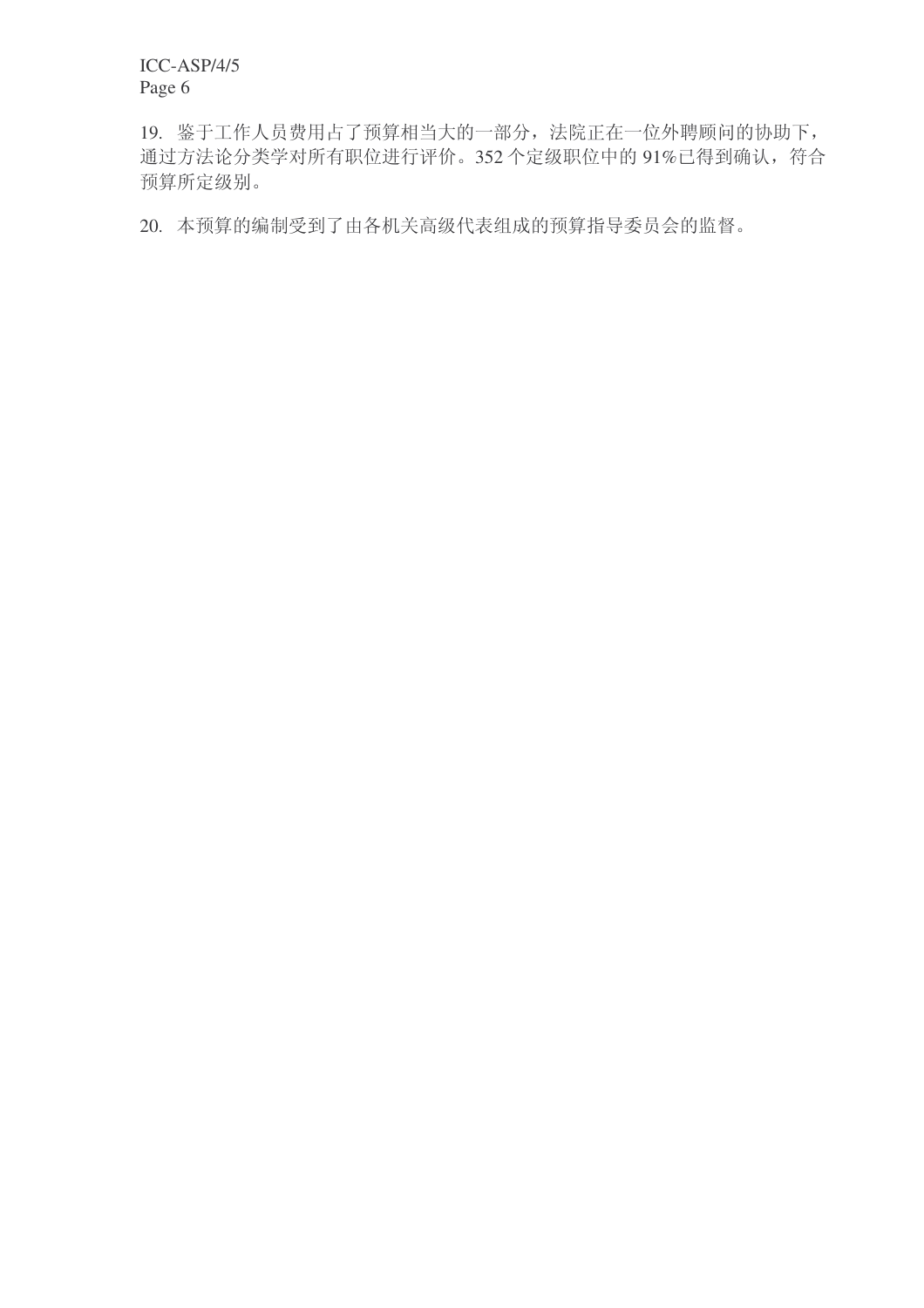**I I** . 提议的 2006年方案预算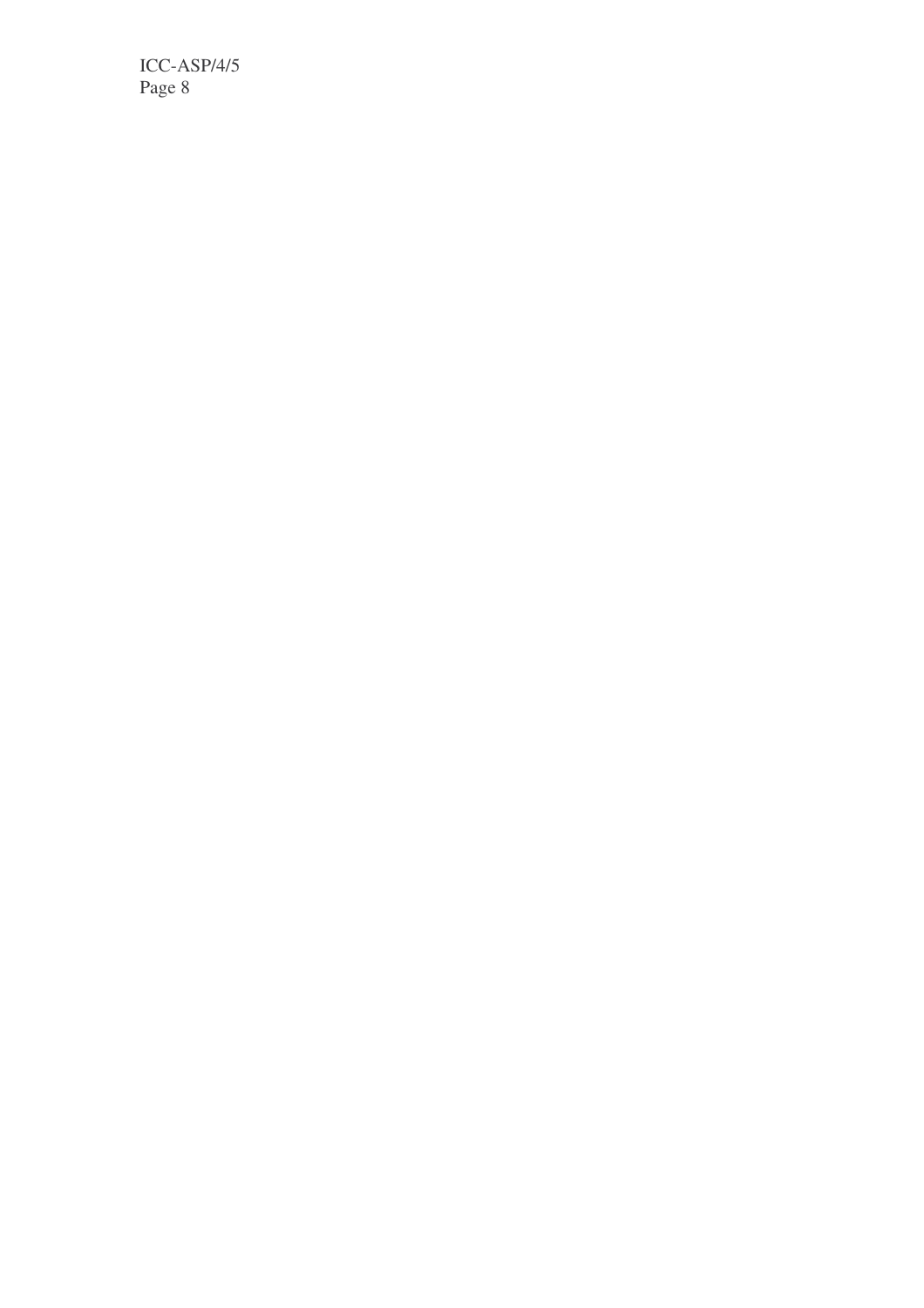# A. 主要方案 I: 司法部门



### 导言

21. 司法部门提议的 2006 年主要方案预算分成下述两个方案, 每个方案对应于《罗 马规约》第34条所指法院的一个机关:

1. 院长会议; 和

2. 分庭。

22. 每个方案的目标和资源需求如下表所示。

#### 23. 2004-2006年预算和支出的比较

| 主要方案I-司法部门  | 2004年支出 |       | 批准的 2005 年预算 |       |         | 提议的 2006 年预算 | 合计<br>3,785.3<br>2,415.9 |  |  |  |  |
|-------------|---------|-------|--------------|-------|---------|--------------|--------------------------|--|--|--|--|
|             |         |       | (千欧元)        |       |         | (千欧元)        |                          |  |  |  |  |
|             | 合计      | 核心    | 有条件的         | 合计    | 基本      | 与情势有<br>关的   |                          |  |  |  |  |
| 法官          | 2,798.9 | 4,011 |              | 4,011 | 3,785.3 |              |                          |  |  |  |  |
| 专业人员        | 未细分     | 2,070 |              | 2,070 | 2,032.8 | 383.1        |                          |  |  |  |  |
| 一般事务人员      |         | 688   |              | 688   | 671.3   | 171.8        | 843.1                    |  |  |  |  |
| 人员分项合计      | 1,477.3 | 2,758 |              | 2,758 | 2,704.1 | 554.9        | 3,259.0                  |  |  |  |  |
| 一般临时协助      | 129.0   | 100   | 200          | 300   | 80.0    |              | 80.0                     |  |  |  |  |
| 加班费         |         | 5     |              | 5     |         |              |                          |  |  |  |  |
| 顾问          | 35.9    | 50    |              | 50    | 35.0    |              | 35.0                     |  |  |  |  |
| 其他人员分项合计    | 164.9   | 155   | 200          | 355   | 115.0   |              | 115.0                    |  |  |  |  |
| 旅行          | 142.8   | 140   |              | 140   | 125.0   | 101.4        | 226.4                    |  |  |  |  |
| 招待费         | 9.3     | 11    |              | 11    | 11.0    |              | 11.0                     |  |  |  |  |
| 合同性服务, 包括培训 | 0.9     | 25    |              | 25    | 15.0    |              | 15.0                     |  |  |  |  |
| 物品和材料       |         | 4     |              | 4     |         |              |                          |  |  |  |  |
| 非人员分项合计     | 153.0   | 180   |              | 180   | 151.0   | 101.4        | 252.4                    |  |  |  |  |
| 主要方案 I 合计   | 4,594.1 | 7,104 | 200          | 7,304 | 6,755.4 | 656.3        | 7,411.7                  |  |  |  |  |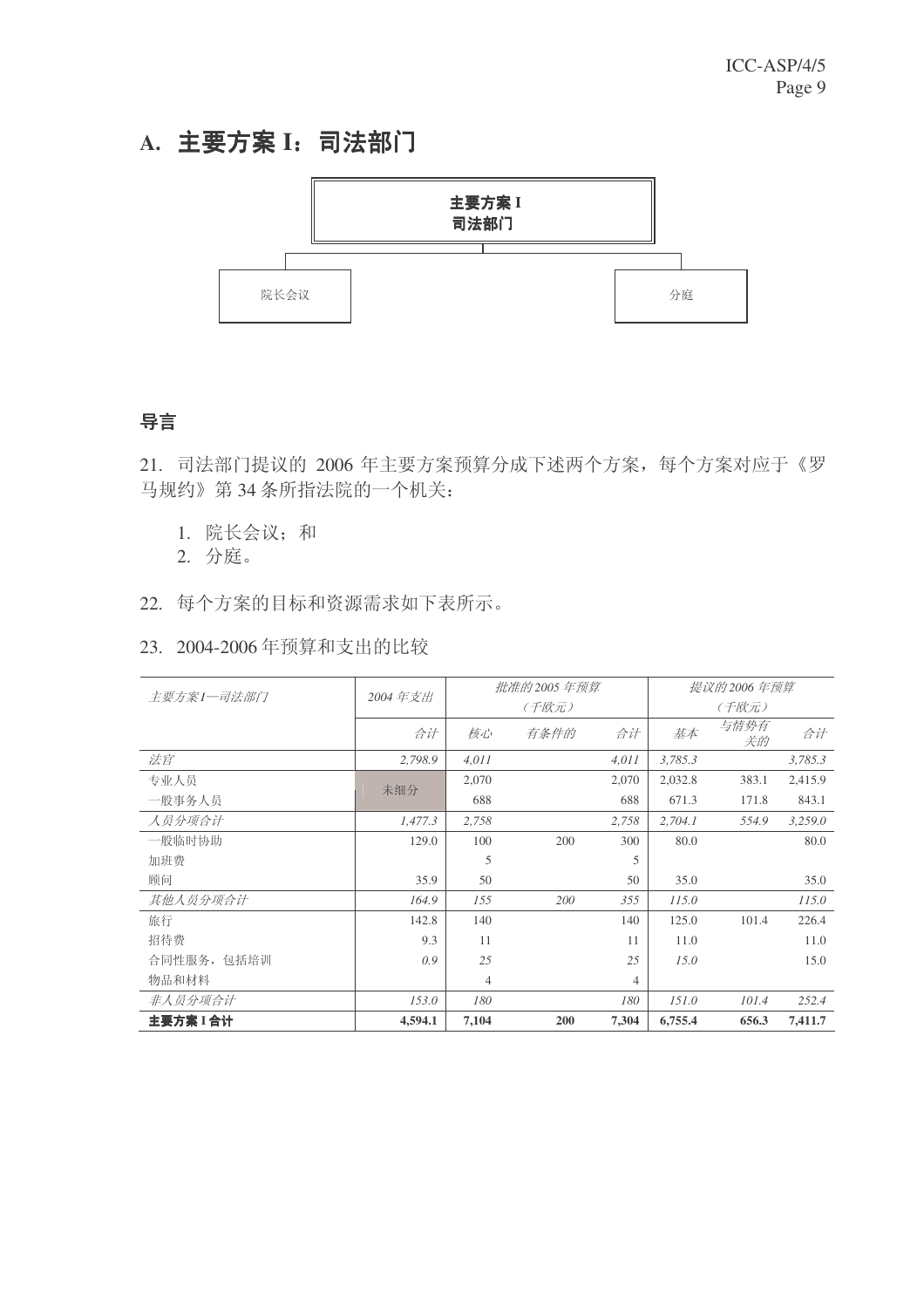### 1. 方案 1100: 院长会议



ᇐ㿔

24. 院长会议的职能归为三个主要类别: 行政管理、司法和对外关系。

25. 在履行其 2006 年行政管理职能时, 院长会议将继续确保法院的适当行政管理, 并将通过各机关间的管理监督、协调和合作的手段加强一个法院的原则。

26. 在履行其司法职能时,院长会议将继续为分庭的司法工作提供行政支持和履行其 本身特定的司法职能。后者将包括法院法律文件的定期修改和更新, 判决的执行及其 他依照《规约》、《程序和证据规则》、《法院条例》、《书记官处条例》和其他文 件赋予院长会议的职能。

27. 在履行其对外关系职能时,院长会议将继续促进与各国、国际组织、非政府组织 和其他有关方面的关系,以加强对法院工作和作用的理解。院长会议还将寻求促成法 院在对外关系、宣传和外延方面的一个共同战略。

| 院长会议     | 2004年支出 |       | 批准的 2005 年预算 |       |         | 提议的 2006 年预算 |         |
|----------|---------|-------|--------------|-------|---------|--------------|---------|
|          |         |       | (千欧元)        | (千欧元) |         |              |         |
|          | 合计      | 核心    | 有条件的         | 合计    | 基本      | 与情势有<br>关的   | 合计      |
| 法官       | 598.9   | 701   |              | 701   | 629.2   |              | 629.2   |
| 专业人员     | 未细分     | 467   |              | 467   | 582.6   |              | 582.6   |
| 一般事务人员   |         | 160   |              | 160   | 213.2   |              | 213.2   |
| 人员分项合计   | 567.8   | 627   |              | 627   | 795.8   |              | 795.8   |
| 一般临时协助   | 72.3    | 100   |              | 100   | 30.0    |              | 30.0    |
| 加班费      |         | 5     |              | 5     |         |              |         |
| 顾问       | 29.7    | 50    |              | 50    | 35.0    |              | 35.0    |
| 其他人员分项合计 | 102.0   | 155   |              | 155   | 65.0    |              | 65.0    |
| 旅行       | 29.6    | 80    |              | 80    | 70.0    |              | 70.0    |
| 招待费      | 9.3     | 10    |              | 10    | 10.0    |              | 10.0    |
| 非人员分项合计  | 38.9    | 90    |              | 90    | 80.0    |              | 80.0    |
| 方案合计     | 1,307.6 | 1,573 |              | 1,573 | 1,570.0 |              | 1,570.0 |

28. 提议的 2006年预算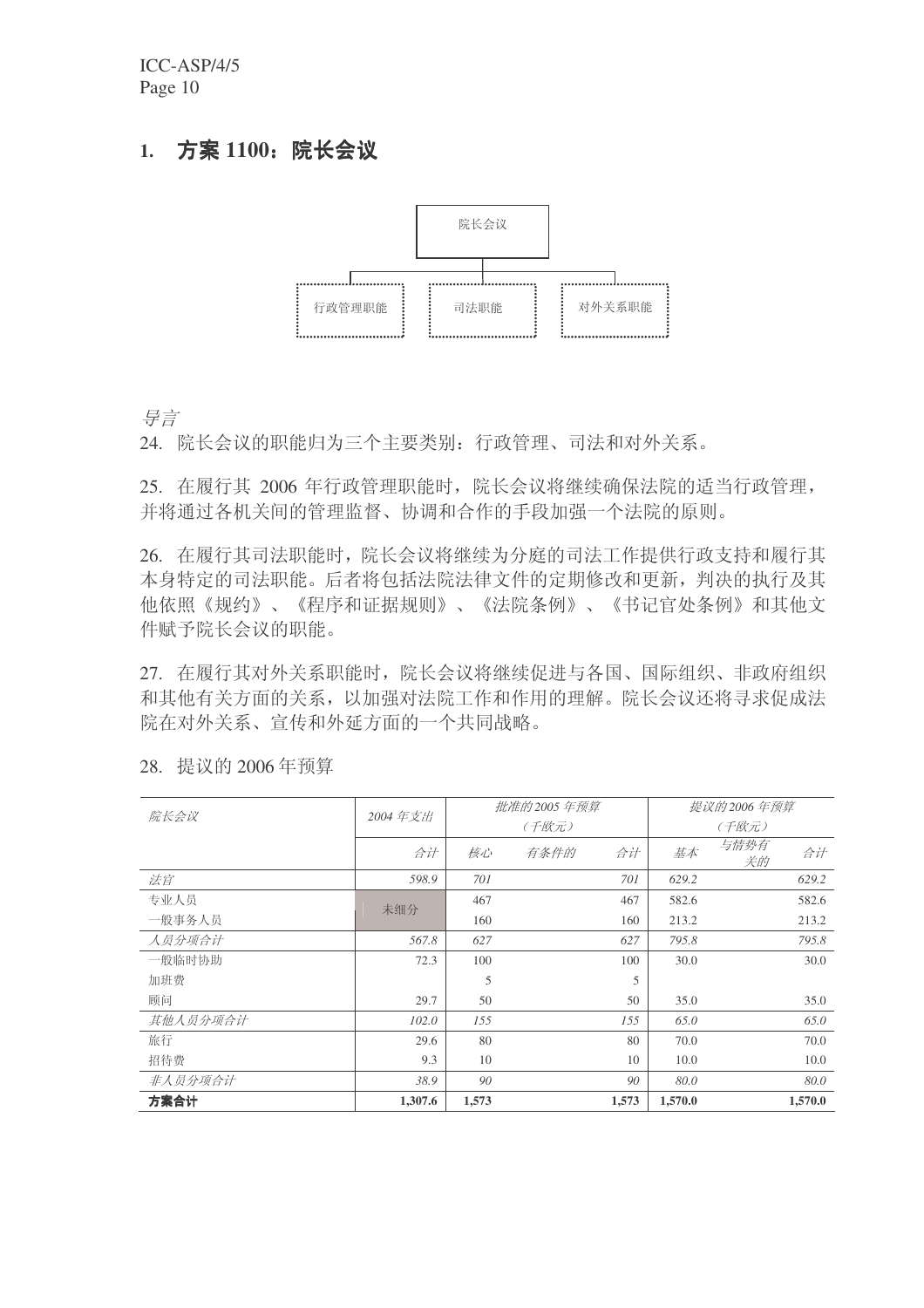#### 29. 提议的 2006年人员配置

| 提议的人员配置 | <b>USG</b> | ASG | $D-2$ | $D-1$ | $P-5$ | $P-4$ | $P-3$         | $P-2$ | $P-1$ | P 级人<br>员合计 | GS-<br>PL | GS-<br><b>OL</b> | GS级人员<br>合计 | 人员<br>合计 |
|---------|------------|-----|-------|-------|-------|-------|---------------|-------|-------|-------------|-----------|------------------|-------------|----------|
| 基本      |            |     |       |       |       |       | $\mathcal{R}$ |       |       |             |           |                  |             | 10       |
| 与情势有关的  |            |     |       |       |       |       |               |       |       |             |           |                  |             |          |
| 人员合计    |            |     |       |       |       |       | $\mathcal{R}$ |       |       |             |           |                  |             | 10       |

目标

行政管理职能

- 加强从管理上监督法院行政管理职能的机制。
- 加强"一个法院"的原则。

司法职能

- 确保定期修改和更新法院的法律文件。
- 确保法院能执行判决。

对外关系职能

- 保持从各国、国际组织和其他伙伴得到的有力支持,并促进与他们的合作。
- 在对外关系中, 加强"一个法院"的原则。

|           | 预期成果                                      | 业绩指标                                                      |
|-----------|-------------------------------------------|-----------------------------------------------------------|
|           | 系统地报告法院主要的行政管理方面和<br>在需要改进的领域取得的进展        | 以足够的时间提前提交报告, 使院长会<br>$\bullet$<br>议行使其监督职能               |
|           | 改善的法院内部行政事务的决策机制                          | 按约定执行已做出的决定<br>$\bullet$                                  |
| $\bullet$ | 为法院战略计划的最后制定提供支持                          | 执行经修改的"决策结构"<br>$\bullet$                                 |
|           | 在共同关心的问题上加强机构间的协调                         | 所有双月进展报告和更新计划得到协调<br>$\bullet$<br>理事会批准                   |
|           |                                           | 所有协调的行动计划得到协调理事会批<br>准并得到实施                               |
|           | 法律文件咨询委员会全面开展工作                           | 建立程序细则委员会<br>$\bullet$                                    |
|           | 与愿在判决执行上合作的国家签署双边<br>协定                   | 与所有缔约国接触, 制定至少来自三个<br>$\bullet$<br>地理区域愿在判决执行上合作的国家清<br>单 |
|           |                                           | 与一个地理区域以上的国家进行谈判或<br>$\bullet$<br>签署协定                    |
|           | 旨在加强合作和改进对法院履行职能的<br>理解的制度化双边对话保持在 2005年的 | 参与人认为对外交使团的情况介绍会是<br>$\bullet$<br>有用的                     |
|           | 水平                                        | 与法院对话人会晤的次数保持在<br>2005<br>$\bullet$<br>年的水平               |
|           | 对会议和研讨会的参加保持在 2005 年的<br>水平               | 出席会议和研讨会的次数保持在<br>2005<br>$\bullet$<br>年的水平               |
|           | 全面执行对外关系、宣传和外延方面的共<br>同战略                 | 制定了共同通信、信息分享和协调的程<br>$\bullet$<br>序,同时考虑到各机关的独立性          |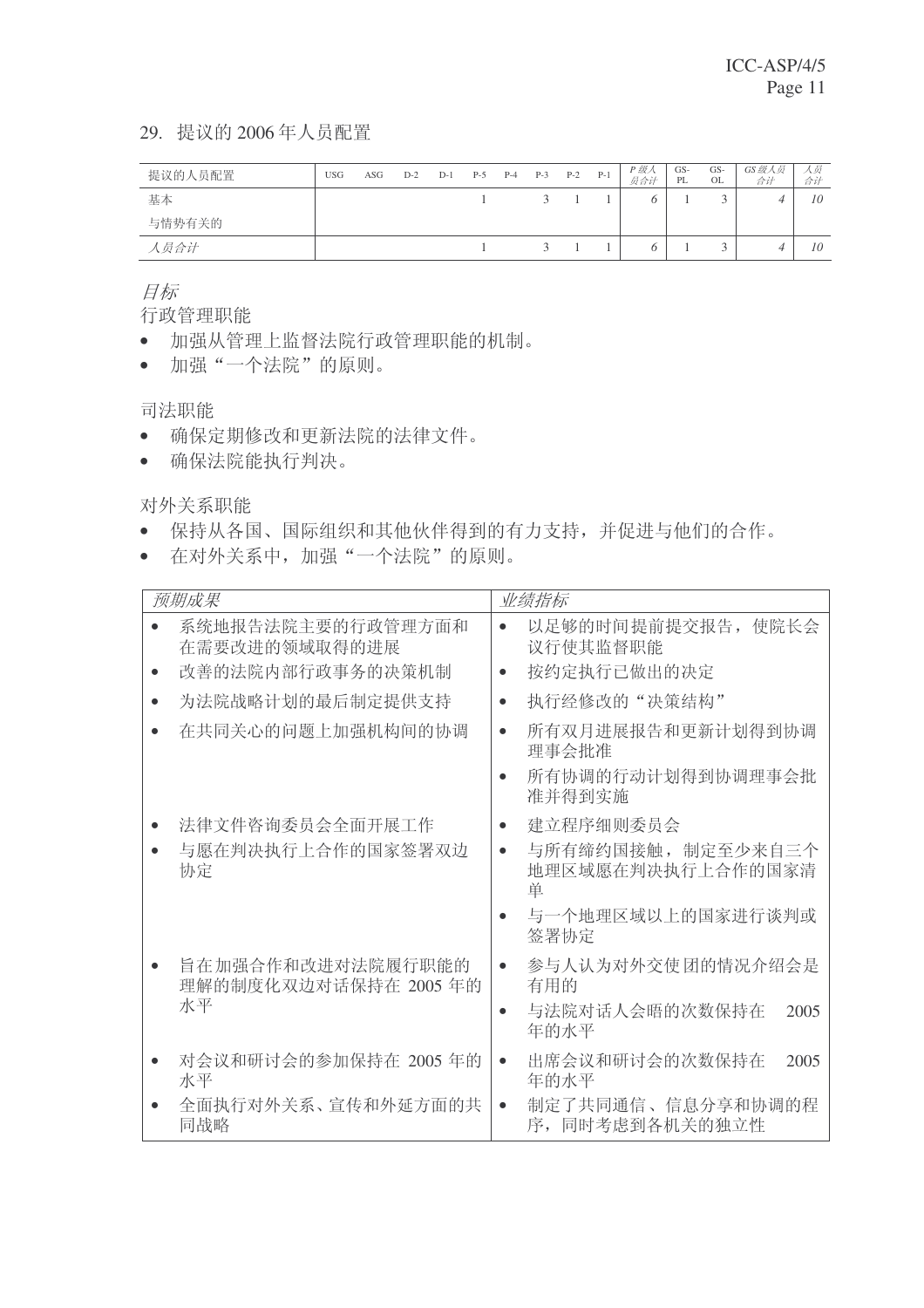(i) 提议的新的人员资源

基本资源

#### $-$ 名 GS-OL 行政助理 (全面支持)

30. 根据院长直属办公室日益增加的工作量, 提议设立一个新的行政助理职位。这一 助理,与院长、副院长和办公室主任的各位助理一道,将为直属办公室的人员提供支 持, 特别为行政管理员监测每月开支提供支持, 并帮助协调院长会议和分庭的实习生 和来访专业人员计划。

一般临时协助

31. 由于现有工作人员资源有限的吸收能力,院长会议只为在有产假和延长的病假时 聘用临时协助准备了款项。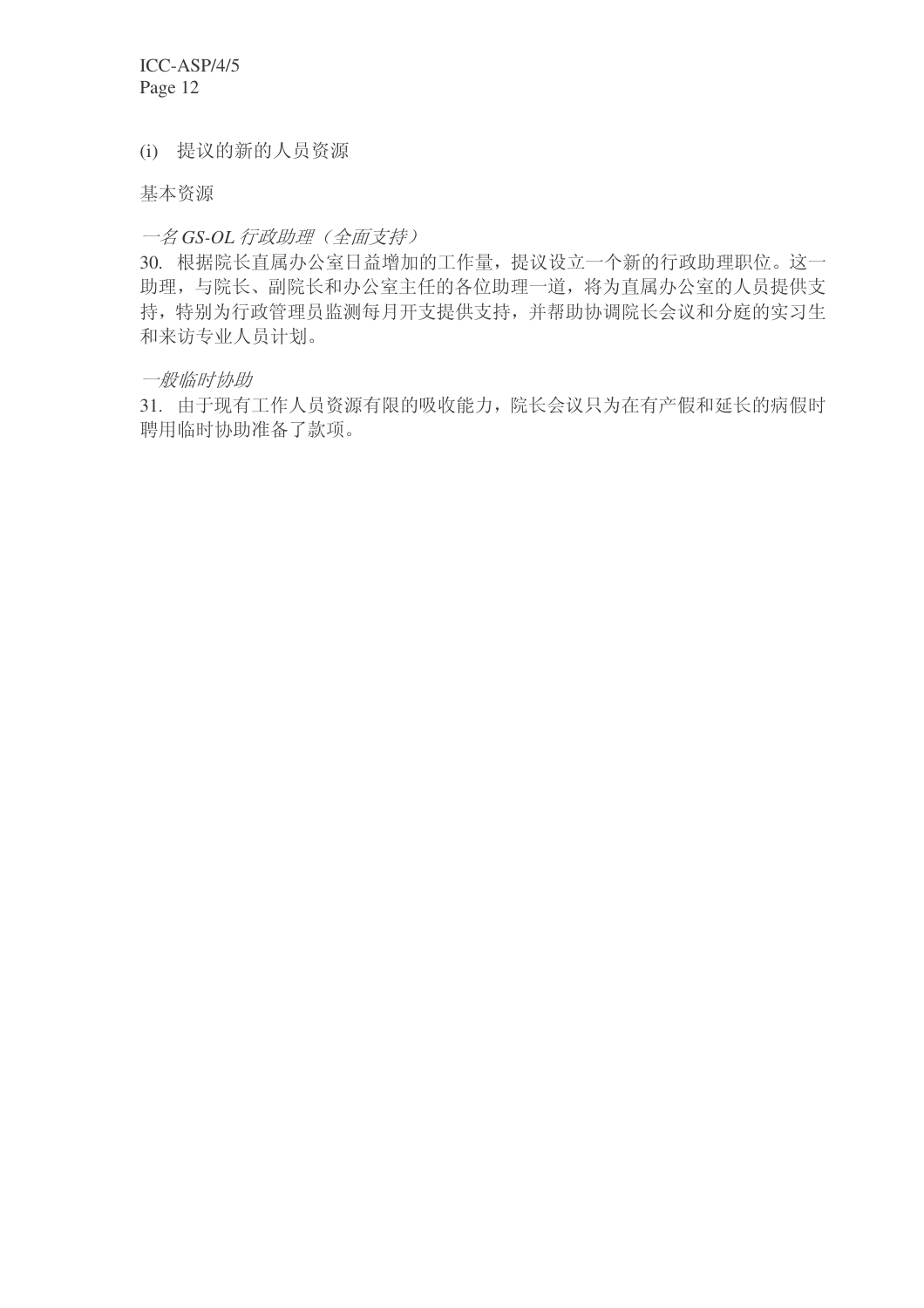### 2. 方案 1200: 分庭



ᇐ㿔

32. 法院假设在 2006 年将进行预审和审判及相应的上诉。因此, 所有三个庭应充分 运作,并且预期所有法官将在法院所在地全日制工作。

33. 来年未计划增加为法官提供的法律支持人员。支持人员将继续限制在为每位法官 配一名准法律干事,以及有一位高级/法律顾问支持分庭的所有三个庭。

34. 另外, 分庭可决定在 2006 年进行现场访问。法院将有能力对预见的三个情势各 组织一次现场访问。

| 院长会议        | 2004年支出 |                | 批准的 2005 年预算 |       |         | 提议的 2006 年预算 |         |
|-------------|---------|----------------|--------------|-------|---------|--------------|---------|
|             |         |                | (千欧元)        |       |         | (千欧元)        |         |
|             | 合计      | 核心             | 有条件的         | 合计    | 基本      | 与情势有<br>关的   | 合计      |
| 法官          | 2,200.0 | 3,310          |              | 3,310 | 3,156.1 |              | 3,156.1 |
| 专业人员        | 未细分     | 1,603          |              | 1,603 | 1,450.2 | 383.1        | 1,833.3 |
| 一般事务人员      |         | 528            |              | 528   | 458.1   | 171.8        | 629.9   |
| 人员分项合计      | 909.5   | 2,131          |              | 2,131 | 1,908.3 | 554.9        | 2,463.2 |
| 一般临时协助      | 56.7    |                | 200          | 200   | 50.0    |              | 50.0    |
| 顾问          | 6.2     |                |              |       |         |              |         |
| 其他人员分项合计    | 62.9    |                | 200          | 200   | 50.0    |              | 50.0    |
| 旅行          | 113.2   | 60             |              | 60    | 55.0    | 101.4        | 156.4   |
| 招待费         |         |                |              |       | 1.0     |              | 1.0     |
| 合同性服务, 包括培训 | 0.9     | 25             |              | 25    | 15.0    |              | 15.0    |
| 物品和材料       |         | $\overline{4}$ |              | 4     |         |              |         |
| 非人员分项合计     | 114.1   | 90             |              | 90    | 71.0    | 101.4        | 172.4   |
| 方案合计        | 3,286.5 | 5,531          | 200          | 5,731 | 5,185.4 | 656.3        | 5,841.7 |

35. 提议的 2006年预算

36. 提议的 2006年人员配置

| 分庭     | <b>USG</b> | ASG | $D-2$ | $D-1$ | $P-5$ | $P-4$ | $P-3$ | $P-2$ | $P-1$ | P 级人<br>员合计 | GS-<br>PL | GS-<br>OL | GS 级人员<br>合计 | 人员<br>合计 |
|--------|------------|-----|-------|-------|-------|-------|-------|-------|-------|-------------|-----------|-----------|--------------|----------|
| 基本     |            |     |       |       |       |       |       | 18    |       | 18          |           |           |              | 26       |
| 与情势有关的 |            |     |       |       |       |       |       |       |       |             |           |           |              |          |
| 人员合计   |            |     |       |       |       |       |       | 18    |       | 21          |           |           |              | 32       |

目标

• 依照《规约》和其他有关法律文书,进行公正、有效率和有效果的各种程序。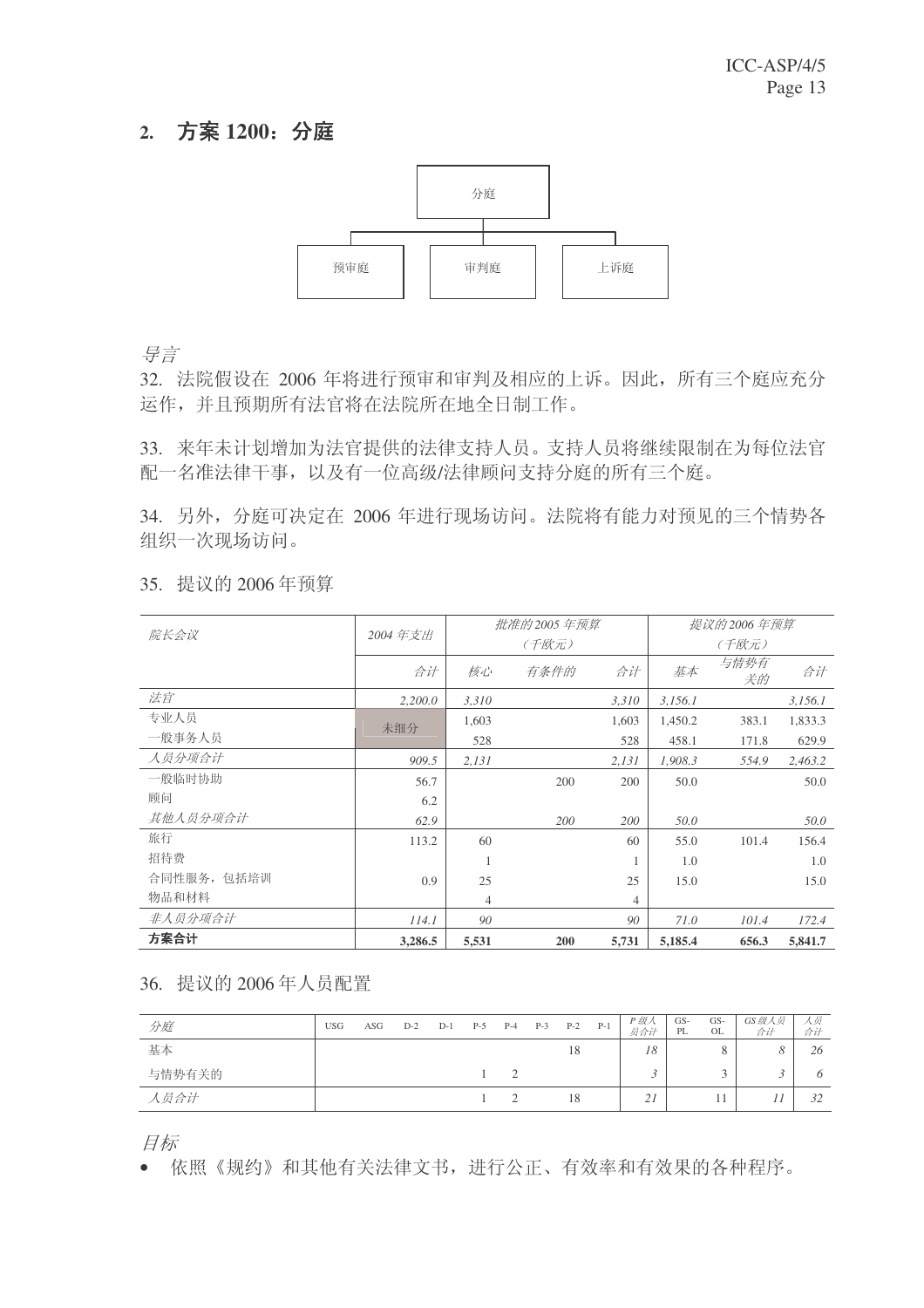| 预期成果      | 业绩指标           |
|-----------|----------------|
| 对司法活动不适用。 | "不适用。<br>对司法活动 |

(i) 提议的新的人员资源

基本资源

一般临时协助

37. 由于分庭现有人员资源有限的吸收能力, 分庭只为在有产假和延长的病假时聘用 临时协助准备了款项。

(ii) 提议的新的非人员资源

与情势有关的资源

旅行

38. 分庭可决定在 2006 年进行现场访问。预计进行三次这样的访问。每次访问将有 三位法官及其来自预审庭或审判庭的法律支持人员参加。这些访问的目的将是确保面 临丧失风险的主要证据在必要的保证下得到收集,以确保在诉讼的任何随后阶段的可 受理性(根据《规约》第56条、第57(3)(c)条、第64(6)(a)条和第61(11)条的规定), 或为了分庭认为适当的其他目的。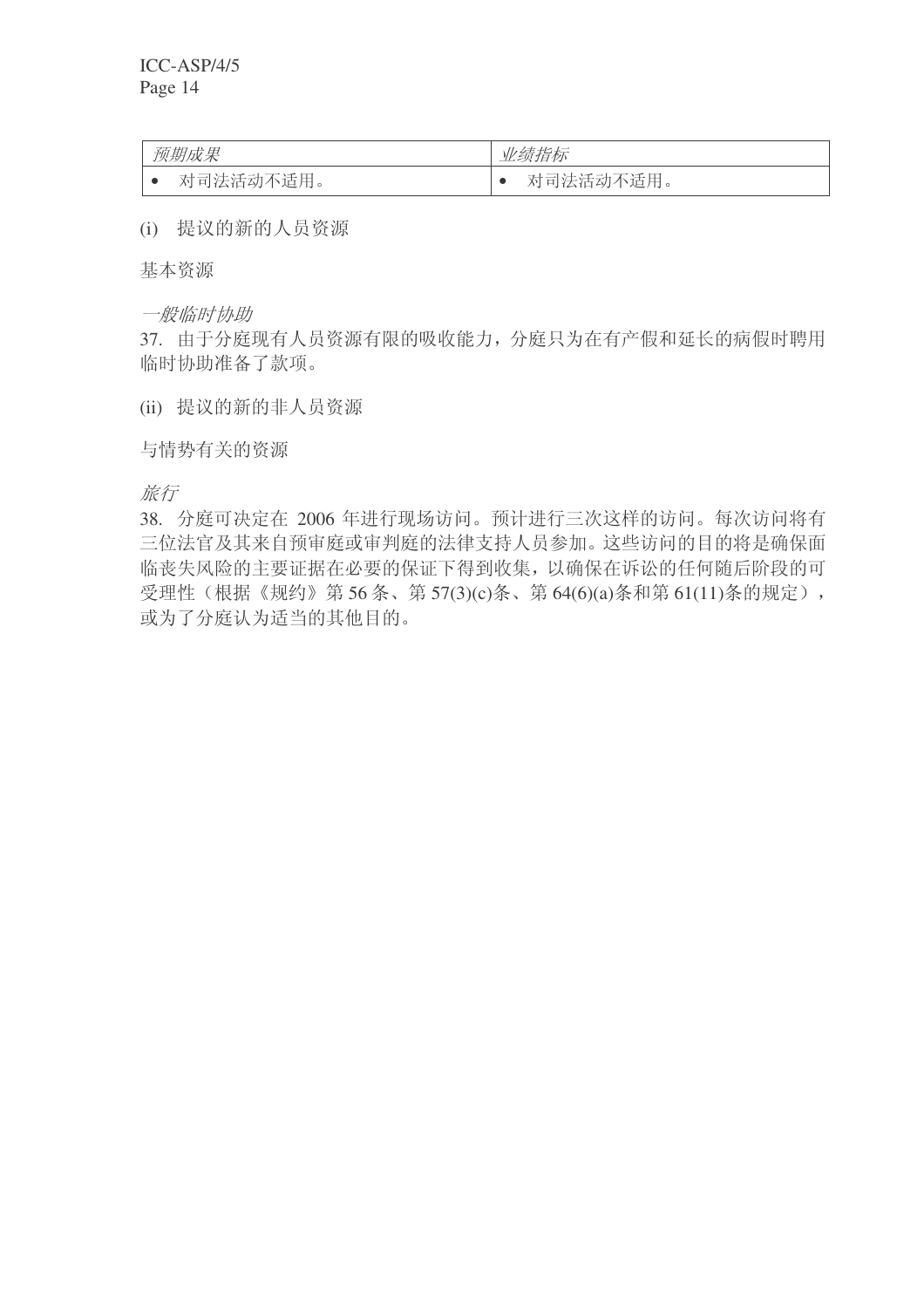# B. 主要方案 II: 检察官办公室



#### 39. 2004-2006年预算和支出的比较

| 主要方案 II——检察官办公室 | 2004年支出 |        | 批准的 2005 年预算 |        |         | 提议的 2006 年预算 |          |
|-----------------|---------|--------|--------------|--------|---------|--------------|----------|
|                 |         |        | (千欧元)        |        |         | (千欧元)        |          |
|                 | 合计      | 核心     | 有条件的         | 合计     | 基本      | 与情势有<br>关的   | 合计       |
| 专业人员            | 未细分     | 8,680  | 705          | 9,385  | 3,526.4 | 7,938.8      | 11,465.2 |
| 一般事务人员          |         | 1,772  | 469          | 2,241  | 933.4   | 2,260.6      | 3,194.0  |
| 人员分项合计          | 4,215.2 | 10,452 | 1,174        | 11,626 | 4,459.8 | 10,199.4     | 14,659.2 |
| 一般临时协助          | 849.6   | 398    | 1,428        | 1,826  | 235.0   | 2,924.0      | 3,159.0  |
| 会议临时协助          | 3.9     |        |              |        |         |              |          |
| 加班费             |         | 15     | 15           | 30     |         |              |          |
| 顾问              | 123.5   | 175    |              | 175    |         | 77.9         | 77.9     |
| 其他人员分项合计        | 977.0   | 588    | 1,443        | 2,031  | 235.0   | 3,001.9      | 3,236.9  |
| 旅行              | 616.5   | 762    | 957          | 1,719  | 202.0   | 2,186.7      | 2,388.7  |
| 招待费             | 11.7    | 10     |              | 10     | 10.0    |              | 10.0     |
| 合同性服务, 包括培训     | 392.8   | 217    | 524          | 741    | 58.7    | 262.5        | 321.2    |
| 一般业务费用          | 3.8     | 50     |              | 50     |         | 58.4         | 58.4     |
| 物品和材料           | 76.4    | 27     | 25           | 52     | 38.0    | 118.2        | 156.2    |
| 家具和设备           | 1,705.4 | 518    | 275          | 793    | 119.9   | 264.1        | 384.0    |
| 非人员分项合计         | 2,806.6 | 1,584  | 1,781        | 3,365  | 428.6   | 2,889.9      | 3,318.5  |
| 主要方案 II 合计      | 7,998.8 | 12,624 | 4,398        | 17,022 | 5,123.4 | 16,091.2     | 21,214.6 |

40. 有了 2006 年的预算, 建立检察官办公室的工作即能完成。业务职能将由三个司 履行:管辖权、互补和合作司、调查司和起诉司。服务科和法律顾问科提供关键支持, 而检察官直属办公室则协调该办公室的工作。

结构

41. 根据从预算和财务委员会2和缔约国大会收到的意见, 对方案 2100 (检察官) 稍 作了修改。鉴于制定工作人员政策和指导方针的初期阶段即将结束, 将不再需要一个 单独的工作人员战略股 (2005 年方案预算: 次级方案 2140)。 大量的行政工作将由 书记官处承担,该办公室的服务科只保留了两个职位,与书记官处服务的提供者(特 别是人力资源科) 保持联系。原来高级人力资源顾问(P-5)的职位重新分配到检察官直 属办公室。这一措施使得管辖权、互补和合作司司长的职能能分离开来,该司长以前

<sup>&</sup>lt;sup>2</sup> 国际刑事法院罗马规约缔约国大会第三届会议正式记录, 海牙, 2004 年9 月6-10 日 (国际刑事法院 出版物), 第二部分 A.8(b), 第 61 和 64 段。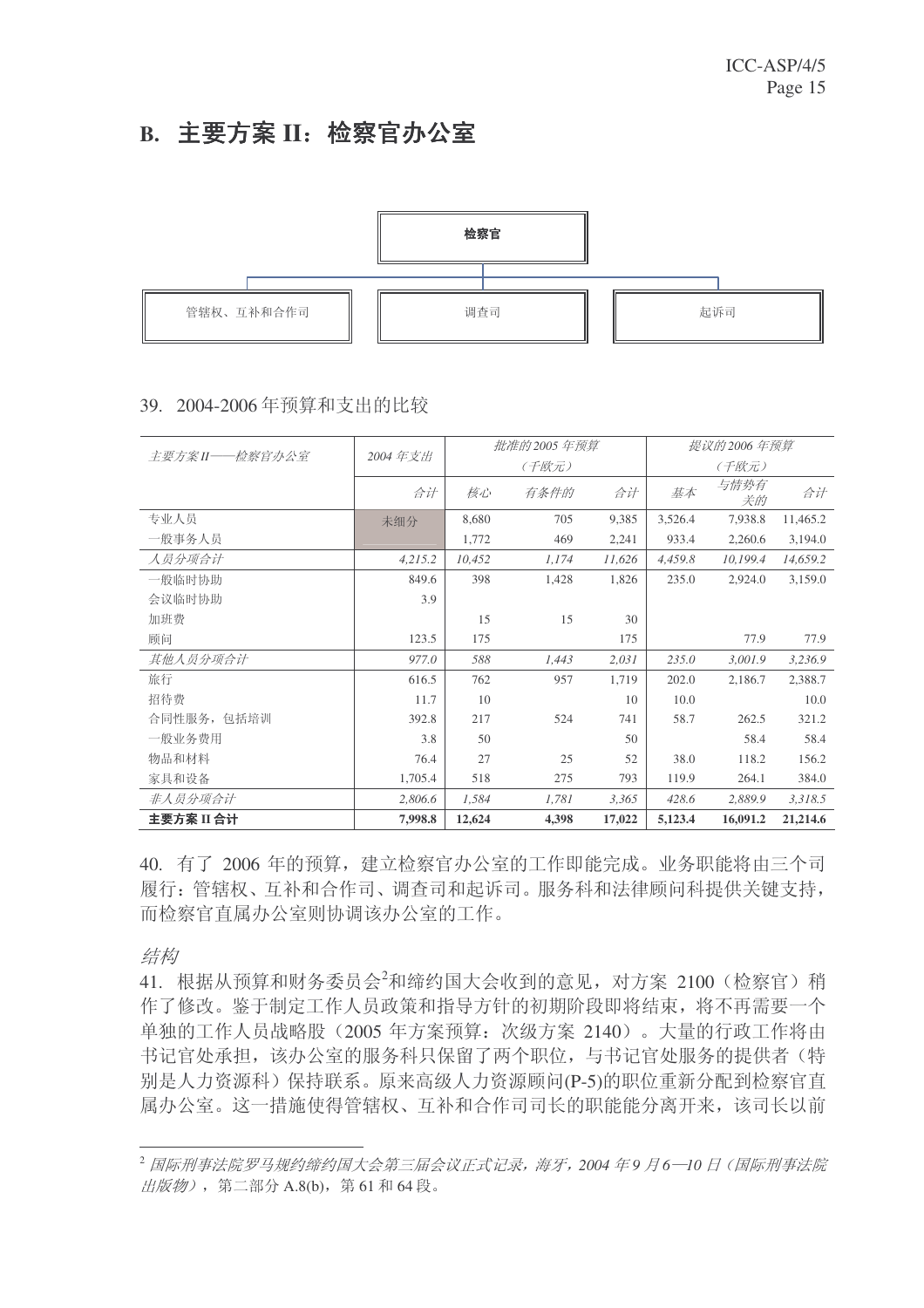也履行办公室主任的职能。现在办公室主任的工作将由现任重新分配的 P-5 职位完成。 根据预算和财务委员会的建议<sup>3</sup>,甄选和发展干事(P3)的职位已重新分配到服务科。

42. 新闻股将合并到检察官直属办公室。这样, 次级方案 2150 不再存在。

应急基金

43. 该办公室——事实上整个法院——一直努力要提出一个具有最大程度可预见性 的预算, 以避免预算中有重大应急方案, 这可能会导致在年底出现结余。这一原则特 别活用于需要很多资源的预算职位。

44. 因此,该办公室决定不为法医活动如掘墓和调查群埋坑准备预算。虽然这些调查 活动原则上是可预见的, 但在下一个财政年度的实际可能性并达不到足以有理由为这 些需要很多资源的措施制定预算。该办公室已为法医活动做出了详细估算,将提交给 预算和财务委员会的成员。一旦需要法医履行任务时, 在已提交的估算并根据具体情 况的细节讲行调整的基础上,该办公室将请求预算和财务委员会的批准,将这些费用 列入应急基金。该办公室请求缔约国大会同意这一计划。

<sup>&</sup>lt;sup>3</sup>国际刑事法院罗马规约缔约国大会第三届会议正式记录,海牙,2004年9月6─10日(国际刑事法院 出版物), 第二部分 A.8(b), 第 64 段。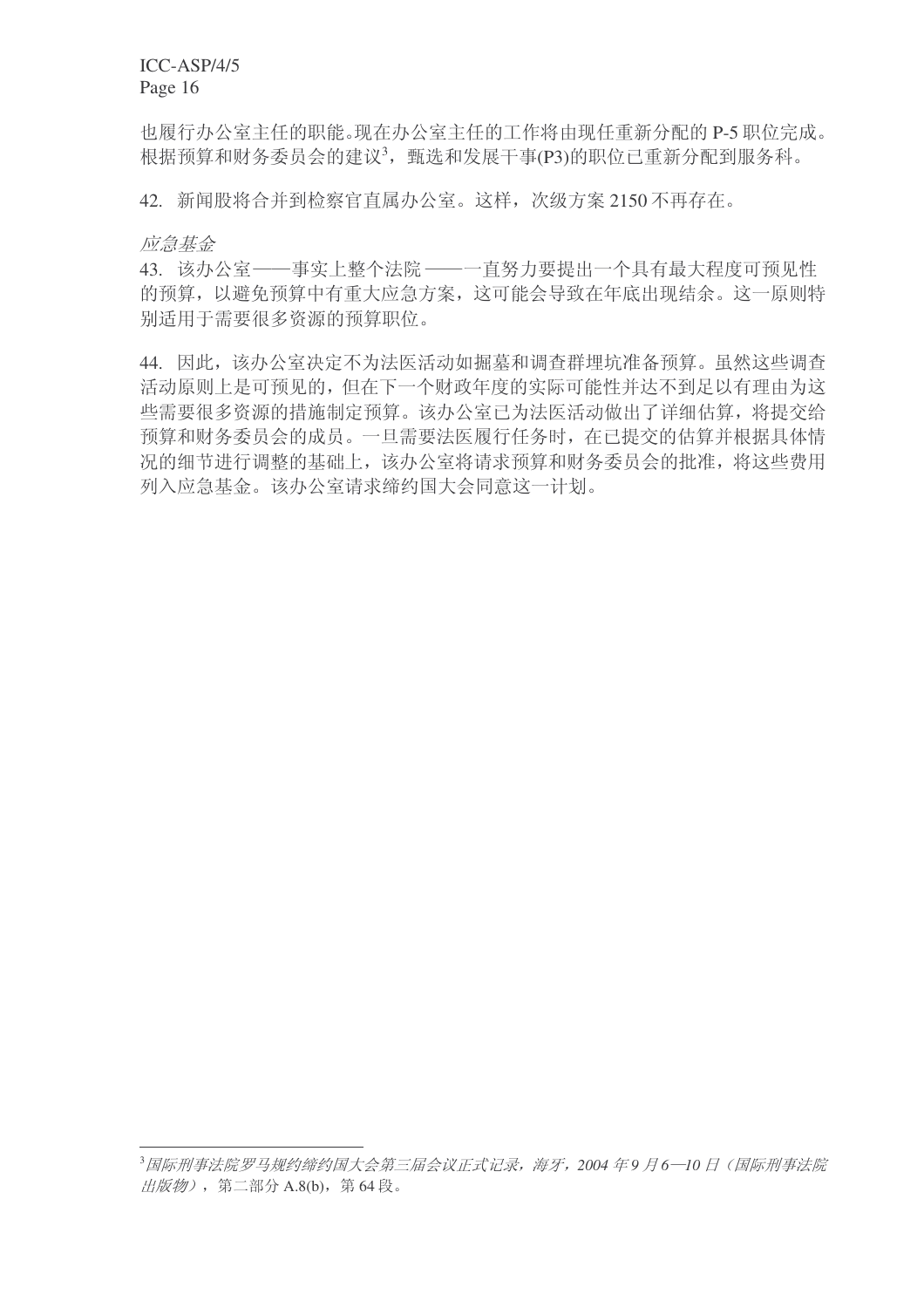### 1. 方案 2100: 检察官



ᇐ㿔

45. 方案 2100 (检察官直属办公室) 由该办公室的非业务股组成。它严格限于为整个 办公室提供必要的行政、法律咨询、技术和业务支持服务的人员。4

46. 各科长向作为方案的负责人——检察官——汇报。

47. 为检察官提议的 2006 年预算如下表所示。

| 检察官         |         |       | 批准的 2005 年预算 |       |         | 提议的 2006 年预算 |         |
|-------------|---------|-------|--------------|-------|---------|--------------|---------|
|             | 2004年支出 |       | (千欧元)        |       |         | (千欧元)        |         |
|             | 合计      | 核心    | 有条件的         | 合计    | 基本      | 与情势有<br>关的   | 合计      |
| 专业人员        | 未细分     | 1,972 |              | 1,972 | 1,934.1 | 161.1        | 2,095.2 |
| 一般事务人员      |         | 761   | 83           | 844   | 607.6   | 560.6        | 1,168.2 |
| 人员分项合计      | 1,622.5 | 2,733 | 83           | 2,816 | 2,541.7 | 721.7        | 3,263.4 |
| 一般临时协助      | 555.6   | 330   | 744          | 1,074 | 235.0   | 2,418.0      | 2,653.0 |
| 会议临时协助      | 3.9     |       |              |       |         |              |         |
| 加班费         |         | 15    | 15           | 30    |         |              |         |
| 顾问          | 123.5   | 175   |              | 175   |         | 77.9         | 77.9    |
| 其他人员分项合计    | 683.0   | 520   | 759          | 1,279 | 235.0   | 2,495.9      | 2,730.9 |
| 旅行          | 152.6   | 141   | 53           | 194   | 88.1    | 409.0        | 497.1   |
| 招待费         | 11.7    | 10    |              | 10    | 10.0    |              | 10.0    |
| 合同性服务, 包括培训 | 378.4   | 217   | 424          | 641   | 58.7    | 262.5        | 321.2   |
| 一般业务费用      |         | 50    |              | 50    |         | 40.0         | 40.0    |
| 物品和材料       | 51.2    | 27    | 25           | 52    | 38.0    | 28.0         | 66.0    |
| 家具和设备       | 694.7   | 350   |              | 350   | 119.9   | 254.1        | 374.0   |
| 非人员分项合计     | 1,288.6 | 795   | 502          | 1,297 | 314.7   | 993.6        | 1,308.3 |
| 方案合计        | 3,594.1 | 4,048 | 1,344        | 5,392 | 3,091.4 | 4,211.2      | 7,302.6 |

#### (a) 次级方案 2110: 检察官直属办公室

异言

48. 检察官直属办公室由一个小组的专业和行政人员组成, 直接协助检察官讲行他的 具体活动, 如协调各司和科的活动; 决定检察官办公室的政策并通过从实践中获得的 全面教训评价其效果,与法院其他机关进行协调; 直接监督检查官办公室的沟通战略; 并记录检察官的决定和随后执行的后续行动。

<sup>4</sup> 原工作人员战略股(2140) 和新闻股(2150) 将合并到检察官直属办公室(2110) 和服务科(2120)。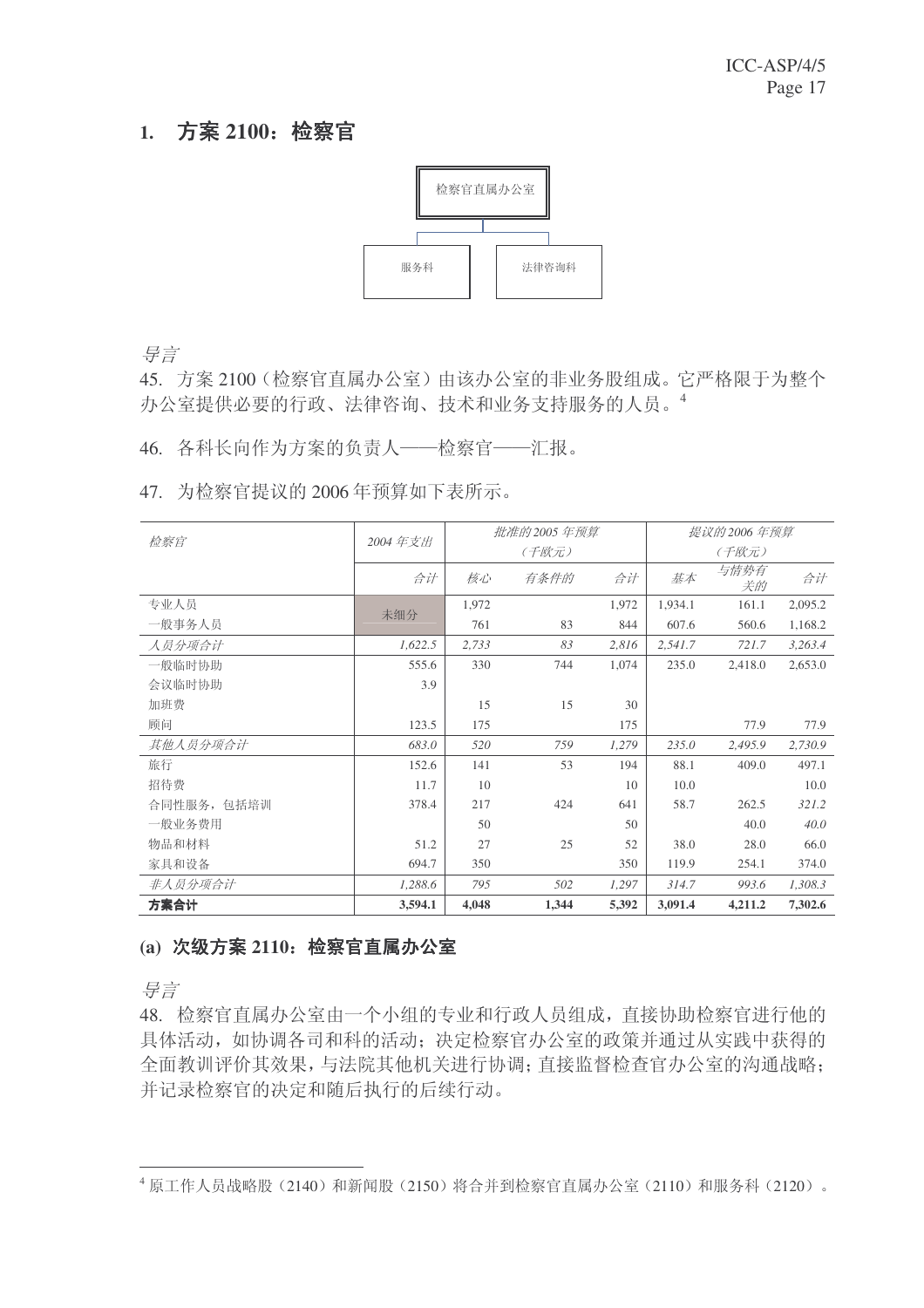方案的趋势和变化

49. 在 2006年, 新闻股将重新归到直属办公室, 以讲一步压缩检察官办公室内的结 构。

50. 到 2005 年年底, 大多数工作人员基本指导方针将已经通过。这样, 检察官办公 室的工作人员战略股将撤销。某些工作人员将重新分配到服务科,以更好地满足该办 公室的需要,并使与管理该办公室人员有关的责任能更合理地划分。原来的高级管理 员(工作人员战略股)的空缺职位将重新分配到直属办公室作为办公室主任的职位。

51. 办公室主任将负起改进内部和机关间关系的责任: 协调与法院其他机关的互动: 通过团队建设活动进一步改善该办公室的工作氛围: 并协助检察官完成日常工作。

52. 为了更直接地为检察官的具体宣传和外延需要服务, 宣传顾问将为检察官提供战 略咨询意见,特别是在该办公室具体的情势和案件所出现的困难的联络问题方面。当 该办公室与媒体互动时,发言人将代表该办公室。

53. 特别助理将继续协助收集和整理来自各司和科的信息, 这将有助于吸取教训的活 动和该办公室政策的不断改进。另外,特别助理将记录检察官及检察官与高级管理人 员在会议上做出的决定,并采取后续行动和报告决定的执行情况。

| 直属办公室       |       | 经调整的已批准的<br>2005年预算* |       |         | 提议的 2006 年预算 |         | 资源增长    |       |
|-------------|-------|----------------------|-------|---------|--------------|---------|---------|-------|
|             |       | (千欧元)                |       |         | (千欧元)        |         |         |       |
|             | 核心    | 有条件的                 | 合计    | 基本      | 与情势有关的       | 合计      | 数额      | $\%$  |
| 专业人员        | 675   |                      | 675   | 687.1   |              | 687.1   | 12.1    | 2     |
| 一般事务人员      | 210   |                      | 210   | 227.8   |              | 227.8   | 17.8    | 8     |
| 人员分项合计      | 885   |                      | 885   | 914.9   |              | 914.9   | 29.9    | 3     |
| 顾问          | 175   |                      | 175   |         | 77.9         | 77.9    | $-97.1$ | $-55$ |
| 其他人员分项合计    | 175   |                      | 175   |         | 77.9         | 77.9    | $-97.1$ | $-55$ |
| 旅行          | 113   |                      | 113   | 69.3    | 37.9         | 107.2   | 5.8     | $-5$  |
| 招待费         |       |                      |       | 10.0    |              | 10.0    | 10.0    | 100   |
| 合同性服务, 包括培训 | 27    |                      | 27    | 7.5     |              | 7.5     | 19.5    | $-72$ |
| 非人员分项合计     | 140   |                      | 140   | 86.8    | 37.9         | 124.7   | $-15.3$ | $-11$ |
| 次级方案合计      | 1.200 |                      | 1.200 | 1.001.7 | 115.8        | 1,117.5 | $-82.5$ | $-7$  |

54. 提议的 2006年预算

\*预算包括次级方案2140,工作人员战略股和2150 新闻股的491,000 欧元,现已移到提议的检察官直属办公室2006 年的预算。

#### 55. 提议的 2006年人员配置

| 提议的人员配置 | USG | ASG | $D-2$ | $D-1$ | $P-5$ | $P-4$ | $P-3$       | $P-2$ | $P-1$ | P 级人<br>员合计 | $GS-$<br>PL | GS-<br>OL | GS级人员<br>合计 | 人奴<br>合计 |
|---------|-----|-----|-------|-------|-------|-------|-------------|-------|-------|-------------|-------------|-----------|-------------|----------|
| 基本      |     |     |       |       |       |       | $1 \quad 1$ |       |       |             |             |           |             | 10       |
| 与情势有关的  |     |     |       |       |       |       |             |       |       |             |             |           |             |          |
| 人员合计    |     |     |       |       |       |       | $1 \quad 1$ |       |       |             |             |           |             | 10       |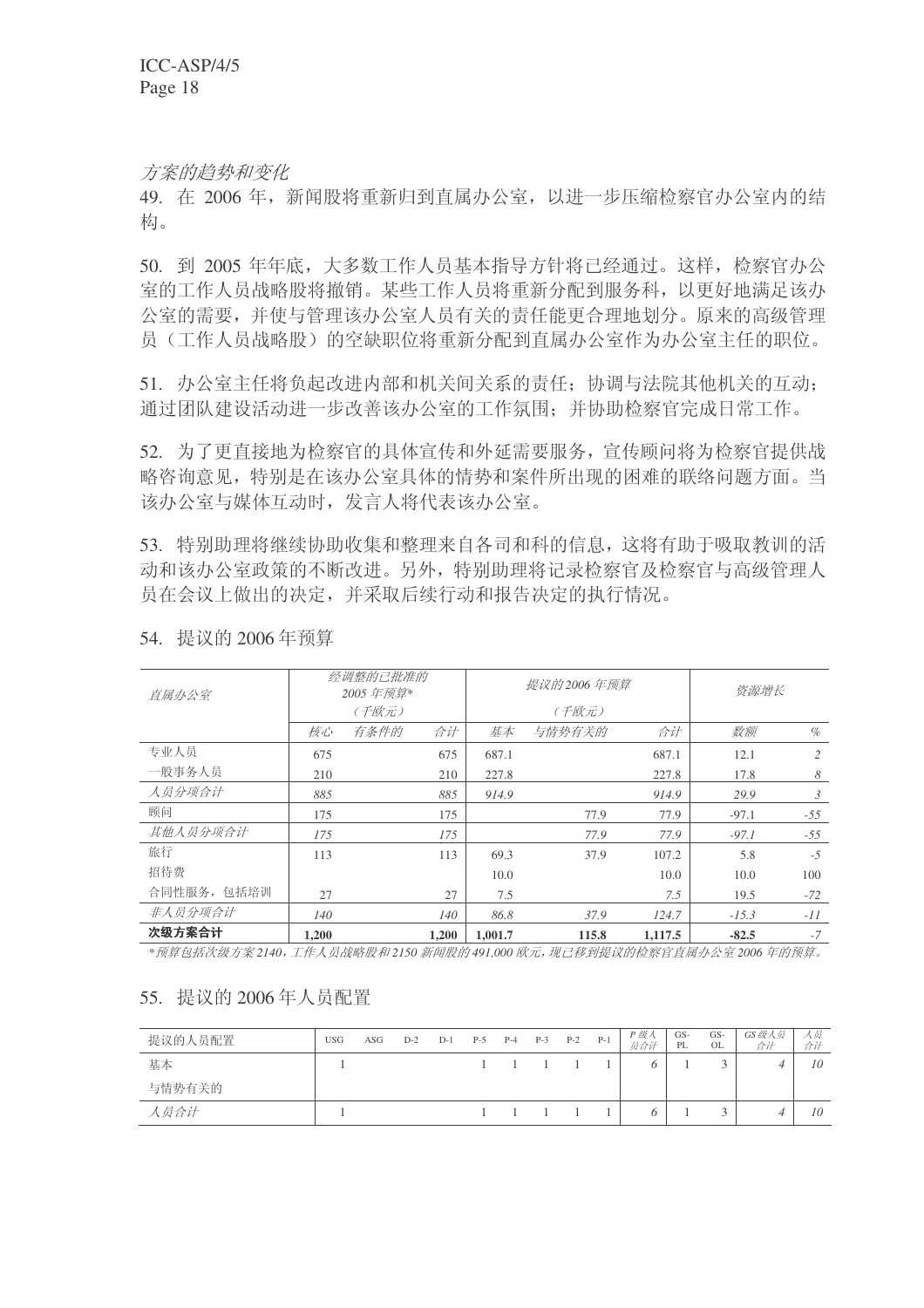```
目标
```
- 确保达到全办公室 2006 年的目标;
- 进一步创造一个有利的和促进生产力的工作氛围(通过改进检察官办公室工作人 员管理的协调,以及与法院其他机关更大的协调):
- 制定和执行与针对情势的宣传战略:
- 通过全面的从教训中学习的过程,进一步完善该办公室的政策。

| 预期成果                         | 业绩指标                              |
|------------------------------|-----------------------------------|
| 至少达到该办公室 85%的目标 (2006年)      | 2006年目标实现的比例<br>$\bullet$         |
| 与 2005年相比,工作人员的工作氛围得<br>到改善  | 与 2005年相比,工作人员工作氛围问卷<br>结果        |
| 与 2005 年相比, 内部和机关间协调有所<br>改进 | 定期、独立的机关对协调的审议<br>$\bullet$       |
| 在调查中的情势方面有适当的公共联络            | 定期批准对针对情势的联络计划和执行<br>程度           |
| 在吸取教训的结果的基础上,所有有关政<br>策得到改进  | 执行政策改进意见 (2006年) 的比例<br>$\bullet$ |

#### (i) 提议的新的人员资源

基本资源

重新分配

56. 2006年不需要新职位。职位的增加反映了从工作人员战略股和新闻股重新分配过 来的人员。

顾问

57. 检察官办公室的整个顾问预算集中在直属办公室内。只有检察官或某一副检察官 决定才能任命顾问。2006年这一预算有所减少,反映出该办公室人员结构的稳定,且 预计大部分预算(79,000 欧元)会用于支付每个情势专家证人的费用。

(ii) 提议的新的非人员资源

基本资源

旅行

58. 2006 年的旅行费用与检察官和宣传顾问/发言人为推进宣传目标所进行的旅行有 关。

59. 检察官旅行的主要目的是促进对其办公室的合作和理解。发言人将陪同检察官进 行某些旅行,以确保能令人满意地与新闻界接触。宣传小组的旅行将本着增加世界上 某些特殊社区的信任和理解。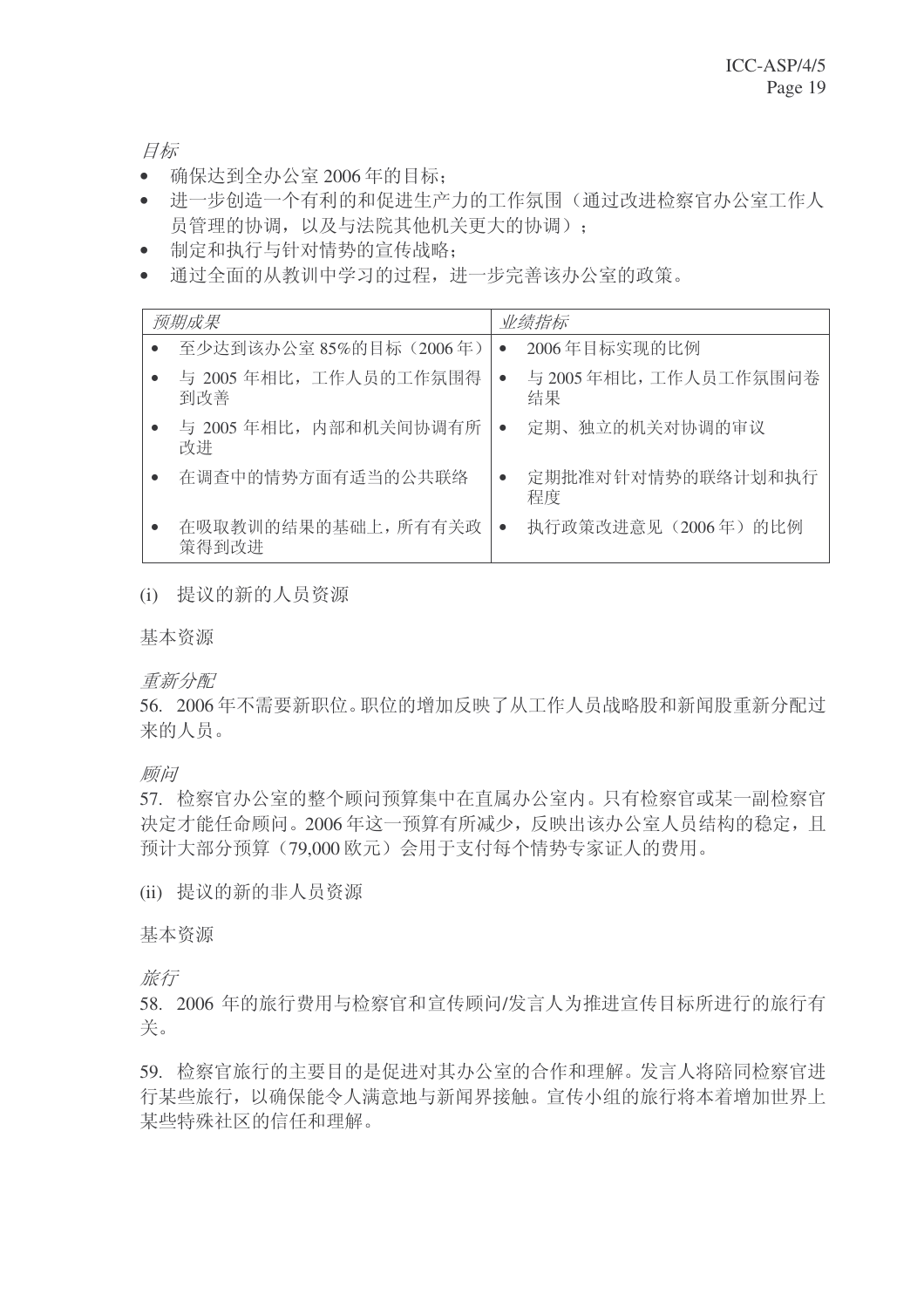60. 预计检察官的旅行包括欧洲之内的 14 次旅行和欧洲之外的 12 次旅行。为了基本 媒体工作, 预计发言人和/或宣传顾问的旅行包括欧洲之内的八次旅行和欧洲之外的四 次旅行。

#### 合同性服务, 包括培训

61. 需要资金用于与聘用的摄影师和摄影小组签订合同, 以报道检察官在总部之外的 公众活动: 材料的加工和分发: 在国外新闻发布会必要设施的和金, 特别是在有调查 在讲行的国家的领土上。

与情势有关的资源

62. 计划对每个情势所在地组织四次考察,以便推进与三个情势有关的宣传目标, 必 要时检察官进行旅行以签署协定和争取合作。

#### (b) 次级方案 2120: 服务科

ᇐ㿔

63. 服务科在所有需要行政管理和技术性事务上支持检察官办公室,并作为检察官办 公室与书记官处在这些事务上的联络点。该科由四个股组成, 为整个检察官办公室服 条:

一般行政股

64. 在与书记官处有关科的联络中, 这个股制定和监督检察官办公室预算的执行: 并 在为检察官办公室提供人力资源服务的行政管理方面作为与书记官处的联络点; 管理 该办公室的文员和来访专业人员计划: 并协调甄选程序和培训以满足 该办公室的需 要。

语言服务股

65. 这个股在分析、调查、审判和起诉阶段, 提供检察官办公室所需要的所有翻译服 务。另外,为支持《罗马规约》第55条和《程序和证据规则》规则42和规则112 所 进行的调查阶段需要的所有实地口译和非工作语言笔译服务 均由该股拨款并进行协 调。

ⶹ䆚ᑧ㙵*<sup>5</sup>*

66. 知识库股提供检察官办公室特需的、以知识为基础的服务, 并维护检察官办公室 的数据库,以提供长期和不依赖于工作人员的知识资源。知识库储存与披露材料有关 的所有事务方面的信息以协助公平进行诉讼。该股对所有检察官办公室专有的支持内 容分析和法庭陈述的信息系统负有首要责任。它还在当前和有效的证据管理软件和支 持性职能方面进一步协助分析员、调查员、法律顾问和审判专家。

资料和证据股

<sup>5 &</sup>quot;知识库"是在管辖权和可受理性、事实性背景、及文化、人文、社会经济、人口和语言问题上的一 个持久信息来源。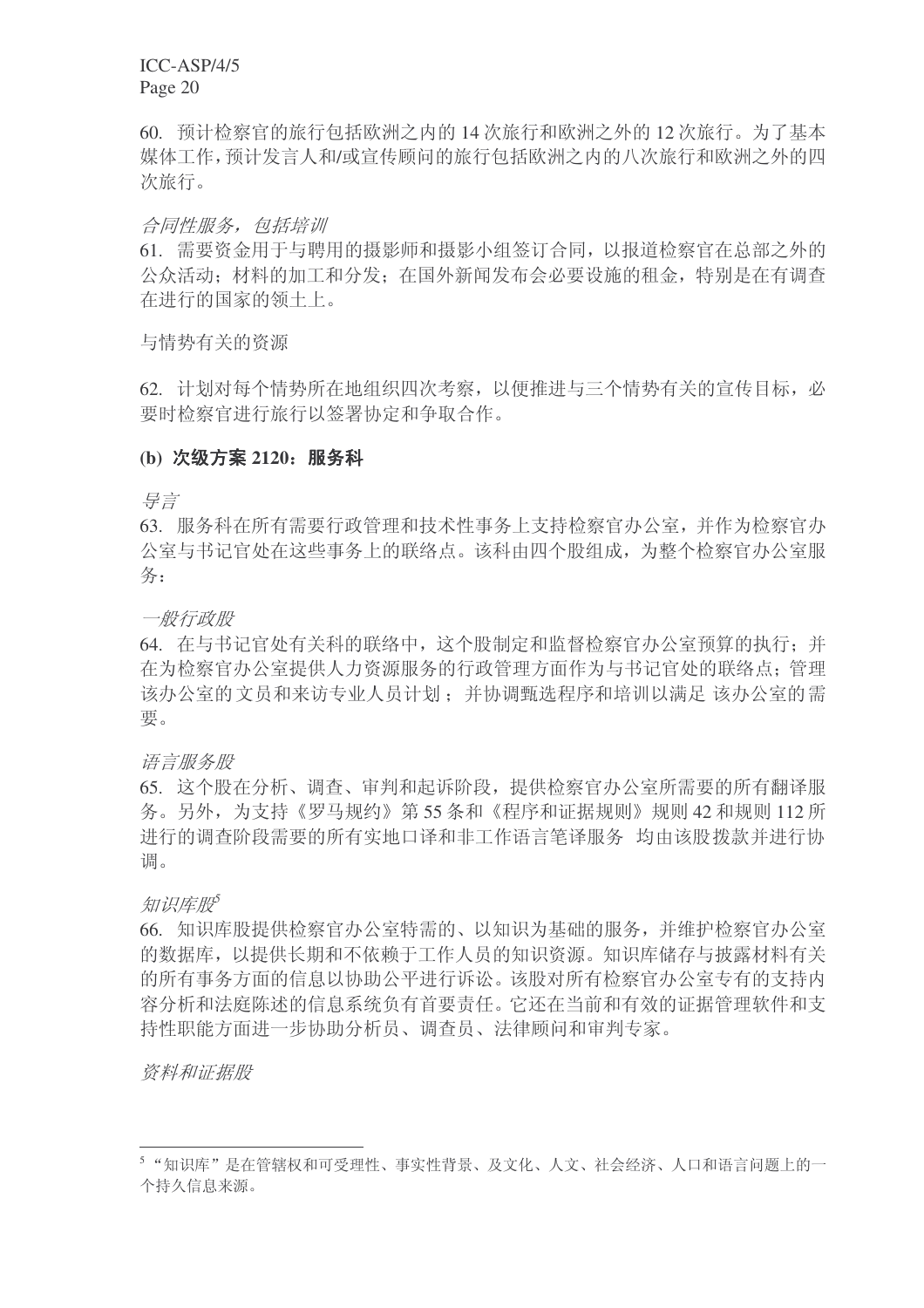67. 该股确保所有物质证据和可能的审判展示物的接收、完整登记、保密和适当的处 理和储藏(包括电子式)。在其作为证据监控者的身份中以及,根据《罗马规约》第 15 条, 该股接收、确认收到和储存检察官所收到的函件, 以及缔约国或安理会转交的 情势。

| 服务科         |       | 调整的己批准的<br>2005 年预算* |       |         | 提议的 2006 年预算 |         | 资源增长     |        |
|-------------|-------|----------------------|-------|---------|--------------|---------|----------|--------|
|             |       | (千欧元)                |       |         | (千欧元)        |         |          |        |
|             | 核心    | 有条件的                 | 合计    | 基本      | 与情势有关的       | 合计      | 数额       | $\%$   |
| 专业人员        | 981   |                      | 981   | 924.3   | 161.1        | 1,085.4 | 104.4    | 11     |
| 一般事务人员      | 501   | 83                   | 584   | 325.5   | 560.6        | 886.1   | 302.1    | 52     |
| 人员分项合计      | 1,482 | 83                   | 1,565 | 1,249.8 | 721.7        | 1,971.5 | 406.5    | 26     |
| 一般临时协助      | 99    | 744                  | 843   |         | 2,418.0      | 2,418.0 | 1,575.0  | 187    |
| 加班费         | 15    | 15                   | 30    |         |              |         | $-30.0$  | $-100$ |
| 其他人员分项合计    | 114   | 759                  | 873   |         | 2,418.0      | 2,418.0 | 1,545.0  | 177    |
| 旅行          | 20    | 53                   | 73    | 10.9    | 371.1        | 382.0   | 309.0    | 423    |
| 招待费         | 10    |                      | 10    |         |              |         | $-10.0$  | $-100$ |
| 合同性服务, 包括培训 | 190   | 424                  | 614   | 51.2    | 262.5        | 313.7   | $-300.3$ | $-49$  |
| 一般业务费用      | 50    |                      | 50    |         | 40.0         | 40.0    | $-10.0$  | $-20$  |
| 物品和材料       | 27    | 25                   | 52    | 38.0    | 28.0         | 66.0    | 14.0     | 27     |
| 家具和设备       | 350   |                      | 350   | 119.9   | 254.1        | 374.0   | 24.0     | 7      |
| 非人员分项合计     | 647   | 502                  | 1,149 | 220.0   | 955.7        | 1,175.7 | 26.7     | 2      |
| 次级方案合计      | 2,243 | 1,344                | 3,587 | 1,469.8 | 4,095.4      | 5,565.2 | 1,978.2  | 55     |

68. 提议的 2006年预算

**■ \*预算包括次级方案 2140 的 218,900 欧元, 现已在提议的 2006 年预算中移到服务科。** 

#### 69. 提议的 2006年人员配置

| 提议的人员配置 | <b>USG</b> | ASG | $D-2$ | $D-1$ | $P-5$ | $P-4$               | $P-3$  | $P-2$ | $P-1$     | P 级人<br>员合计 | GS-<br>PL | GS-<br>OL | GS级人员<br>合计 | 人员<br>合计 |
|---------|------------|-----|-------|-------|-------|---------------------|--------|-------|-----------|-------------|-----------|-----------|-------------|----------|
| 基本      |            |     |       |       |       | $1 \quad 1 \quad 5$ |        | - 3   |           | 10          |           |           |             | 16       |
| 与情势有关的  |            |     |       |       |       |                     |        |       |           |             |           | 13        |             | 16       |
| 人员合计    |            |     |       |       |       |                     | $\sim$ | 4     | $\bigcap$ | 13          |           | 19        | 19          | 32       |

目标

所有股:

• 依照有关的条例和程序以及与法院其他机关相联系,按时提供一切服务,以期精 简服务。

一般行政股

- 确保编制一项合理预算,并负责任地执行预算;
- 监督检察官办公室聘用和发展计划的制定和按时执行。

#### 语言服务股

- 为该办公室提供高质量和及时的翻译和抄录服务:
- 在实地, 必要时在法院总部以合格的口译服务支持调查员。

知识库股

• 保持检察官办公室与情势有关的数据库,并促进该办公室的技术培训: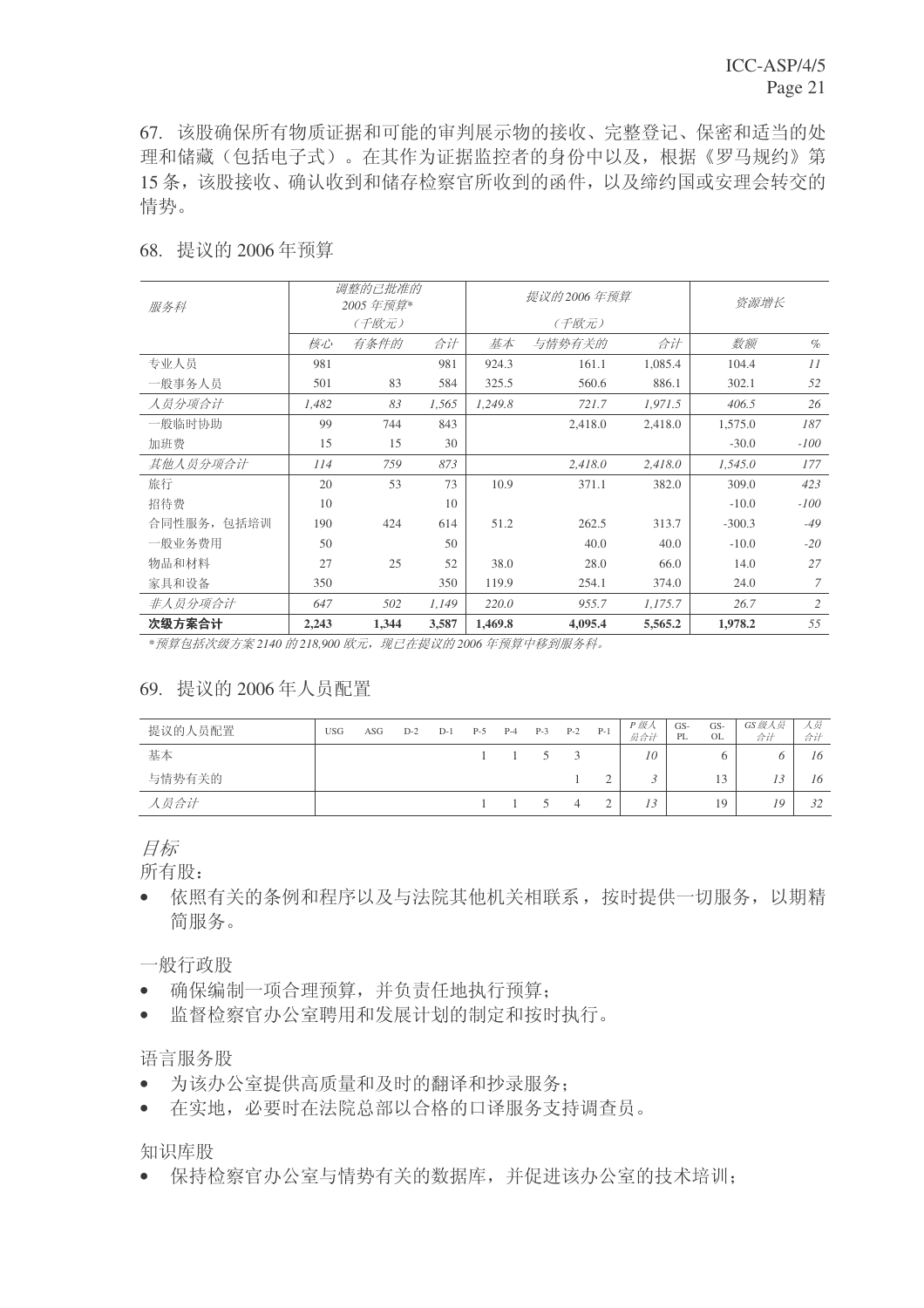• 进一步完善和支持检察官办公室专有的信息管理系统。

资料和证据股

- 接收、登记和正确处理检察官办公室所收到的所有关于具体情势的资料;
- 在调查和审判阶段,为实地提供必要的数据收集和数据处理支持。

| 预期成果                                                | 业绩指标                                           |
|-----------------------------------------------------|------------------------------------------------|
| 所有股                                                 |                                                |
| 最后审定、批准和实施与法院其他服务<br>提供者的关键服务水平协定 及服务科的<br>服务水平协定   | 已签署计划中的服务水平协定的比例<br>$\bullet$                  |
| 至少以有关服务水平协定的水平提供服<br>务                              | 与公布的标准相比较实际的服务标准<br>$\bullet$                  |
| 一般行政股                                               |                                                |
| 依照招聘/采购计划和预测,并考虑到变<br>化的业务需要, 充分执行检察官办公室<br>的预算     | 月预算执行率 与执行计划和季度预测的<br>$\bullet$<br>偏差          |
| 充分执行 2006年招聘和发展计划                                   | 已批准的采购/人员配置计划的实施比例<br>$\bullet$                |
| 语言服务股                                               |                                                |
| 在实地以及必要时在总部为所有调查提<br>供口译支持                          | 由于缺少口译 (有足够时间组织)而取<br>$\bullet$<br>消的面谈        |
| 完成对嫌疑人面谈的非工作语言记录,<br>$\bullet$<br>以及任何额外的视听证据(估计量)  | 与 2005年相比,平均记录和翻译率(考<br>$\bullet$<br>虑到基本物质条件) |
| 高质量地完成笔译工作                                          | 由定稿人评估的平均记录和笔译质量<br>$\bullet$                  |
| 知识库股                                                |                                                |
| 在证据分析系统内可找到的已登记的 证<br>据全部有数字化介绍                     | 执行<br>$\bullet$                                |
| 通过一个安全的网络界面, 可搜寻所有<br>$\bullet$<br>与检察官办公室有关的内容     | 执行<br>$\bullet$                                |
| 有效的证据安全和及时的披露程序                                     | 违反安全规定的次数<br>$\bullet$                         |
|                                                     | 按时披露的比例<br>$\bullet$                           |
| 资料和证据股                                              |                                                |
| 对所有嫌疑人 面谈的技术支持 (以四个<br>调查小组同时进行调查为基础)               | 得到支持的与嫌疑人面谈的比例<br>$\bullet$                    |
| 对实地和法院总部的证据收集提供看管<br>$\bullet$<br>支持, 以期没有物质损失和不满意见 | 已丧失的物质的比例<br>$\bullet$                         |
| 高质量地数据输入和数字化 (<5%标明<br>有不满意见)                       | 标有一个或多个不满意见的文件的百分<br>$\bullet$<br>比            |

### (i) 提议的新的人员资源

与情势有关的资源

两名 P-1 数据库协调员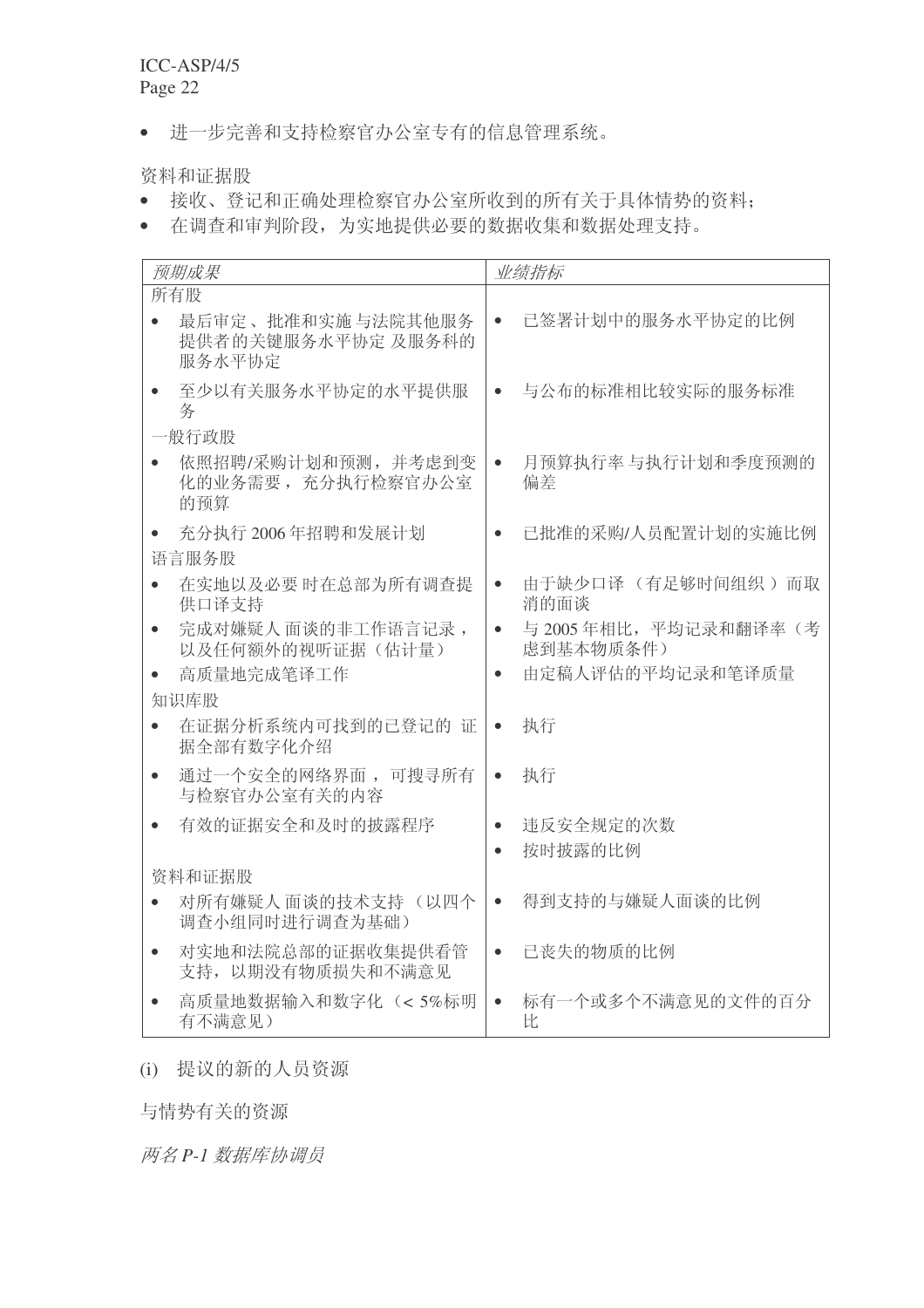70. 需要专业上合格的人员来支持保持知识库中与具体案件有关的部分, 以及确保多 种语言的复杂情况能有效地管理。这些人员将在与披露义务有关的所有事务上协助起 诉司。

#### 一名 GS-OL 记录协调员

71. 需要这一职位来监督选聘适当合格的记录员, 确保记录小组的有效调配, 并依照 优先顺序安排工作。

#### 一名 GS-OL 记录助理

72. 需要记录助理来协助记录协调员进行记录员的招聘、诱导和培训: 分配任务: 并 监测工作计划的执行。

#### 三名 GS-OL 信息储存助理

73. 需要这些助理提供必要的资源在技术上支持调查司所预见的 27 次任务。这些人 员将陪同调杳员到边远的实地夫保证设备的最好运转, 以及为证据转移到总部提供适 当的分段连续看护。

#### $-$ *Z* GS-OL 语言助理

74. 需要第三名语言助理为在实地选聘和分配口译以及处理与苏丹情势有关的语言 服务需求提供必要的支持。

#### 一般临时协助

75. 需要一般临时协助来提供必要的灵活性和可调整性以满足与该办公室调查和起 诉活动有关的周期性突发的笔译、记录和口译需求, 这些需求是常规的聘用所不能满 足的。已为五名 P-3 级笔译准备了款项,以支持刚果民主共和国和苏丹的情势。

76. 预计每个情势需要进行 200-300 小时有记录的嫌疑人面谈(根据当前乌干达情势 的经验), 每个情势需要七名 GS-OL 级记录员, 讲行非工作语言的记录。另外还需 要两名 GS-OL 级记录员来支持将约 220 小时对乌干达情势的视听证据转成当地语言 记录稿的工作。

 $77.$  总计需要 8 名、20 名和 32 名 GS-OL 级口译工作月, 以分别为在乌干达、刚果民 主共和国和苏丹的实地调杳小组提供必要的口译支持。这些预测的根据是在刚果民主 共和国和苏丹计划进行的团组数量和规模以及预期面临的语言挑战。

(ii) 提议的新的非人员资源

#### 基本资源

旅行

78. 预计高级行政管理员要在欧洲进行相当于五次的旅行和在欧洲之外进行相当于 两次的旅行。预计高级行政管理员和/或各股长要在欧洲讲行四次旅行,以出席重要会 议和大会。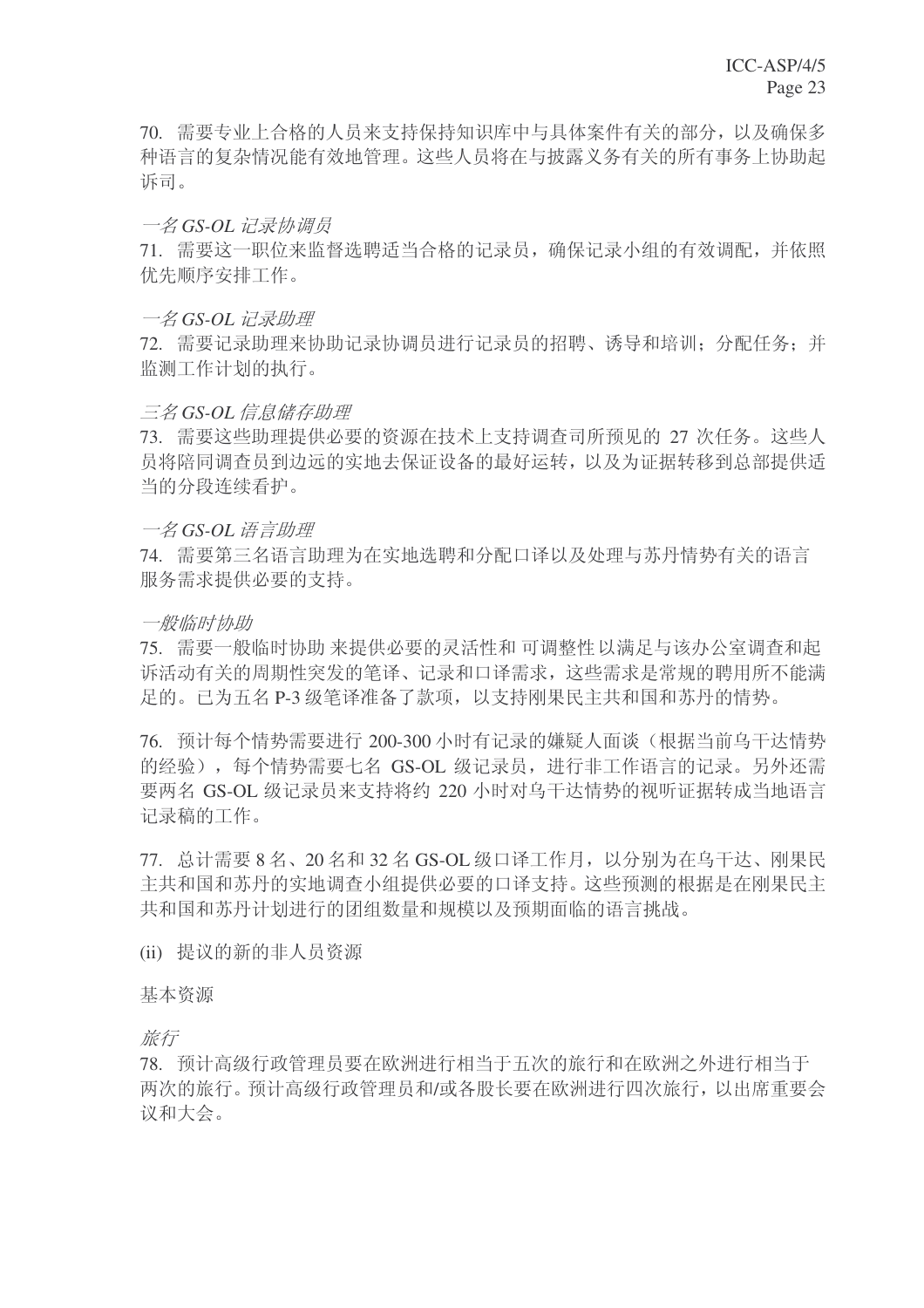#### 合同性服务, 包括培训

79. 整个办公室的培训预算集中在服务科内, 并由甄选和发展干事根据已批准的年度 培训计划讲行管理。预计需要 26.220 欧元用于上诉方面的培训。

80. 需要经削减的 25,000 欧元这一数额用于根据《规约》第 15 条所收到的非用法文 或英文书写的函件的外包翻译。

81. 需要 43,000 欧元维护检察官办公室专用的硬件和软件。

物品和材料

82. 需要资金支持检察官办公室专用的数据库/期刊订阅和购买关键参考书籍。

家县和设备

83. 预计需要 75,000 欧元使检察官办公室 专用的软件平台个性化 和一体化: 需要 10,000 欧元用于文件处理软件: 25,000 欧元用于扩大数据处理设备的范围: 以及 10,000 欧元用于审判支持职能的视听设备。

与情势有关的资源

旅行

84. 需要资源用于语言协调和语言助理进行八次为期六天的旅行, 以对口译进行面试 和甄选测试,目的是为每个情势建立和保存一份充分的名单。

85. 与调杳小组所预见的数量和间隔相一致,需要讲行 63 次为期七天的旅行, 以使 得三名非当地聘用的口译能旅行到实地(每个人为刚果民主共和国和苏丹情势旅行 27 次)。

86. 另外, 与调杳小组计划进行的旅行间隔相一致, 与情势有关的信息储存/证据助理 预期需要进行31次为期七天的旅行,以为实地的调查小组提供必要的技术支持。

#### 合同性服务, 包括培训

87. 已拨出款项用于与情势有关的法医培训(16,000 欧元) 证据分析软件培训(20,000 欧元)和视听技术培训(5,000 欧元); 对直接涉及被害人和证人陈述的工作人员的工作 压力和精神创伤进行劝慰(12,000 欧元);以及对中间调查员的培训(7,000 欧元)。

88. 每个情势需要 50,000 欧元支持对以法院非工作语言收到的与情势有关的函件的 外包翻译。

89. 需要 9.500 欧元用于将证据转为电子文件储存所需要的外包扫描/数字化服务。

一般业务费用

90. 需要 40,000 欧元用于支付在实地调查期间、包括在边远地区提供口译所产生的业 务费用。

家具和设备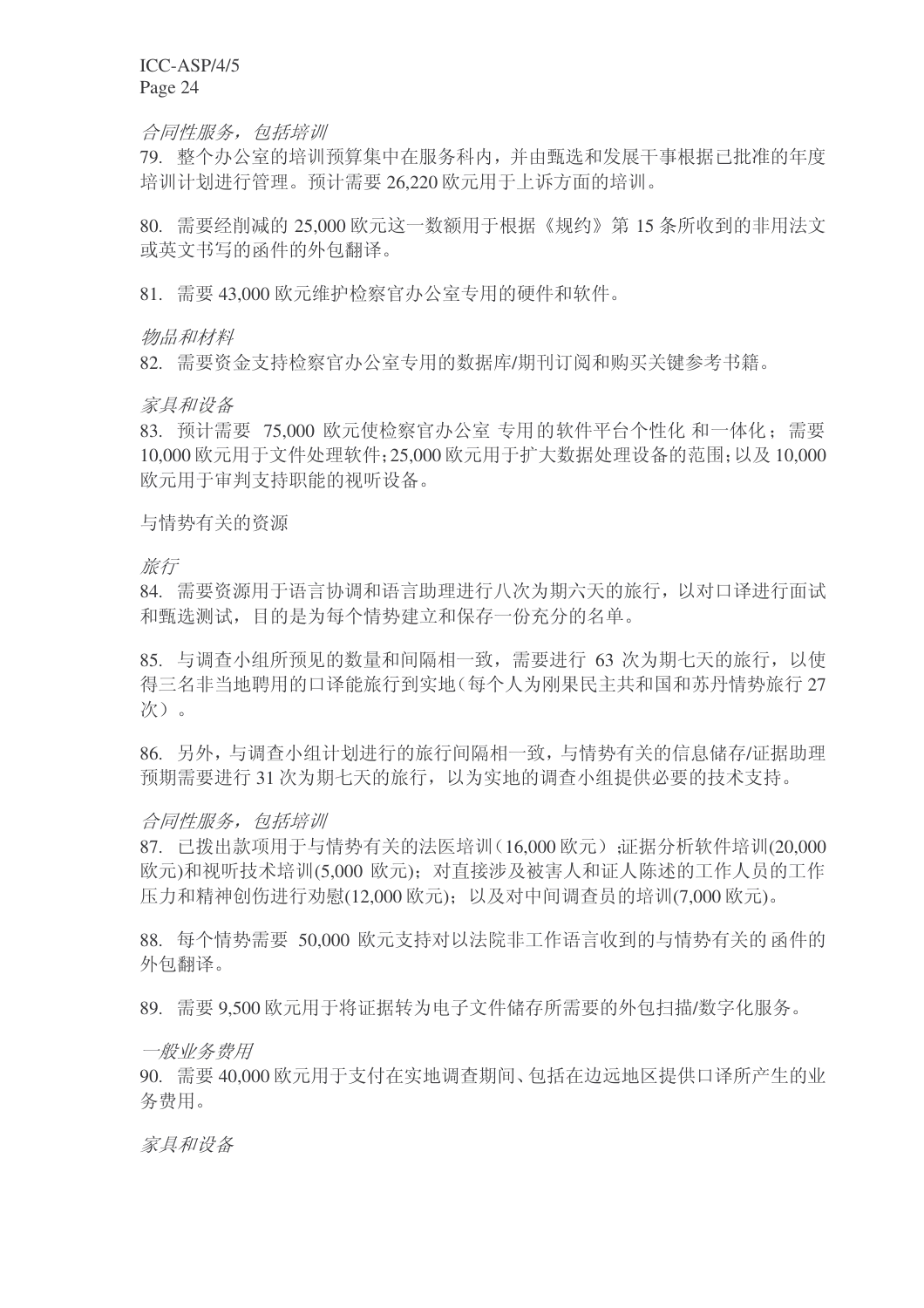91. 已准备款项用于法律顾问科知识库的传播项目 (40,000 欧元)。检察官办公室专 用软件许可证(33,000 欧元); 和增加的 40,000 欧元用于软件的个性化, 以为文件库 提供一个全面案文索引, 使其能够准确有效地杳阅。

#### (c) 次级方案 2130: 法律顾问科

ᇐ㿔

92. 法律顾问科为检察官和该办公室的三个业务司提供法律咨询。该科旨在为该办公 室提供有助于客户的、实际的和有针对性的法律培训。该科为该办公室协调一个外部 法律学术网络。 最后, 该科开发和维护在线法律工具和服务。

#### 次级方案的趋势和变化

93. 该科已准备了 60 多个法律备忘录, 使案文达到了几百页。随着检察官办公室业 务更多地进入诉讼,对法律研究和咨询的需要很可能会增长。因此,预计需要用一般 临时协助对少数核心优秀合格专家讲行补充,并且将继续建立外部法律专家的名单以 满足 2005 年的类似需求, 而不影响提供的法律咨询的质量。

94. 为了给提供高质量和及时的法律咨询的更大能力铺平道路, 以及随着 2005 年在 线法律服务的法律工具项目第一版本的完成,尽管有紧密和有效的协助,该科最好将 法律工具项目服务的讲一步开发、更新和维护外包出去。

95. 在2006年更大的重点将放在与所有大陆更多的法律学术机构和专家建立联系上, 特别是西欧和其他小组以外的地区。这将包括监测国际刑法方面文章和专论的出版以 及根据备选人员名单表格建立一个国际刑事法院的法律学术专家知识库(外部法律专 家名单的管理工具)。

| 服务科      |     | 批准的 2005 年预算 |     |       | 提议的 2006 年预算 |       |        |                |
|----------|-----|--------------|-----|-------|--------------|-------|--------|----------------|
|          |     | (千欧元)        |     |       | (千欧元)        | 资源增长  |        |                |
|          | 核心  | 有条件的         | 合计  | 基本    | 与情势有关的       | 合计    | 数额     | $\%$           |
| 专业人员     | 316 |              | 316 | 322.7 |              | 322.7 | 6.7    | $\mathfrak{D}$ |
| 一般事务人员   | 50  |              | 50  | 54.3  |              | 54.3  | 4.3    | 9              |
| 人员分项合计   | 366 |              | 366 | 377.0 |              | 377.0 | 11.0   | $\mathfrak{Z}$ |
| 一般临时协助   | 231 |              | 231 | 235.0 |              | 235.0 | 4.0    | $\mathfrak{D}$ |
| 其他人员分项合计 | 231 |              | 231 | 235.0 |              | 235.0 | 4.0    | $\mathfrak{D}$ |
| 旅行       | 8   |              | 8   | 7.9   |              | 7.9   | $-0.1$ | $-I$           |
| 非人员分项合计  | 8   |              | 8   | 7.9   |              | 7.9   | $-0.1$ | $-1$           |
| 次级方案合计   | 605 |              | 605 | 619.9 |              | 619.9 | 14.9   | $\mathfrak{D}$ |

96. 提议的 2006年预算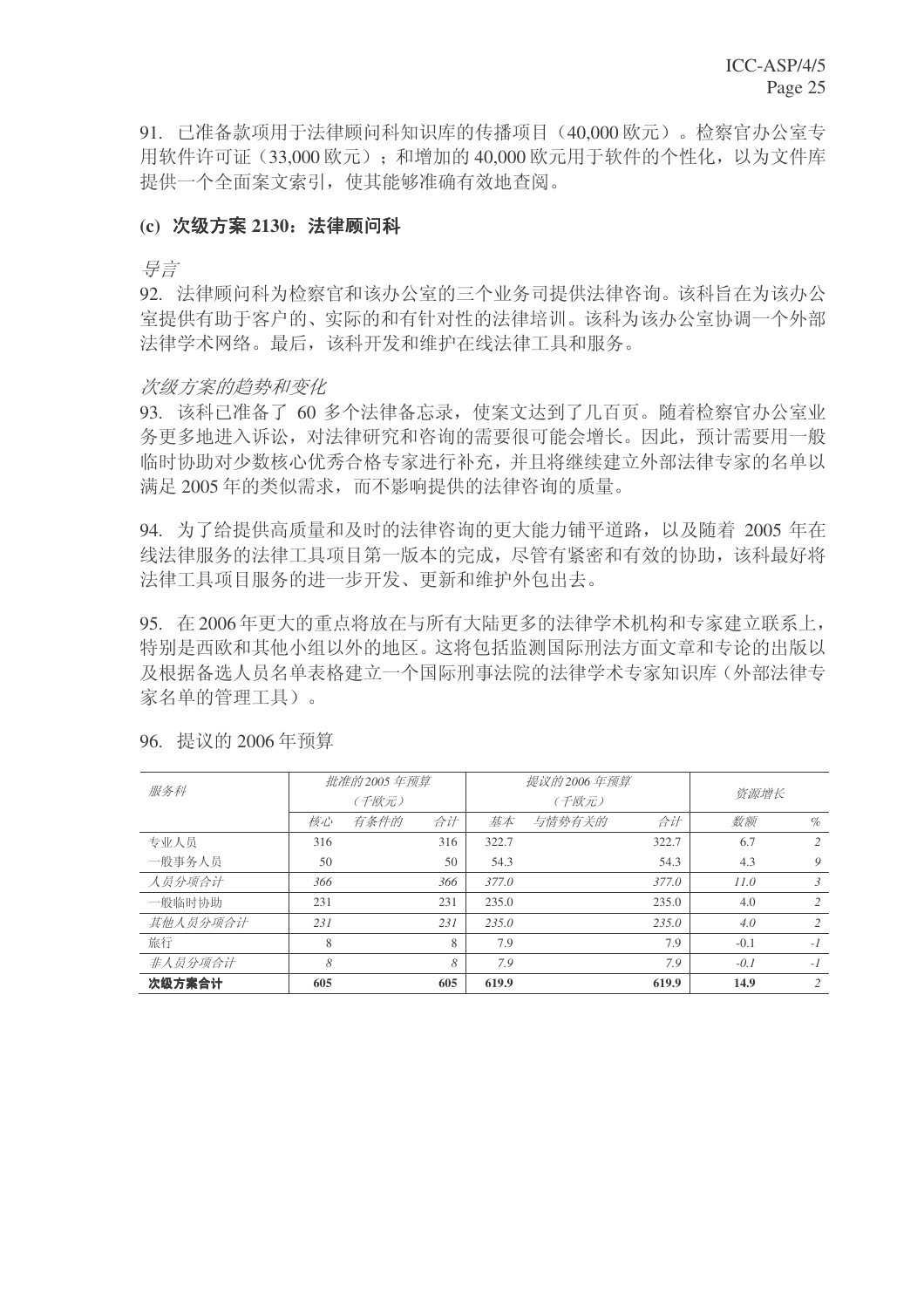97. 提议的 2006年人员配置

| 提议的人员配置 | <b>USG</b> | ASG | $D-2$ | $D-1$ | $P-5$ | $P-4$ | $P-3$ | $P-2$ | $P-1$ | P 级人<br>员合计 | GS-<br>PL | GS-<br>OL | GS 级人员<br>合计 | 人员<br>合计 |
|---------|------------|-----|-------|-------|-------|-------|-------|-------|-------|-------------|-----------|-----------|--------------|----------|
| 基本      |            |     |       |       |       |       |       |       |       |             |           |           |              |          |
| 与情势有关的  |            |     |       |       |       |       |       |       |       |             |           |           |              |          |
| 人员合计    |            |     |       |       |       |       |       |       |       |             |           |           |              |          |

目标

- 根据请求为该办公室的业务司和检察官提供法律咨询:
- 根据请求在该办公室内提供法律培训:
- 与检察官紧密合作(比 2004-2005 年更多地强调系统性发展), 协调和讲一步发 展该办公室的法律学术网络:
- 与服务科合作, 协助外包机构进行在线法律工具项目的更新、维护和进一步发展。

| 预期成果                                                         | 业绩指标                                                                                  |
|--------------------------------------------------------------|---------------------------------------------------------------------------------------|
| 所有法律咨询均 按照国际刑事法院法律<br>基础设施提供,并充分考虑检察官办公室<br>用户要求的范围          | 检察官办公室用户的接受程度, 即法律<br>$\bullet$<br>咨询(a)是符合国际刑事法院法律基础设<br>施的和(b)充分考虑检察官办公室用户要<br>求的范围 |
| 按时提供所有法律咨询                                                   | 按时满足要求的比例和平均延误程度<br>$\bullet$                                                         |
| 继续按月举行国际刑事法院 —检察官办<br>公室来宾系列讲座, 至少有四百人参加,<br>并引起外部法律学术界更多的兴趣 | 安排讲座的次数<br>$\bullet$<br>出席率<br>与 2005年相比, 外部兴趣的水平                                     |
| 为该办公室成员进行对用户有利的、实际<br>的和约定性法律培训(普遍被出席者至少<br>评定为好的)           | 通过评价程序, 对该科提供的法律培训<br>$\bullet$<br>评定的平均等级                                            |
| 批准系统性法律学术网络的建立, 并全部<br>实施 2006年的内容                           | 执行发展计划中 2006年内容的比例<br>$\bullet$                                                       |
| 根据服务协定和议定书为外包机构提供<br>有效和及时的协助                                | 满足提供协助要求的比例                                                                           |

(i) 提议的新的人员资源

基本资源

一般临时协助

98. 与在本科减少人员的决定相一致,已为 P-4 级 10 个工作月和 P-2 级 18 个工作月 准备了款项,以根据该办公室的特别需要解决该科短期和以项目为主的工作需要。

旅行

99. 为了出席法律会议、访问研究机构、进行培训和保持并进一步扩大法律学术专家 网络, 预计该科的高级代表们将在欧洲内进行两次旅行和在欧洲之外进行三次旅行。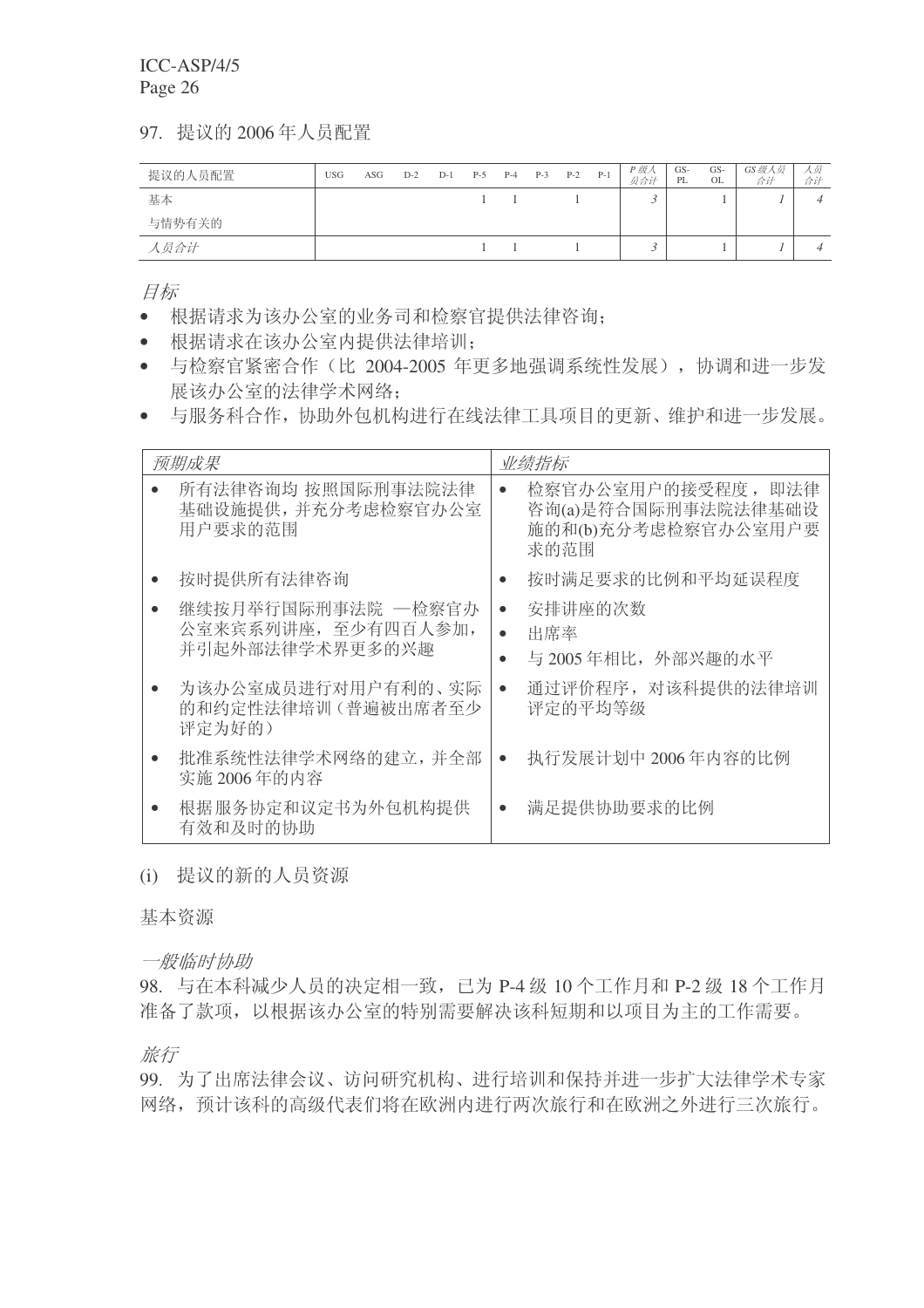### 2. 方案 2200: 管辖权、互补和合作司



ᇐ㿔

100. 管辖权、互补和合作有关的问题提供分析和法律咨询, 这些是有效和有效率地讲行调杳和起诉的重要先决条件。该司根据《规约》第15条 和第 53 条的要求, 对呈交的案情和函件进行分析, 并为执行委员会起草报告。该司 还根据《规约》的要求,对互补问题和司法利益寻求补充资料和讲行系统分析,包括 在调查阶段。该司还通过谈判合作协定,通过传递要求协助的请求以及通过建立联系 和提供信息和合作的网络,来建立和保持调查所需要的支持和合作。

| 101. 为管辖权、互补和合作司提议的 2006年预算如下表所示。 |  |  |
|-----------------------------------|--|--|
|-----------------------------------|--|--|

| 管辖权、互补和合作司 | 2004年支出 |       | 批准的 2005 年预算 | 提议的 2006 年预算 |       |            |         |  |
|------------|---------|-------|--------------|--------------|-------|------------|---------|--|
|            |         |       | (千欧元)        |              | (千欧元) |            |         |  |
|            | 合计      | 核心    | 有条件的         | 合计           | 基本    | 与情势有<br>关的 | 合计      |  |
| 专业人员       | 未细分     | 1,044 |              | 1.044        | 685.9 | 541.0      | 1,226.9 |  |
| 一般事务人员     |         | 100   |              | 100          | 108.6 |            | 108.6   |  |
| 人员分项合计     | 600.2   | 1.144 |              | 1.144        | 794.5 | 541.0      | 1,335.5 |  |
| 一般临时协助     |         | 68    |              | 68           |       | 169.0      | 169.0   |  |
| 其他人员分项合计   |         | 68    |              | 68           |       | 169.0      | 169.0   |  |
| 旅行         | 126.2   | 299   |              | 299          | 45.5  | 286.6      | 332.1   |  |
| 非人员分项合计    | 126.2   | 299   |              | 299          | 45.5  | 286.6      | 332.1   |  |
| 方案合计       | 726.4   | 1.511 |              | 1.511        | 840.0 | 996.6      | 1,836.6 |  |

#### (a) 次级方案 2210: 司长办公室

导言

102. 司长办公室管理管辖权、互补和合作司,并监督其进行的活动。该办公室为检察 官和执行委员会在管辖权、互补和合作问题上提供法律和战略咨询。该办公室协调该 司的工作,并确保与其他司和科以及与法院其他机关的适当协调。其责任包括参与检 察官办公室政策和战略以及法院范围总的战略和综合的对外关系战略的制定和执行。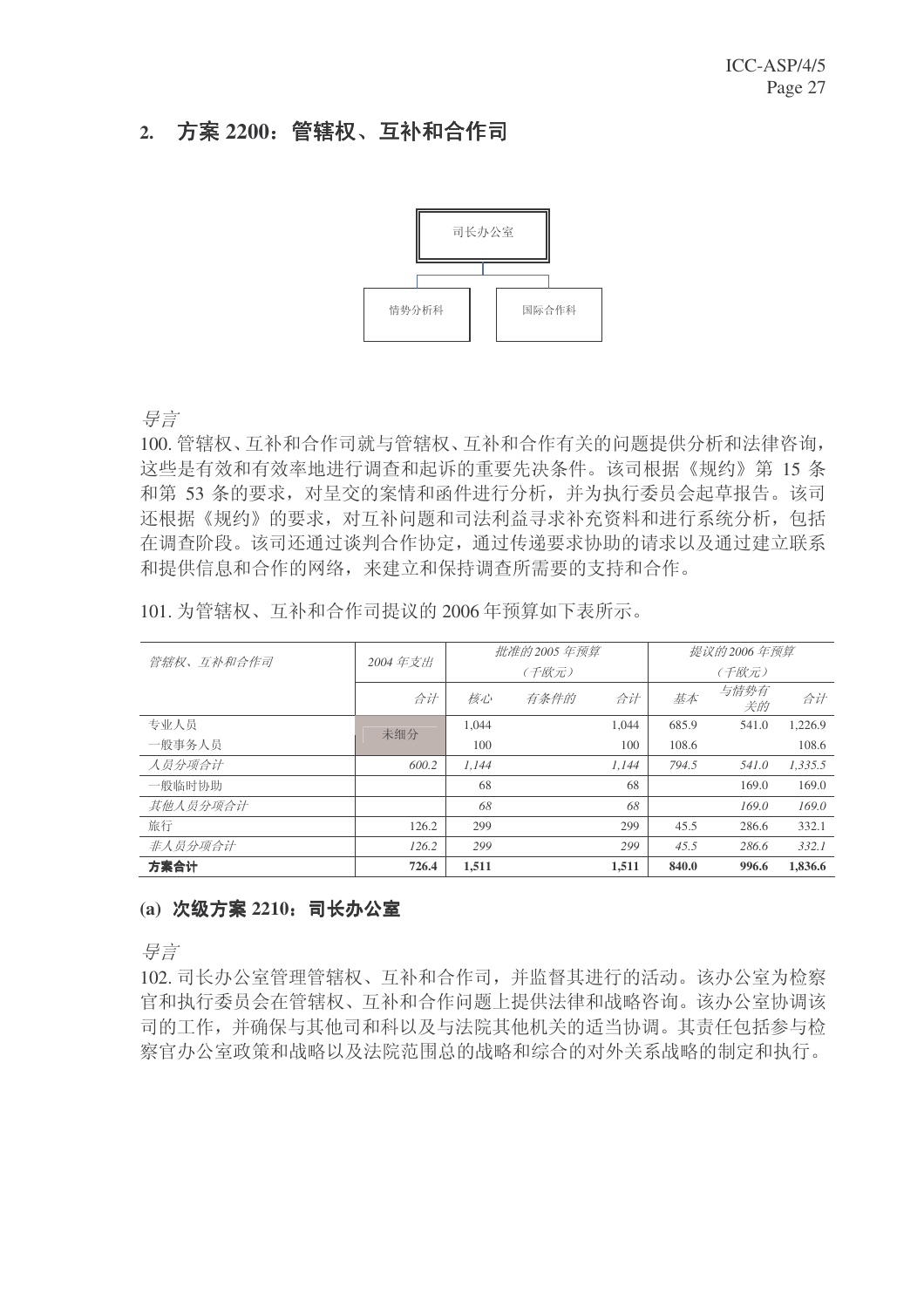#### 103. 提议的 2006 年预算

| 司长办公室   |     | 批准的 2005 年预算 |     |                        | 提议的 2006 年预算 |       |      |      |
|---------|-----|--------------|-----|------------------------|--------------|-------|------|------|
|         |     | (千欧元)        |     |                        | (千欧元)        | 资源增长  |      |      |
|         | 核心  | 有条件的         | 合计  | 基本                     | 与情势有关的       | 合计    | 数额   | $\%$ |
| 专业人员    | 143 |              | 143 | 156.9                  |              | 156.9 | 13.9 | 10   |
| 一般事务人员  | 50  |              | 50  | 54.3                   |              | 54.3  | 4.3  | 9    |
| 人员分项合计  | 193 |              | 193 | 211.2                  |              | 211.2 | 18.2 | 9    |
| 旅行      | 15  |              | 15  | 7.1                    | 28.5         | 35.6  | 20.6 | 137  |
| 非人员分项合计 | 1.5 |              | 1.5 | 7.1                    | 28.5         | 35.6  | 20.6 | 137  |
| 次级方案合计  | 208 |              | 208 | 28.5<br>218.3<br>246.8 |              |       | 38.8 | 19   |

#### 104. 提议的 2006年人员配置

| 提议的人员配置 | <b>USG</b> | ASG | $D-2$ | $D-1$ | $P-5$ | $P-4$ | $P-3$ | $P-2$ | $P-1$ | P 级人<br>员合计 | GS-<br>PL | GS-<br>OL | GS 级人员<br>合计 | ハ页ー<br>合计 |
|---------|------------|-----|-------|-------|-------|-------|-------|-------|-------|-------------|-----------|-----------|--------------|-----------|
| 基本      |            |     |       |       |       |       |       |       |       |             |           |           |              |           |
| 与情势有关的  |            |     |       |       |       |       |       |       |       |             |           |           |              |           |
| 人员合计    |            |     |       |       |       |       |       |       |       |             |           |           |              |           |

目标

- 有效地指导和管理该司的活动:
- 提供恰当的事实分析和法律咨询, 使得检察官能够依照《罗马规约》做出基于事 实的决定:
- 发展与各国和组织的建设性关系。

| 预期成果                                            | 业绩指标                                         |
|-------------------------------------------------|----------------------------------------------|
| 该司 2006年目标至少有 85%得以实现                           | 实现该司 2006年目标的百分比                             |
| 按时提交所有要求的和定期的情势报告<br>所有情势报告 在执行委员会充 实之后得<br>到确认 | 按时提交所要求的和定期的情势报告的<br>百分比<br>充实后的情势报告得到确认的百分比 |
| 批准情势和主要项目的对外关系工作计<br>划,附活动和时间表<br>全面执行工作计划      | 检察官批准为调查制定的支持和合作的<br>工作计划<br>工作计划执行的程度       |

(i) 提议的新的非人员资源

基本资源

旅行

105. 在下面提到的所有旅行中, 估计欧洲内部的旅行平均需要四天, 欧洲之外的旅行 平均需要六天。

106. 预计为一般对外关系和为收集供分析的信息需要在欧洲之内和之外各进行两次 旅行。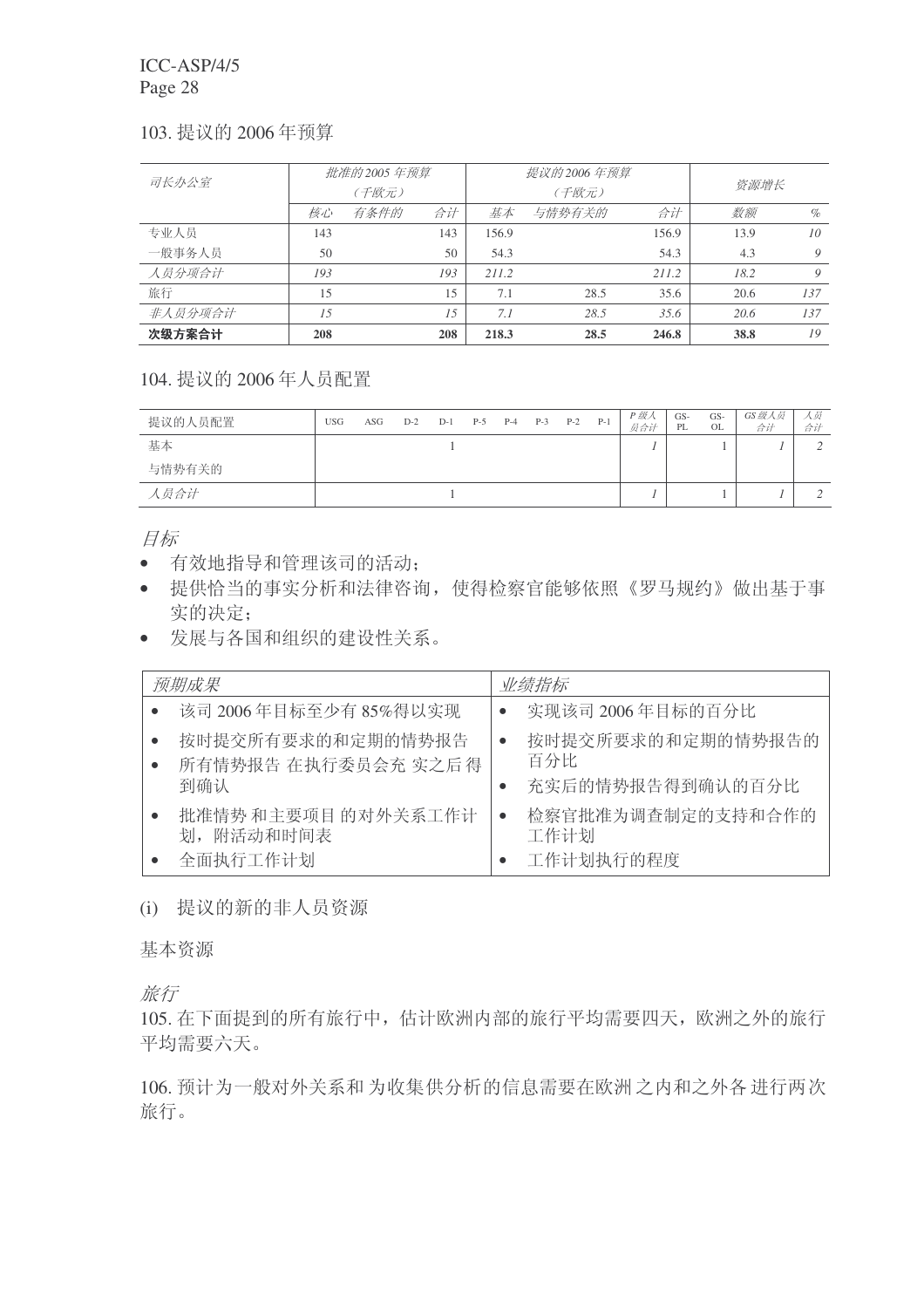与情势有关的资源

旅行

107. 为了获得在多项调查方面的合作和签署协定, 预计需要在欧洲之内进行两次旅 行, 在欧洲之外进行三次旅行。为了确保与具体情势相关的人员和谈判与情势相关的 合作协定,已准备款项进行在欧洲的六次旅行和欧洲之外的五次旅行。

#### (b) 次级方案 2220: 情势分析科

ᇐ㿔

108. 如《规约》第15 条和第53 条所要求的, 情势分析科对有关情势进行客观和系统 的分析。该科与资料和证据股对收到的函件进行初步审议,并起草向执行委员会提交 的报告和建议。

109. 当一个新的有关情势出现时, 该科既通过公开来源, 又通过具体的联络人, 收集 所需要的资料,并对可受理性问题和司法利益讲行深入分析。该科的定期报告使得执 行委员会能够严格按照《规约》就调杳的启动做出有依据的决定。

110. 某一调杳一旦启动, 该情势的专门分析员继续就可受理性和司法利益收集资料和 提供分析, 以履行《罗马规约》第53(2)条所规定的义务。该科还就这些问题提出 咨询意见,以便就调杳小组的战略进行通报,并帮助对可能出现的诉讼挑战做出反应。 例如对可受理性或对行使管辖权的挑战。

#### 次级方案的趋势和变化

111. "情势分析"这一词汇用来指的是对可受理性问题(各国的程序、各国的司法体 系)和司法利益的分析(包括被害人的利益: 在正在进行的或最近结束的冲突背景下, 调杳或起诉产生的影响: 以及任何备选国家司法机制的性质)。因此, 情势分析员具 备各种不同的技能, 履行的职能与调查司的犯罪分析员有所不同。

112. 该科的工作还包括对有关情势的分析(来自函件或呈交的案情或监测后的记录), 并提出建议。当某一情势看来需要进行系统的犯罪分析时,该科将把任务转交给调查 司, 以避免工作重复。

| 情势分析科    |     | 批准的 2005 年预算 |     |       | 提议的 2006 年预算 |       |       |      |
|----------|-----|--------------|-----|-------|--------------|-------|-------|------|
|          |     | (千欧元)        |     |       | (千欧元)        | 资源增长  |       |      |
|          | 核心  | 有条件的         | 合计  | 基本    | 与情势有关的       | 合计    | 数额    | $\%$ |
| 专业人员     | 407 |              | 407 | 282.6 | 195.1        | 477.7 | 70.7  | 17   |
| 人员分项合计   | 407 |              | 407 | 282.6 | 195.1        | 477.7 | 70.7  | 17   |
| 一般临时协助   | 34  |              | 34  |       | 78.0         | 78.0  | 44.0  | 129  |
| 其他人员分项合计 | 34  |              | 34  |       | 78.0         | 78.0  | 44.0  | 129  |
| 旅行       | 102 |              | 102 | 38.4  | 78.2         | 116.6 | 14.6  | 14   |
| 非人员分项合计  | 102 |              | 102 | 38.4  | 78.2         | 116.6 | 14.6  | 14   |
| 次级方案合计   | 543 |              | 543 | 321.0 | 351.3        | 672.3 | 129.3 | 24   |

113. 提议的 2006年预算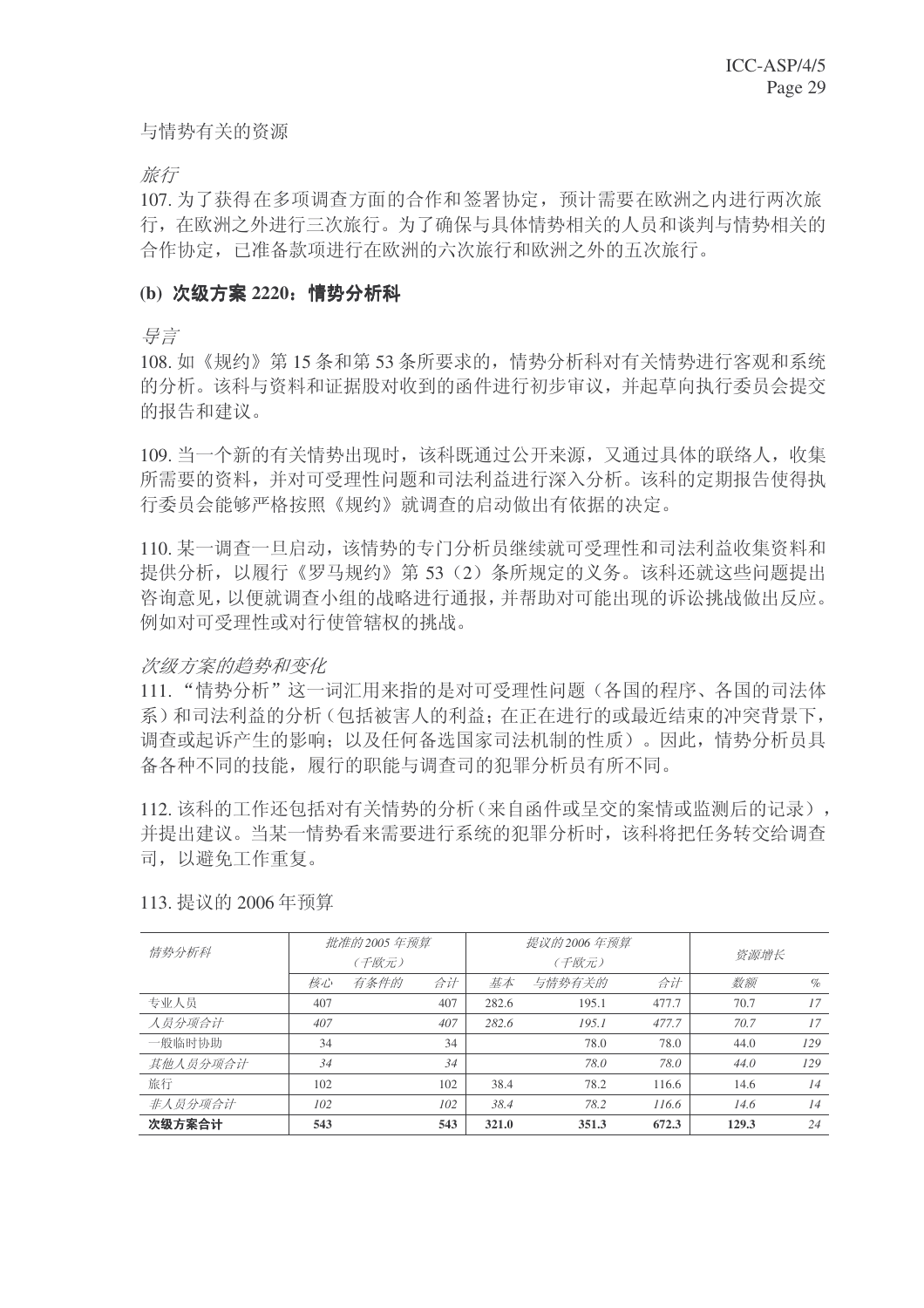114. 提议的 2006年人员配置

| 提议的人员配置 | <b>USG</b> | ASG | $D-2$ | $D-1$ | $P-5$ | $P-4$ | $P-3$ | $P-2$ | $P-1$ | P 级人<br>员合计 | GS-<br>PL | GS-<br>OL | GS 级人员<br>合计 | 八灵一<br>合计 |
|---------|------------|-----|-------|-------|-------|-------|-------|-------|-------|-------------|-----------|-----------|--------------|-----------|
| 基本      |            |     |       |       |       |       |       |       |       |             |           |           |              |           |
| 与情势有关的  |            |     |       |       |       |       |       |       |       |             |           |           |              |           |
| 人员合计    |            |     |       |       |       |       |       |       |       |             |           |           |              |           |

目标

- 为检察官分析函件并提出建议:
- 用妥善的方法向执行委员会就有关的情势提供及时和有充分内容的报告:
- 在调杳过程中, 为每个情势提供有针对性的分析(可受理性, 司法利益)。

| 预期成果                                           | 业绩指标                                                 |
|------------------------------------------------|------------------------------------------------------|
| 在五周之内, 答复以法院一种工作语言所<br>收到的 90%的函件              | 在所示的时限内, 对函件分析和答复的<br>$\bullet$<br>百分比               |
| 按时提交 85%或更多的要求提供的或定<br>期的关于有关情势的报告,并有充实的内<br>容 | 按时提供所要求的或定期的分析结果的<br>$\bullet$<br>百分比, 和经充实后得到确认的百分比 |
| 执行委员会批准改进的评估司法利益的<br>方法并加以利用                   | 方法的批准和执行计划进展的程度                                      |
| 按时提交关于正在被调查的情势的可受<br>理性或司法利益的所有要求的和定期的<br>分析报告 | 按时提供所要求的和定期的分析结果的<br>$\bullet$<br>百分比                |

(i) 提议的新的人员资源

与情势有关的资源

一名 P-2 准情势分析员

115. 需要增加一名情势分析员, 为必要时来自情势 3 的可受理性和司法利益问题收集 资料并进行分析,以满足《罗马规约》第53 (2)条的要求。预期对各国诉讼和各国体 系的分析在情势3中将具有特别关键的重要性。

116. 没有这一增加的针对情势的资源, 该办公室将不能执行《罗马规约》第53(2) 条 和对安理会决议 1593(2005) (执行段落 3, 4和 5) 的具体内容做出反应。更重要的是, 该科将不能够就可受理性收集资料以做出妥善的决定,并对可能面临的可受理性挑战 做出反应。

一般临时协助

117. 已准备款项用于 P-2 级 11 个月的工作量; 其中 6 个月将确保该科在聘用所要求的 新的 P-2 级人员之前具备必要的对情势 3 的分析能力: 其他五个月将提供资源协助收 集可能面临的可受理性挑战所需要的资料。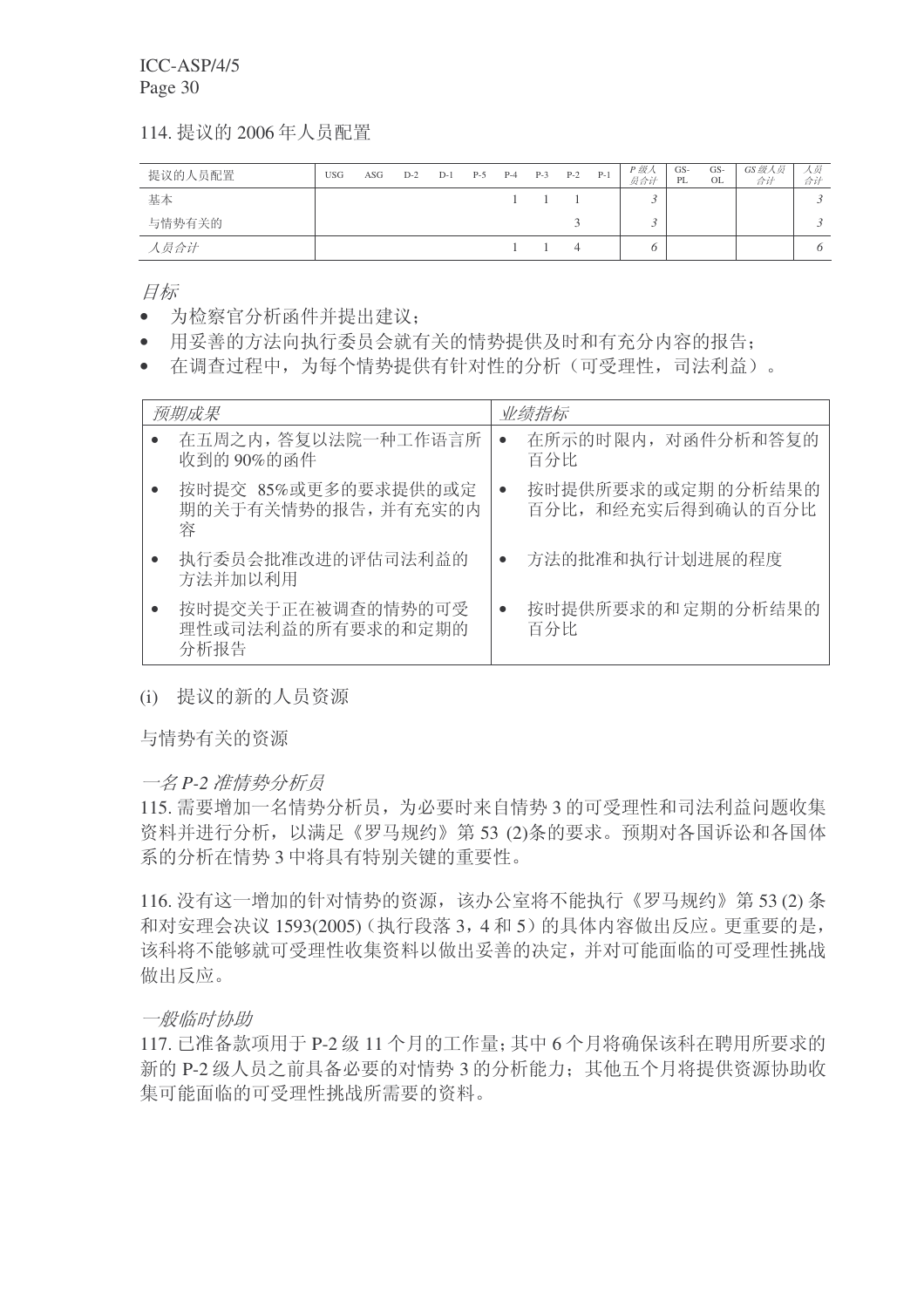(ii) 提议的新的非人员资源

基本资源

旅行

118. 基本活动, 特别是进行《规约》第15 条和第53 条所要求的分析, 以及寻求补充 资料, 将需要在欧洲之内进行 21 次旅行 (每次两天) 和在欧洲之外进行九次旅行 (每 次五天)。

与情势有关的资源

旅行

119. 已准备款项使具体情势分析员在有业务进行的国家/地区出席/或补充调查小组的 活动。预计三个情势共需要讲行 23 次 (平均七天) 的旅行。

#### (c) 次级方案 2230: 国际合作科

异言

120. 国际合作科建立该办公室有效果和有效率地执行其任务所需要的支持和合作网 络。该科与各国和组织谈判合作协定: 建立支持和信息分享网络并就互补和合作问题 提供法律咨询。该科协调和传递所有需要协助的请求,确保与有关诉讼和标准的一致 性并跟踪实施情况。该科还进行对外关系活动和对话,以便为该办公室的工作创造一 个支持性的有利环境。

121. 该科为每个情势分配一名合作顾问, 通过建立和维持与有关情势的主要合作小组 伙伴(包括国家和当地社区)的信任和合作关系来协助调杳。这包括获得合作、解释 活动、得到反馈、了解当地情况和对调查战略提供咨询来从所有有关各方最大限度地 获得支持和合作。

| 国际合作科    |     | 批准的 2005 年预算 |     |       | 提议的 2006 年预算 | 资源增长  |        |      |
|----------|-----|--------------|-----|-------|--------------|-------|--------|------|
|          |     | (千欧元)        |     |       | (千欧元)        |       |        |      |
|          | 核心  | 有条件的         | 合计  | 基本    | 与情势有关的       | 合计    | 数额     | $\%$ |
| 专业人员     | 494 |              | 494 | 246.4 | 345.9        | 592.3 | 98.3   | 20   |
| 一般事务人员   | 50  |              | 50  | 54.3  |              | 54.3  | 4.3    | 9    |
| 人员分项合计   | 544 |              | 544 | 300.7 | 345.9        | 646.6 | 102.6  | 19   |
| 一般临时协助   | 34  |              | 34  |       | 91.0         | 91.0  | 57.0   | 168  |
| 其他人员分项合计 | 34  |              | 34  |       | 91.0         | 91.0  | 57.0   | 168  |
| 旅行       | 182 |              | 182 |       | 179.9        | 179.9 | $-2.1$ | $-1$ |
| 非人员分项合计  | 182 |              | 182 |       | 179.9        | 179.9 | $-2.1$ | $-1$ |
| 次级方案合计   | 760 |              | 760 | 300.7 | 616.8        | 917.5 | 157.5  | 21   |

122. 提议的 2006年预算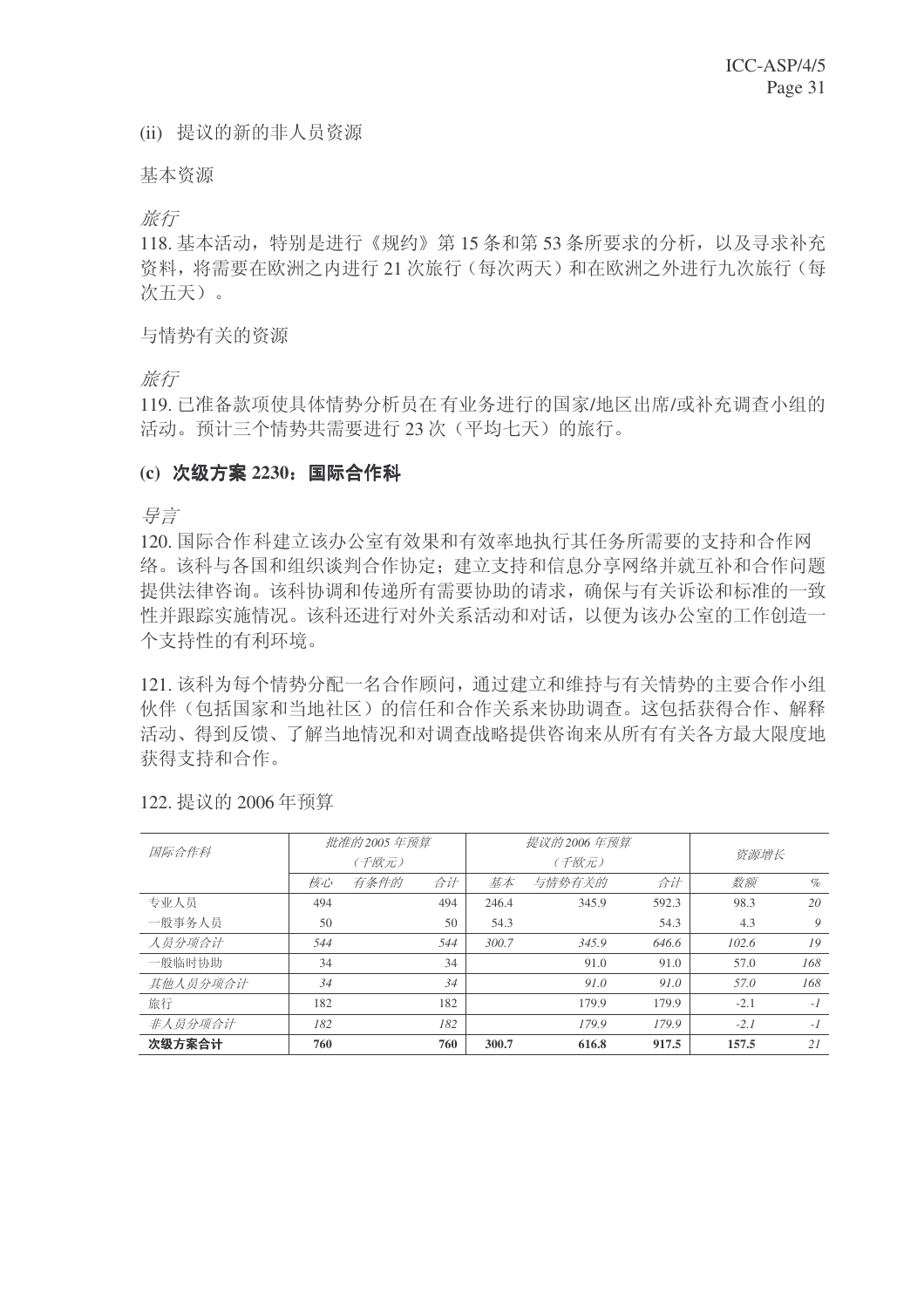123. 提议的 2006年人员配置

| 提议的人员配置 | <b>USG</b> | ASG | $D-2$ | $D-1$ | $P-5$ | $P-4$ | $P-3$ | $P-2$ | $P-1$ | P 级人<br>员合计 | GS-<br>PL | GS-<br>OL | GS级人员<br>合计 | 人员<br>合计       |
|---------|------------|-----|-------|-------|-------|-------|-------|-------|-------|-------------|-----------|-----------|-------------|----------------|
| 基本      |            |     |       |       |       |       |       |       |       |             |           |           |             |                |
| 与情势有关的  |            |     |       |       |       |       |       |       |       |             |           |           |             |                |
| 人员合计    |            |     |       |       |       |       |       |       |       |             |           |           |             | $\overline{ }$ |

目标

- 谈判和签署支持该办公室调查和活动所需要的合作协定:
- 有效地传递所有需要协助的请求,核实与程序和标准的一致性并跟踪执行情况;
- 在具体情势和在创建总的有利环境中, 建设和加强支持和合作关系。

| 预期成果                                             | 业绩指标                                                |
|--------------------------------------------------|-----------------------------------------------------|
| 签署所有被确定为 2006 年优先重点的合<br>作协定                     | 已令人满意地签署的协定数量与被确定<br>$\bullet$<br>为优先重点的协定数量的对比     |
| 所有发出的请求与 该办公室的程序相一<br>致                          | 其他协定取得进展的程度<br>$\bullet$                            |
| 在两天之内处理 85%的经审议的要求提<br>供协助的请求                    | 根据该办公室的程序发出请求的百分比                                   |
| 执行跟踪执行情况的制度<br>按照确定的时间表完成 85%的情势和主<br>要项目的对外关系计划 | 在所宣布的时限内处理经审议的请求的<br>百分比<br>计划与执行制度的对比<br>工作计划的执行程度 |

# (i) 提议的新的人员资源

与情势有关的资源

一名 P-3 国际合作顾问

124. 在如该办公室面临的那些复杂的背景下进行调查, 以及特别是如在情势3的背景 下进行调查,需要与所有有关合作伙伴进行持续的联系。除了建立强有力的合作和支 持,该顾问还就背景和合作环境提供咨询意见及管理、介绍和协调与其他各方活动的 方法,并传达其他各方的反馈。没有这样一名顾问,该办公室以有成本/效益和成功方 式进行调查的能力将受到影响。其对于安理会决议(如与非洲联盟合作和支持国际合 作)具体内容的反应能力也将受到影响。

#### 一般临时协助

125. 已准备款项用于 P-3 级 11 个月的工作量: 需要其中六个月来确保该科在招聘所需 要的新的 P-3 级职位之前有能力为情势 3 的调查得到合作。需要以后的五个月来支持 高峰期的需求, 鉴于情势 3 中合作环境的复杂性, 这是可以预见到的。

(ii) 提议的新的非人员资源

与情势有关的资源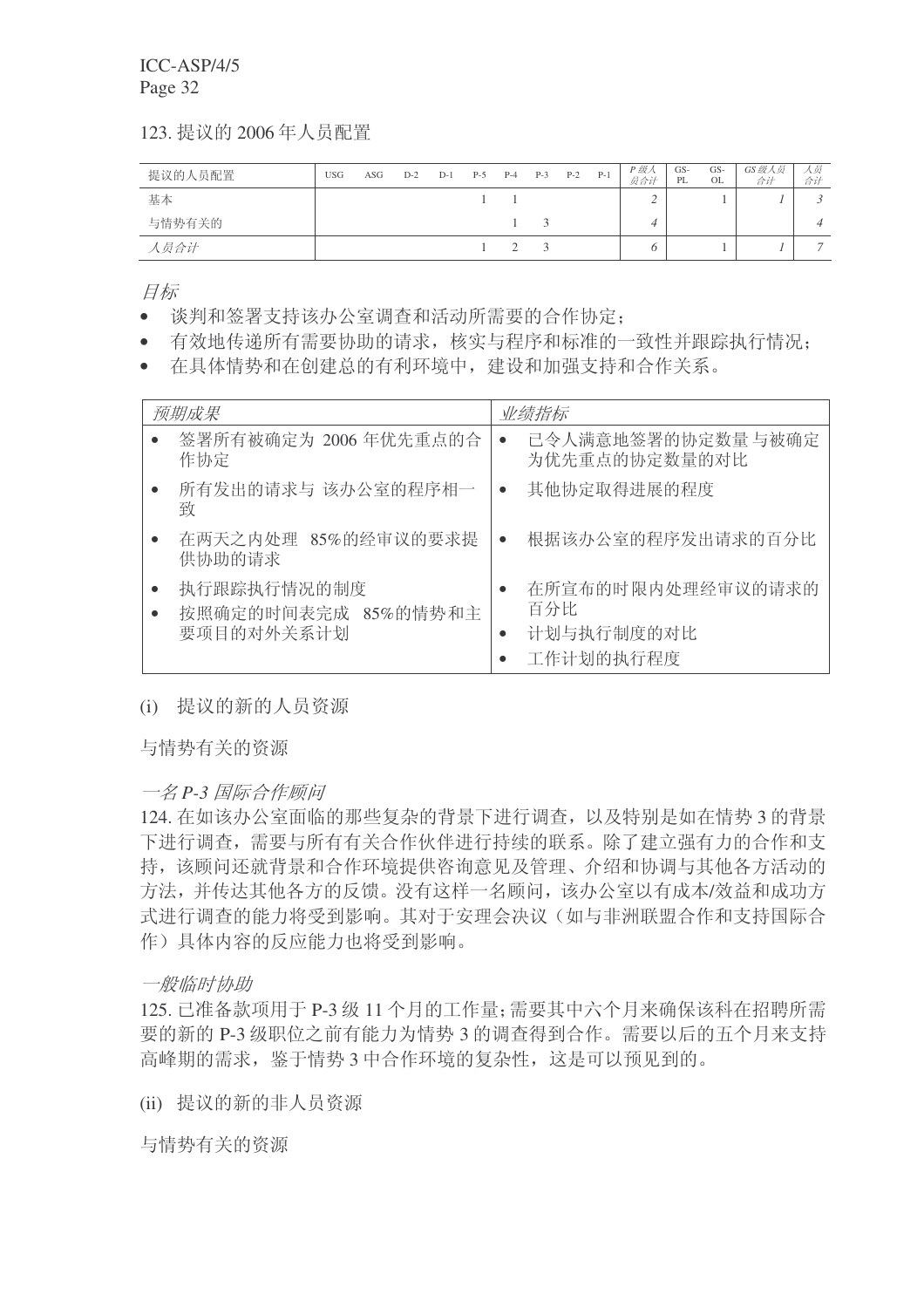旅行

126. 已准备款项进行与多个调查有关的旅行, 在欧洲之内进行 10 次旅行(每次两天) 和在欧洲之外进行九次旅行(每次七天)。为具体情势,需在欧洲之内进行 28 次旅 行(每次三天)和在当前调查的区域进行34次旅行(每次五天)。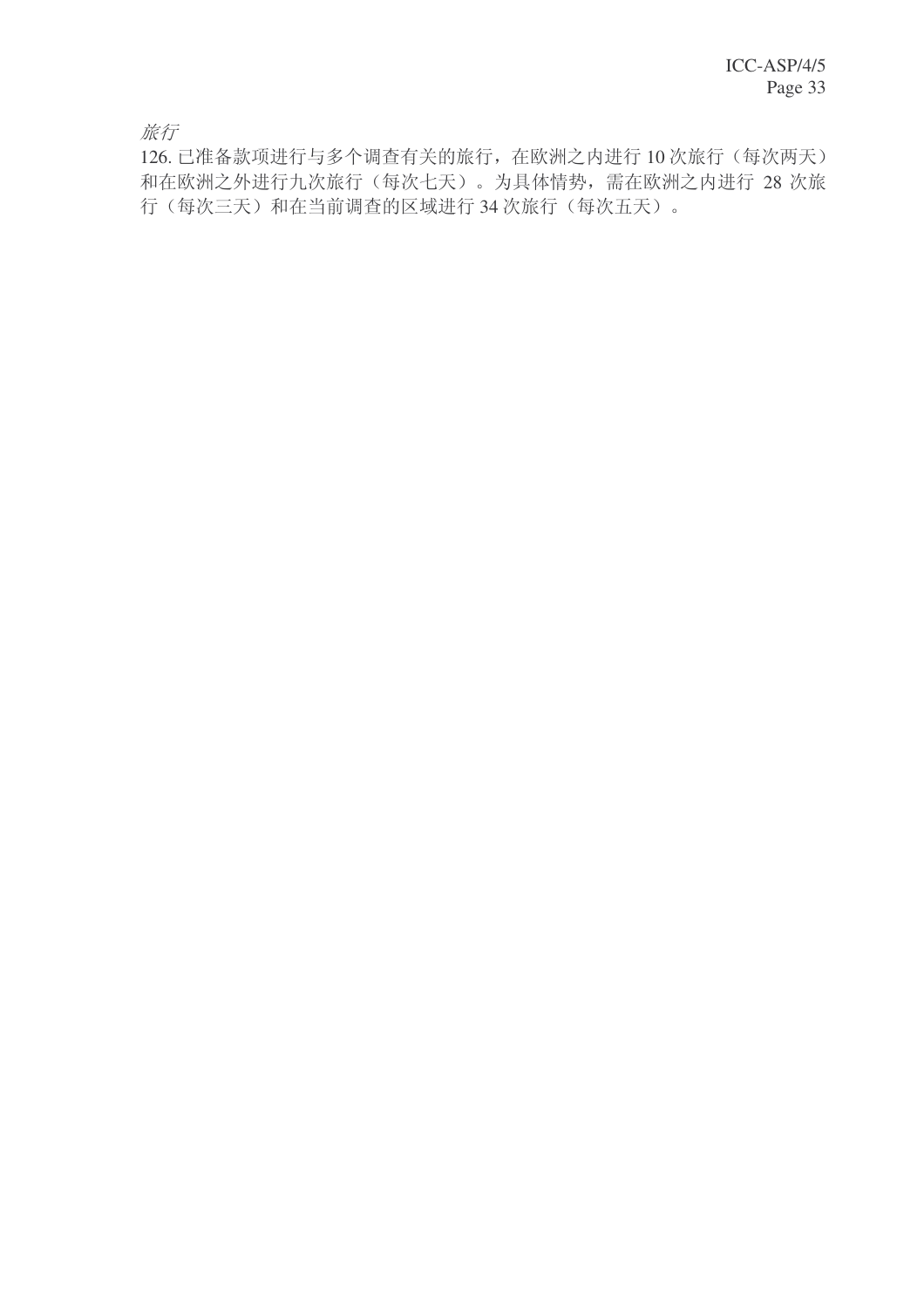# 3. 方案 2300: 调查司



异言

127. 在从某种犯罪的角度进行调查之前, 调查司参加分析, 进行所有阶段的调查工作, 并在审判中与起诉司合作。该司包括一名在总部的多学科工作人员,该工作人员根据 每个具体情势支持专门小组的工作。该司根据案件的需要, 协调与各国调查员和检察 官的合作。

128. 提议的 2006 年调查司的预算如下表所示。

| 调查司         | 2004年支出 |       | 批准的 2005 年预算 |       |       | 提议的 2006 年预算 |         |
|-------------|---------|-------|--------------|-------|-------|--------------|---------|
|             |         |       | (千欧元)        |       |       | (千欧元)        |         |
|             | 合计      | 核心    | 有条件的         | 合计    | 基本    | 与情势有<br>关的   | 合计      |
| 专业人员        | 未细分     | 3,958 | 705          | 4,663 | 460.0 | 5,347.0      | 5,807.0 |
| 一般事务人员      |         | 711   | 386          | 1,097 | 108.6 | 1,350.4      | 1,459.0 |
| 人员分项合计      | 1,547.7 | 4.669 | 1.091        | 5.760 | 568.6 | 6.697.4      | 7.266.0 |
| 一般临时协助      | 265.2   |       | 684          | 684   |       | 145.0        | 145.0   |
| 其他人员分项合计    | 265.2   |       | 684          | 684   |       | 145.0        | 145.0   |
| 旅行          | 289.5   | 270   | 855          | 1,125 | 24.0  | 1.311.5      | 1,335.5 |
| 合同性服务, 包括培训 | 14.4    |       | 100          | 100   |       |              |         |
| 一般业务费用      | 3.8     |       |              |       |       | 18.4         | 18.4    |
| 物品和材料       | 25.2    |       |              |       |       | 90.2         | 90.2    |
| 家具和设备       | 1,010.7 | 168   | 275          | 443   |       | 10.0         | 10.0    |
| 非人员分项合计     | 1,343.6 | 438   | 1,230        | 1,668 | 24.0  | 1,430.1      | 1,454.1 |
| 方案合计        | 3,156.5 | 5,107 | 3,005        | 8,112 | 592.6 | 8,272.5      | 8,865.1 |

# (a) 次级方案 2310: 负责调查的副检察官办公室

导言

129. 副检察官办公室负责调杳司的发展和组织, 以及正在讲行的调杳。该办公室还有 开发支持该司调查工作所需要的网络的进一步责任, 例如政策机构、检察官、法官和 心理学专家。在完成这一任务时,副检察官将从管辖权、互补和合作司得到必要的技 术支持。

130. 作为执行委员会的一名成员, 副检察官就该办公室所做的所有政策和战略性决定 为检察官提供咨询。

131. 副检察官办公室监督调查司调查计划和战略目标的制定和执行。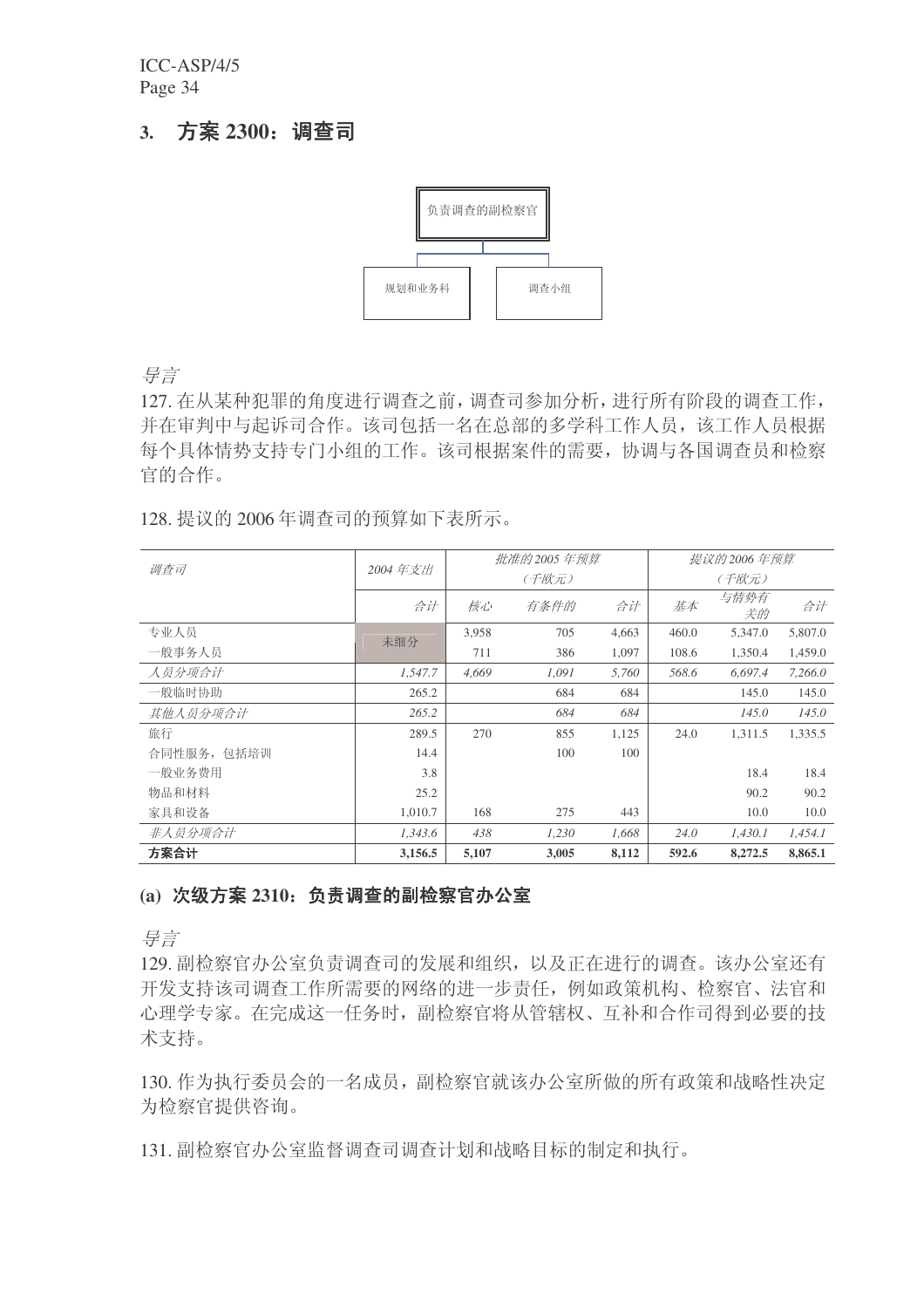# 次级方案的趋势和变化

132. 与前一预算相比, 负责调查的副检察官由检察官更具体地赋予了进一步开发一个 支持调查的网络的责任。这一网络将使得该司能够更好地组织和进行其调查,并取得 更大的影响和效率。

# 133. 提议的 2006 年预算

| 负责调查的副检察官 |     | 批准的 2005 年预算 |     |       | 提议的 2006 年预算 |       |      |                |
|-----------|-----|--------------|-----|-------|--------------|-------|------|----------------|
|           |     | (千欧元)        |     |       | (千欧元)        | 资源增长  |      |                |
|           | 核心  | 有条件的         | 合计  | 基本    | 与情势有关的       | 合计    | 数额   | $\%$           |
| 专业人员      | 180 |              | 180 | 186.5 |              | 186.5 | 6.5  | $\overline{4}$ |
| 一般事务人员    | 50  |              | 50  | 54.3  |              | 54.3  | 4.3  | 9              |
| 人员分项合计    | 230 |              | 230 | 240.8 |              | 240.8 | 10.8 |                |
| 旅行        | 10  | 15           | 25  | 4.0   | 64.8         | 68.8  | 43.8 | 175            |
| 非人员分项合计   | 10  | 1.5          | 25  | 4.0   | 64.8         | 68.8  | 43.8 | 175            |
| 次级方案合计    | 240 | 15           | 255 | 244.8 | 64.8         | 309.6 | 54.6 | 21             |

# 134. 提议的 2006 年人员配置

| 提议的人员配置 | <b>USG</b> | ASG | $D-2$ | $D-1$ | $P-5$ | $P-4$ | $P-3$ | $P-2$ | $P-1$ | P 级人<br>员合计 | GS-<br>PL | GS-<br>OL | GS 级人员<br>合计 | 人员<br>合计 |
|---------|------------|-----|-------|-------|-------|-------|-------|-------|-------|-------------|-----------|-----------|--------------|----------|
| 基本      |            |     |       |       |       |       |       |       |       |             |           |           |              |          |
| 与情势有关的  |            |     |       |       |       |       |       |       |       |             |           |           |              |          |
| 人员合计    |            |     |       |       |       |       |       |       |       |             |           |           |              |          |

目标

- 确保进行为 2006 年预见的调查;
- 在调查司内进一步更好地利用资源:
- 开发可以支持调查工作的法律执行网络。

| 预期成果                              | 业绩指标                                                                                                    |
|-----------------------------------|---------------------------------------------------------------------------------------------------------|
| 鉴于所有的假设保持不变, 按计划完成一<br>项调查和执行三项调查 | 双月批准所取得的进展和经审议的调查<br>$\bullet$<br>计划<br>根据双月计划完成调查工作<br>$\bullet$                                       |
| 在调查司内提高利用资源的效率                    | 充分执行一项资源规划文书<br>$\bullet$<br>与 2005年相比, 改进平均旅行费用                                                        |
| 在开发支持调查的执行法律网络方面取<br>得进展          | 通过审定的 2006 年行动计划执行所有<br>$\bullet$<br>优先重点合作协定(在管辖权、互补和<br>合作司的支持下签署)<br>按计划执行一个与现正进行的调查有关<br>的武器交易的国际项目 |

(ii) 提议的新的非人员资源

与情势有关的资源

旅行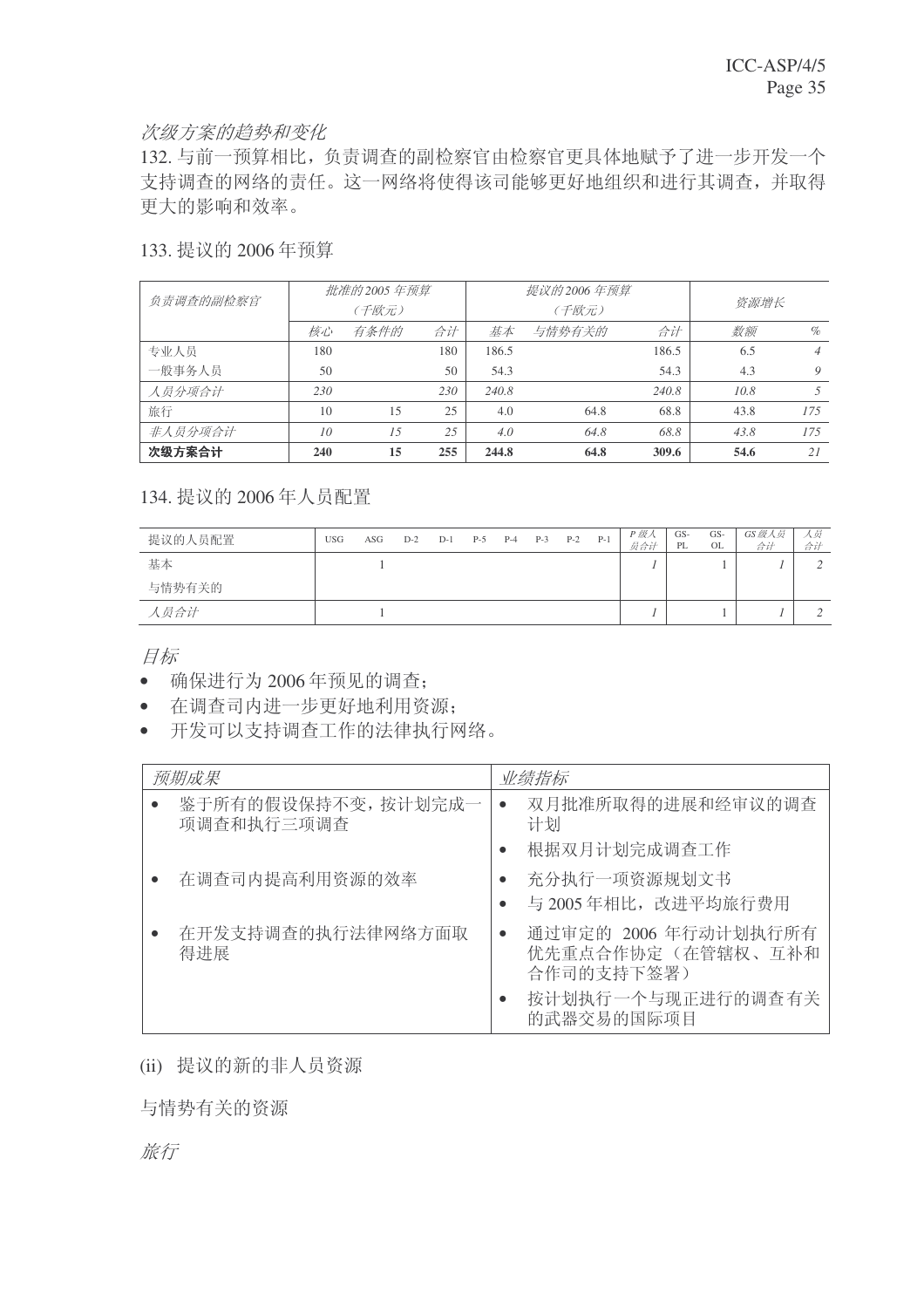135. 预期大多数旅行的目的将是为支持网络项目, 以及为正进行的调查获得资料及调 查和业务支持。为此目的,已准备款项在欧洲之内和欧洲之外各进行九次旅行。

136. 另外, 副检察官将分别到情势 1、2 和 3 的区域进行一次、两次和三次旅行, 目 的是在调查阶段结束时进行总结和吸取教训的活动,并为调查所需要的国家和国际支 持与不同当局的讨论提供支持。

### (b) 次级方案 2320; 规划和业务科

ᇐ㿔

137. 规划和业务科继续确保对调查的规划和支持。责任在三个股之间分配。

- 该科科长的主要责任是确保该科各股制定和执行明确的目标和战略:制定和 监测各司计划的执行: 协调调查计划的制定和在调查股和小组之间分配资源。
- 业务支持股支持和监测实地业务(与书记官处合作): 与调查小组和实地的 其他工作人员联络: 确保制定和执行与调查有关的必要安全程序: 以及提供 面谈记录稿和其他数据输入支持(只用工作语言)。该股还包括一名法医, 他将提供与法院法医需要有关的专门的专业知识和支持。
- 性别和儿童股就被害人/证人问题提供专家咨询和支持(例如, 面谈前对潜在 证人的心理评估, 对受严重精神创伤的证人提供协助; 制定关于性别和性侵 犯及儿童暴力的分析和调查方法的政策及随后的执行情况)。
- 最后, 调查战略和分析股制定和执行进行调查的新战略。该股还进一步进行 犯罪分析以支持检察官办公室的其他司和调查小组:该司努力创建和保持连 接检察官办公室与非政府组织和在 各国系统内的法律执行组织的一个网络 (在副检察官网络项目的范围内);以及负责制定和调杳和分析的业务标准。

# 次级方案的趋势和变化

138. 在建立一些新的职位和修改某些职位名称以更好地反应所履行的职能的同时, 该 科建议执行某些结构上的变动。首先,将该科的名称改为"规划和业务科"。第二, 将当前直接支持正在进行的调查的两名准分析员调配到调查小组。最后,调查战略和 分析股的经验已表明, 将某些职能和作用结合起来所产生的效率将能够使该股的规模 缩小(三名 P-4 级分析员正被调动到其他科)。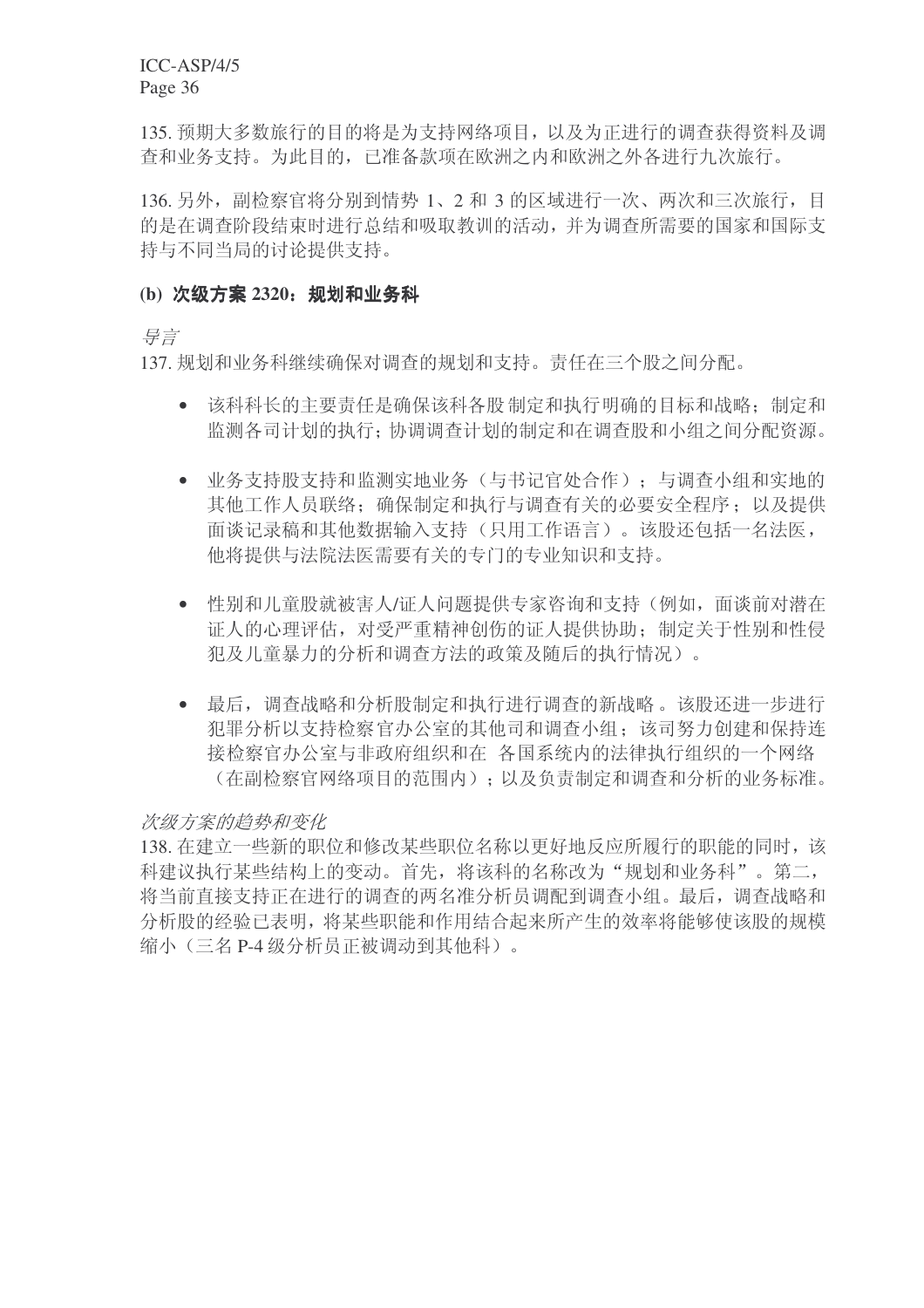# 139. 提议的 2006年预算

| 规划和业务科   |       | 批准的 2005 年预算 |       |       | 提议的 2006 年预算 |         |          |                |
|----------|-------|--------------|-------|-------|--------------|---------|----------|----------------|
|          |       | (千欧元)        |       |       | (千欧元)        | 资源增长    |          |                |
|          | 核心    | 有条件的         | 合计    | 基本    | 与情势有关的       | 合计      | 数额       | $\%$           |
| 专业人员     | 2.097 | 82           | 2.179 | 273.5 | 1.587.8      | 1.861.3 | $-317.7$ | $-15$          |
| 一般事务人员   | 340   | 111          | 451   | 54.3  | 807.9        | 862.2   | 411.2    | 91             |
| 人员分项合计   | 2.437 | 193          | 2.630 | 327.8 | 2.395.7      | 2.723.5 | 93.5     | $\overline{4}$ |
| 一般临时协助   |       |              |       |       | 45.0         | 45.0    | 45.0     | 100            |
| 其他人员分项合计 |       |              |       |       | 45.0         | 45.0    | 45.0     | 100            |
| 旅行       | 260   |              | 260   | 20.0  | 244.3        | 264.3   | 4.3      | 2              |
| 物品和材料    |       |              |       |       | 50.0         | 50.0    | 50.0     | 100            |
| 家具和设备    | 118   |              | 118   |       |              |         | $-118.0$ | $-100$         |
| 非人员分项合计  | 378   |              | 378   | 20.0  | 294.3        | 314.3   | $-63.7$  | $-17$          |
| 次级方案合计   | 2,815 | 193          | 3,008 | 347.8 | 2,735.0      | 3,082.8 | 74.8     | 2              |

140. 提议的 2006 年人员配置

| 提议的人员配置 | <b>USG</b> | ASG | $D-2$ | $D-1$ | $P-5$ | $P-4$ | $P-3$    | $P-2$ | $P-1$ | P 级人<br>员合计 | GS-<br>PL | GS-<br>OL | GS级人员<br>合计 | 人员<br>合计 |
|---------|------------|-----|-------|-------|-------|-------|----------|-------|-------|-------------|-----------|-----------|-------------|----------|
| 基本      |            |     |       |       |       |       |          |       |       |             |           |           |             |          |
| 与情势有关的  |            |     |       |       |       | - 6   |          | 8     |       | 18          |           | 18        | 18          | 36       |
| 人员合计    |            |     |       |       |       |       | $\sim$ 2 | 8     |       | 20          |           | 19        | 19          | 39       |

目标

科长:

- 为该司制定和更新发展计划和调查计划并确保计划的执行;
- 确保该科所有股取得其目标(如下所示)。

业务支持股

- 为所有实地调杳提供及时的支持, 确保与书记官处的有效协调:
- 确保按照有关安全标准完成在实地的任务,同时配备适当设备,并由总部和/或实 地办事处正确地管理:
- 为支持调查建立一个法医工作网络;
- 讲一步建立和执行法医活动的标准科学程序。

性别和儿童股

- 为所有证人的心理评估建立一个专家网络:
- 为儿童使用专业化的面谈技术;
- 执行一种保证检察官在性和性别暴力方面采取适当做法的政策。

调查战略和分析股

- 确保所有支持管辖权、互补和合作司, 调查司或起诉司的所有要求的犯罪分析都 能及时进行,并符合所要求的质量;
- 通过建立与各国机构(警察、军事、情报、检察官)和在管辖权、互补和合作司 认为必要时制定的合作协定范围内与非政府组织建立的网络,支持犯罪信息的收 集:
- 为调查司制定和执行标准运作程序: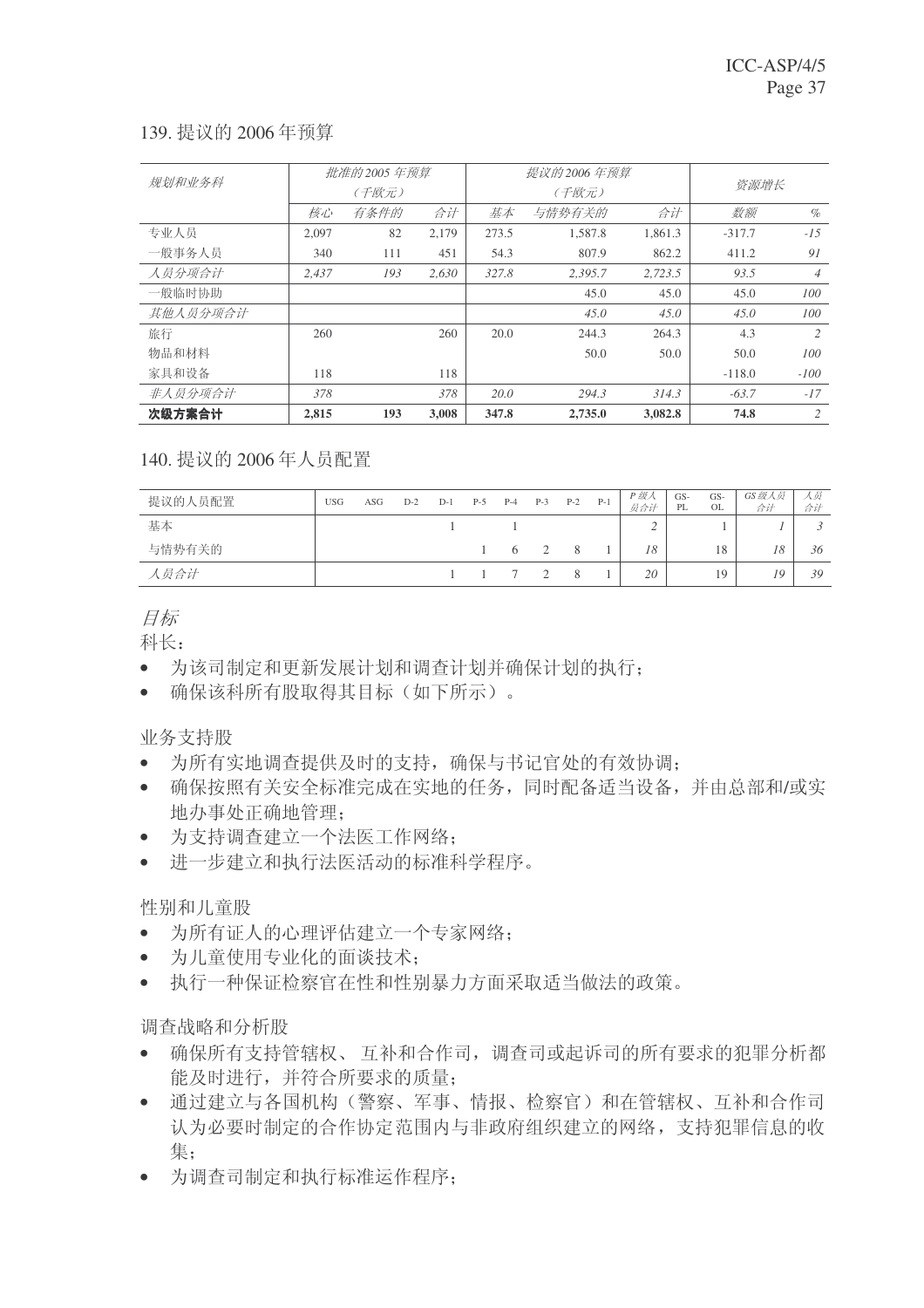• 起草一份能够灵活分配资源的资源规划文书。

| 预期成果                                               | 业绩指标                                                                    |
|----------------------------------------------------|-------------------------------------------------------------------------|
| 科长                                                 |                                                                         |
| 按计划执行该司 85%的发展和调查计划                                | 执行的程度<br>$\bullet$                                                      |
| 取得 85%或更多的该科所有目标                                   | 实现目标的比例<br>$\bullet$                                                    |
| 业务支持股                                              |                                                                         |
| 至少有80%的实地办事处,证人保护和工<br>作人员安全计划得以实施                 | 有关计划执行的比例<br>$\bullet$                                                  |
| 所有任务均按照安全标准完成<br>$\bullet$                         | 未执行安全标准的任务团组的比例<br>$\bullet$                                            |
| 以足够时间事先请求的所有方面的专家<br>$\bullet$<br>支持均受到外部法医网络的支持   | 按时满足要求的比例<br>$\bullet$                                                  |
| 所提议的标准科学程序得到外部确认并<br>$\bullet$<br>得到检察官的认可         | 程序得到确认和批准的程度<br>$\bullet$                                               |
| 性别和儿童股                                             |                                                                         |
| 至少有 90%与证人的面谈之前由受过培<br>训的评估员做出评估                   | 对证人面谈之前进行心理评估的比例<br>$\bullet$                                           |
| 对所有儿童的面谈均用新技术进行<br>$\bullet$                       | 经审计用新技术面谈的比例<br>$\bullet$                                               |
| 对性和性别暴力的分析和调查政策得到<br>检察官的批准, 以及 2006年的执行目标<br>得到实现 | 对照项目规划的执行情况<br>$\bullet$                                                |
| 调查战略和分析股                                           |                                                                         |
| 在规定的时限 内并以高质量提供 至少<br>$\bullet$<br>85%要求进行的分析结果    | 按时提供所有分析结果 并得到用户认可<br>$\bullet$<br>的比例                                  |
| 80%通过开发的网络收集犯罪资料的计<br>$\bullet$<br>划按计划执行          | 执行的程度<br>$\bullet$                                                      |
| 建立标准的调查、分析和实地业务的运作<br>程序                           | 检察官和副检察官批准的调查员、分析<br>$\bullet$<br>员和实地业务手册                              |
| 起草一份资源规划文书, 确保最好和灵活<br>地分配资源并最好地利用旅行预算             | (a)在该司各小组和各股及其之间最好地<br>$\bullet$<br>利用资源的制度执行的程度<br>(b)与 2005年相比的平均旅行费用 |

(i) 提议的新的人员资源

基本资源

一名 P-3 司法信息和通信技术干事

141. 该名工作人员将参加业务支持股的司法工作, 使用信息和通信技术, 提供实地的 司法专门知识。经验表明, 在法院内需要这样的经验, 以使得能够提高侦听/录音带、 电子邮件和网络调查、确定录音带真伪等的质量; 提高司法能力因下列方面变得特别 有必要: 对信息和通信技术的司法咨询日益增长的需要; 在运作阶段司法工作的进展 (增加的实地工作量): 以及由于开始新的调查而增加的证据。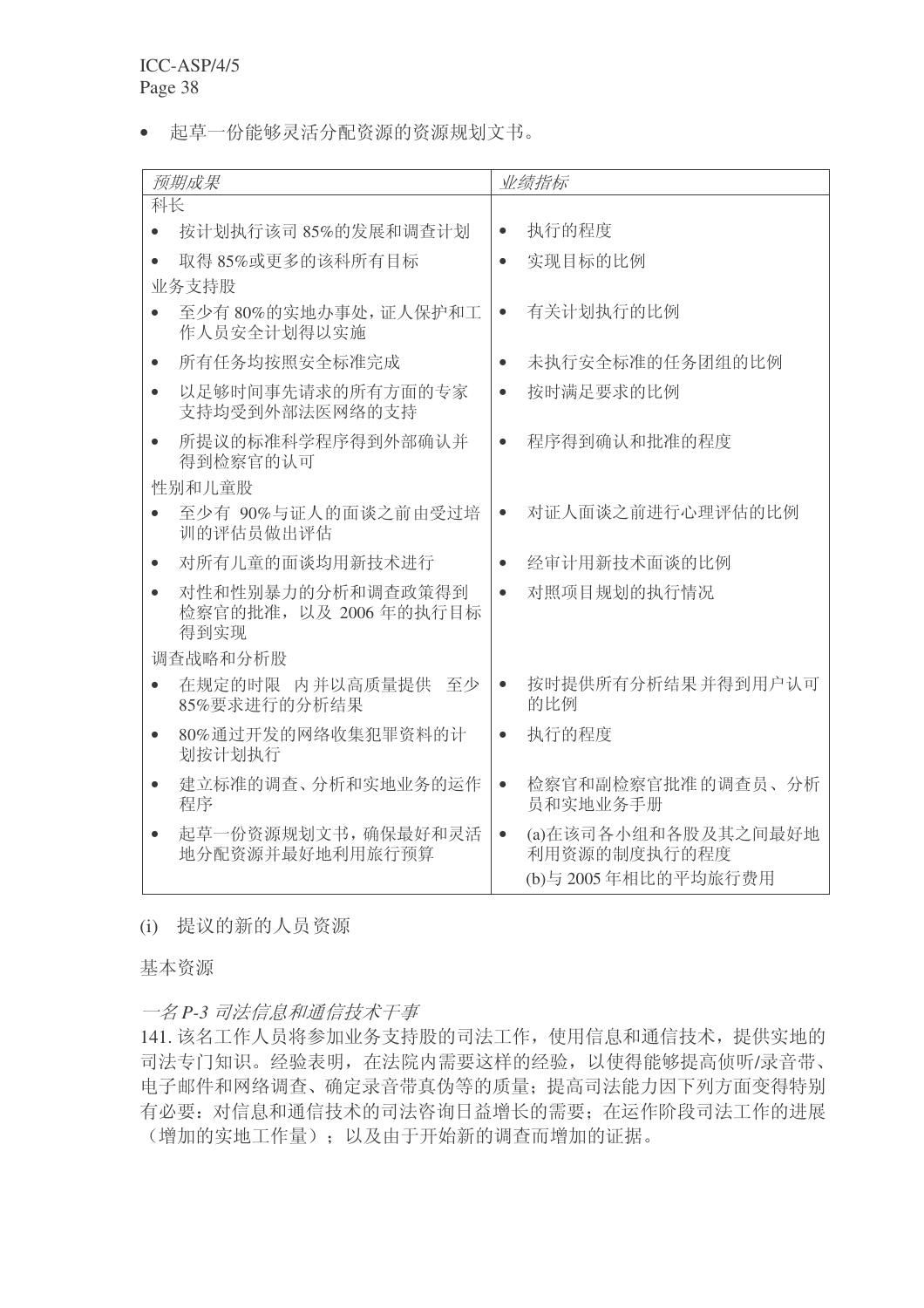# 一名 P-2 标准和发展干事

142. 该名工作人员将负责制定调查司的标准运作程序; 起草能够灵活分配资源的规划 文书,并在制定和执行与法律执行机构的工作网络的政策方面为副检察官提供协助。

与情势有关的资源

#### 一名 P-2 准被害人专家

143. 该名工作人员将参加性别和儿童股, 作为情势 3 的联络点, 同时履行与现有的准 被害人专家相似的职责, 支持检察官办公室在面谈之前从心理上评估所有被害人和证 人的政策。

### 石名 GS-OL 数据录入员

144. 需要增加五名数据录入员, 为属于情势 3 的数据录入小组提供必要的资源。

#### 一般临时协助

145. 需要资金为每个情势提供相当于 GS-OL 级三个月的工作量, 这是为了支持与调 杳活动中工作量起伏有关的记录和数据录入工作。

(ii) 提议的新的非人员资源

基本资源

旅行

146. 已准备款项为该科的科长进行在欧洲的五次旅行(每次两天), 以及分析员在欧 洲之内进行 15 次旅行(每次两天); 这些旅行的目的是与如国际刑警组织、欧盟和 战争罪行单位交换调杳资料和制定分析工具。

物品和材料

147. 需要 50,000 欧元全面补充必要的法医用消耗品, 以保持急救箱和调查员医用箱所 需物品。

### 与情势有关的资源

旅行

148. 预期每个情势的两名准被害人专家要讲行六次旅行(每次七天), 讲行面谈前评 估和/或协助调查员对受严重精神创伤的被害人/证人进行面谈。

149. 为了确保实地业务得到充分支持, 预计有两至三名业务支持股的工作人员需要进 行 16 次旅行(每次五天)到正在接受调查的国家。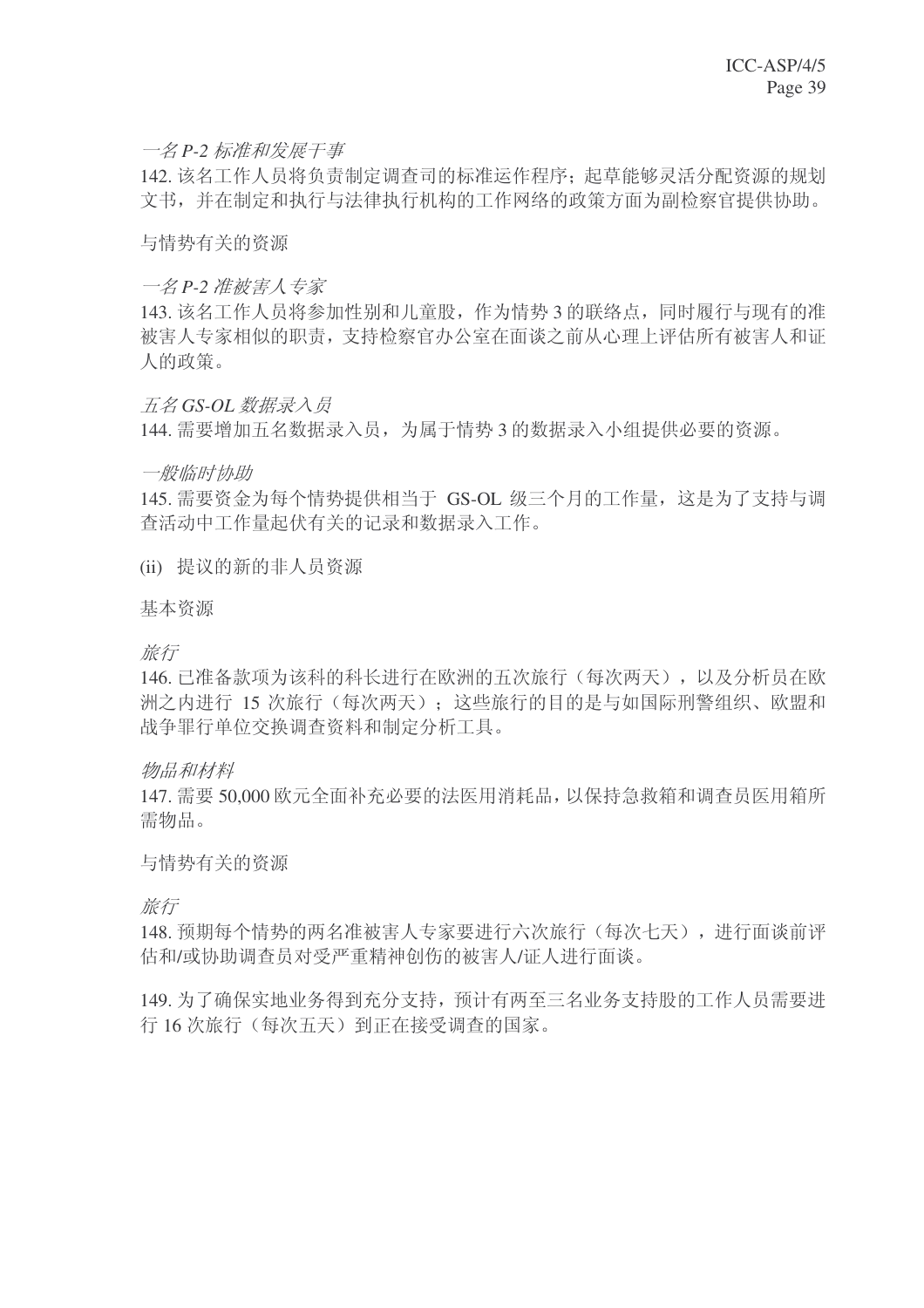#### **(c)** 㑻ᮍḜ **2330**˖䇗ᶹᇣ㒘

导言

150. 在 2006 年, 法院将有三个能完全运作的调查小组供其支配。这些小组是根据某 一具体情势(可有一个以上的案件)组成和接受任务的,他们会承担执行某一调查计 划的任务。这些小组从检察官办公室总部和实地进行工作,并得到规划和业务科的支 持。在审判阶段, 三个小组成员一直保持与案件的关系, 协助起诉司准备案件, 同时 其余的小组成员可以轮换, 夫加强现有的情势或为一新的情势开始初期调杳。

#### 次级方案的趋势和变化

151. 经验使得调查司能够为用于调查资源规划树立一种模式。首先产生的一个明显区 别是在所需要的小组规模上。建议有两种"标准组成": 一个小的小组(15人)和一 个扩大的小组(24人)。将分配这后一个小组进行涉及多个案件的调查,或者进行复 杂程度较高的调查(例如进行调查的小组越多,合作越少)。产生的另一明显区别是 在调查工作的紧张程度上。假设四个月的初期调查阶段只需要削减的有七个(小的小 组) 或 10 个(扩大的小组) 小组成员的能力。后期调查阶段需要有充分能力的小组 (即有15个或20个小组成员)工作13个月。一旦调查进入审判阶段,调查小组的 能力再次减少到较少的成员, 以支持审判小组。

152. 情势 1 需要一个"小的小组", 情势 2 和 3 需要一个"扩大的小组"。为了支持 这些模式, 需要增加职位, 而且规划和业务科的两名准分析员将分别调动到第1和第 2 调杳小组。

153. 假设在 2006 年, 情势 1 将进入审判阶段 (取决于逮捕和交出): 在进入这一阶 段之后, 临时腾出的资源将用于扩大情势2和3的小组(同时正在招聘扩大的小组成 员), 以及这之后开始第4个情势的调查。对情势2来说, 假设在这一年的过程中两 个案件都将讲入审判阶段——第一个案件是在第一季度末和第二个案件是在年中(取 决于逮捕和交出)。情势3 将在整个 2006 年处在全面调查中。

| 调查小组        |       | 批准的 2005 年预算 |       |     | 提议的 2006 年预算 |         | 资源增长     |        |
|-------------|-------|--------------|-------|-----|--------------|---------|----------|--------|
|             |       | (千欧元)        |       |     | (千欧元)        |         |          |        |
|             | 核心    | 有条件的         | 合计    | 基本  | 与情势有关的       | 合计      | 数额       | $\%$   |
| 专业人员        | 1,681 | 623          | 2,304 |     | 3,759.2      | 3,759.2 | 1,455.2  | 63     |
| 一般事务人员      | 321   | 275          | 596   |     | 542.5        | 542.5   | $-53.5$  | $-9$   |
| 人员分项合计      | 2.002 | 898          | 2.900 |     | 4.301.7      | 4.301.7 | 1.401.7  | 48     |
| 一般临时协助      |       | 684          | 684   |     | 100.0        | 100.0   | $-584.0$ | $-85$  |
| 其他人员分项合计    |       | 684          | 684   |     | 100.0        | 100.0   | $-584.0$ | $-85$  |
| 旅行          |       | 840          | 840   |     | 1,002.4      | 1,002.4 | 162.4    | 19     |
| 合同性服务, 包括培训 |       | 100          | 100   |     |              |         | $-100.0$ | $-100$ |
| 一般业务费用      |       |              |       |     | 18.4         | 18.4    | 18.4     | 100    |
| 物品和材料       |       |              |       |     | 40.2         | 40.2    | 40.2     | 100    |
| 家具和设备       | 50    | 275          | 325   |     | 10.0         | 10.0    | $-315.0$ | $-97$  |
| 非人员分项合计     | 50    | 1,215        | 1.265 |     | 1.071.0      | 1.071.0 | $-194.0$ | $-15$  |
| 次级方案合计      | 2,052 | 2,797        | 4.849 | 0.0 | 5,472.7      | 5,472.7 | 623.7    | 13     |

154. 提议的 2006年预算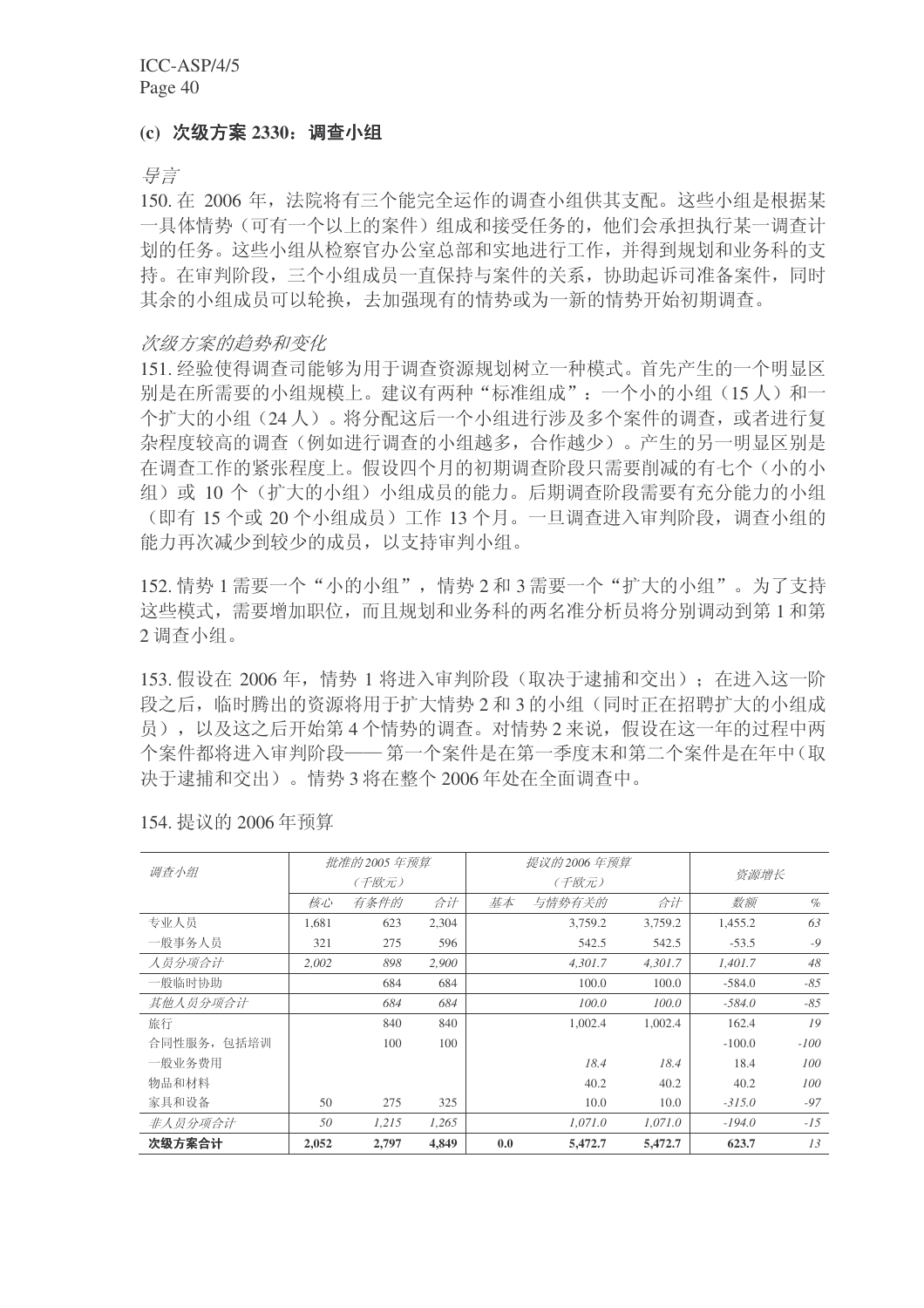155. 提议的 2006年人员配置

| 提议的人员配置 | <b>USG</b> | ASG | $D-2$ | $D-1$ | $P-5$ | $P-4$         | $P-3$ | $P-2$ | $P-1$ | P 级人<br>员合计 | GS-<br>PL | GS-<br>OL | GS级人员<br>合计 | ハ页<br>合计 |
|---------|------------|-----|-------|-------|-------|---------------|-------|-------|-------|-------------|-----------|-----------|-------------|----------|
| 基本      |            |     |       |       |       |               |       |       |       |             |           |           |             |          |
| 与情势有关的  |            |     |       |       |       | 3             | 26    | 18    | O     | 53          |           | 10        | 10          | 63       |
| 人员合计    |            |     |       |       |       | $\mathcal{L}$ | 26    | 18    | O     | 53          |           | 10        | 10          | 63       |

目标

- 在2006年为所讲行的调查收集免罪或有罪证据:
- 采取一切适当措施确保保护证人:
- 依照标准运作程序讲行所有调杳活动。

| 预期成果                       | 业绩指标                                        |
|----------------------------|---------------------------------------------|
| 在收集资料和证据方面取得进展             | 双月批准取得的进展和经审议的调查计<br>划                      |
|                            | 在 80%的审议中按双月计划完成调查步<br>骤                    |
| 按照为情势所制定的保护制度与证人进<br>行所有联系 | 抽样接触中认定符合保护制度的比例                            |
| 所有调查活动均符合标准运作程序            | 经确认的抽样审计结果符合标准的比例<br>所有要求的改进均在所规定的时限内完<br>成 |

(i) 提议的新的人员资源

与情势有关的资源

156. 预计情势 1 会有一个有 15 名成员的标准组成的小组, 这需要增加一个职位。

一名 P-3 调查员 (犯罪)

157. 经验表明, 以目前的小组组成, 当采取特殊措施时, 才能按照所要求的质量标准 满足收集证据的请求: 在 2005 年采取了两个这样的措施。首先调杳员需要在实地工 作更长的时期, 这样造成每次团组之间间隔的时间不足; 延长了对工作人员集中压力 的时间以及缺少与随后的团组进行交接和筹备的时间。第二,需要抽调其他股和科的 工作人员来支持调杳,这样造成他们本身工作的积压。为了避免这样问题的反复出现, 需要一名新的调查员(P-3)。案件的复杂性使得有必要增加高级人员的数量,他们必须 具备独立进行彻底调查和监督初级调查员的能力。

158. 预计情势 2 需要一个由 24 名成员组成的大的小组, 这需要下列新的职位:

两名 P-3 调查员 (犯罪): 三名 P-3 调查员 (领导): 一名 P-2 准调查员 (领导): 一名 P-2 准分析员 (财务/武器交易)

159. 经验证明目前的能力不足: 情势的复杂性加之国家的支持水平使得有必要分配一 个大的小组。调查集中在三个方面: (a)已犯的罪行("犯罪"), (b)最高级人员("领 导")的责任, 和(c)罪行的财务和技术方面("财务、武器交易和后勤")。调查小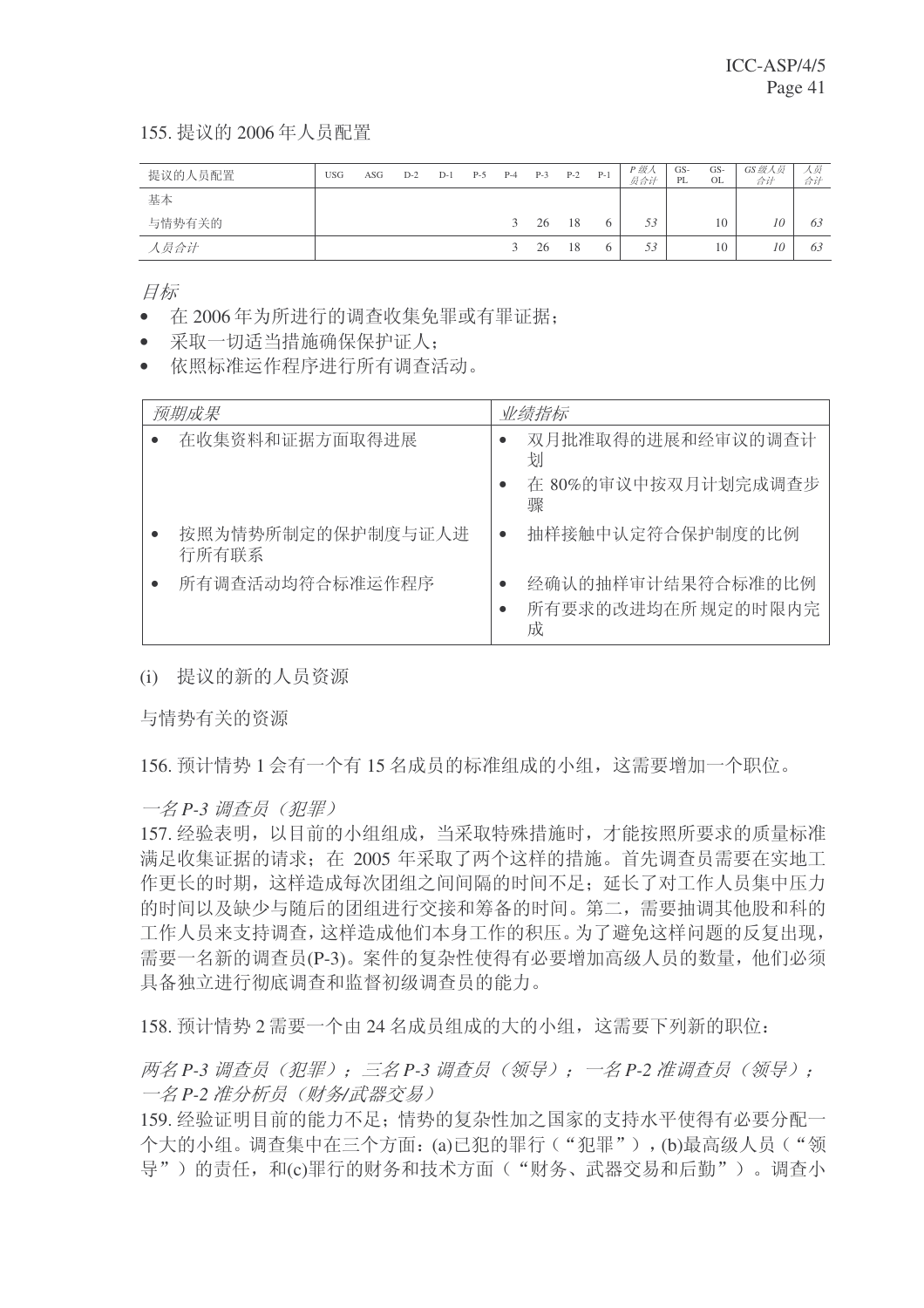组目前的组成使得不能对这些方面同时进行必要和深入审查。以上述职位加强该小组 将使得它能够按照所要求的标准和在预计的时间内更好地进行这三方面的调查。

一名 P-3 实地业务员

160. 这个小组当前有一名实地业务员和一名准实地业务员, 他们的职能是通过下列工 作支持调查员: 寻找和联系证人; 创造一个安全的面谈环境; 在保护证人方面作为起 始的联络点: 在实地协助进行组织工作。他们在实地的工作需要是长期的, 以便在边 远地区建立必要的运作和支持网络。情势2 所涉及的较远的距离以及计划组织的更多 的团组(及随之与证人的联系)使得需要配备更多的实地人员。

一名 P-2 规划和管理干事

161. 这名工作人员将通过以下工作支持小组组长: 为所有的调查活动制定详细计划; 支持小组的调查员和分析员在处理所有资料方面的组织和后续工作;以及起草定期进 展报告。

162. 预计情势 3 需要一个由 24 名成员组成的较大小组。建议与情势 2 设立同样的新 职位:

两名 P-3 调查员 (犯罪): 三名 P-3 调查员 (领导): 一名 P-2 准调查员 (领导): 一名 P-2 准分析员 (财务/武器交易): 一名 P-3 实地业务员: 一名 GS-OL 准实地业 务员: 一名 P-2 规划和管理干事

163. 关于设立这些职位的理由, 请参照上面的情势 2。

一名 P-2 准分析员 ( 领导)

164. 一个扩大的小组的标准组成包括一名准分析员(领导)。小组1和2中的相应职 位将从规划和业务科调动过来;情势3需要一个新的职位。

一般临时协助

165. 已准备款项用于每个情势 P-3 级(调杳员) 四个月的工作量。

(ii) 提议的新的非人员资源

与情势有关的资源

旅行

166. 旅行预算是以这些小组在 2004-2005 年的实际旅行为基础计算的, 然后讲行推算 以反映新的小组组成并根据调查的不同"阶段"予以调整。

167. 所有团组平均旅行七天。

168. 为情势 1, 预计有五名成员的小组需要旅行九次, 以进一步进行面谈和收集证据。 旅行活动的大量减少反映了审判阶段的开始。

169. 为情势 2, 预计有 22 名成员的小组需要旅行两次, 有 18 名成员的小组旅行三次 和有八名成员的小组旅行四次。小组成员人数的明显不同反映了本次级方案导言中所 介绍的, 在 2006 年期间案件 1 和 2 将要经历的不同阶段。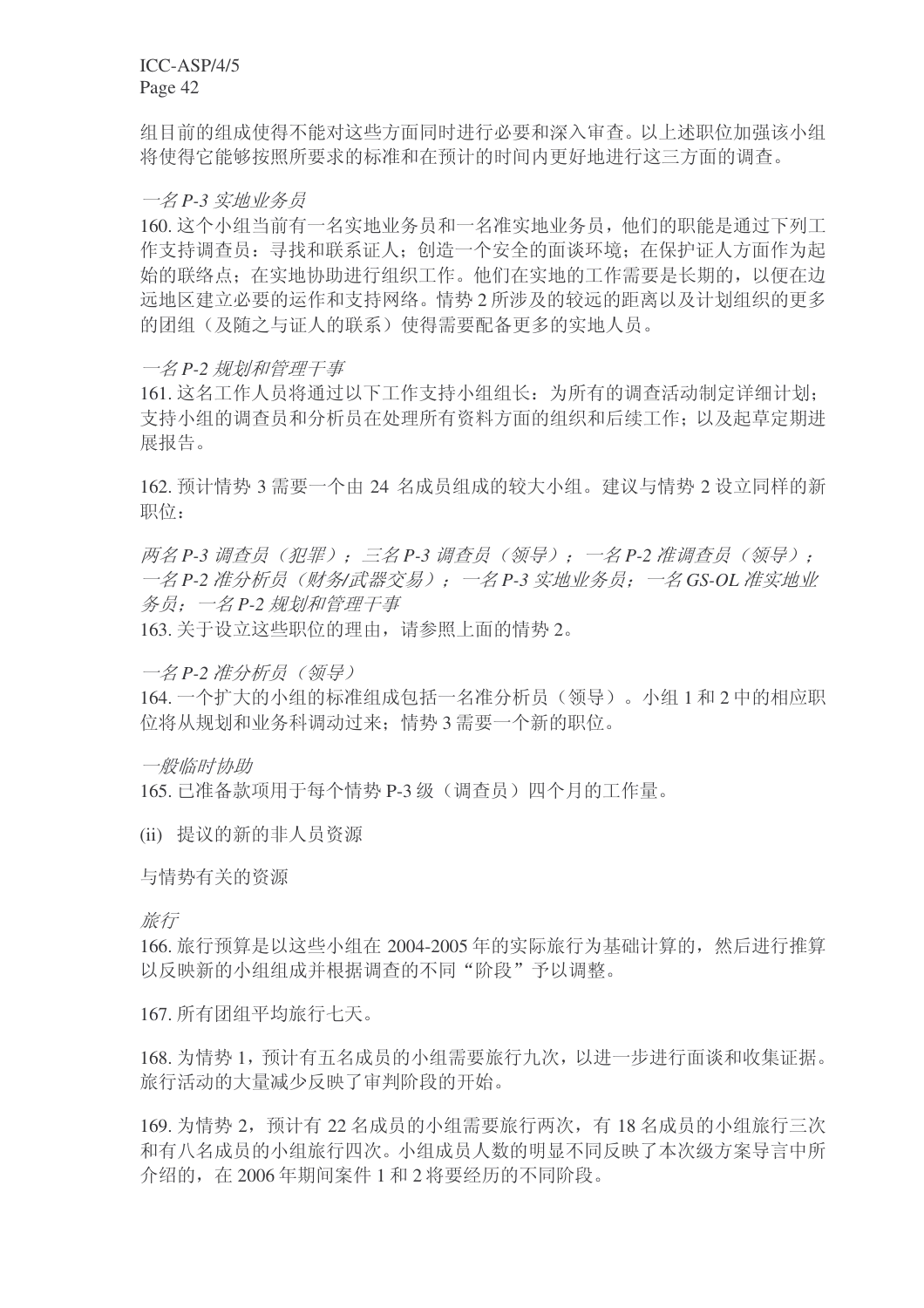170. 为情势 3, 预计一个有 11 名成员的小组需要旅行一次和有 14 名成员的小组旅行 八次,反映了从2006年2月到3月调查从初期阶段进展到了后期阶段。

171. 实地业务人员的旅行也包括在这些估算中。

一般业务费用

172. 需要资金用于支付为三个情势出席面谈的证人所需要的交通和食宿费用。这些费 用是以每次任务的每个调查分小组估计有五名证人为基础计算出来的。

物品和材料

173. 需要资金用于替换三个情势联合调查小组成员穿旧的实地服装, 以及准备新小组 成员在实地的服装和个人实地设备。

家具和设备

174. 需要资金为情势 2 和 3 采购新的视听箱包, 支持在扩大的小组内组成的新的分小 组所进行的面谈。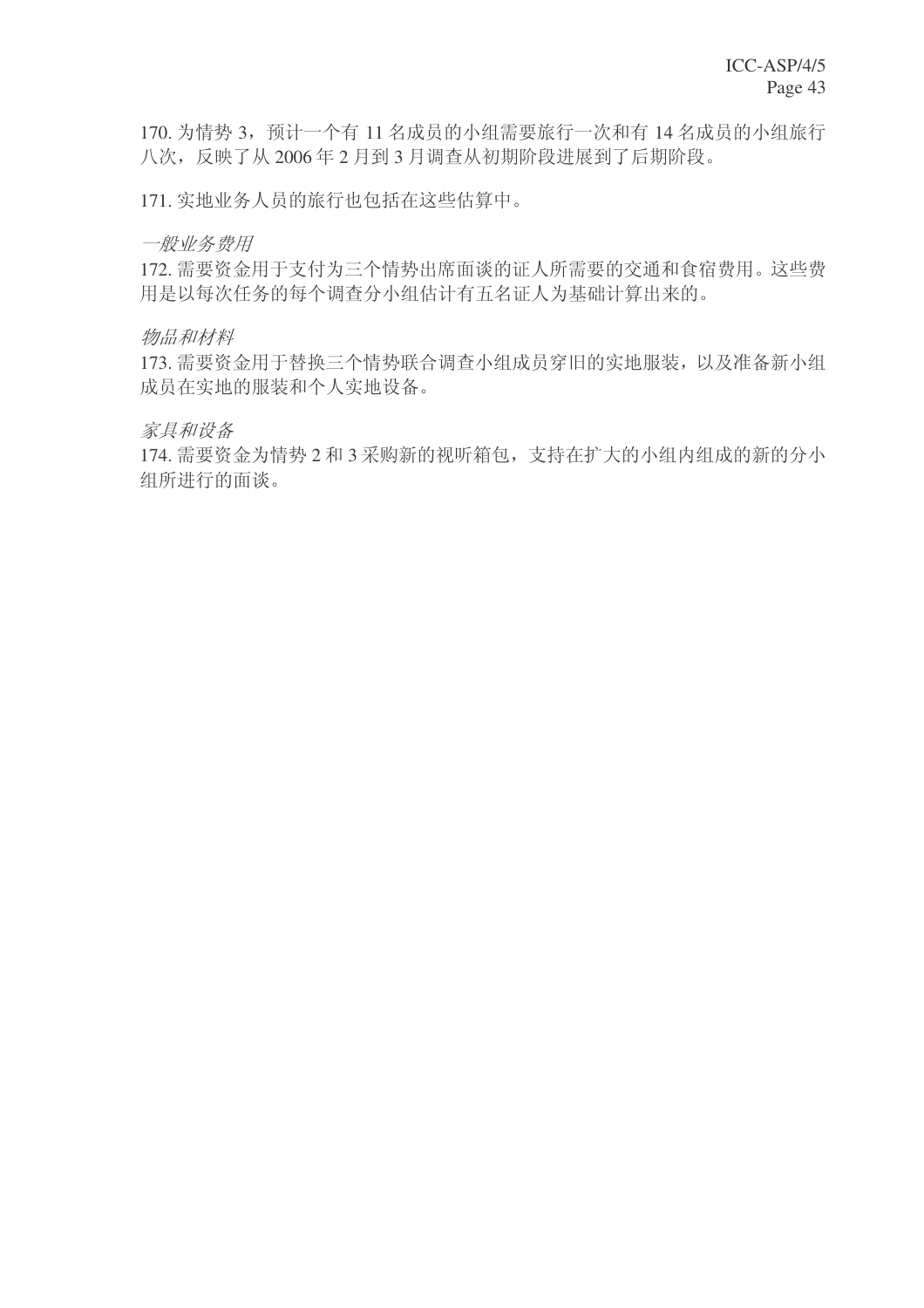# **4.** ᮍḜ **2400**˖䍋䆝ৌ



异言

175. 在预审、审判和上诉阶段, 起诉司对涉及法院管辖范围内的犯罪负有起诉案件的 首要权限。该司还给该办公室其他司在分析和调查阶段提供法律指导。

176. 自从提出 2005 年的预算以来, 该司的工作量有了大量增长。目前, 该司正参与 两个正在进行的调查, 调查在取得进展, 预期在年内可以发出逮捕令。在 2006 年期 间将对刚果民主共和国的情势开始第二个调查。另外, 该办公室还要在 2006 年期间 对涉及第三个情势的两个案件进行调查, 以及对第四个情势进行分析和可能 进行调 查。该办公室工作量的增加, 加之现有调查预期的进展, 需要给该司分配额外的资源, 以便确保该司有达到能进行审判状态所需要的资源。同时保持其在分析和调查阶段进 行干预的能力。

|          |         |       | 批准的 2005 年预算 |       | 提议的 2006 年预算 |            |         |  |  |
|----------|---------|-------|--------------|-------|--------------|------------|---------|--|--|
| 起诉司      | 2004年支出 |       | (千欧元)        | (千欧元) |              |            |         |  |  |
|          | 合计      | 核心    | 有条件的         | 合计    | 基本           | 与情势有<br>关的 | 合计      |  |  |
| 专业人员     | 未细分     | 1,706 |              | 1.706 | 446.4        | 1,889.7    | 2,336.1 |  |  |
| 一般事务人员   |         | 200   |              | 200   | 108.6        | 349.6      | 458.2   |  |  |
| 人员分项合计   | 444.8   | 1.906 |              | 1,906 | 555.0        | 2.239.3    | 2,794.3 |  |  |
| 一般临时协助   | 28.8    |       |              |       |              | 192.0      | 192.0   |  |  |
| 其他人员分项合计 | 28.8    |       |              |       |              | 192.0      | 192.0   |  |  |
| 旅行       | 48.2    | 52    | 49           | 101   | 44.4         | 179.6      | 224.0   |  |  |
| 非人员分项合计  | 48.2    | .52   | 49           | 101   | 44.4         | 179.6      | 224.0   |  |  |
| 方案合计     | 521.8   | 1.958 | 49           | 2,007 | 599.4        | 2.610.9    | 3.210.3 |  |  |

177. 提议的起诉司 2006 年预算如下表所示。

#### (a) 次级方案 2410: 负责起诉的副检察官办公室

ᇐ㿔

178. 负责起诉的副检察官办公室协调、执行和监督所有起诉司的活动, 包括执行检察 官办公室所承担的所有预审、审判和上诉方面的活动。

179. 该办公室与负责调查的副检察官、他的调查小组成员、各国和国际当局、以及与 政府间和其他有关机构和组织在与进行预审、审判和上诉的有关问题上及必要时在合 作问题上讲行互动。

180. 该办公室还与检察官办公室内的其他司进行互动和合作, 必要时与法院的其他机 关讲行互动和合作, 以有效地完成检察官办公室的使命。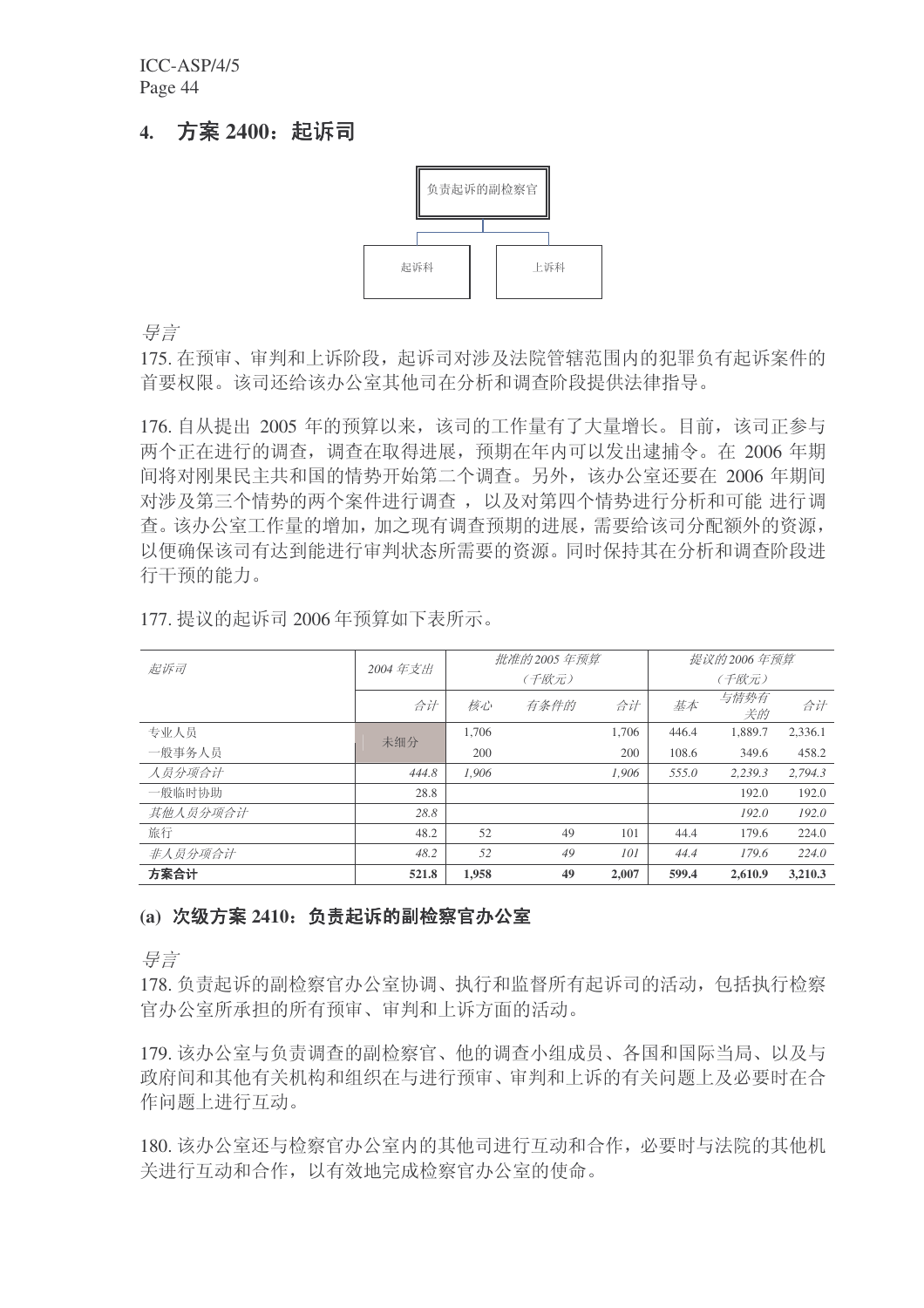### 次级方案的趋势和变化

181. 副检察官办公室努力确保检察官办公室 仍在实行的关于使用小的审判小组和联 合小组做法的现有政策。这将使得在该办公室各司之间有一个集中的做法和更好的互 动。

#### 182. 提议的 2006年预算

| 负责起诉的副检察官 |     | 批准的 2005 年预算 |     |       | 提议的 2006 年预算 | 资源增长  |      |                |
|-----------|-----|--------------|-----|-------|--------------|-------|------|----------------|
|           |     | (千欧元)        |     |       |              |       |      |                |
|           | 核心  | 有条件的         | 合计  | 基本    | 与情势有关的       | 合计    | 数额   | $\%$           |
| 专业人员      | 180 |              | 180 | 186.5 |              | 186.5 | 6.5  | $\overline{4}$ |
| 一般事务人员    | 50  |              | 50  | 54.3  |              | 54.3  | 4.3  | 9              |
| 人员分项合计    | 230 |              | 230 | 240.8 |              | 240.8 | 10.8 |                |
| 旅行        | 10  | 15           | 25  | 15.1  | 21.2         | 36.3  | 11.3 | 45             |
| 非人员分项合计   | 10  | 1.5          | 2.5 | 15.1  | 21.2         | 36.3  | 11.3 | 45             |
| 次级方案合计    | 240 | 15           | 255 | 255.9 | 21.2         | 277.1 | 22.1 | 9              |

# 183. 提议的 2006 年人员配置

| 提议的人员配置 | <b>USG</b> | ASG | $D-2$ | $D-1$ | $P-5$ | $P-4$ | $P-3$ | $P-2$ | $P-1$ | P 级人<br>员合计 | GS-<br>PL | GS-<br>OL | GS 级人员<br>合计 | 人页<br>合计 |
|---------|------------|-----|-------|-------|-------|-------|-------|-------|-------|-------------|-----------|-----------|--------------|----------|
| 基本      |            |     |       |       |       |       |       |       |       |             |           |           |              |          |
| 与情势有关的  |            |     |       |       |       |       |       |       |       |             |           |           |              |          |
| 人员合计    |            |     |       |       |       |       |       |       |       |             |           |           |              |          |

目标

• 有效地指导和管理起诉司的活动;

• 执行检察官要求的所有仟务来支持调杳、起诉和检察官办公室的使命。

| 预期成果                              | 业绩指标         |
|-----------------------------------|--------------|
| 为起诉司确定的 2006 年目标至少有 85%  <br>得以实现 | 2006年目标实现的比例 |
| 所有任务均按计划完成                        | 按计划执行任务的比例   |

(ii) 提议的新的人员资源

基本资源

旅行

184. 在欧洲进行五次旅行(每次一天)和在欧洲之外进行三次旅行(每次五天)。

(ii) 提议的新的非人员资源

与情势有关的资源

旅行

185. 检察官办公室仍在乌干达和刚果民主共和国进行调查。最近, 该办公室还收到了 联合国安理会转来的案情,并且将开始在苏丹的达尔福尔地区开展调查。有必要旅行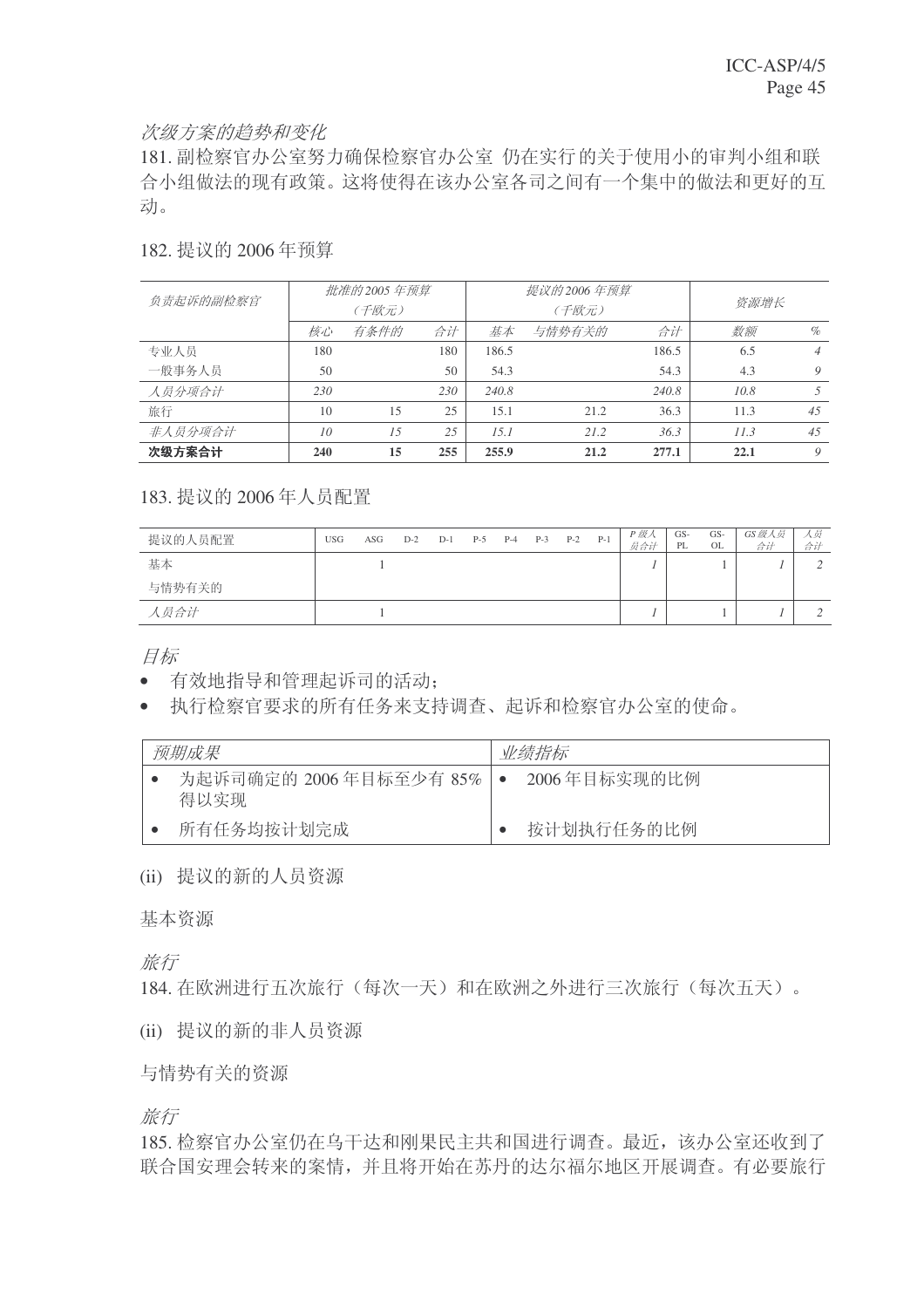到这些地区和邻近国家,以与这些国家的最高当局会晤,以促进调查和起诉中的接触 和合作。

186. 来自安理会的案情特别敦促国际刑事法院与非洲联盟进行合作。负责起诉的副检 察官正在促进初步接触和进一步合作。还可预见的是,这一副检察官将进行旅行,以 协助准备提交给安理会的定期报告。与具体情势有关的旅行共计有欧洲之外的两次旅 行(每次五天)和到受调查地区的三次旅行(每次五天)。

#### (b) 次级方案 2420: 起诉科

异言

187. 起诉科将案件提交给预审庭和审判庭, 并就受调查的案件和案件准备活动向调查 司提供咨询。该科还负责起草包括《规约》第 61(3)(a)条所规定的指控文件。最后, 该科负责提交法律文件, 特别是关于证据和程序问题的法律文件。

#### 次级方案的趋势和变化

188. 该司已采取了一种结构模式, 使得该司能随着案件流量的增加轮换预审和审判小 组的成员而重新分配资源。所需要的额外资源将得到补充,并进一步加强预审小组(目 前人员不足〉的结构, 推进第三个审判小组的组成, 将分配给第三个调查的预审小组 与所要求的新的职位结合起来。新的预审小组将提供必要的能力,对来自新的情势或 现有案件的任何新的分析或调查进行干预。这一模式是在假设对多个被指控人将进行 联合审判的基础上开发的。如遇有对连续逮捕和交出的人员未能进行联合审判时,这 一保守性模式将需要讲行调整。

| 起诉科      |          | 批准的 2005 年预算 |          |       | 提议的 2006 年预算 |         |         |      |
|----------|----------|--------------|----------|-------|--------------|---------|---------|------|
|          |          | (千欧元)        |          |       | (千欧元)        | 资源增长    |         |      |
|          | 核心       | 有条件的         | 合计       | 基本    | 与情势有关的       | 合计      | 数额      | $\%$ |
| 专业人员     | 1.137    |              | 1.137    | 130.0 | 1.620.6      | 1.750.6 | 613.6   | .54  |
| 一般事务人员   | 100      |              | 100      |       | 349.6        | 349.6   | 249.6   | 250  |
| 人员分项合计   | 1.237    | 0            | 1.237    | 130.0 | 1.970.2      | 2.100.2 | 863.2   | 70   |
| 一般临时协助   |          |              | $\Omega$ |       | 192.0        | 192.0   | 192.0   | 100  |
| 其他人员分项合计 | $\theta$ | 0            | 0        |       | 192.0        | 192.0   | 192.0   | 100  |
| 旅行       | 36       | 24           | 60       | 17.6  | 158.4        | 176.0   | 116.0   | 193  |
| 非人员分项合计  | 36       | 24           | 60       | 17.6  | 158.4        | 176.0   | 116.0   | 193  |
| 次级方案合计   | 1,273    | 24           | 1,297    | 147.6 | 2,320.6      | 2,468.2 | 1,171.2 | 90   |

189. 提议的 2006 年预算

190. 提议的 2006年人员配置

| 提议的人员配置 | <b>USG</b> | ASG | $D-2$ | $D-1$ | $P-5$ | $P-4$   | $P-3$ | $P-2$ | $P-1$        | P 级人<br>员合计 | GS-<br>PL | GS-<br>OL | GS 级人员<br>合计 | 人员<br>合计 |
|---------|------------|-----|-------|-------|-------|---------|-------|-------|--------------|-------------|-----------|-----------|--------------|----------|
| 基本      |            |     |       |       |       |         |       |       |              |             |           |           |              |          |
| 与情势有关的  |            |     |       |       |       | 3 7 1 5 |       |       | $\mathbf{a}$ | 19          |           | 10        | 10           | 29       |
| 人员合计    |            |     |       |       |       |         |       |       |              | 20          |           | 10        | 10           | 30       |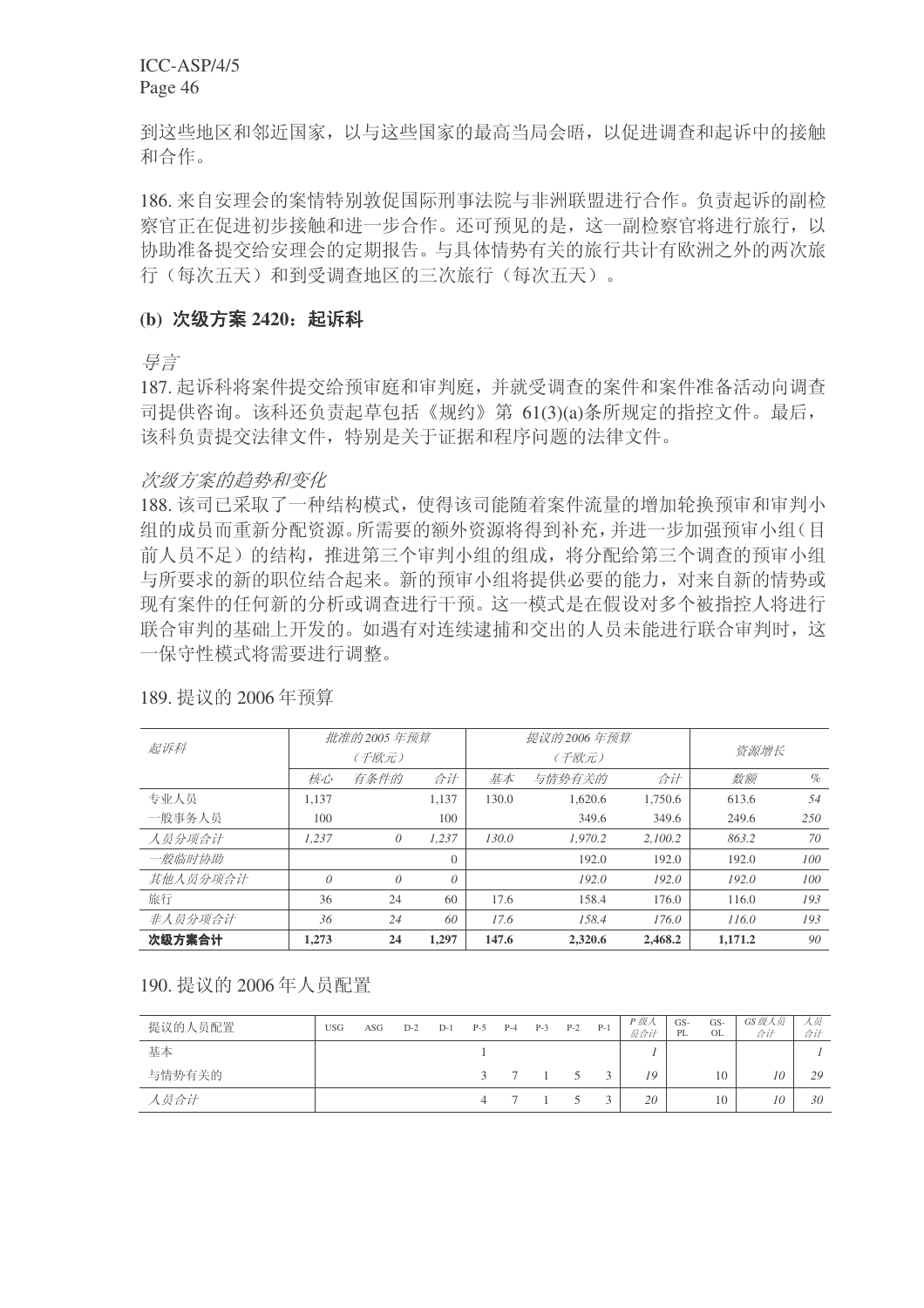目标

- 通过确定案件重点,提供法律指导和审议调查步骤来确保尊重所有法定义务的重 点调查:
- 为调查小组提供及时的法律咨询:
- 确保及时和充分地提出逮捕令的申请或在完成调查时传唤出庭;
- 有效率地将案件和与案件有关的问题提交给预审庭和审判庭。

| 预期成果                                                                         | 业绩指标                                                                    |
|------------------------------------------------------------------------------|-------------------------------------------------------------------------|
| 所有调查均保持重点, 并且因此尽可能地<br>迅速进行<br>在所有调查中尊重一切法定义务(80%的                           | 检察官双月批准所取得的进展和经修改<br>$\bullet$<br>的规划<br>起诉司进行的审议被认为是满意的比例<br>$\bullet$ |
| 审议令人满意; 所有改进得以落实)                                                            | 在商定的时限内所要求进行的改进落实<br>的程度                                                |
| 所有要求提供指导的请求均及时得到答<br>复<br>在规定的时 限内提出高质量的和综合申<br>请(>60%按时和得到同行审议/副检察官<br>的批准) | 对请求按时答复的比例<br>同行审议委员会批准的 提交的草案的比<br>例<br>在规定的时限内提交文件的比例                 |
| 在预审和审判分庭有效地陈述证据                                                              | 对案件进展进行的双月审议和对案件做<br>法进行更新得到检察官和副检察官批准<br>的比例                           |

(i) 提议的新的人员资源

与情势有关的资源

 $−2$   $P-3$  法律干事:  $−2$  法律干事,  $−2$  GS-OL 起诉助理 191. 为了补充对第四个情势的反应能力, 建议加强预审小组, 包括一名 P-4 级审判律 师(从次级方案 2320 调配过来)和上述职位。

一名 P-1 案件管理员和两名 GS-OL 审判小组审判支持人员 (情势1)

两名 GS-OL 第二审判小组的审判支持人员(情势2)

信势3 的一个宗整审判小组: 一名 P-5 高级审判律师: 两名 P-4 审判律师(一名从次 级方案 2320 调配过来): 一名 P-2 准审判律师: 一名 P-1 案件管理员: 两名 GS-OL 审判支持人员: 一名GS-OL 起诉助理

一般临时协助

192. 根据积累的经验和预估的预审和审判程序带来的要求, 该司第一次要求为一般临 时协助提供资金。已准备款项用于 P-2 级 10 个月的工作量, 以便能够聘用新的人员负 责来自当前案件的临时性工作。

(ii) 提议的新的非人员资源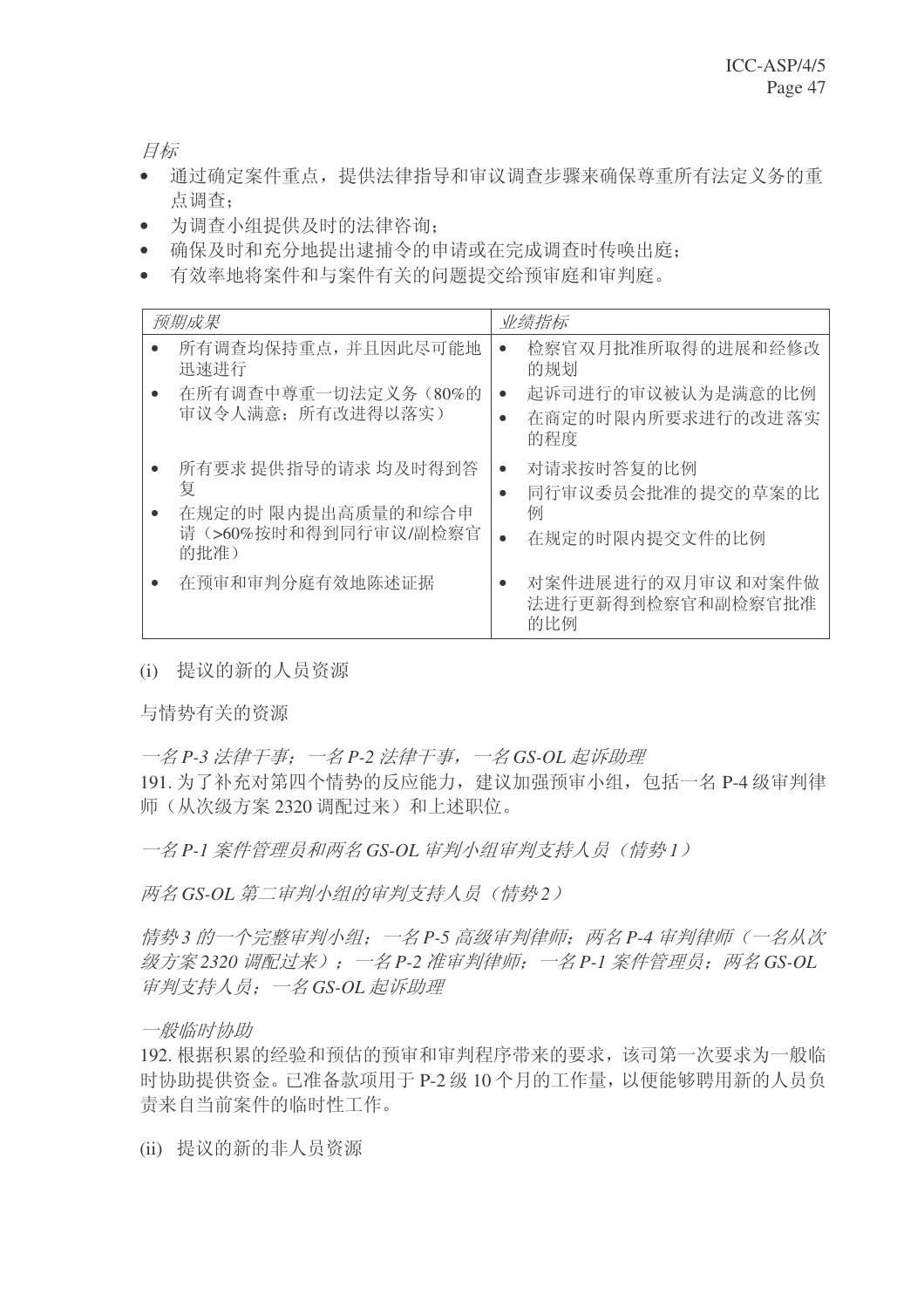基本资源

旅行

193. 已准备款项用于三名高级审判律师中的每一位在欧洲的两次旅行(每次两天)和 欧洲之外的两次旅行(每次五天)。

### 与情势有关的资源

旅行

194. 在所有三个情势中, 预算费用均有明显增长。经验表明, 该科工作人员讲行多次 实地旅行是必要的。这些旅行使得他们能够参与关键的调查步骤,如对证人的面谈、 审查文件、收集证据和涉及该司核心使命的其他任务。

195. 与调杳司所预测的活动相一致, 预计两个人(高级审判律师和/或审判律师) 将讲 行七次、九次和九次旅行(每次七天);分别到情势1、2和3的国家去。

# (c) 次级方案 2430: 上诉科

ᇐ㿔

196. 上诉科为调查、预审和审判小组提供咨询。该科向上诉庭提交诉讼程序, 准备关 于中间和最后诉讼程序的法律文件,并负有对上诉进行口头陈述的首要责任。

# 次级方案的趋势和变化

197. 上诉科从一开始就在 正进行的调查过程中参与了为调查小组 和起诉司的成员提 供法律咨询和支持。该科已参与了诉讼。另外,该科还参与起草了一般指导方针和议 定书, 以及多次机关之间关于各种项目的讨论。该科在 2006 年不考虑对其增加任何 结构,因认识到其当前的组成足以对预期的上诉、中间和最后上诉做出反应。如果由 于不可预见的情况——如对受到联合指控的审判分离开来, 或检察官办公室预期的连 续逮捕和交出的人员将受到联合审判——如果不是这种情况,该科将不得不申请应急 基金以获得补充资源。

| 上诉科     |     | 批准的 2005 年预算 |     |       | 提议的 2006 年预算 |       |             |                |  |
|---------|-----|--------------|-----|-------|--------------|-------|-------------|----------------|--|
|         |     | (千欧元)        |     |       | (千欧元)        |       | 资源增长        |                |  |
|         | 核心  | 有条件的         | 合计  | 基本    | 与情势有关的       | 数额    | $\%$        |                |  |
| 专业人员    | 389 |              | 389 | 129.9 | 269.1        | 399.0 | 10.0        | 3              |  |
| 一般事务人员  | 50  |              | 50  | 54.3  |              | 54.3  | 4.3         | 9              |  |
| 人员分项合计  | 439 |              | 439 | 184.2 | 269.1        | 453.3 | 14.3        | 3              |  |
| 旅行      | 6   | 10           | 16  | 11.7  |              | 11.7  | $-4.3$      | $-27$          |  |
| 非人员分项合计 | 6   | 10           | 16  | 11.7  |              | 11.7  | $-4.3$      | $-27$          |  |
| 次级方案合计  | 445 | 10           | 455 | 195.9 | 269.1        | 465.0 | <b>10.0</b> | $\mathfrak{D}$ |  |

198. 提议的 2006 年预算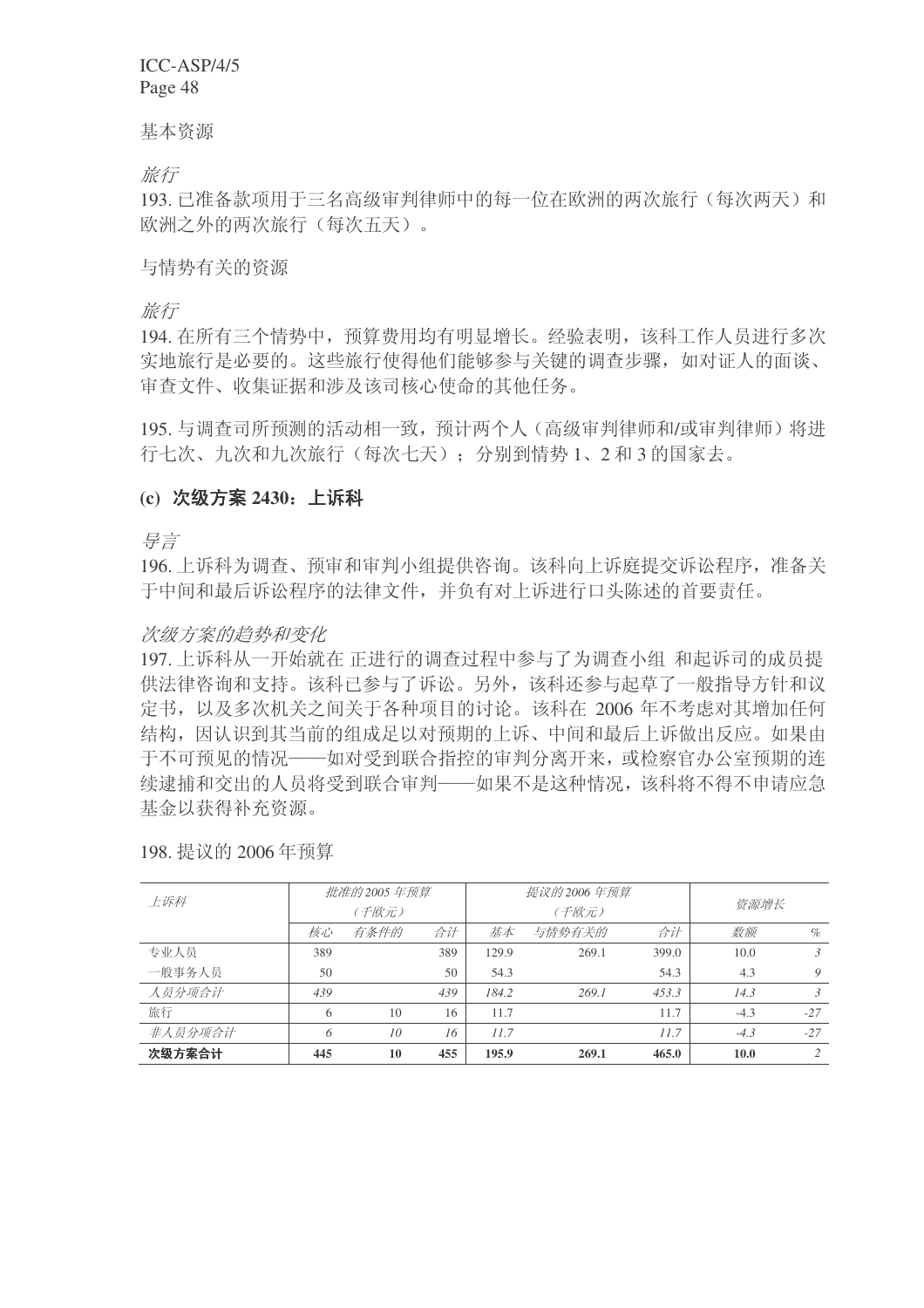199. 提议的 2006年人员配置

| 提议的人员配置 | <b>USG</b> | ASG | $D-2$ | $D-1$ | $P-5$ | $P-4$ | $P-3$ | $P-2$ | $P-1$ | P 级人<br>员合计 | GS-<br>PL | GS-<br>OL | GS级人员<br>合计 | 人员<br>合计 |
|---------|------------|-----|-------|-------|-------|-------|-------|-------|-------|-------------|-----------|-----------|-------------|----------|
| 基本      |            |     |       |       |       |       |       |       |       |             |           |           |             | $\sim$   |
| 与情势有关的  |            |     |       |       |       |       |       |       |       |             |           |           |             |          |
| 人员合计    |            |     |       |       |       |       |       |       |       |             |           |           |             |          |

目标

- 为调查和审判小组提供及时的法律咨询;
- 准备适时和充分的应提交的法律文件;
- 有效率地准备和进行上诉和中间上诉:
- 在可能的和实际的上诉中为检察官和副检察官提供妥当和适时的法律意见。

| 预期成果              | 业绩指标                                |
|-------------------|-------------------------------------|
| 按时提供所有法律咨询        | 对照总数, 按时提供咨询的数量                     |
| 在规定的时限内提交高质量和综合文件 | 同行审议理事会批准的提交的草案的比<br>$\bullet$<br>例 |
|                   | 在规定的时限内提交文件的比例                      |
| 由上诉分庭提交综合和有效的证据   | 检察官和副检察官批准的双月案件进展<br>审议和对案件做法更新的比例  |
| 按时提供所有法律意见        | 按时提供法律意见的比例                         |

(ii) 提议的新的非人员资源

基本资源

旅行

200. 已准备款项进行在欧洲的两次旅行(每次两天)和欧洲之外的两次旅行(每次五 天)。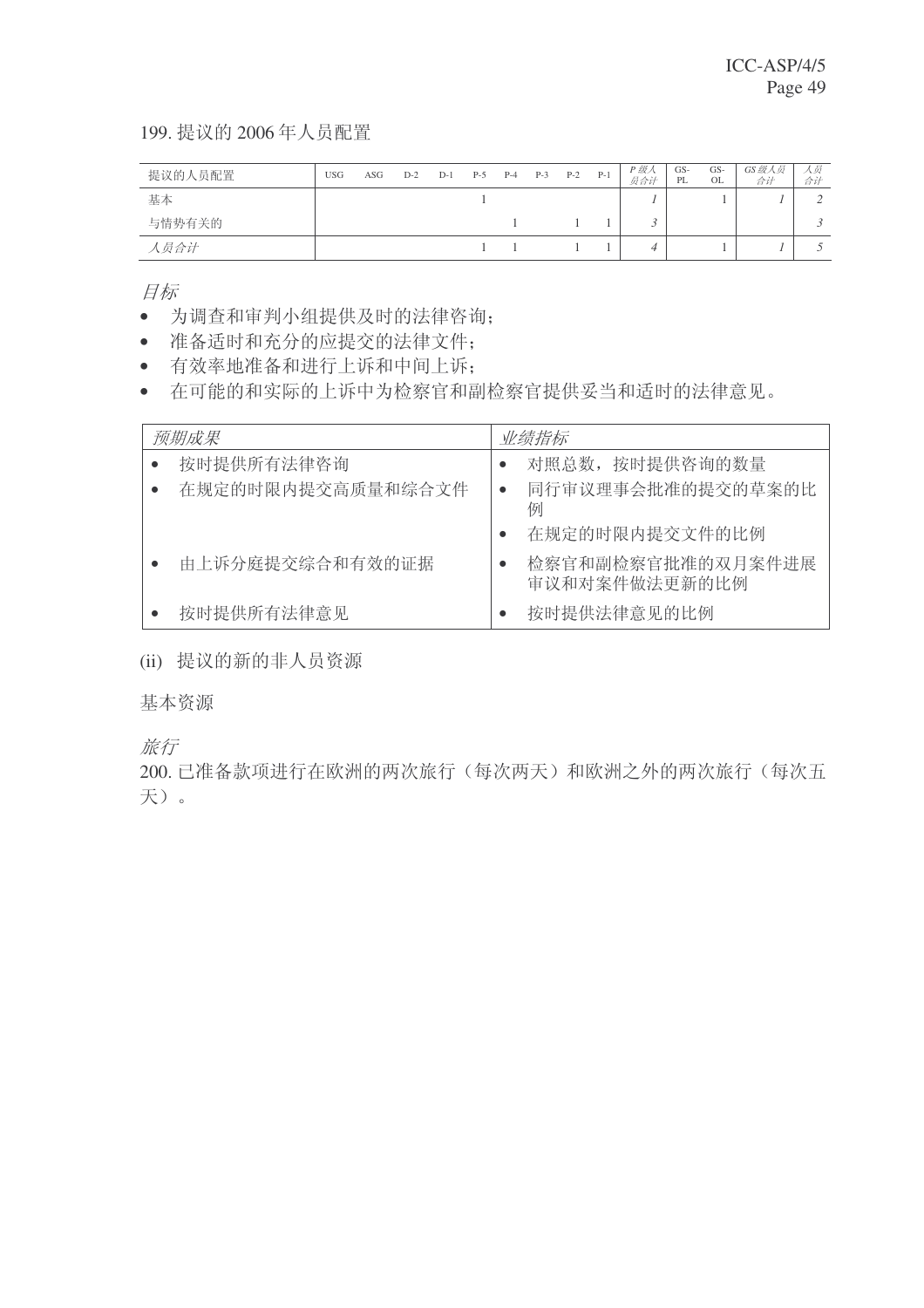# C. 主要方案 III: 书记官处



# 导言

201. 2006 年书记官处所需要的资源可以大致归为三个方面: 继续该办公室的建立工 作: 支持实地活动和运作: 在法院总部为审判程序提供便利。

202. 关于办公室的建立工作, 书记官处将继续建立所有必要设施、系统、通信和政策, 旨在为这一仍然年轻的机构建立基础。尽管法院仍然是一个年轻的组织,但法院将继 续尽可能减少与其他费用相比的行政管理费用 。行政费用占书记官处整个预算的  $37.9\%$ 

203. 上述基础必须同时满足一个国际组织的需要和一个国际刑事法院的要求。例如, 就信息系统而言, 法院正在建立庞大的行政管理系统, 以为适当的管理和控制提供基 础, 但是法院还要建立旨在使它变成一个电子法庭的司法体系。重要的是应指出, 虽 然书记官处如 2005 年计划的那样处在建立和执行所有系统的过程, 但由于变化的业 务过程和改善的司法程序, 需要资源进行维护和继续改进。随着法院有效履行职能的 一个坚实基础的创建, 将在 2006 年继续重要政策的制定和实施, 特别是在安全和人 力资源方面。

204. 关于在实地的存在, 书记官处的工作有两个方面。

205. 一方面, 书记官处将从行政管理和业务的角度支持法院所有机关的活动, 这一支 持主要需要提供警卫、充分和安全的办公楼,可靠的后勤及安全和可行的通信设施使 法院能够真正在实地运作。

206. 另一方面, 书记官处还将必须在当地背景下, 在辩护、被害人、证人和外延方面 努力适当地完成其使命。特别是在实地存在方面, 这一提交的预算反映了法院的理念, 即尽可能地依靠当地参与者的有效工作网络。

207. 考虑到编制预算时所做的假设, 书记官处还要做好准备为同时进行的两个审判的 顺利进行提供便利。首先和重要的是,这意味着要准备好一个充分功能化的法庭,同 时有能做出反应的小组管理法庭。这些小组需要负责管理诉讼的记录和档案、法庭内 服务及技术支持和安全, 这只是列举他们的某些职能。第二, 口译和笔译服务必须能 够应付增加的和复杂的工作量,这是因为要进行的两个审判的被指控人、证人、被害 人讲不同和稀有语言。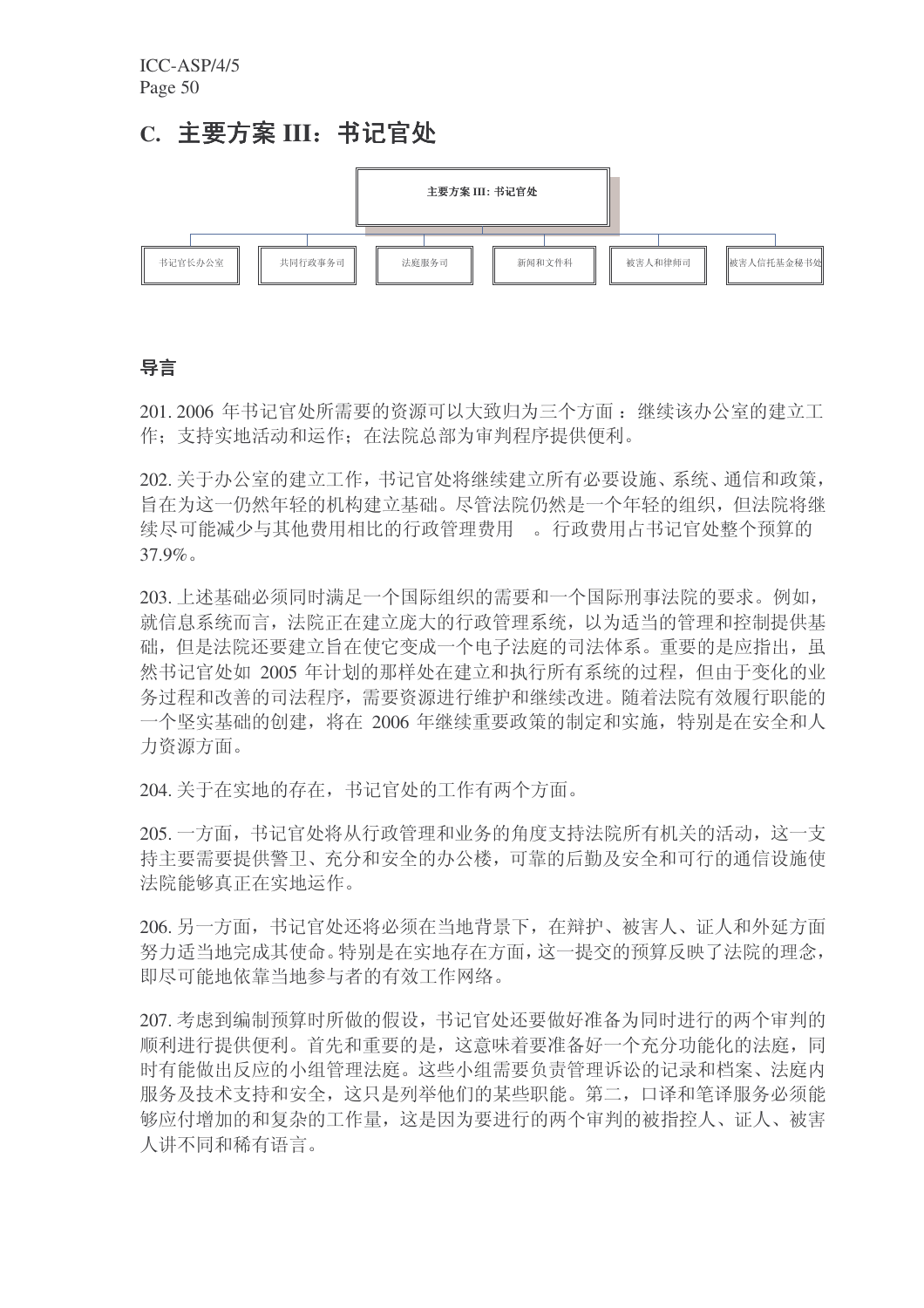208. 第三, 还要求书记官处通过安排律师和提供服务和机制使辩护人和被告人充分行 使他们的法定权利。

209. 最后, 进行审判还需要书记官处根据国际标准提供和维护羁押设施。

210. 在这种背景下, 明显的是, 在书记官处与各种利益相关者的互动之中, 书记官处 必须面临的所有挑战需要——除其他方面之外的工作——机构间的协调和采取积极 的做法。

| 主要方案 III ----- 书记官处 | 2004年支出  |        | 批准的 2005 年预算 |        | 提议的 2006 年预算 |            |          |  |  |  |
|---------------------|----------|--------|--------------|--------|--------------|------------|----------|--|--|--|
|                     |          |        | (千欧元)        |        |              | (千欧元)      |          |  |  |  |
|                     | 合计       | 核心     | 有条件的         | 合计     | 基本           | 与情势有<br>关的 | 合计       |  |  |  |
| 专业人员                | 未细分      | 9,792  | 1,219        | 11,011 | 9,536.9      | 4,452.5    | 13,989.4 |  |  |  |
| 一般事务人员              |          | 7,120  | 585          | 7,705  | 6,929.5      | 4.388.0    | 11,317.5 |  |  |  |
| 人员分项合计              | 10,146.6 | 16,912 | 1,804        | 18,716 | 16,466.4     | 8,840.5    | 25,306.9 |  |  |  |
| 一般临时协助              | 735.3    | 371    | 150          | 521    | 910.0        | 433.1      | 1,343.1  |  |  |  |
| 会议临时协助              | 157.4    | 300    |              | 300    | 312.5        |            | 312.5    |  |  |  |
| 加班费                 | 102.3    | 244    | 68           | 312    | 160.1        | 109.5      | 269.6    |  |  |  |
| 顾问                  | 596.9    | 209    |              | 209    | 77.0         | 65.0       | 142.0    |  |  |  |
| 其他人员分项合计            | 1,591.9  | 1,124  | 218          | 1,342  | 1,459.6      | 607.6      | 2,067.2  |  |  |  |
| 旅行                  | 404.0    | 308    | 277          | 585    | 363.2        | 1,057.7    | 1,420.9  |  |  |  |
| 招待费                 | 10.2     | 17     |              | 17     | 17.0         |            | 17.0     |  |  |  |
| 合同性服务, 包括培训         | 5,931.8  | 4,575  | 2,974        | 7,549  | 2,267.3      | 5,022.2    | 7,289.5  |  |  |  |
| 一般业务费用              | 1,866.2  | 4,365  | 1,548        | 5,913  | 6,197.7      | 4,310.6    | 10,508.3 |  |  |  |
| 物品和材料               | 1,035.7  | 764    | 8            | 772    | 681.8        | 386.5      | 1,068.3  |  |  |  |
| 家具和设备               | 7,986.5  | 2,418  |              | 2,418  | 752.3        | 476.3      | 1,228.6  |  |  |  |
| 非人员分项合计             | 17,234.4 | 12,447 | 4,807        | 17,254 | 10,279.3     | 11,253.3   | 21,532.6 |  |  |  |
| 主要方案 III 合计         | 28,972.9 | 30,483 | 6,829        | 37,312 | 28,205.3     | 20,701.4   | 48,906.7 |  |  |  |

#### 211. 2004-2006年间预算和支出的比较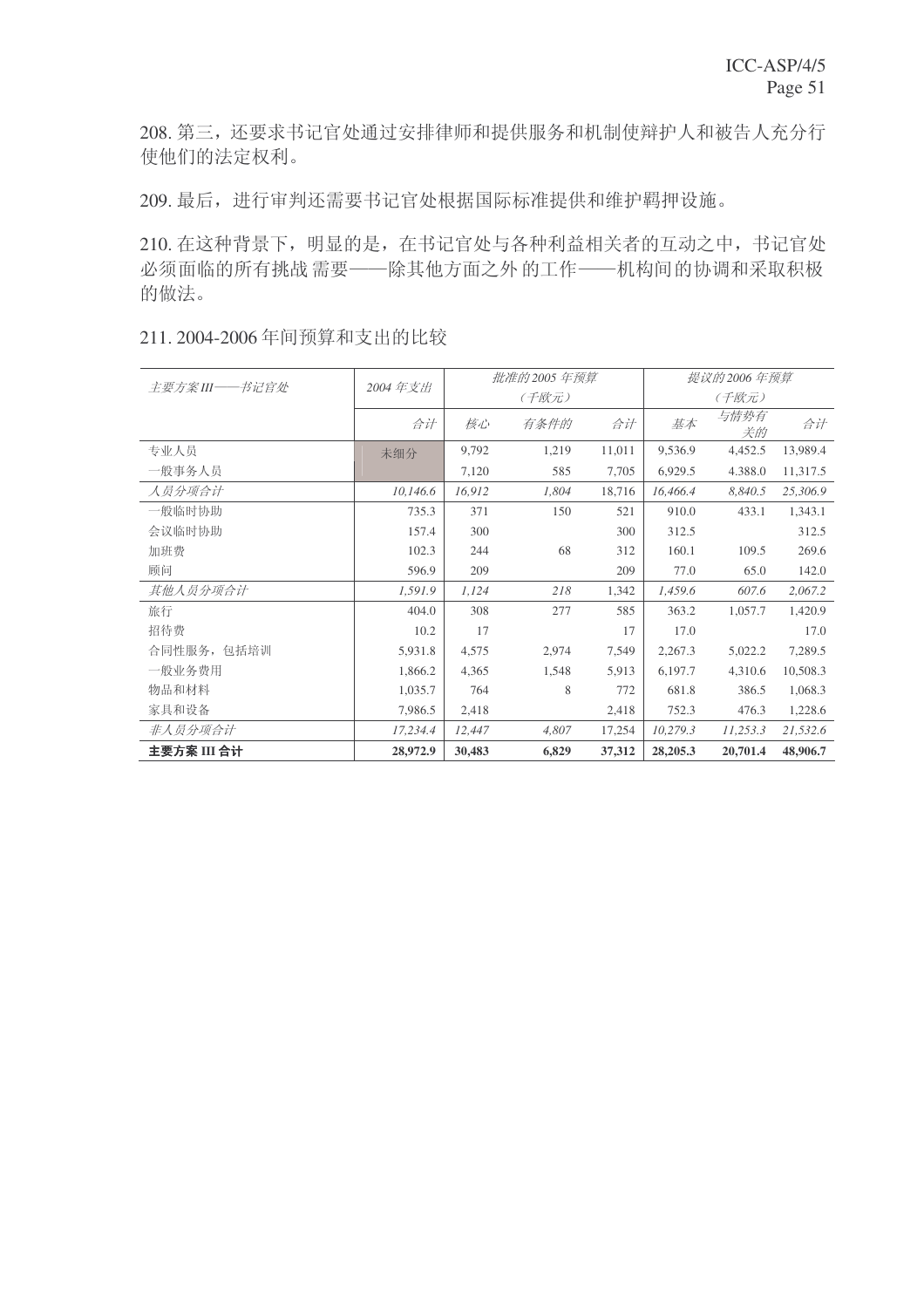# 1. 方案 3100: 书记官长办公室



#### 导言

212. 提议的书记官长办公室的预算如下表所示。

|             |         |                | 经调整的批准的 2005 年预算* |       |         | 提议的 2006 年预算 |         |  |  |
|-------------|---------|----------------|-------------------|-------|---------|--------------|---------|--|--|
| 书记官长办公室     | 2004年支出 |                | (千欧元)             |       |         | (千欧元)        |         |  |  |
|             | 合计      | 核心             | 有条件的              | 合计    | 基本      | 与情势有<br>关的   | 合计      |  |  |
| 专业人员        | 未细分     | 1,841          |                   | 1,841 | 1,959.3 | 47.6         | 2,006.9 |  |  |
| 一般事务人员      |         | 2,164          | 139               | 2,303 | 2,366.4 | 1,180.1      | 3,546.5 |  |  |
| 人员分项合计      | 2,591.7 | 4,005          | 139               | 4,144 | 4,325.7 | 1,227.7      | 5,553.4 |  |  |
| 一般临时协助      | 90.3    | $\overline{4}$ |                   | 4     | 760.0   | 30.0         | 790.0   |  |  |
| 加班费         | 81.5    | 97             |                   | 97    | 124.4   | 43.5         | 167.9   |  |  |
| 顾问          | 20.1    |                |                   |       |         |              |         |  |  |
| 其他人员分项合计    | 191.9   | 101            |                   | 101   | 884.4   | 73.5         | 957.9   |  |  |
| 旅行          | 145.4   | 57             | 152               | 209   | 76.5    | 257.4        | 333.9   |  |  |
| 招待费         | 7.8     | 10             |                   | 10    | 10.0    |              | 10.0    |  |  |
| 合同性服务, 包括培训 | 1,036.2 | 1,095          | 6                 | 1,101 | 188.5   | 105.5        | 294.0   |  |  |
| 一般业务费用      | 27.7    | 80             |                   | 80    | 122.0   | 30.0         | 152.0   |  |  |
| 物品和材料       | 117.3   | 68             | 8                 | 76    | 119.2   | 84.1         | 203.3   |  |  |
| 家具和设备       | 475.4   | 122            |                   | 122   | 98.0    | 107.1        | 205.1   |  |  |
| 非人员分项合计     | 1,809.8 | 1,432          | 166               | 1,598 | 614.2   | 584.1        | 1,198.3 |  |  |
| 方案合计        | 4,593.4 | 5,538          | 305               | 5,843 | 5,824.3 | 1,885.3      | 7,709.6 |  |  |

\*包括 2004年支出和批准的原预算和管理科 2005年的预算

# (a) 次级方案 3110: 书记官长直属办公室

导言

213. 书记官长负有不同领域的多种责任, 如行政管理、法庭服务、辩护、被害人和证 人、警卫和联络。

214. 为了履行这些职能, 书记官长必须依赖书记官处这样一个有效率和能做出反应的 支持。同样重要的是,书记官长需要一个能供他或她支配的坚实的结构,使得在法院 内部以及与缔约国和其他外部重要伙伴和利益相关者进行有效沟通。因此, 直属办公 室必须确保书记官处的适当管理,并在内部和外部建立联系。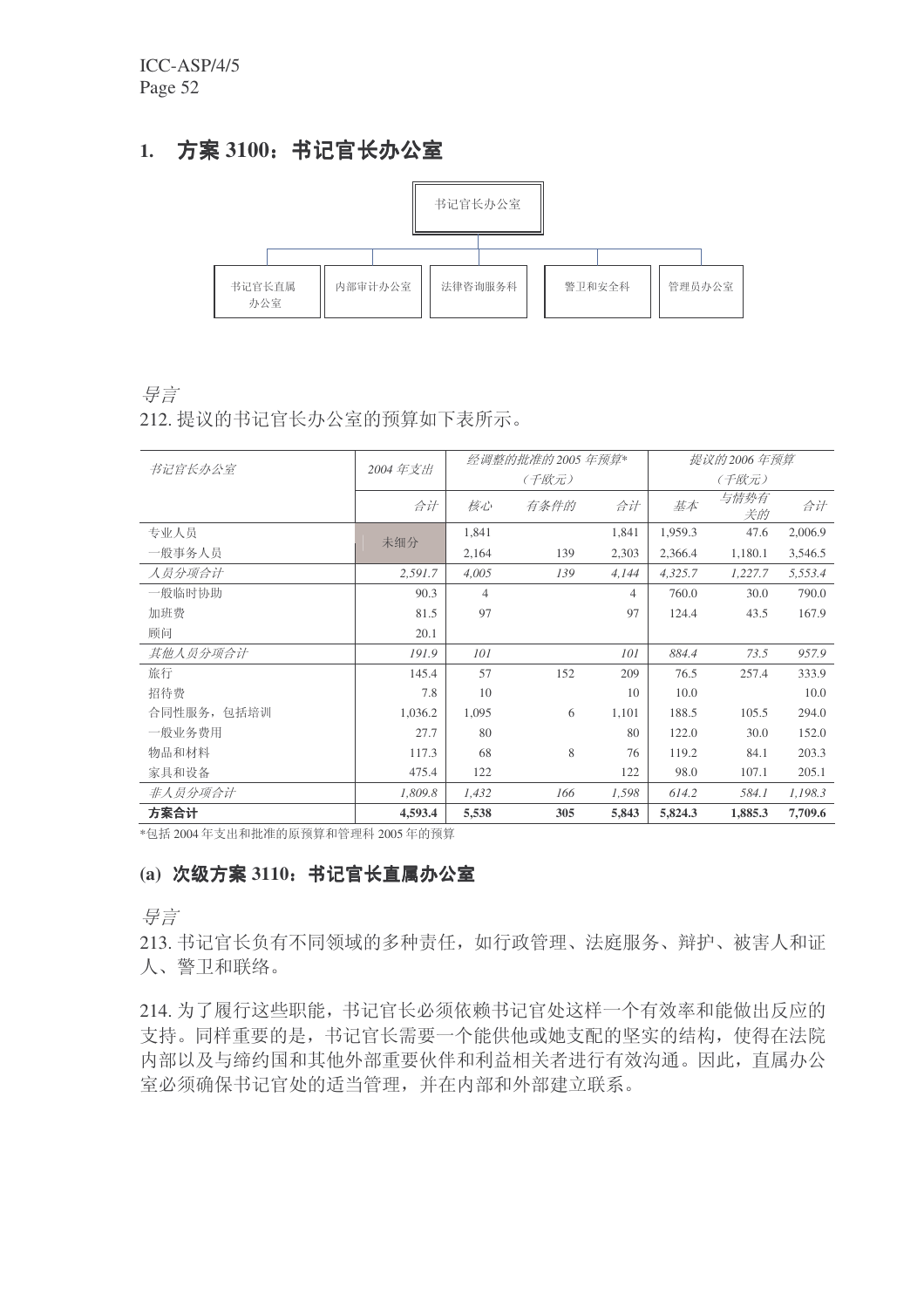# 215. 提议的 2006 年预算

| 书记官长直属办公室 |     | 批准的 2005 年预算 |     |       | 提议的 2006 年预算 |       |       |          |
|-----------|-----|--------------|-----|-------|--------------|-------|-------|----------|
|           |     | (千欧元)        |     |       | (千欧元)        |       | 资源增长  |          |
|           | 核心  | 有条件的         | 合计  | 基本    | 与情势有关的       | 合计    | 数额    | $\%$     |
| 专业人员      | 437 |              | 437 | 598.6 |              | 598.6 | 161.6 | 37       |
| 一般事务人员    | 111 |              | 111 | 149.4 |              | 149.4 | 38.4  | 35       |
| 人员分项合计    | 548 |              | 548 | 748.0 |              | 748.0 | 200.0 | 36       |
| 一般临时协助    |     |              |     | 100.0 |              | 100.0 | 100.0 | 100      |
| 其他人员分项合计  |     |              |     | 100.0 |              | 100.0 | 100.0 | 100      |
| 旅行        | 27  |              | 27  | 35.0  | 17.5         | 52.5  | 25.5  | 94       |
| 招待费       | 10  |              | 10  | 10.0  |              | 10.0  |       | $\theta$ |
| 非人员分项合计   | 37  |              | 37  | 45.0  | 17.5         | 62.5  | 2.5.5 | 69       |
| 次级方案合计    | 585 |              | 585 | 893.0 | 17.5         | 910.5 | 325.5 | 56       |

# 216. 提议的 2006年人员配置

| 提议的人员配置 | <b>USG</b> | ASG | $D-2$ | $D-1$ | $P-5$ | $P-4$ | $P-3$ | $P-2$ | $P-1$ | P 级人<br>员合计 | GS-<br>PL | $GS-$<br><b>OL</b> | GS级人员<br>合计 | 人员<br>合计 |
|---------|------------|-----|-------|-------|-------|-------|-------|-------|-------|-------------|-----------|--------------------|-------------|----------|
| 基本      |            |     |       |       |       |       |       |       |       |             |           |                    |             | O        |
| 与情势有关的  |            |     |       |       |       |       |       |       |       |             |           |                    |             |          |
| 人员合计    |            |     |       |       |       |       |       |       |       |             |           |                    | v           |          |

目标

• 确保书记官处的适当管理;

• 促进对外关系和合作——特别注意巩固在实地的存在。

| 预期成果                                               | 业绩指标                                           |
|----------------------------------------------------|------------------------------------------------|
| 全面实行基本的"业绩衡量制度"                                    | 所有双月会议和业绩审议均以全面和适<br>时的信息为基础                   |
|                                                    | 在审议会议上所做的所有改进业绩的行<br>动决定有 80%均按计划执行            |
| 至少有 80%提议的应做决定的结果是已<br>做出决定                        | 对照每次会议须做出决定的方面做出决<br>$\bullet$<br>定的数量         |
| 与 2005年相比, 确认沟通有所改进的管<br>理者人数有所增加                  | 对照管理者的总数确认内部沟通有所改<br>$\bullet$<br>进的管理者人数      |
| 所有预见的与缔约国、主要伙伴和利益相<br>$\bullet$<br>关者对话的所有会议均按计划举行 | 双月沟通计划得到批准和执行<br>$\bullet$<br>备选做法: 按计划组织会议的比例 |
| 会议的批准率保持在 2005年的水平                                 | 与会者认为会议对更好地了解法院的职<br>能是有益的比例                   |

(i) 提议的新的人员资源

基本资源

一名 D-1 副书记官长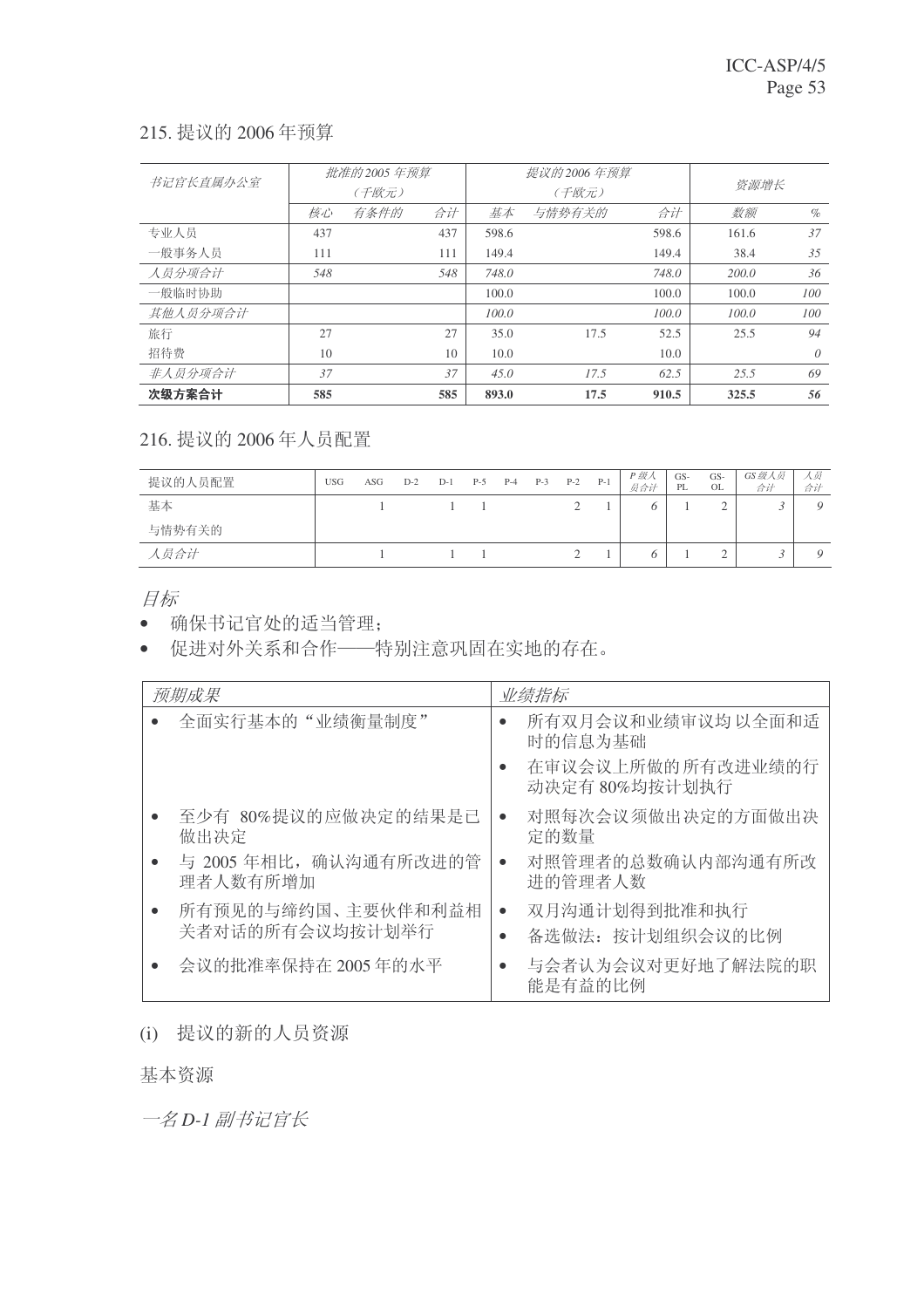217. 如果需要一位副书记官长, 书记官长可就此向院长提出建议。如果法院决定需要 选举一名副书记官长,书记官长将提交一份候选人名单,副书记官长将以选举书记官 长的同样方式选举产生。<sup>6</sup>

218. 预期直属办公室的工作量在 2006 年将逐渐增加。这一增加部分地是由于工作人 员的数量有所增加,但主要是因为司法活动的增加,以及由于到那时法院至少在三个 国家持续派有常驻人员。

219. 副书记官长将在执行他的或她的任务方面, 特别是在内部代表书记官长方面支持 书记官长。

#### 一名 P-2 副书记官长特别助理

220. 这名特别助理将在副书记官长的直接监督下工作, 完成他或她分配的任务。这名 特别助理将为副书记官长在他或她的日常活动中提供专业支持。

一名 GS-OL 行政助理

221. 这名行政助理将为副书记官长提供行政管理支持。

(ii) 提议的新的非人员资源

基本资源

旅行

222. 为了增加缔约国和外部主要伙伴中的支持, 书记官长或他或她的代表, 需要由一 名助理陪同进行旅行。另外, 这些资源将使得书记官长能通过在被害人/证人和辩护方 面的会议、教育和培训活动,以其他方式完成他或她在这些方面的使命。

与情势有关的资源

旅行

223. 在不同国家增加的业务将需要书记官长到实地访问当地的伙伴, 以便得到他们的 支持和建立合作。

#### (b) 次级方案 3120: 内部审计办公室

ᇐ㿔

224. 内部审计办公室的首要职能是检查、审议和评估财务事项及进行法院这些工作的 行政制度, 以确定这些工作是否本着经济、有效率、有效果的方式进行, 并且符合执 行已批准的方案的适用的立法授权、条例和细则。

#### 次级方案的趋势和变化

225. 现在的内部审计办公室的人员已配齐并在运转。该办公室根据《罗马规约》的条 款、《财务条例和细则》、缔约国大会有关决议以及预算和财务委员会的建议工作。 该办公室根据一般可接受的共同审计标准进行工作。

 $6$ 见《程序和证据规则》规则 12(4)和(5)。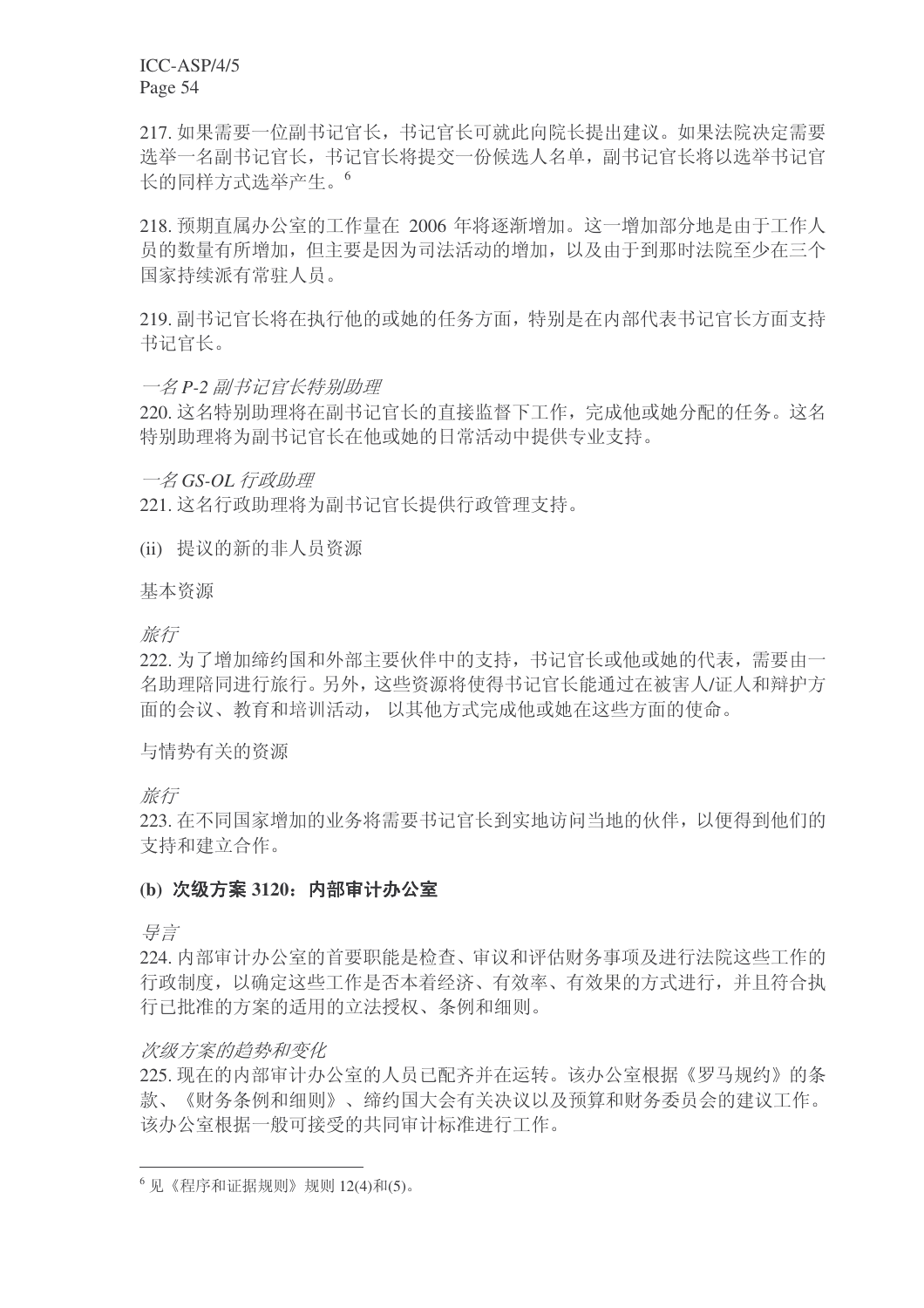### 226. 提议的 2006 年预算

| 内部审计办公室     |     | 批准的 2005 年预算 |     |       | 提议的 2006 年预算   |       |      |      |
|-------------|-----|--------------|-----|-------|----------------|-------|------|------|
|             |     | (千欧元)        |     |       | (千欧元)          | 资源增长  |      |      |
|             | 核心  | 有条件的         | 合计  | 基本    | 与情势有关的         | 合计    | 数额   | $\%$ |
| 专业人员        | 232 |              | 232 | 246.7 |                | 246.7 | 14.7 | 6    |
| 一般事务人员      | 50  |              | 50  | 54.3  |                | 54.3  | 4.3  | 9    |
| 人员分项合计      | 282 |              | 282 | 301.0 |                | 301.0 | 19.0 |      |
| 旅行          |     |              |     | 5.0   | 10.0           | 15.0  | 15.0 | 100  |
| 合同性服务, 包括培训 |     |              |     | 25.0  |                | 25.0  | 25.0 | 100  |
| 非人员分项合计     |     |              |     | 30.0  | $10.0^{\circ}$ | 40.0  | 40.0 | 100  |
| 次级方案合计      | 282 |              | 282 | 331.0 | 10.0           | 341.0 | 59.0 | 21   |

# 227. 提议的 2006年人员配置

| 提议的人员配置 | <b>USG</b> | ASG | $D-2$ | $D-1$ | $P-5$ | $P-4$ | $P-3$ | $P-2$ | $P-1$ | P级人<br>员合计 | GS-<br>PL | GS-<br>OL | GS 级人<br>员合计 | ハ灾<br>合计 |
|---------|------------|-----|-------|-------|-------|-------|-------|-------|-------|------------|-----------|-----------|--------------|----------|
| 基本      |            |     |       |       |       |       |       |       |       |            |           |           |              |          |
| 与情势有关的  |            |     |       |       |       |       |       |       |       |            |           |           |              |          |
| 人员合计    |            |     |       |       |       |       |       |       |       |            |           |           |              |          |

目标

• 就该组织内部管理、管理制度和做法的设计是否合适和在有效地执行向法院的执 行首脑提供客观和及时的信息、保证和咨询。

| 预期成果                              | 业绩指标                                |
|-----------------------------------|-------------------------------------|
| 该办公室的战略结果是 有助于建设 管理<br>良好和有问责制的法院 | 受调查的利益相关者认为我们的工作对<br>法院有积极影响的比例     |
| 提供独立的审计、客观信息和咨询                   | 举出表明该办公室的工作有助于建设管<br>理良好和有问责制的法院的例子 |
| 监测和评估在执行建议方面的管理讲展                 | 管理层在满足所提建议的意图方面所取<br>得的讲展           |

# (i) 提议的新的非人员资源

基本资源

# 合同性服务,包括培训

228. 2005 年的预算没有对任何培训或合同性服务准备资金。一些有限数额的培训对于 工作人员跟上专业发展和保持他们的专业能力是至关重要的。

229. 需要获得合同性服务的资金, 以获得专家的专业知识, 例如在信息技术领域。

与情势有关的资源

旅行

230. 需要旅行资金支持海牙之外的现场审计活动。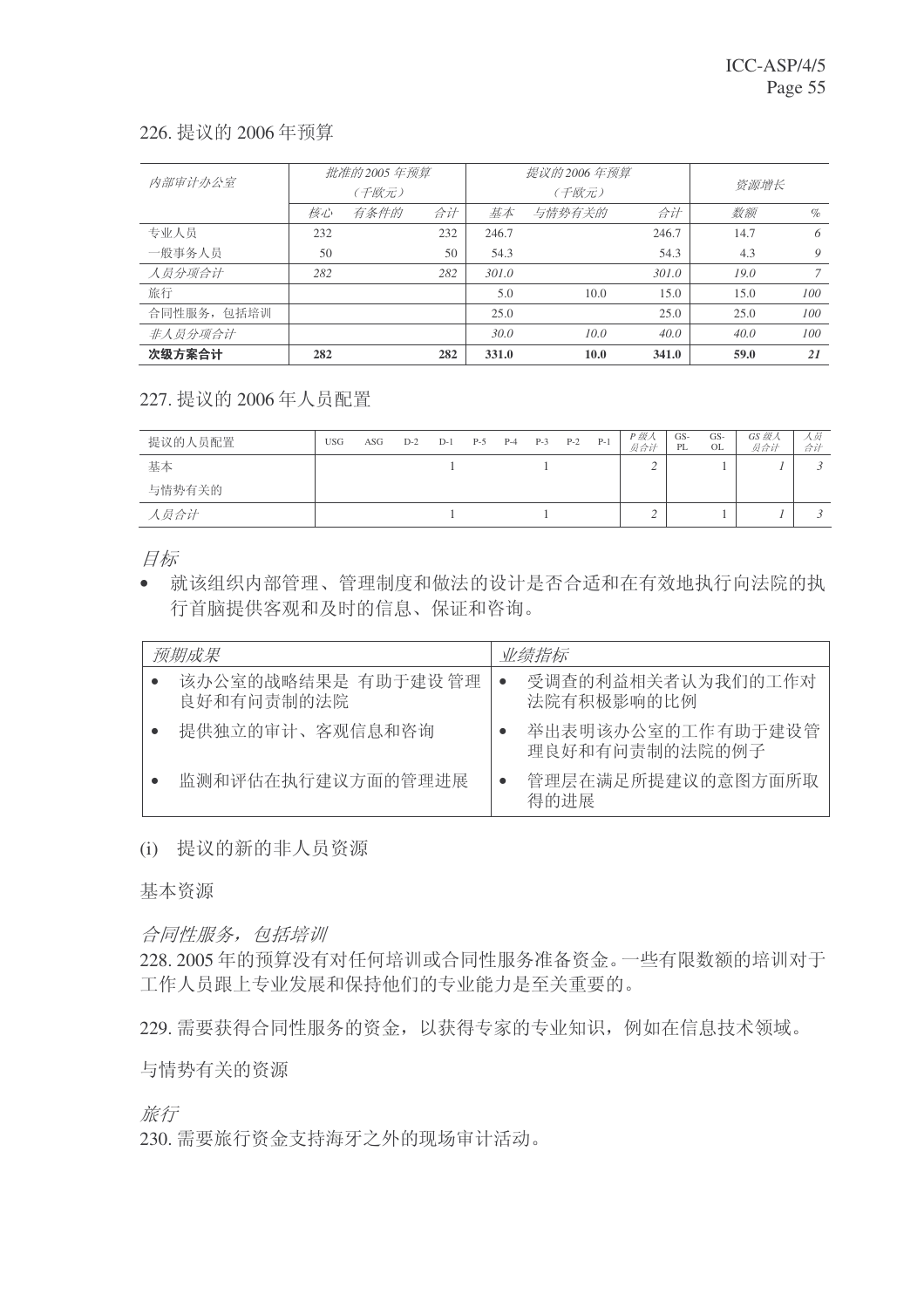#### (c) 次级方案 3130: 法律咨询服务科

导言

231. 法律咨询服务科的全面职责是在与完成法院使命的一般法律和政策的 有关事务 方面为书记官长和法院其他机关提供法律咨询。在这方面,该科对那些法律和政策问 题提供统一和协调的做法,同时保护法院的利益及其工作人员,并最大限度地减少法 律风险。

232. 该科的日常任务包括起草和谈判法律文书, 如合同、协定和谅解各忘录, 及起草 和审议法院内部的政策和指导方针。另外,该科还作为在执行总部协定方面法院与东 道国的一个联络点,同时该科还在外部会议上以及必要时在法律程序中代表法院。最 后,该科在与法院合作方面建立和保持与缔约国的关系,并监测缔约国执行立法的情 况。

#### 次级方案的趋势和变化

233. 法律咨询服务科的核心职能 是在从行政和建设到司法和业务的问题上的广泛范 围的问题上,为法院机关提供法律咨询和服务。自从执行 2005 年方案预算以来,该 科已参加了在实地建立法院业务的法律框架的工作, 包括谈判和起草与缔约国和其他 组织的合作协定。在执行法院业务的管理框架方面,该科还参加了旨在促进法院有效 履行职能的所有内部政策和指导方针的起草和/或审议。

| 法律咨询服务科     |     | 批准的 2005 年预算 |     |       | 提议的 2006 年预算 |       |          |          |  |
|-------------|-----|--------------|-----|-------|--------------|-------|----------|----------|--|
|             |     | (千欧元)        |     |       | (千欧元)        |       | 资源增长     |          |  |
|             | 核心  | 有条件的         | 合计  | 基本    | 与情势有关的       | 合计    | 数额       | $\%$     |  |
| 专业人员        | 478 |              | 478 | 571.5 |              | 571.5 | 93.5     | 20       |  |
| 一般事务人员      | 100 |              | 100 | 108.5 |              | 108.5 | 8.5      | 9        |  |
| 人员分项合计      | 578 |              | 578 | 680.0 |              | 680.0 | 102.0    | 18       |  |
| 旅行          | 13  |              | 13  | 10.0  | 10.0         | 20.0  | 7.0      | 54       |  |
| 合同性服务, 包括培训 | 10  |              | 10  |       | 10.0         | 20.0  | $\theta$ | $\theta$ |  |
| 非人员分项合计     | 23  |              | 23  | 10.0  | 20.0         | 7.0   | 30       |          |  |
| 次级方案合计      | 601 |              | 601 | 690.0 | <b>20.0</b>  | 710.0 | 109.0    | 18       |  |

234. 提议的 2006年预算

#### 235. 提议的 2006年人员配置

| 提议的人员配置 | <b>USG</b> | ASG | $D-2$ | $D-1$ | $P-5$ | $P-4$ | $P-3$ | $P-2$    | $P-1$ | P 级人<br>员合计 | GS-<br>PL | GS-<br><b>OL</b> | GS级人员<br>合计            | 人欠<br>合计 |
|---------|------------|-----|-------|-------|-------|-------|-------|----------|-------|-------------|-----------|------------------|------------------------|----------|
| 基本      |            |     |       |       |       |       |       | $\gamma$ |       |             |           | ∠                | $\gamma$ i<br>$\sim$ 1 |          |
| 与情势有关的  |            |     |       |       |       |       |       |          |       |             |           |                  |                        |          |
| 人员合计    |            |     |       |       |       |       |       | $\gamma$ |       |             |           |                  |                        |          |

目标

为整个法院及各机关和科室提供有效的法律服务和咨询意见:

• 与各国和其他愿意与法院合作的组织建立和保持一个网络:

• 建立和保持供法院及国际社会使用的执行立法的最新在线数据库;

• 执行总部协定并与东道国保持紧密的工作关系。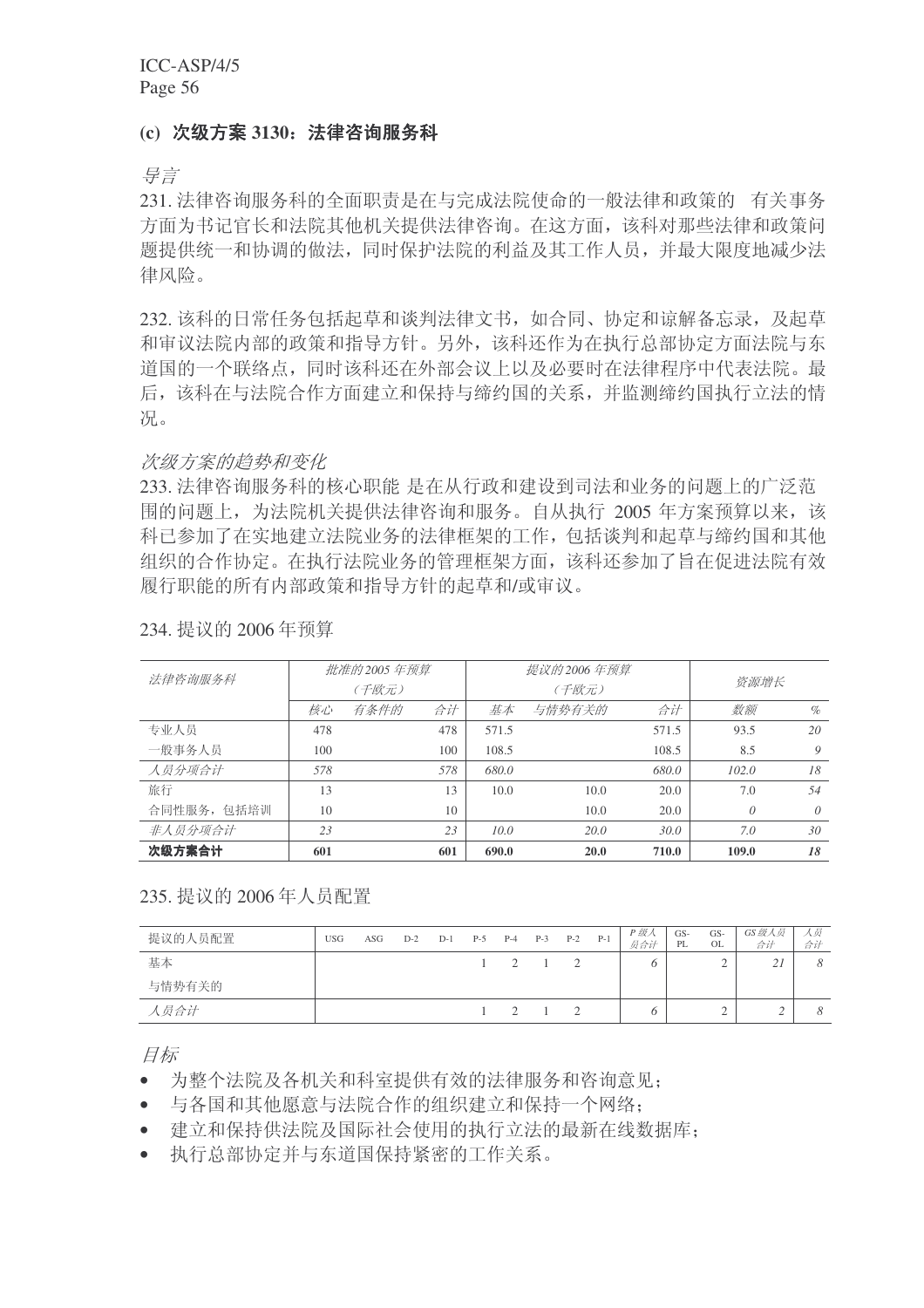| 预期成果                               | 业绩指标                    |
|------------------------------------|-------------------------|
| 提供法律服务所需时间为五天                      | 在五天之内, 提供90%的法律服务       |
| 至少与缔约国谈判、起草和最后审定三个<br>合作协定         | 最后审定的合作协定数量             |
| 将 30 个缔约国执行的立法存入集中的保<br>存处         | 全部纳入数据库的执行立法的数量         |
| 90%与东道国的合作和与执行总部协定<br>有关的问题在两天之内解决 | 在两天之内解决与执行总部决定有关的<br>问题 |

# (i) 提议的新的人员资源

基本资源

#### 一名 P-2 准法律干事

236. 必须确保建立有效履行法院职能的法律机制, 特别是在实地。因此, 这一职位需 要协助高级法律顾问在有调查在进行的各个国家建立这样的法律框架。这名工作人员 将协助与政府官员与有调杳在进行的 或与正考虑开始审判的情势有关 区域的组织代 表谈判和签署协定:研究和为在讲行调查或考虑讲行调查的国家的国内行政管理法提 供法律咨询: 协助法院设有实地办事处的各政府部建立与法律顾问的工作关系: 为被 害人和证人股以及被害人参与和赔偿科提供法律咨询;参加与有调查在进行或考虑进 行调查的国家政府首脑就合作协定进行的谈判,并协助起草合作协定;出席与各国高 级代表在寻找证人和执行判决方面的会议: 协助高级法律顾问在法院业务的所有法律 影响方面提供法律意见和咨询。

(ii) 提议的新的非人员资源

基本资源

旅行

237. 法律咨询科的工作人员将需要旅行到世界的各个地区去谈判合作协定, 例如在法 院设有实地办事处的国家关于安置证人和执行判决的协定及谅解备忘录。还需要旅行 到这些国家解决法院业务方面出现的问题。预计还要旅行到纽约和日内瓦就与关系协 定有关的业务问题与联合国进行联系和谈判,并建立和保持与国际劳工组织行政法庭 和联合国薪酬、津贴和福利共同系统有关办公室的良好关系。

与情势有关的资源

# 合同性服务, 包括培训

238. 法院的活动将产生额外的研究和起草工作以及对有关法律、业务和行政事务的一 般性支持。法律咨询科在内部不具备专业知识或知识的问题上经常需要外部法律专业 知识, 特别是在法院正在进行调查或有情势的国家的当地行政法律方面的专业知识。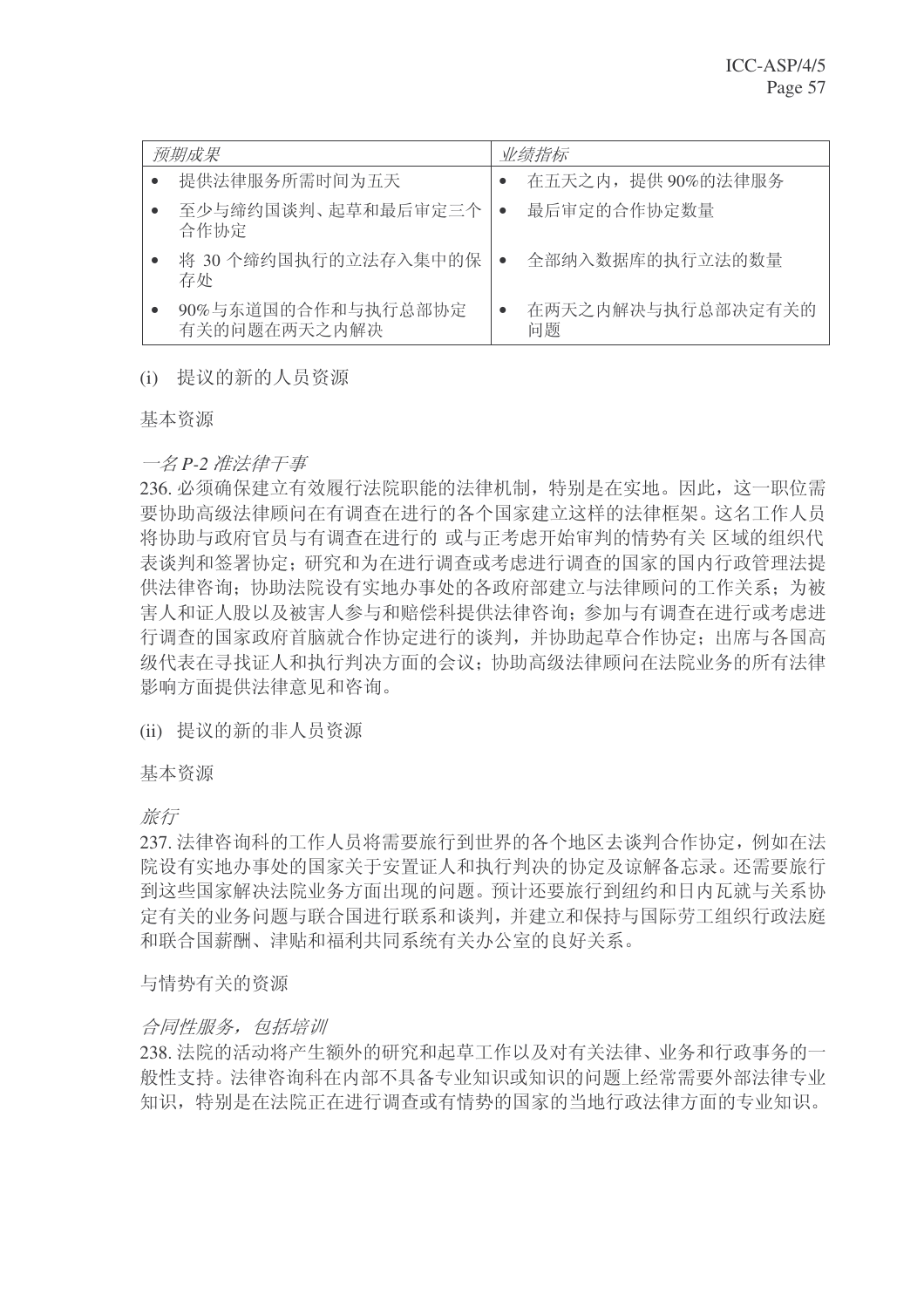#### (d) 次级方案 3140: 警卫和安全科

导言

239. 按照《程序和证据规则》规则 13 的规定, "书记官长还应与院长会议和检察官 以及东道国协商,负责本法院的内部安全",警卫和安全科在国际刑事法院书记官长 的直接监督下进行工作并直接向其报告。

240. 警卫和安全科负责办公楼的安全(包括白天对被指控人的看护)、信息安全、人 员安全和实地的安全,与东道国和缔约国的警卫联系以及提供一般安全咨询和程序。

#### 次级方案的趋势和变化

241. 下列业务领域已被确定为下一个预算周期的关键领域:

#### 1. 信息安全

信息安全的重要性和对其要求 由于 两个外部因素得到了强调 ,即符合 ISO/IEC17799 标准的信息安全管理系统 和国际刑事法院及其他机构间分享信息 的协定。国际刑事法院,特别是检察官办公室,正在筹备法院和其他机构间如国 际刑警组织,可能还有北大西洋公约组织和其他组织间分享信息的协定。

#### 2. 对人员的审查

对人员的审查,包括工作人员和合同服务人员,被认为是管理一般安全风险的一 个重要领域。同样地, 当外部机构考虑与国际刑事法院分享信息时, 对人员的审 杳是一个关键领域。警卫和安全科已建立了一个对人员进行三级审查的制度, 包 括内部、政府和商业程序。

3. 实地安全

国际刑事法院已开始的其在刚果民主共和国和乌干达的第一次调查,并在达尔福 尔开始了调查。法院还在乌干达建立了它的第一个实地办事处。警卫和安全科已 相应地向实地派驻了警卫人员, 并为法院所有三个机关的高级人员提供 贴身保 护。同样地, 法院还参加了联合国安全管理系统, 并与联合国和其他机构在实地 紧密合作。需要增加专业和一般事务级别的工作人员,同时也需要其他资源。

4. 法庭安全

假设法庭听讯将在下一个预算期间在法院总部开始进行, 这样将需要增加新的资 源。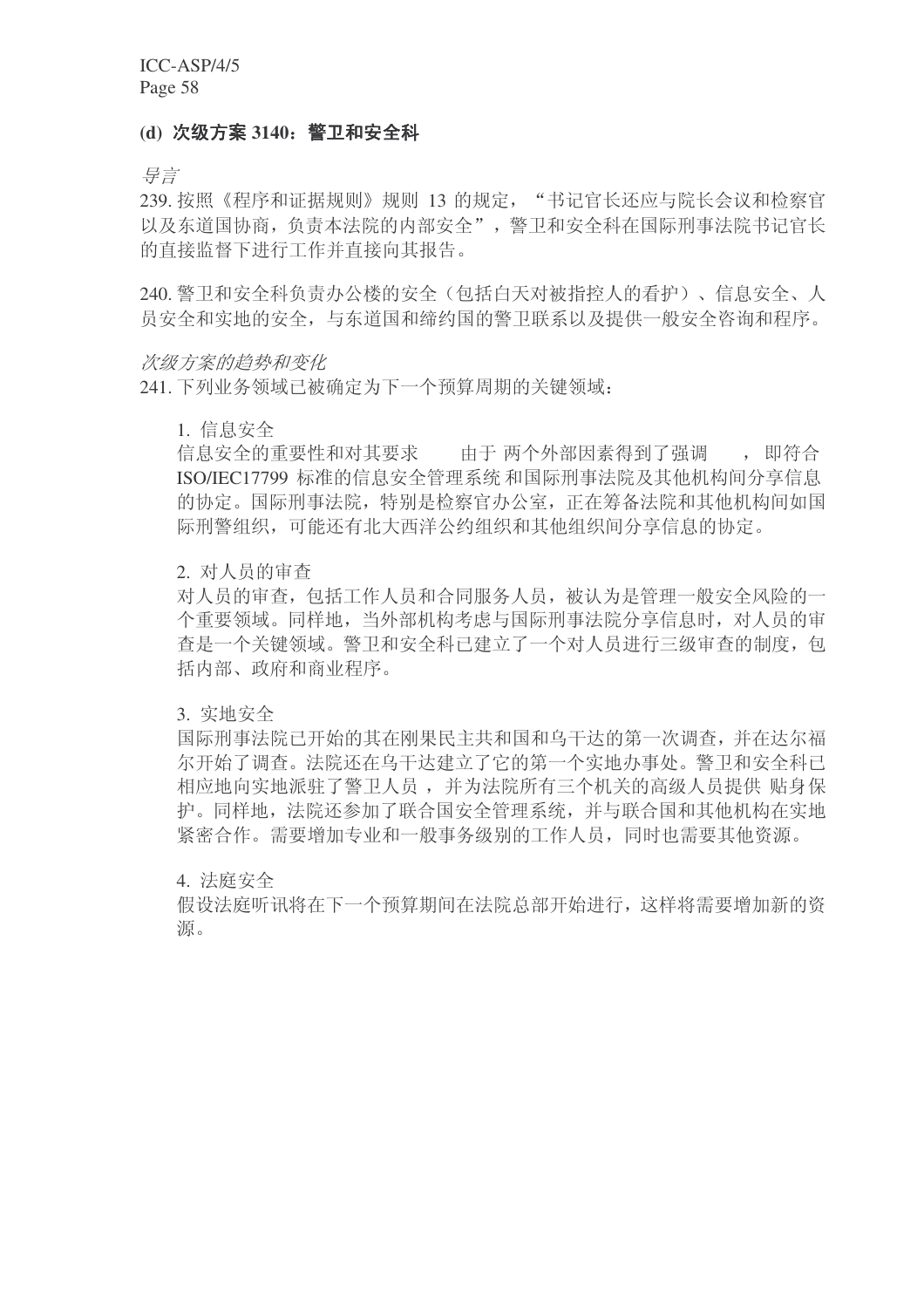# 242. 提议的 2006年预算

| 警卫和安全科      |       | 批准的 2005 年预算 |       |         | 提议的 2006 年预算 |         |          |       |
|-------------|-------|--------------|-------|---------|--------------|---------|----------|-------|
|             |       | (千欧元)        |       |         | (千欧元)        |         | 资源增长     |       |
|             | 核心    | 有条件的         | 合计    | 基本      | 与情势有关的       | 合计      | 数额       | $\%$  |
| 专业人员        | 480   |              | 480   | 412.6   | 47.6         | 460.2   | $-19.8$  | $-4$  |
| 一般事务人员      | 1,853 | 139          | 1,992 | 2,018.1 | 1,144.0      | 3,162.1 | 1,170.1  | 59    |
| 人员分项合计      | 2,333 | 139          | 2,472 | 2.430.7 | 1,191.6      | 3,622.3 | 1.150.3  | 47    |
| 一般临时协助      |       |              |       | 660.0   | 30.0         | 690.0   | 690.0    | 100   |
| 加班费         | 97    |              | 97    | 124.4   | 43.5         | 167.9   | 70.9     | 73    |
| 其他人员分项合计    | 97    |              | 97    | 784.4   | 73.5         | 857.9   | 760.9    | 784   |
| 旅行          | 13    | 152          | 165   | 11.5    | 219.9        | 231.4   | 66.4     | 40    |
| 合同性服务, 包括培训 | 1,085 | 6            | 1,091 | 153.5   | 95.5         | 249.0   | $-842.0$ | $-77$ |
| 一般业务费用      | 80    |              | 80    | 122.0   | 30.0         | 152.0   | 72.0     | 90    |
| 物品和材料       | 68    | 8            | 76    | 119.2   | 84.1         | 203.3   | 127.3    | 168   |
| 家具和设备       | 122   |              | 122   | 98.0    | 107.1        | 205.1   | 83.1     | 68    |
| 非人员分项合计     | 1,368 | 166          | 1,534 | 504.2   | 536.6        | 1,040.8 | $-493.2$ | $-32$ |
| 次级方案合计      | 3,798 | 305          | 4,103 | 3,719.3 | 1,801.7      | 5,521.0 | 1,418.0  | 35    |

243. 提议的 2006年人员配置

| 提议的人员配置 | <b>USG</b> | ASG | $D-2$ | $D-1$ | $P-5$ | $P-4$ | $P-3$ | $P-2$ | $P-1$ | P 级人<br>员合计 | GS-<br>PL | GS-<br>OL | GS 级人员<br>合计 | ハ灾<br>合计 |
|---------|------------|-----|-------|-------|-------|-------|-------|-------|-------|-------------|-----------|-----------|--------------|----------|
| 基本      |            |     |       |       |       |       |       |       |       | 4           |           | 36        | ◡            | 41       |
| 与情势有关的  |            |     |       |       |       |       |       |       |       |             |           | 24        | 24           |          |
| 人员合计    |            |     |       |       |       |       |       |       |       |             |           | 60        | OΙ           | 66       |

目标

- 在总部促成一个安全和有保障的工作环境;
- 确保信息的提供、完整和保密性;
- 在实地业务中达到必要的安全要求。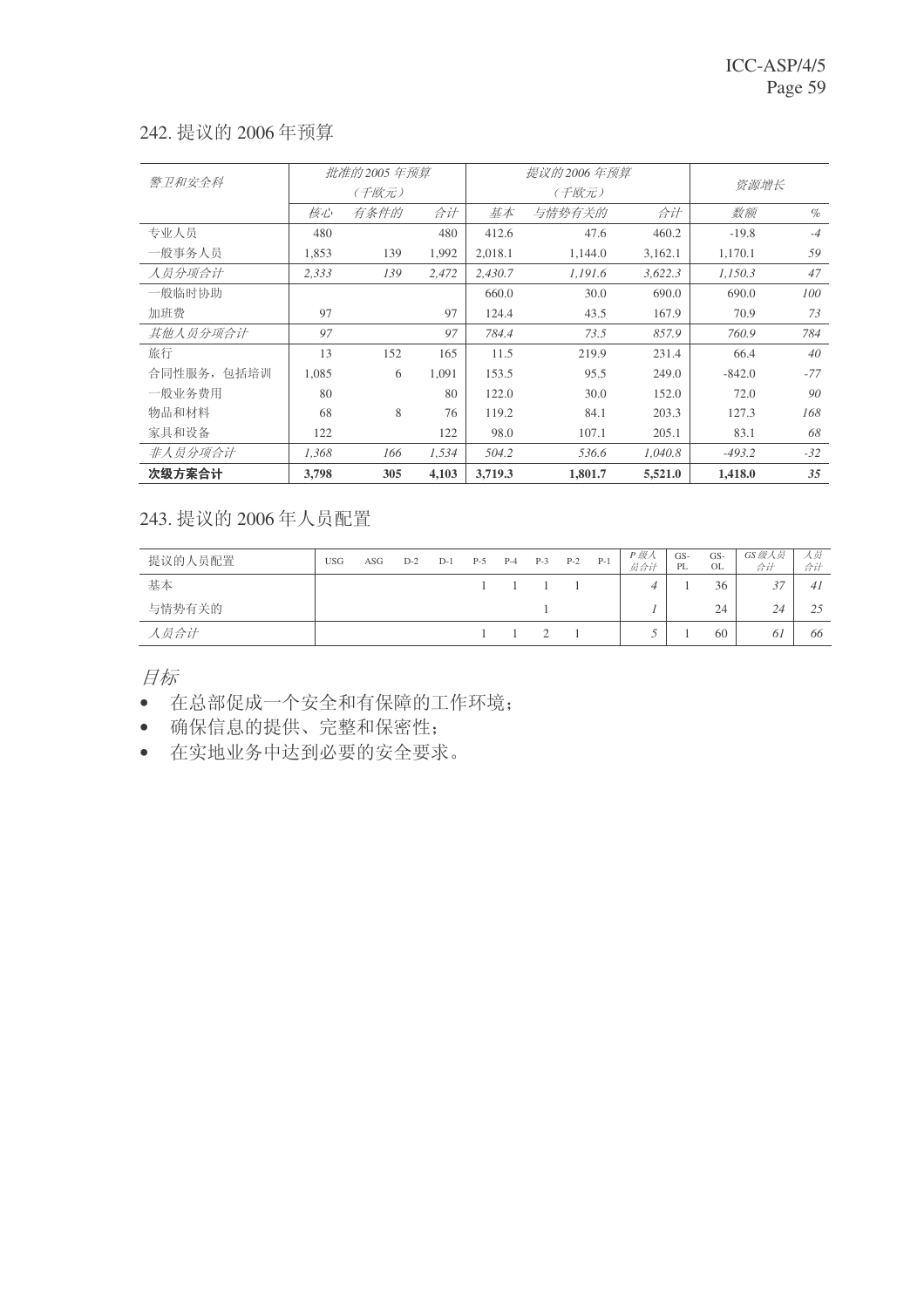| 预期成果                                                 | 业绩指标                                                         |
|------------------------------------------------------|--------------------------------------------------------------|
| 按照标准采取所有安全措施                                         | 至少有 95%的安全措施在检查时被认为<br>是符合标准的<br>为改进某些方面决定采取 的所有措施均<br>按计划执行 |
| 所有安全事件及时得到调查及所有批准<br>的建议得到实施(小的事件: 两天; 大的<br>事件: 两周) | 按时进行调查的事件的比例<br>$\bullet$<br>批准的建议得到实施的比例<br>$\bullet$       |
| 所有工作人员完成了关于警卫 和安全的<br>培训                             | 得到培训的工作人员的比例                                                 |
| 信息安全政策、程序和执行计划的所有主<br>要方面得到批准                        | 批准的建议的比例<br>$\bullet$                                        |
| 按计划实施批准的 2006年措施                                     | 措施执行的比例<br>$\bullet$<br>完成导致实施 ISO17799 标准和认证的<br>安全审计       |
| 进行实地活动前, 所有安全措施均符合标<br>准(联合国安全和安保部的标准或机关首<br>脑所做的决定) | 实施措施的比例<br>$\bullet$                                         |
| 按时提供至少97%要求提供的支持(在实<br>地的保护、受威胁评估、警卫反应)              | 按时满足要求的比例<br>$\bullet$                                       |
| 所有旅行到实地的人员已完成安全意识<br>和准备的培训                          | 得到培训的工作人员的比例                                                 |

(i) 提议的新的人员资源

基本资源

一般临时协助

244. 由于原来外包警卫服务提供者的破产, 为外包合同所预留的资金转为一般临时协 助的资金,大多数服务提供者的警卫人员全部留下来作为临时工作人员。决定将当前 的做法继续到 2006 年底, 到那时将进行一项市场调查, 然后做出最后决定。在实施 临时安排之前, 曾进行了成本/效益分析, 而后决定内部常设警卫会比较便宜, 且将提 供更好的价值服务。

加班费

245. 需要加班费来满足官方假日、不可预见的延长的工作时间、贵宾来访和执行保卫 任务的需要。这一费用还包括10%的夜班加班费,因为法院要求进行24小时、每周 七天的警卫。

与情势有关的资源

一名 GS-OL 警卫监督员; 两名 GS-OL 警卫干事; 一名 GS-OL 地下室控制室操作员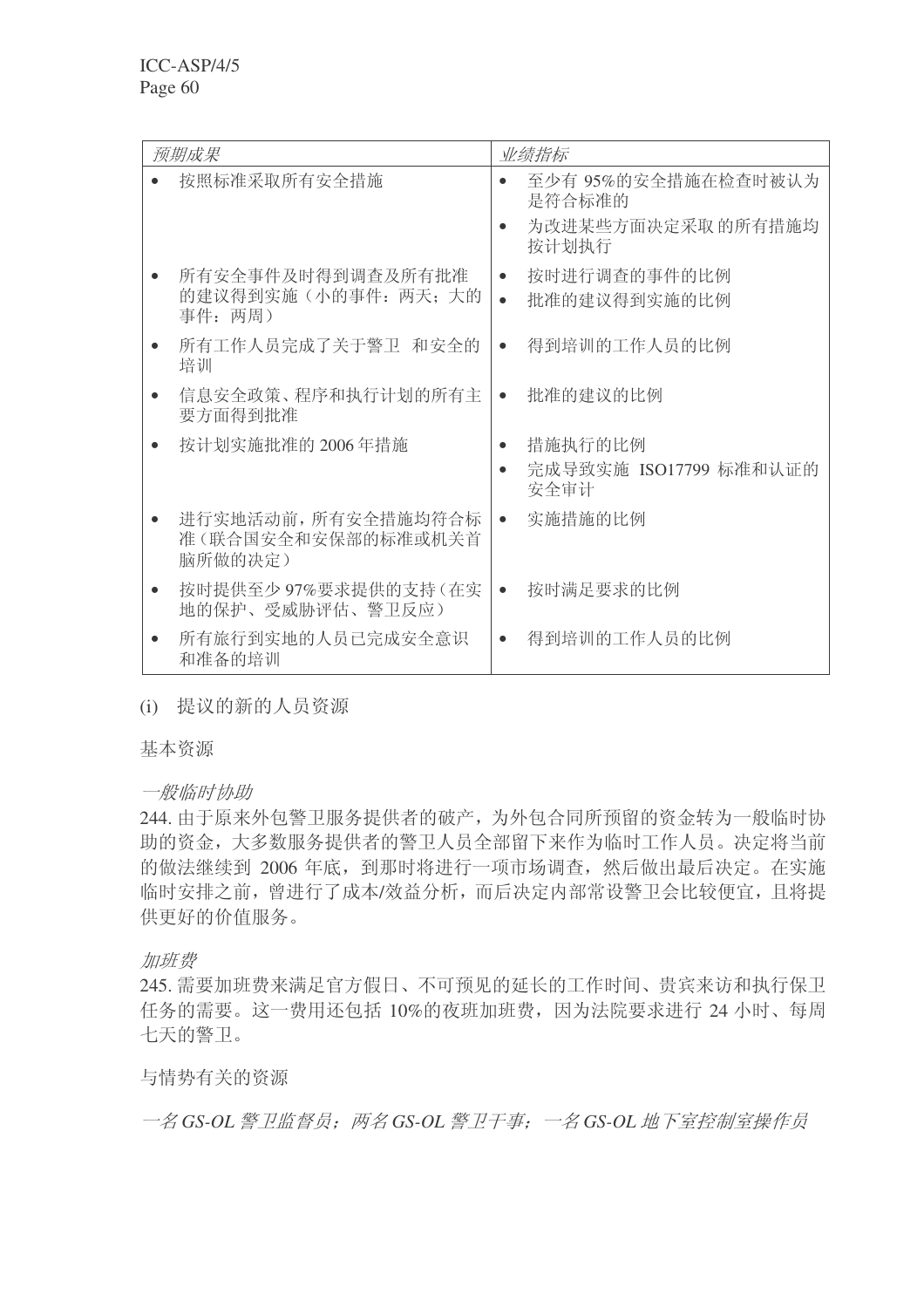246. 现在立即需要在法院的新法庭楼中增加五个 GS-OL 职位(一个为一般临时协助)。 需要这些职位来提供负责监督的工作人员和填补必要的职位, 以确保法庭楼包括法院 图书馆和媒体中心的警卫和安全。

247. 地下室控制中心操作员是一个必须设立的职位。这一职位只在听讯期间或在办公 楼内有一被指控人时才填补。这一职位为所有听讯服务。

#### 一名 P-3 警 *P 实地支持干事*

248. 警卫和安全科将在已建立的做法的基础上进行工作, 即在实地办事处配备一名警 卫干事负责联络、介绍情况和跟踪工作人员。这一P-3 级别是与 2005 年 4 月专家小组 对法院警卫所做审议的报告中的建议相一致的。

#### $15$  名 GS-OL 警 卫 <del>了</del>事

249. 预期这些 GS-OL 级别的警卫干事将在实地办事处履行职责, 并监督当地的警卫 人员: 他们还将支持法院到情势现场夫的团组。一旦某一案件转到法院以及被害人和 证据股和辩护股开始他们在一个情势中的活动,就可能需要更多的警卫干事。这符合 专家小组对警卫审议报告中的建议。

#### 一般临时协助

250. 根据已建立的关于工作人员配置和工作分工的政策, 即一般临时协助须履行扫描 和讲入办公楼的控制职责, 需要增加一般临时协助, 履行设在办公楼附近的主要公众 和媒体入口岗亭的职责。

(ii) 提议的新的非人员资源

基本资源

一般业务费用

251. 由于信息安全审计和认证的需要以及参加了联合国安全管理系统, 这些费用有所 增加。

物品和材料

252. 需要资金采购警卫和安全人员所需物品和制服, 包括防弹服和羁押中心工作人员 的制服。

与情势有关的资源

旅行

253. 需要资金完成特别保护任务: 为旅行到情况无常地区去出席会议和进行其他活动 的法院高级官员提供警卫支持和贴身保护;用于警卫人员的旅行——为在实地保持三 名工作人员, 包括替补、培训、任务分配和每三个月在总部进行的情况交接: 由警卫 负责人和/或实地警卫干事进行实地评估以及出席警卫会议。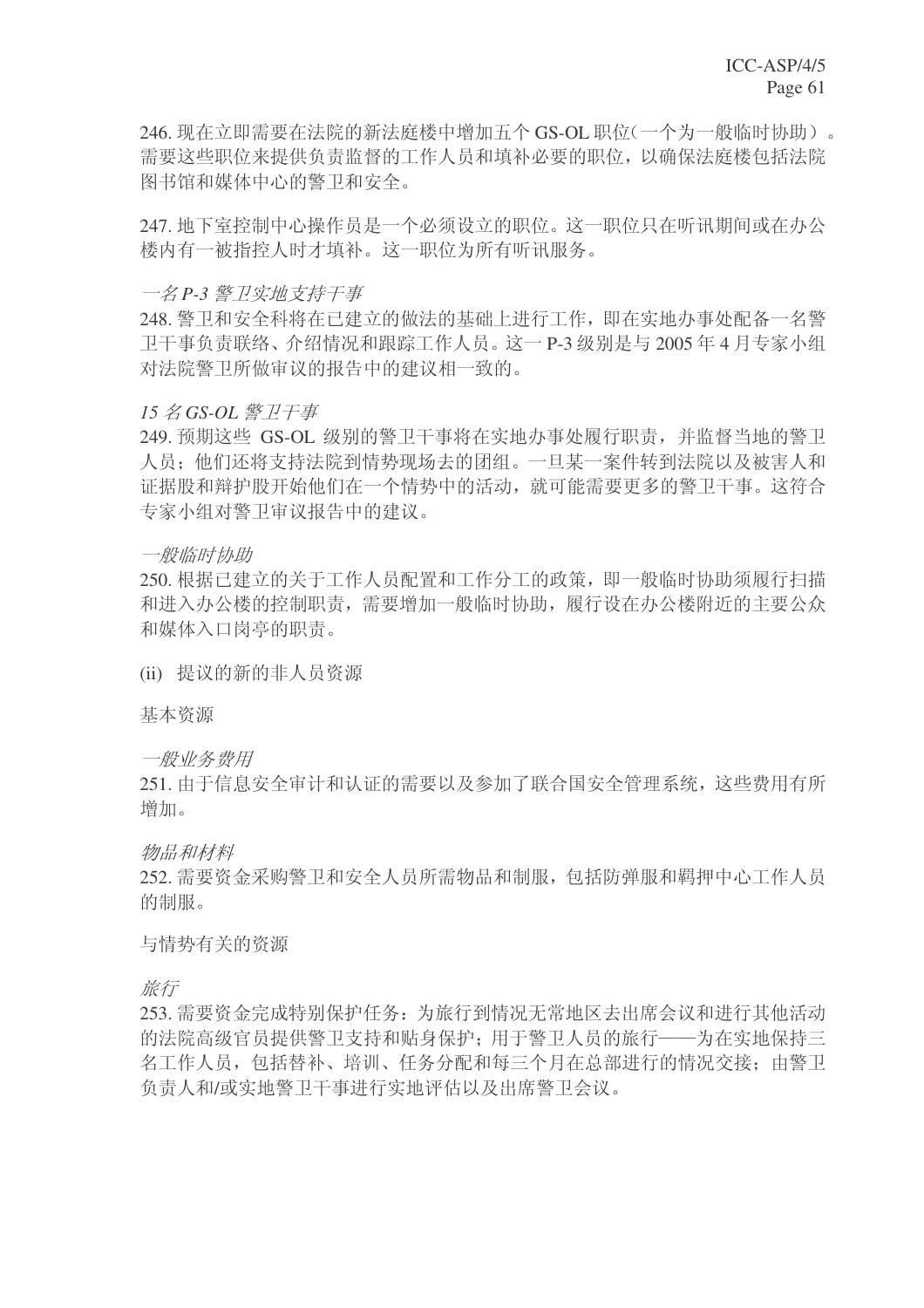#### 合同性服务, 包括培训

254. 需要资金进行医疗救助培训, 人质管理和生存技能、安全和急救培训, 以及基本 的四轮驱动驾驶培训。也需要资金用于外包服务: 在实地办事处的当地警卫服务和当 地警察/军事支持。

一般业务费用

255. 需要资金支付为分配到实地的工作人员住所做出的警卫安排(联合国最低现行住 所警卫标准)。

物品和材料

256. 需要资金采购警卫需要的特殊物品, 如弹药、防弹服和制服。

家具和设备

257. 需要资金采购警卫需要的设备, 如全球定位系统和定期旅行到实地的工作人员个 人携带的警报器: 汽车: 便携式收音机: 以及采购在所有法院 在实地的汽车上安装 Kodan 无线电系统。

#### (e) 次级方案 3150: 管理员办公室

ᇐ㿔

258. 在 2004年8月, 在其关于第三届会议工作的报告中, 预算和财务委员会建议, <sup>7</sup>考 虑到制定计划、编制预算和管理职能的重要性, 书记官长应考虑将预算和管理科从共 同行政事务科划到他的直属办公室, 以确保与他的更紧密的关系。委员会还认为该科 可能需要得到加强。

259. 在共同行政事务司司长讲行审议之后, 决定将年度预算文件的起草工作转到财务 司以及预算管理职能转到书记官长办公室,并建立一个新的管理员办公室。这一新的 办公室将就预算内部控制事务, 包括执行已批准的方案预算, 为全法院提供集中服务。 在自愿捐款方面,该办公室将确保预算外和特别资金按照这些捐款的目的和约束这些 捐款的规则和协定加以利用。<sup>8</sup>最终的目标是确保法院保持一种预算内部控制的有效系 统。

#### 次级方案的趋势和变化

260. 在书记官长做出决定之后, 该管理员办公室已在书记官长办公室内作为一个新的 次级方案建立起来。这一新的办公室将依照《财务条例和细则》以及缔约国大会的有 关决议和预算和财务委员会的建议进行工作。特别是,该办公室将协助保证给该组织 提供的财务资源得到充分管理。最初,该办公室将设立一个 P-5 级和两个 GS 级职位。 这一 P-5 级职位将从原来的预算和管理科调配到管理员办公室。

<sup>&</sup>lt;sup>7</sup> 国际刑事法院罗马规约缔约国大会正式记录,第三届会议,海牙,2004 年9 月6─10 日(国际刑事法 烷出版物), 第 Π部分, A.8(b) 第 81 段。

 $^8$  ICC-ASP-3/CBF.1/L.2, 附件 III B.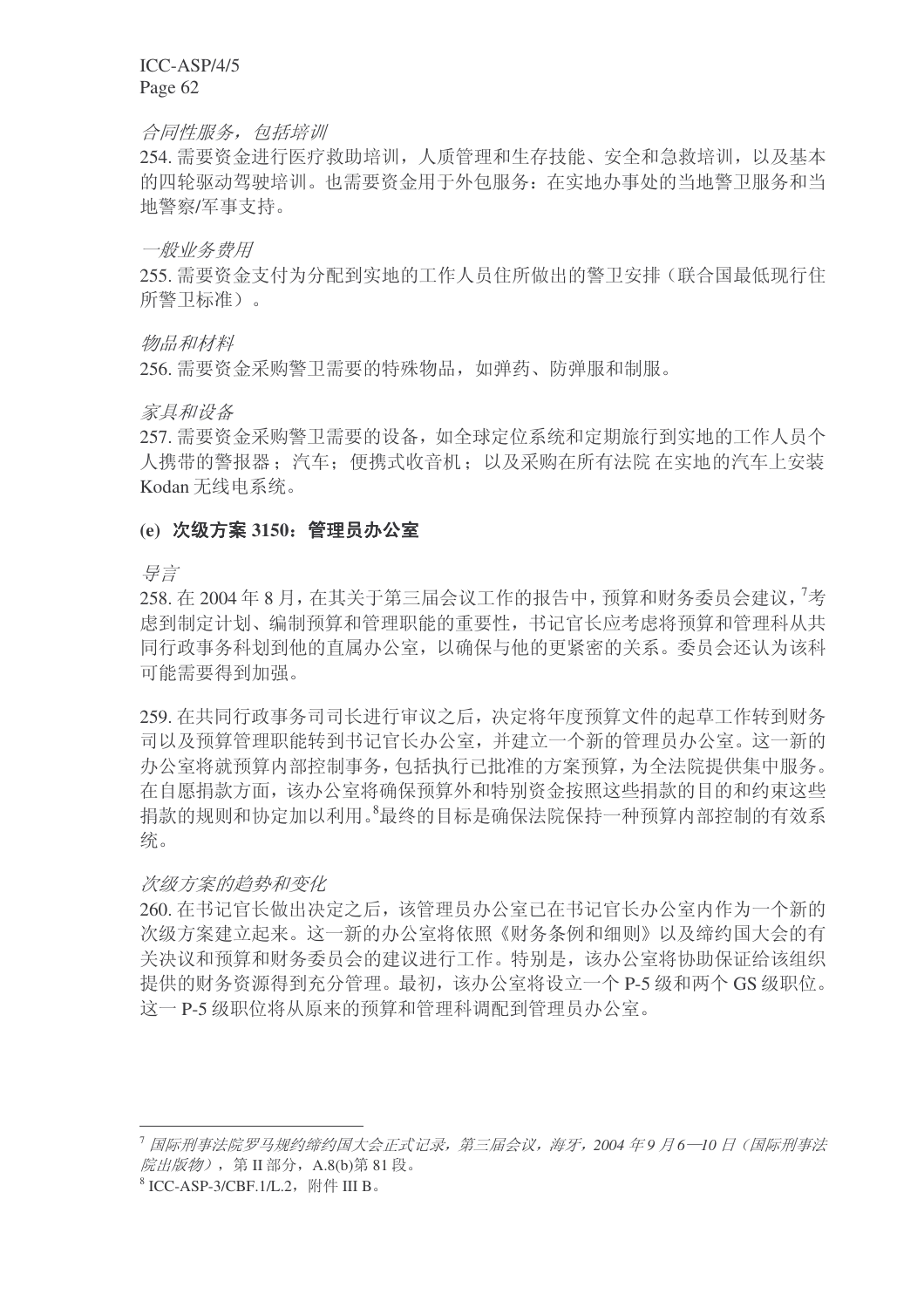# 261. 提议的 2006年预算

| 管理员办公室      |                | 批准的 2005 年预算* |                |       | 提议的 2006 年预算 |       |         |        |
|-------------|----------------|---------------|----------------|-------|--------------|-------|---------|--------|
|             |                | (千欧元)         |                |       | (千欧元)        | 资源增长  |         |        |
|             | 核心             | 有条件的          | 合计             | 基本    | 与情势有关的       | 合计    | 数额      | $\%$   |
| 专业人员        | 214            |               | 214            | 129.9 |              | 129.9 | $-84.1$ | $-39$  |
| 一般事务人员      | 50             |               | 50             | 36.1  | 36.1         | 72.2  | 22.2    | 44     |
| 人员分项合计      | 264            |               | 264            | 166.0 | 36.1         | 202.1 | $-61.9$ | $-23$  |
| 一般临时协助      | $\overline{4}$ |               | 4              |       |              |       | $-4.0$  | $-100$ |
| 其他人员分项合计    | $\overline{4}$ |               | $\overline{4}$ |       |              |       | $-4.0$  | $-100$ |
| 旅行          | $\overline{4}$ |               | 4              | 15.0  |              | 15.0  | 11.0    | 275    |
| 合同性服务, 包括培训 |                |               |                | 10.0  |              | 10.0  | 10.0    | 100    |
| 非人员分项合计     | $\overline{4}$ |               | $\overline{4}$ | 25.0  |              | 25.0  | 21.0    | 525    |
| 次级方案合计      | 272            |               | 272            | 191.0 | 36.1         | 227.1 | $-44.9$ | $-17$  |

\*批准的2005年预算来自原预算和管理科。

# 262. 提议的 2006年人员配置

| 提议的人员配置 | <b>USG</b> | ASG | $D-2$ | $D-1$ | $P-5$ | $P-4$ | $P-3$ | $P-2$ | $P-1$ | P 级人<br>员合计 | GS-<br>PL | GS-<br>OL. | GS级人员<br>合计 | 人员<br>合计 |
|---------|------------|-----|-------|-------|-------|-------|-------|-------|-------|-------------|-----------|------------|-------------|----------|
| 基本      |            |     |       |       |       |       |       |       |       |             |           |            |             |          |
| 与情势有关的  |            |     |       |       |       |       |       |       |       |             |           |            |             |          |
| 人员合计    |            |     |       |       |       |       |       |       |       |             |           |            |             |          |

目标

- 保持和促进法院批准的预算的管理——与法院的发展和履行的职能相一致;
- 监测批准的方案预算的执行,并报告其全面执行情况; 9
- 协助确保法院保持一种内部管理的标准有效系统。

| 预期成果                                                                    | 业绩指标                                                                                            |
|-------------------------------------------------------------------------|-------------------------------------------------------------------------------------------------|
| 明确的工作流程和责任 ——如法院批准<br>的那样——传达给方案管理者                                     | 法院范围内接受预算执行、方案管理者<br>$\bullet$<br>的责任、预算管理和在法院内批准的授<br>权结构方面的指导方针的水平<br>该办公室与检察官办公室签署服务水平<br>协定 |
| 为该办公室确定明确的授权和得到法院<br>批准<br>支出与缔约国大会表决的拨款或其他规<br>定或与自愿捐款有关的目的和规则高度<br>一致 | 支出背离拨款的程度最小或 ——如是自<br>$\bullet$<br>愿捐款——分配应如 2006 年预算执行<br>情况报告所确认的那样                           |
| 关于自愿捐款的协定与法院的政策和程<br>序相一致                                               | 利用管理报告参加内部年中和年终审议<br>$\bullet$<br>的方案管理者的人数                                                     |
| 方案管理者更加了解其在资源利用和内<br>部管理方面的责任                                           | 参加预算管理 /SAP 培训课程的方案管<br>$\bullet$<br>理者人数                                                       |

 $^9$  ICC-ASP/3/CBF.1/L.2,来自法院的报告,第 II 部分 C(b),第 195 段和附件 III.B。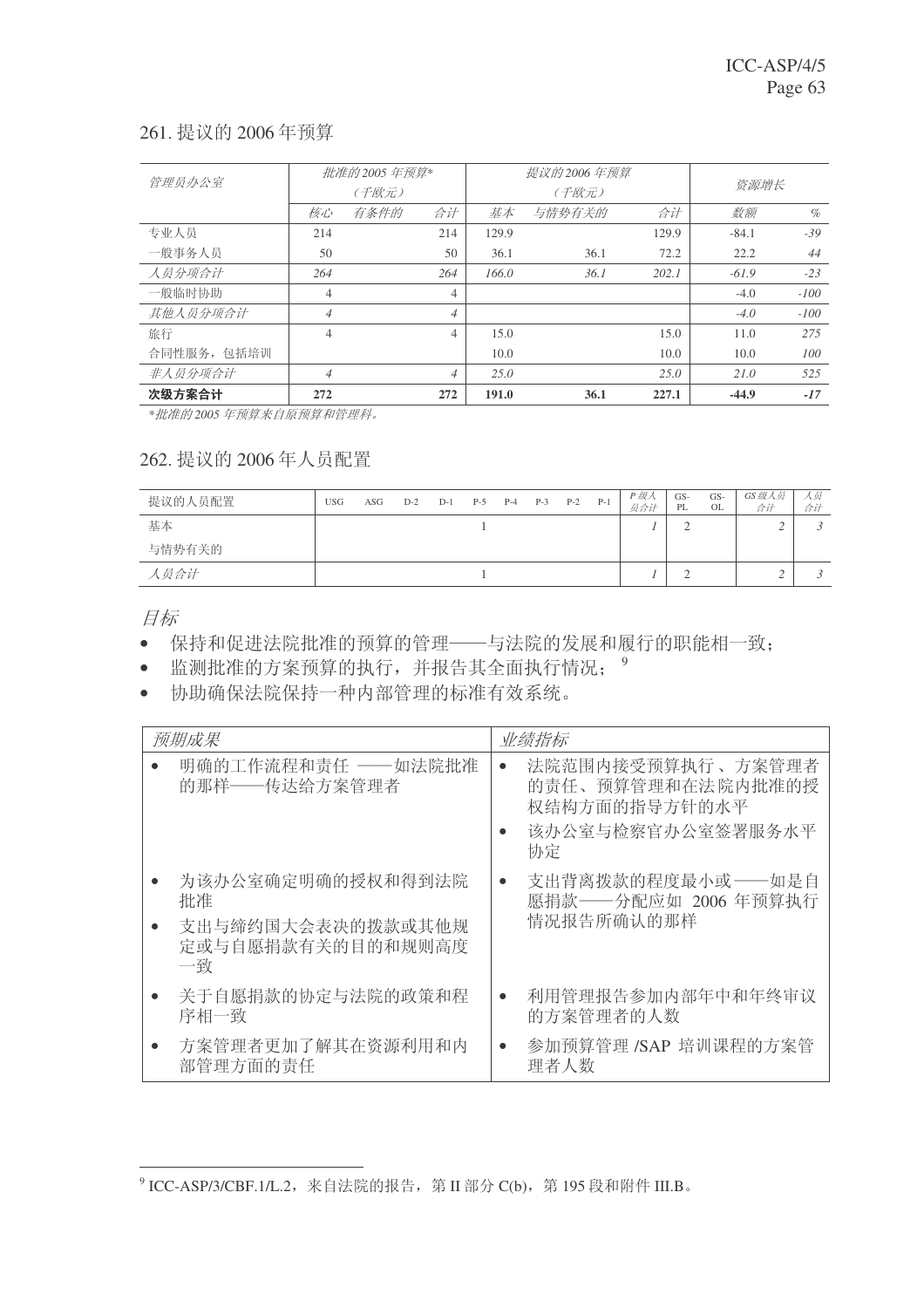(i) 提议的新的人员资源

基本和与情势有关的资源

# 两名 GS-PL 预算管理助理

263. 预算管理助理的责任将包括下述活动: 分析工作方案和预算的状况: 评估执行的 进展情况,并起草处理/解决延误、超支和未做预算的支出的建议;分析和提议支出备 选方案和确定可选择的供资方案;建立和保持将为方案管理者提供透明和准确信息的 报告方法。

(ii) 提议的新的非人员资源

基本资源

合同性服务, 包括培训

264. 2005年的预算没有为培训提供任何资金。为工作人员的培训准备有限的款项是至 关重要的, 以使工作人员能跟上最新业务发展形势。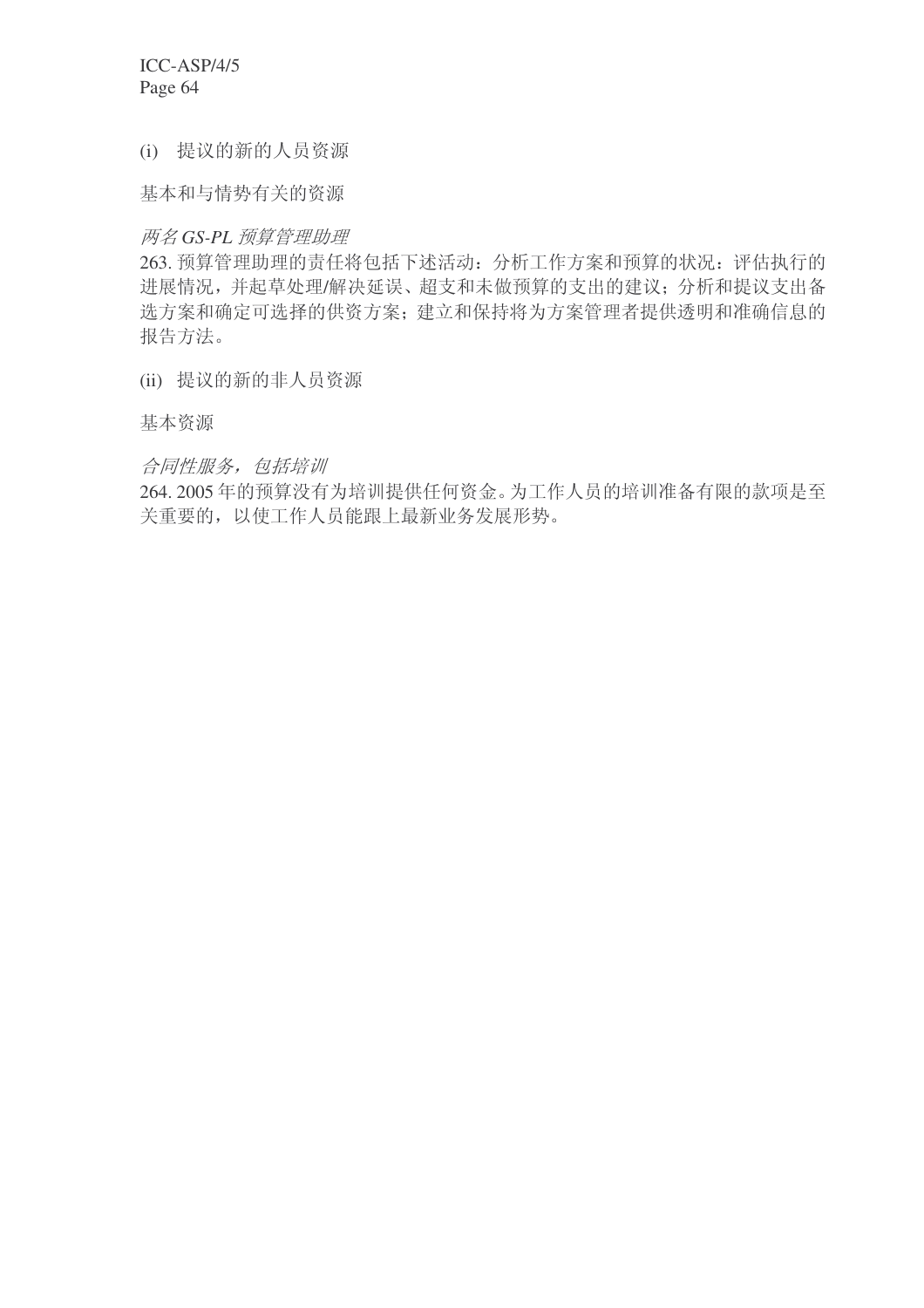# 2. 方案 3200: 共同行政事务司



异言

265. 共同行政事务司为全法院提供所有非司法服务, 由司长办公室、人力资源、预算 和财务、一般事务、信息和通信技术、及采购科组成。该司旨在应客户需要提供及时、 可靠和有效的高质量的业务和行政服务。

# 方案的趋势和变化

266. 自 2005 年下半年开始, 该司将进行三个组织上的变动, 目的是进一步改进其业 绩。

- $a)$  管理 根据预算和财务委员会的建议, 预算管理移到书记官长办公室。10
- b) 预算和财务

作为对上述建议做出反应的进一步行动, 预算的编制将由预算和财务科负 责。目的是通过所有可能的协调配合, 加强法院进行规划和提高这一过程的 质量的能力。

c) 实地业务

为适应增长的需要,该司建立了新的实地业务科。该科将专门负责协调该司 所有的实地活动和同时作为与书记官处其他司和法院机关的一个联络点。

<sup>&</sup>lt;sup>10</sup> 国际刑事法院罗马规约缔约国大会正式记录, 第三届会议, 海牙, 2004 年9 月6 日至 10 日 (国际刑 事法院出版物), 第 II 部分 A.8(b), 第 81 段。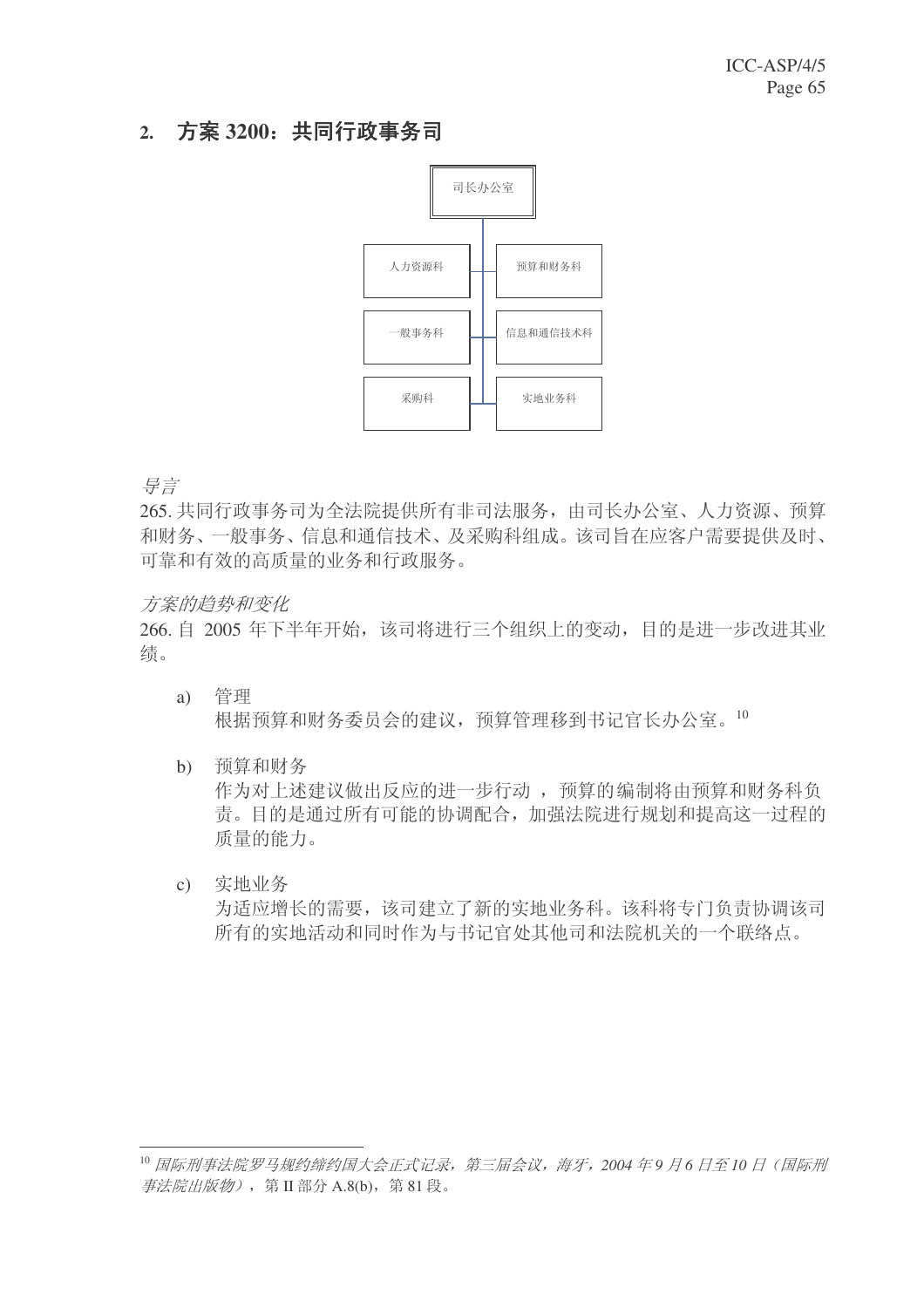|             | 2004年支出* |        | 调整的批准的2005年预算* |        | 提议的 2006 年预算 |            |          |  |  |  |
|-------------|----------|--------|----------------|--------|--------------|------------|----------|--|--|--|
| 共同行政事务司     |          |        | (千欧元)          |        | (千欧元)        |            |          |  |  |  |
|             | 合计       | 核心     | 有条件的           | 合计     | 基本           | 与情势有<br>关的 | 合计       |  |  |  |
| 专业人员        | 未细分      | 3,228  |                | 3,228  | 3,052.2      | 691.2      | 3,743.4  |  |  |  |
| 一般事务人员      |          | 3,274  |                | 3,274  | 3,515.1      | 811.3      | 4,326.4  |  |  |  |
| 人员分项合计      | 4,309.3  | 6,502  | 0              | 6,502  | 6,567.3      | 1,502.5    | 8,069.8  |  |  |  |
| 一般临时协助      | 312.7    | 122    | 90             | 212    | 150.0        |            | 150.0    |  |  |  |
| 会议临时协助      |          |        |                |        | 32.5         |            | 32.5     |  |  |  |
| 加班费         | 20.8     | 147    | 58             | 205    | 35.7         | 36.0       | 71.7     |  |  |  |
| 顾问          | 443.7    | 160    |                | 160    | 50.0         | 35.0       | 85.0     |  |  |  |
| 其他人员分项合计    | 777.2    | 429    | 148            | 577    | 268.2        | 71.0       | 339.2    |  |  |  |
| 旅行          | 61.1     | 66     |                | 66     | 102.5        | 56.0       | 158.5    |  |  |  |
| 合同性服务, 包括培训 | 4,232.8  | 2,438  |                | 2,438  | 1,564.4      | 292.0      | 1,856.4  |  |  |  |
| 一般业务费用      | 1,830.7  | 2,878  | 115            | 2,993  | 4,322.1      | 2,451.1    | 6,773.2  |  |  |  |
| 物品和材料       | 293.1    | 476    |                | 476    | 310.0        | 202.6      | 512.6    |  |  |  |
| 家具和设备       | 7,344.4  | 2,255  |                | 2,255  | 520.7        | 336.0      | 856.7    |  |  |  |
| 非人员分项合计     | 13,762.1 | 8,114  | 115            | 8,228  | 6,819.7      | 3,337.7    | 10,157.4 |  |  |  |
| 方案合计        | 18,848.6 | 15,044 | 263            | 15,307 | 13,655.2     | 4,911.2    | 18,566.4 |  |  |  |

# 267. 为共同行政事务司提议的 2006 年预算, 如下表所示。

\*不包括2004年支出和批准的原预算和管理科 2005 年预算

月标

- 建立一个能在要求的时限内对所有法院的需要做出反应并符合所有主要目标的组 织环境:
- 建立一个安全的信息系统环境, 使得法院能够满足其所有通信需要, 使得管理层 能检索履行其业务职能所需要的所有信息;
- 建立一种管理环境提供所有必要的管理, 使得法院能满足《罗马规约》和《财务 条例和细则》的所有要求。

| 预期成果                       | 业绩指标         |  |  |  |  |  |  |
|----------------------------|--------------|--|--|--|--|--|--|
| 与法院内部所有客户 之间的一整套服务<br>水平协定 | 已有的服务水平协定的数量 |  |  |  |  |  |  |
| 完成执行所有主要信息系统               | 全面执行的主要系统的数量 |  |  |  |  |  |  |
| 充分统一的管理信息系统                | 已有的高质量报告的数量  |  |  |  |  |  |  |
| 内部控制的年度报表未提出建议             | 关于控制的审计建议的数量 |  |  |  |  |  |  |

# (a) 次级方案 3210: 司长办公室

号言

268. 共同行政事务司司长办公室为该司各科提供指导和领导, 并为各机关的首脑提供 在实现法院战略目标和中短期目标方面的咨询和支持。一个关键的业务方面是确保具 备所有必要结构、系统和资源的一种环境, 使得该司各科能满足客户需要, 同时鼓励 有效率地、灵活和最好地利用提供的资源。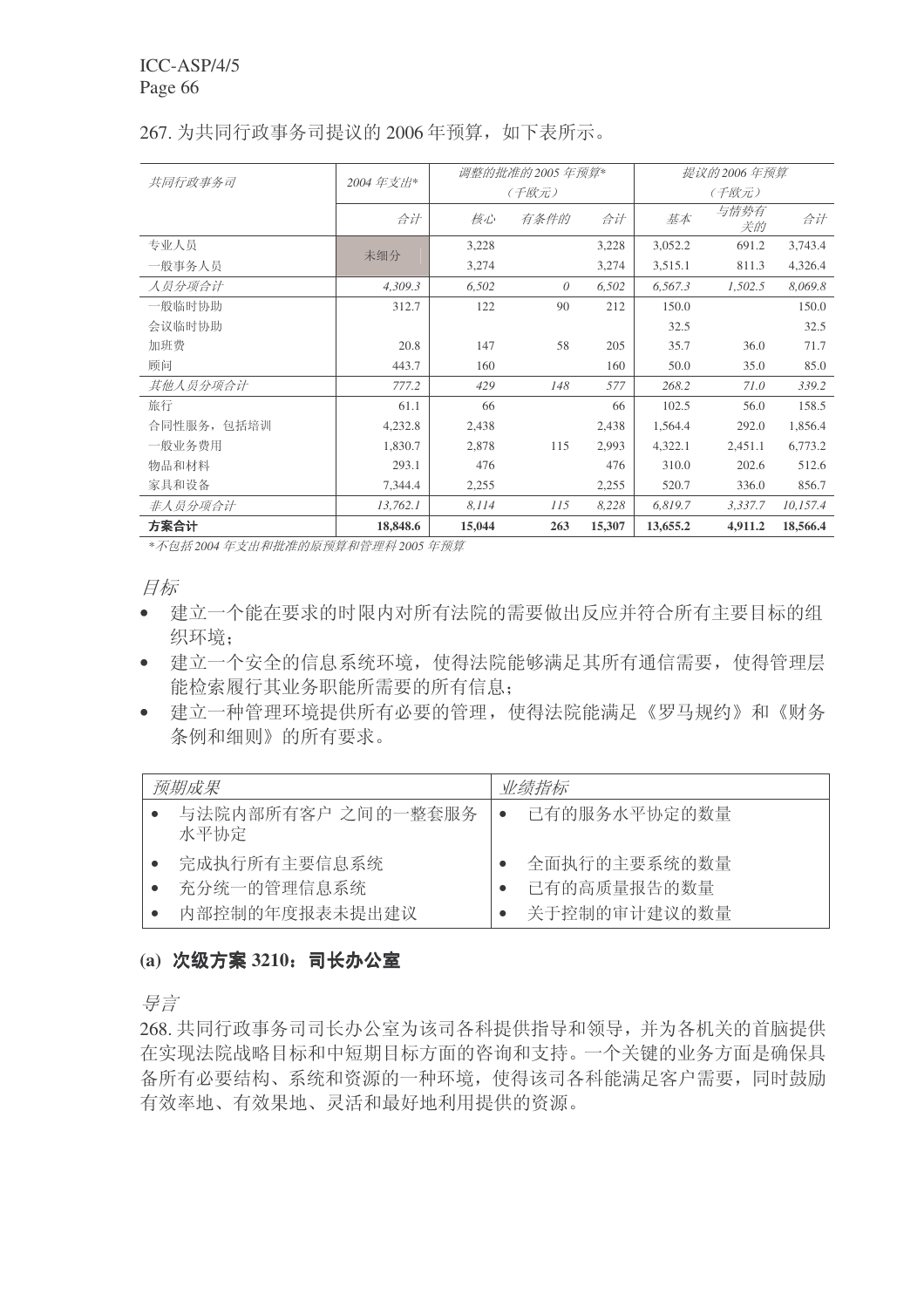#### 次级方案的趋势和变化

269. 随着在 2004 年年底新司长的上任, 共同行政事务司司长办公室已在形成。在整 个 2005 年, 司长的目标是全面组织该办公室和在该司各科之间建立协调。司长办公 室的组织包括在 2006 年增加一名助理行政干事 (P-2)。

#### 270. 提议的 2006 年预算

| 司长办公室    |     | 批准的 2005 年预算 |     |       | 提议的 2006 年预算 |       |       |      |
|----------|-----|--------------|-----|-------|--------------|-------|-------|------|
|          |     | (千欧元)        |     |       | (千欧元)        | 资源增长  |       |      |
|          | 核心  | 有条件的         | 合计  | 基本    | 与情势有关的       | 合计    | 数额    | $\%$ |
| 专业人员     | 143 |              | 143 | 233.2 |              | 233.2 | 90.2  | 63   |
| 一般事务人员   | 50  |              | 50  | 54.3  |              | 54.3  | 4.3   | 9    |
| 人员分项合计   | 193 |              | 193 | 287.5 |              | 287.5 | 94.5  | 49   |
| 一般临时协助   |     |              |     | 150.0 |              | 150.0 | 150.0 | 100  |
| 其他人员分项合计 |     |              |     | 150.0 |              | 150.0 | 150.0 | 100  |
| 旅行       |     |              |     | 30.0  |              | 30.0  | 30.0  | 100  |
| 非人员分项合计  |     |              |     | 30.0  |              | 30.0  | 30.0  | 100  |
| 次级方案合计   | 193 |              | 193 | 467.5 | 0.0          | 467.5 | 274.5 | 142  |

# 271. 提议的 2006年人员配置

| 提议的人员配置 | <b>USG</b> | ASG | $D-2$ | $D-1$ | $P-5$ | $P-4$ | $P-3$ | $P-2$ | $P-1$ | P 级人<br>员合计 | GS-<br>PL | GS-<br><b>OL</b> | GS 级人员<br>合计 | 人奴<br>合计 |
|---------|------------|-----|-------|-------|-------|-------|-------|-------|-------|-------------|-----------|------------------|--------------|----------|
| 基本      |            |     |       |       |       |       |       |       |       |             |           |                  |              |          |
| 与情势有关的  |            |     |       |       |       |       |       |       |       |             |           |                  |              |          |
| 人员合计    |            |     |       |       |       |       |       |       |       |             |           |                  |              |          |

目标

- 为该司的优先领域建立一种在该司各科间协调的环境;
- 建立一种信息环境, 有效地为各科和各机关提供所有必要的信息, 并在各科和各 机关之间进行信息交流:
- 由于有了全面统一和已建立的信息环境,减少会议的数量。

| 预期成果         | 业绩指标          |  |  |  |  |  |  |
|--------------|---------------|--|--|--|--|--|--|
| 全面统一的司优先重点结构 | 遵守截止日期的百分比    |  |  |  |  |  |  |
| 全面统一的报告结构    | 与年底相比,年初会议的数量 |  |  |  |  |  |  |

(i) 提议的新的人员资源

基本资源

一般临时协助

272. 需要一般临时协助资金用于整个共同行政事务司任何不可预见的情况。这些情况 可能包括为完成项目所需要的新的、不可预见的资源,包括但不局限于 SAP、TRIM、 实地业务、采购。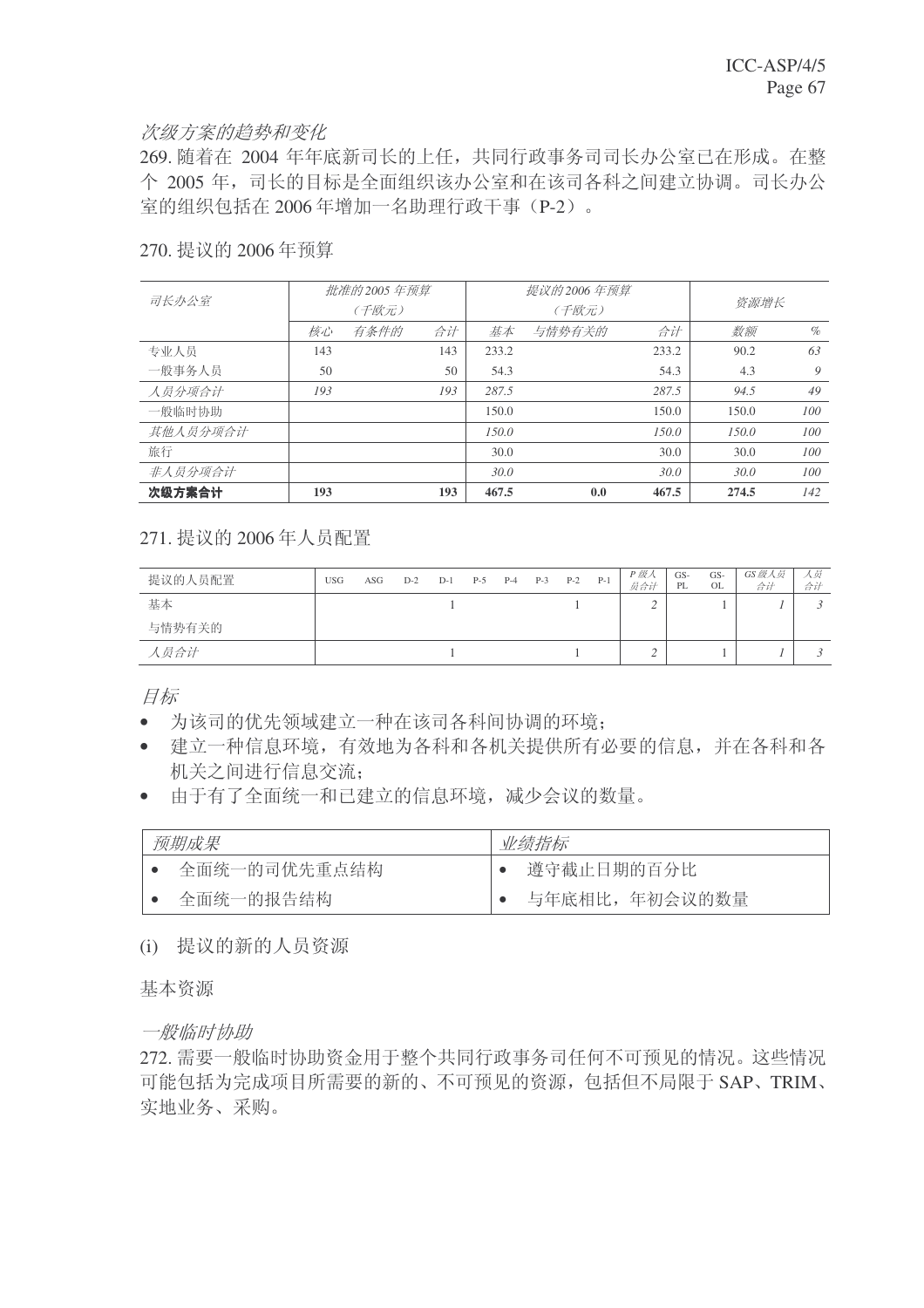(ii) 提议的新的非人员资源

基本资源

旅行

273. 需要资金支付到纽约和全欧洲为出席会议的旅行。

### (b) 次级方案 3220; 人力资源科

ᇐ㿔

274. 人力资源科负责招聘、应享受权利的管理、工作人员发展和学习活动, 以及健康 和社会福利服务。在科长的指导下,该科由招聘和安置股、工作人员管理和监测股; 培训和发展股以及保健和福利股组成。该科目标和结果的取得取决于国际刑事法院其 他实体的合作和支持。

#### 次级方案的趋势和变化

275. 人力资源科的关键活动是为法院日益增长的需要 招聘人员和制定法院本身人力 资源的管理政策。另外,人力资源科将进一步发展其培训和发展计划,并特别注意确 保工作人员的健康和福利。

| 人力资源科       |                | 批准的 2005 年预算*) |                |         | 提议的 2006 年预算 |         |         |        |  |
|-------------|----------------|----------------|----------------|---------|--------------|---------|---------|--------|--|
|             |                | (千欧元)          |                |         | (千欧元)        |         | 资源增长    |        |  |
|             | 核心             | 有条件的           | 合计             | 基本      | 与情势有关的       | 合计      | 数额      | $\%$   |  |
| 专业人员        | 537            |                | 537            | 674.6   |              | 674.6   | 137.6   | 26     |  |
| 一般事务人员      | 520            |                | 520            | 583.4   | 120.6        | 704.0   | 184.0   | 35     |  |
| 人员分项合计      | 1,057          |                | 1,057          | 1,258.0 | 120.6        | 1.378.6 | 321.6   | 30     |  |
| 一般临时协助      |                | 20             | 20             |         |              |         | $-20.0$ | $-100$ |  |
| 顾问          | $\overline{2}$ |                | $\overline{2}$ |         | 35.0         | 35.0    | 33.0    | 1650   |  |
| 其他人员分项合计    | $\overline{c}$ | 20             | 22             |         | 35.0         | 35.0    | 13.0    | 59     |  |
| 旅行          | 3              |                | 3              | 6.5     | 3.0          | 9.5     | 6.5     | 217    |  |
| 合同性服务, 包括培训 | 597            |                | 597            | 312.4   | 292.0        | 604.4   | 7.4     |        |  |
| 一般业务费用      | 51             |                | 51             |         |              |         | $-51.0$ | $-100$ |  |
| 物品和材料       |                |                |                | 54.0    |              | 54.0    | 54.0    | 100    |  |
| 非人员分项合计     | 651            |                | 651            | 372.9   | 295.0        | 667.9   | 16.9    | 3      |  |
| 次级方案合计      | 1,710          | 20             | 1,730          | 1,630.9 | 450.6        | 2,081.5 | 351.5   | 20     |  |

276. 提议的 2006年预算

# 277. 提议的 2006年人员配置

| 提议的人员配置 | <b>USG</b> | ASG | $D-2$ | $D-1$ | $P-5$ | $P-4$       | $P-3$          | $P-2$ | $P-1$ | P 级人<br>员合计 | GS-<br>PL | GS-<br>OL | GS 级人员<br>合计 | 人员<br>合计 |
|---------|------------|-----|-------|-------|-------|-------------|----------------|-------|-------|-------------|-----------|-----------|--------------|----------|
| 基本      |            |     |       |       |       | $1 \quad 2$ | $\overline{3}$ |       |       |             |           | 10        |              | 18       |
| 与情势有关的  |            |     |       |       |       |             |                |       |       |             |           |           | Δ            |          |
| 人员合计    |            |     |       |       |       | $1 \quad 2$ | $\overline{3}$ |       |       | -           |           | 14        |              | 22       |

目标

• 确保工作人员能力和品质的高标准,同时考虑到世界法律体系代表性、公平的地 域代表性和公平的男女代表性的需要: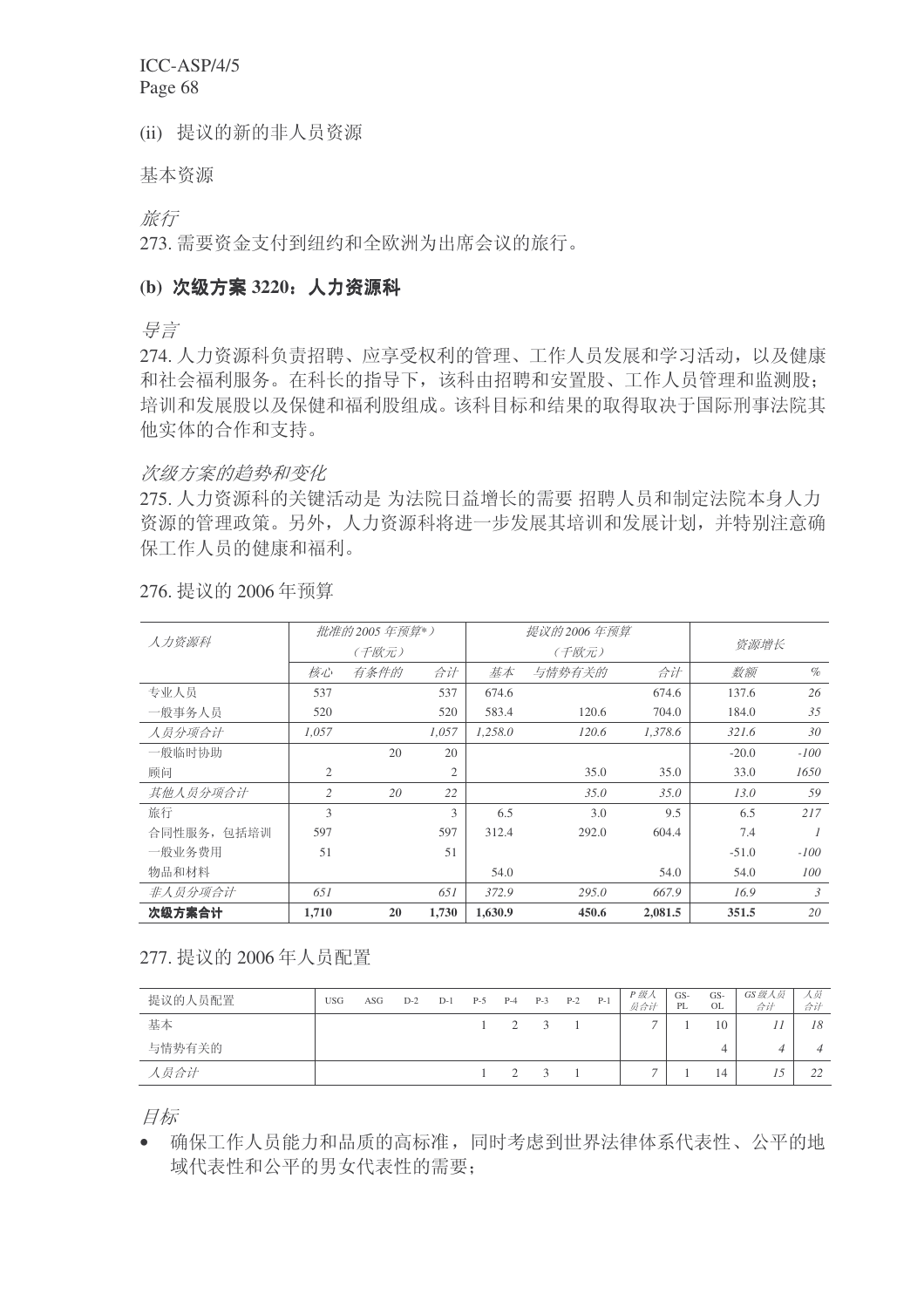- 确保在执行人力资源职能时高标准的效率:
- 确保有全套的必要细则。

| 预期成果                             | 业绩指标                            |
|----------------------------------|---------------------------------|
| 与 2005 年相比, 申请人的数量和类型有<br>所增加    | 与 2005 年相比, 2006 年申请人的数量<br>和类型 |
| 达到女性工作人员理想代表性的 85%<br>平均招聘时间为六个月 | 性别代表性的实际比例<br>平均招聘时间            |
| 发布五个重要行政通知                       | 发布的行政通知的数量                      |

## (i) 提议的新的人员资源

基本资源

## 一名 P-2 准人力资源干事

278. 人力资源管理工具的开发和工作人员的增加需要一名新的 P-2 级的职位, 以承担 新的工作量关系到建立养老金委员会、工作人员上诉理事会、纪律 咨询理事会和工作人员代表机构,及保持职位评价制度和管理新的工作人员表现评估 制度和人力资源政策的制定和调整。

# 一名 GS-OL 工作人员福利助理

279. 由于法院工作的具体性质 ——即工作人员会目睹暴行——对工作人员福利的要 求将会在调杳和审判期间增加。这些要求使得有必要增加一名工作人员福利助理, 他 将为基本的工作人员以及与情势有关的工作人员服务。

与情势有关的资源

# **四名 GS-OL 人力资源助理**

280. 预期与情势有关的法院工作人员的增加需要在人力资源科增加下述职位, 以应付 增加的工作量:

- 一名助理, 协助聘用与情势有关的新工作人员:
- 两名助理, 管理与情势有关的工作人员的福利和应享受的权利:
- 一名助理, 解决关系到为调杳和审判聘用的短期工作人员的事务。
- (ii) 提议的新的非人员资源

基本资源

合同性服务, 包括培训

281. 外包服务: 需要资金支付为满足职业健康需求(保健、急救等)所进行的活动费 用。

物品和设备

282. 需要资金来满足保健和福利股的需要(医用材料、维护、药品)。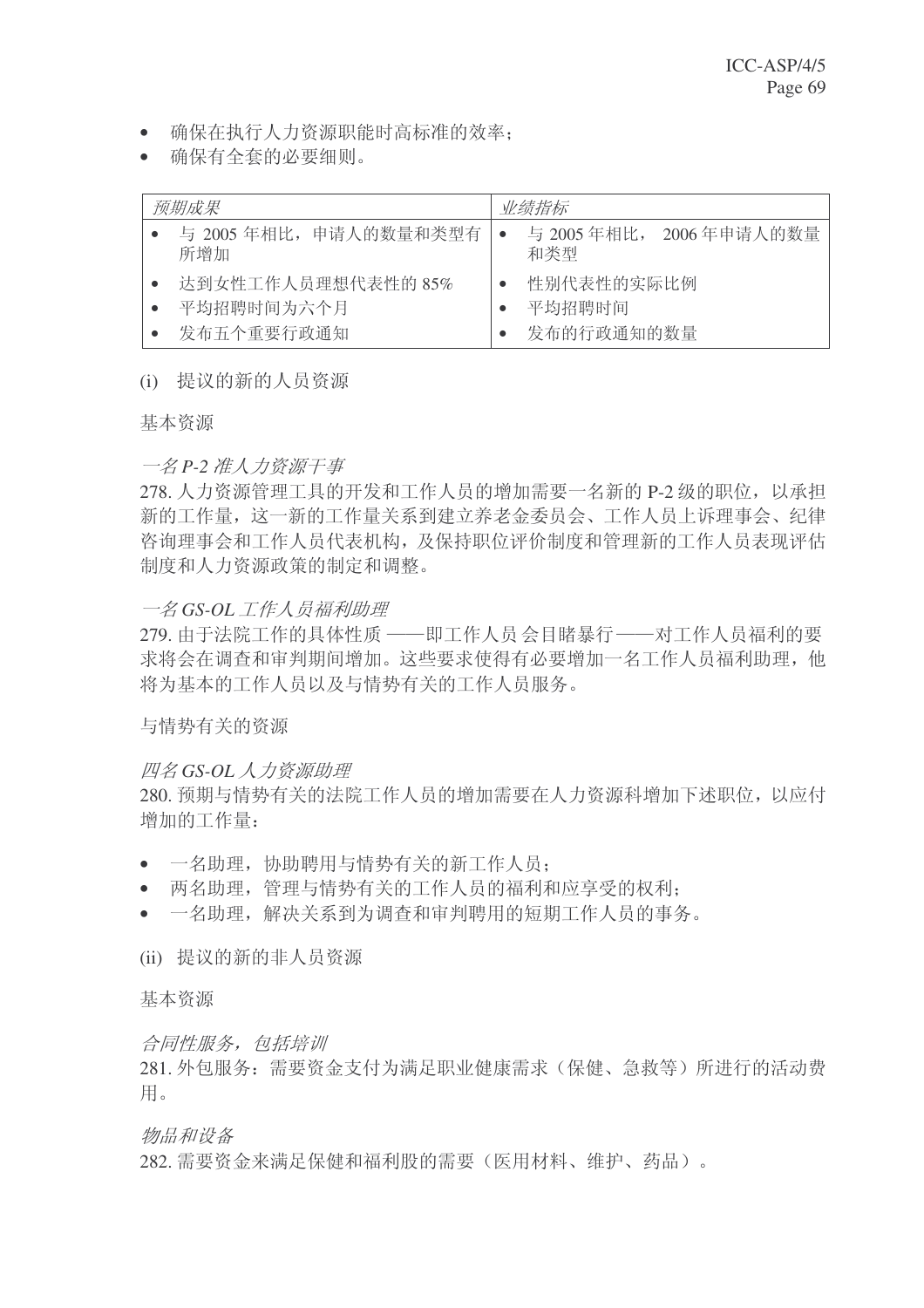与情势有关的资源

顾问

283. 由于法院实地活动的增加, 需要顾问的咨询以修改和对调整法院实地活动合同安 排提供咨询意见。

旅行

284. 法院的医务于事需要旅行到实地办事处, 评价当地的医疗服务并为紧急需要做出 必要安排。

合同性服务, 包括培训

285. 培训: 法院需要为旅行到危险和条件艰苦地区的工作人员提供特别培训。

286. 外包服务: 需要资金支付旅行者的医务需求(疫苗, 小药箱等)。

287. 其他合同性服务: 所需数额的资金用于支付旅行到条件艰苦地区的工作人员医疗 疏散的费用。

## (c) 次级方案 3230: 预算和控制科

异言

288. 撤销预算和控制科。预算合并到财务科。控制移到书记官长办公室内的管理员办 公室。

## (d) 次级方案 3240: 预算和财务科

ᇐ㿔

289. 预算和财务科的主要职能是编制预算、为法院被害人信托基金提供财务报表、评 估捐款、预测现金流量、工资表、支付款项、库务管理包括结余资金的投资、管理报 告的起草和会计制度的维护和管理。

次级方案的趋势和变化

- 在2005年部分地执行了企业资源规划系统, 现正在努力全面执行:
- 满足正在成长的组织的需求,包括由于更多的现金业务和支付旅行费用而产生的 实地办事处活动:
- 紧密监测由于法院业务和支出水平的增加导致的现金流量,同时欠缴会费的水平 相对地仍很高:
- 继续制定新的预算结构。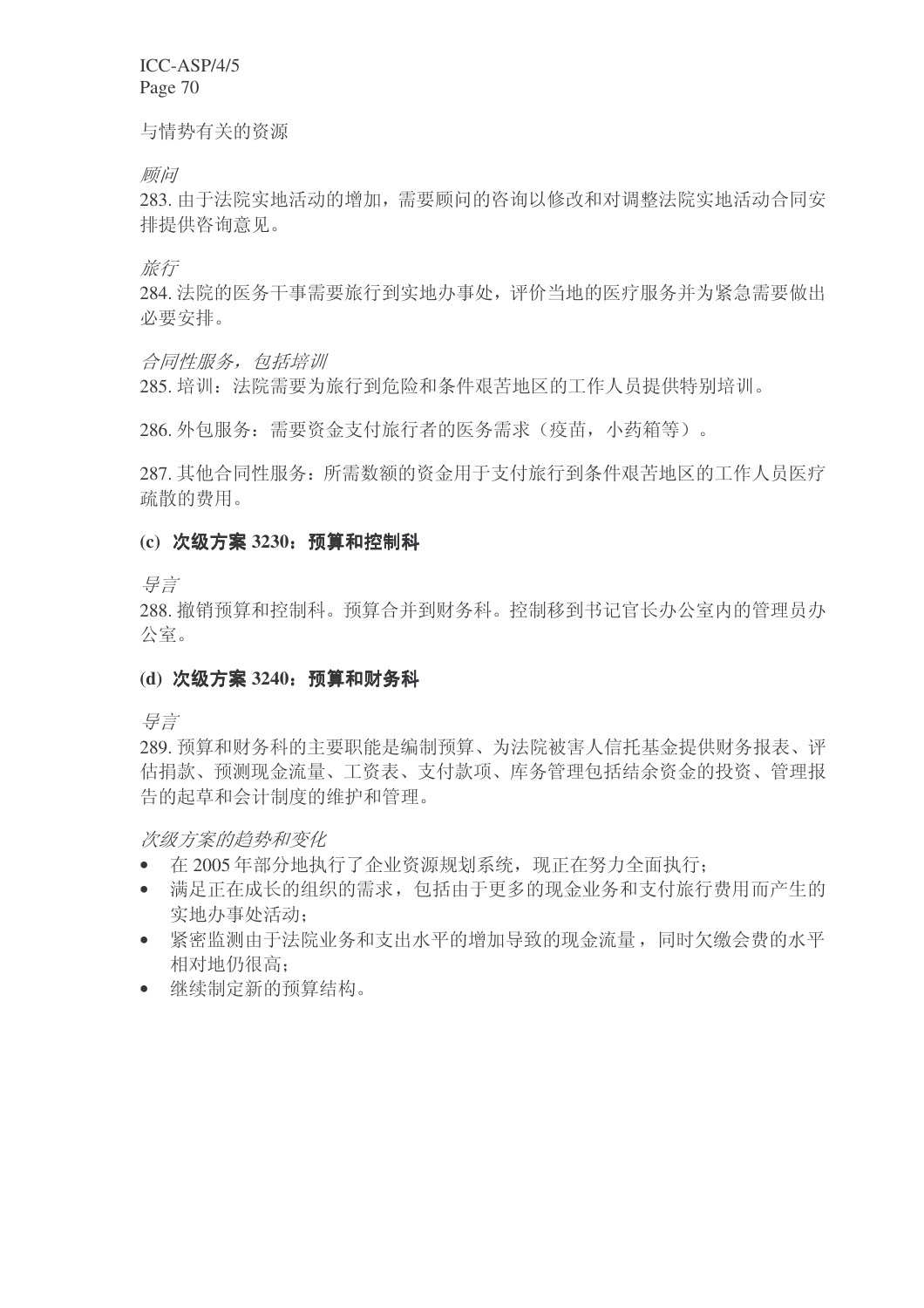### 290. 提议的 2006年预算

| 财务科         |                | 批准的 2005 年预算 |       |         | 提议的 2006 年预算 |         |         |                |
|-------------|----------------|--------------|-------|---------|--------------|---------|---------|----------------|
|             |                | (千欧元)        |       |         | (千欧元)        | 资源增长    |         |                |
|             | 核心             | 有条件的         | 合计    | 基本      | 与情势有关的       | 合计      | 数额      | $\%$           |
| 专业人员        | 583            |              | 583   | 668.3   |              | 668.3   | 85.3    | 1.5            |
| 一般事务人员      | 501            |              | 501   | 518.3   | 168.8        | 687.1   | 186.1   | 37             |
| 人员分项合计      | 1.084          |              | 1.084 | 1.186.6 | 168.8        | 1,355.4 | 271.4   | 25             |
| 一般临时协助      |                | 70           | 70    |         |              |         | $-70.0$ | $-100$         |
| 顾问          | $\overline{4}$ |              | 4     |         |              |         | $-4.0$  | $-100$         |
| 其他人员分项合计    | $\overline{4}$ | 70           | 74    |         |              |         | $-74.0$ | $-100$         |
| 旅行          | 5              |              | 5     | 10.0    |              | 10.0    | 5.0     | 100            |
| 合同性服务, 包括培训 | 59             |              | 59    | 60.0    |              | 60.0    | 1.0     | $\mathfrak{D}$ |
| 一般业务费用      | 50             |              | 50    | 20.0    | 30.0         | 50.0    | 0.0     | $\theta$       |
| 非人员分项合计     | 114            |              | 114   | 90.0    | 30.0         | 120.0   | 6.0     | 5              |
| 次级方案合计      | 1,202          | 70           | 1,272 | 1,276.6 | 198.8        | 1,475.4 | 203.4   | 16             |

291. 提议的 2006年人员配置

| 提议的人员配置 | <b>USG</b> | ASG | $D-2$ | $D-1$ | $P-5$ | $P-4$ | $P-3$ | $P-2$    | $P-1$ | P 级人<br>员合计 | GS-<br>PL | GS-<br>OL | GS 级人员<br>合计 | スター<br>合计 |
|---------|------------|-----|-------|-------|-------|-------|-------|----------|-------|-------------|-----------|-----------|--------------|-----------|
| 基本      |            |     |       |       |       |       | 3     | $\gamma$ |       |             |           | 10        | 10           |           |
| 与情势有关的  |            |     |       |       |       |       |       |          |       |             |           |           |              |           |
| 人员配置合计  |            |     |       |       |       |       | 3     |          |       |             |           | 14        | 14           |           |

目标

- 为法院提供有效果和有效率的财务服务;
- 建立一种统一标准化的预算编制程序和报告制度:
- 全面执行企业资源规划系统与预算、采购、旅行、人力资源和财产管理完全一致。

| 预期成果                                                    | 业绩指标                                               |
|---------------------------------------------------------|----------------------------------------------------|
| 按照法院财务条例和细则及会计政策提<br>供及时和准确的财务报表                        | 外部审计报告关于账目和财务报表的意<br>$\bullet$<br>见/建议少于四个         |
| 从收件日起 30天内处理 90%的发票和旅<br>行费用报销申请                        | 在收件之日起 30 天内实际处理发票和<br>$\bullet$<br>旅行费用报销申请的比例    |
| 企业资源规划系统全面运作, 提供所有管<br>理报告, 全部为高质量的, 而其他/平行<br>的财务系统将中止 | 处理所有财务交易和报告并 反映在企业<br>$\bullet$<br>资源规划系统<br>报告的数量 |
| 在四个月之内完成预算编制过程                                          | 预算编制过程的天数                                          |

(i) 提议的新的人员资源

基本资源

 $-$ 名 GS-OL 预算助理

292. 需要第二个预算助理的职位来协助编制预算文件。

与情势有关的资源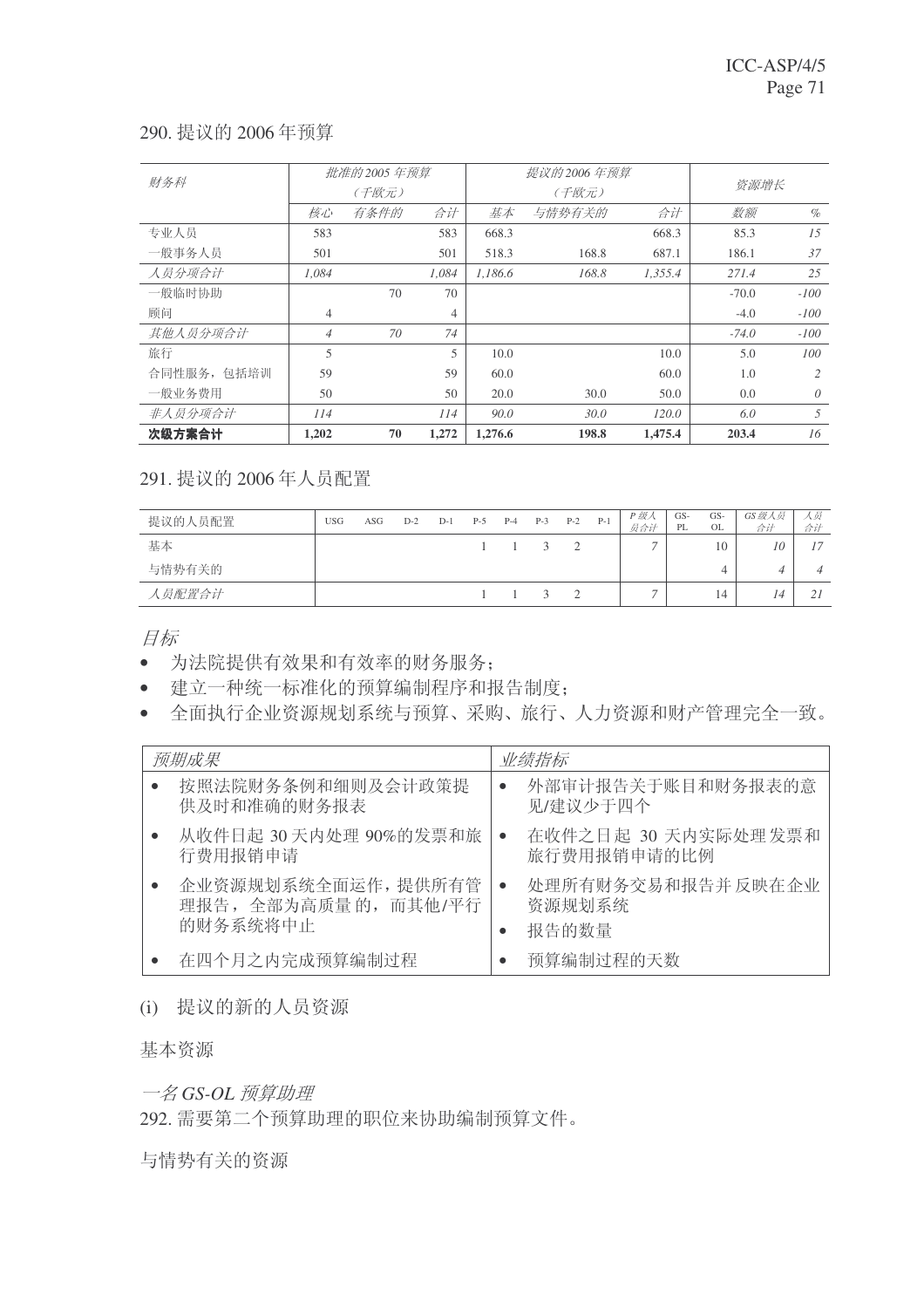## 一名 GS-OL 财务助理 (支付股)

293. 该股目前负责支付发票和与旅行相关的款项。在 2006 年, 该股的责任将扩大包 括支付与审判有关的款项,如辩护律师、与证人有关的支出、会议工作人员等。估计 该科每月要处理的交易次数为 1.500。按平均每人处理 250 次计算, 该科需要六名工 作人员, 而目前只有四名工作人员。

### 一名 GS-OL 财务助理 (账目股)

294. 法院的实地活动和实地办事处需要新的银行账户, 通过第三方如联合国实地办事 处等支付款项。这需要账目股增加责任,如与银行对账、与其他办事处对账、监测预 支旅行费用、实地公款对账和小额现金账目以及为证人支出的资金、在实地购买的物 品和服务退还增值税的申请以提交给当地有关当局,并监测资金的接收和后续行动。 需要增加一名 GS-OL 级的财务助理来承担这些新的责任。

#### (e) 次级方案 3250; 一般事务科

ᇐ㿔

295. 一般事务科为国际刑事法院的工作人员提供旅行、设施管理、后勤、运输和记录 管理方面的行政支持和服务,以满足业务活动和基本支持活动的需要。

296. 2006年的活动重点将是继续讲行已在拱形楼开展的维护服务,支持法院计划内的 活动并继续协助现在的实地办事处发挥职能。该科还将通过审议和改进各种计划、程 序和信息系统来努力地提高为国际刑事法院工作人员服务的效率。

#### 次级方案的趋势和变化

297. 2005 年该科的主要重点是完成与目前的办公用房有关的项目, 建立对全球活动的 支持, 确定基本服务合同并为正在进行的活动制定计划和程序。2006年活动的主要变 化将是从为一个刚刚起步的组织提供支持转向为一个正在发挥职能的实体提供支持。

|             |                | 批准的 2005 年预算 |       |         | 提议的 2006 年预算 |         |          |          |  |
|-------------|----------------|--------------|-------|---------|--------------|---------|----------|----------|--|
| 一般事务科       |                | (千欧元)        |       | (千欧元)   |              |         | 资源增长     |          |  |
|             | 核心             | 有条件的         | 合计    | 基本      | 与情势有关的       | 合计      | 数额       | $\%$     |  |
| 专业人员        | 620            |              | 620   | 551.9   |              | 551.9   | $-68.1$  | $-11$    |  |
| 一般事务人员      | 1,190          |              | 1,190 | 1,444.1 | 90.4         | 1,534.5 | 344.5    | 29       |  |
| 人员分项合计      | 1,810          |              | 1,810 | 1,996.0 | 90.4         | 2,086.4 | 276.4    | 15       |  |
| 一般临时协助      | 12             |              | 12    |         |              |         | $-12.0$  | $-100$   |  |
| 加班费         | 40             |              | 40    | 15.7    | 6.0          | 21.7    | $-18.3$  | -46      |  |
| 顾问          | $\overline{4}$ |              | 4     |         |              |         | $-4.0$   | $-100$   |  |
| 其他人员分项合计    | 56             |              | 56    | 15.7    | 6.0          | 21.7    | $-34.3$  | -61      |  |
| 旅行          | 5              |              | 5     | 3.0     | 14.0         | 17.0    | 12.0     | 240      |  |
| 合同性服务, 包括培训 | 322            |              | 322   | 331.8   |              | 331.8   | 9.8      | 3        |  |
| 一般业务费用      | 1.713          | 115          | 1,828 | 1,889.5 | 436.1        | 2,325.6 | 497.6    | 27       |  |
| 物品和材料       | 333            |              | 333   | 213.0   | 102.6        | 315.6   | $-17.4$  | $-5$     |  |
| 家具和设备       | 668            |              | 668   | 110.7   | 40.0         | 150.7   | $-517.3$ | $-77$    |  |
| 非人员分项合计     | 3,041          | 115          | 3,156 | 2,548.0 | 592.7        | 3,140.7 | $-15.3$  | $\theta$ |  |
| 次级方案合计      | 4,907          | 115          | 5,022 | 4,559.7 | 689.1        | 5,248.8 | 226.8    | 5        |  |

298. 提议的 2006年预算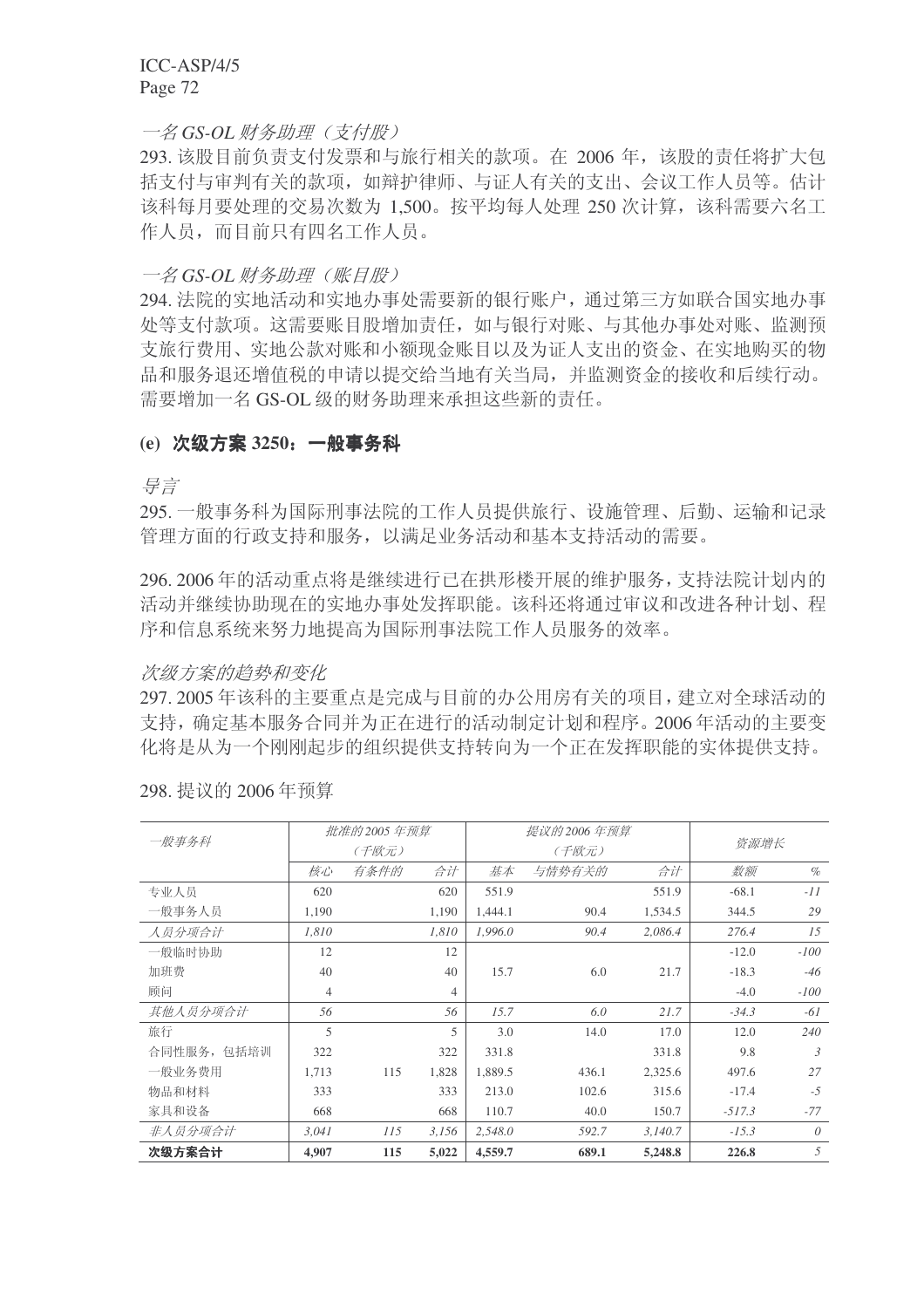299. 提议的 2006年人员配置

| 提议的人员配置 | <b>USG</b> | ASG | $D-2$ | $D-1$ | $P-5$ | $P-4$ | $P-3$  | $P-2$ | $P-1$ | P 级人<br>员合计 | $GS-$<br>PL | GS-<br>OL | GS级人员<br>合计 | ス员<br>合计 |
|---------|------------|-----|-------|-------|-------|-------|--------|-------|-------|-------------|-------------|-----------|-------------|----------|
| 基本      |            |     |       |       |       |       |        |       |       |             |             | 26        | 28          | 34       |
| 与情势有关的  |            |     |       |       |       |       |        |       |       |             |             |           |             |          |
| 人员合计    |            |     |       |       |       |       | $\sim$ |       |       |             |             | 29        | J.          | 37       |

目标

- 为法院的活动提供及时、可靠、有效和以用户为中心的服务:
- 执行清楚的问责制政策和程序以及预报该科服务事项的政策和程序:
- 精简对全球活动的支持。

| 预期成果                        |           | 业绩指标                    |
|-----------------------------|-----------|-------------------------|
| 各个领域至少80%的任务要达到时间要求:        | $\bullet$ | 达到时间 要求的占 %             |
| • 收到货物 48 小时完成接收和检查手续       |           |                         |
| • 旅行授权在 4 天之内处理(根据服务水       |           |                         |
| 平协定的最后期限)                   |           |                         |
| - 对设施管理股 协助台收到的问题在 24       |           |                         |
| 小时内做出回答                     |           |                         |
| • 对有关听讯的请求在 24 小时内做出答       |           |                         |
| 复                           |           |                         |
| • 实地办事处工作的落实(根据服务水平         |           |                         |
| 协定的最后期限)                    |           |                         |
| 80%的客户满意                    |           | 积极的调查结果占 %              |
| 一般事务科的拨款与实际支出之间相差 5%<br>或更少 | $\bullet$ | 一般事务科的拨款与实际支出之间相<br>差 % |

(i) 提议的新的人员资源

基本资源

一名 GS-OL 记录管理和档案助理

300. 以下一些因素导致了需要另外增加记录管理和档案助理:

- 整个法院的工作人员有了增加(造成了资源需求的增长,以便开展培训,为 新用户讲行设备安装和配置, 为用户提供协助台和扫描支持, 管理和维护问 答系统)。
- 人员的增加以及审讯将进入成熟阶段, 使得记录和来往信函数量有所增加。
- 由于所有工作人员 2006年都应当使用 TRIM, 而且所提问题的性质可能从外 行问题变为技术问题(由信息通信技术支持和 Getronic 项目工作小组来处理) 和记录管理问题,与记录管理有关的求助数量将有所增加。
- Getronic 项目小组目前为求助所提供的支持以及行动管理任务将在 2005 年底 移交给法院(例如新/离去用户的增加/停用;为用户设置安全和进入的控制; 存储单元、作用和群组的维护;以及存放不正确时记录的移动等)。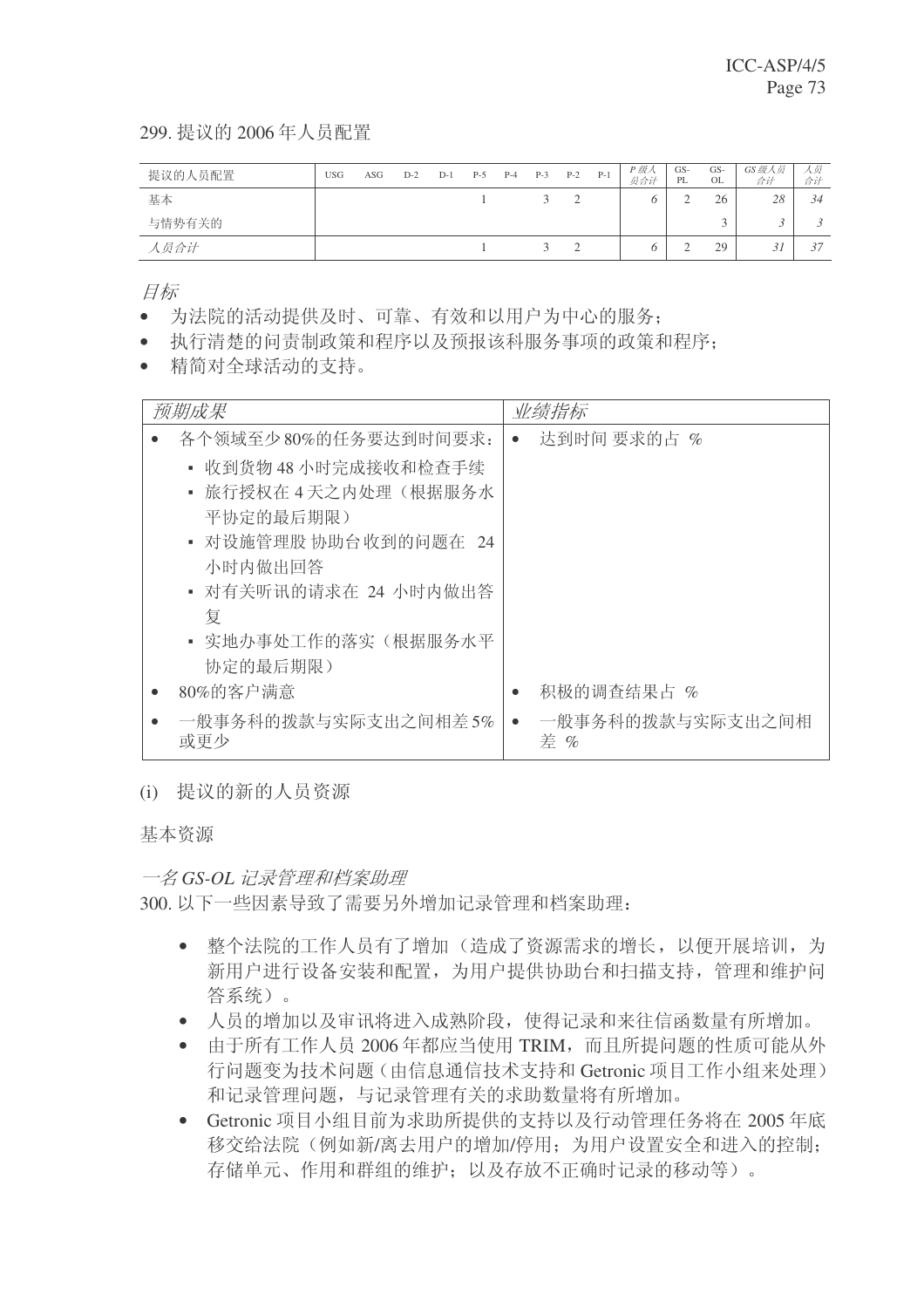一名 GS-OL 设施事务办事员

301. 由于设施股的工作量因法院的扩大而增加以及增设了协助台, 因此需要增加一名 办事员来协助提出购置申请: 处理发票、处理通过信函、电子邮件或电话提出的询问: 维护设施管理股信息系统中的数据: 在钥匙发往处发放钥匙; 管理会议室; 在特殊事 件中提供帮助等。法院的扩大将使为法院提供的日常服务增加, 该工作人员还将承担 这一职能的仟务。

### 一名 GS-OL 后勤办事员

302. 后勤的责任和工作量在不断加大, 同样, 客户数量也是如此。随着法院的扩大, 法院每天收到的货物也在不断增加。因此有必要使我们的程序按照商业标准来进行, 包括送岱到达当天对所有收到的物品讲行实际结算,并且对非消耗性财产讲行跟踪。 需要做的还有在任何时候都了解仓库中货物的价值;确定仓库管理中每一货物托盘大 小空间的成本;有效地将物品发送到拱形大楼和法院可能使用的第二个地方。

与情势有关的资源

一名 GS-OL 记录管理和档案助理 303. 见上述基本资源。

#### 一名 GS-OL 司机/办事员

304. 由于要满足被害人和证人股的全部需求, 运输的工作量有了增加, 因此造成需要 增加司机。新增加的司机将使加班的时间减少。被害人和证人股需要的运输服务往往 是在法院工作时间以外(即晚上和周末);因此其他的司机可能需要轮流提供帮助。 鉴于这一工作的性质, 出租车可能无法满足需要。司机在不开车的时候还必须帮助做 一些其他的工作, 例如帮助被害人和证人股做一些食宿安排和文书工作(签证、安排 住房等)或者是调度为了充分利用司机的时间而布置的书记官处的工作。

(ii) 提议的新的非人员资源

与情势有关的资源

305. 考虑到法院计划 2006 年开始举行一系列庭审, 估计业务支持将是一种新的需求。 所要求的资金将有助于组织公开的听讯。

### (f) 次级方案 3260: 信息和通信技术科

ᇐ㿔

306. 有效日高效地提供信息和通信技术服务在很大程度上取决于各个机关及其方案 的需求。该次级方案的目的是提供能满足本组织目前及正在出现的需求的适当硬件、 软件、应用软件及通讯基础设施、标准和服务水平。信息和通讯技术科支持着七百多 名用户,而且很多领域根据其使命有着不同和独特的需求。

307. 通过该次级方案, 国际刑事法院可以协调地开发和支持信息系统及其应用, 避免 兼容方面的问题,确保对用户的良好服务,并提供高质量的服务。法庭管理、数字法 院、电子文件管理等系统、外联网和企业资源规划系统等核心项目,加上关键的调查、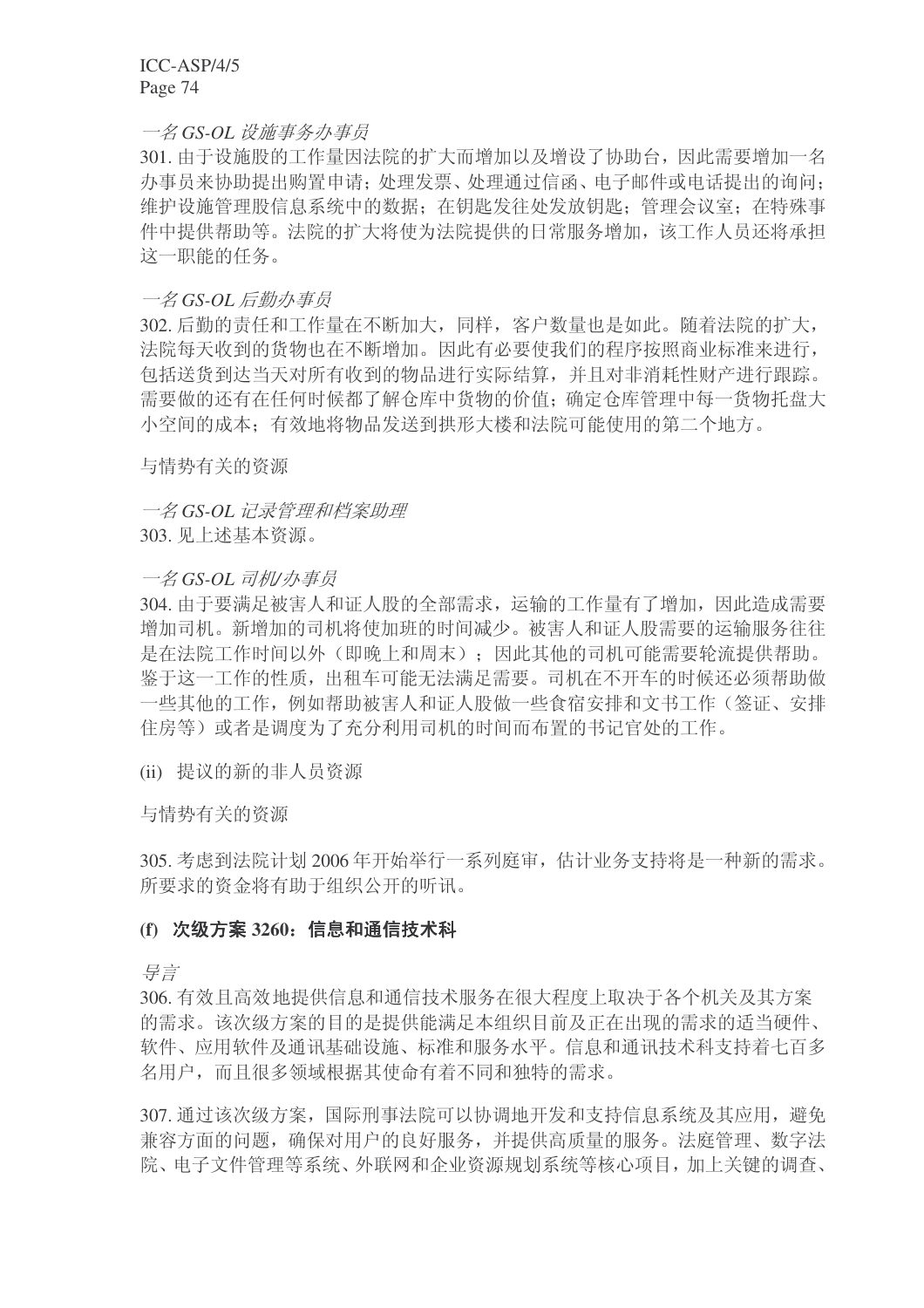司法和辩护信息技术工具, 是全法院的一项共同行动的主要部分, 这一行动是要采用 电子解决方案,以助于法院的整体战略计划。

### 次级方案的趋势和变化

308. 在总部, 信息和通信技术方案的重点将从基础设施的构建转移到维护上, 并且将 开展客户所需要的业务活动。其中包括法院内部的各项业务活动。活动中的一个主要 变化将是保证实地办 事处的活动并且使国际刑事法院总部与各实地办 事处之间的通 讯联系保持稳定,同时,在数据安全、保密、完整以及可利用性上保持高质量的服务。

|             |       | 批准的 2005 年预算 |       |         | 提议的 2006 年预算 |         |          |          |
|-------------|-------|--------------|-------|---------|--------------|---------|----------|----------|
| 信息和通讯技术科    |       | (千欧元)        |       |         | (千欧元)        |         | 资源增长     |          |
|             | 核心    | 有条件的         | 合计    | 基本      | 与情势有关的       | 合计      | 数额       | $\%$     |
| 专业人员        | 1,066 |              | 1,066 | 834.4   | 412.5        | 1,246.9 | 180.9    | 17       |
| 一般事务人员      | 802   |              | 802   | 687.2   | 391.8        | 1,079.0 | 277.0    | 35       |
| 人员分项合计      | 1,868 |              | 1,868 | 1,521.6 | 804.3        | 2,325.9 | 457.9    | 25       |
| 一般临时协助      | 100   |              | 100   |         |              |         | $-100.0$ | $-100$   |
| 会议临时协助      |       |              |       | 32.5    |              | 32.5    | 32.5     | 100      |
| 加班费         | 107   | 58           | 165   | 20.0    | 30.0         | 50.0    | $-115.0$ | $-70$    |
| 顾问          | 150   |              | 150   | 50.0    |              | 50.0    | $-100.0$ | $-67$    |
| 其他人员分项合计    | 357   | 58           | 415   | 102.5   | 30.0         | 132.5   | $-282.5$ | $-68$    |
| 旅行          | 53    |              | 53    | 50.0    | 34.0         | 84.0    | 31.0     | 58       |
| 合同性服务, 包括培训 | 1,460 |              | 1,460 | 860.2   |              | 860.2   | $-599.8$ | $-41$    |
| 一般业务费用      | 1.064 |              | 1,064 | 2,412.6 | 1,985.0      | 4,397.6 | 3,333.6  | 313      |
| 物品和材料       | 140   |              | 140   | 40.0    | 100.0        | 140.0   |          | $\theta$ |
| 家具和设备       | 1,587 |              | 1,587 | 410.0   | 296.0        | 706.0   | $-881.0$ | -56      |
| 非人员分项合计     | 4,304 |              | 4,304 | 3,772.8 | 2,415.0      | 6,187.8 | 1,883.8  | 44       |
| 次级方案合计      | 6,529 | 58           | 6,587 | 5,396.9 | 3,249.3      | 8,646.2 | 2,059.2  | 31       |

309. 提议的 2006 年预算

310. 提议的 2006 年人员配置

| 提议的人员配置 | <b>USG</b> | ASG | $D-2$ | $D-1$ | $P-5$ | $P-4$         | $P-3$          | $P-2$        | $P-1$ | P 级人<br>员合计 | $GS-$<br>PL | $GS-$<br>OL           | GS级人员<br>合计            | 人奴<br>合计 |
|---------|------------|-----|-------|-------|-------|---------------|----------------|--------------|-------|-------------|-------------|-----------------------|------------------------|----------|
| 基本      |            |     |       |       |       |               | $\overline{4}$ | $\mathbf{R}$ |       |             |             | 14                    | 14                     | 23       |
| 与情势有关的  |            |     |       |       |       |               |                |              |       |             |             |                       |                        |          |
| 人员合计    |            |     |       |       |       | $\mathcal{R}$ | $\sigma$       | $\mathbf{R}$ |       | 13          |             | 2 <sup>2</sup><br>ل ک | 2 <sub>3</sub><br>ت سک | 36       |

目标

- 确保安全、稳定和可靠的信息和通信技术系统:
- 在满足用户不同的职能和业务需求的同时,采用项目交付的方法完善已有的并开 发新的应用程序:
- 提供持续的高质量信息和通信技术服务, 支持国际刑事法院的各项方案:
- 与本组织的战略框架融为一体。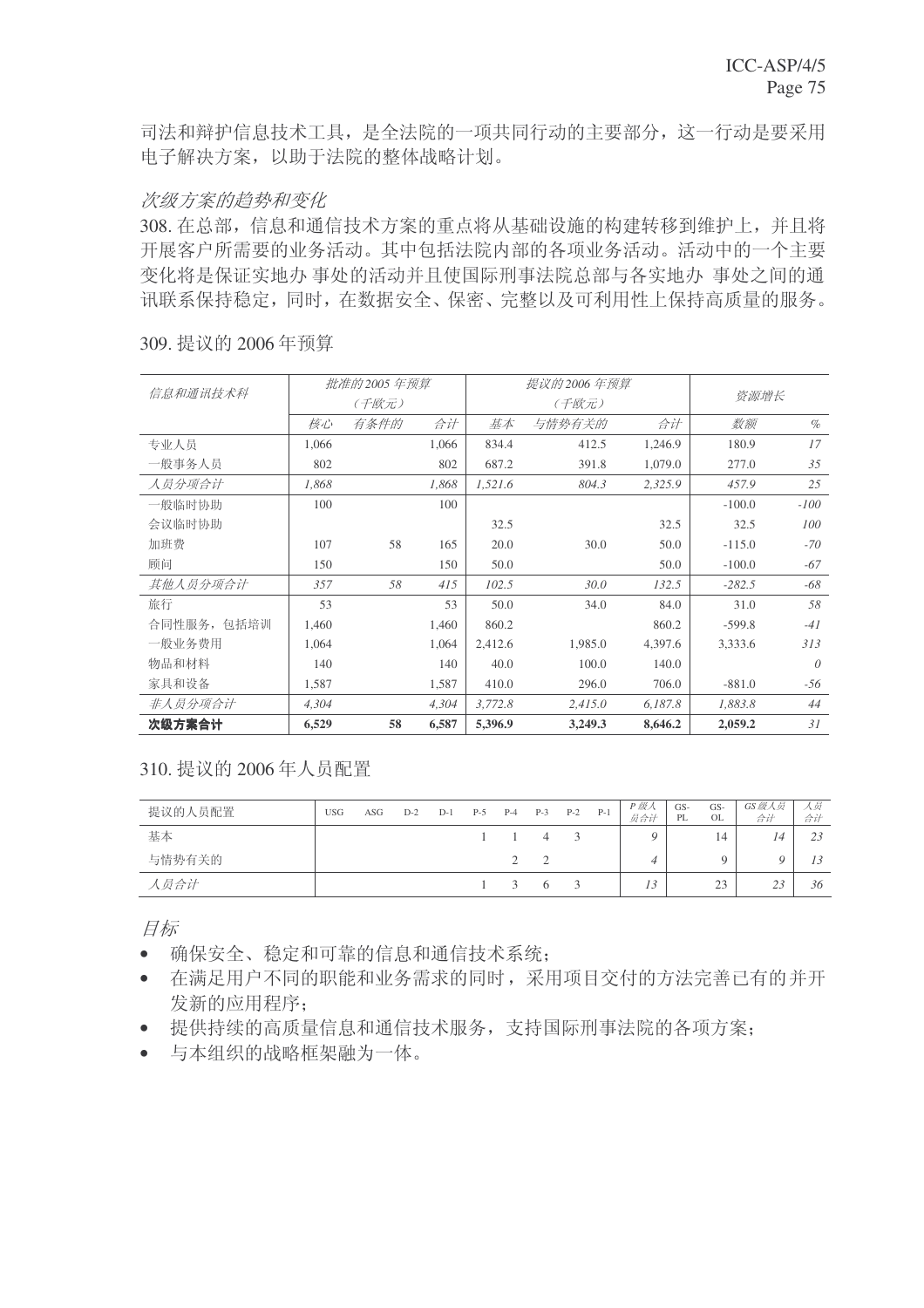| 预期成果                                        | 业绩指标                                                |
|---------------------------------------------|-----------------------------------------------------|
| 系统稳定的可用性、运转情况、完整性以<br>及安全性(平均正常运行时间达到99.2%) | 系统平均正常运行时间达到%, 没有计<br>$\bullet$<br>划外的外部登录          |
| 对求助需求的反应时间平均为:4小时(达<br>到 80%)               | 做出实际反应的比率<br>$\bullet$<br>在预期的结果之内对其做出反应的求助<br>记录占% |
| 对信息和通信技术项目交付和支出进行<br>恰当的管理                  | 按照计划的成本和时间完成的项目占%<br>$\bullet$                      |
| 信息和通信技术战略框架与本组织的战<br>略计划相一致                 | 信息和通信技术战略框架得到各机关的<br>$\bullet$<br>批准                |

## (i) 提议的新的人员资源

基本资源

# 一名 GS-OL 数据库技术助理

311. 法院目前有一名工作人员负责法院数据库基础结构。信息和通信技术科目前支持 微软 SOL 和甲骨文的 10 个数据库。这些数据库需要恰当的计划、实现、维护、优化 以及日常支持。充分完整的支持计划及监测、高水平的可用性和可靠性是非常重要的。 法院在很大程度上依赖于其信息基础设施; 从信息利用的角度来说, 由一名工作人员 管理目前的数据库, 对本组织的来讲已经构成了一种危险。按照规划的数据库水平, 这样的工作量将无法应付,因此需要有第二个职位。

# **两名 GS-OL 信息技术助理**

312. 信息和通信技术服务台目前有三名全职工作人员。这类支持的行业标准是一名支 持人员负责 75 名用户。假定核心工作人员用户为 500 名, 则需要五名助理。然而, 如果考虑到实习生计划、顾问,估计该科正常情况下要支持 600 多名用户(包括他们 的笔记本电脑、个人数字助理(PDA)等), 这将需要六名支持工作人员。该科要求 增加两个基本职位,将使工作人员增加到五名,这样比例将是1比 120 名工作人员。

与情势有关的资源

# 一名 GS-OL 系统支持技术**品**

313. 电子邮件、外联网以及数据上/下载能力对本组织来说是一种至关重要的服务。工 作人员的增加将需要更多的系统管理级别的资源,因为国际刑事法院的服务器会增加 更多的用户。实地办事处的来往邮件必须安全地传递。计划中存储区域网络的扩大以 及存储数据数量的增加, 加大了支持活动的重要性和数量。法院(2005年底)将有 80 台服务器, 包括测试和开发环境。目前有两名工作人员负责。法院将有五个重要的 高可用性关键任务应用系统 (SAP、TRIM、CMS、ECS 以及电子邮件), 虽然该科 尽可能地提高了环境的冗余度和安全性,但是仍然需要有最低限度的人员。

314. 系统管理员的标准要求是(当一个组织超过了 350 人时)要有一名专职人员管理 电子邮件系统。考虑到本组织将有文件管理、法庭管理和 SAP 等系统需要管理, 所以 需要三名系统管理员组成的核心来完成这些任务。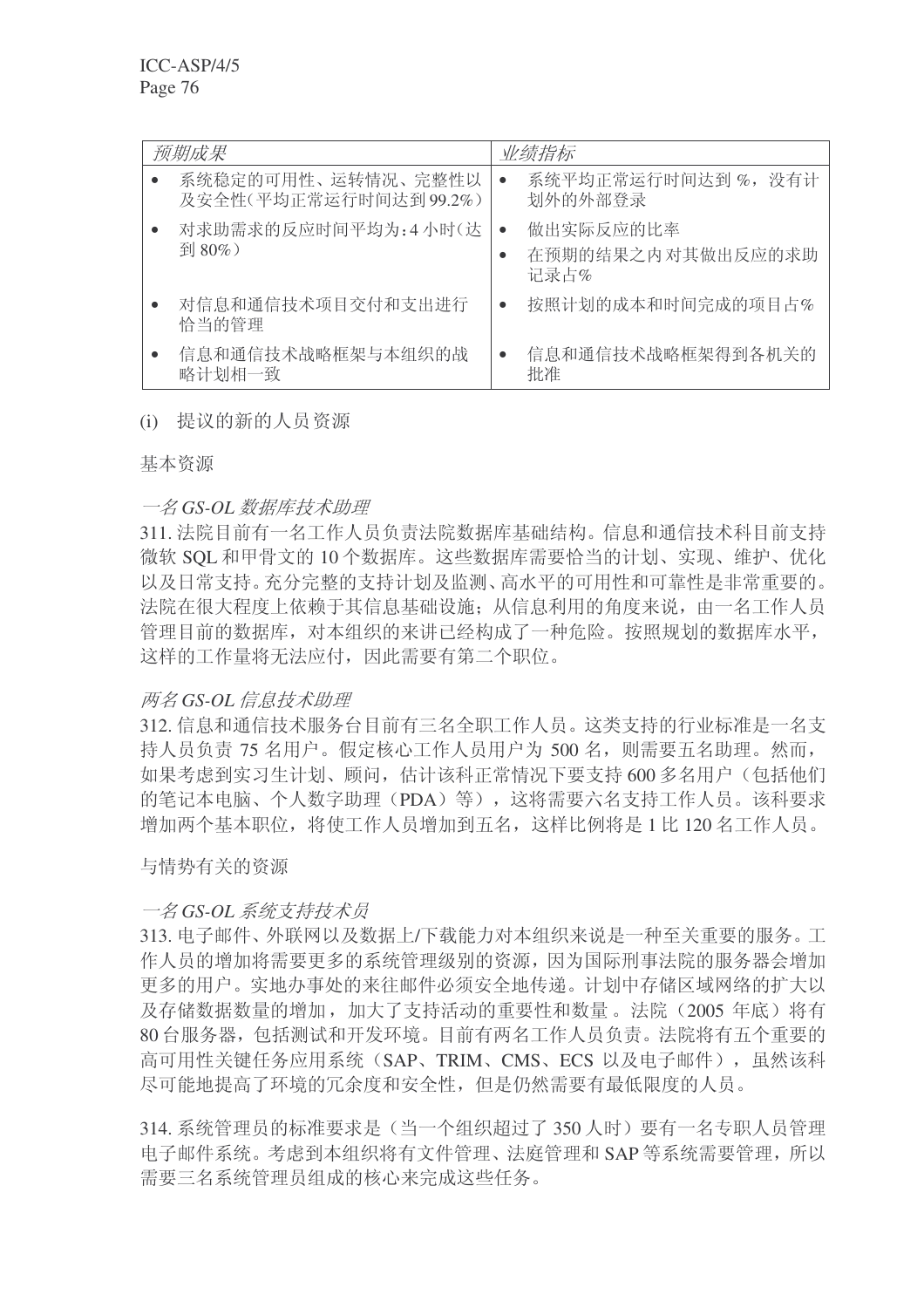# 一名 GS-OL 通信支持技术员

315. 信息和通信技术科目前有两名工作人员: 一名 P-3 级别的通信干事, 他负责安排 总部、Saturnustraat(包括所有固定和移动电话服务)以及所有实地办公室的通信问题 的解决: 还有一名 GS-OL 级别的工作人员, 他协助为调杳小组和执行其他任务的工 作人员的通信要求提供近距离支持。请求另外增加一个职位与现有的通信支持技术员 一道为法院对电话服务的需求的增长(包括总部和实地)提供支持,协助做好下述工 作: 布署并支持全球移动个人通信系统设备(卫星电话和数据终端, GPS 设备)-这是实地的流动人员(调查员、保卫人员、被害人和证人股的工作人员)的需求; 安 排并支持为实地办事处提供的安全的通信服务(卫星连接、电话线) ——这一工作需 要在装配期间到实地现场;与其他同联合国安全协调员办公室有联系的组织一道安排 实地的电台服务。

### 一名 GS-OL 应用技术支持助理

316. 信息和通信技术科目前支持着 15 种应用程序和支助性数据库。计划中对应用程 序的需求预计会使应用程序至少增加到 21 个。这样将会影响到提供应用支持的人员 资源。对广泛的应用提供日常的支持需要水平很高而且是多样性的技能。这名工作人 员需要具有广泛的专业知识和经验, 这样才能提供所有预期的服务。

### 一名 GS-OL 审判室视听技术员

317. 法院已建成了两个先进的数字审判室。审判室的设备必须随时可用, 以确保审判 期间不出现任何延误。信息和通信技术科目前有一名视听技术助理。为了保持法庭事 务司所要求的服务水平(对任何问题立即做出反应),这一工作需要另外一个职位, 以确保审判室能够为另外的情势连续服务。此外, 法院准备在国际刑事法院网上开展 视频服务。需要另外增加一个职位以协助高级视听技术人员处理上述日常事务。

(ii) 提议的新的非人员资源

基本资源

### 合同性服务,包括培训

318. 这一项包括以下各项每年所需要的费用: 维护审判室和预审分庭的 技术基础设 施、法院数据库的许可证、商业性采购的电子法院软件、调查和审判分析工具: 管理 用的企业资源规划系统以及法院的电子文件管理系统。

### 一般业务费用

319. 需要资金支付以下各项的费用: 互联网线租金、内部数据扫描、在其他地方存放 加密的磁带、维护加密数据存储基础设施、通信费用,其中包括地方电话、移动电话 费用以及双向电台系统的费用。

### 与情势有关的资源

旅行

320. 到实地办事处的旅行, 以维护网络、安装通信设备并解决与当地供应商有关的问 题。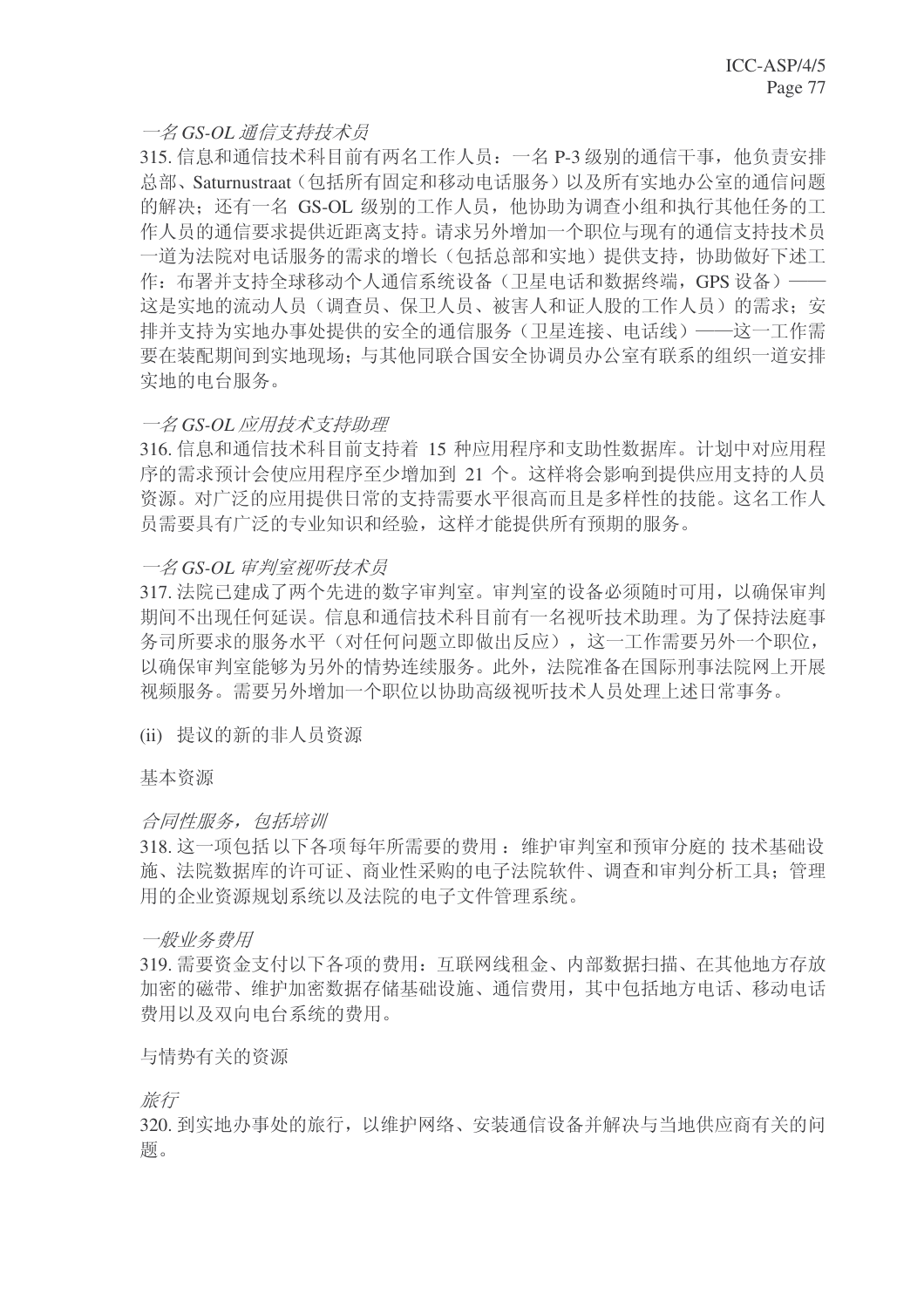一般业务费用

321. 需要资源以便为所有情势中增加的活动购买和维护设备。为了达到最低运作安保 标准而要求信息和通信技术科提供的服务导致了通信费用的增长。一般的费用包括移 动和卫星电话及有关的费用、视听基础设施费用以及建立起到有非洲至欧洲电缆的最 近地区的一般通信联系所需费用。

# (g) 次级方案 3270: 采购科

景言

322. 采购科负责用品、设备和服务的申请购置与采购。

次级方案的趋势和变化

323. 为(乌干达、刚果和苏丹民主共和国)实地办事处进行的活动有了极大的增加。

| 采购科      |     | 批准的 2005 年预算 |                |       | 提议的 2006 年预算 |       |          |          |
|----------|-----|--------------|----------------|-------|--------------|-------|----------|----------|
|          |     | (千欧元)        |                |       | (千欧元)        |       | 资源增长     |          |
|          | 核心  | 有条件的         | 合计             | 基本    | 与情势有关的       | 合计    | 数额       | $\%$     |
| 专业人员     | 279 |              | 279            | 89.8  |              | 89.8  | $-189.2$ | -68      |
| 一般事务人员   | 211 |              | 211            | 227.8 | 30.1         | 257.9 | 46.9     | 22       |
| 人员分项合计   | 490 |              | 490            | 317.6 | 30.1         | 347.7 | $-142.3$ | $-29$    |
| 一般临时协助   | 10  |              | 10             |       |              |       | $-10.0$  | $-100$   |
| 其他人员分项合计 | 10  |              | 10             |       |              |       | $-10.0$  | $-100$   |
| 旅行       |     |              |                | 3.0   |              | 3.0   | 3.0      | 100      |
| 物品和材料    | 3   |              | 3              | 3.0   |              | 3.0   |          | $\theta$ |
| 非人员分项合计  | 3   |              | $\mathfrak{Z}$ | 6.0   |              | 6.0   | 3.0      | 100      |
| 次级方案合计   | 503 |              | 503            | 323.6 | 30.1         | 353.7 | $-149.3$ | $-30$    |

324. 提议的 2006 年预算

325. 提议的 2006 年人员配置

| 提议的人员配置 | <b>USG</b> | ASG | $D-2$ | $D-1$ | $P-5$ | $P-4$ | $P-3$ | $P-2$ | $P-1$ | P 级人<br>员合计 | GS-<br>PL | GS-<br>OL | GS 级人员<br>合计 | 人奴<br>合计 |
|---------|------------|-----|-------|-------|-------|-------|-------|-------|-------|-------------|-----------|-----------|--------------|----------|
| 基本      |            |     |       |       |       |       |       |       |       |             |           | $\sim$    |              |          |
| 与情势有关的  |            |     |       |       |       |       |       |       |       |             |           |           |              |          |
| 人员合计    |            |     |       |       |       |       |       |       |       |             |           |           |              |          |

目标

- 为法院提供整体最大价值:
- 遵守《财务条例和细则》。

| 预期成果                                  | 业绩指标                |
|---------------------------------------|---------------------|
| 处理所有内部购置申请,并按相应的订单<br>或合同为总部和实地办事处定购。 | 在财政年度末, 没有未处理的购置申请。 |
| 订单或合同的执行要在预算范围之内或<br>低于预算             | 年度支出与预算相比较          |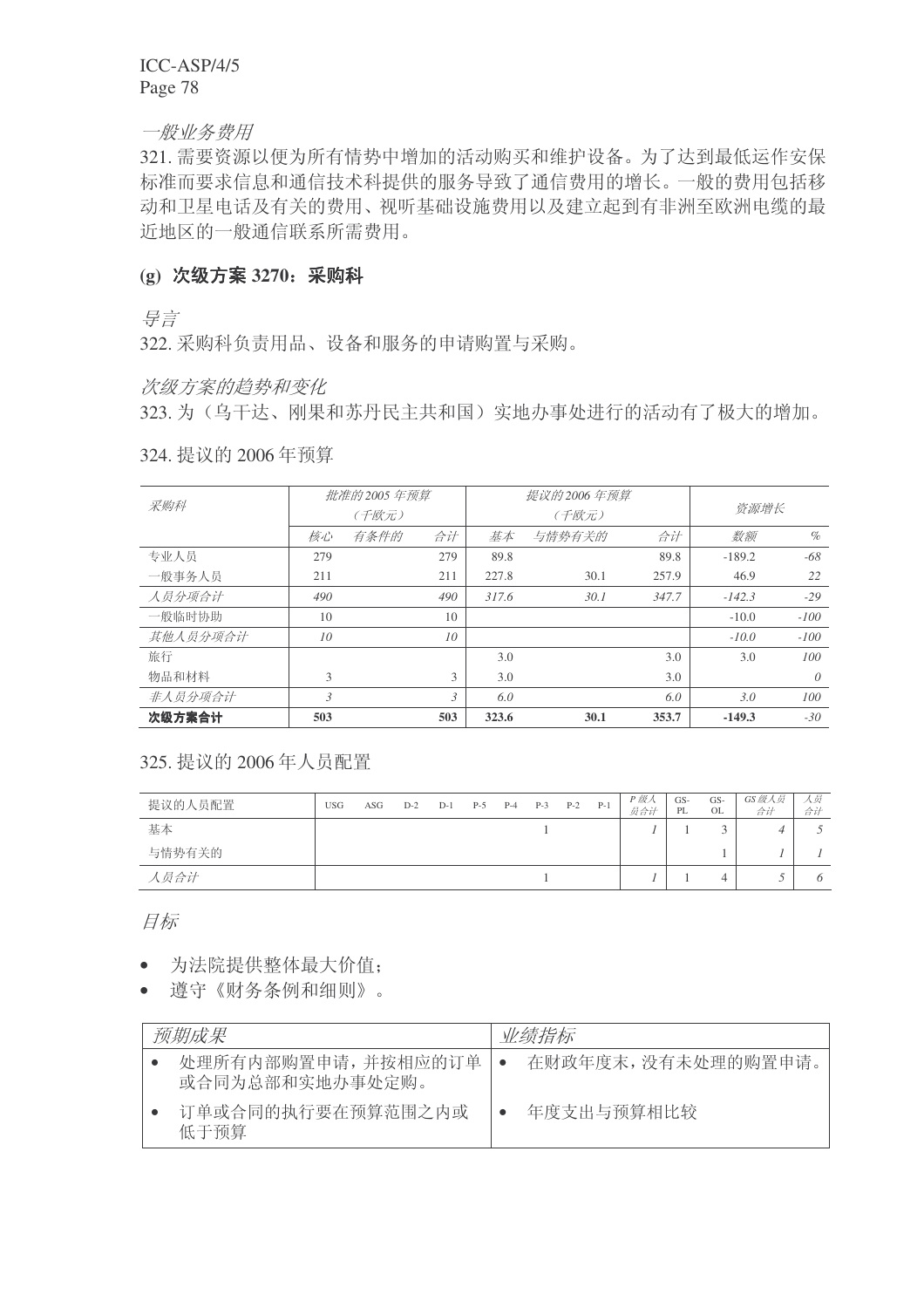(i) 提议的新的人员资源

与情势有关的资源

一名 GS-OL 级别的行政助理

326. 由于采购活动因对实地的支持而大幅度增加, 需要另外增加一名行政助理。

#### (h) 次级方案 3280; 实地业务科

ᇐ㿔

327. 实地业务科负责共同行政事务司的全部实地活动。此外,该科还是共同行政事务 司与书机官处内其他各司及法院各机关之间的联络单位。该科科长的办公室将设在总 部,而实地办事处的管理人员则在他们各自的实地办事处。科长将给予实地办事处的 管理人员以行政授权,以鼓励他们有效而且是高效率地开展实地业务。这种结构应当 能够在实地工作人员与科长以及与整个法院之间提供连续的信息流。

#### 次级方案的趋势和变化

328. 这是 2006 年的一个新的次级方案。该科的目的是为了有助于为所有的实地活动 协调所有的行政和后勤职能。

| 实地业务科   |    | 批准的 2005 年预算 |    |    | 提议的 2006 年预算 |       |       |      |
|---------|----|--------------|----|----|--------------|-------|-------|------|
|         |    | (千欧元)        |    |    | (千欧元)        | 资源增长  |       |      |
|         | 核心 | 有条件的         | 合计 | 基本 | 与情势有关的       | 合计    | 数额    | $\%$ |
| 专业人员    |    |              |    |    | 278.7        | 278.7 | 278.7 | 100  |
| 一般事务人员  |    |              |    |    | 9.6          | 9.6   | 9.6   | 100  |
| 人员分项合计  |    | 不适用          |    |    | 288.3        | 288.3 | 288.3 | 100  |
| 旅行      |    |              |    |    | 5.0          | 5.0   | 5.0   | 100  |
| 非人员分项合计 |    |              |    |    | 5.0          | 5.0   | 5.0   | 100  |
| 次级方案合计  |    |              |    |    | 293.3        | 293.3 | 293.3 | 100  |

329. 提议的 2006年预算

#### 330. 提议的 2006 年人员配置

| 提议的人员配置 | <b>USG</b> | ASG | $D-2$ | $D-1$ | $P-5$ | $P-4$ | $P-3$ | $P-2$ | $P-1$ | P 级人<br>员合计 | GS-<br>PL | GS-<br>OL | GS 级人员<br>合计 | 八欠<br>合计 |
|---------|------------|-----|-------|-------|-------|-------|-------|-------|-------|-------------|-----------|-----------|--------------|----------|
| 基本      |            |     |       |       |       |       |       |       |       |             |           |           |              |          |
| 与情势有关的  |            |     |       |       |       |       |       |       |       | 4           |           |           |              |          |
| 人员合计    |            |     |       |       |       |       |       |       |       | Δ           |           |           |              |          |

目标

- 协调所有实地活动的所有行政和后勤工作;
- 在实地工作人员与总部该科的办公室之间建立起一种有条理的连续的信息流:
- 向书记官处内所有各司以及法院的各机关提供信息和报告。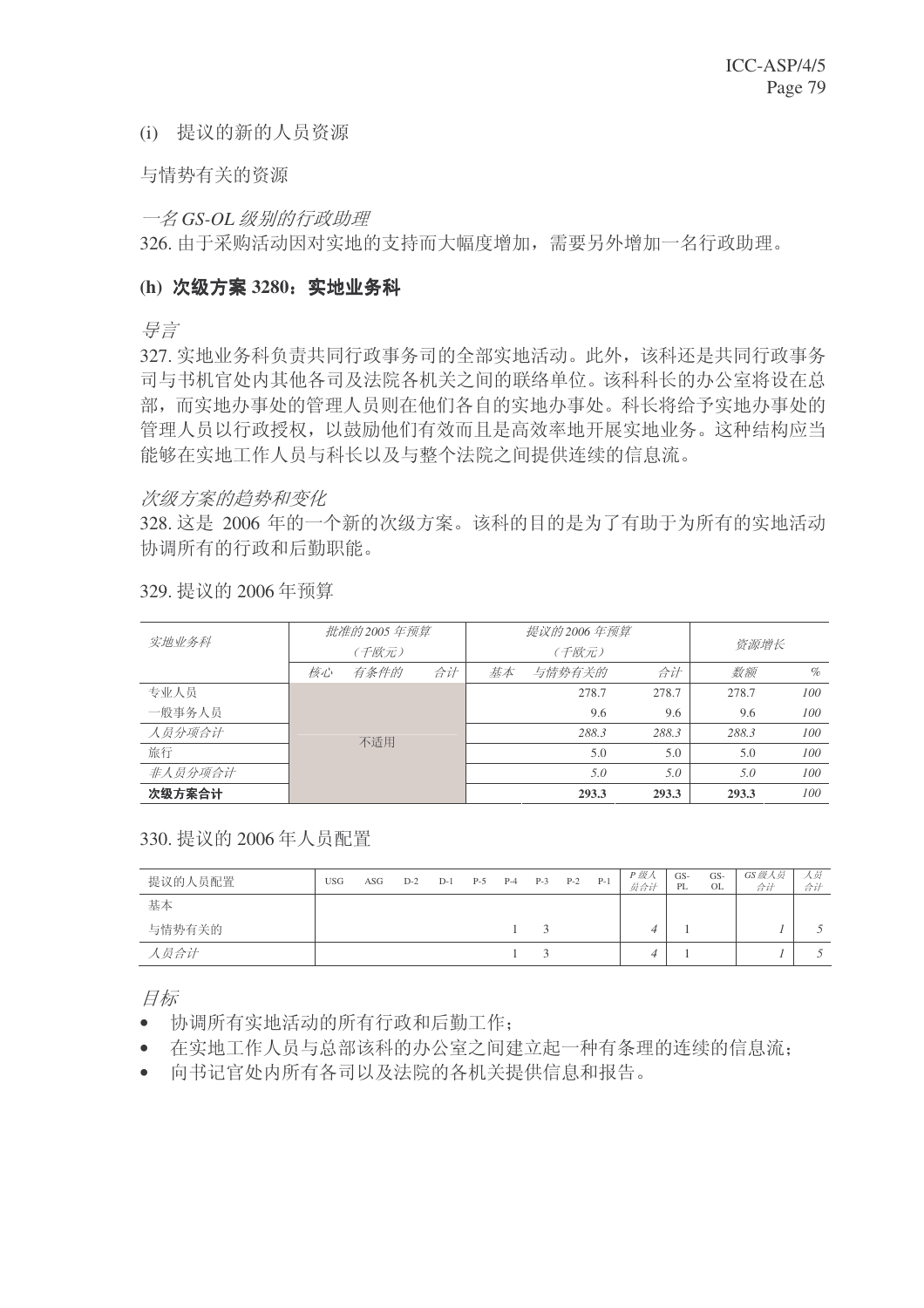| 预期成果                                            | 业绩指标      |
|-------------------------------------------------|-----------|
| 建立实地办事处所 用时间在与检察官办<br>公室签订的服务水平协定 ±10%的范围之<br>内 | 所用时间      |
| 实地办事处,书记官处各司以及法院各机<br>关之间可靠的通讯联系                | 通信联系失误的次数 |

(i) 提议的新的人员资源

与情势有关的资源

# 三名 P-3 实地办事处管理员

331. 需要设立这些职位来管理实地办事处, 每一个情势将设一名实地办事处管理员; 任职人员将在实地办事处内履行一般的管理职能。每一名实地办事处管理员将从总部 科长那里得到行政授权,以便有效而且高效率地开展实地活动。

# 一名 GS-PL 实地办事处管理员

332. 需要设立这一职位以管理第四个实地办事处。这一职位的人员将在该实地办事处 内履行一般的管理职能。该实地办事处管理员将从总部科长那里得到行政授权,以便 开展有效且高效率的实地活动。

(ii) 提议的新的非人员资源

与情势有关的资源

旅行

333. 需要安排资金来资助科长到各实地办事处的旅行。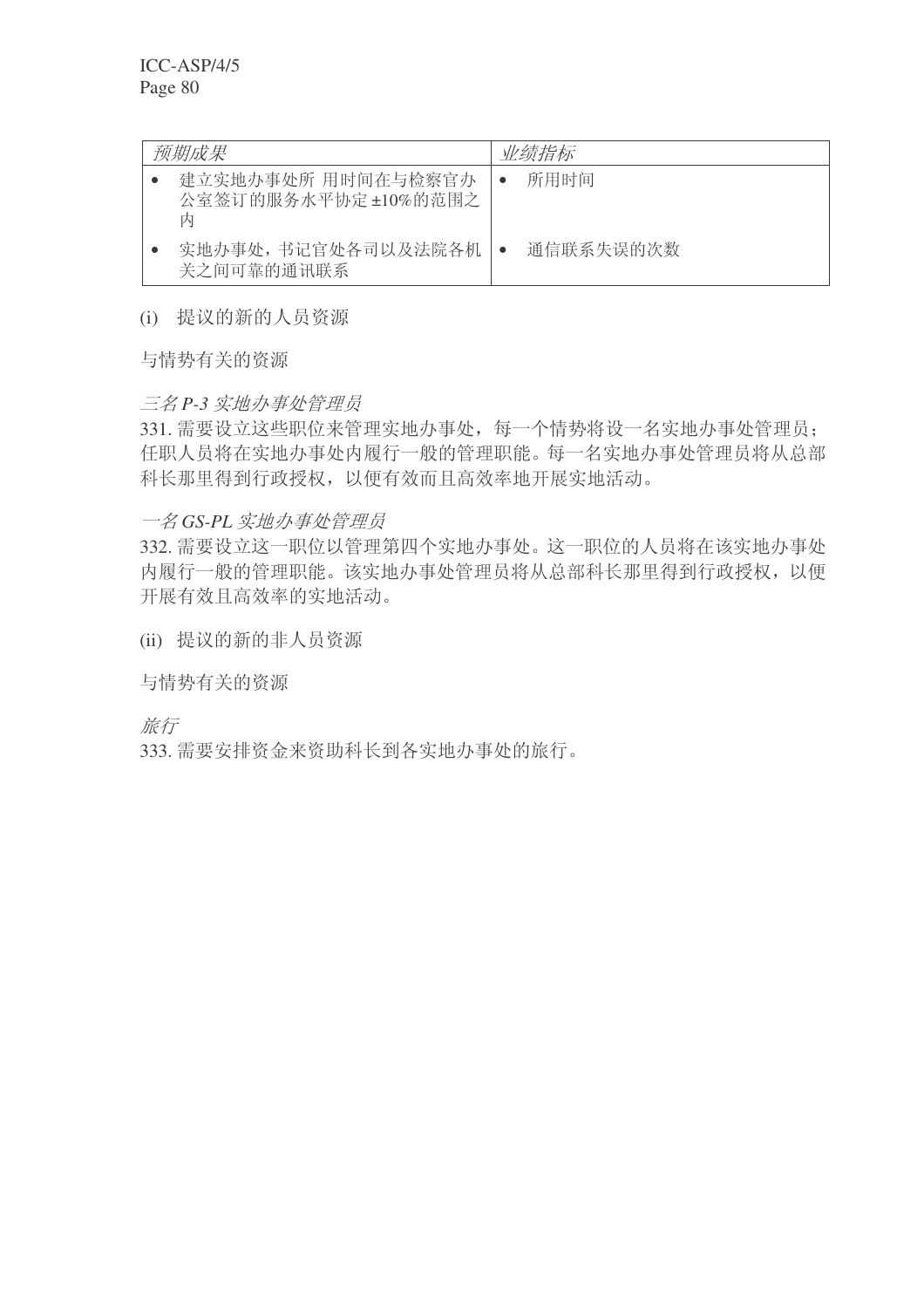# 3. 方案 3300: 法庭事务司



ᇐ㿔

334. 提议的法庭事务司 2006 年预算见下表。

| 法庭事务司       | 2004年支出 |       | 批准的 2005 年预算 |       |         | 提议的 2006 年预算 |          |
|-------------|---------|-------|--------------|-------|---------|--------------|----------|
|             |         |       | (千欧元)        |       |         | (千欧元)        |          |
|             | 合计      | 核心    | 有条件的         | 合计    | 基本      | 与情势有<br>关的   | 合计       |
| 专业人员        | 未细分     | 3,098 | 949          | 4,047 | 2,670.7 | 3,045.8      | 5,716.5  |
| 一般事务人员      |         | 1,127 | 390          | 1,517 | 325.7   | 2,078.8      | 2,404.5  |
| 人员分项合计      | 2,122.7 | 4,225 | 1,339        | 5,564 | 2,996.4 | 5,124.6      | 8,121.0  |
| 一般临时协助      | 53.0    | 30    | 30           | 60    |         | 386.4        | 386.4    |
| 会议临时协助      | 152.0   | 300   |              | 300   | 280.0   |              | 280.0    |
| 加班费         |         |       | 10           | 10    |         | 30.0         | 30.0     |
| 顾问          | 81.1    | 26    |              | 26    | 11.0    | 30.0         | 41.0     |
| 其他人员分项合计    | 286.1   | 356   | 40           | 396   | 291.0   | 446.4        | 737.4    |
| 旅行          | 72.8    | 73    | 120          | 193   | 42.8    | 661.0        | 703.8    |
| 合同性服务, 包括培训 | 333.5   | 335   | 167          | 502   | 308.0   | 1,041.0      | 1,349.0  |
| 一般业务费用      | 6.4     | 1,314 | 1,329        | 2,643 | 1,663.6 | 1,829.5      | 3,493.1  |
| 物品和材料       | 4.6     |       |              |       | 22.7    | 83.8         | 106.5    |
| 家具和设备       | 27.2    |       |              |       | 133.6   | 5.2          | 138.8    |
| 非人员分项合计     | 444.5   | 1,722 | 1,616        | 3,338 | 2,170.7 | 3,620.5      | 5,791.2  |
| 方案合计        | 2,853.3 | 6,303 | 2,995        | 9,298 | 5,458.1 | 9,191.5      | 14,649.6 |

# (a) 次级方案 3310; 司长办公室

ᇐ㿔

335. 法庭事务司在司长办公室的监督下负责对审判室听讯提供组织工作支持, 负责确 保收到、记录和传播信息;负责以法院的两种工作语言提供有效的笔译和口译服务以 及以法院的正式语言提供服务: 负责管理有效的羁押系统, 其中涉及到被告人到达海 牙、临时释放、与东道国、监管国及执行国有关部门的联系等环节;并且为出庭的被 害人、证人以及其他面临危险的人员提供支持、保护、后勤及其他适当的服务。

# 次级方案的趋势和变化

336. 预计司长办公室与各科活动有关的工作量会大大增加, 这些工作涉及到法庭听 讯、目前在海牙的被告、被害人和证人数量、笔译和口译需求可能的增长、实地活动、 向法官提出的程序咨询以及书记官处所决定的支持活动。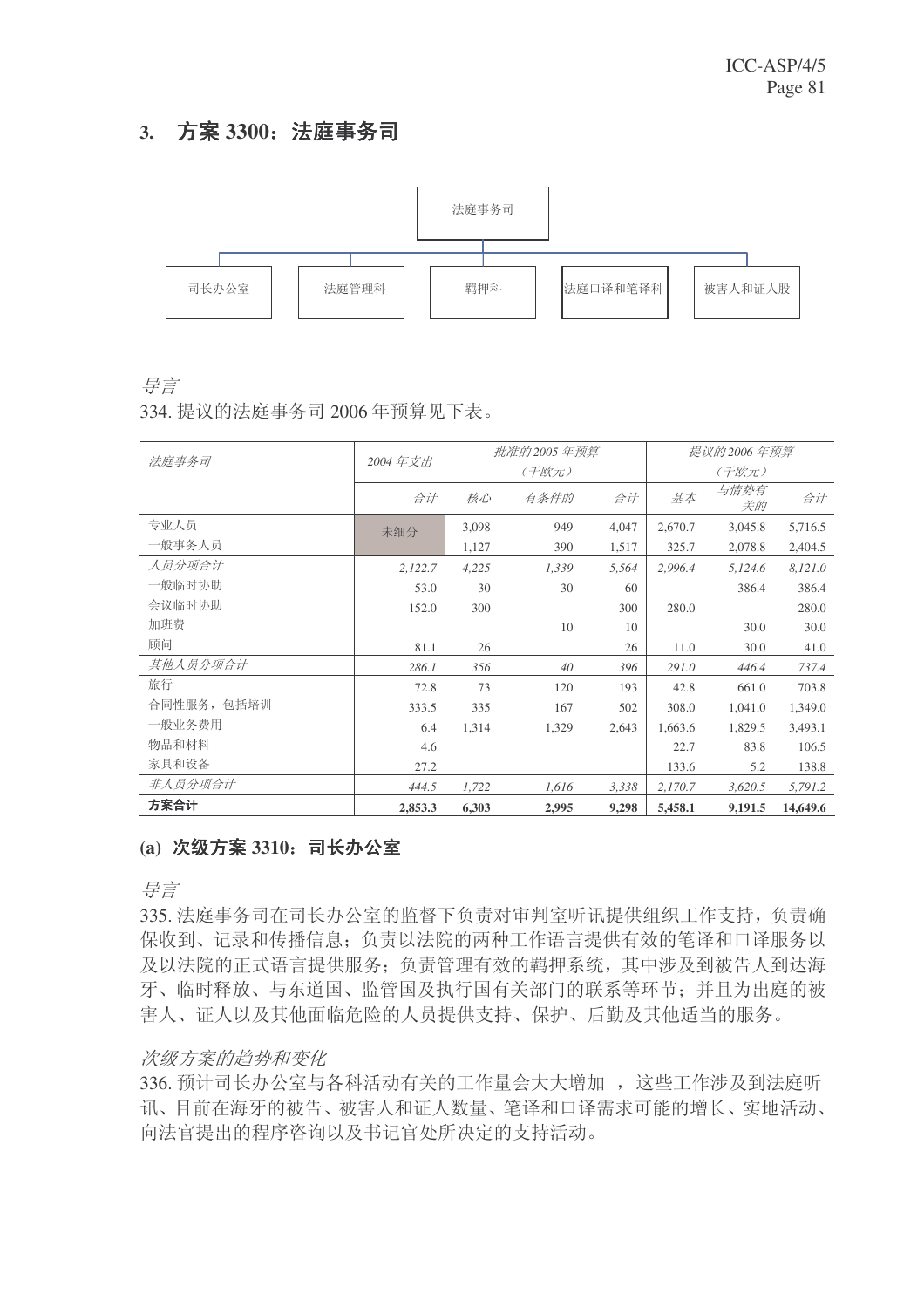### 337. 提议的 2006年预算

| 司长办公室    |     | 批准的 2005 年预算 |     |       | 提议的 2006 年预算 |       |         |        |
|----------|-----|--------------|-----|-------|--------------|-------|---------|--------|
|          |     | (千欧元)        |     |       | (千欧元)        | 资源增长  |         |        |
|          | 核心  | 有条件的         | 合计  | 基本    | 与情势有关的       | 数额    | $\%$    |        |
| 专业人员     | 125 |              | 125 | 156.9 | 76.3         | 233.2 | 108.2   | 87     |
| 一般事务人员   | 50  |              | 50  | 54.3  |              | 54.3  | 4.3     | 9      |
| 人员分项合计   | 175 |              | 175 | 211.2 | 76.3         | 287.5 | 112.5   | 64     |
| 一般临时协助   | 30  | 30           | 60  |       |              |       | $-60.0$ | $-100$ |
| 其他人员分项合计 | 30  | 30           | 60  |       |              |       | $-60.0$ | $-100$ |
| 旅行       | 11  |              | 11  | 10.0  |              | 10.0  | $-1.0$  | $-9$   |
| 非人员分项合计  | 11  |              | 11  | 10.0  |              | 10.0  | $-1.0$  | $-9$   |
| 次级方案合计   | 216 | 30           | 246 | 221.2 | 76.3         | 297.5 | 51.5    | 21     |

# 338. 提议的 2006 年人员配置

| 提议的人员配置 | <b>USG</b> | ASG | $D-2$ | $D-1$ | $P-5$ | $P-4$ | $P-3$ | $P-2$ | $P-1$ | P 级人<br>员合计 | GS-<br>PL | GS-<br>OL | GS 级人员<br>合计 | 人员<br>合计 |
|---------|------------|-----|-------|-------|-------|-------|-------|-------|-------|-------------|-----------|-----------|--------------|----------|
| 基本      |            |     |       |       |       |       |       |       |       |             |           |           |              |          |
| 与情势有关的  |            |     |       |       |       |       |       |       |       |             |           |           |              |          |
| 人员合计    |            |     |       |       |       |       |       |       |       |             |           |           |              |          |

目标

- 通过提供高质量高效率的笔译和口译服务以及羁押和证人保护,确保审判室听讯 的顺利进行:
- 确保对该司的良好管理。

| 预期成果                         | 业绩指标              |
|------------------------------|-------------------|
| 不出现由于法庭事务司而使法庭诉讼延<br>迟或中断的情况 | 由法庭事务司造成的延迟或中断的次数 |
| 内部和外部均未对该司的工作提出 合理丨<br>的不满意见 | 合理意见的数量           |
| 该司所有目标得以实现                   | 各科已实现的目标所占比例      |

# (b) 次级方案 3320; 法庭管理科

异言

339. 法庭管理科负责组织法庭听讯以及确保诉讼活动的顺利进行。这需要从技术(与 信息和通信技术科配合)、视听服务以及人员资源方面提供能够全面运转的审判室。 还需要为到现场出差、就地审判、录像连接提供业务支持。

340. 法庭管理科还负责按照《程序和证据规则》规则 13(1)接收、记录和通告所收到 的资料。这需要恰当地处理展示物;接收在听讯期间形成的卷宗文件;准备听讯纪要; 更新听讯日期表: 对听讯进行记录: 在尊重保密规定的同时确保提供可对外公布的记 录; 将所有案件文件进行归档、编制索引和分发。该科掌管着法院的印章, 并受委托 对记录的保密文件讲行认证。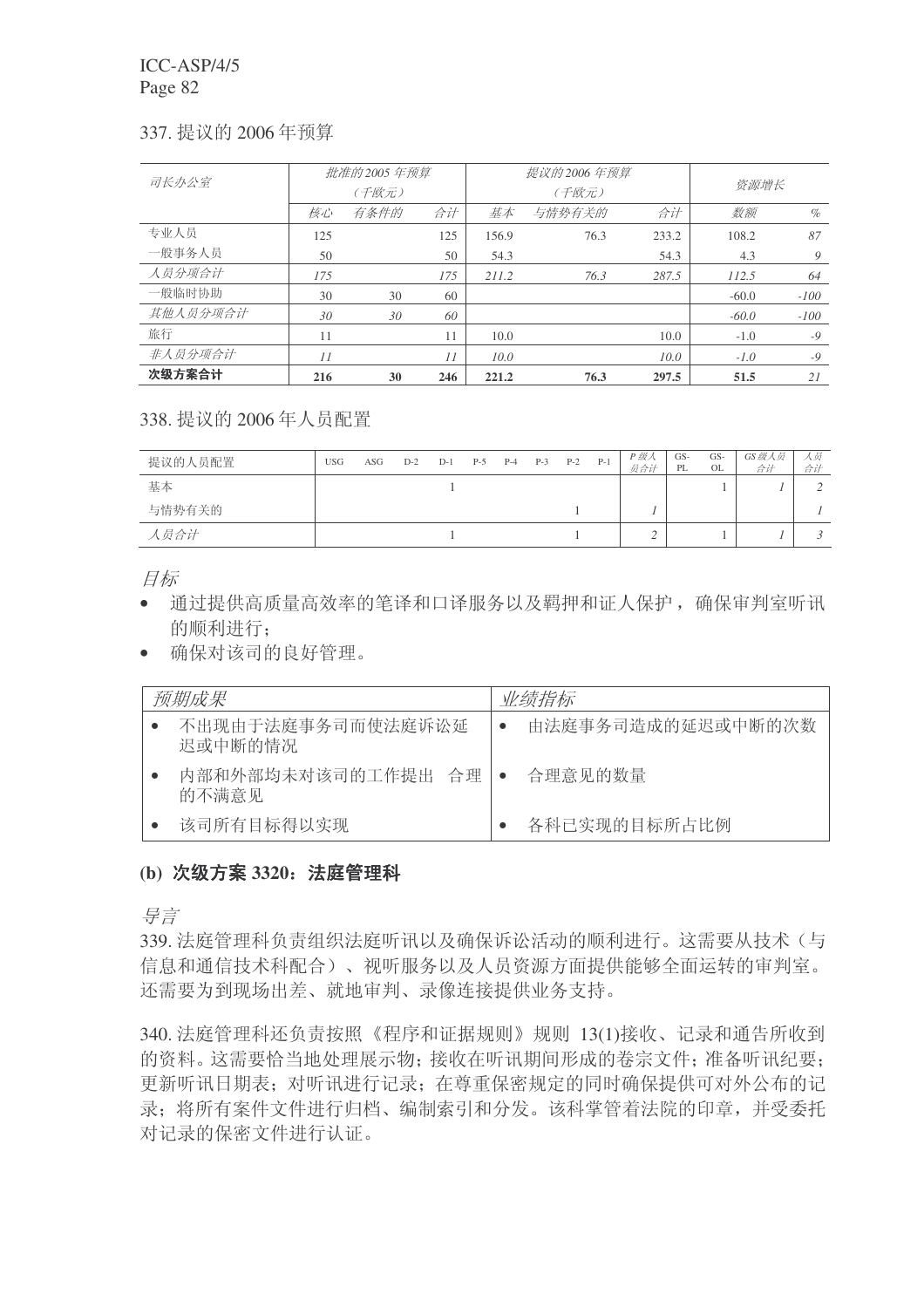## 次级方案的趋势和变化

341. 预计工作量将有增加, 因为司法诉讼取得了进展, 例如庭审的次数、卷宗工作、 通知、与法官就程序问题的讨论等工作都有了增加,特别是根据《法院条例》条例 26 进行的电子管理工作取得了新进展。

# 342. 提议的 2006 年预算。

| 法庭管理科       |       | 批准的 2005 年预算 |       |       | 提议的 2006 年预算 |         | 资源增长     |        |  |
|-------------|-------|--------------|-------|-------|--------------|---------|----------|--------|--|
|             |       | (千欧元)        |       |       | (千欧元)        |         |          |        |  |
|             | 核心    | 有条件的         | 合计    | 基本    | 与情势有关的       | 合计      | 数额       | $\%$   |  |
| 专业人员        | 396   |              | 396   | 296.0 | 216.0        | 512.0   | 116.0    | 29     |  |
| 一般事务人员      | 643   |              | 643   | 54.3  | 1.084.1      | 1.138.4 | 495.4    | 77     |  |
| 人员分项合计      | 1.039 |              | 1,039 | 350.3 | 1,300.1      | 1,650.4 | 611.4    | 59     |  |
| 加班费         |       | 10           | 10    |       | 30.0         | 30.0    | 20.0     | 200    |  |
| 顾问          | 11    |              | 11    | 11.0  | 30.0         | 41.0    | 30.0     | 273    |  |
| 其他人员分项合计    | 11    | 10           | 21    | 11.0  | 60.0         | 71.0    | 50.0     | 238    |  |
| 旅行          |       | 74           | 74    | 4.0   | 199.9        | 203.9   | 129.9    | 176    |  |
| 合同性服务, 包括培训 |       | 107          | 107   |       |              |         | $-107.0$ | $-100$ |  |
| 一般业务费用      |       |              |       | 30.0  |              | 30.0    | 30.0     | 100    |  |
| 家具和设备       |       |              |       | 100.0 |              | 100.0   | 100.0    | 100    |  |
| 非人员分项合计     |       | 181          | 181   | 134.0 | 199.9        | 333.9   | 152.9    | 84     |  |
| 次级方案合计      | 1.050 | 191          | 1,241 | 495.3 | 1,560.0      | 2,055.3 | 814.3    | 66     |  |

# 343. 提议的 2006年人员配置

| 提议的人员配置 | <b>USG</b> | ASG | $D-2$ | $D-1$ | $P-5$ | $P-4$ | $P-3$        | $P-2$     | $P-1$ | P 级人<br>员合计 | GS-<br>PL | GS-<br>OL | GS 级人员<br>合计 | 人奴<br>合计 |
|---------|------------|-----|-------|-------|-------|-------|--------------|-----------|-------|-------------|-----------|-----------|--------------|----------|
| 基本      |            |     |       |       |       |       |              |           |       |             |           |           |              |          |
| 与情势有关的  |            |     |       |       |       |       |              |           |       |             |           | 14        | 23           | 26       |
| 人员合计    |            |     |       |       |       |       | $\mathbf{r}$ | $\bigcap$ |       |             |           |           | 24           | 30       |

目标

• 通过在实地和总部提供所有所需要的信息技术和其他资源来支持审判工作:

• 实现集中的信息系统,以便对法院的所有需求做出反应。

| 预期成果                                       | 业绩指标                    |
|--------------------------------------------|-------------------------|
| 2006年底三个审判室必须设备配备齐全,<br>并能投入使用             | 在最后期限内完成                |
| 2006年底, 视频连接、提供证词以及其他<br>法庭外诉讼程序所需要的设备能够使用 | 在最后期限内完成                |
| 2006年底,电子法庭管理系统必须全面地<br>投入使用               | 在最后期限内完成                |
| 所有的电子法庭管理系统用户都必须完<br>全掌握该系统                | 经过培训的电子法庭管理系统用户所占<br>比例 |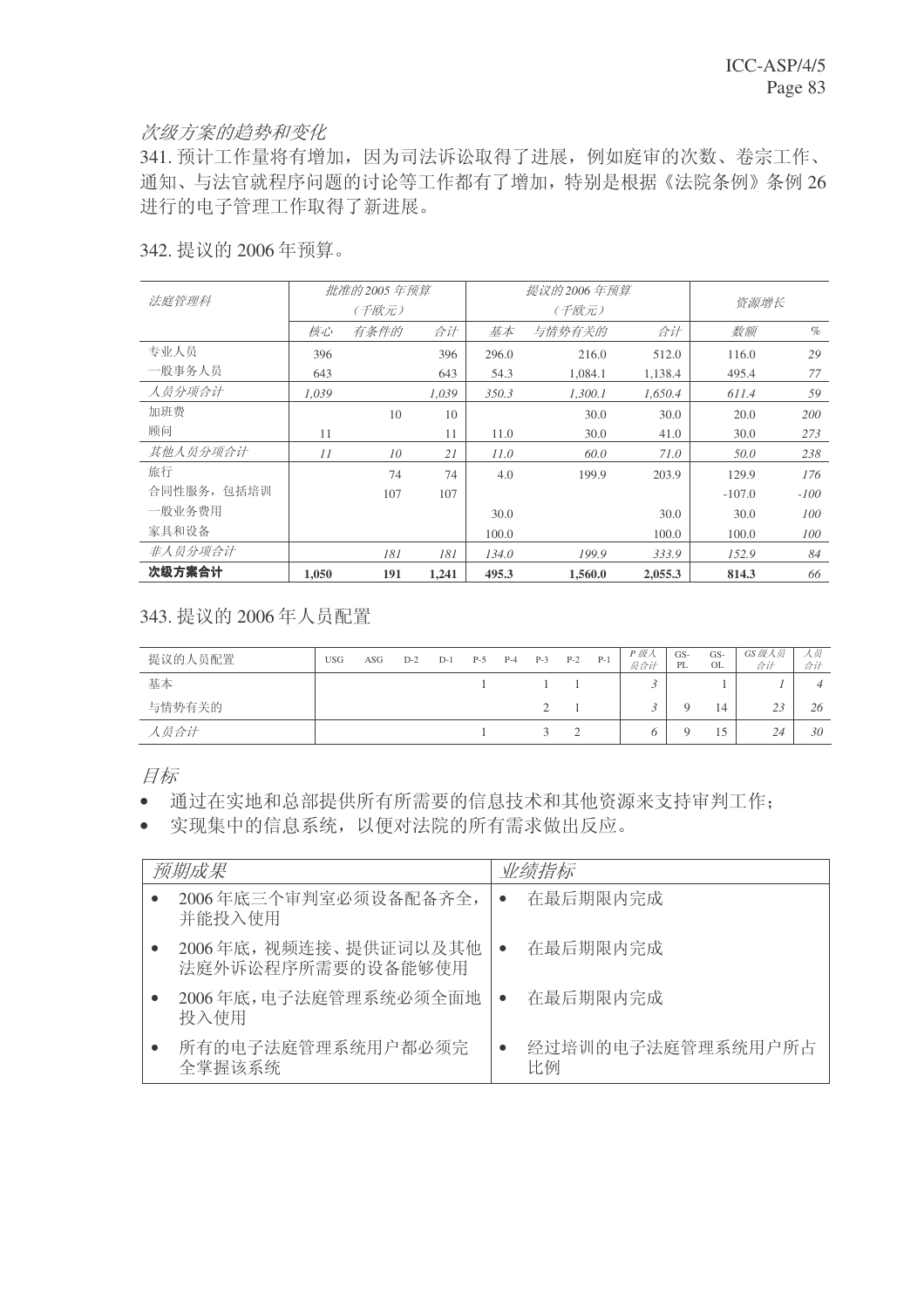(i) 提议的新的人员资源

与情势有关的资源

### 一名 P-3 法律协调员

344. 需要该法律协调员就一个情势的程序问题与法庭事务司、被害人和律师司、各分 庭以及检察官办公室讲行协调。

### 一名 GS-PL 高级视听助理

345. 需要该高级视听助理来协调、监督听讯音频视频记录的制作, 并执行分庭有关听 讯的命令。

### 一名 GS-OL 视听助理

346. 该视听助理将协助高级视听助理及时地制作听讯的音频视频记录, 并执行分庭有 关的命令。他/她还将在听讯期间提供技术协助,并在视频连接、非书面通信联系方面 提供技术帮助。

# 三名 GS-PL 法庭记录员

347. 三名法庭记录员是必要的, 因为每一种工作语言将使用两名记录员, 而且他们必 须每三十分钟轮换一次。《法院细则》规定要进行实时记录,而且使用内部的法庭记 录员比外包成本效益更好。他们的职责是按照需要,并根据《规约》、《程序和证据 规则》以及《法院条例》对听讯和其他诉讼活动进行记录:并及时向高级记录协调员 提供记录的最终文稿。在必要和有空时,他们还将承担其他的任务,例如编辑和校对。

#### 三名 GS-OL 案文处理助理

348. 这三名案文处理助理的任务是检查、校对和改正法庭记录员所做的记录以便及时 最终定稿。实际上,如果要得到准确的实时记录,案文处理助理是对法庭记录员的一 种必要补充。必要时,他们还将检查其他的文件。如上所述,使用法庭内部的工作人 员成本效益将更好。

### →名 GS-OL 法庭记录助理

349. 需要这样一个职位来管理和组织电子环境下的法庭文件(使用扫描、登记程序、 对信息讲行摘要并在电子法庭管理系统中导入有关的数据信息): 保证情势/案件中提 交的文件和法律文书的安全和保密: 保存包括法庭记录、证据材料、视听材料在内的 档案: 作为联系人负责有关案件文件和档案材料的咨询、研究和问题解答。

### $-\frac{2}{3}$  GS-OL 助理

350. 需要该助理在听讯之前做好审判室的准备工作, 以便确保所有的技术设备都能正 常工作: 对审判室内和审判室外提出的各种要求迅速有效地采取行动; 跟踪或复制各 种文件或展示物,并在书记官处保险室内保存展示物。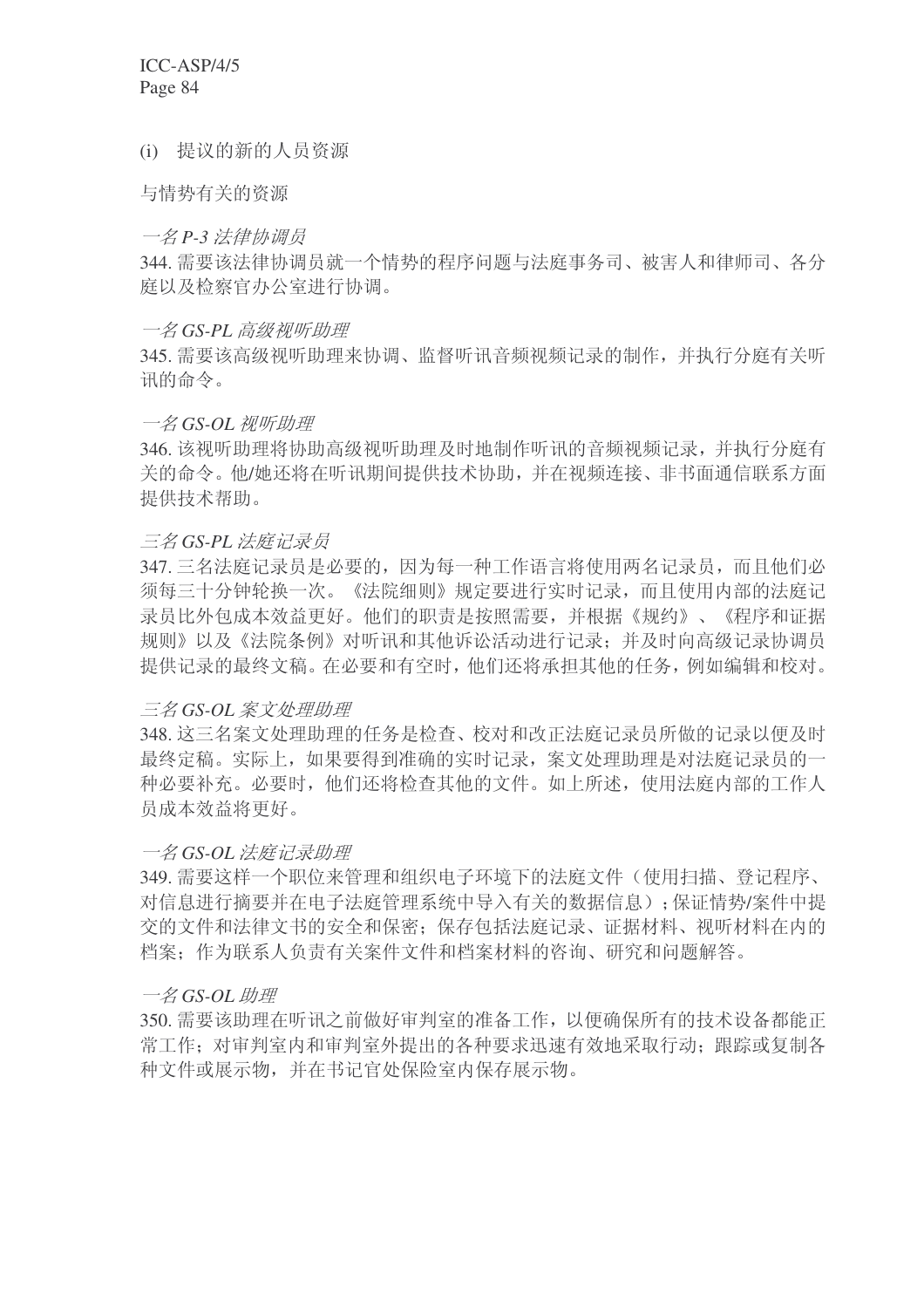### (ii) 提议的新的非人员资源

基本资源

#### 一般业务费用

351. 告知费用。法庭管理科负责将各种文件告知, 并负责执行各项决定。这意味着该 科必须能够将需要执行的法院各项具体命令告知任何实体(包括个人、政府或任何其 他的有关机构)。根据《法院条例》,必须有人去亲自通知有关的人员。这意味着法 庭管理科每次通知都必须有一名工作人员夫旅行,同时还需要有实地的口译人员。

#### 家具和设备

352. 根据电子法庭的要求(即《法院条例》条例 26), 文件将需要使用电子签名。法 院需要由它自己来实现这一系统,因为法院不能完全依赖和信任外部服务提供商。此 外,在国际刑事法院建立起公共关键基础设施将有助于将来法院实现上述职能的所有 需要。如果从外部提供商手里购买,所有的许可证每年都需要续延。这将在内部初建 和维护费用的基础上增加总体拥有成本。

#### 与情势有关的资源

旅行

- 通知: 估计的数额可用于 2006 年最多七次在乌干达执行的通知任务, 以及 2006 年五次在刚果民主共和国执行的通知任务。
- 电视会议: 还要考虑到与电视会议(平均七天)有关的旅行费用。该科在调查阶 段即可提供电视会议服务。费用包括一名法院官员和一名视听助理的旅行费用。
- 现场活动: 必须为一名书记官处的官员、一名检察官办公室的官员、一名翻译和 一名技术人员的旅费做出预算,以备分庭派人到现场去执行任务(平均10天)。

### (c) 次级方案 3330: 羁押科

号言

353. 羁押科安全并人道地看守根据法院授权而被羁押的人员, 并保证他们的健康, 同 时根据《法院条例》条例 90, 保持一个有效的羁押体系。

354. 该科将在提供秩序良好的羁押中心方面努力成为公认的模范, 在这个羁押中心 里, 根据《法院条例》条例 91, 被羁押人得到人道的、体面的和符合法律的对待, 而 且对人的尊重被视为具有最重要的价值。该科将在任何时候确保遵守国际羁押标准和 条件(《联合国囚犯待遇最低限度标准规则》)。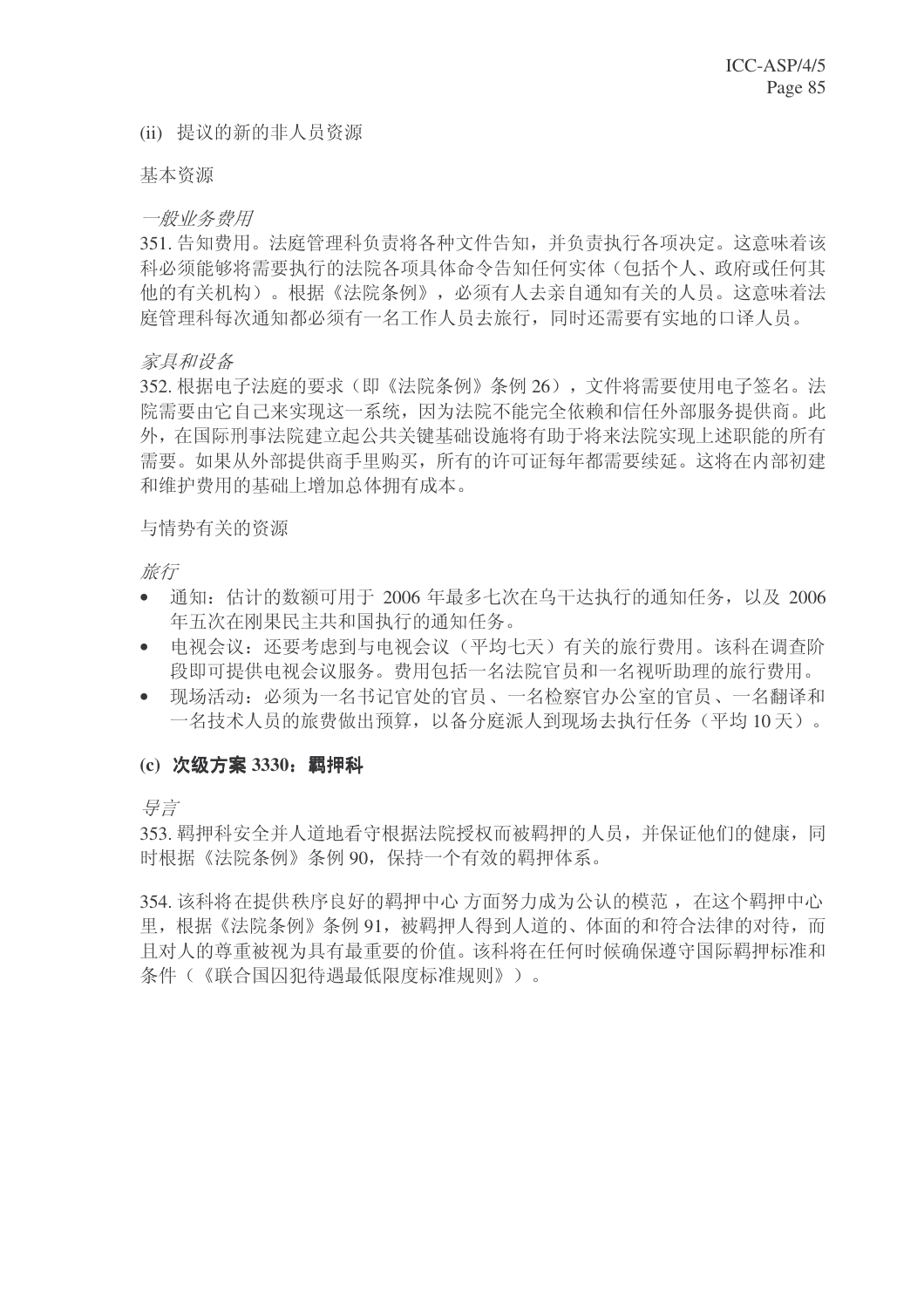### 355. 提议的 2006 年预算

| 羁押科         |       | 批准的 2005 年预算 |       |         | 提议的 2006 年预算 |         | 资源增长  |     |
|-------------|-------|--------------|-------|---------|--------------|---------|-------|-----|
|             |       | (千欧元)        |       |         | (千欧元)        |         |       |     |
|             | 核心    | 有条件的         | 合计    | 基本      | 与情势有关的       | 数额      | $\%$  |     |
| 专业人员        | 264   |              | 264   | 192.9   | 76.3         | 269.2   | 5.2   | 2   |
| 一般事务人员      | 50    |              | 50    | 54.3    | 90.4         | 144.7   | 94.7  | 189 |
| 人员分项合计      | 314   |              | 314   | 247.2   | 166.7        | 413.9   | 99.9  | 32  |
| 一般临时协助      |       |              |       |         | 57.0         | 57.0    | 57.0  | 100 |
| 其他人员分项合计    |       |              |       |         | 57.0         | 57.0    | 57.0  | 100 |
| 旅行          |       |              |       | 2.8     | 88.5         | 91.3    | 91.3  | 100 |
| 合同性服务, 包括培训 | 5     |              | 5     | 8.0     |              | 8.0     | 3.0   | 60  |
| 一般业务费用      | 1.314 |              | 1.314 | 1.633.6 | 94.3         | 1,727.9 | 413.9 | 31  |
| 物品和材料       |       |              |       | 22.7    | 2.2          | 24.9    | 24.9  | 100 |
| 家具和设备       |       |              |       | 33.6    |              | 33.6    | 33.6  | 100 |
| 非人员分项合计     | 1,319 |              | 1,319 | 1.700.7 | 185.0        | 1.885.7 | 566.7 | 43  |
| 次级方案合计      | 1,633 |              | 1,633 | 1.947.9 | 408.7        | 2,356.6 | 723.6 | 44  |

356. 提议的 2006 年人员配置

| 提议的人员配置 | <b>USG</b> | ASG | $D-2$ | $D-1$ | $P-5$ | $P-4$ | $P-3$ | $P-2$ | $P-1$ | P 级人<br>员合计 | GS-<br>PL | GS-<br>OL | GS级人员<br>合计 | 人员<br>合计 |
|---------|------------|-----|-------|-------|-------|-------|-------|-------|-------|-------------|-----------|-----------|-------------|----------|
| 基本      |            |     |       |       |       |       |       |       |       |             |           |           |             |          |
| 与情势有关的  |            |     |       |       |       |       |       |       |       |             |           |           | - 1         |          |
| 人员合计    |            |     |       |       |       |       |       |       |       |             |           |           |             |          |

目标

- 在执行羁押条件时,充分尊重被羁押人的安全;
- 根据《法院规约》、《法院条例》、《书记官处条例》以及《联合国囚犯待遇最 低限度标准规则》,在看守中充分尊重被羁押人的权利并确保他们的全部福利。

| 预期成果                                                          | 业绩指标 |                                 |
|---------------------------------------------------------------|------|---------------------------------|
| 秩序良好的羁押场所, 在那里被羁押人集<br>体都是安全的并感到安全, 不受伤害                      |      | 出现严重伤害情况的数量少于被羁押人<br>平均数目的 10%* |
| 羁押中心不出现被羁押人逃离的情况                                              | 零逃跑  |                                 |
| 90%的工作人员得到在国际环境下如何<br>管理被羁押人的各个方面的培训                          |      | 受训人员所占比例                        |
| 国际红十字委员会关于看押中对被羁押<br>人管理的各方面的所有报告均是正面的                        |      | 正面评论所占比例                        |
| 对被羁押人通过正式提意见程序所提出<br>并已进行登记的不满意见, 做到 100%在<br>三天之内以书面形式给予收到答复 | 比例   | 对其及时做出收到答复的不满意见所占               |
| 被认为合理的意见少于10%                                                 |      | 合理的不满意见所占的比例                    |

<sup>\*</sup>预计 2006年被羁押人的数量不超过一位数。因此, 由于目标人群的数量可能太少, 上述量化衡量标 准的值可能会被扭曲。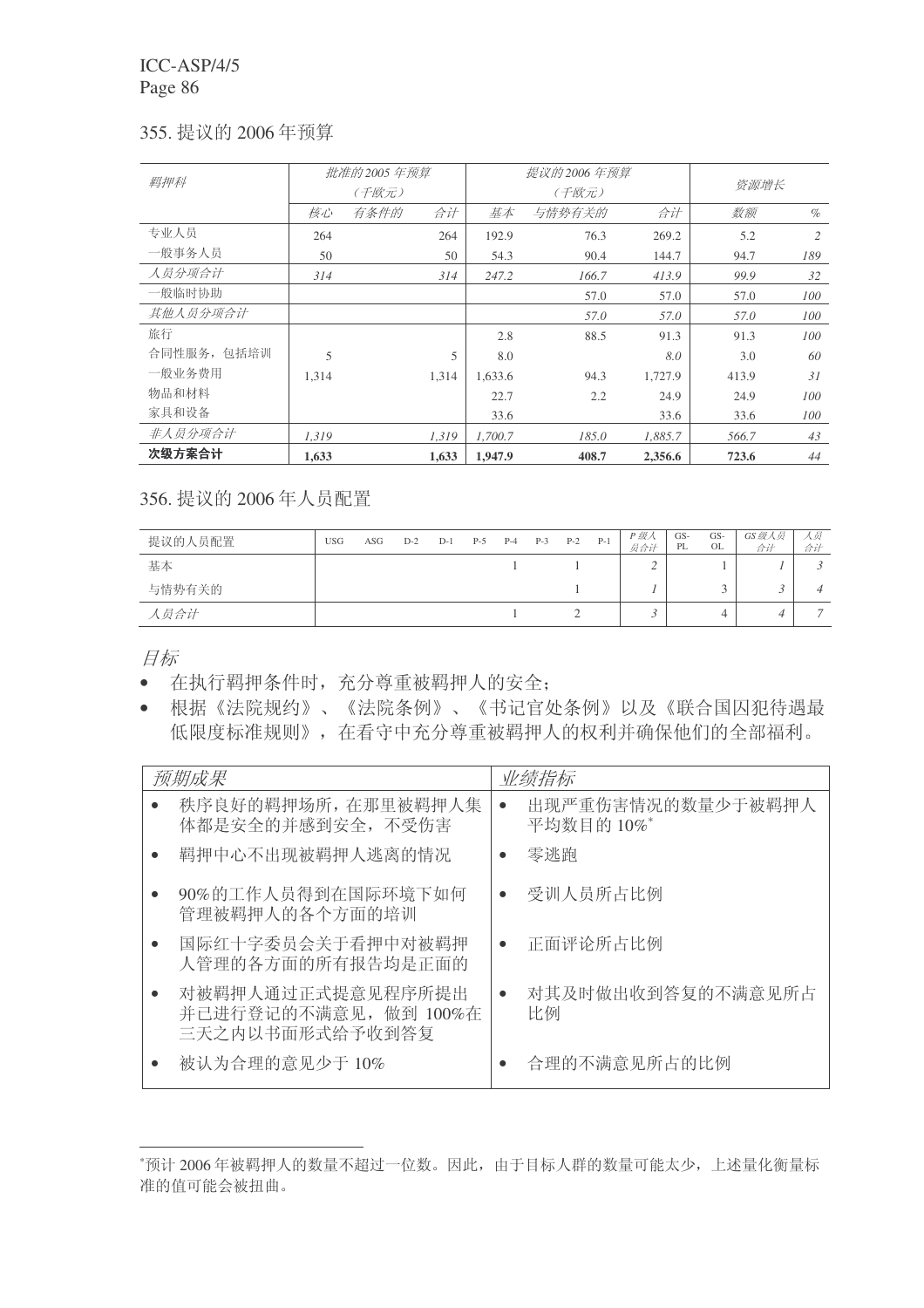### (i) 提议的新的人员资源

与情势有关的资源

 $-\frac{2}{5}$  GS-OL #<sup>+</sup>

357. 这一要求是符合《法院条例》条例 103(4)的。该任职人员将在医务干事的监督下 确保被羁押人身体健康。特别是将需要该任职人员在恰当诊断所需要的诊断程序方面 以及在正确操作设备方面协助医务于事;根据医务于事的指示采用各种护理技术和方 法以便使病人迅速度?对己完成的工作做出准确的报告和数据处理:看管并提供必 要的用品: 以及完成分配的其他任务。

### **两名 GS-OL 语言助理**

358. 需要这些职位来提供语言支持以确保高效率的工作。其职责包括草译被羁押人提 供的文件, 对被羁押人给法院各机关的信件、文件和要求进行口译: 协助首席看守干 事或工作人员与被羁押人沟通交流。

#### 一般临时协助

359. 按个案需求, 为被羁押人的身心健康提供心理和/或精神病学服务。考虑到不是所 有的被羁押人都需要这种服务, 所以提出了一个比例。

360. 做出了一种假设, 即必须提供当地看守一般临时协助, 以便为实地的羁押中心配 备人员。

(ii) 提议的新的非人员资源

基本资源

一般业务费用

361. 在永久羁押中心建设完成之前, 必须和用羁押房间。根据设想, 2006 年共需要 12 个羁押房间。

物品和材料

362. 制服: 看守人员将穿着国际刑事法院的制服。

家具和设备

363. 用于当运送被羁押人的交通警察在从羁押中心到法院所在地的路上时, 与其联络 以及与法院所在地安全部门的联系。

364. 用干羁押中心与法院之间的视频连接。

与情势有关的资源

旅行

• 将被告人和陪同人在实地转移以及从实地转移到法院所在地所需要的费用。 必须为这一用途留出备用资金, 以防有关国家不能为此提供费用。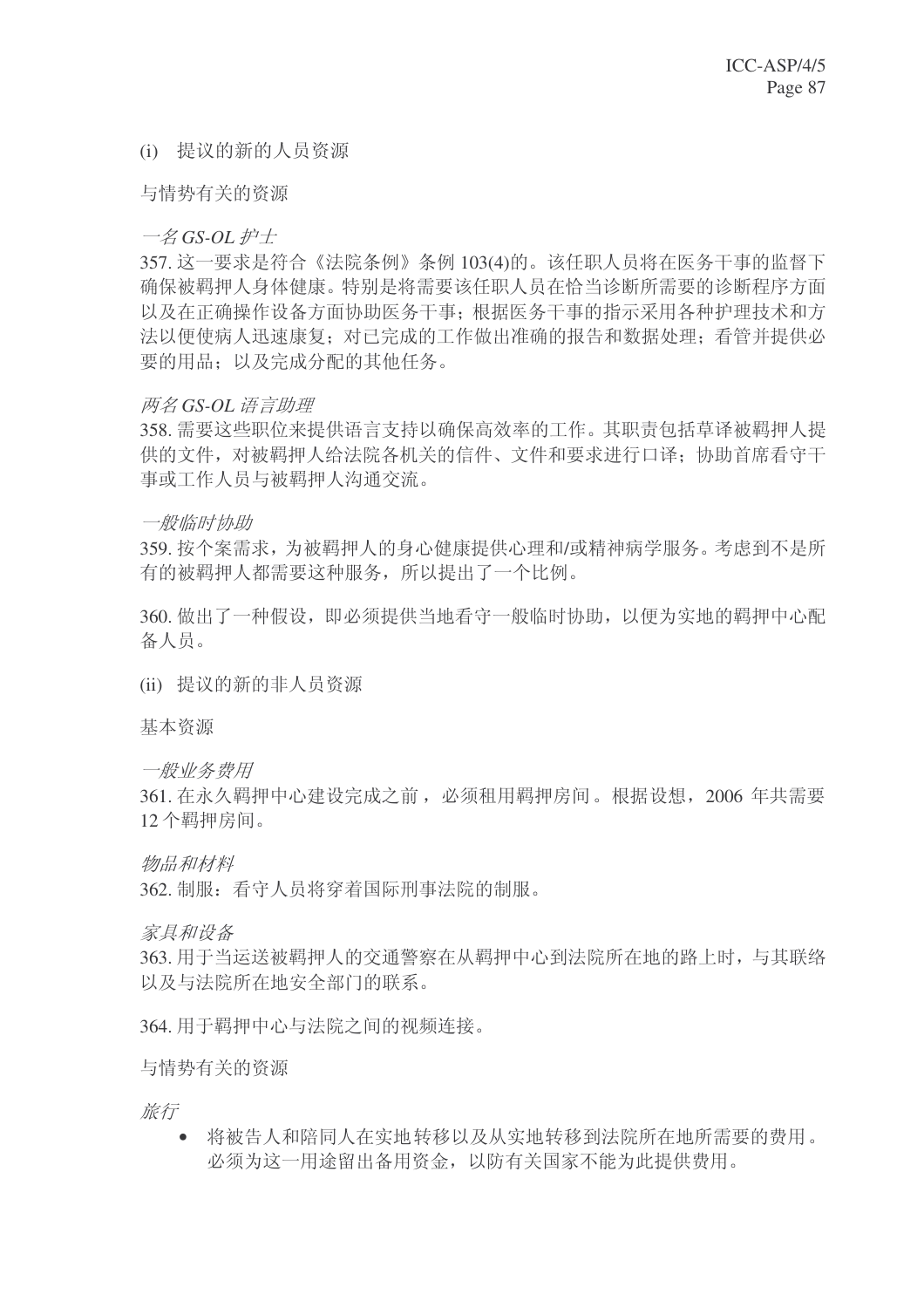• 羁押中心工作人员察看羁押条件和/或培训看守人员的旅行费用。

一般业务费用

365. 需要提供资金以便实地的羁押中心能够为被羁押人和当地聘用的看守人员购买 衣物、毯子、食品、药品等物品。另外,手机、笔记本电脑、打印机等设备也需要资 金

### (d) 次级方案 3340: 法庭口译和笔译科

ᇐ㿔

366. 法庭口译和笔译科的使命是:

- 为下述各项提供语言服务(笔译和口译): 法庭听讯: 法院的活动: 书记官 处(法庭事务司以及被害人和律师司)/各分庭/院长会议的实地出差任务: 书 记官长直属办公室: 法律顾问科: 警卫科: 共同行政事务司: 新闻和文件科。
- 确保用户熟悉程序以及所提供的各种语言和服务,同时对所做的所有工作进 行详细记录。

次级方案的趋势和变化

- 由于第一次听讯(刚果民主共和国的情势)和第一次提起诉讼(乌干达案件), 该科的工作量大大增加;
- 法院需要口译和笔译的活动频率及时间大幅度增加: 其中包括研讨会、讲课、 情况介绍会、培训、正式访问等:
- 每一次提交诉讼文件和/或口译活动都要计算成本并量化, 以便有一个更好的 总体了解。

| 法庭口译和笔译科    |       | 批准的 2005 年预算 |       |         | 提议的 2006 年预算 |         | 资源增长    |        |
|-------------|-------|--------------|-------|---------|--------------|---------|---------|--------|
|             |       | (千欧元)        |       |         | (千欧元)        |         |         |        |
|             | 核心    | 有条件的         | 合计    | 基本      | 与情势有关的       | 数额      | $\%$    |        |
| 专业人员        | 1.929 | 949          | 2.878 | 1,507.0 | 2,489.0      | 3,996.0 | 1.118.0 | 39     |
| 一般事务人员      | 100   |              | 100   | 108.5   | 84.6         | 193.1   | 93.1    | 93     |
| 人员分项合计      | 2.029 | 949          | 2,978 | 1,615.5 | 2,573.6      | 4,189.1 | 1.211.1 | 41     |
| 一般临时协助      |       |              |       |         | 255.0        | 255.0   | 255.0   | 100    |
| 会议临时协助      | 300   |              | 300   | 280.0   |              | 280.0   | $-20.0$ | $-7$   |
| 顾问          | 15    |              | 15    |         |              |         | $-15.0$ | $-100$ |
| 其他人员分项合计    | 315   |              | 315   | 280.0   | 255.0        | 535.0   | 220.0   | 70     |
| 旅行          | 9     | 4            | 13    | 10.0    | 80.0         | 90.0    | 77.0    | 592    |
| 合同性服务, 包括培训 | 300   | 60           | 360   | 300.0   | 1.020.0      | 1.320.0 | 960.0   | 267    |
| 非人员分项合计     | 309   | 64           | 373   | 310.0   | 1.100.0      | 1,410.0 | 1.037.0 | 278    |
| 次级方案合计      | 2,653 | 1,013        | 3,666 | 2,205.5 | 3.928.6      | 6,134.1 | 2,468.1 | 67     |

367. 提议的 2006 年预算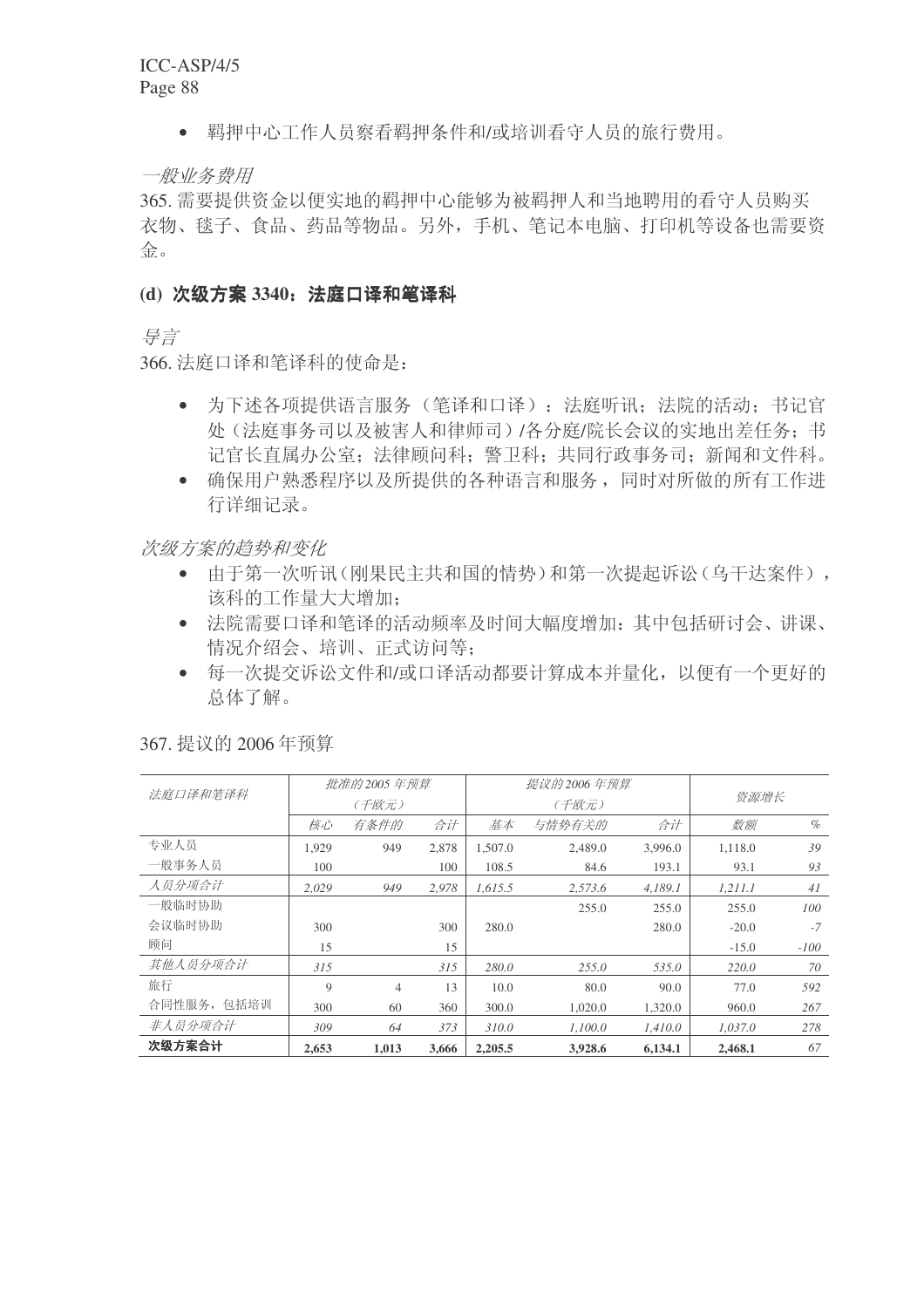368. 提议的 2006年人员配置

| 提议的人员配置 | <b>USG</b> | ASG | $D-2$ | $D-1$ | $P-5$ | $P-4$        | $P-3$ | $P-2$ | $P-1$ | P 级人<br>员合计 | GS-<br>PL | GS-<br>OL | GS级人员<br>合计 | 人员<br>合计 |
|---------|------------|-----|-------|-------|-------|--------------|-------|-------|-------|-------------|-----------|-----------|-------------|----------|
| 基本      |            |     |       |       |       | $1 \quad 5$  | - 8   |       |       |             |           |           |             | 17       |
| 与情势有关的  |            |     |       |       |       | $\sigma$     | 14    | 8     | 4     | 32          |           |           | - 4         | 37       |
| 人员合计    |            |     |       |       |       | $1 \quad 11$ | 22    |       |       | 47          |           | -         |             | 54       |

目标

- 通过对被告人/证人/被害人使用的语言进行准确的双向口译和笔译,并以法文和英 文协助法院高效地开展活动, 确保审判的公平和高效:
- 通过提供法文和英文的口笔译服务, 确保法院活动高效率地讲行。

| 预期成果      |                                           | 业绩指标                                                 |
|-----------|-------------------------------------------|------------------------------------------------------|
| 的笔译       | 随时提供准确 的不同民族语言以及英文<br>和法文的同声传译, 对法院文件进行准确 | 对口译和笔译的准确性不出现合情理的<br>争议<br>法院的诉讼工作不因缺少口译或笔译而<br>出现延误 |
| 够较好或很好地理解 | 准确率达到 85%-90%以确保所有用户能                     | 在诉讼活动中提出语言问题的次数                                      |
| 的期限内完成    | 90%或更多的优先笔译请求能够在商定                        | 在最后期限内完成的优先翻译任务所占<br>的比例                             |

(i) 提议的新的人员资源

与情势有关的资源

### 两名 P-4 法文译审/编辑

369. 需要定稿和编辑的内部材料的数量要求增加两名在法庭口译和笔译科全职工作 的译审,因为法文的主要译审越来越多地参与法文笔译主管的管理工作,而且工作量 要求有50%的实际工作时间用来安排优先顺序、分发以及与最终用户的联系。

### 一名 P-4 英文译审/编辑

370. 刚果民主共和国大量的材料将是法文, 需要内部翻译成英文。目前英文笔译和译 审都还承担着口译的工作,因为在法院的初建阶段这是一种必要的做法。与此同时, 聘用的一名 P-4 级英文译审/编辑被重新安排为实地口译的协调员。法庭口译和笔译科 的工作需要至少有一名不承担其他工作的全职英文译审/编辑。

### ϸৡ *P-3* ⊩᭛ヨ䆥

371. 需要这两名翻译来增加法文翻译股的力量, 以便及时地进行有关乌干达的案件法 文笔译工作,因为所有乌干达案件的材料都是以英文提供并/或以英文形成诉讼文件提 交法院。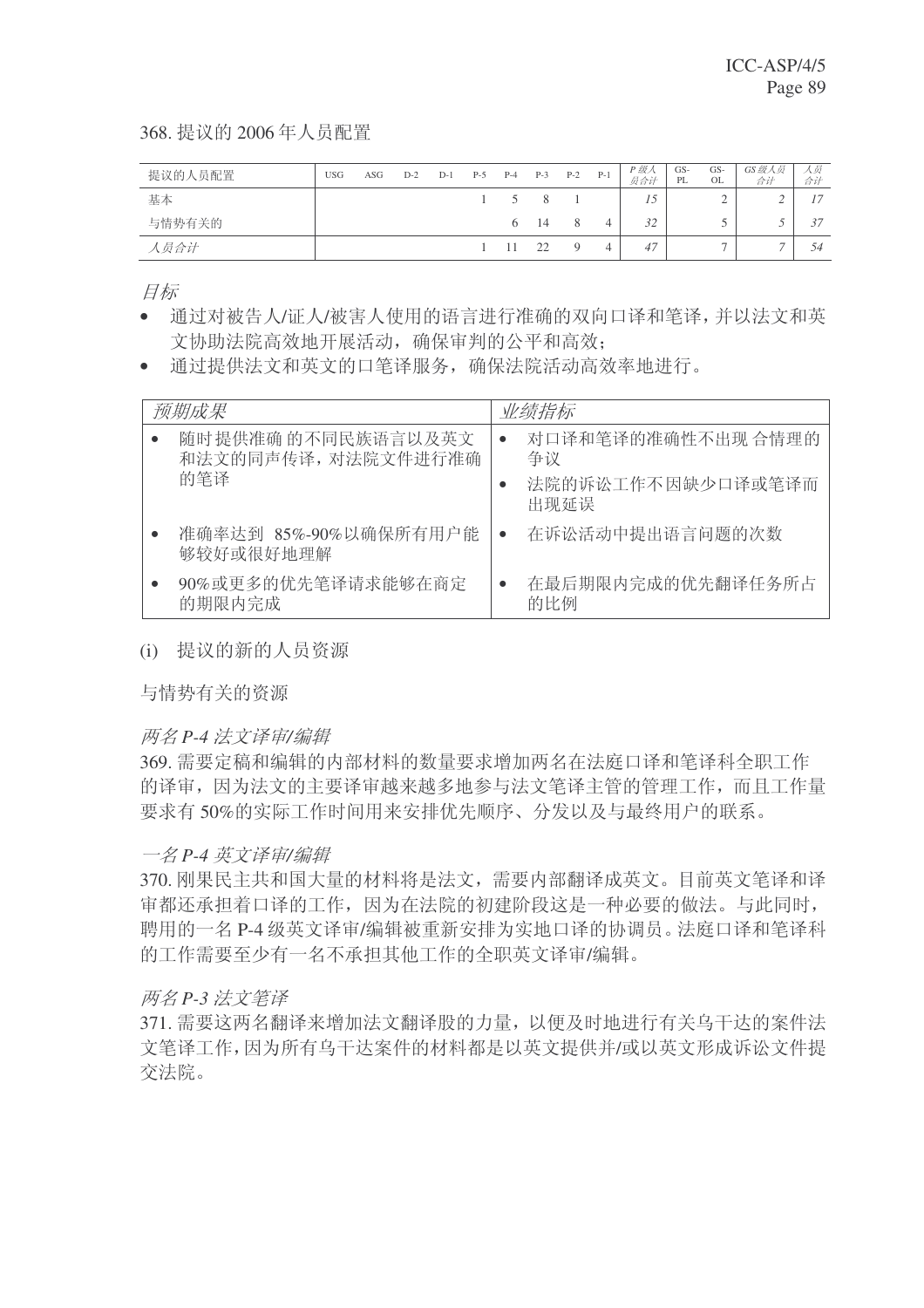一名 P-3 英文笔译

372. 需要这名人员来加强英文笔译股的力量, 以便及时地进行有关刚果民主共和国的 笔译工作。刚果民主共和国的大部分材料是以法文提供的,并以两种语言形成诉讼文 件提交法院。目前, 英文笔译和译审都承担着口译的工作, 需要更多的不同语言(阿 拉伯文、俄文、中文)的英文笔译人员。

### ϸৡ *P-3* ⊩᭛*/*㣅᭛⊩ᒁষ䆥

373. 随着刚果民主共和国案件的开始, 将需要增加笔译资源, 以保证两个审判能同时 进行。在目前该科资源的基础上,最少需要另外增加两名口译人员。

#### **两名GS-OL 行政助理**

374. 需要讲法语的文件管理助理来: 1) 保持术语的一致性; 2) 保持该科高效的工作 流程; 3) 确保将要归档的法文翻译最终文稿没有错误。

#### *两名 GS-OL 实地行政助理*

375. 提供支持以及偶尔提供英文/当地语言的双向口译服务。他/她必须是合格的实地 口译人员。

一般临时协助

376. 需要短期另外聘用使用法院语言以及其他必要语言的译审和/或编辑, 以讲行与某 一情势有关的保密文件的定稿工作。必须有民族语言的译审,以便为被告、被害人和 证人进行正式文件民族语言文本的最终定稿工作。辩护工作所需要的笔译也要在内部 完成。

(ii) 提议的新的非人员资源

与情势有关的资源

旅行

377. 需要为寻找实地翻译安排旅行经费, 以便为实地业务做好准备。

合同性服务,包括培训

378. 需要为以下各项安排经费:

- 培训: 将向实地口译人员和法院工作人员提供有关语言技巧的培训。
- 外部笔译: 根据《程序和证据规则》规则 40. 解决法院重大问题的裁判必须 翻译成法院的所有正式语言。此外,针对各种民族语言和稀有语言的组合, 审判期间还将聘用口译人员。此外,还将需要自由职业笔译人员以及辩护笔 译人员。

### (e) 次级方案 3350; 被害人和证人股

ᇐ㿔

379. 被害人和证人股通过在诉讼的各个阶段提供支持和保护以及业务后勤服务来协 助被害人和证人与法院之间的互动,以此来推动法院调查、起诉和公平审判的战略目 标的实现。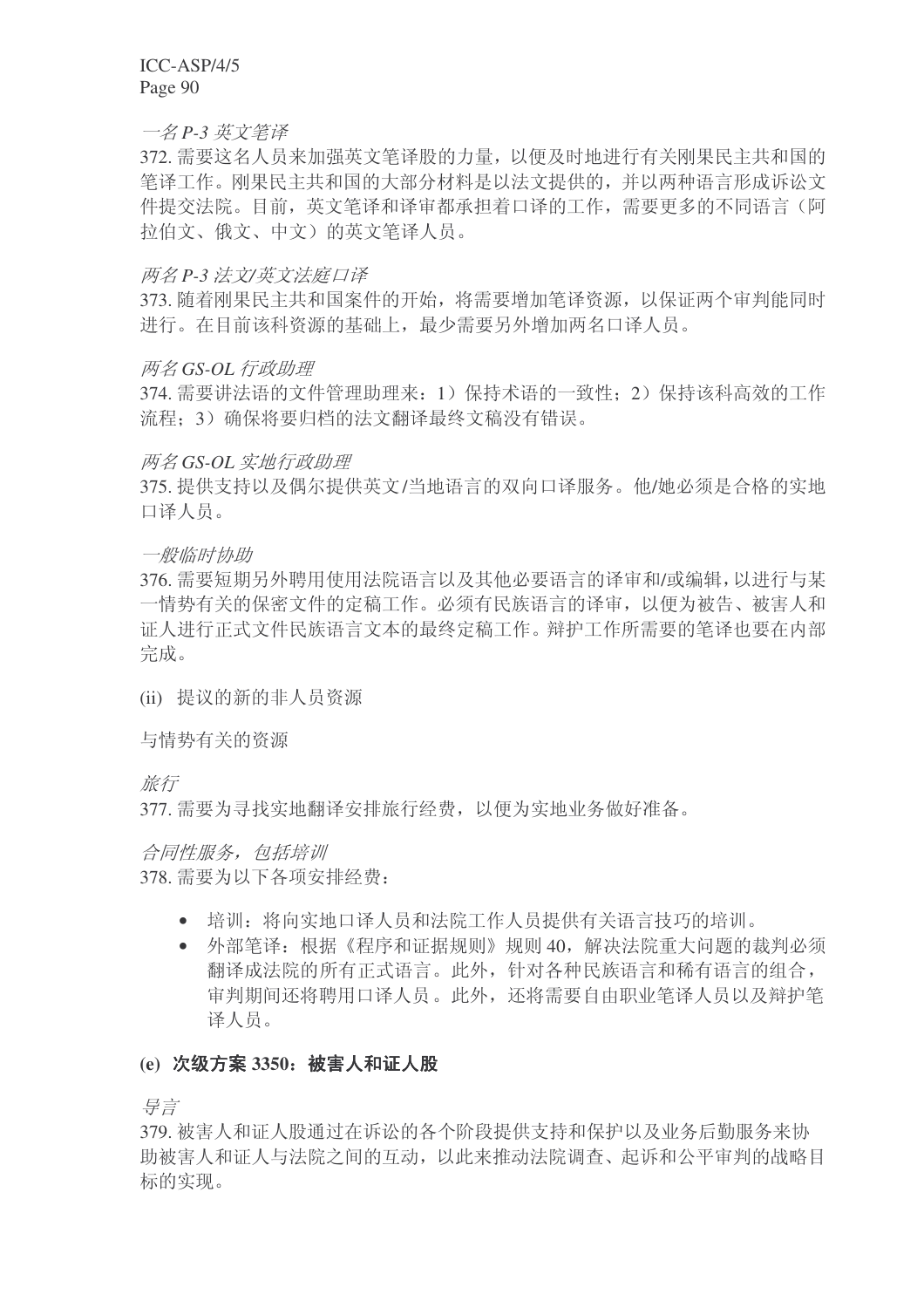380. 被害人与证人股通过以下措施使得被害人和证人能够出来作证, 并/或参与诉讼, 并且限制可能产生的不利影响:

- 根据《罗马规约》第43条,为证人、出庭的被害人以及其他因作证而面临危 险的人员提供保护措施及安全安排、律师服务以及其他适当的援助:
- 根据《罗马规约》第68条采取适当的措施保护被害人和证人的安全、身心健 康、尊严以及个人隐私:
- 根据《罗马规约》第68条, 就话当的保护措施、警卫安排、法律顾问服务以 及帮助向检察官和法院提出建议。

| 被害人和证人股     |     | 批准的 2005 年预算 |       |       | 提议的 2006 年预算 |         |         |       |
|-------------|-----|--------------|-------|-------|--------------|---------|---------|-------|
|             |     | (千欧元)        |       |       | (千欧元)        |         | 资源增长    |       |
|             | 核心  | 有条件的         | 数额    | $\%$  |              |         |         |       |
| 专业人员        | 384 |              | 384   | 517.9 | 188.2        | 706.1   | 322.1   | 84    |
| 一般事务人员      | 284 | 390          | 674   | 54.3  | 819.7        | 874.0   | 200.0   | 30    |
| 人员分项合计      | 668 | 390          | 1,058 | 572.2 | 1,007.9      | 1,580.1 | 522.1   | 49    |
| 一般临时协助      |     |              |       |       | 74.4         | 74.4    | 74.4    | 100   |
| 其他人员分项合计    |     |              |       |       | 74.4         | 74.4    | 74.4    | 100   |
| 旅行          | 53  | 42           | 95    | 16.0  | 292.6        | 308.6   | 213.6   | 225   |
| 合同性服务, 包括培训 | 30  |              | 30    |       | 21.0         | 21.0    | $-9.0$  | $-30$ |
| 一般业务费用      |     | 1.329        | 1.329 |       | 1.735.2      | 1.735.2 | 406.2   | 31    |
| 物品和材料       |     |              |       |       | 81.6         | 81.6    | 81.6    | 100   |
| 家具和设备       |     |              |       |       | 5.2          | 5.2     | 5.2     | 100   |
| 非人员分项合计     | 83  | 1,371        | 1,454 | 16.0  | 2,135.6      | 2,151.6 | 697.6   | 48    |
| 次级方案合计      | 751 | 1.761        | 2,512 | 588.2 | 3,217.9      | 3,806.1 | 1,294.1 | 52    |

381. 提议的 2006年预算

382. 提议的 2006 年人员配置

| 提议的人员配置 | <b>USG</b> | ASG | $D-2$ | $D-1$ | $P-5$ | $P-4$ | $P-3$ | $P-2$ | $P-1$ | P 级人<br>员合计 | $GS-$<br>PL | GS-<br>OL | GS级人员<br>合计 | 人灾<br>合计       |
|---------|------------|-----|-------|-------|-------|-------|-------|-------|-------|-------------|-------------|-----------|-------------|----------------|
| 基本      |            |     |       |       |       |       |       |       |       |             |             |           |             | $\overline{ }$ |
| 与情势有关的  |            |     |       |       |       |       |       |       |       |             |             | 24        | 24          | 28             |
| 人员合计    |            |     |       |       |       |       |       |       |       | 10          |             | 25<br>ت   | ت سے        | 35             |

目标

- 通过提供建议、培训、保护、支持和后勤服务, 及时充分地协助和支持各分庭、 检察官办公室、被害参与和赔偿科以及辩护支持科的工作:
- 对与法院进行沟通联系、交由被害人和证人股负责并且经过被害人和证人股评估 的被害人和证人, 提供充分的保护和支持以及后勤协助:
- 促进全法院良好行为的形成,以便进一步保护被害人和证人的安全、身心健康、 尊严和个人隐私。
- 为被害人和证人保护方面的能力建设做出贡献。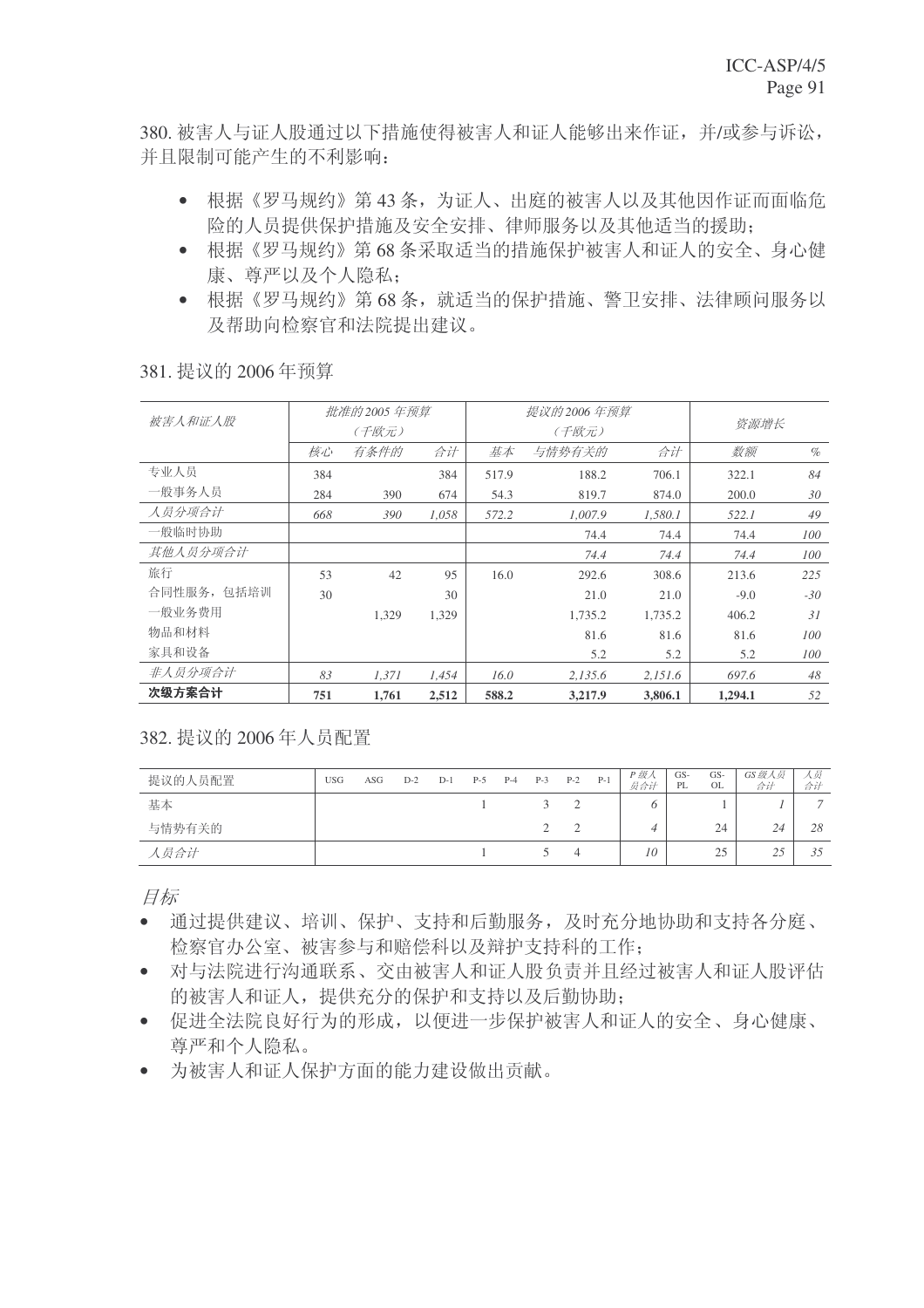| 预期成果                                                          |           | 业绩指标                      |
|---------------------------------------------------------------|-----------|---------------------------|
| 在一周之内, 对至少 75%的申请做出评估<br>和回复                                  |           | 得到及时评估的申请所占比例             |
| 在 48 小时之内对所有要求列入保护计划<br>的申请进行初步评估并做出回复                        |           | 及时得到回复的申请所占的比例            |
| 通过避免任何证人推迟出庭的情况来确<br>保法院高效率的诉讼活动                              |           | 证人按计划出庭的比例                |
| 没有因保护不利而使证人 精神和身体受<br>到创伤或被杀害的情况                              | $\bullet$ | 因保护不利而出现的事故次数             |
| 得到被害人和证人股服务的被害人和证<br>人,至少75%在评价表中对服务给予"好"<br>和"非常好"的评价        |           | 评语达到要求的评价表所占的比例           |
| 形成了一项适合于整个法院的有关被害<br>人和证人安全与健康的标准, 而且已在各<br>个机关的相关标准操作程序中加以考虑 |           | 各机关促进良好行为的标准操作程序所<br>占的比例 |
| 地方管理机构能够提供基本的地方保护<br>和支持服务                                    |           | 2006年项目计划得到执行的比例          |

# (i) 提议的新的人员资源

基本资源

### 一名 P-2 准保护干事

383. 根据《程序和证据规则》规则 17 分则(2)(i), 被害人和证人股需要向被害人和证 人提供充分的保护和安全措施,并为其制定保护计划。该准保护干事在实际调查活动 之前将在实地落实这些措施。该任职人员将对调查小组提出良好行为方面的建议并对 他们进行培训,并且制定保护规程以协助检察官办公室 在分析和评估阶段的 调查工 作。此外,该准保护干事还要对每一个被害人和证人进行受威胁评估,在国内或国际 上对他们讲行重新安置。

### 与情势有关的资源

### 两名 P-3 实地业务和保护协调员/实地证人干事

384. 他们将协调并监督被害人和证人股在开展业务国家中的所有活动和工作人员、制 定并维持地方证人重新安置计划、为在实地开展调查的人员制定地方保护规程、帮助 建设地方保护能力并提供培训、进行证人受威胁评估以纳入国际刑事法院证人保护计 划、协调当地的证人运送工作、根据需要与地方管理机构联系,并且了解并联系当地 的社区以便协助建立起支持和保护职能。

### 两名 P-2 准支持干事

385. 将需要准支持干事以便为在法院所在地出庭的证人提供支持服务和咨询, 并在实 地建立一个地方支持网络, 就良好行为向调查小组提出建议并制定支持规程以协助检 察官办公室和辩护人的调查工作。另外,该准支持干事还要对被害人和证人个人的需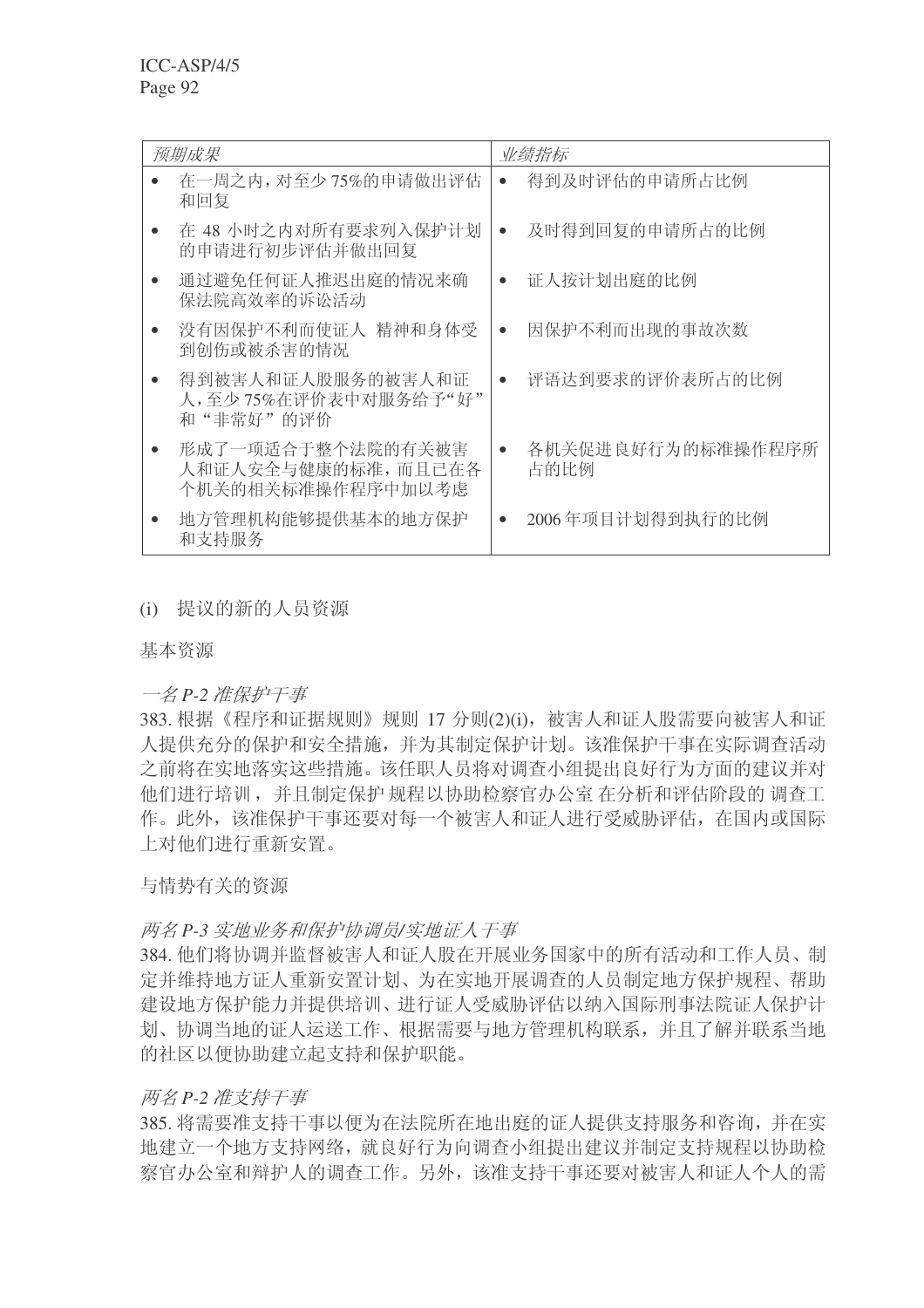求讲行评估, 必将其交给服务提供商。该任职人员还需要为实地的业务活动提供其他 的资源。

### 一名 GS-OL 实地助理

386. 将需要该实地助理, 以便协调业务活动地区被害人与证人股所有的活动, 并成为 被害人和证人股开展证人实地活动的实地资源。该实地助理将同当地的管理机构进行 联系;了解并联系当地的社区并关注社会政治形势;履行保护支持的职能;进行受威 胁评估: 起草证人安全需求报告: 在当地及国际旅行期间, 陪同证人并确保在旅行之 前和旅行期间其身心需求得到考虑,并且为此做出计划。

#### 两名 GS-OL 地方业务和保护助理

387. 地方业务和保护助理将在实地业务和保护协调员的授权下实施保护措施, 在为了 调杳、面谈或作证的目的而运送证人时提供后勤及业务支持,协助为各方落实与当地 管理机构商定的保护规程, 协助建立地方的保护能力, 向国际职员提供对文化和社会 的了解情况。根据需要提供文书/行政帮助,并且为国际刑事法院的工作人员提供后勤 帮助, 包括开车。

#### 一名 GS-OL 地方支持助理

388. 该地方支持助理将要落实支持措施。在为了调杳、面谈或作证的目的而运送证人 时提供支持和后勤及业务帮助, 协助为各方落实与当地管理结构商定的支持规程, 协 助建立地方支持能力, 向国际职员提供对文化和社会的了解, 并且在需要时提供文 书/行政帮助。

一般临时协助

389. 一般临时协助包括苏丹所需要的一名实地业务和保护协调员 /实地证人干事(P-3) 六个月的服务。

(ii) 提议的新的非人员资源

与情势有关的资源

旅行

390. 与提供证人保护和支持活动有关的工作旅行, 包括陪伴证人的旅行。

合同性服务, 包括培训 391. 需要针对证人保护、支持和性别敏感性等问题开展培训。

一般业务费用

392. 证人的活动费用, 包括租用临时的安全住房、为敏感活动租用车辆、文件费用、 在地方和国际间重新安置的费用, 以及被害人和证人的应急医疗费用。

物品和材料

393. 数字化地图、安全设备以及实地专用箱。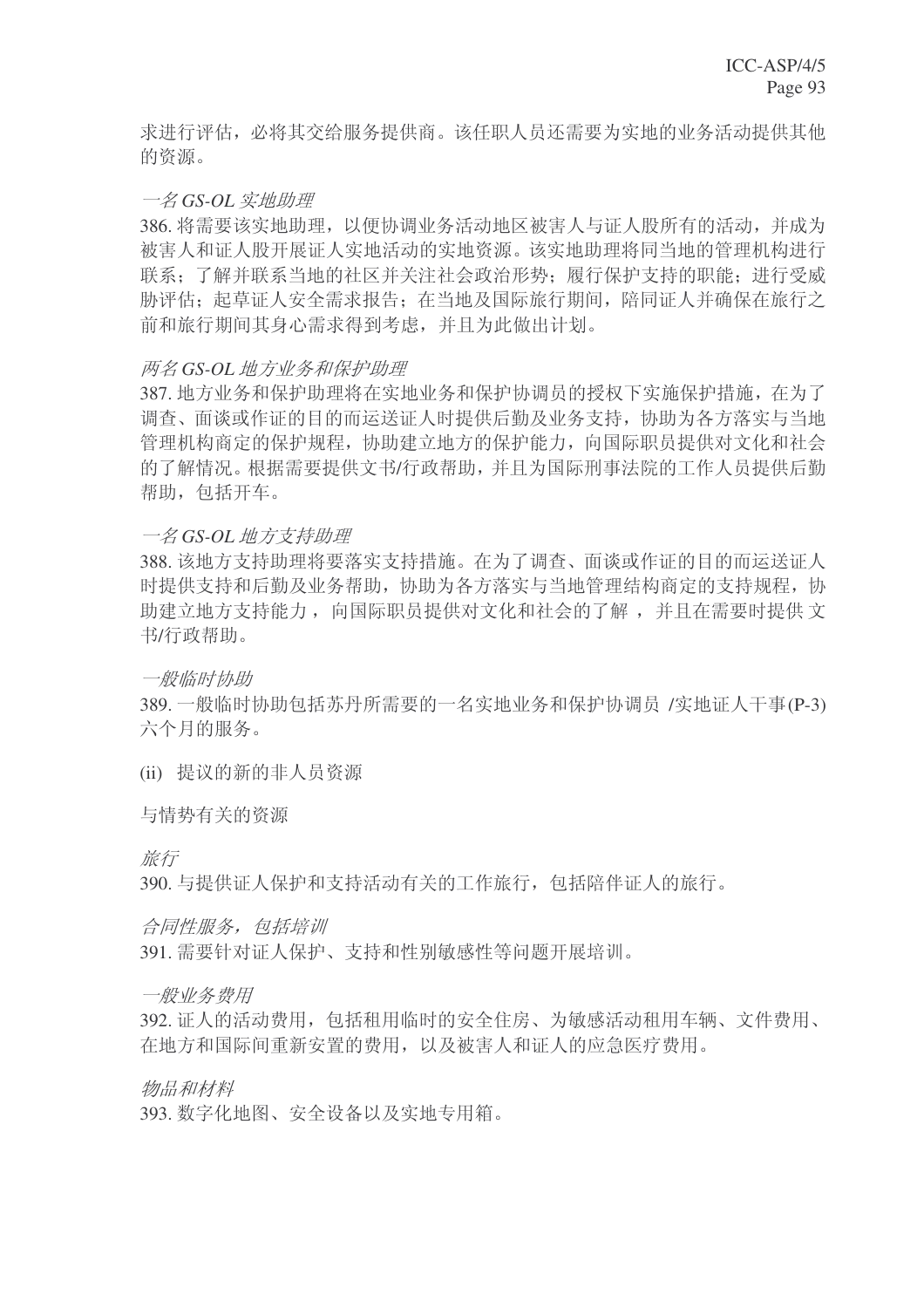# 4. 方案 3400: 新闻和文件科



ᇐ㿔

394. 提议的新闻和文件科预算见下表。

|             |         |       | 批准的 2005 年预算   |                | 提议的 2006 年预算 |            |         |  |
|-------------|---------|-------|----------------|----------------|--------------|------------|---------|--|
| 新闻和文件科      | 2004年支出 |       | (千欧元)          |                | (千欧元)        |            |         |  |
|             | 合计      | 核心    | 有条件的           | 合计             | 基本           | 与情势有<br>关的 | 合计      |  |
| 专业人员        | 未细分     | 531   |                | 531            | 588.3        |            | 588.3   |  |
| 一般事务人员      |         | 210   |                | 210            | 258.0        | 124.8      | 382.8   |  |
| 人员分项合计      | 564.1   | 741   |                | 741            | 846.3        | 124.8      | 971.1   |  |
| 一般临时协助      | 161.4   | 150   |                | 150            |              |            |         |  |
| 顾问          | 35.2    | 7     |                | $\overline{7}$ |              |            |         |  |
| 其他人员分项合计    | 196.6   | 157   |                | 157            |              |            |         |  |
| 旅行          | 75.9    | 14    | $\overline{2}$ | 16             | 17.5         | 30.0       | 47.5    |  |
| 招待费         | 2.4     |       |                |                |              |            |         |  |
| 合同性服务, 包括培训 | 297.5   | 227   | 40             | 267            | 98.0         | 210.0      | 308.0   |  |
| 一般业务费用      | 1.4     |       |                |                | 7.0          |            | 7.0     |  |
| 物品和材料       | 620.7   | 216   |                | 216            | 219.9        |            | 219.9   |  |
| 家具和设备       | 139.5   |       |                |                |              |            |         |  |
| 非人员分项合计     | 1,137.4 | 457   | 42             | 499            | 342.4        | 240.0      | 582.4   |  |
| 方案合计        | 1,898.1 | 1,355 | 42             | 1,397          | 1,188.7      | 364.8      | 1,553.5 |  |

# (a) 次级方案 3410: 科长办公室

ᇐ㿔

395. 新闻和文件科科长办公室负责计划、管理和协调图书馆和文件中心以及宣传股的 工作, 确保其工作处于最高水平以满足法院的需求。科长向书记官长报告工作, 在一 名行政助理的帮助下,科长监督上述两个单位的工作,评价它们的作用,并在必要时 采取纠正措施。

396. 提议的 2006 年预算

|         |     | 批准的 2005 年预算 |     |       | 提议的 2006 年预算 |       |        |                |
|---------|-----|--------------|-----|-------|--------------|-------|--------|----------------|
| 科长办公室   |     | (千欧元)        |     |       | (千欧元)        | 资源增长  |        |                |
|         | 核心  | 有条件的         | 合计  | 基本    | 与情势有关的       | 数额    | $\%$   |                |
| 专业人员    | 117 |              | 117 | 116.5 |              | 116.5 | $-0.5$ | $\theta$       |
| 一般事务人员  | 50  |              | 50  | 54.3  |              | 54.3  | 4.3    | 9              |
| 人员分项合计  | 167 |              | 167 | 170.8 |              | 170.8 | 3.8    | $\mathfrak{D}$ |
| 旅行      | 5   |              | 5   | 15.0  |              | 15.0  | 10.0   | 200            |
| 非人员分项合计 | 5   |              | 5   | 15.0  |              | 15.0  | 10.0   | 200            |
| 次级方案合计  | 172 |              | 172 | 185.8 |              | 185.8 | 13.8   | 8              |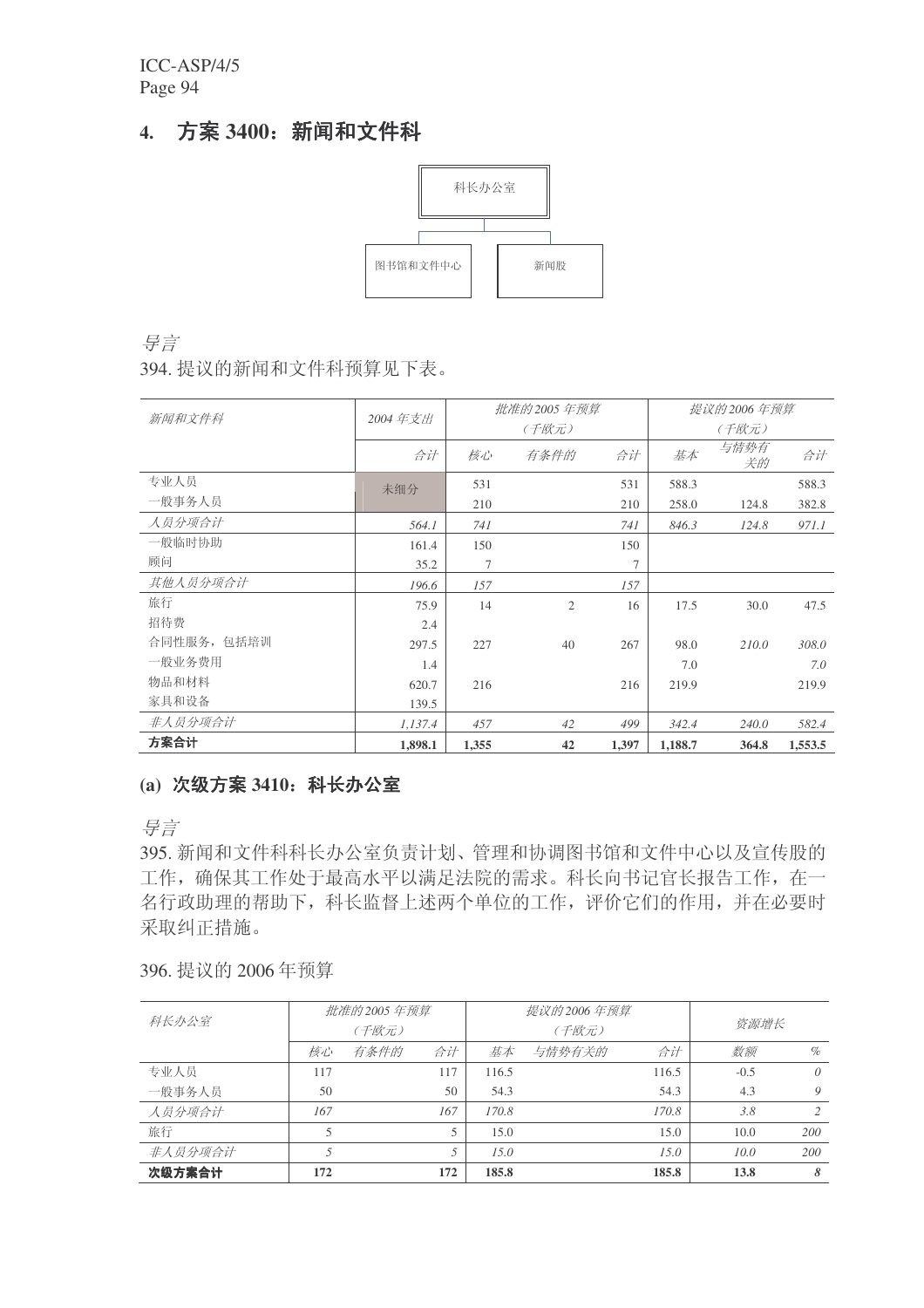397. 提议的 2006年人员配置

| 提议的人员配置 | <b>USG</b> | ASG | $D-2$ | $D-1$ | $P-5$ | $P-4$ | $P-3$ | $P-2$ | $P-1$ | P 级人<br>员合计 | GS-<br>PL | GS-<br>OL | GS级人员<br>合计 | 人员<br>合计 |
|---------|------------|-----|-------|-------|-------|-------|-------|-------|-------|-------------|-----------|-----------|-------------|----------|
| 基本      |            |     |       |       |       |       |       |       |       |             |           |           |             |          |
| 与情势有关的  |            |     |       |       |       |       |       |       |       |             |           |           |             |          |
| 人员合计    |            |     |       |       |       |       |       |       |       |             |           |           |             |          |

目标

- 确保该科实现 2006 年的目标:
- 通过一项机关间的宣传战略提高一般公众对国际刑事法院的认识:
- 在三个情势的背景下,通过机关间的外延战略,树立起对国际刑事法院作用、发 展前途以及战略的正确理解:
- 使法院各机关能够通过图书馆利用信息资源。

| 预期成果                              | 业绩指标                                 |
|-----------------------------------|--------------------------------------|
| 至少90%的目标得以实现                      | 既定目标实现的情况                            |
| 所有获得批准的交流活动均按计划进行                 | 经过协调的双月交流计划得到批准<br>双月计划中预想的行动得到实施的比例 |
| 所有获得批准的外延活动均按计划进行                 | 经过协调的双月交流计划得到批准<br>双月计划中预想的行动得到实施的比例 |
| 图书馆的目标和战略得到批准,而且2006<br>年行动计划得到执行 | 各机关给予批准<br>实现的 2006年目标所占的比例          |

(i) 提议的新的非人员需求

旅行

398. 旅行费用包括一次陪同院长或书记官长到国外出访的旅行, 预计媒体将对此给予 关注,另外还包括三次新闻和文件科必须派代表出席的研讨会或会议。

### (b) 次级方案 3420; 图书馆和文件中心

异言

399. 图书馆的目的是挑选、获得、管理、保存范围广泛的印刷、非印刷以及电子版法 律信息资源,并提供利用。

### 次级方案的趋势和变化

400. 图书馆已经走过了成立的阶段, 现在要向法院提供充分的服务。馆藏有了极大的 增加, 已达到一万卷/册, 其中大部分都需要编目和分类。图书馆还在开发一些工具, 以确保法院的工作人员能够很容易地利用信息资源。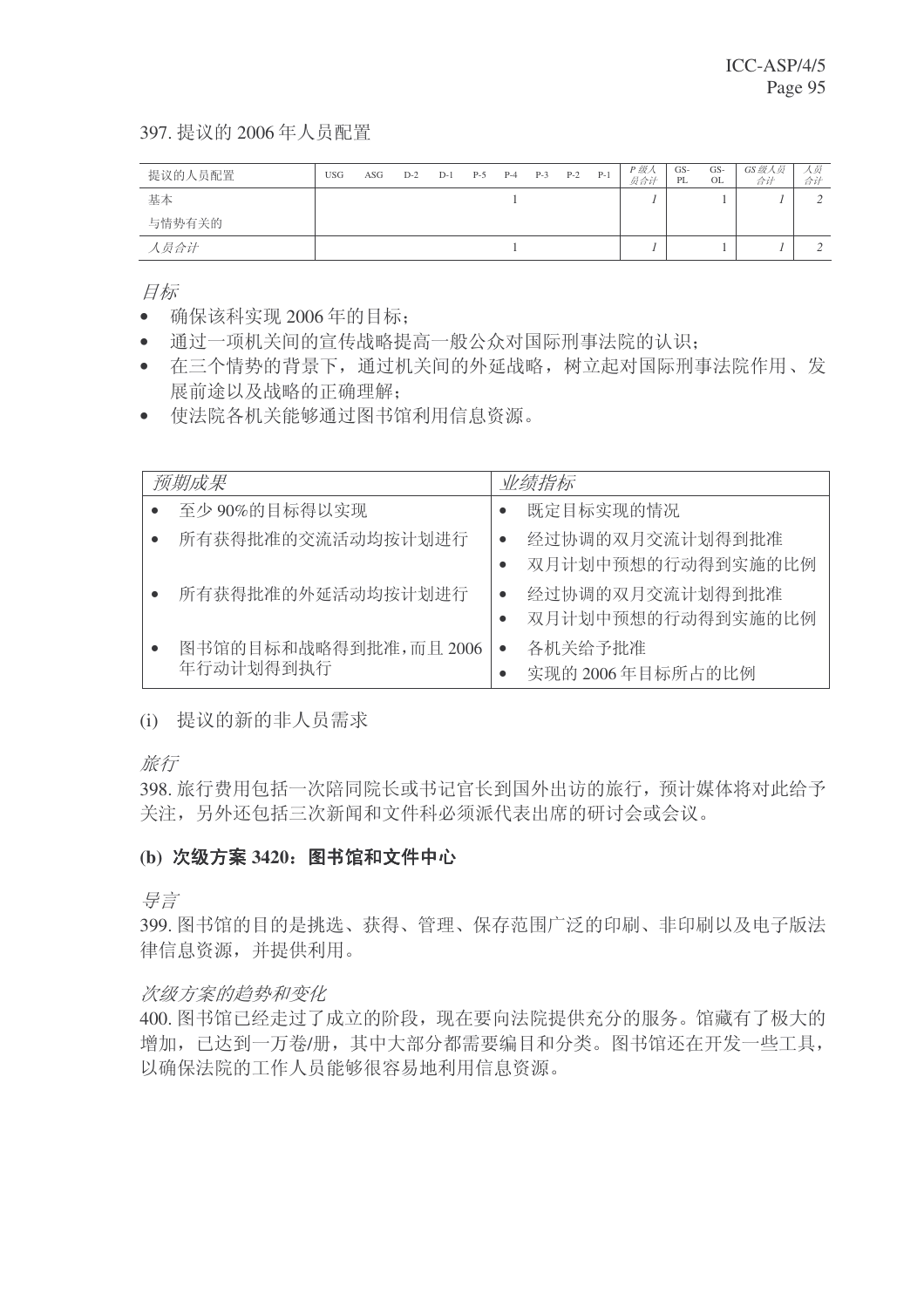### 401. 提议的 2006年预算

| 图书馆和文件中心    |     | 批准的 2005 年预算 |     |       | 提议的 2006 年预算 |       |      |      |
|-------------|-----|--------------|-----|-------|--------------|-------|------|------|
|             |     | (千欧元)        |     |       | (千欧元)        | 资源增长  |      |      |
|             | 核心  | 有条件的         | 合计  | 基本    | 与情势有关的       | 合计    | 数额   | $\%$ |
| 专业人员        | 163 |              | 163 | 166.1 |              | 166.1 | 3.1  | 2    |
| 一般事务人员      | 50  |              | 50  | 54.3  | 30.1         | 84.4  | 34.4 | 69   |
| 人员分项合计      | 213 |              | 213 | 220.4 | 30.1         | 250.5 | 37.5 | 18   |
| 旅行          |     |              |     | 2.5   |              | 2.5   | 2.5  | 100  |
| 合同性服务, 包括培训 |     |              |     | 18.0  |              | 18.0  | 18.0 | 100  |
| 一般业务费用      |     |              |     | 7.0   |              | 7.0   | 7.0  | 100  |
| 物品和材料       | 216 |              | 216 | 219.9 |              | 219.9 | 3.9  | 2    |
| 非人员分项合计     | 216 |              | 216 | 247.4 |              | 247.4 | 31.4 | 1.5  |
| 次级方案合计      | 429 |              | 429 | 467.8 | 30.1         | 497.9 | 68.9 | 16   |

402. 提议的 2006 年人员配置

| 提议的人员配置 | <b>USG</b> | ASG | $D-2$ | $D-1$ | $P-5$ | $P-4$ | $P-3$ | $P-2$ | $P-1$ | P 级人<br>员合计 | GS-<br>PL | GS-<br>OL | GS级人员<br>合计 | 人奴<br>合计 |
|---------|------------|-----|-------|-------|-------|-------|-------|-------|-------|-------------|-----------|-----------|-------------|----------|
| 基本      |            |     |       |       |       |       |       |       |       |             |           |           |             |          |
| 与情势有关的  |            |     |       |       |       |       |       |       |       |             |           |           |             |          |
| 人员合计    |            |     |       |       |       |       |       |       |       |             |           | ∼         |             |          |

目标

- 及时完整地提供信息资源利用服务:
- 就有效搜寻在线数据库, 为法院工作人员提供读者教育和培训服务。

| 预期成果                      |           | 业绩指标                                |
|---------------------------|-----------|-------------------------------------|
| 改进信息利用的项目按计划得到实施          |           | 计划得到执行的比例                           |
| 对信息的需求中 90%都令人满意地得到<br>满足 | $\bullet$ | 抽样用户的满意答复所占比例                       |
| 每人每月提出的需求与 2005年持平        |           | 每月平均提出的需求次数与国际刑事法<br>院整体人员配置水平之间的比例 |
| 至少有30%的工作人员自愿接受培训         |           | 自愿人员所占的比例                           |
| 至少有 90%的工作人员对培训表示满意       |           | 认为培训有用的参加者所占比例                      |

(i) 提议的新的人员资源

与情势有关的资源

 $-$ 名 GS-OL 图书馆助理

403. 由于新的调查活动和司法诉讼活动造成了工作量的增加, 因此需要一名人员帮助 对系列资料进行编目和管理, 为400多种订阅的期刊做出分类安排, 协助装订、监督 分发以及文件的送交服务。该任职人员需要了解如何使用序列、获取、编目、分发、 文件送交等模块以及 Sirsi 综合图书馆系统上的联机公共书目杳询系统。他/她还将通 过在资料杳询台值班的方式参与提供资料杳询的服务。这一职位目前是与技术服务图 书馆员合在一起的。这一工作目前是由一名一般临时协助合同人员来完成的。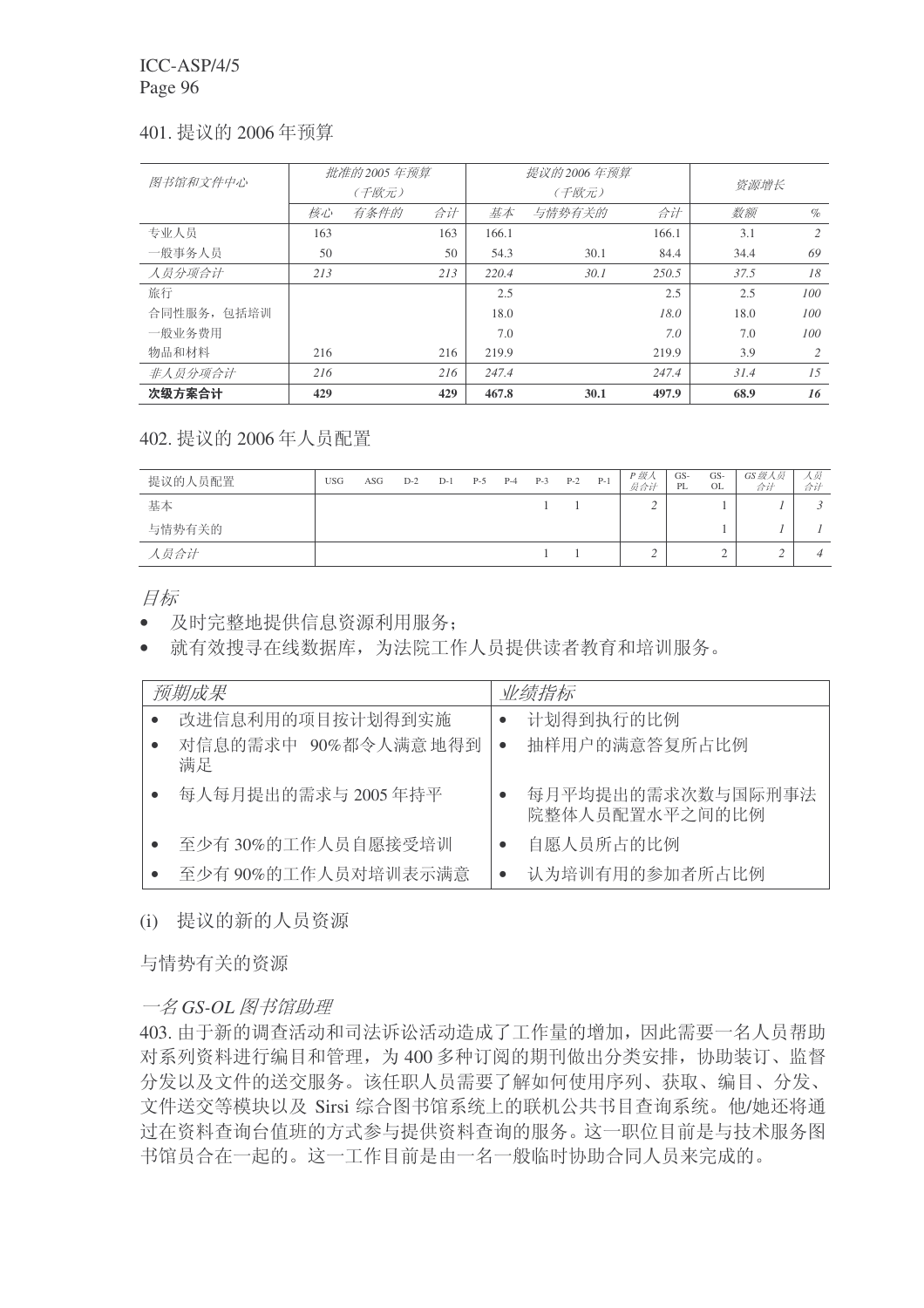(ii) 提议的新的非人员资源

基本资源

合同性服务, 包括培训

404. 这项费用包括文件送交服务、装订、加强记录编目工作以及工作人员分类工具的 费用。

#### (c) 次级方案 3430: 新闻股

ᇐ㿔

405. 该股通过宣传和其他外延活动, 负责宣传法院的活动、促进对法院原则的更好理 解以及在法院开展活动的地方保持本机构与社区之间的对话。该股作为一种工具,协 助国际刑事法院争取关键合作伙伴和关键受众的支持与合作,以使法院能够履行其职 责。

次级方案的趋势和变化

406. 该股的以下职位已重新命名, 以便更好地反映其性质和职能:

- 外延协调员已改为新闻股股长兼外延协调员:
- 外延助理已改为网络内容管理员:
- 编辑助理己改为公共信息助理。

407. 职位简介原则上已经完成, 其中考虑到了正在起草的一份文件。该文件提出了整 个法院的对外关系、对外宣传以及外延战略。这个文件正在由一个机构间工作组制定, 工作组由书记官处、院长会议以及检察官办公室的人员组成,但是文件尚需法院领导 的批准。这份文件对书记官处的责任进行了描述。新闻和文件科将负责协调所有的外 延活动、该股将在三个情势中参与外延活动。

|             |     | 批准的 2005 年预算 |                |       | 提议的 2006 年预算 |       |          |            |
|-------------|-----|--------------|----------------|-------|--------------|-------|----------|------------|
| 新闻股         |     | (千欧元)        |                |       | (千欧元)        | 资源增长  |          |            |
|             | 核心  | 有条件的         | 合计             | 基本    | 与情势有关的       | 合计    | 数额       | $\%$       |
| 专业人员        | 251 |              | 251            | 305.7 |              | 305.7 | 54.7     | 22         |
| 一般事务人员      | 110 |              | 110            | 149.4 | 94.7         | 244.1 | 134.1    | <i>122</i> |
| 人员分项合计      | 361 |              | 361            | 455.1 | 94.7         | 549.8 | 188.8    | 52         |
| 一般临时协助      | 150 |              | 150            |       |              |       | $-150.0$ | $-100$     |
| 顾问          | 7   |              | $\overline{7}$ |       |              |       | $-7.0$   | $-100$     |
| 其他人员分项合计    | 157 |              | 157            |       |              |       | $-157.0$ | $-100$     |
| 旅行          | 9   | 2            | 11             |       | 30.0         | 30.0  | 19.0     | 173        |
| 合同性服务, 包括培训 | 227 | 40           | 267            | 80.0  | 210.0        | 290.0 | 23.0     | 9          |
| 非人员分项合计     | 236 | 42           | 278            | 80.0  | 240.0        | 320.0 | 42.0     | 15         |
| 次级方案合计      | 754 | 42           | 796            | 535.1 | 334.7        | 869.8 | 73.8     | 9          |

408. 提议的 2006年预算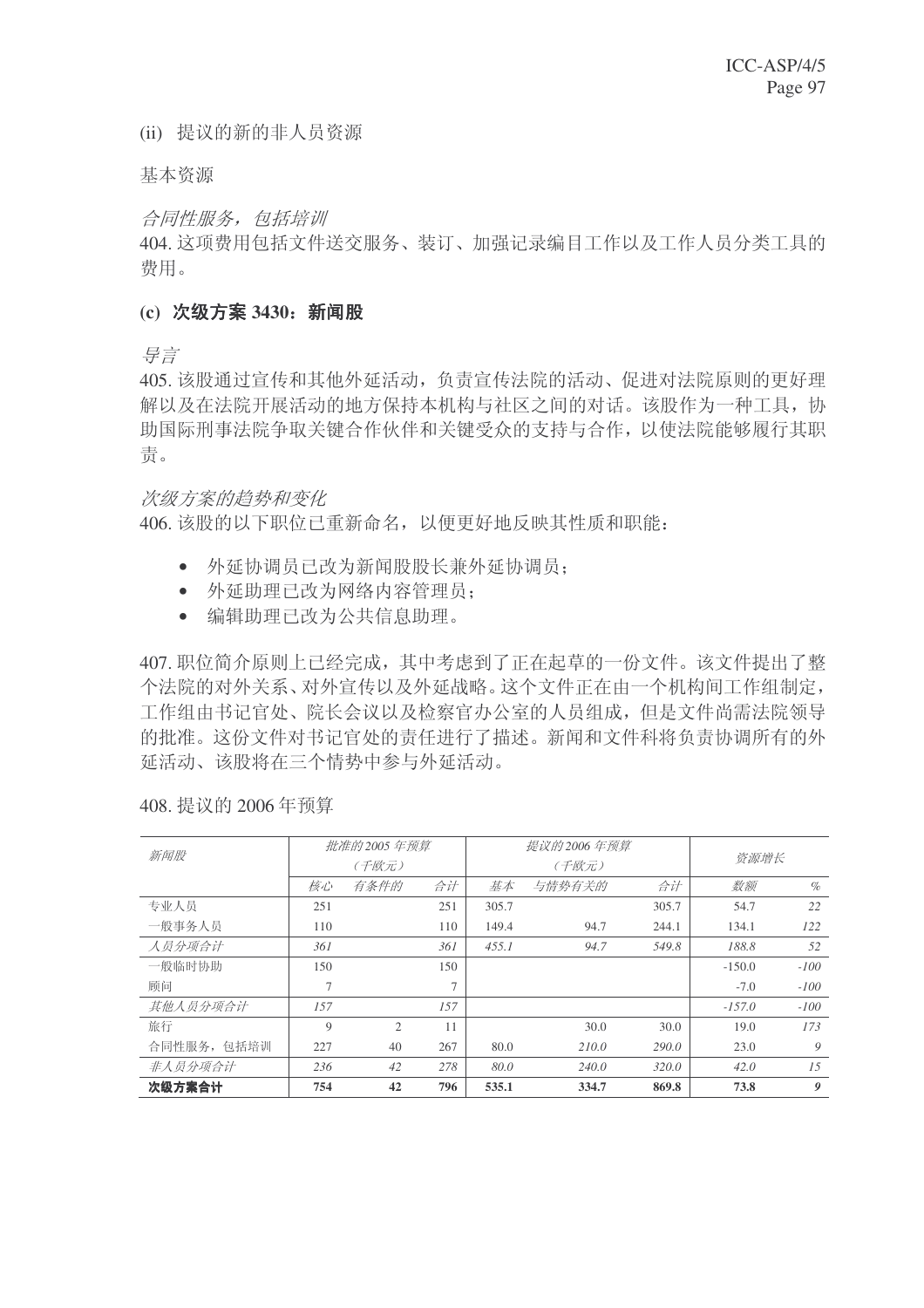409. 提议的 2006年人员配置

| 提议的人员配置 | <b>USG</b> | ASG | $D-2$ | $D-1$ | $P-5$ | $P-4$ | $P-3$         | $P-2$ | $P-1$ | P 级人<br>员合计 | GS-<br>PL | GS-<br>OL | GS级人员<br>合计 | 人员<br>合计 |
|---------|------------|-----|-------|-------|-------|-------|---------------|-------|-------|-------------|-----------|-----------|-------------|----------|
| 基本      |            |     |       |       |       |       | $\mathcal{L}$ |       |       |             |           |           |             | ᠆        |
| 与情势有关的  |            |     |       |       |       |       |               |       |       |             |           |           |             |          |
| 人员合计    |            |     |       |       |       |       | $\sim$        |       |       |             |           | 10        | 14          | 18       |

目标

- 帮助制定并执行总的宣传战略:
- 帮助制定并执行与情势有关的外延战略:
- 改讲对外宣传工具。

| 预期成果                                  | 业绩指标                                       |
|---------------------------------------|--------------------------------------------|
| 所有的措施都按计划得到落实                         | 得到落实的措施所占比例<br>$\bullet$                   |
| 与 2005年相比, 报导国际刑事法院的文<br>章的数量有所增加     | 2006年与 2005年相比, 文章的数量<br>$\bullet$         |
| 由法院向其介绍情况的人员数量与 2005<br>年持平           | 2006 年与 2005 年相比听取情况介绍的<br>$\bullet$<br>人数 |
| 参加会议的人员至少 80%确认他们的知<br>识面得到了扩大        | 确认知识增加的收回问卷所占的比例<br>$\bullet$              |
| 平均每月点击国际刑事法院网站的<br>次数<br>比 2005 年有所增加 | 2006年与 2005年相比, 每月点击次数<br>$\bullet$        |
| 所有的措施都按计划得到落实                         | 得到落实的措施所占比例                                |
| 网站得到更新、易用并有吸引力                        | 新的网站得到认可<br>$\bullet$<br>按计划实现网站的运行        |

# (i) 提议的新的人员资源

基本资源

一名 P-3 礼宾和会议干事

410. 到法院访问的知名人士数量有了增长, 其中包括国家首脑。这些访问活动需要有 一名专门的人员负责礼宾事宜。该股承担了在法院所在地和其他地方组织大会、活动、 广为宣传的会议、情况介绍以及考察的任务。这是一项全职的工作,而且履行此项职 能时要尊重高标准的礼宾程序。

411. 国际刑事法院每年都要组织三次外交官的情况介绍会以及三次非政府组织会议: 还定期举行研讨会以及其他的与重要合作伙伴和受众之间的磋商会。

412. 除此之外, 知名人士, 包括国家元首要求访问法院并会见国际刑事法院领导人的 情况越来越多。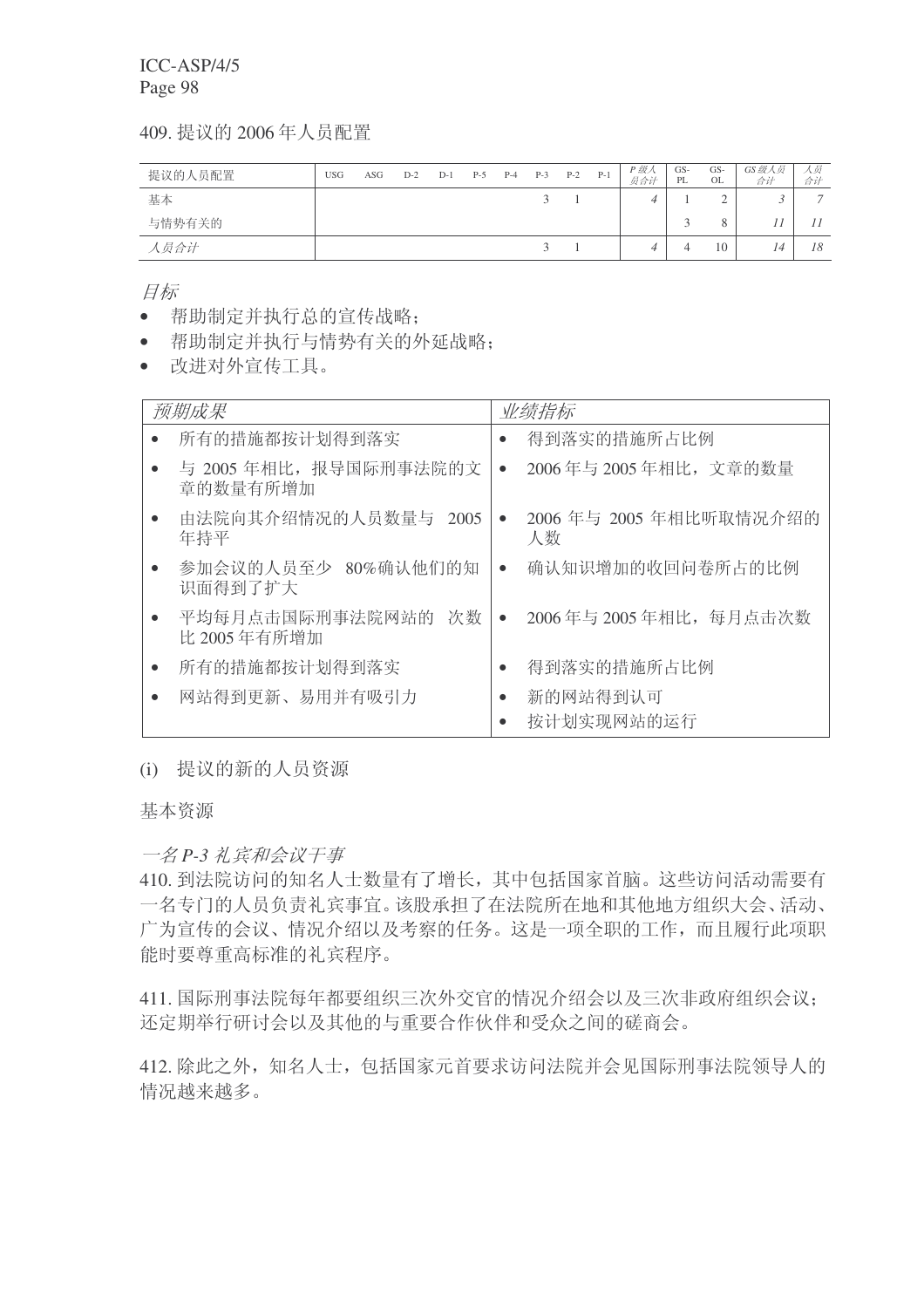# 一名 GS-OL 办事助理

413. 该办事助理在礼宾和会议干事的监督下, 每周至少组织四次情况介绍会。法院已 经形成了一套有关接受请求、团组预定、物色合适的讲演人以及采用标准陈述的制度。 这一工作包括与可能的来访者取得联系、访问预定、准备一套资料、接待团组、在国 际刑事法院办公楼内外陪同来访人员,并在任何时候确保国际刑事法院的安全规定得 到遵守。这名人员还负责更新有关来访和宣传品散发、广为宣传的访问活动以及考察 的统计数据。到目前为止, 这一工作是由一名一般临时协助合同人员来完成的。这一 工作目前是而且将来仍是该股的一项长期职责。

## 与情势有关的资源

# 三名 P-1 实地公共信息和外延协调员

414. 协调员负责实施对外宣传和外延活动计划, 管理新闻股的实地工作人员并按年度 提交预算。他/她将成为发言人、管理宣传计划,并制定宣传和外延战略。他/她将负 责印刷材料、电台及必要时的电视广播、图片报道以及外延活动。他/她的工作将是协 助地方和国际媒体对国际刑事法院形成一个准确的有深度的理解。他/她在实地的对外 宣传和与媒体接触当中代表所有的机关,并且将根据新闻和文件科以及检察官办公室 的指示开展工作。他/她每天都将与新闻和文件科以及检察官办公室交换意见。

## 五名 GS-OL 实地高级公共信息/制作助理

415. 这些助理负责制作并播放电台节目, 制作海报, 宣传单及其他的印刷品以强化有 关国际刑事法院的信息; 安排与媒体、民间社会团体和其他关键合作伙伴的会议, 安 排国际刑事法院海牙的工作人员到实地的访问, 安排实地的合作伙伴到海牙来听取情 况介绍以及其他的会议; 纠正错误的信息, 并驳斥敌意的宣传。

# 三名 GS-OL 实地秘书/行政助理

416. 行政助理在公共信息和外延干事的领导下负责所有的秘书和行政工作。任职人员 将起草信函, 保存档案和活动记录以及各种材料; 做笔记并草拟情况介绍及其他会议 的纪要: 制定、实施分发计划并对所有散发的国际刑事法院材料进行记录: 同笔译人 员讲行协调: 管理库存的信息资料: 对电话簿和通讯簿讲行更新:

(ii) 提议的新的非人员资源

基本资源

### 合同性服务, 包括培训

417. 这笔费用包括: 国际刑事法院一般性的宣传品和司法判决的外部印刷; 对有关国 际刑事法院的剪报进行编辑,并准备每日新闻回顾:制作图片材料和录像。

### 与情势有关的资源

旅行

418. 这笔费用包括负责宣传和外延工作的人员的出差费用。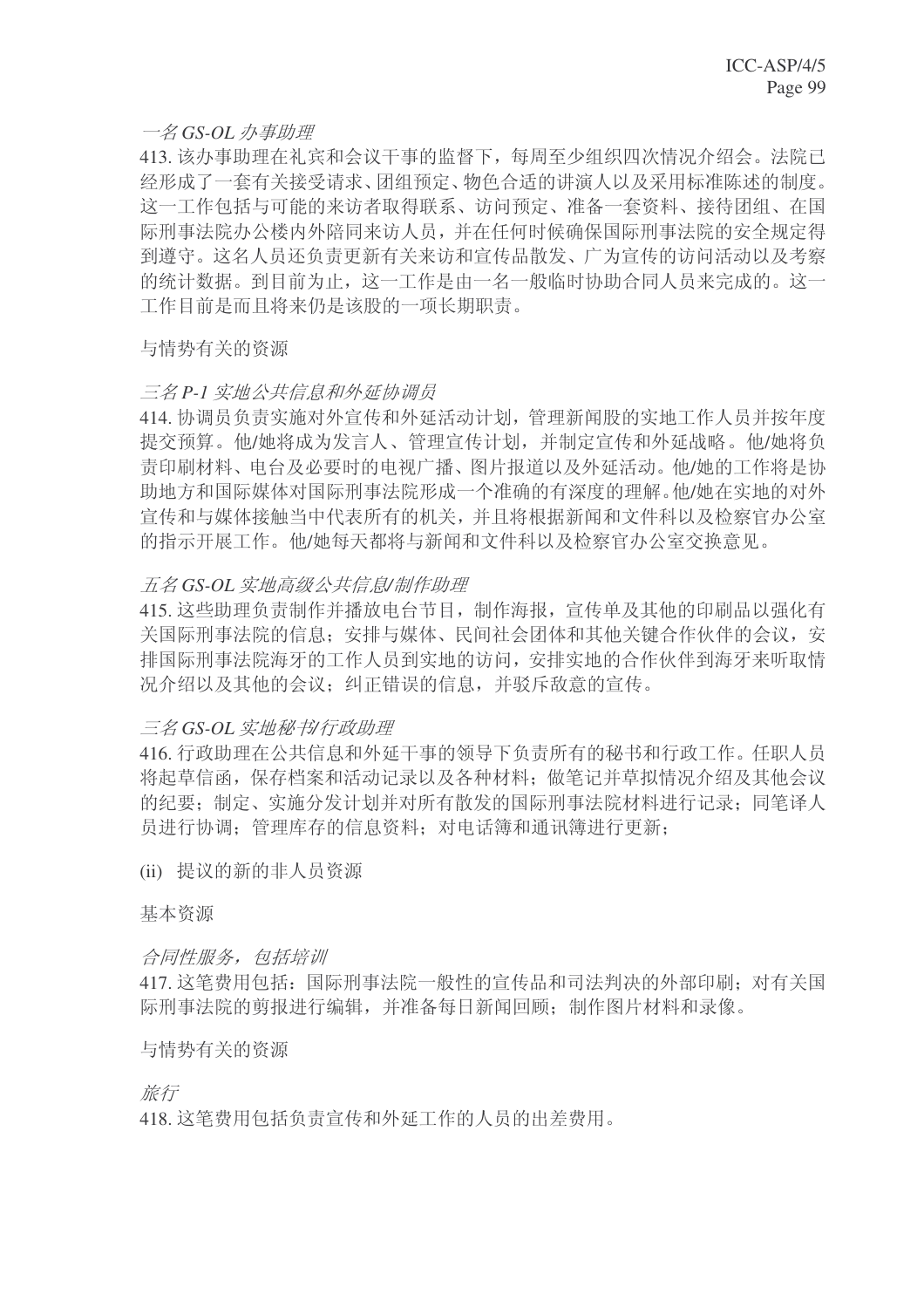# 合同性服务,包括培训

419. 这笔费用用于一年三次有100 人参加的研讨会以及与社区领导和记者定期举行的 会议; 宣传品和外延所需材料的印刷; 以及制作 52 套广播节目并在四个不同的电台 播放。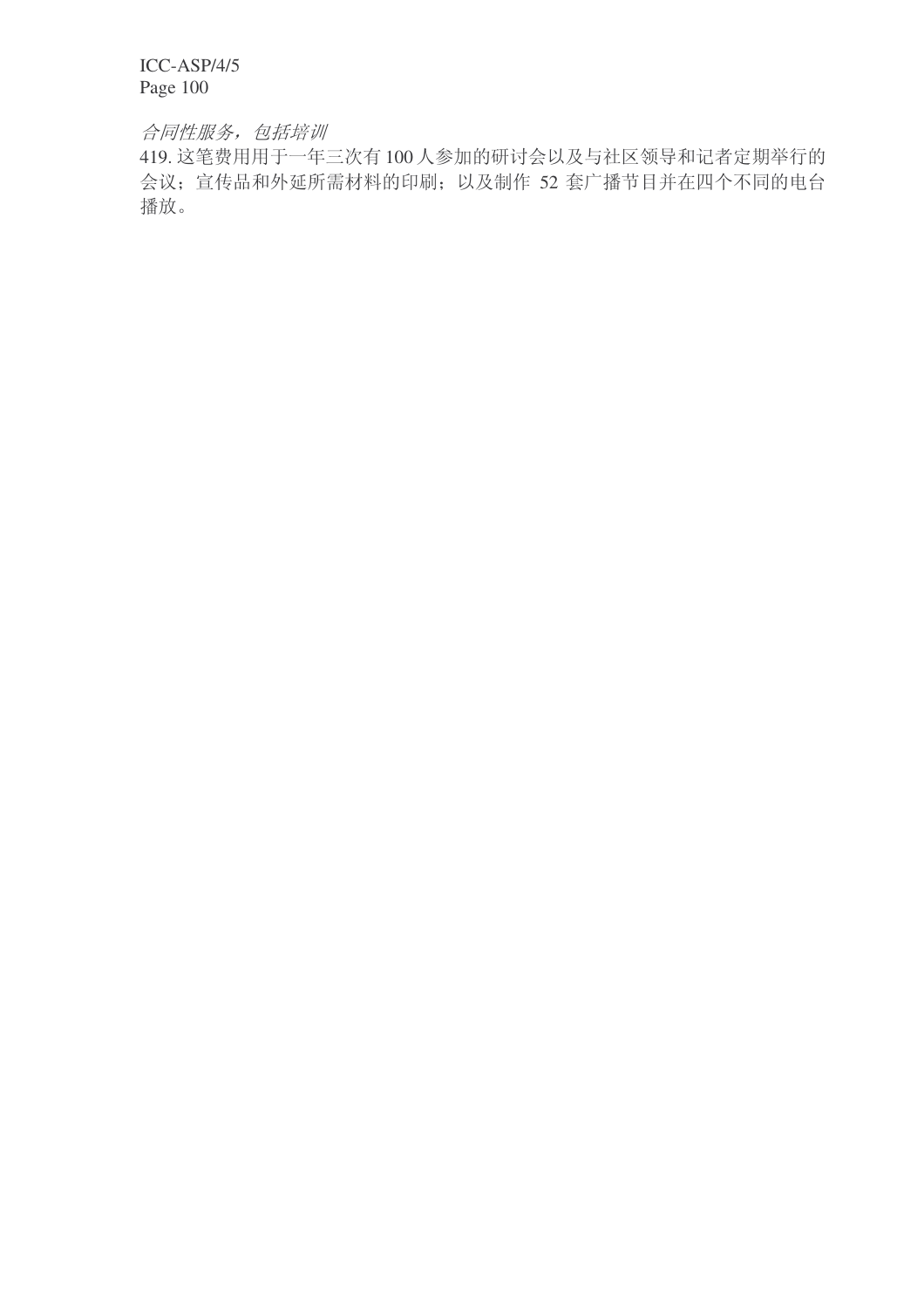# 5. 方案 3500: 被害人和律师司



ᇐ㿔

420. 根据《罗马规约》和《程序和证据规则》, 该司的重点是确保被害人和被告/嫌疑 人权利的得到了解和充分行使。除此之外,该司的任务是确保辩护方和被告人有必要 的手段来参与法庭的诉讼活动。为此,该司管理着法院的法律援助计划以使贫困的被 害人和被告/嫌疑人能够得到足够的、合理的资源为其案件做出有效且是高效率的准备 工作。

# 方案的趋势和变化

421. 计划于 2006 年开始的审判将使工作转向与被害人、被告/嫌疑人权利有关的业务 性更强的活动。这种情况,特别是再加上 2005 年第三季度前公设辩护律师办公室和 公设被害人律师办公室的真正成立, 以及与法律援助申请有关的调查工作的开展, 将 使该司在促进法庭公平诉讼方面面临重大的挑战。

目标

- 将有目标的外延计划、讲习班和针对非政府组织、法律专业人员以及司法和宗教 官员的研讨会扩大到提交情势的国家内的更多地区,借此对预期进行管理。
- 为被害人和被告/嫌疑人制定法律援助计划。
- 确保律师充分了解《规约》、《规则》和法院的操作方法。
- 确保与法院内外各方的高效率交流和互动。

| 预期成果                              |           | 业绩指标                             |
|-----------------------------------|-----------|----------------------------------|
| 针对该司管理的各个方面形成一个有效<br>的基本框架。       |           | 消除处理申请中可能出现的低效率                  |
| 与内部和外部各方成功的交流和合作                  |           | 消除法律援助计划中可能出现的低效率                |
| 提高对国际刑事法院有关被害人和被告<br>嫌疑人问题的工作的认识。 | $\bullet$ | 对受援人员进行调查, 以获得交流是否<br>有效和高效的反馈   |
| 组织培训                              |           | 非政府组织、法律专业人员、潜在的被<br>害人团体给予更多的合作 |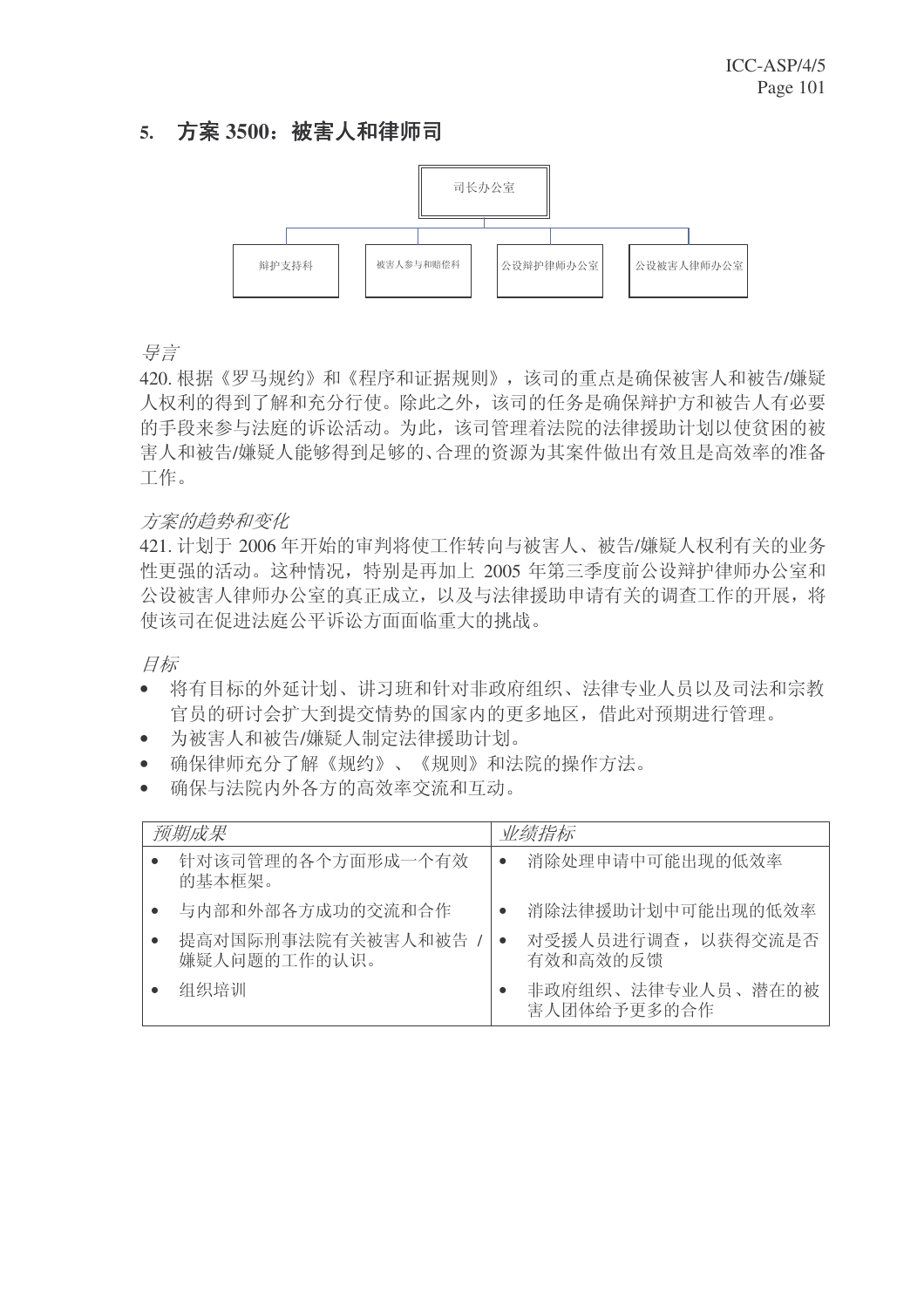|             |         |       | 批准的 2005 年预算 |       |         | 提议的 2006 年预算 |         |  |
|-------------|---------|-------|--------------|-------|---------|--------------|---------|--|
| 被害人和律师司     | 2004年支出 |       | (千欧元)        |       | (千欧元)   |              |         |  |
|             | 合计      | 核心    | 有条件的         | 合计    | 基本      | 与情势有<br>关的   | 合计      |  |
| 专业人员        |         | 1,003 | 270          | 1,273 | 1,107.5 | 667.9        | 1,775.4 |  |
| 一般事务人员      |         | 306   | 56           | 362   | 410.0   | 193.0        | 603.0   |  |
| 人员分项合计      | 558.8   | 1,309 | 326          | 1,635 | 1,517.5 | 860.9        | 2,378.4 |  |
| 一般临时协助      | 117.9   | 30    | 30           | 60    |         | 16.7         | 16.7    |  |
| 会议临时协助      | 5.4     |       |              |       |         |              |         |  |
| 顾问          | 16.8    | 16    |              | 16    | 16.0    |              | 16.0    |  |
| 其他人员分项合计    | 140.1   | 46    | 30           | 76    | 16.0    | 16.7         | 32.7    |  |
| 旅行          | 48.8    | 28    | 3            | 31    | 53.9    | 53.3         | 107.2   |  |
| 合同性服务, 包括培训 | 31.8    | 390   | 2,761        | 3,151 | 18.4    | 3,373.7      | 3,392.1 |  |
| 一般业务费用      |         |       | 104          | 104   |         |              |         |  |
| 物品和材料       |         |       |              |       |         | 16.0         | 16.0    |  |
| 家具和设备       |         |       |              |       |         | 28.0         | 28.0    |  |
| 非人员分项合计     | 80.6    | 418   | 2,868        | 3,286 | 72.3    | 3,471.0      | 3,543.3 |  |
| 方案合计        | 779.5   | 1,773 | 3,224        | 4,997 | 1,605.8 | 4,348.6      | 5,954.4 |  |

### 422. 提议的被害人和律师司预算见下表。

### (a) 次级方案 3510; 司长办公室

异言

423. 被害人和律师司司长办公室监督被害人参与和赔偿科以及辩护支持科的活动,因 此, 司长办公室负责确保国际刑事法院关于被害人参与和赔偿的使命得到充分履行, 并且确保为被告人提供充分的便利以便为审判做好准备。司长办公室将确保与两个公 设律师办公室进行有效的协调,以便于他们完成各自的使命。

### 次级方案的趋势和变化

424. 该司有一套实际的做法, 根据需要向参与诉讼的人员提供足够的资源以使他们能 够充分行使管理法院的法律条文所赋予他们的权利。2006年公设辩护律师办公室和公 设被害人律师办公室将开展业务工作,审判的开始将使为真正的贫困者制定的法律援 助制度得到实际实施。这需要有一名 P-3 级别的财务调查员, 他将负责调查和监测提 出法律援助申请的人员的资源。

| 司长办公室    |     | 批准的 2005 年预算 |     |       | 提议的 2006 年预算 |       | 资源增长    |       |
|----------|-----|--------------|-----|-------|--------------|-------|---------|-------|
|          |     | (千欧元)        |     |       | (千欧元)        |       |         |       |
|          | 核心  | 有条件的         | 合计  | 基本    | 与情势有关的       | 合计    | 数额      | $\%$  |
| 专业人员     | 125 |              | 125 | 129.9 | 49.9         | 179.8 | 54.8    | 44    |
| 一般事务人员   | 39  |              | 39  | 54.3  |              | 54.3  | 15.3    | 39    |
| 人员分项合计   | 164 | $\theta$     | 164 | 184.2 | 49.9         | 234.1 | 70.1    | 43    |
| 一般临时协助   | 30  | 30           | 60  |       | 11.3         | 11.3  | $-48.7$ | $-81$ |
| 其他人员分项合计 | 30  | 30           | 60  |       | 11.3         | 11.3  | $-48.7$ | $-81$ |
| 旅行       | 5   |              | 5   | 8.0   | 8.0          | 16.0  | 11.0    | 220   |
| 非人员分项合计  | 5   |              | 5   | 8.0   | 8.0          | 16.0  | 11.0    | 220   |
| 次级方案合计   | 199 | 30           | 229 | 192.2 | 69.2         | 261.4 | 32.4    | 14    |

425. 提议的 2006 年预算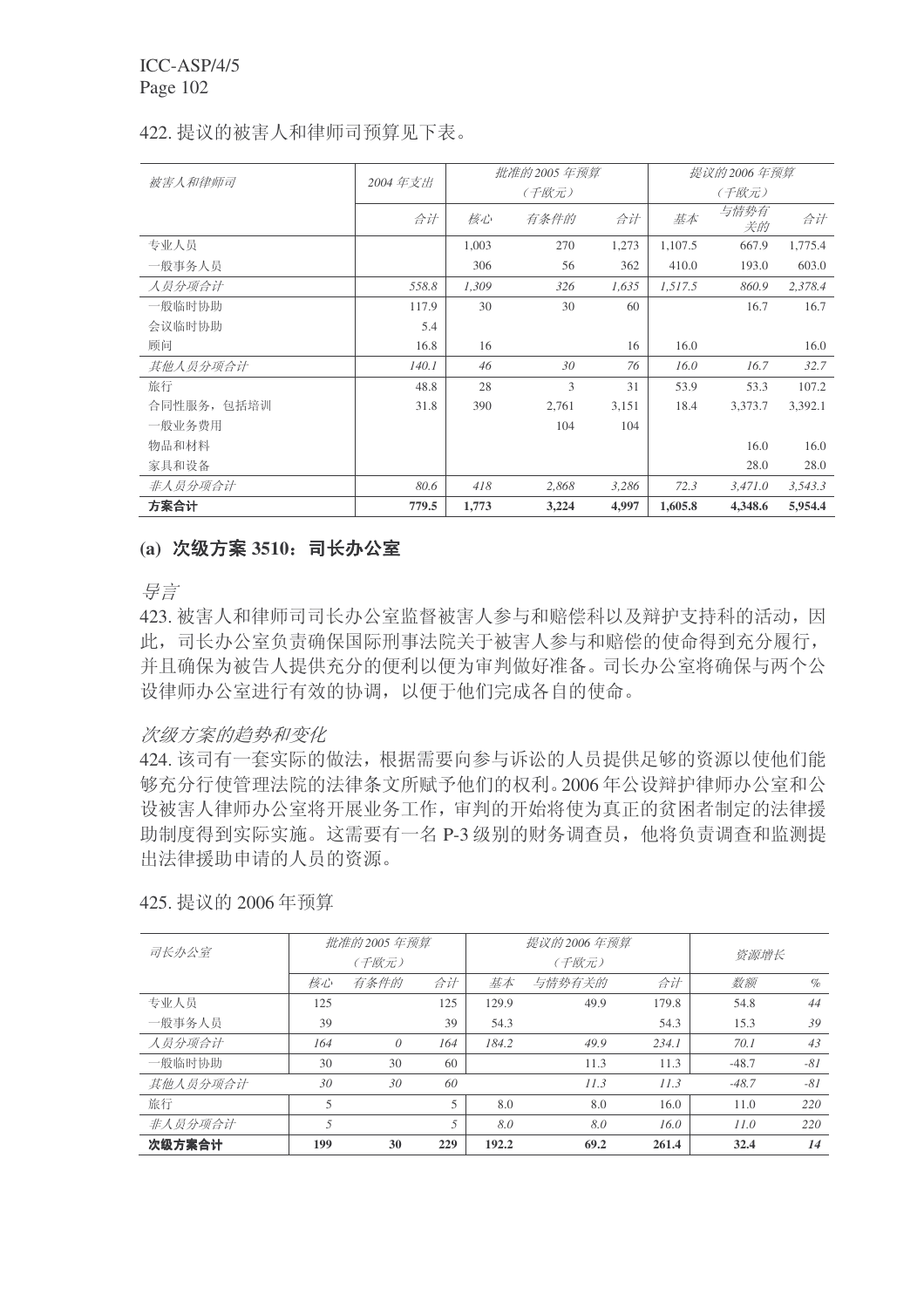426. 提议的 2006年人员配置

| 提议的人员配置 | <b>USG</b> | ASG | $D-2$ | $D-1$ | $P-5$ | $P-4$ | $P-3$ | $P-2$ | $P-1$ | P 级人<br>员合计 | GS-<br>PL | GS-<br>OL | GS级人员<br>合计 | 人员<br>合计 |
|---------|------------|-----|-------|-------|-------|-------|-------|-------|-------|-------------|-----------|-----------|-------------|----------|
| 基本      |            |     |       |       |       |       |       |       |       |             |           |           |             |          |
| 与情势有关的  |            |     |       |       |       |       |       |       |       |             |           |           |             |          |
| 人员合计    |            |     |       |       |       |       |       |       |       |             |           |           |             |          |

目标

- 确保对该司的良好管理:
- 建设成一个能有效地支持被害人和被告/嫌疑人的单位;
- 就有关辩护和被害人的问题提供咨询。

| 预期成果                              | 业绩指标                                 |
|-----------------------------------|--------------------------------------|
| 该司 90%或更多的目标得以实现                  | 各科实现的目标所占比例                          |
| 处理被害人和被告 /嫌疑人申请的政策和<br>制度得到落实     | 计划中的政策和制度得到落实的比例                     |
| 提供法律援助的政策和制度得到落实                  | 计划中的政策和制度得到落实的比例<br>不出现滥用法律援助制度的情况   |
| 对所有的请求及时给予回复<br>至少 95%的建议被认为是高质量的 | 所提供的各项建议及法律意见的准确性<br>需要进一步澄清的建议所占的比例 |

(i) 提议的新的人员资源

与情势有关的资源

一名 P-3 财务调查员

427. 调查并监督申请法律援助人员的资源, 并且调查使用法律援助资金中的 欺诈行 为。

(ii) 提议的新的非人员资源

与情势有关的资源

旅行

428. 用于财务调查员到申请法律援助人拥有资产的国家进行调查的出差任务。

# (b) 次级方案 3520; 辩护支持科

ᇐ㿔

429. 辩护支持科根据《规约》第67条和《程序和证据规则》规则 20 至 22, 通过帮助 寻求法律援助的人员和辩护小组来协助书记官长履行他在辩护方面的职责。该科还确 保在与辩护有关的问题上, 与其他机关以及法院以外的对话人保持日常联系。

430. 该科的一项工作是确保辩护小组, 包括独立行事的公设辩护律师办公室, 将有可 自行支配的足够资源,以便讲行有效的辩护。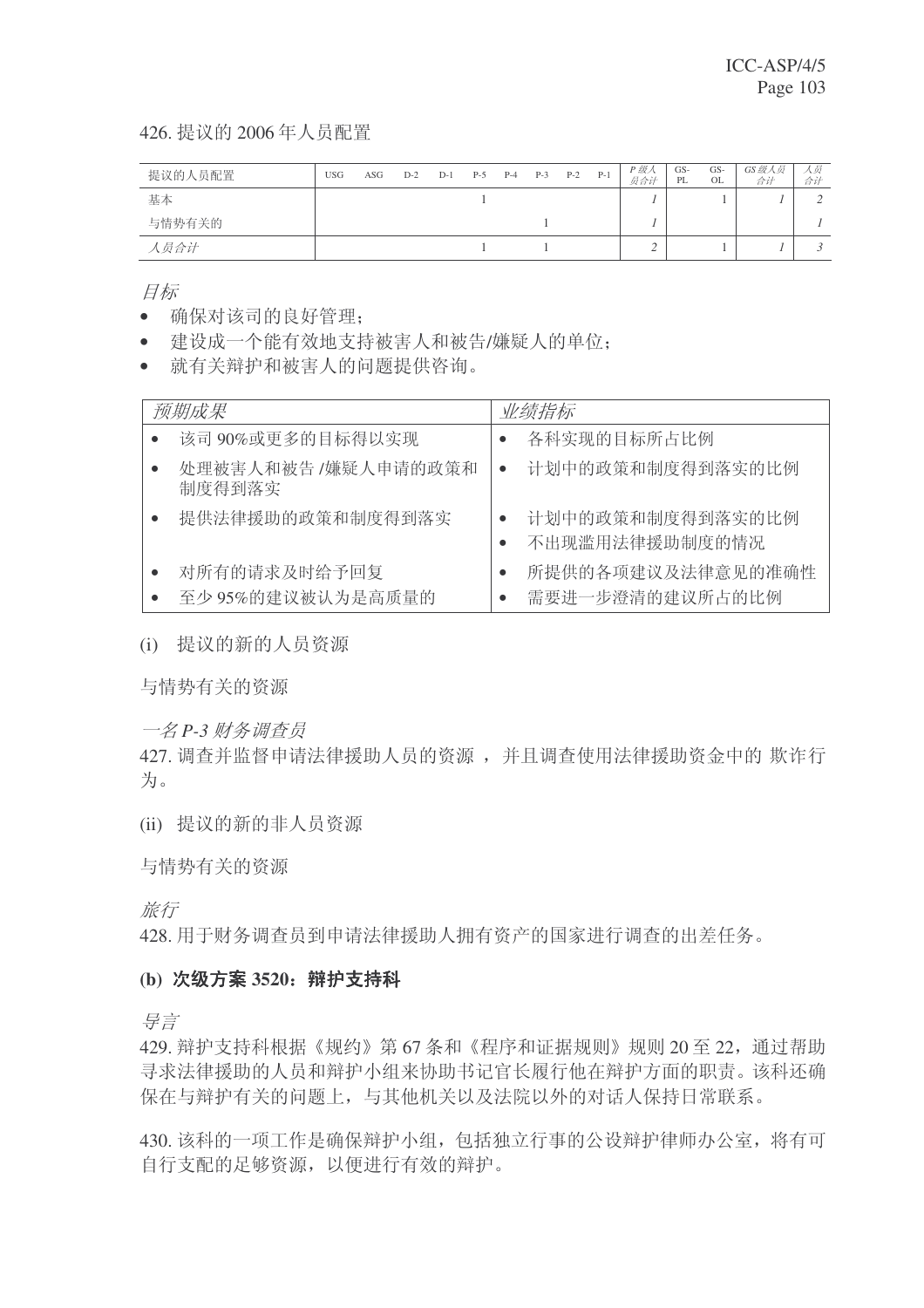#### 次级方案的趋势和变化

431. 该科面临的一项重大挑战将是实际落实法律援助制度, 即在正确地估计是否足够 满足辩护小组的实际需要的基础上提供法律援助。2006年另外一项重大的挑战将是开 始公设辩护律师办公室的工作,该办公室已从辩护支持科的预算中分离出去,以防止 对该办公室独立性的任何干预。

| 432. 提议的 2006年预算 |  |
|------------------|--|
|------------------|--|

|             |     | 批准的 2005 年预算 |       |       | 提议的 2006 年预算 |         |          |          |
|-------------|-----|--------------|-------|-------|--------------|---------|----------|----------|
| 辩护支持科       |     | (千欧元)        |       |       | (千欧元)        | 资源增长    |          |          |
|             | 核心  | 有条件的         | 合计    | 基本    | 与情势有关的       | 合计      | 数额       | $\%$     |
| 专业人员        | 281 | 41           | 322   | 192.8 |              | 192.8   | $-129.2$ | $-40$    |
| 一般事务人员      | 50  |              | 50    | 54.3  |              | 54.3    | 4.3      | 9        |
| 人员分项合计      | 331 | 41           | 372   | 247.1 |              | 247.1   | $-124.9$ | $-34$    |
| 顾问          | 8   |              | 8     | 8.0   |              | 8.0     |          | $\theta$ |
| 其他人员分项合计    | 8   |              | 8     | 8.0   |              | 8.0     |          | $\theta$ |
| 旅行          |     |              |       |       | 5.3          | 5.3     | 5.3      | 100      |
| 合同性服务, 包括培训 | 40  | 2,761        | 2,801 |       | 2,174.3      | 2,174.3 | $-626.7$ | $-22$    |
| 非人员分项合计     | 40  | 2.761        | 2.801 |       | 2.179.6      | 2.179.6 | $-621.4$ | $-22$    |
| 次级方案合计      | 379 | 2.802        | 3,181 | 255.1 | 2,179.6      | 2,434.7 | $-746.3$ | $-23$    |

433. 提议的 2006 年人员配置

| 提议的人员配置 | <b>USG</b> | ASG | $D-2$ | $D-1$ | $P-5$ | $P-4$ | $P-3$ | $P-2$ | $P-1$ | P 级人<br>员合计 | GS-<br>PL | GS-<br>OL | GS 级人员<br>合计 | 人奴<br>合计 |
|---------|------------|-----|-------|-------|-------|-------|-------|-------|-------|-------------|-----------|-----------|--------------|----------|
| 基本      |            |     |       |       |       |       |       |       |       | ∠           |           |           |              |          |
| 与情势有关的  |            |     |       |       |       |       |       |       |       |             |           |           |              |          |
| 人员合计    |            |     |       |       |       |       |       |       |       | ∠           |           |           |              |          |

目标

- 根据《程序和证据规则》规则14(2), 酌情向辩护律师提供所有必要的行政帮助。
- 根据规则 21(1), 帮助依照《规约》和《规则》有权得到法律帮助的人员获得法律 咨询和律师的帮助,其中包括在这些人员缺乏足够的支付手段的情况下, 根据第 67(1)(b)款, 对上述帮助进行支付:

• 根据规则 20(3), 确保与律师或法律协会的独立代表机构之间的联系。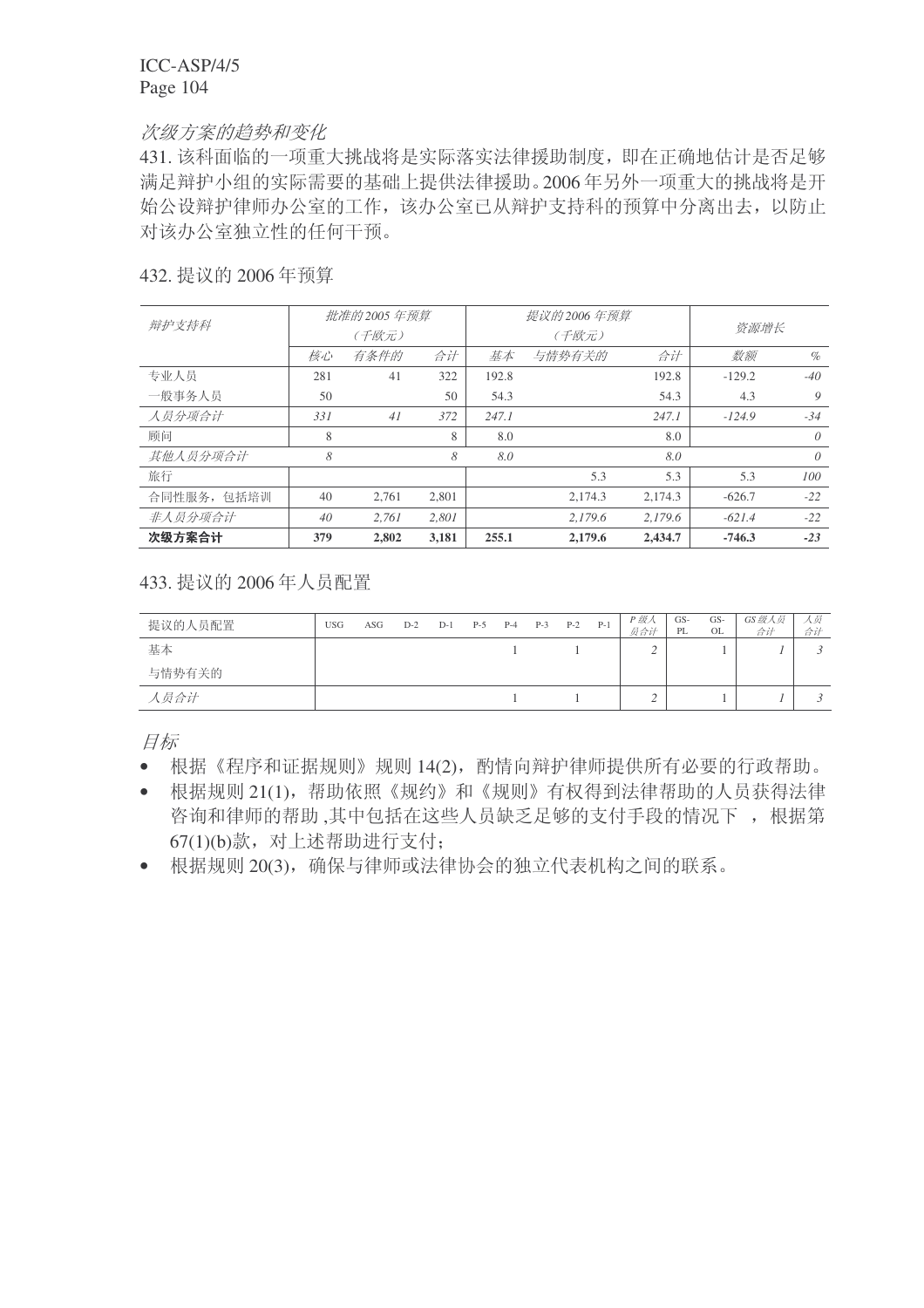| 预期成果                                                | 业绩指标                          |  |
|-----------------------------------------------------|-------------------------------|--|
| 对于所有针对该科管理的全部清单上的<br>职位提出的申请,应当在三天之内做出反<br>应 (90%)  | 三天内给予收到确认的申请所占比例<br>$\bullet$ |  |
| 90%的请求得到及时处理                                        | 按照收悉确认时提出的时限得到处理的<br>申请所占比例   |  |
| 对回复提出的合理不满意见少于收到的<br>全部请求的 5%                       | 合理的不满意见所占的比例<br>$\bullet$     |  |
| 关于对该司管理的清单上职位的申请的<br>决定,应当在申请完成之后的七日内作出<br>$(90\%)$ | 在七天之内得到收悉确认的申请所占比<br>例        |  |
| 对所有获批准的要求获得值班律师服务<br>的请求, 根据需要 (时间, 地点) 予以满<br>足    | 按照需要做出的反应所占比例<br>$\bullet$    |  |
| 对所有要求得到法院支付的法律帮助的<br>请求, 应当在该科得到所有有关信息的一<br>个月内予以答复 | 在一个月内对其做出回复的请求所占比<br>例        |  |
| 所有的沟通联系均按照规则 20(3)进行                                | 按规定进行的联系所占比例                  |  |

(i) 提议的新的非人员资源

与情势有关的资源

旅行

434. 这笔费用包括值班律师、实地口译人员和海牙的工作人员的旅行费用。

### (c) 次级方案 3530: 被害人参与和赔偿科

ᇐ㿔

435. 被害人参与和赔偿科是书记官处中专门处理被害人参与和赔偿问题的单位, 其职 责是按照《法院条例》条例 86 第9款协助被害人和被害群体。

436. 正在实现的整体战略目标是使法院管辖内犯罪的被害人了解并充分行使《罗马规 约》所赋予他们的权利。

437. 该科的一项任务是协助被害人获得法律帮助和代理, 必要时包括从完全独立的公 设被害人律师办公室那里得到帮助和代理。

438. 被害人参与和赔偿科还就该科在执行赔偿命令中的作用与被害人信托基金秘书 处讲行联系。

439. 可预见的问题包括被害人的预期过高, 以及难以与很多被害人特别是那些在难到 达或边远地区的被害人取得联系。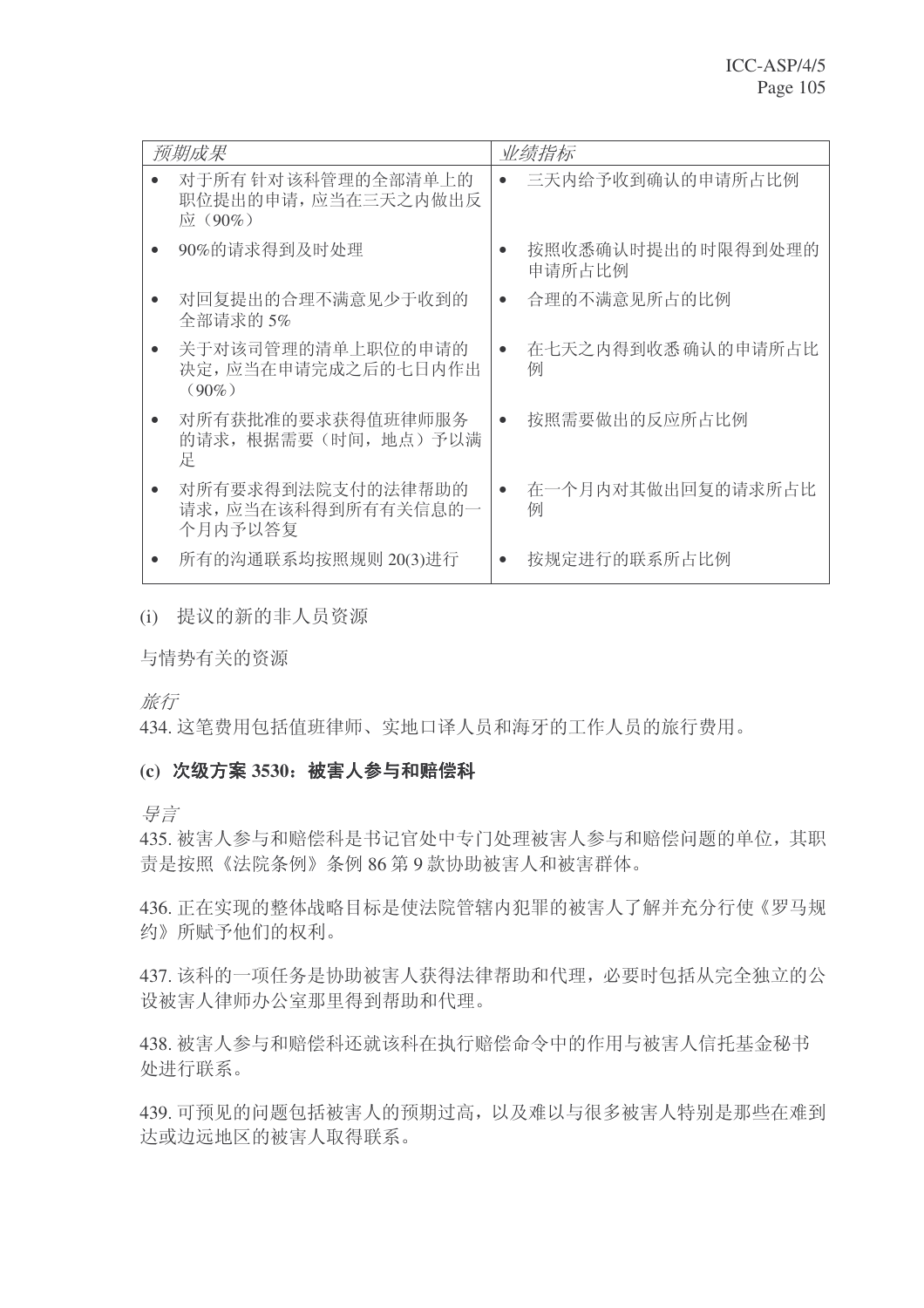次级方案的趋势和变化

440. 该科将不断地审议各种标准操作程序、标准申请表格以及其他制度和程序。

441. 告知被害人的规定、散发标准文件表格的规定以及确保被害人在提出申请以及在 整个诉讼期间得到适当的帮助的规定,完全依赖于在实际中与中间人建立并保持关 系,以及对实地办事处的有效利用。

442. 由于被害人在诉讼的最开始阶段就可以申请参与, 所以告知被害人和物色中间人 的实际工作必须从调查一开始就进行, 或者(如果要更早一些的话) 从公众知道法院 将监测一个情势的时候就开始。

443. 2006年, 公设被害人律师办公室的业务工作将充分开展, 而且将独立行使职能。

|             |       | 批准的 2005 年预算 |       |       | 提议的 2006 年预算 |         |          |          |
|-------------|-------|--------------|-------|-------|--------------|---------|----------|----------|
| 被害人参与和赔偿科   |       | (千欧元)        |       |       | (千欧元)        | 资源增长    |          |          |
|             | 核心    | 有条件的         | 合计    | 基本    | 与情势有关的       | 数额      | $\%$     |          |
| 专业人员        | 597   | 229          | 826   | 448.7 | 86.8         | 535.5   | $-290.5$ | $-35$    |
| 一般事务人员      | 217   | 56           | 273   | 217.0 | 132.8        | 349.8   | 76.8     | 28       |
| 人员分项合计      | 814   | 285          | 1,099 | 665.7 | 219.6        | 885.3   | $-213.7$ | $-19$    |
| 顾问          | 8     |              | 8     | 8.0   |              | 8.0     | 0.0      | $\theta$ |
| 其他人员分项合计    | 8     |              | 8     | 8.0   |              | 8.0     | 0.0      | $\theta$ |
| 旅行          | 23    | 3            | 26    | 37.9  | 32.0         | 69.9    | 43.9     | 169      |
| 合同性服务, 包括培训 | 350   |              | 350   | 18.4  | 1,199.4      | 1,217.8 | 867.8    | 248      |
| 一般业务费用      |       | 104          | 104   |       |              |         | $-104.0$ | $-100$   |
| 物品和材料       |       |              |       |       | 16.0         | 16.0    | 16.0     | 100      |
| 家具和设备       |       |              |       |       | 28.0         | 28.0    | 28.0     | 100      |
| 非人员分项合计     | 373   | 107          | 480   | 56.3  | 1,275.4      | 1,331.7 | 851.7    | 177      |
| 次级方案合计      | 1,195 | 392          | 1,587 | 730.0 | 1,495.0      | 2,225.0 | 638.0    | 40       |

444. 提议的 2006年预算

445. 提议的 2006年人员配置

| 提议的人员配置 | <b>USG</b> | ASG | $D-2$ | $D-1$ | $P-5$ | $P-4$ | $P-3$ | $P-2$ | $P-1$ | P 级人<br>员合计 | GS-<br>PL | GS-<br>OL | GS 级人员<br>合计 | 人员<br>合计 |
|---------|------------|-----|-------|-------|-------|-------|-------|-------|-------|-------------|-----------|-----------|--------------|----------|
| 基本      |            |     |       |       |       |       |       |       |       |             |           |           |              |          |
| 与情势有关的  |            |     |       |       |       |       |       |       |       |             |           |           |              |          |
| 人员合计    |            |     |       |       |       |       |       |       |       | -           |           |           |              | 16       |

目标

- 通过合适的手段例如通过社区的领导人、民间社会团体和媒体,告知被害人以及 被害社区他们所享有的权利:
- 使被害人能够向法院提出申请, 使法院能够受理他们的申请;
- 使被害人能够得到有效的代理。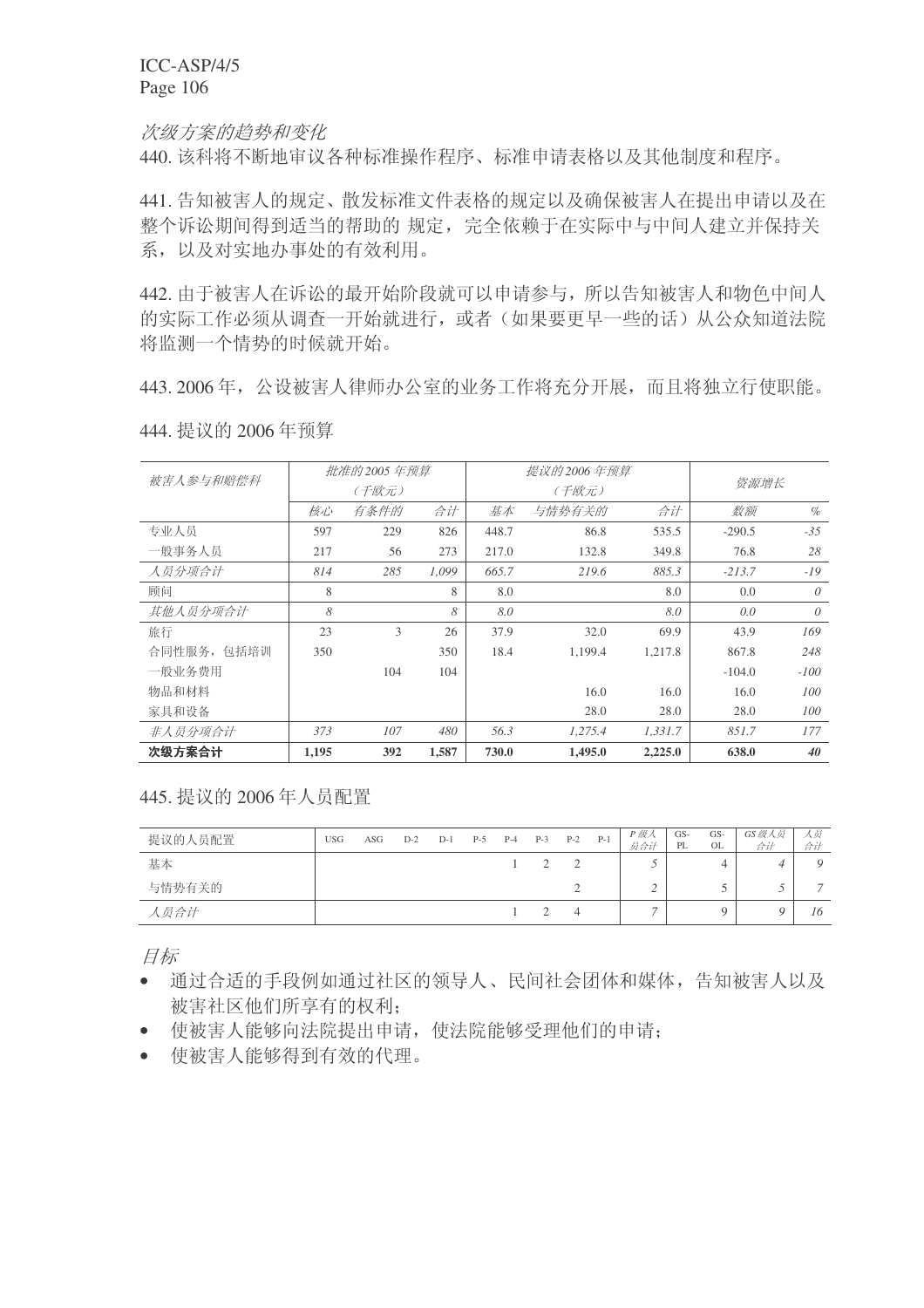| 预期成果                             | 业绩指标          |
|----------------------------------|---------------|
| 制定并实施详细的正常计划                     | 各机关领导批准双月外延计划 |
| 在收到被害人的申请后七日内, 至少对               | 达到要求的占%       |
| 90%的申请做出收到答复                     | $\bullet$     |
| 至少有 90%的报告能在收到申请的一个              | 达到要求的占%       |
| 月之内提交给有关分庭                       | $\bullet$     |
| 在七日内对所有要求帮助选择法律代理                | 达到要求的占%       |
| 的请求做出答复                          | $\bullet$     |
| 在一个月内对所有要求得到法院支付的<br>法律帮助的请求做出答复 | 达到要求的占%       |

### (i) 提议的新的人员资源

与情势有关的资源

### 两名 P-2 实地干事

446. 实地干事将向被害人参与和赔偿科科长报告。实地干事的责任包括确定潜在的被 害人群体, 确定被害人的中间人并与之保持联系, 协助向这些中间人提供支持和培训, 与法律界保持关系, 与被害人的法律代理以及公设被害人律师办公室进行联系, 并且 根据需要在实地与被害人及被害人的法律代理进行接触,包括就申请和通知事宜进行 接触。

### 三名 GS-OL 实地行政助理

447. GS-OL 级别的行政助理将向实地干事报告并协助他们履行上述所有职责, 提供行 政和语言支持以及有关当地情况的知识。具体的职责包括: 安排散发标准申请表格, 并从被害人手中收回申请表,而且还要组织培训。行政助理将从当地聘用。

(ii) 提议的新的非人员资源

基本资源

旅行

448. 这一项包括在法院组织 两次专家研讨会的费用以及工作人员不是去实地的旅行 费用。

### 合同性服务, 包括培训

449. 不是为三个情势使用的标准申请表、指导小册子以及其他与被害人参与和赔偿有 关的信息材料的外部印刷。

### 与情势有关的资源

旅行

450. 该科在海牙的工作人员到实地以及在实地以内的旅行, 实地的工作人员在当地和 到法院所在地的旅行。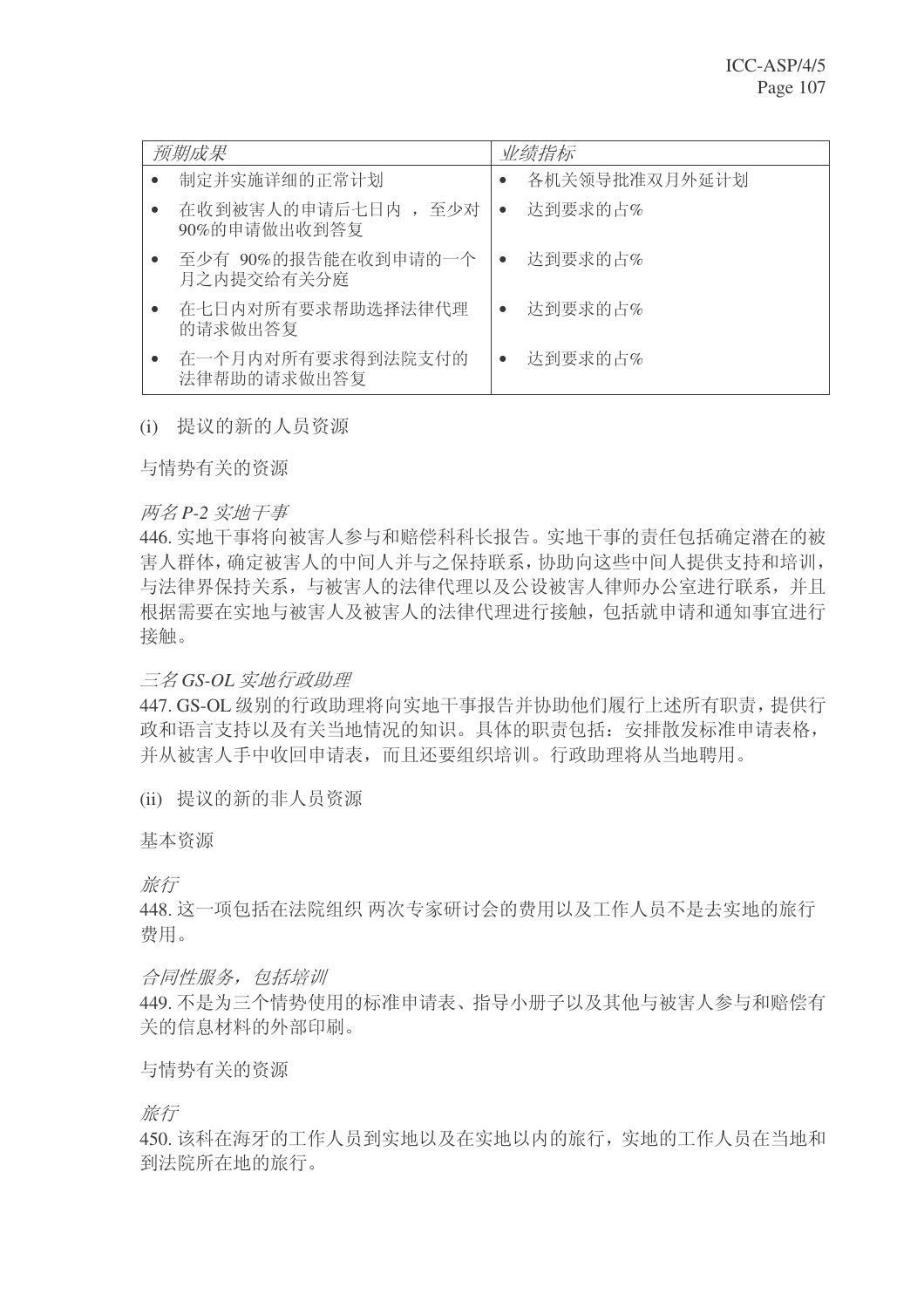合同性服务, 包括培训

451. 这项资源将用于三次培训研讨会。研讨会将针对当地的非政府组织和社区代表、 被害人和被害组织的潜在法律代理, 其目的是使他们了解法院在参与和赔偿方面的使 命。这些活动要与新闻股协调讲行。

452. 除此之外, 还包括两个情势中作为被害人法律代理的律师和值班律师的费用。预 算数字是基于这样的假设, 即每一个情势都有两个被害人外部法律代理团, 而且其他 的被害人和被害群体将由公设被害人律师办公室代理。

453. 另外,已经预见到要有一些外部资源用于标准申请表、指导小册子和其他与被害 人参与及赔偿有关的资料的印刷,供在每个情势中使用。

物品和材料

454. 这一项包括实地办事处工作人员的安全所需要的个人保护设备。

家具和设备

455. 这一项包括每一个办公室将需要的相片级别的扫描仪, 以扫描收到的被害人的申 请: 需要录音设备和多标准的声像设备, 以便为社区提供信息、开展教育和培训活动 以及使实地的被害人能够看到在法院进行的诉讼,从而有助于他们参与诉讼。

### (d) 次级方案 3540: 公设辩护律师办公室

ᇐ㿔

456. 公设辩护律师办公室是根据《法院条例》条例 77 而成立的, 目的是为了向被告 人和辩护小组以及各分庭提供支持和帮助。

457. 该办公室在其工作中独立于书记官处, 特别是独立于辩护支持科, 辩护支持科与 该办公室的关系同与任何其他律师的关系相同,而且该办公室也独立于公设被害人律 师办公室办公室在行政上属书记官处管理。

#### 次级方案的趋势和变化

458. 该办公室面临的一项重大挑战很可能是能否聘用到合格的人员来完成其使命。但 是该办公室还将把重点放在其他一些问题上,例如保证它的独立性、同专业法律人士 建立起真正的合作伙伴关系以及在被告中建立起良好的声誉。

|           |    | 批准的 2005 年预算 |    |       | 提议的 2006 年预算 |       |       |      |
|-----------|----|--------------|----|-------|--------------|-------|-------|------|
| 公设辩护律师办公室 |    | (千欧元)        |    |       | (千欧元)        |       | 资源增长  |      |
|           | 核心 | 有条件的         | 合计 | 基本    | 与情势有关的       | 合计    | 数额    | $\%$ |
| 专业人员      |    |              |    | 129.9 | 76.3         | 206.2 | 206.2 | 100  |
| 一般事务人员    |    |              |    | 30.1  | 30.1         | 60.2  | 60.2  | 100  |
| 人员分项合计    |    | 不适用          |    | 160.0 | 106.4        | 266.4 | 266.4 | 100  |
| 旅行        |    |              |    |       | 8.0          | 8.0   | 8.0   | 100  |
| 非人员分项合计   |    |              |    |       | 8.0          | 8.0   | 8.0   | 100  |
| 次级方案合计    |    |              |    | 160.0 | 114.4        | 274.4 | 274.4 | 100  |

459. 提议的 2006年预算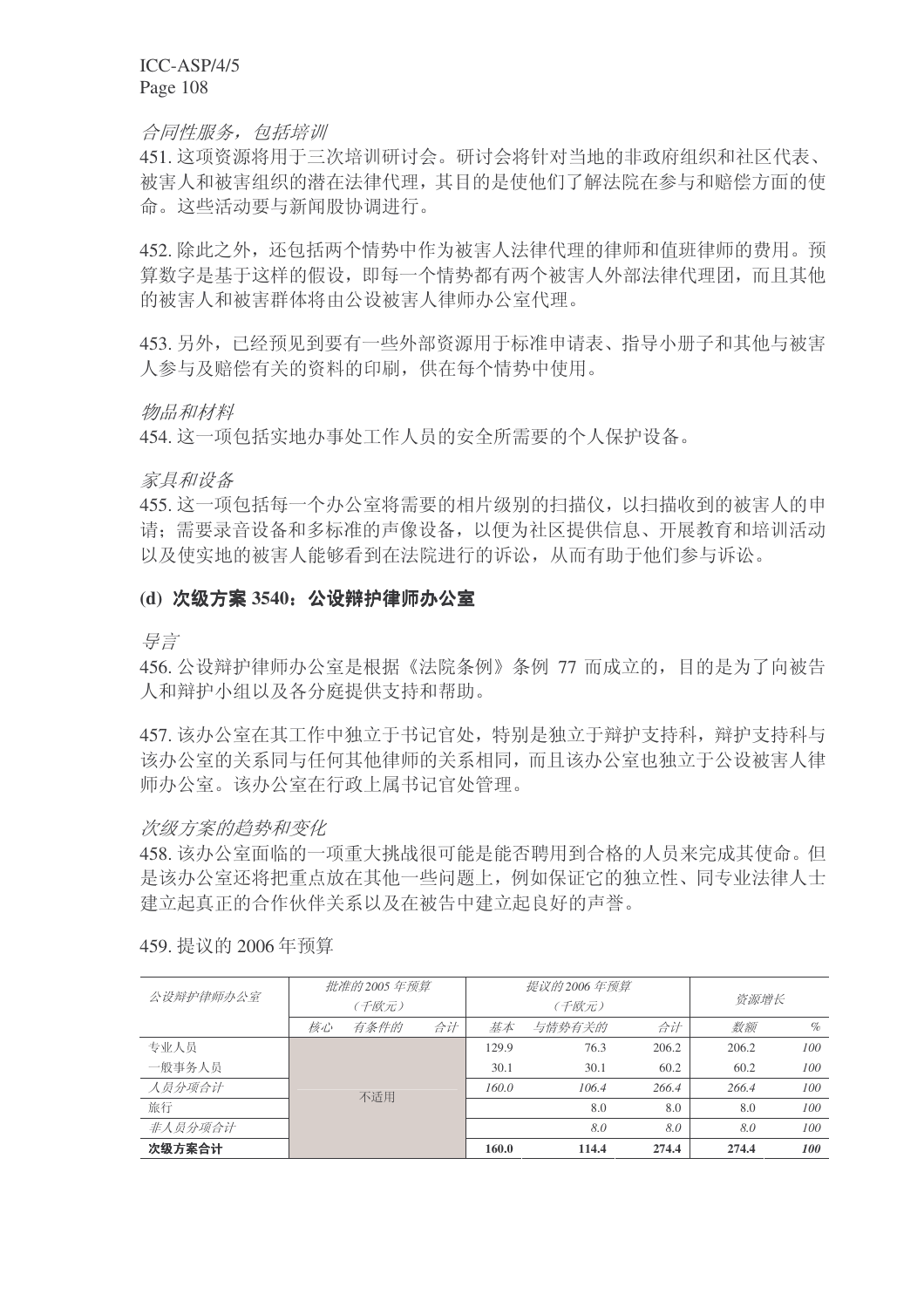460. 批准的 2006年人员配置

| 提议的人员配置 | <b>USG</b> | ASG | $D-2$ | $D-1$ | $P-5$ | $P-4$ | $P-3$ | $P-2$ | $P-1$ | P 级人<br>员合计 | GS-<br>PL | GS-<br>OL | GS级人员<br>合计 | 人员<br>合计 |
|---------|------------|-----|-------|-------|-------|-------|-------|-------|-------|-------------|-----------|-----------|-------------|----------|
| 基本      |            |     |       |       |       |       |       |       |       |             |           |           |             |          |
| 与情势有关的  |            |     |       |       |       |       |       |       |       |             |           |           |             |          |
| 人员合计    |            |     |       |       |       |       |       |       |       |             |           |           |             |          |

目标

• 为辩护律师和辩护人提供支持, 包括在调查的最初阶段代表并保护辩护人的权利。

| 预期成果                               | 业绩指标                                  |
|------------------------------------|---------------------------------------|
| 在七天之内对所有请求中的至少 90%做 •<br>出答复       | 一七天之内对收到的申请做出答复的比例                    |
| 请求中的 90%按照商定的情况 (实质内<br>容和时间) 得到处理 | 按约定处理申请的比例                            |
| 提供的所有支持都是令人满意的                     | 对该办公室代表 辩护小组 所采取的行动<br>没有人提出合情合理的不满意见 |

(i) 提议的新的人员资源

基本资源

 $-$ 名 GS-OL 行政助理

461. 该办公室的独立性使它需要自己的行政帮助, 要与辩护支持科的行政帮助明显分 开。

与情势有关的资源

一名 GS-OL 案件管理员

462. 对办公室履行使命的活动进行管理, 要求要有一名人员负责案件文档的管理。

(ii) 提议的新的非人员资源

与情势有关的资源

旅行

463. 为了很好地履行其使命, 该办公室的工作人员将需要旅行以会晤律师和其他直接 与其工作有关的人员。

### (e) 次级方案 3550: 公设被害人律师办公室

ᇐ㿔

464. 公设被害人律师办公室是书记官长根据《法院条例》条例 81 将要成立的一个单 位, 目的是要为被害人的法律代理人提供支持和帮助, 并为被害人提供法律代理。

465. 条例 81 规定该办公室只是为了行政管理的目的而处于书记官处的管辖之下, 除 此之外, 则是作为一个完全独立的机构履行职能。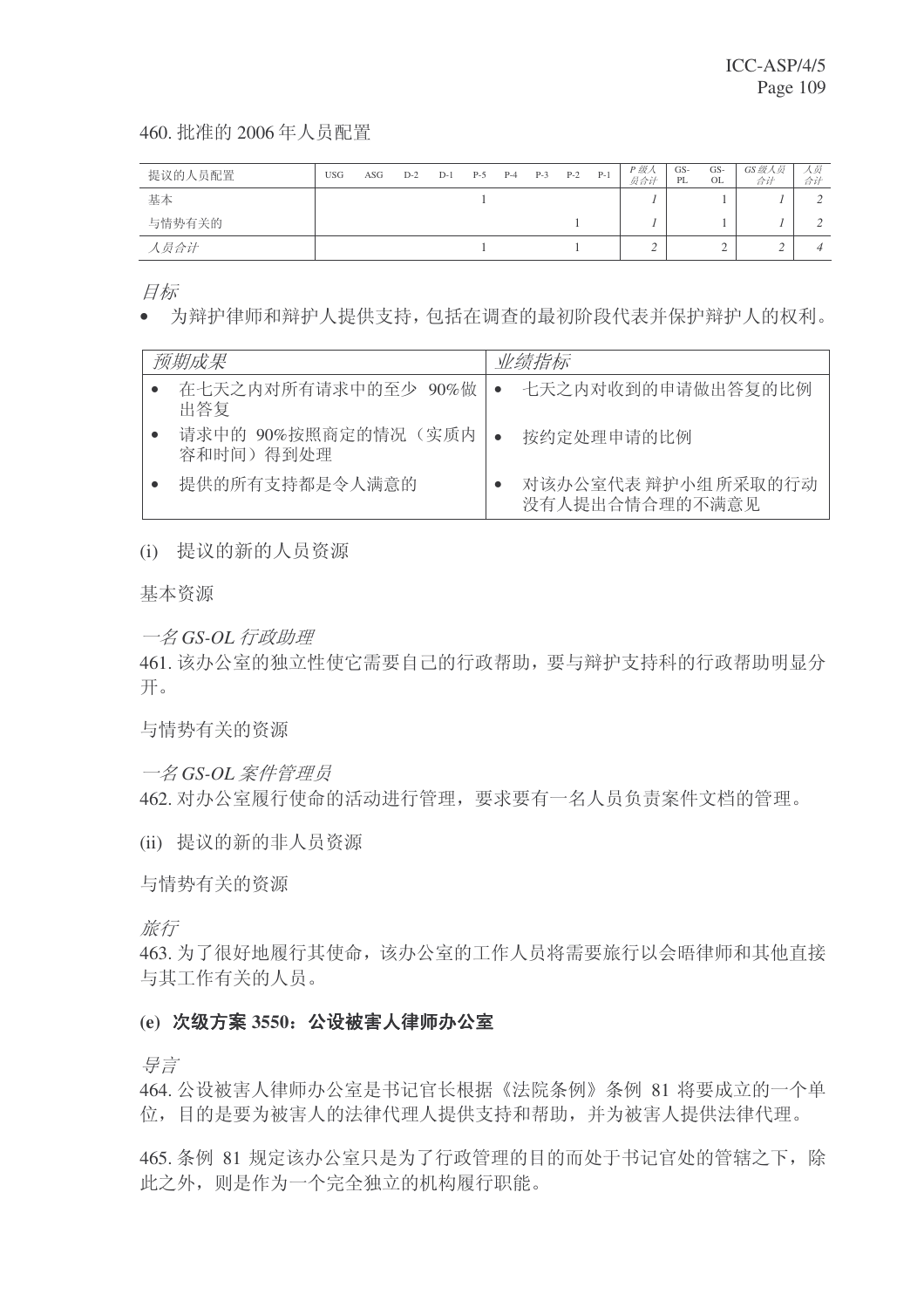466. 该办公室在其工作中完全独立于书记官长, 特别是独立于被害人参与和赔偿科, 该科与该办公室的关系将同与被害人的任何其他法律代理的关系相同,而且该办公室 还独立于公设辩护律师办公室。该办公室只是为了行政管理的目的而处于书记官处的 管辖职权范围之内。

### 次级方案的趋势和变化

467. 这是一个 2005 年正在建立中的新单位, 将在 2006 年全面开展业务工作。该办公 室面临的主要挑战将是, 在出于行政管理的目的而存在于书记官处之内的同时如何获 得自己职能上的独立性。

468. 提议的 2006 年预算

| 公设被害人律师办公室 |    | 批准的 2005 年预算 |    |       | 提议的 2006 年预算 |       |       |      |  |
|------------|----|--------------|----|-------|--------------|-------|-------|------|--|
|            |    | (千欧元)        |    |       | (千欧元)        |       | 资源增长  |      |  |
|            | 核心 | 有条件的         | 合计 | 基本    | 与情势有关的       | 合计    | 数额    | $\%$ |  |
| 专业人员       |    |              |    | 206.2 | 454.9        | 661.1 | 661.1 | 100  |  |
| 一般事务人员     |    |              |    | 54.3  | 30.1         | 84.4  | 84.4  | 100  |  |
| 人员分项合计     |    |              |    | 260.5 | 485.0        | 745.5 | 745.5 | 100  |  |
| 一般临时协助     |    | 不适用          |    |       | 5.4          | 5.4   | 5.4   | 100  |  |
| 其他人员分项合计   |    |              |    |       | 5.4          | 5.4   | 5.4   | 100  |  |
| 旅行         |    |              |    | 8.0   |              | 8.0   | 8.0   | 100  |  |
| 非人员分项合计    |    |              |    | 8.0   |              | 8.0   | 8.0   | 100  |  |
| 次级方案合计     |    |              |    | 268.5 | 490.4        | 758.9 | 758.9 | 100  |  |

469. 提议的 2006年人员配置

| 提议的人员配置 | <b>USG</b> | ASG | $D-2$ | $D-1$ | $P-5$ | $P-4$ | $P-3$ | $P-2$ | $P-1$ | P 级人<br>员合计 | $GS-$<br>PL | GS-<br>OL | GS级人员<br>合计 | 人员<br>合计 |
|---------|------------|-----|-------|-------|-------|-------|-------|-------|-------|-------------|-------------|-----------|-------------|----------|
| 基本      |            |     |       |       |       |       |       |       |       | ∸           |             |           |             |          |
| 与情势有关的  |            |     |       |       |       |       |       |       |       |             |             |           |             | O        |
| 人员合计    |            |     |       |       |       |       |       |       |       |             |             | -         |             |          |

目标

- 向被害人的法律代理提供支持,包括法律研究和建议:
- 在法庭上担任被害人或被害人群体的法律代理。

| 预期成果                              | 业绩指标                               |
|-----------------------------------|------------------------------------|
| 对所有要求给予支持的请求及时做出答<br>复            | 及时的答复所占比例<br>$\bullet$             |
| 提交的研究和建议报告中至少有<br>95%被<br>认为是高质量的 | 对报告给予肯定的反馈意见所占比例<br>$\bullet$      |
| 每一个案件至少有一个被害人或被害人<br>群体得到代理       | 每一案件中代理的次数<br>$\bullet$            |
| 所有的代理工作都被认为是令人满意的                 | 对该办公室代表辩护小组采取的行动没<br>有人提出合情合理的不满意见 |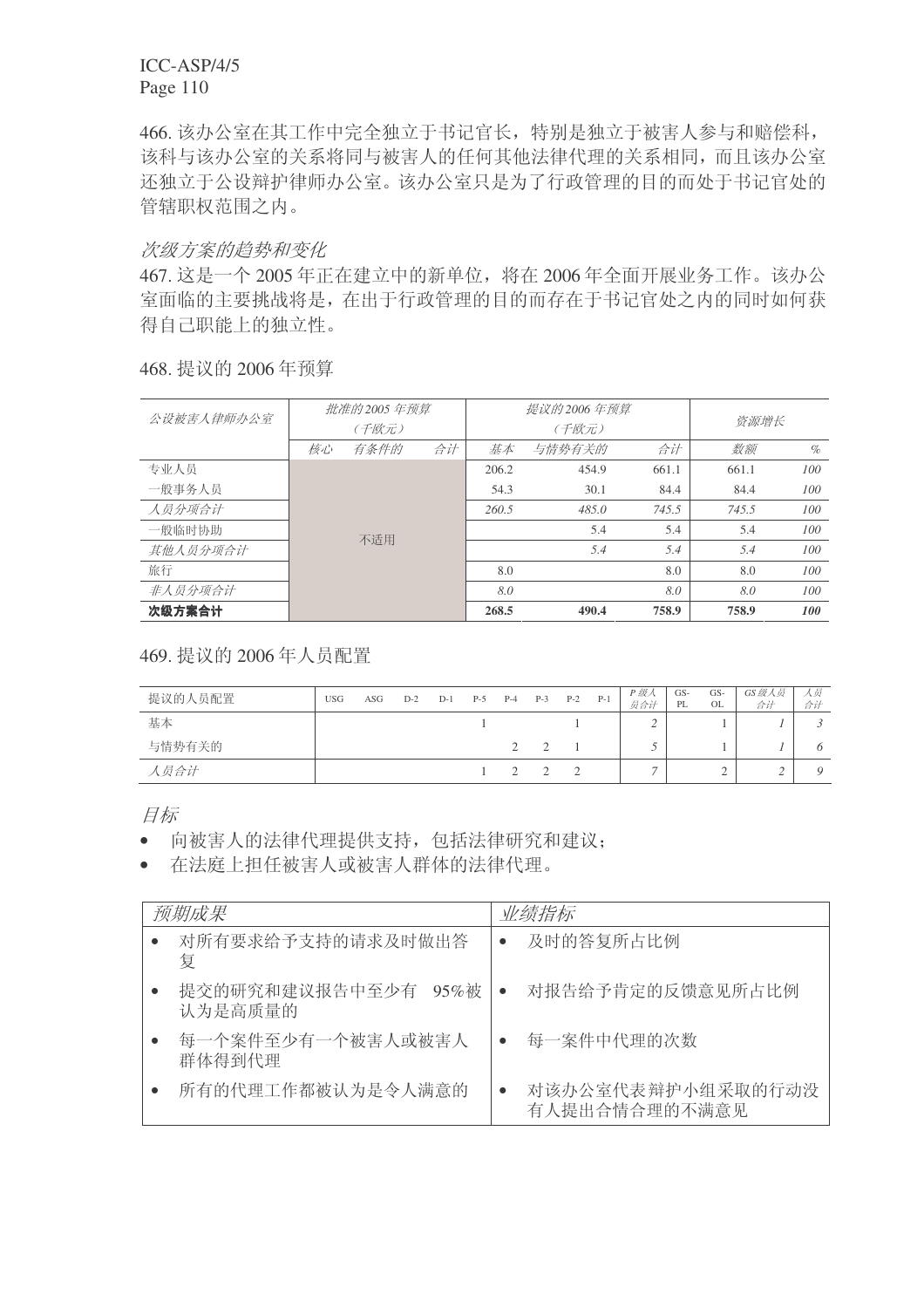(i) 提议的新的人员资源

与情势有关的资源

一名 P-2 准律师

470. 需要这一职位以便为某一个情势组成法律小组。该准律师将成为主要律师和法律 小组其他成员的法律顾问。

一名 GS-OL 案件管理员

471. 需要这一职位, 以便为某一情势组成 法律小组, 该案件管理员是法律小组的法 律/行政/语言助理。

一般临时协助

472. 每一情势的实地口译工作。

(ii) 提议的新的非人员资源

基本资源

旅行

473. 预计公设被害人律师办公室的人员将需要出差旅行, 以便履行其职责。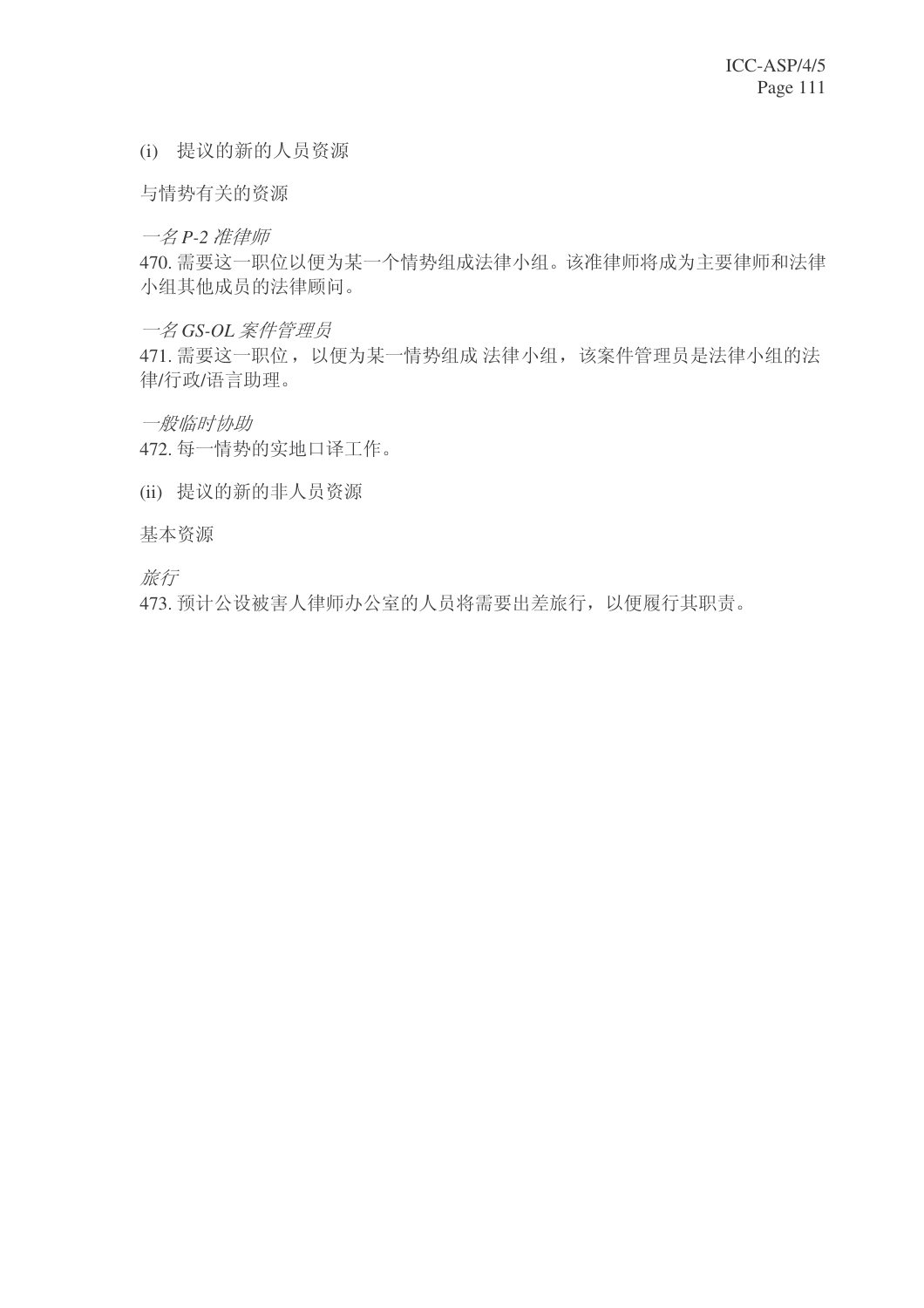### 6. 方案 3600: 被害人信托基金秘书处

导言

474. 缔约国大会在 2004 年于海牙举行的第三届会议上, 批准建立被害人信托基金秘 书处(ICC-ASP/3/Res.7 号决议, 执行部分第一段)。该秘书处的成立是为了提供被害 人信托基金理事会正常履行职能所需要的帮助,协助理事会为了法院管辖权范围内犯 罪的被害人及其家属的福利而完成其各项工作。该决议要求秘书处在有关理事会活动 的事官方面应在理事会的全面领导下开展工作,而且出于管理的目的,秘书处及其工 作人员应附属于法院书记官处。

475. 缔约国大会决定秘书处将由法院的 2005 年正常预算提供经费。缔约国大会进一 步决定, 如果信托基金工作量增加, 缔约国大会可考虑扩充能力, 并从自愿捐款中支 付信托基金的费用 (ICC-ASP/1/Res.6 号决议, 附件第6段)。

方案的趋势和变化

476. 信托基金秘书处根据缔约国大会在其第三届会议上通过的 ICC-ASP/3/Res.7 号决 议于 2005 年成立。需经缔约国大会批准的信托基金管理条例草案, 已由理事会在缔 约国大会第三届会议上提交给了缔约国大会。第一部分和第二部分已获暂时通过, 第 三部分被确认为是下一步工作的参考(ICC-ASP/3/Res.7 号决议执行部分第5段)。

|             |         |                | 批准的 2005 年预算 | 提议的 2006 年预算*  |       |            |       |  |
|-------------|---------|----------------|--------------|----------------|-------|------------|-------|--|
| 被害人信托基金秘书处  | 2004年支出 |                | (千欧元)        |                |       | (千欧元)      |       |  |
|             | 合计      | 核心             | 有条件的         | 合计             | 基本    | 与情势有<br>关的 | 合计    |  |
| 专业人员        |         | 91             |              | 91             | 158.9 |            | 158.9 |  |
| 一般事务人员      |         | 39             |              | 39             | 54.3  |            | 54.3  |  |
| 人员分项合计      |         | 130            |              | 130            | 213.2 |            | 213.2 |  |
| 一般临时协助      |         | 35             |              | 35             |       |            |       |  |
| 其他人员分项合计    |         | 35             |              | 35             |       |            |       |  |
| 旅行          |         | 70             |              | 70             | 70.0  |            | 70.0  |  |
| 招待费         | 不适用     | $\overline{7}$ |              | 7              | 7.0   |            | 7.0   |  |
| 合同性服务, 包括培训 |         | 90             |              | 90             | 90.0  |            | 90.0  |  |
| 一般业务费用      |         | 93             |              | 93             | 83.0  |            | 83.0  |  |
| 物品和材料       |         | $\overline{4}$ |              | $\overline{4}$ | 10.0  |            | 10.0  |  |
| 家具和设备       |         | 41             |              | 41             |       |            |       |  |
| 非人员分项合计     |         | 305            |              | 305            | 260.0 |            | 260.0 |  |
| 方案合计        |         | 470            |              | 470            | 473.2 |            | 473.2 |  |

477. 提议的 2006年预算

\*目前提交的预算应视为临时的,因为理事会将提交其自己的2006年预算草案,然后由预算和财务委员会和缔约国大会审议。 因此,我们决定,在大会做出任何决定之前只是简单地假设秘书处现在仍保持其目前的规模。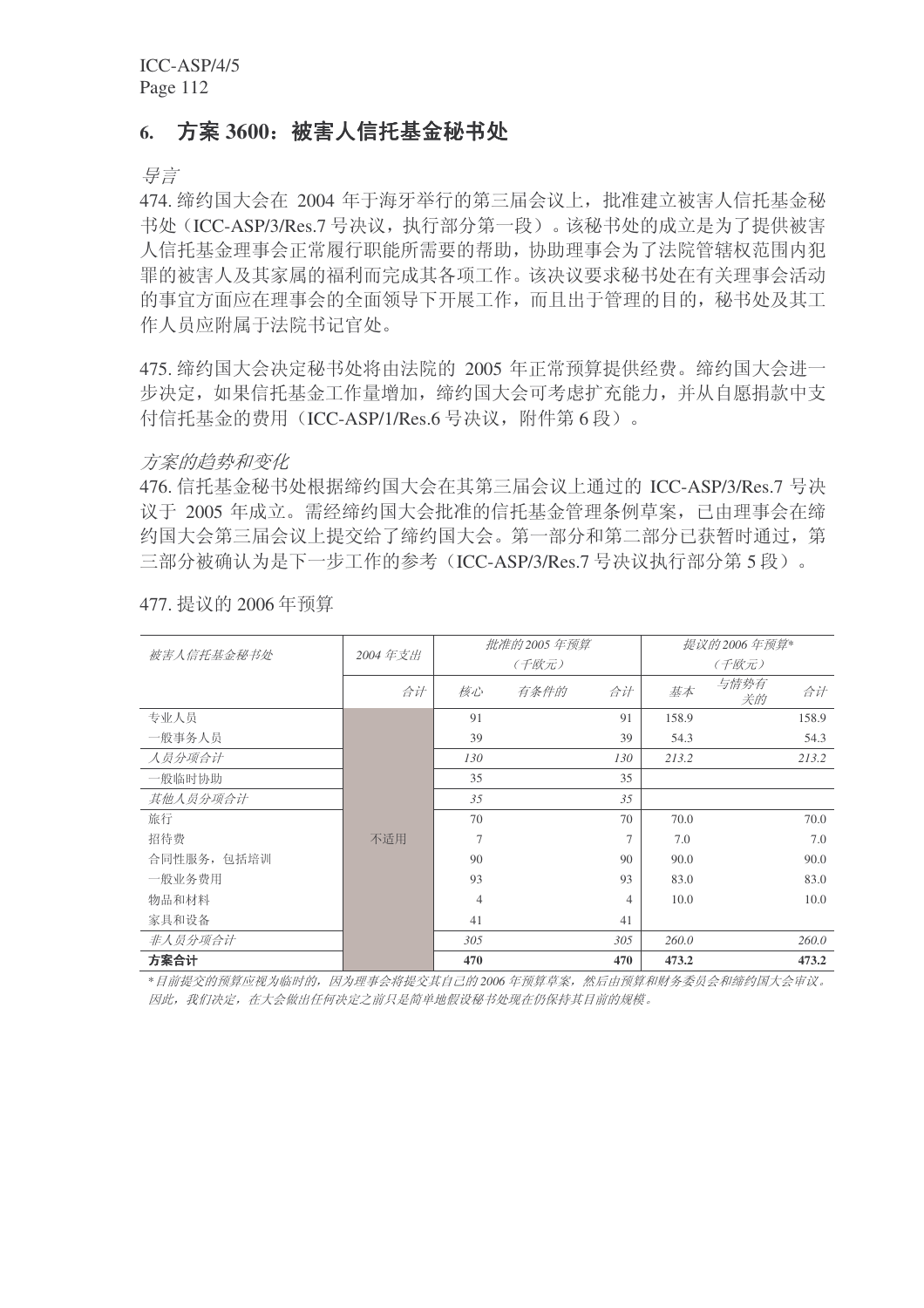478. 提议的 2006年人员配置

| 提议的人员配置 | <b>USG</b> | ASG | $D-2$ | $D-1$ | $P-5$ | $P-4$ | $P-3$ | $P-2$ | $P-1$ | P 级人<br>员合计 | GS-<br>PL | GS-<br>OL | GS级人员<br>合计 | 人员<br>合计 |
|---------|------------|-----|-------|-------|-------|-------|-------|-------|-------|-------------|-----------|-----------|-------------|----------|
| 基本      |            |     |       |       |       |       |       |       |       | ∠           |           |           |             |          |
| 与情势有关的  |            |     |       |       |       |       |       |       |       |             |           |           |             |          |
| 人员合计    |            |     |       |       |       |       |       |       |       |             |           |           |             |          |

目标

- 为理事会提供必要的帮助:
- 加强筹集自愿捐款的能力:
- 协助为被害人信托基金筹集捐款。

| 预期成果                             | 业绩指标             |
|----------------------------------|------------------|
| 所有便于信托基金秘书处 和理事会工作<br>的工作程序均准备就绪 | 提交的工作程序得到理事会的批准  |
| 理事会大多数成员认为理事会的所有会                | 会议之后,理事们做出积极的反馈  |
| 议都是有助益的,并且组织良好                   | $\bullet$        |
| 建立所收资金来源的核实机制                    | 理事会批准的机制得到落实     |
| 采取措施避免在不同的被害人群体之间                | 理事会批准的措施得到实施     |
| 明显不公平地分配资金                       | $\bullet$        |
| 增加捐款数量的行动计划按计划得到实                | 得到实施的计划所占的比例     |
| 施                                | $\bullet$        |
| 向被害人信托基金捐助的缔约 国及外界               | 做出捐助的国家、单位和个人的数量 |
| 的捐助者数量增加                         | $\bullet$        |

(i) 提议的新的人员资源

基本资源

一名 P-2 准法律干事

479. 这一职位是根据被害人信托基金工作组向缔约国大会提出的建议, 于 2005 年设 立的, 但只有半年的时间。这名人员将负责向理事会提供法律咨询, 并对一系列问题 进行实质性的研究,其中包括与赔偿有关的复杂的法律问题、法院与信托基金之间的 关系问题以及包括资金接收和支出在内的信托基金的职能和活动。在本预算草案中, 目前假设 2006 年这一职位将是全职的, 但要根据缔约国大会在第四届会议上做出的 决定而定。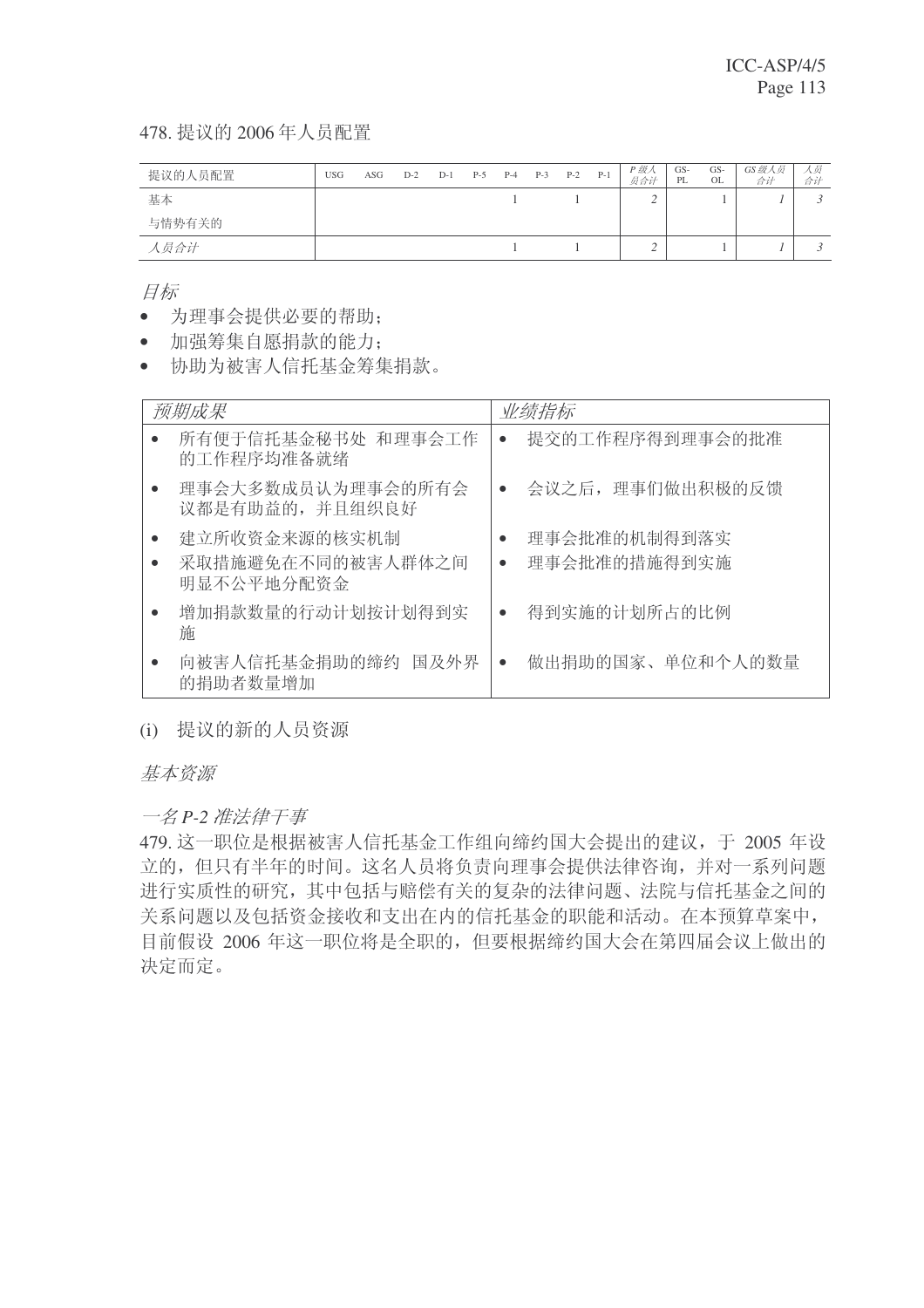**.**

# D. 主要方案 IV: 缔约国大会秘书处



480. 秘书处在缔约国大会(大会)、其主席团和下属机构根据《规约》履行其职能时, 向其提供行政和技术帮助。秘书处的会议服务职能包括: 计划、准备并协调大会及其 下属机构的会议;接收、编辑、翻译、发出、复制并散发大会及其下属机构的正式文 件、报告和决定。

481. 此外, 秘书处为大会及其下属机构提供实质性服务。实质性服务职能包括: 提供 法律和实质性秘书处服务, 例如提供文件、报告和分析概要: 以及就大会工作的法律 和实质问题提出秘书处的建议。其他的职能包括就《财务条例和细则》提出建议并起 草有关财务和预算需求的决议草案。

| 482.2004-2006年预算与支出的比较 |
|------------------------|
|------------------------|

|                  |         |       | 批准的 2005 年预算 | 提议的 2006 年预算 |         |            |         |
|------------------|---------|-------|--------------|--------------|---------|------------|---------|
| 主要方案IV——缔约国大会秘书处 | 2004年支出 |       | (千欧元)        | (千欧元)        |         |            |         |
|                  | 合计      | 核心    | 有条件的         | 合计           | 基本      | 与情势有<br>关的 | 合计      |
| 专业人员             | 未细分     | 377   |              | 377          | 389.9   |            | 389.9   |
| 一般事务人员           |         | 217   |              | 217          | 249.2   |            | 249.2   |
| 人员分项合计           | 397.7   | 594   |              | 594          | 639.1   |            | 639.1   |
| 一般临时协助           | 173.8   | 202   |              | 202          | 132.4   |            | 132.4   |
| 会议临时协助           | 784.1   | 1,067 |              | 1,067        | 1,919.3 |            | 1,919.3 |
| 加班费              | 31.1    | 40    |              | 40           | 42.0    |            | 42.0    |
| 其他人员分项合计         | 989.0   | 1,309 |              | 1,309        | 2,093.7 |            | 2,093.7 |
| 旅行               | 84.0    | 128   |              | 128          | 140.5   |            | 140.5   |
| 招待费              | 3.6     | 10    |              | 10           | 10.0    |            | 10.0    |
| 合同性服务, 包括培训      | 374.3   | 900   |              | 900          | 420.2   |            | 420.2   |
| 一般业务费用           | 27.7    | 40    |              | 40           | 461.9   |            | 461.9   |
| 物品和材料            | 13.1    | 44    |              | 44           | 13.0    |            | 13.0    |
| 家具和设备            | 54.3    | 163   |              | 163          | 47.2    |            | 47.2    |
| 非人员分项合计          | 557.0   | 1,285 |              | 1,285        | 1,092.8 |            | 1,092.8 |
| 主要方案 IV 合计       | 1,943.7 | 3,188 |              | 3,188        | 3,825.6 |            | 3,825.6 |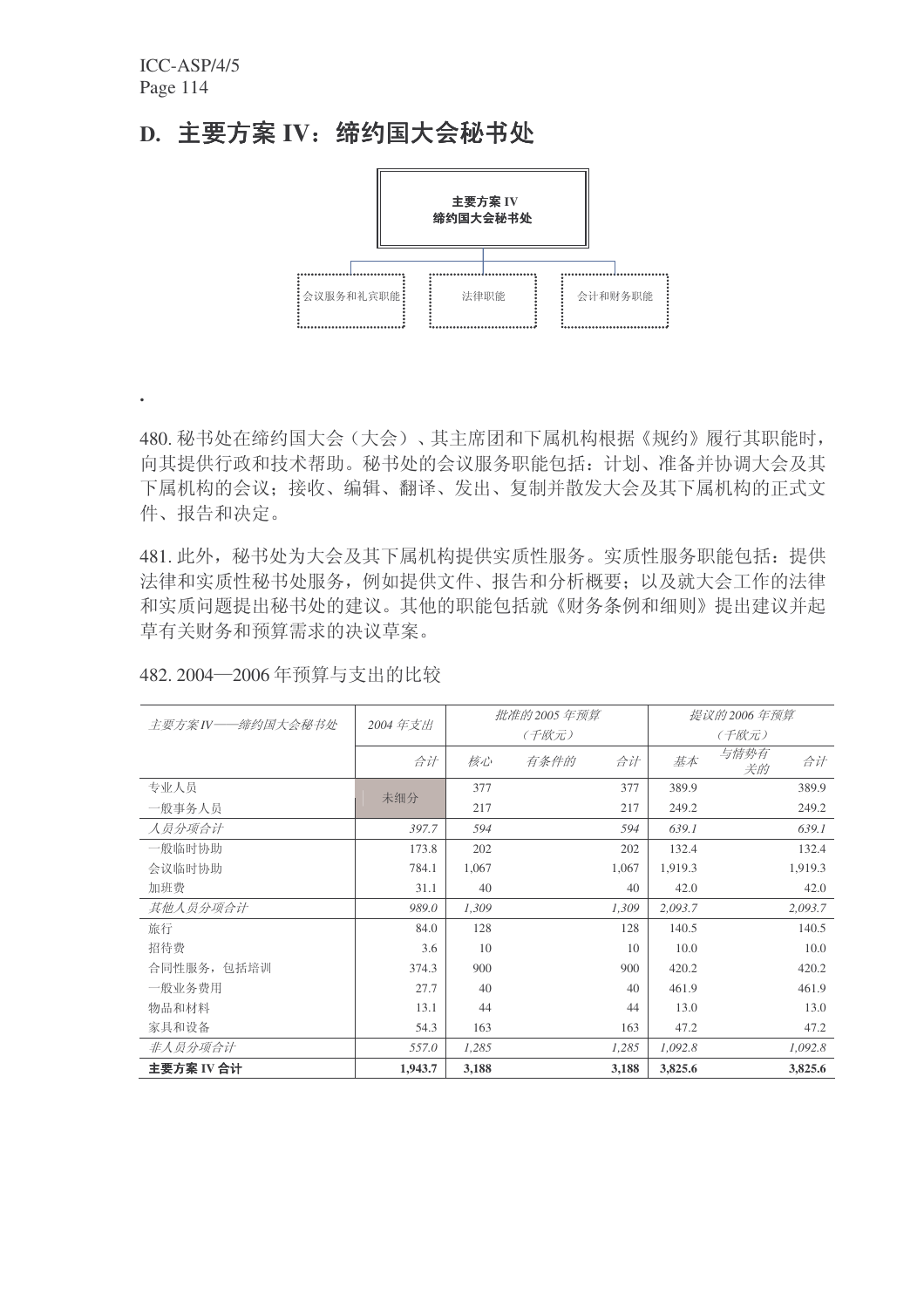483. 提议的 2006年人员配置

| 提议的人员配置 | <b>USG</b> | ASG | $D-2$ | $D-1$ | $P-5$ | $P-4$ | $P-3$ | $P-2$ | $P-1$ | P 级人<br>员合计 | GS-<br>PL | GS-<br>OL | GS 级人<br>员合计 | 人员<br>合计 |
|---------|------------|-----|-------|-------|-------|-------|-------|-------|-------|-------------|-----------|-----------|--------------|----------|
| 基本      |            |     |       |       |       |       |       |       |       |             |           |           |              | -        |
| 与情势有关的  |            |     |       |       |       |       |       |       |       |             |           |           |              |          |
| 人员合计    |            |     |       |       |       |       |       |       |       |             |           |           |              |          |

目标

- 组织高质量的会议: 在纽约组织一次大会第四届会议的两天续会, 并在海牙组织 大会第五届会议以及预算和财务委员会的两届会议。另外, 秘书处还将为一些大 会下属机构的会议提供服务, 特别是侵略罪特别工作组的会议。
- 通过提供高质量的服务支持, 使大会及其下属机构能够更有效地完成其使命。这 种服务和支持包括: 规划和协调会议服务; 起草、协调、翻译、发出以及提交文 件: 监督法院各机关遵守有关按时起草和提交文件的规章: 寻找并获得额外的资 源以使得秘书处能够有效且高效地履行其使命: 确保缔约国能够根据《规约》得 到各种会议和文件服务。
- 就《规约》中与大会及其下属机构有关的条款的应用及解释问题开展研究工作, 并起草分析研究报告。

| 预期成果               | 业绩指标                    |
|--------------------|-------------------------|
| 会议按计划召开            | 与会者对会议安排和所提供的信息表示<br>满意 |
| 及时交出高质量的、经过编辑和翻译的正 | 要求秘书处提供法院活动信息的缔约国       |
| 式文件, 以便讲行处理、制作和分发  | 数量                      |
| 向大会及其下属机构提供高质量的法律  | 要求秘书处提供协助, 特别是提供文件      |
| 咨询                 | 的缔约国数量                  |

(i) 提议的新的人员资源

基本资源

#### 会议临时协助

484. 翻译和译审的薪酬按照 2005 年联合国翻译和译审每日及每月的费用有了增加。 这种情况再加上每日津贴的增长, 使得 2005 年比 2004 年平均合计增长近 10%。另外, 为了满足翻译预算和财务委员会及缔约国大会文件整个阶段的需求,并满足缔约国大 会以及预算和财务委员会《议事规则》中确定的时间要求,有必要聘用135天的语言 工作人员, 而不是 2004/5 年的 120 天。

485. 为以下会议提供 14 天的口译服务: 一次为期三天的预算和财务委员会会议; 一 次为期五天的预算和财务委员会会议,以及一次为期六天的缔约国大会会议。法庭口 译和笔译科是根据目前的费用计算出来的这一数字。他们表示联合国目前正在与国际 会议口译协会进行谈判, 以重新审议口译人员的条件和费率, 因此已有的费用标准可 能还要上调。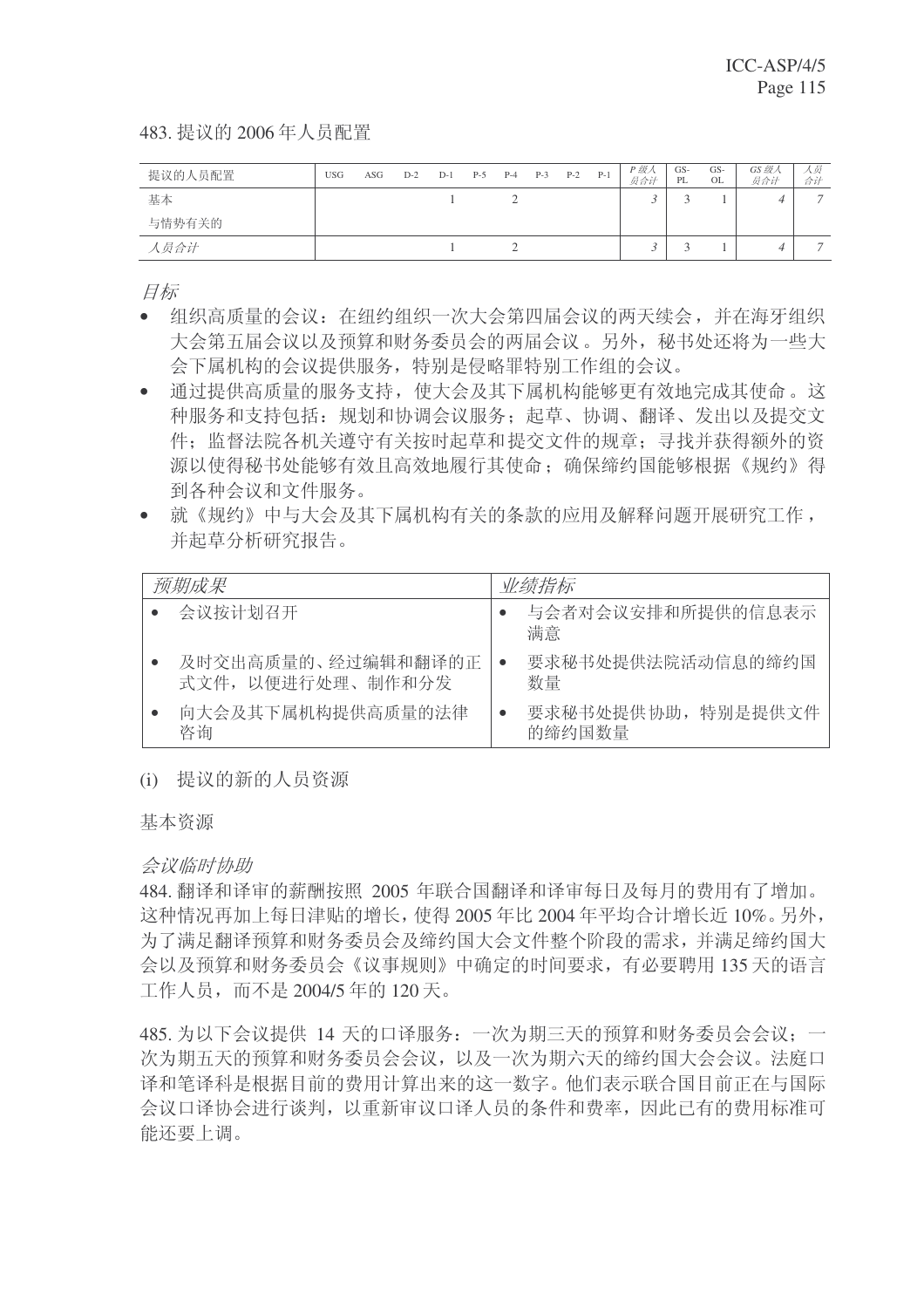(ii) 提议的新的非人员资源

### 合同性服务,包括培训

486. 外部笔译: 外包笔译——外部翻译费用是以估计要增加 150 页的外包编辑/翻译为 基础的, 这是因为, 法院可能有更多的与其工作有关的事宜要向大会以及预算和财务 委员会报告,因而文件将有所增加,而且秘书处的对外交流沟通以及文件和出版需求 (例如法律文本, 各种摘要和文件手册等) 都有所增加。

487. 外部印刷: 2005 的预算是在其他合同性服务项下。由于 2004 年支出为 79.521 欧 元, 因此考虑到页数预计会有增长, 2006年预算数额为 84,000 欧元。

488. 外包的安全服务: 数字的根据是: 国际刑事法院安全部门所提供的用于缔约国大 会第四届会议(六天)的估计数额83,158 欧元,以及估计在国际刑事法院以外举行的 一次三天会议和一次五天会议使用两名警卫所需要的 5,000 欧元 (外包平均每小时 30 欧元 x10 小时 x2 名警卫 x8 天)。

一般业务费用

489. 2006年第五届缔约国大会会议大厅的租金。

490. 笔译人员办公用房的租金——以下 10 个办公室四个半月的租金: 六间办公室, 每间 2/3 名笔译: 打字员的三间办公室; 参考资料助理和档案人员共用的一间办公室。 提出这一数字是因为预计法院办公大楼的压力会增加。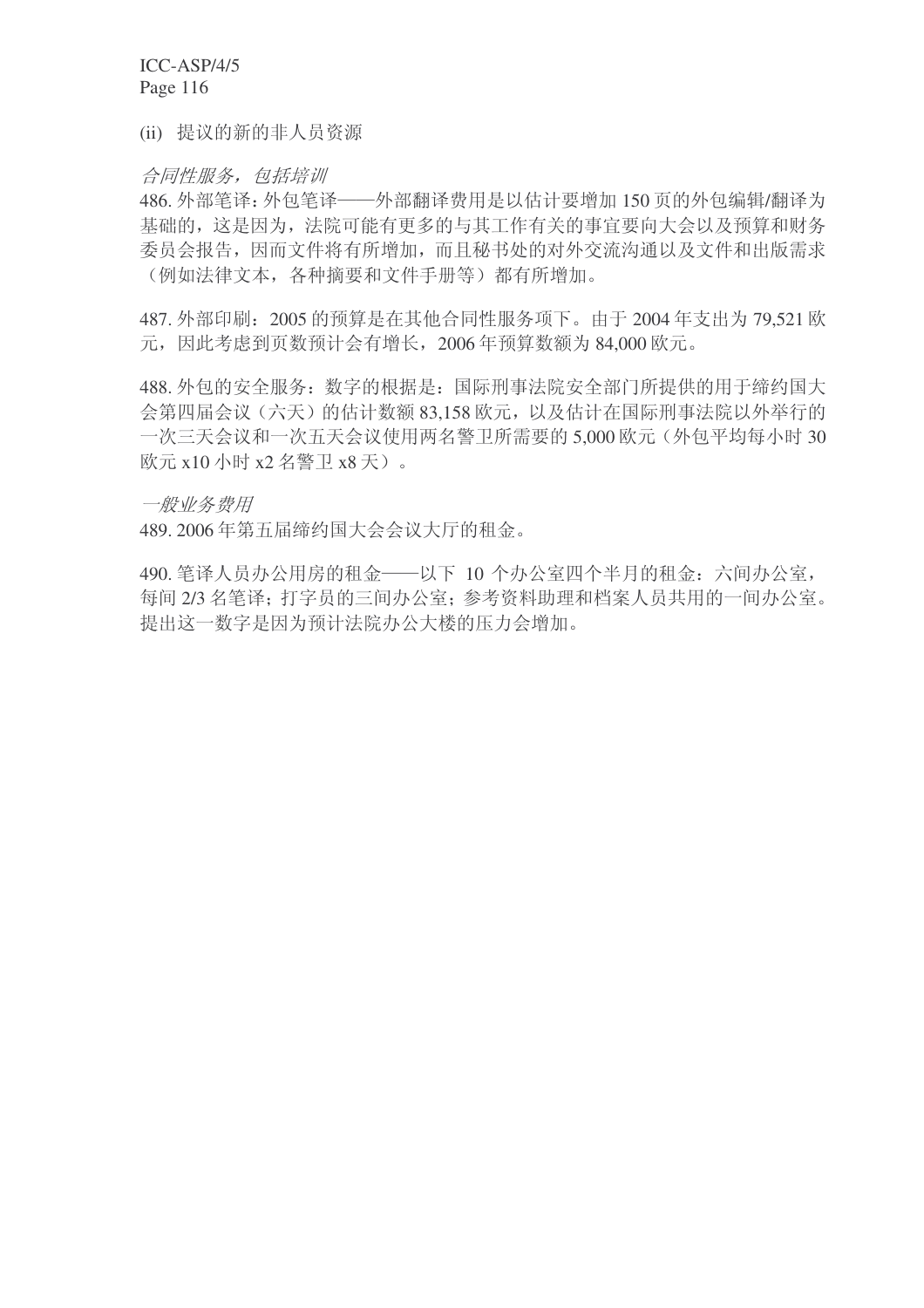# E. 主要方案 V: 对法院办公楼的投资



491. 虽然为国际刑事法院提供合适的短期和长期用房的目的没有改变, 但是对 2006 年的两项次级方案做出了重大改动:

- 5100—其重点从改造拱形大楼转向获得更多的办公空间, 以容纳不断扩大的 国际刑事法院。
- 5200—永久办公楼的建设进入了一个新的阶段,有了更多的具体规划,正在 建立适用的财务模式,而且正在筹备建筑设计竞赛。

### 492. 2004-2006年预算和支出的比较

| 主要方案 V——对法院办公楼的投资 | 2004年支出 |       | 批准的 2005 年预算 |       | 提议的 2006 年预算 |            |         |
|-------------------|---------|-------|--------------|-------|--------------|------------|---------|
|                   |         | (千欧元) |              |       | (千欧元)        |            |         |
|                   | 合计      | 核心    | 有条件的         | 合计    | 基本           | 与情势有<br>关的 | 合计      |
| 顾问                |         | 103   |              | 103   |              |            |         |
| 其他人员分项合计          |         | 103   |              | 103   |              |            |         |
| 合同性服务, 包括培训       |         | 1.200 |              | 1.200 | 631.0        |            | 631.0   |
| 一般业务费用            |         |       |              |       | 278.8        |            | 278.8   |
| 物品和材料             |         |       |              |       | 29.8         |            | 29.8    |
| 家具和设备             |         | 762   |              | 762   | 166.2        |            | 166.2   |
| 非人员分项合计           |         | 1.962 |              | 1.962 | 1.105.8      |            | 1.105.8 |
| 主要方案 V 合计         |         | 2,065 |              | 2,065 | 1,105.8      |            | 1.105.8 |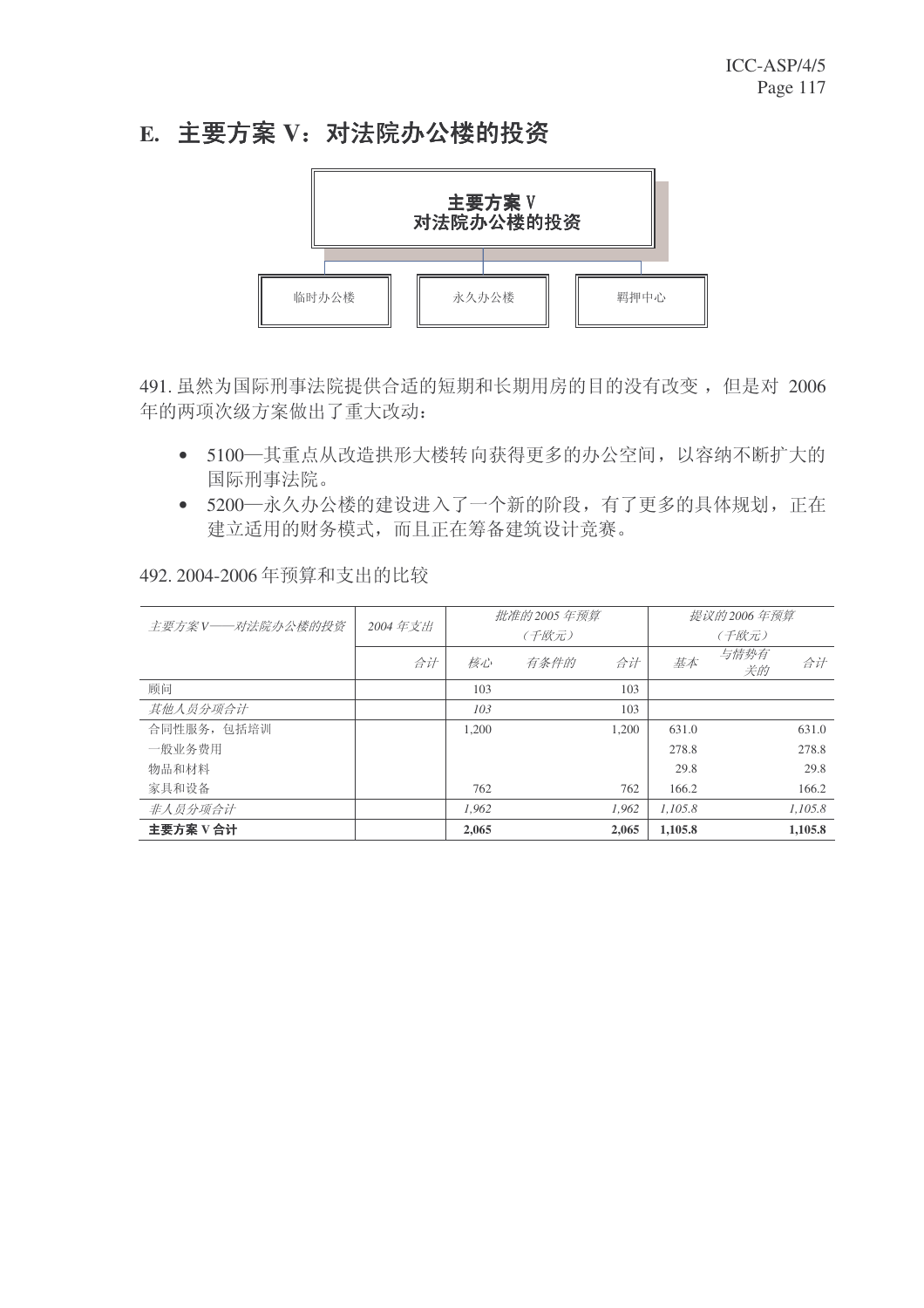## 1. 方案 5100: 临时办公楼

ᇐ㿔

493. 目前容纳国际刑事法院的临时办公楼 2005 年年底之前应当达到最大负荷。因此, 2006年有必要找到其他的办公用房以便法院扩大。该方案中的估计数额是为上述扩大 目的提供资源。

方案的趋势和变化

494. 2005 年, 由这一方案拨款的两个主要项目: D 楼和第二个审判室项目已经完成。 预计 2005 年和 2006 年人员配置水平将提高,因此重点工作将是国际刑事法院扩展到 其他的设施之内以及使这些办公用房为国际刑事法院开展活动而做好准备。需要对这 些办公用房的地点、重新安置的人员以及服务水平及早做出决定,以确保在使用之前 所有的活动都能够完成。还需要批准足够的资金用于这项活动。

495. 提议的临时办公楼 2006 年预算见下表。

| 临时办公楼       | 2004年支出 |       | 批准的 2005 年预算 |       | 提议的 2006 年预算 |            |       |  |
|-------------|---------|-------|--------------|-------|--------------|------------|-------|--|
|             |         |       | (千欧元)        |       |              | (千欧元)      |       |  |
|             | 合计      | 核心    | 有条件的         | 合计    | 基本           | 与情势有<br>关的 | 合计    |  |
| 顾问          |         | 13    |              | 13    |              |            |       |  |
| 其他人员分项合计    |         | 13    |              | 13    |              |            |       |  |
| 合同性服务, 包括培训 |         | 1,050 |              | 1,050 | 415.0        |            | 415.0 |  |
| 一般业务费用      |         |       |              |       | 278.8        |            | 278.8 |  |
| 物品和材料       |         |       |              |       | 29.8         |            | 29.8  |  |
| 家具和设备       |         | 762   |              | 762   | 166.2        |            | 166.2 |  |
| 非人员分项合计     |         | 1.812 |              | 1.812 | 889.8        |            | 889.8 |  |
| 方案合计        |         | 1,825 |              | 1,825 | 889.8        |            | 889.8 |  |

目标

• 准备好扩大所需设施以继续为法院活动提供行政/业务支持。

| 预期成果                                                                  | 业绩指标                                              |
|-----------------------------------------------------------------------|---------------------------------------------------|
| 在商定的使用日期之前,90%的物品/服务<br>和合同准备就绪<br>至少在搬迁前的六个月 就有 95%的人员<br>和职能确定要更换地方 | 在进驻前, 各负责科室提供的已准备就<br>绪的物品/服务和合同所占%<br>确定搬迁的人员所占% |

#### (i) 提议的新的非人员资源

一般业务费用

496. 所要求的资源主要用于办公楼的维护。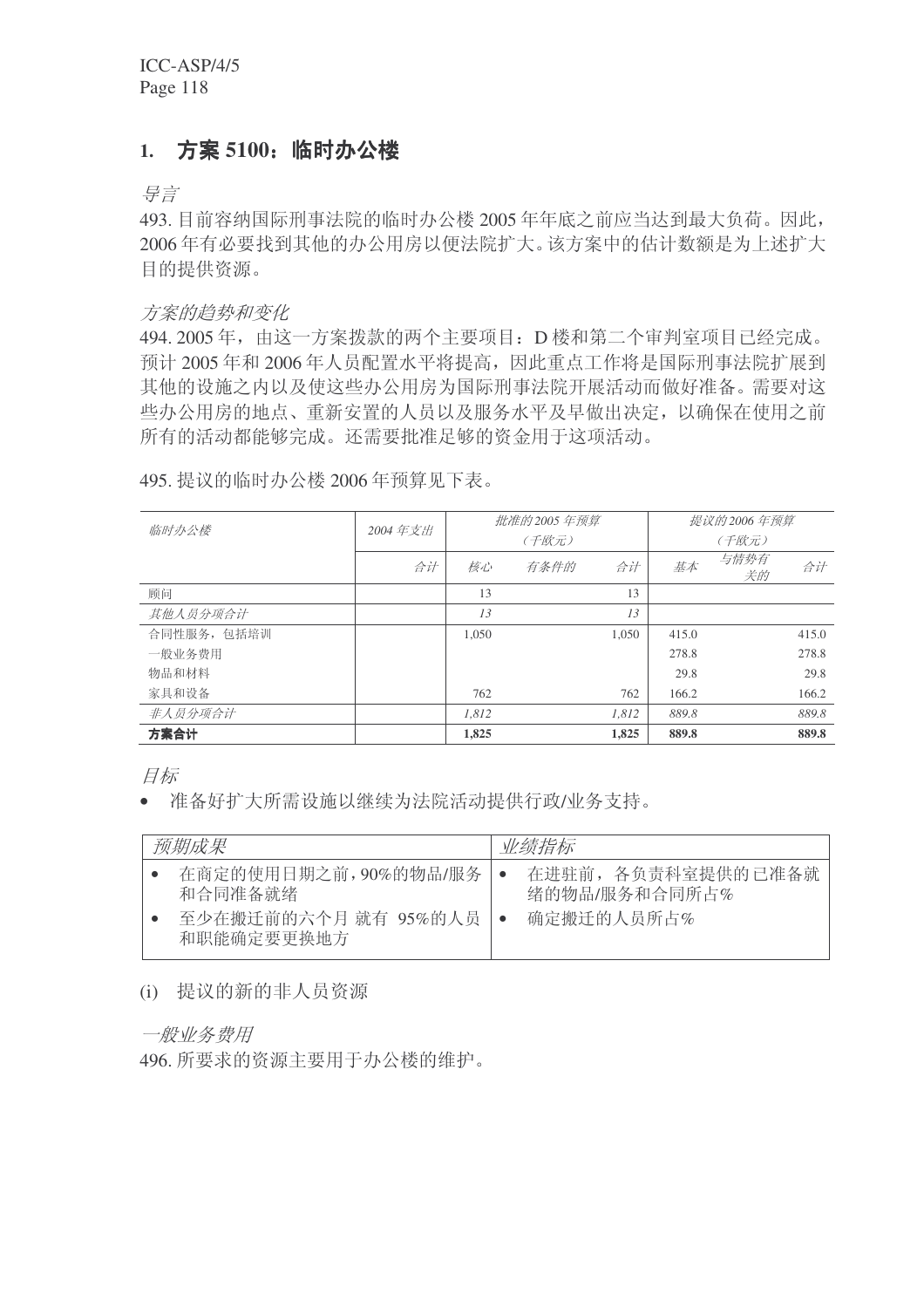### 2. 方案 5200: 永久办公楼

导言

497. 法院继续参与全面的中期规划工作以及为其将来特殊用途的永久办公楼而进行 的准备工作。 建在海牙 Alexanderkazerne 的办公楼竣工的预定日期是 2012年, 即搬进 目前的临时办公楼 10年之后。

498. 根据 2005年2月22日项目说明"中提出的原则和要求, 需要进行进一步的规划和 准备工作,特别是最终完成建筑任务书,以便为永久办公楼的建筑物和地点确定恰当 的供资选择方案和模式,并且为国际建筑设计竞赛做好准备。

### 方案的趋势和变化

499. 不再需要一名内部顾问。而那些职责将由外部项目管理公司来承担。

500. 提议的永久办公楼 2006 年预算见下表

| 永久办公楼       | 2004年支出 |     | 批准的 2005 年预算 | 提议的 2006 年预算 |       |            |       |
|-------------|---------|-----|--------------|--------------|-------|------------|-------|
|             |         |     | (千欧元)        |              | (千欧元) |            |       |
|             | 合计      | 核心  | 有条件的         | 合计           | 基本    | 与情势有<br>关的 | 合计    |
| 顾问          |         | 90  |              | 90           |       |            |       |
| 其他人员分项合计    |         | 90  |              | 90           |       |            |       |
| 合同性服务, 包括培训 |         | 150 |              | 150          | 216.0 |            | 216.0 |
| 非人员分项合计     |         | 150 |              | 150          | 216.0 |            | 216.0 |
| 方案合计        |         | 240 |              | 240          | 216.0 |            | 216.0 |

目标

• 确保建造新的特殊用途永久办公楼的前期工作很好地继续进行。

| 预期成果    |                 | 业绩指标          |
|---------|-----------------|---------------|
|         | 项目的所有关键步骤均得到落实: | 按时进行的项目活动所占比例 |
| $\circ$ | 建筑任务书得到批准       |               |
| $\circ$ | 供资模式得到明确        |               |
| $\circ$ | 国际设计竞赛按计划进行     |               |

(i) 提议的新的非人员资源

基本资源

合同性服务, 包括培训

501. 仍然需要资金以确保能够利用项目管理公司的专业力量, 以便保证在永久办公楼 下一步的规划和准备工作中得到专家的帮助,并且确保对所有有关工作,包括设计和 建筑的技术问题有一个恰当的独立的肯定。

<sup>\*</sup> ICC-ASP/4/CBF.1/3 号文件。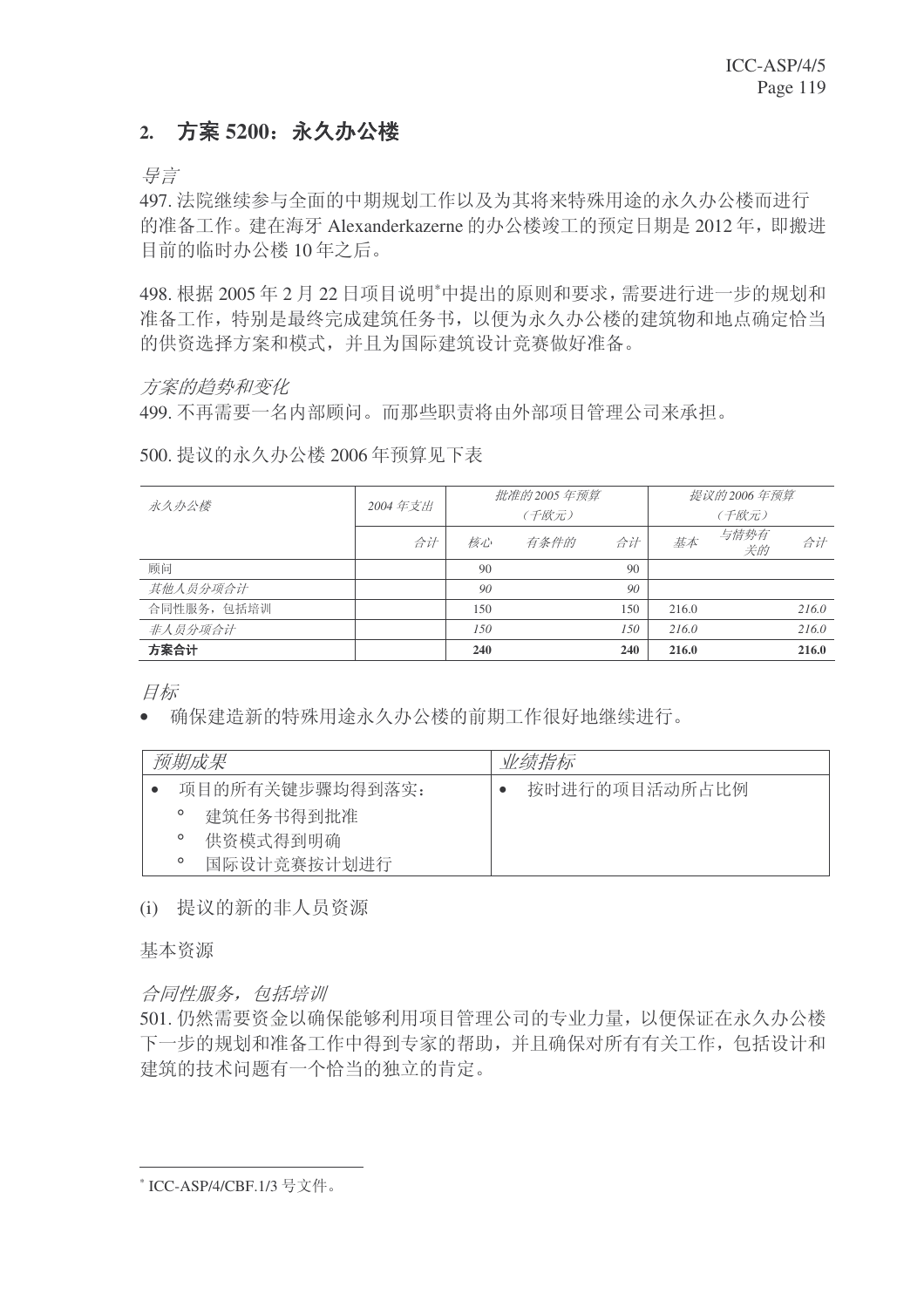### 3. 方案 5300: 羁押中心

502. 法院打算拥有自己的永久羁押中心, 对这一永久羁押中心的任何供资, 均与预算 中次级方案 3330: 羁押科项下用于目前羁押房间租金的 1,627,600 欧元无关。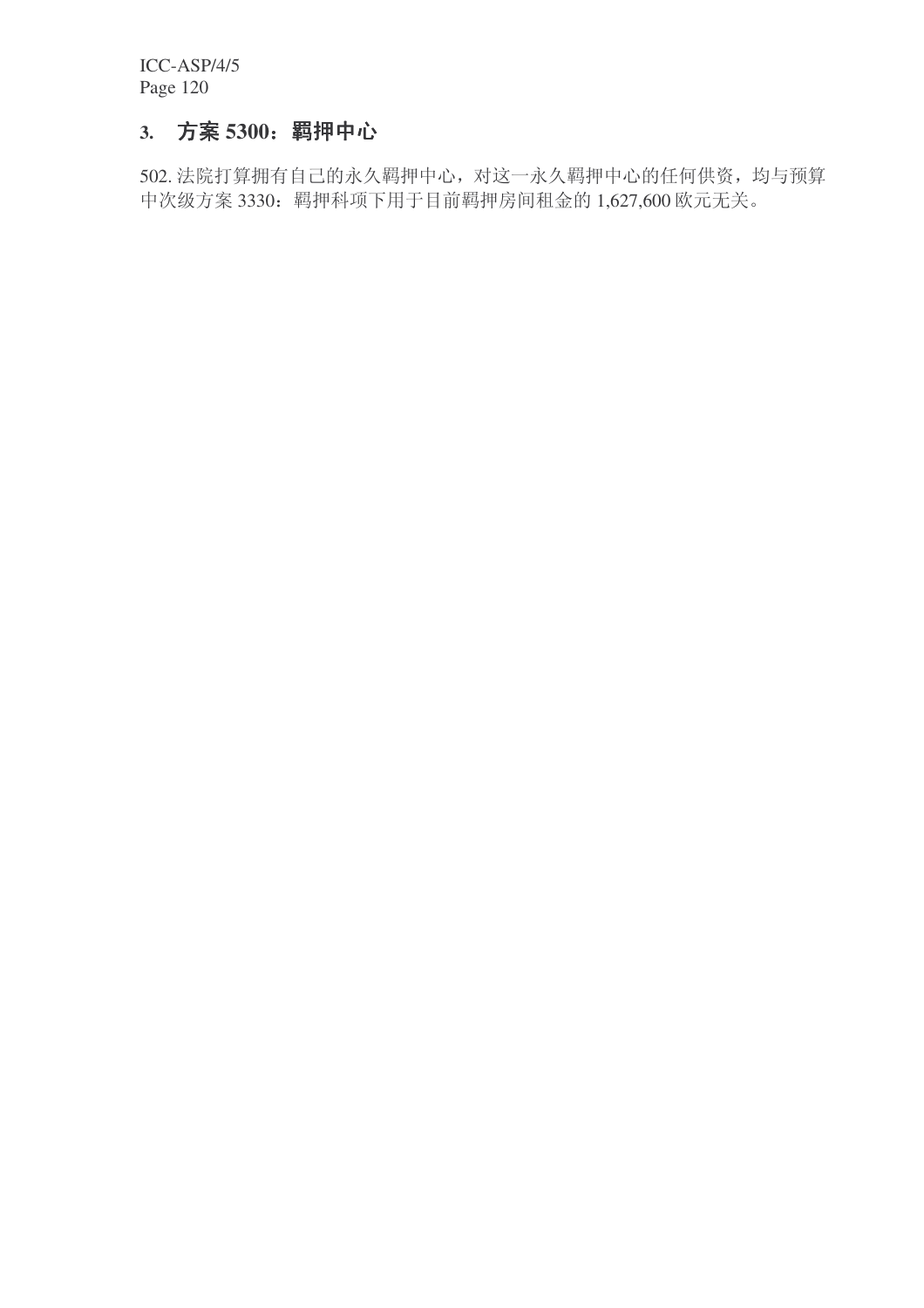附件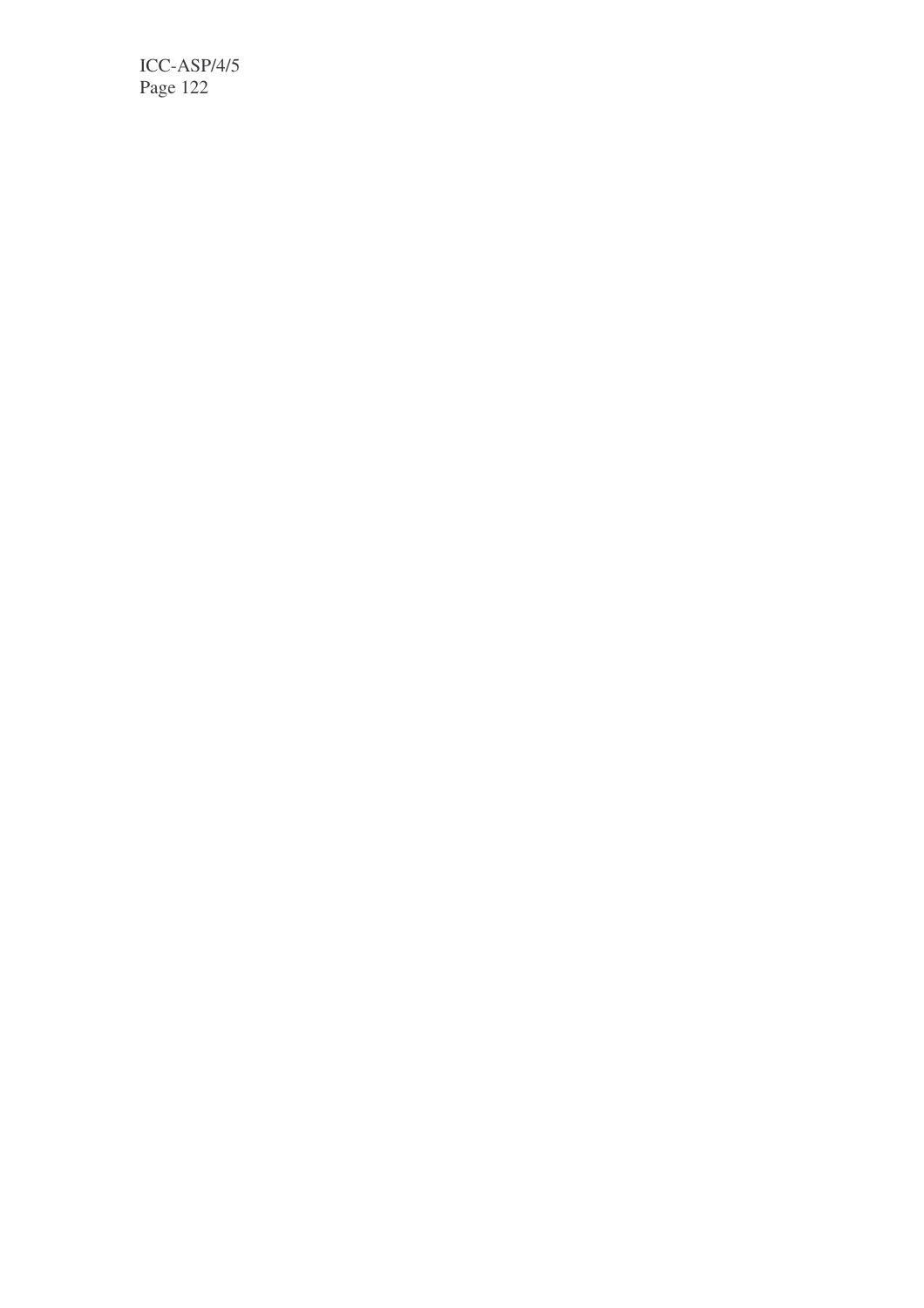附件 I

#### 缔约国大会关于提议的 2006 年方案预算和 2006 年周转基金的决议草案

缔约国大会,

审议了提议的国际刑事法院 2006年方案预算及载于其报告的预算和财务委员会 的相关结论和建议,

1. 批准总额为 82,464,400 欧元的拨款用于下列拨款分项:

| 拨款分项                | 欧元         |
|---------------------|------------|
| 主要方案I<br>司法部门       | 7,411,700  |
| 主要方案 II<br>检察官办公室   | 21,214,600 |
| 主要方案 III<br>书记官处    | 48,906,700 |
| 主要方案 IV<br>缔约国大会秘书处 | 3,825,600  |
| 主要方案 V<br>对办公楼的投资   | 1,105,800  |
| 合计                  | 82,464,400 |

2. *批准*周转基金的数额为 6,872,000 欧元, 并授权书记官长根据有关的财务条 例从基金中预支款项。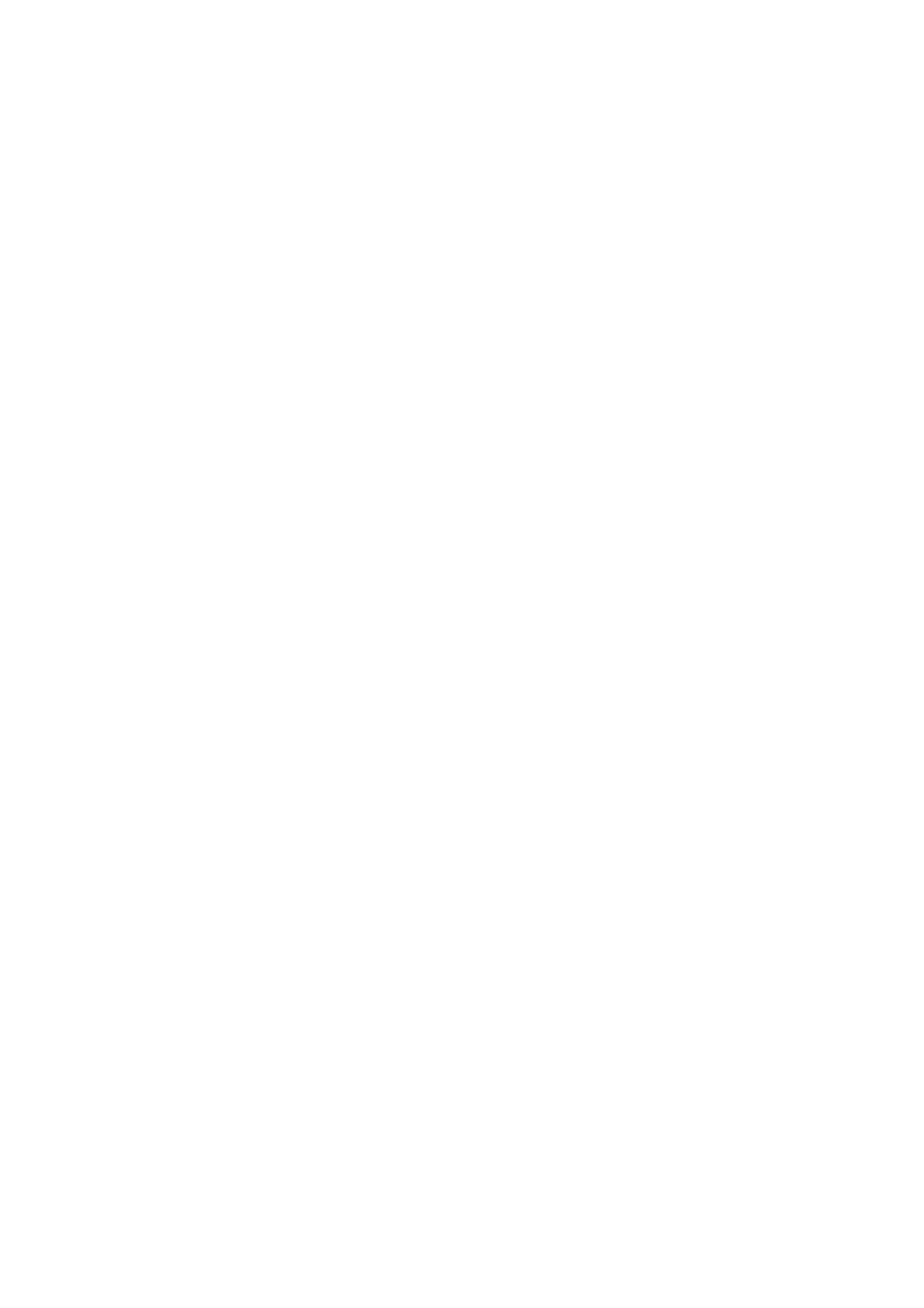附件 II

# 法院组织结构

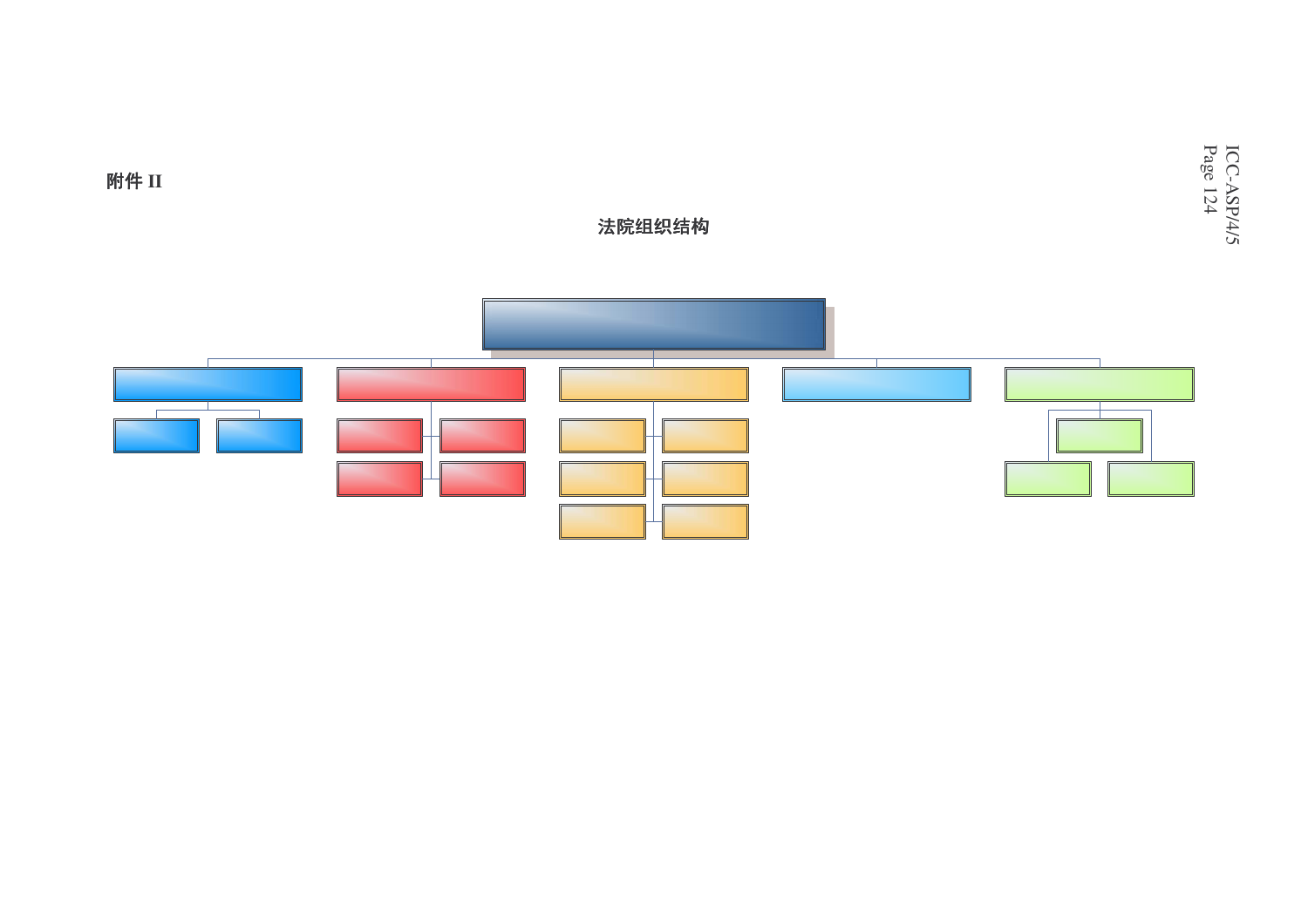### 附件 III

## 为提议的 2006 年方案预算所做的假设

| 开庭日数量           | 200            |
|-----------------|----------------|
| 证人数量:           |                |
| 在调查和预审期间<br>1.  | 10             |
| 审判<br>2.        | 145            |
| 3. 鉴定证人         | 15             |
| 支持人员数量          | 30             |
| 每一证人最长逗留时间      | 10天            |
| 每个案件的被告人数量      | $\overline{4}$ |
| 每个案件的辩护小组数量     | $\overline{4}$ |
| 被害人的代理人数量       | 2名 (通过法律援助支付)  |
| 2006年所需要的羁押房间数量 | 12             |
| 法官到现场的次数        | 3              |
| 听讯1开始的时间        | 不早于 2006年5月    |
| 听讯2开始的时间        | 不早于 2006年7月    |
| 实地办事处的数量        | $\overline{4}$ |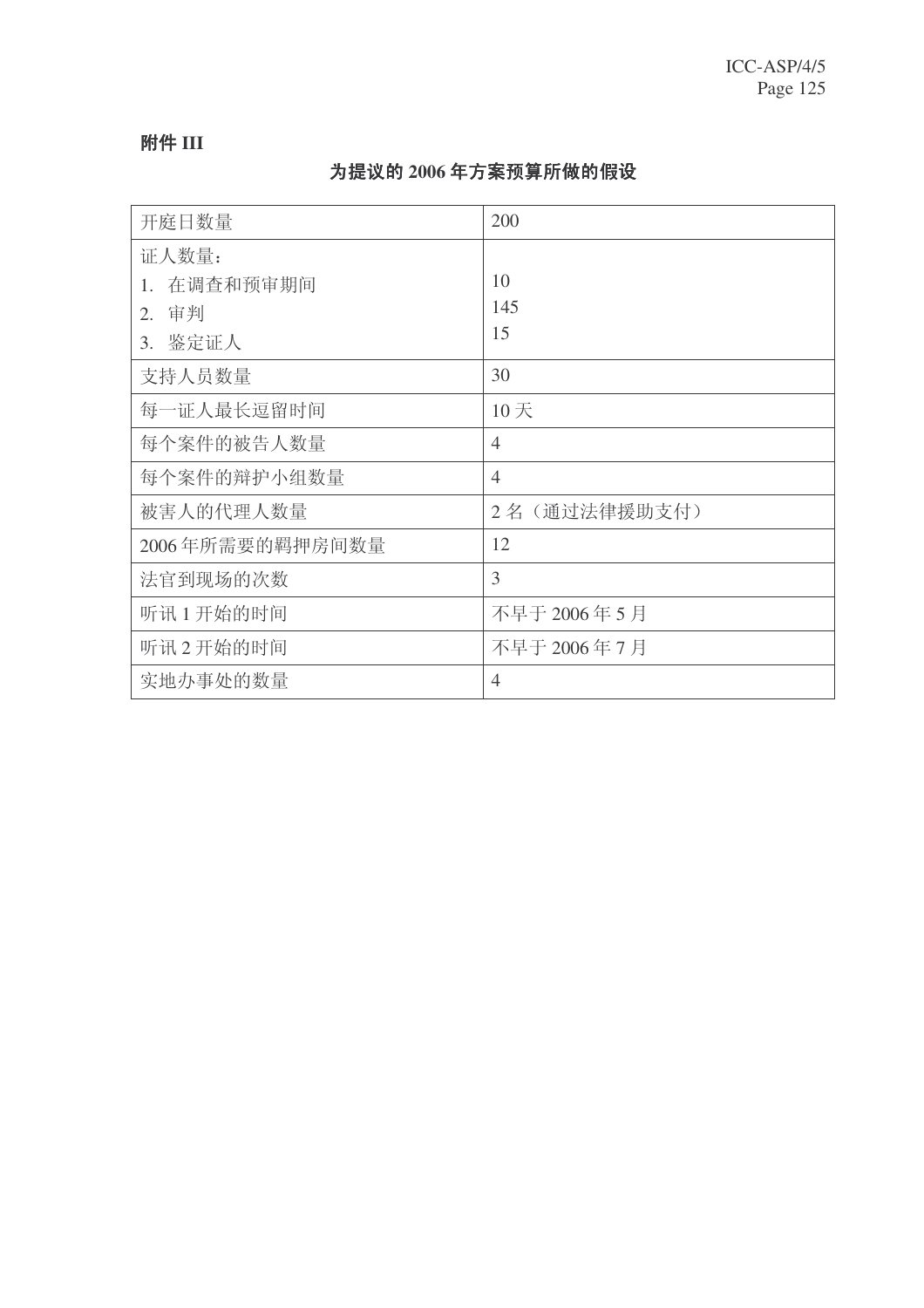### **附件 IV** (a)

#### 整个国际刑事法院 提议的人员配置 <u>置</u> D−2 D−1 P−5 P−4 P−3 P−2 P−1 *P 级及以上*  $\begin{array}{c|c|c|c} \hline \text{L} & & \text{GS-PL} & & \text{GS-OL} & & \hat{\mathcal{B}} \ \hline \text{H} & & \hat{\text{H}} & & \hat{\text{H}} \ \hline \end{array} \begin{array}{c|c} \hline \text{GS-PL} & & \text{GS-OL} & & \hat{\text{G}} \ \hline \text{H} & & \hat{\text{H}} \ \hline \end{array} \begin{array}{c} \hline \text{d} & & \hat{\text{d}} \end{array}$ 扰淮的 2005 年职位——核心 1 3 4 22 51 57 73 10 22*1* | 20 178 *198* | *419* 扰淮的 2005 年职位——有条件的 6 15 10 6 | *37* | 4 29 | *33* | *70* ᡍޚⱘ *<sup>2005</sup>* ᑈ㘠ԡߚ乍ড়䅵 *<sup>1</sup> <sup>3</sup> <sup>4</sup> <sup>22</sup> <sup>57</sup> <sup>72</sup> <sup>83</sup> <sup>16</sup> <sup>258</sup> <sup>24</sup> <sup>207</sup> <sup>231</sup> <sup>489</sup>* 2006 年定级和变化的职位——基本 本 2 3 -5 3 -3 *0* | -1 1 | *0* | *0* 2006 年定级和变化的职位——与情势有关的 2006 年调整的职位――基本 -3 -19 -12 -23 -7 *-64* -2 -23 *-25 -89* 2006 年调整的职位——与情势有关的 3 19 12 23 7 *64* -4 29 *25 89* 2006 年定级、 变化/ 调整的职位分项合计 *<sup>2</sup> <sup>3</sup> -5 <sup>3</sup> -3 <sup>0</sup> <sup>0</sup> -7 <sup>7</sup> <sup>0</sup> <sup>0</sup>* 2006年新的职位——基本 1 1 5 *7* 1 13 *14 21* 2006 年新的职位――与情势有关的 1 4 28 19 4 *56* 9 86 *95 151* 2006 年新的职位分项合计 *<sup>1</sup> <sup>1</sup> <sup>4</sup> <sup>29</sup> <sup>24</sup> <sup>4</sup> <sup>63</sup> <sup>10</sup> <sup>99</sup> <sup>109</sup> <sup>172</sup>* 提议的 2006 年人员合计 1 3 7 26 56 104 104 20 *321* 27 313 *340 661*

说明:2005 年方案预算中使用的"核心"和"有条件的"的定义已做了调整。在提议的 2006 年方案预算中,对"核心"与"有条件的"的区别进行了更加精准的确定,而且代之以"基本"和"与情势 有关的"。请参见附件 VI 中的预算词汇表。

## 人员配置信息 当前 2005 年和提议的 2006 年人员配置

ICC-ASP/4/5 Page 1 2 6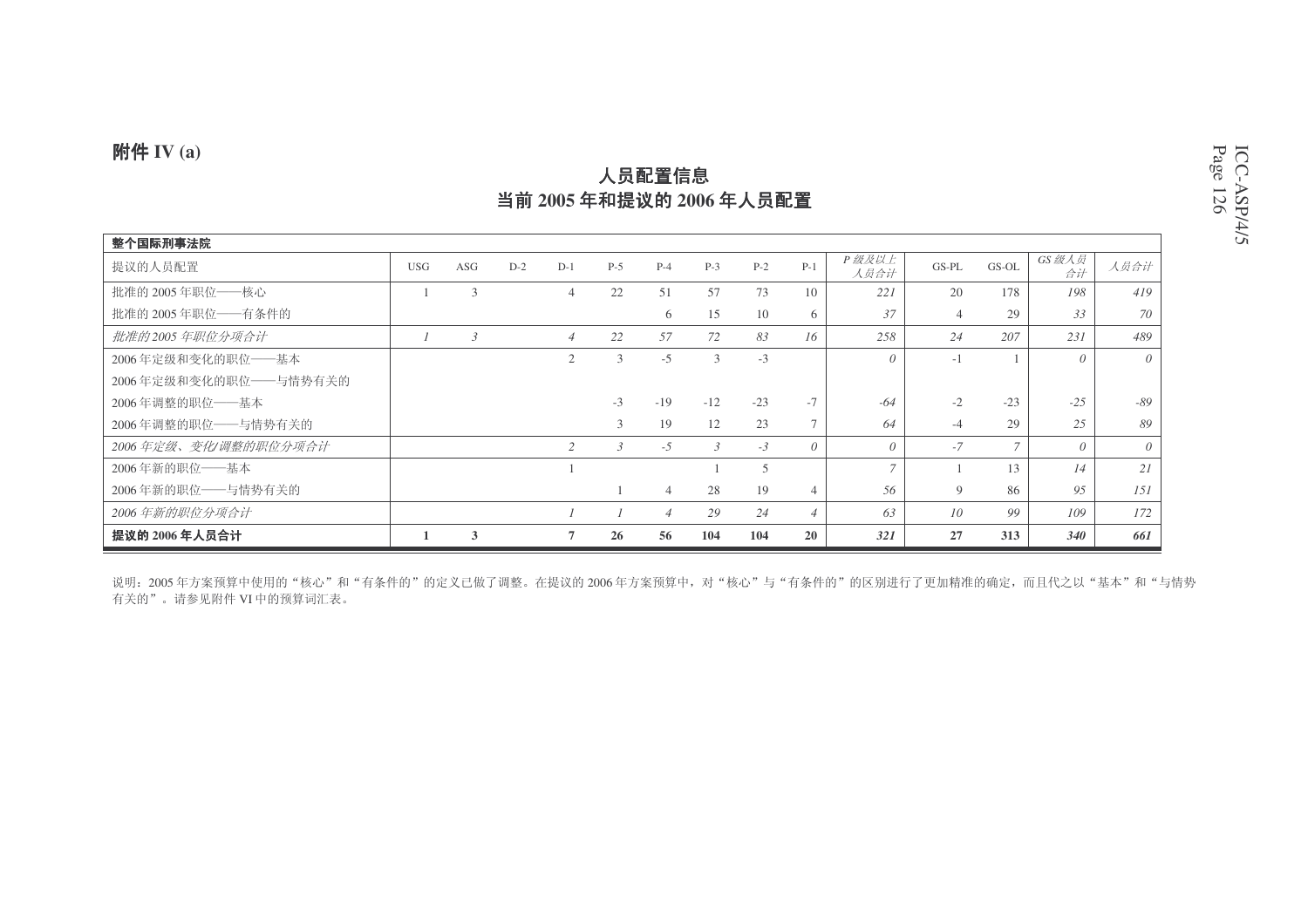| 主要方案 I-司法机关           |            |     |       |       |                |                |                |       |       |               |         |          |               |          |
|-----------------------|------------|-----|-------|-------|----------------|----------------|----------------|-------|-------|---------------|---------|----------|---------------|----------|
| 提议的人员配置               | <b>USG</b> | ASG | $D-2$ | $D-1$ | $P-5$          | $P-4$          | $P-3$          | $P-2$ | $P-1$ | P级及以上<br>人员合计 | $GS-PL$ | GS-OL    | GS 级人员<br>合计  | 人员合计     |
| 批准的 2005年职位——核心       |            |     |       |       | 2              | $\overline{2}$ | 3              | 19    |       | 27            |         | 13       | 14            | 41       |
| 批准的 2005年职位 -- 有条件的   |            |     |       |       |                |                |                |       |       |               |         |          |               |          |
| 批准的2005年职位分项合计        |            |     |       |       | 2              | 2              | $\mathfrak{Z}$ | 19    |       | 27            |         | 13       | 14            | 41       |
| 2006年定级和变化的职位——基本     |            |     |       |       |                |                |                |       |       |               |         |          |               |          |
| 2006年定级和变化的职位——与情势有关的 |            |     |       |       |                |                |                |       |       |               |         |          |               |          |
| 2006年调整的职位——基本        |            |     |       |       | $-1$           | $-2$           |                |       |       | $-3$          |         | $-3$     | $-3$          | -6       |
| 2006年调整的职位——与情势有关的    |            |     |       |       |                | $\overline{2}$ |                |       |       | 3             |         | 3        | $\mathcal{R}$ | 6        |
| 2006年定级、变化/调整的职位分项合计  |            |     |       |       | $\theta$       | $\theta$       |                |       |       | $\theta$      |         | $\theta$ | $\Omega$      | $\theta$ |
| 2006年新的职位 -- 基本       |            |     |       |       |                |                |                |       |       |               |         |          |               |          |
| 2006年新的职位——与情势有关的     |            |     |       |       |                |                |                |       |       |               |         |          |               |          |
| 2006年新的职位分项合计         |            |     |       |       |                |                |                |       |       |               |         |          |               |          |
| 提议的 2006 年人员合计        |            |     |       |       | $\overline{2}$ | $\mathbf{2}$   | 3              | 19    |       | 27            |         | 14       | 15            | 42       |

| 方案 1100 - 院长会议          |            |     |       |       |       |       |                |       |       |               |       |                |              |      |
|-------------------------|------------|-----|-------|-------|-------|-------|----------------|-------|-------|---------------|-------|----------------|--------------|------|
| 提议的人员配置                 | <b>USG</b> | ASG | $D-2$ | $D-1$ | $P-5$ | $P-4$ | $P-3$          | $P-2$ | $P-1$ | P级及以上<br>人员合计 | GS-PL | GS-OL          | GS 级人员<br>合计 | 人员合计 |
| 批准的 2005年职位——核心         |            |     |       |       |       |       | 3              |       |       | 6             |       | $\overline{2}$ |              | 9    |
| 批准的 2005年职位——有条件的       |            |     |       |       |       |       |                |       |       |               |       |                |              |      |
| 批准的2005年职位分项合计          |            |     |       |       |       |       | $\mathfrak{Z}$ |       |       | 6             |       | $\overline{c}$ |              | 9    |
| 2006年定级和变化的职位——基本       |            |     |       |       |       |       |                |       |       |               |       |                |              |      |
| 2006年定级和变化的职位 -- 与情势有关的 |            |     |       |       |       |       |                |       |       |               |       |                |              |      |
| 2006年调整的职位——基本          |            |     |       |       |       |       |                |       |       |               |       |                |              |      |
| 2006年调整的职位 -- 与情势有关的    |            |     |       |       |       |       |                |       |       |               |       |                |              |      |
| 2006年定级、变化/调整的职位分项合计    |            |     |       |       |       |       |                |       |       |               |       |                |              |      |
| 2006年新的职位——基本           |            |     |       |       |       |       |                |       |       |               |       |                |              |      |
| 2006年新的职位 -- 与情势有关的     |            |     |       |       |       |       |                |       |       |               |       |                |              |      |
| 2006年新的职位分项合计           |            |     |       |       |       |       |                |       |       |               |       |                |              |      |
| 提议的 2006 年人员合计          |            |     |       |       |       |       | $\mathbf{3}$   |       |       | 6             |       | 3              |              | 10   |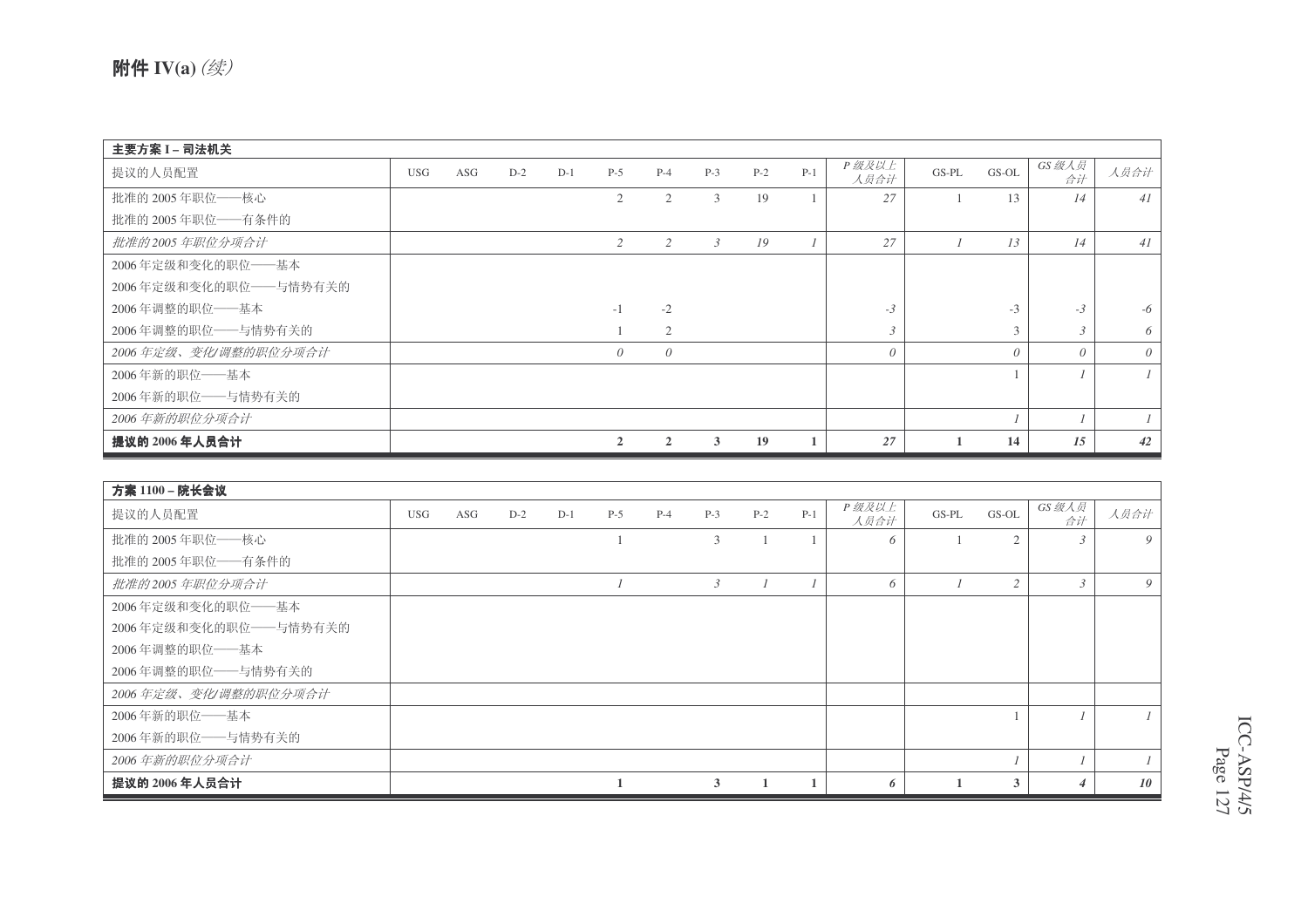| 方案 2100 - 检察官<br>提议的人员配置 | <b>USG</b> | ASG | $D-2$ | $D-1$ | $P-5$          | $P-4$          | $P-3$ | $P-2$    | $P-1$          | P级及以上         | $GS-PL$ | GS-OL    | GS 级人员        | 人员合计           |
|--------------------------|------------|-----|-------|-------|----------------|----------------|-------|----------|----------------|---------------|---------|----------|---------------|----------------|
| 批准的 2005年职位 -- 核心        |            |     |       |       | 3              | 3              | 6     | 6        |                | 人员合计<br>20    |         | 14       | 合计<br>1.5     | 35             |
| 批准的 2005年职位——有条件的        |            |     |       |       |                |                |       |          |                |               |         | 3        | $\mathcal{L}$ | $\mathfrak{Z}$ |
| 批准的2005年职位分项合计           |            |     |       |       | $\mathfrak{Z}$ | $\mathfrak{Z}$ | 6     | 6        |                | 20            |         | 17       | 18            | 38             |
| 2006年定级和变化的职位——基本        |            |     |       |       |                |                |       |          |                |               |         |          |               |                |
| 2006年定级和变化的职位 -- 与情势有关的  |            |     |       |       |                |                |       |          |                |               |         |          |               |                |
| 2006年调整的职位——基本           |            |     |       |       |                |                |       | $-1$     |                | $-1$          |         | -4       | $-4$          | $-5$           |
| 2006年调整的职位——与情势有关的       |            |     |       |       |                |                |       |          |                |               |         |          |               | 5              |
| 2006年定级、变化/调整的职位分项合计     |            |     |       |       |                |                |       | $\theta$ |                | $\theta$      |         | $\theta$ | $\theta$      | $\theta$       |
| 2006年新的职位——基本            |            |     |       |       |                |                |       |          |                |               |         |          |               |                |
| 2006年新的职位——与情势有关的        |            |     |       |       |                |                |       |          | $\mathfrak{2}$ | 2             |         | 6        | 6             | 8              |
| 2006年新的职位分项合计            |            |     |       |       |                |                |       |          | $\overline{2}$ | $\mathcal{L}$ |         | 6        | 6             | 8              |
| 提议的 2006 年人员合计           |            |     |       |       | 3              | 3              | 6     | 0        | 3              | 22            |         | 23       | 24            | 46             |

| 方案 2200-管辖权、互补和合作司      |            |     |       |       |       |                |               |                         |       |               |                  |              |          |
|-------------------------|------------|-----|-------|-------|-------|----------------|---------------|-------------------------|-------|---------------|------------------|--------------|----------|
| 提议的人员配置                 | <b>USG</b> | ASG | $D-2$ | $D-1$ | $P-5$ | $P-4$          | $P-3$         | $P-2$                   | $P-1$ | P级及以上<br>人员合计 | $GS-PL$<br>GS-OL | GS 级人员<br>合计 | 人员合计     |
| 批准的 2005年职位——核心         |            |     |       |       |       | $\overline{2}$ | 3             | $\overline{4}$          |       | 11            | $\overline{2}$   |              | 13       |
| 批准的 2005年职位——有条件的       |            |     |       |       |       |                |               |                         |       |               |                  |              |          |
| 批准的2005年职位分项合计          |            |     |       |       |       | 2              | $\mathcal{E}$ | $\overline{4}$          |       | 11            | $\overline{c}$   |              | 13       |
| 2006年定级和变化的职位——基本       |            |     |       |       |       |                |               |                         |       |               |                  |              |          |
| 2006年定级和变化的职位 -- 与情势有关的 |            |     |       |       |       |                |               |                         |       |               |                  |              |          |
| 2006年调整的职位 -- 基本        |            |     |       |       |       |                | $-2$          | $-3$                    |       | $-5$          |                  |              | $-5$     |
| 2006年调整的职位——与情势有关的      |            |     |       |       |       |                | 2             | $\overline{2}$          |       |               |                  |              | 5        |
| 2006年定级、变化/调整的职位分项合计    |            |     |       |       |       |                |               | $-I$                    |       | $\theta$      |                  |              | $\theta$ |
| 2006年新的职位——基本           |            |     |       |       |       |                |               |                         |       |               |                  |              |          |
| 2006年新的职位——与情势有关的       |            |     |       |       |       |                |               |                         |       | $\gamma$      |                  |              |          |
| 2006年新的职位分项合计           |            |     |       |       |       |                |               |                         |       | 2             |                  |              |          |
| 提议的 2006 年人员合计          |            |     |       |       |       | 3              |               | $\overline{\mathbf{4}}$ |       | 13            | $\overline{2}$   |              | 15       |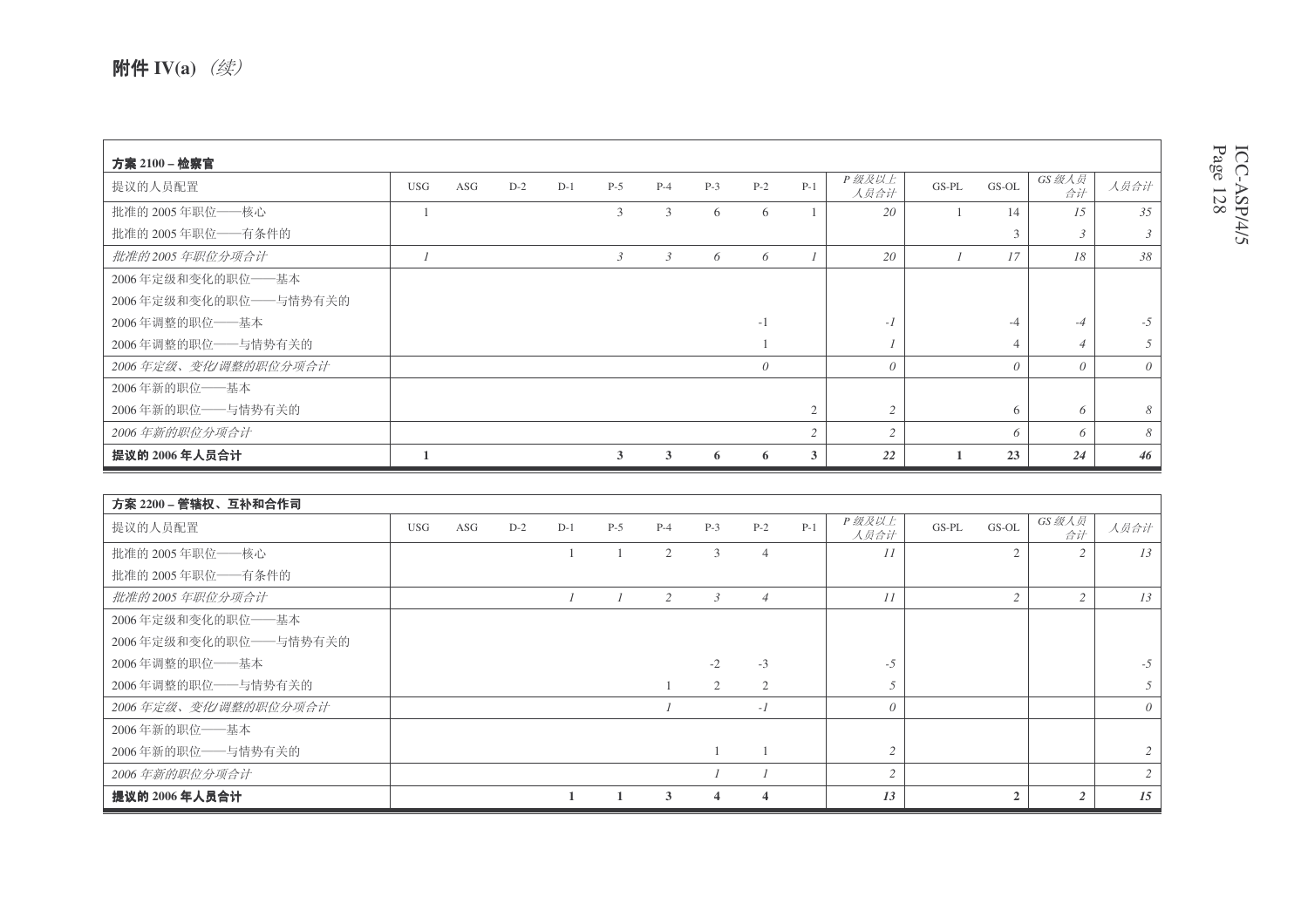| 方案 2300 – 调查司         |            |     |       |       |                |       |          |       |                |               |                |                |                |       |
|-----------------------|------------|-----|-------|-------|----------------|-------|----------|-------|----------------|---------------|----------------|----------------|----------------|-------|
| 提议的人员配置               | <b>USG</b> | ASG | $D-2$ | $D-1$ | $P-5$          | $P-4$ | $P-3$    | $P-2$ | $P-1$          | P级及以上<br>人员合计 | $GS-PL$        | GS-OL          | GS 级人员<br>合计   | 人员合计  |
| 批准的 2005年职位——核心       |            |     |       |       | $\overline{2}$ | 12    | 9        | 13    | 5              | 42            | 2              | 12             | 14             | 56    |
| 批准的 2005年职位——有条件的     |            |     |       |       |                |       | 5        | 3     | 2              | 11            | $\overline{4}$ | 5              | 9              | 20    |
| 批准的2005年职位分项合计        |            |     |       |       | 2              | 13    | 14       | 16    | 7              | 53            | 6              | 17             | 23             | 76    |
| 2006年定级和变化的职位——基本     |            |     |       |       | $-1$           |       |          |       |                |               |                |                |                |       |
| 2006年定级和变化的职位——与情势有关的 |            |     |       |       |                |       |          |       |                |               |                |                |                |       |
| 2006年调整的职位——基本        |            |     |       |       | $-1$           | $-11$ | $-9$     | $-13$ | $-5$           | $-39$         | $-2$           | $-10$          | $-12$          | $-51$ |
| 2006年调整的职位 -- 与情势有关的  |            |     |       |       |                | 8     | 9        | 14    | 5              | 37            | $-4$           | 16             | 12             | 49    |
| 2006年定级、变化/调整的职位分项合计  |            |     |       |       | $-I$           | $-3$  | $\theta$ |       | $\theta$       | $-2$          | $-6$           | 6              | $\Omega$       | $-2$  |
| 2006年新的职位——基本         |            |     |       |       |                |       |          |       |                |               |                |                |                |       |
| 2006年新的职位——与情势有关的     |            |     |       |       |                |       | 14       | 9     |                | 23            |                | $\overline{7}$ |                | 30    |
| 2006年新的职位分项合计         |            |     |       |       |                |       | 14       | 9     |                | 23            |                | $\overline{ }$ | $\overline{ }$ | 30    |
| 提议的 2006 年人员合计        |            |     |       |       |                | 10    | 28       | 26    | $\overline{7}$ | 74            |                | 30             | 30             | 104   |

| 方案 2400 – 起诉司         |            |     |       |       |                |       |       |                |          |                |                  |              |       |
|-----------------------|------------|-----|-------|-------|----------------|-------|-------|----------------|----------|----------------|------------------|--------------|-------|
| 提议的人员配置               | <b>USG</b> | ASG | $D-2$ | $D-1$ | $P-5$          | $P-4$ | $P-3$ | $P-2$          | $P-1$    | P级及以上<br>人员合计  | $GS-PL$<br>GS-OL | GS 级人员<br>合计 | 人员合计  |
| 批准的 2005年职位——核心       |            |     |       |       | $\overline{4}$ | 5     |       | $\overline{4}$ | 2        | 16             |                  |              | 20    |
| 批准的 2005年职位——有条件的     |            |     |       |       |                |       |       |                |          |                |                  |              |       |
| 批准的2005年职位分项合计        |            |     |       |       | $\overline{4}$ | .5    |       | $\overline{4}$ | 2        | 16             | $\overline{4}$   |              | 20    |
| 2006年定级和变化的职位——基本     |            |     |       |       |                |       |       |                |          |                |                  |              |       |
| 2006年定级和变化的职位——与情势有关的 |            |     |       |       |                |       |       |                |          |                |                  |              |       |
| 2006年调整的职位 -- 基本      |            |     |       |       | $-2$           | $-5$  |       | $-4$           | $-2$     | $-13$          | $-2$             | $-2$         | $-15$ |
| 2006年调整的职位——与情势有关的    |            |     |       |       | $\mathfrak{2}$ |       |       |                | 2        | 15             | $\overline{2}$   |              | 17    |
| 2006年定级、变化/调整的职位分项合计  |            |     |       |       | 0              | 2     |       | $\theta$       | $\theta$ | $\overline{c}$ | $\theta$         | $\theta$     | 2     |
| 2006年新的职位——基本         |            |     |       |       |                |       |       |                |          |                |                  |              |       |
| 2006年新的职位——与情势有关的     |            |     |       |       |                |       |       | 2              | 2        |                | 8                | 8            | 15    |
| 2006年新的职位分项合计         |            |     |       |       |                |       |       | 2              | 2        | $\overline{7}$ | 8                | 8            | 1.5   |
| 提议的 2006年人员合计         |            |     |       |       | 5              | 8     |       | 6              | 4        | 25             | 12               | 12           | 37    |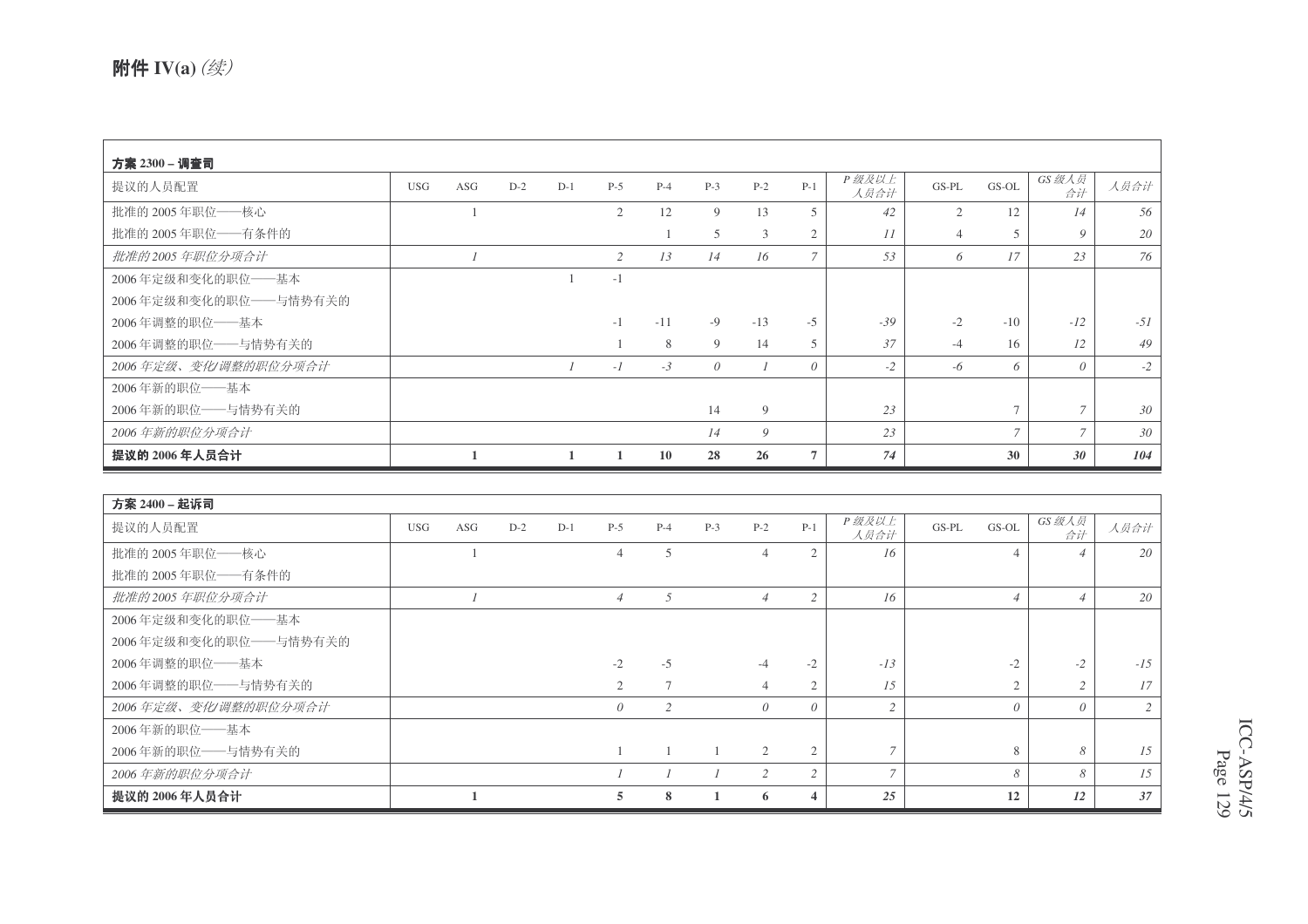| 主要方案 III –书记官处        |            |     |       |                |                 |               |               |                |                |               |       |                |               |          |
|-----------------------|------------|-----|-------|----------------|-----------------|---------------|---------------|----------------|----------------|---------------|-------|----------------|---------------|----------|
| 提议的人员配置               | <b>USG</b> | ASG | $D-2$ | $D-1$          | $P-5$           | $P-4$         | $P-3$         | $P-2$          | $P-1$          | P级及以上<br>人员合计 | GS-PL | GS-OL          | GS 级人员<br>合计  | 人员合计     |
| 批准的 2005年职位——核心       |            |     |       | $\overline{2}$ | 10              | 25            | 36            | 27             |                | 102           | 13    | 132            | 145           | 247      |
| 批准的 2005年职位——有条件的     |            |     |       |                |                 | 5             | 10            | $\tau$         | $\overline{4}$ | 26            |       | 21             | 21            | 47       |
| 批准的2005年职位分项合计        |            |     |       | 2              | 10 <sup>2</sup> | 30            | 46            | 34             | $\overline{5}$ | 128           | 13    | 153            | 166           | 294      |
| 2006年定级和变化的职位——基本     |            |     |       |                | $\overline{4}$  | $-5$          | 3             | $-3$           |                | $\theta$      | $-1$  |                | $\theta$      | $\theta$ |
| 2006年定级和变化的职位——与情势有关的 |            |     |       |                |                 |               |               |                |                |               |       |                |               |          |
| 2006年调整的职位——基本        |            |     |       |                |                 | $-3$          | $-1$          | $-2$           |                | -6            |       | $-7$           | $-7$          | $-13$    |
| 2006年调整的职位——与情势有关的    |            |     |       |                |                 | 3             |               | $\overline{2}$ |                | 6             |       | $\overline{ }$ | $\mathcal{I}$ | 13       |
| 2006年定级、变化/调整的职位分项合计  |            |     |       |                | $\overline{4}$  | $-5$          | $\mathcal{E}$ | $-3$           |                | $\theta$      | $-I$  |                | $\theta$      | $\theta$ |
| 2006年新的职位——基本         |            |     |       |                |                 |               |               | 5              |                | $\tau$        |       | 12             | 13            | 20       |
| 2006年新的职位——与情势有关的     |            |     |       |                |                 | 3             | 12            | 7              |                | 22            | 9     | 65             | 74            | 96       |
| 2006年新的职位分项合计         |            |     |       |                |                 | $\mathcal{E}$ | 13            | 12             |                | 29            | 10    | 77             | 87            | 116      |
| 提议的 2006 年人员合计        |            |     |       | $\overline{4}$ | 14              | 28            | 62            | 43             | 5              | 157           | 22    | 231            | 253           | 410      |

| 方案 3100 – 书记官长办公室     |            |     |       |              |       |       |       |                |       |                |                |       |              |                |
|-----------------------|------------|-----|-------|--------------|-------|-------|-------|----------------|-------|----------------|----------------|-------|--------------|----------------|
| 提议的人员配置               | <b>USG</b> | ASG | $D-2$ | $D-1$        | $P-5$ | $P-4$ | $P-3$ | $P-2$          | $P-1$ | P级及以上<br>人员合计  | GS-PL          | GS-OL | GS 级人员<br>合计 | 人员合计           |
| 批准的 2005年职位——核心       |            |     |       |              | 3     | 2     | 2     | 5              |       | 1.5            | $\overline{2}$ | 40    | 42           | 57             |
| 批准的 2005年职位——有条件的     |            |     |       |              |       |       |       |                |       |                |                | 5     | 5            | 5              |
| 批准的2005年职位分项合计        |            |     |       |              | 3     | 2     | 2     | .5             |       | 15             | $\overline{c}$ | 45    | 47           | 62             |
| 2006年定级和变化的职位——基本     |            |     |       |              |       |       |       | $-2$           |       | $\theta$       |                |       |              | $\theta$       |
| 2006年定级和变化的职位——与情势有关的 |            |     |       |              |       |       |       |                |       |                |                |       |              |                |
| 2006年调整的职位 -- 基本      |            |     |       |              |       |       |       |                |       |                |                |       |              |                |
| 2006年调整的职位——与情势有关的    |            |     |       |              |       |       |       |                |       |                |                |       |              |                |
| 2006年定级、变化/调整的职位分项合计  |            |     |       |              |       |       |       | $-2$           |       |                |                |       |              |                |
| 2006年新的职位 -- 基本       |            |     |       |              |       |       |       | $\overline{2}$ |       | $\overline{3}$ |                |       | 2            | $\overline{5}$ |
| 2006年新的职位——与情势有关的     |            |     |       |              |       |       |       |                |       |                |                | 19    | 20           | 21             |
| 2006年新的职位分项合计         |            |     |       |              |       |       |       | 2              |       | $\overline{4}$ | $\overline{c}$ | 20    | 22           | 26             |
| 提议的 2006 年人员合计        |            |     |       | $\mathbf{2}$ | 4     | 3     | 4     | 5              |       | 20             | $\overline{4}$ | 65    | 69           | 89             |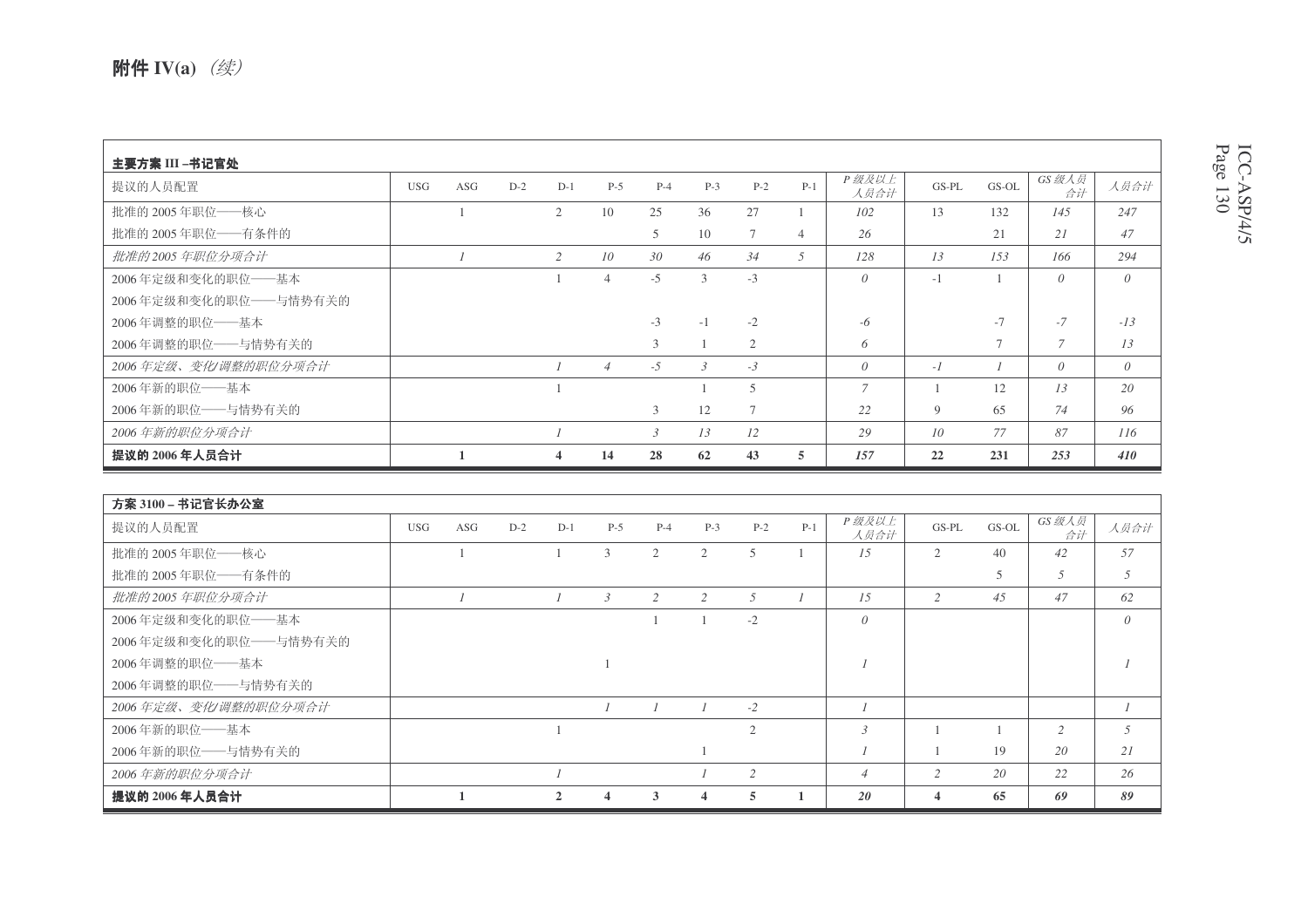| 方案 3200 - 共同行政事务司     |            |     |       |       |                         |       |       |       |       |                |         |        |                |                  |
|-----------------------|------------|-----|-------|-------|-------------------------|-------|-------|-------|-------|----------------|---------|--------|----------------|------------------|
| 提议的人员配置               | <b>USG</b> | ASG | $D-2$ | $D-1$ | $P-5$                   | $P-4$ | $P-3$ | $P-2$ | $P-1$ | P级及以上<br>人员合计  | $GS-PL$ | GS-OL  | GS 级人员<br>合计   | 人员合计             |
| 批准的 2005年职位——核心       |            |     |       |       | $\overline{4}$          | 8     | 14    | 9     |       | 36             | 5       | 61     | 66             | 102              |
| 批准的 2005年职位——有条件的     |            |     |       |       |                         |       |       |       |       |                |         |        |                | $\boldsymbol{I}$ |
| 批准的2005年职位分项合计        |            |     |       |       | $\overline{4}$          | 8     | 15    | 9     |       | 37             | 5       | 61     | 66             | 103              |
| 2006年定级和变化的职位——基本     |            |     |       |       |                         | $-1$  |       | $-1$  |       | $\theta$       | $-1$    |        | $\theta$       | $\theta$         |
| 2006年定级和变化的职位——与情势有关的 |            |     |       |       |                         |       |       |       |       |                |         |        |                |                  |
| 2006年调整的职位——基本        |            |     |       |       | $-1$                    | $-3$  | $-1$  |       |       | $-5$           |         | $-7$   | $-7$           | $-12$            |
| 2006年调整的职位——与情势有关的    |            |     |       |       |                         | 3     |       |       |       | $\overline{4}$ |         | $\tau$ | $\overline{7}$ | 11               |
| 2006年定级、变化/调整的职位分项合计  |            |     |       |       | $\theta$                | $-I$  |       | $-1$  |       | $-1$           | $-I$    |        | $\theta$       | $-I$             |
| 2006年新的职位——基本         |            |     |       |       |                         |       |       |       |       |                |         | 9      | 9              | 10 <sup>2</sup>  |
| 2006年新的职位——与情势有关的     |            |     |       |       |                         |       | 3     |       |       | $\mathfrak{Z}$ |         | 14     | 15             | 18               |
| 2006年新的职位分项合计         |            |     |       |       |                         |       | 3     |       |       | $\overline{4}$ |         | 23     | 24             | 28               |
| 提议的 2006年人员合计         |            |     |       |       | $\overline{\mathbf{4}}$ | 7     | 19    | 9     |       | 40             |         | 85     | 90             | 130              |

| 方案 3300 - 法庭事务司         |            |     |       |       |       |       |       |                 |                |               |                |       |              |          |
|-------------------------|------------|-----|-------|-------|-------|-------|-------|-----------------|----------------|---------------|----------------|-------|--------------|----------|
| 提议的人员配置                 | <b>USG</b> | ASG | $D-2$ | $D-1$ | $P-5$ | $P-4$ | $P-3$ | $P-2$           | $P-1$          | P级及以上<br>人员合计 | $GS-PL$        | GS-OL | GS 级人员<br>合计 | 人员合计     |
| 批准的 2005年职位——核心         |            |     |       |       |       | 10    | 15    | $7\phantom{.0}$ |                | 33            | 5              | 20    | 25           | 58       |
| 批准的 2005年职位——有条件的       |            |     |       |       |       | 3     |       | 6               |                | 20            |                | 14    | 14           | 34       |
| 批准的2005年职位分项合计          |            |     |       |       |       | 13    | 22    | 13              | $\overline{4}$ | 53            | 5              | 34    | 39           | 92       |
| 2006年定级和变化的职位——基本       |            |     |       |       | 2     | $-4$  |       |                 |                | $\theta$      |                |       |              | $\theta$ |
| 2006年定级和变化的职位 -- 与情势有关的 |            |     |       |       |       |       |       |                 |                |               |                |       |              |          |
| 2006年调整的职位 -- 基本        |            |     |       |       |       |       |       | $-2$            |                | $-2$          |                |       |              | $-2$     |
| 2006年调整的职位 -- 与情势有关的    |            |     |       |       |       |       |       | 2               |                | $\mathcal{L}$ |                |       |              |          |
| 2006年定级、变化/调整的职位分项合计    |            |     |       |       | 2     | $-4$  |       | $\theta$        |                | $\theta$      |                |       |              | $\theta$ |
| 2006年新的职位——基本           |            |     |       |       |       |       |       |                 |                |               |                |       |              |          |
| 2006年新的职位——与情势有关的       |            |     |       |       |       | 3     |       | $\overline{4}$  |                | 14            | $\overline{4}$ | 18    | 22           | 36       |
| 2006年新的职位分项合计           |            |     |       |       |       | 3     |       | 5               |                | 15            | $\overline{4}$ | 18    | 22           | 37       |
| 提议的 2006 年人员合计          |            |     |       |       | 3     | 12    | 30    | 18              | 4              | 68            | 9              | 52    | 61           | 129      |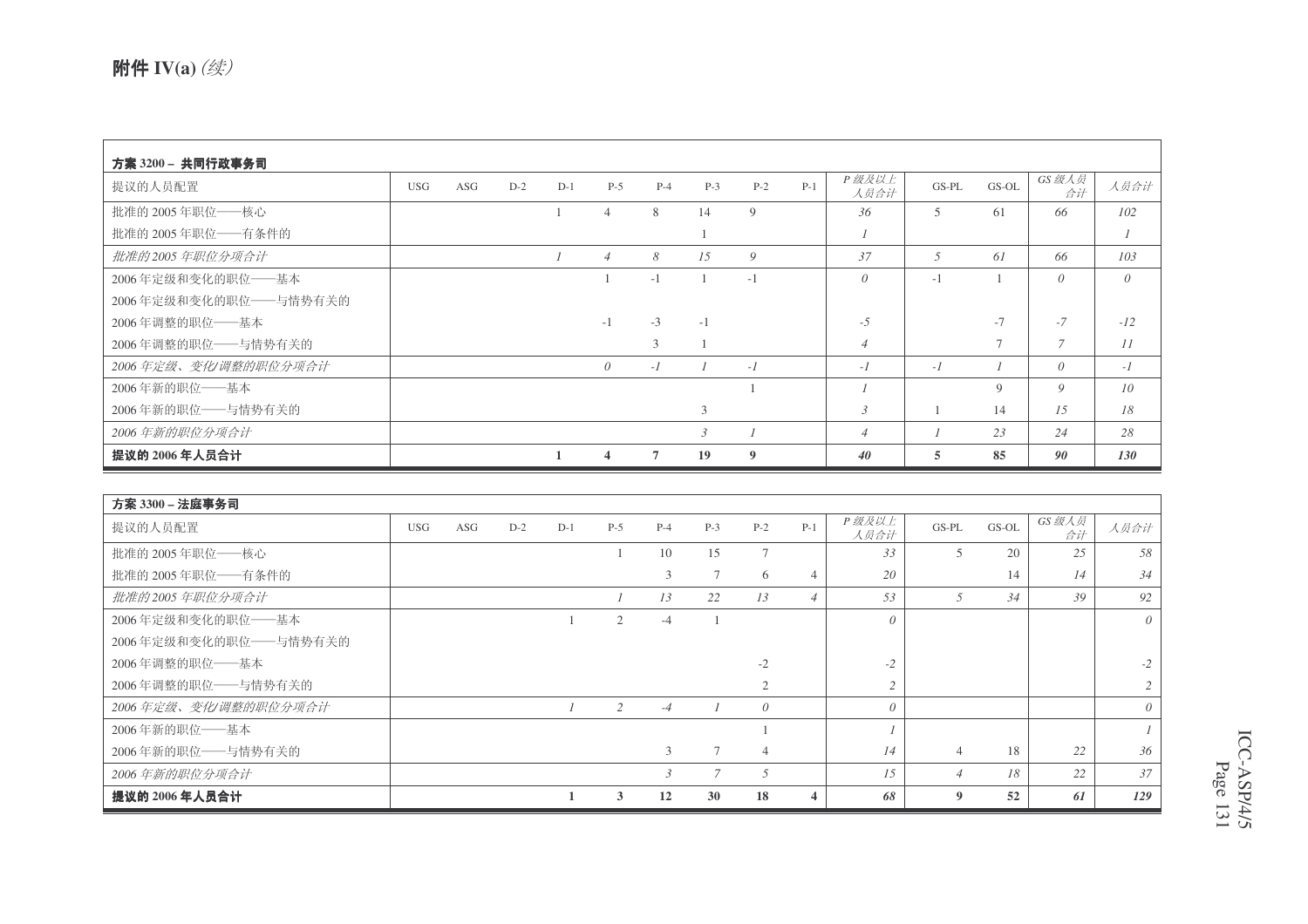| 方案 3400 - 新闻和文件科      |            |     |       |       |       |       |                |                |       |                |               |                 |                          |                  |
|-----------------------|------------|-----|-------|-------|-------|-------|----------------|----------------|-------|----------------|---------------|-----------------|--------------------------|------------------|
| 提议的人员配置               | <b>USG</b> | ASG | $D-2$ | $D-1$ | $P-5$ | $P-4$ | $P-3$          | $P-2$          | $P-1$ | P级及以上<br>人员合计  | $GS-PL$       | GS-OL           | GS 级人员<br>合计             | 人员合计             |
| 批准的 2005年职位——核心       |            |     |       |       |       |       | 3              | 2              |       | 6              |               | $\mathcal{F}$   | $\overline{\mathcal{A}}$ | 10 <sup>10</sup> |
| 批准的 2005年职位——有条件的     |            |     |       |       |       |       |                |                |       |                |               |                 |                          |                  |
| 批准的2005年职位分项合计        |            |     |       |       |       |       | $\mathfrak{Z}$ | $\overline{c}$ |       | 6              |               | $\mathcal{E}$   | $\overline{4}$           | 10               |
| 2006年定级和变化的职位——基本     |            |     |       |       |       |       |                |                |       |                |               |                 |                          |                  |
| 2006年定级和变化的职位——与情势有关的 |            |     |       |       |       |       |                |                |       |                |               |                 |                          |                  |
| 2006年调整的职位——基本        |            |     |       |       |       |       |                |                |       |                |               |                 |                          |                  |
| 2006年调整的职位 -- 与情势有关的  |            |     |       |       |       |       |                |                |       |                |               |                 |                          |                  |
| 2006年定级、变化/调整的职位分项合计  |            |     |       |       |       |       |                |                |       |                |               |                 |                          |                  |
| 2006年新的职位——基本         |            |     |       |       |       |       |                |                |       |                |               |                 |                          | $\overline{2}$   |
| 2006年新的职位——与情势有关的     |            |     |       |       |       |       |                |                |       |                | 3             | 9               | 12                       | 12               |
| 2006年新的职位分项合计         |            |     |       |       |       |       |                |                |       |                | $\mathcal{E}$ | 10 <sup>2</sup> | 13                       | 14               |
| 提议的 2006 年人员合计        |            |     |       |       |       |       | 4              | $\mathbf{2}$   |       | $\overline{ }$ |               | 13              | 17                       | 24               |

| 方案 3500 - 被害人和律师司     |            |     |       |       |       |                |                |                |       |                |       |                |                |                 |
|-----------------------|------------|-----|-------|-------|-------|----------------|----------------|----------------|-------|----------------|-------|----------------|----------------|-----------------|
| 提议的人员配置               | <b>USG</b> | ASG | $D-2$ | $D-1$ | $P-5$ | $P-4$          | $P-3$          | $P-2$          | $P-1$ | P级及以上<br>人员合计  | GS-PL | GS-OL          | GS 级人员<br>合计   | 人员合计            |
| 批准的 2005年职位——核心       |            |     |       |       | 2     | 3              | 2              | $\overline{4}$ |       | 11             |       | $\overline{ }$ | $\overline{7}$ | 18              |
| 批准的 2005年职位——有条件的     |            |     |       |       |       | $\overline{c}$ | 2              |                |       | 5              |       | 2              | $\overline{c}$ | 7               |
| 批准的2005年职位分项合计        |            |     |       |       | 2     | 5              | $\overline{4}$ | .5             |       | 16             |       | 9              | 9              | 25              |
| 2006年定级和变化的职位——基本     |            |     |       |       |       | $-1$           |                |                |       | $\theta$       |       |                |                | $\theta$        |
| 2006年定级和变化的职位——与情势有关的 |            |     |       |       |       |                |                |                |       |                |       |                |                |                 |
| 2006年调整的职位——基本        |            |     |       |       |       |                |                |                |       |                |       |                |                |                 |
| 2006年调整的职位——与情势有关的    |            |     |       |       |       |                |                |                |       |                |       |                |                |                 |
| 2006年定级、变化/调整的职位分项合计  |            |     |       |       |       | $-I$           |                |                |       | $\theta$       |       |                |                | $\theta$        |
| 2006年新的职位——基本         |            |     |       |       |       |                |                |                |       |                |       |                |                |                 |
| 2006年新的职位——与情势有关的     |            |     |       |       |       |                |                | 3              |       | $\overline{4}$ |       |                | 5              | 9               |
| 2006年新的职位分项合计         |            |     |       |       |       |                |                | $\overline{3}$ |       | $\overline{4}$ |       | 6              | 6              | 10 <sup>2</sup> |
| 提议的 2006 年人员合计        |            |     |       |       | 3     | 4              | 5              | 8              |       | 20             |       | 15             | 15             | 35              |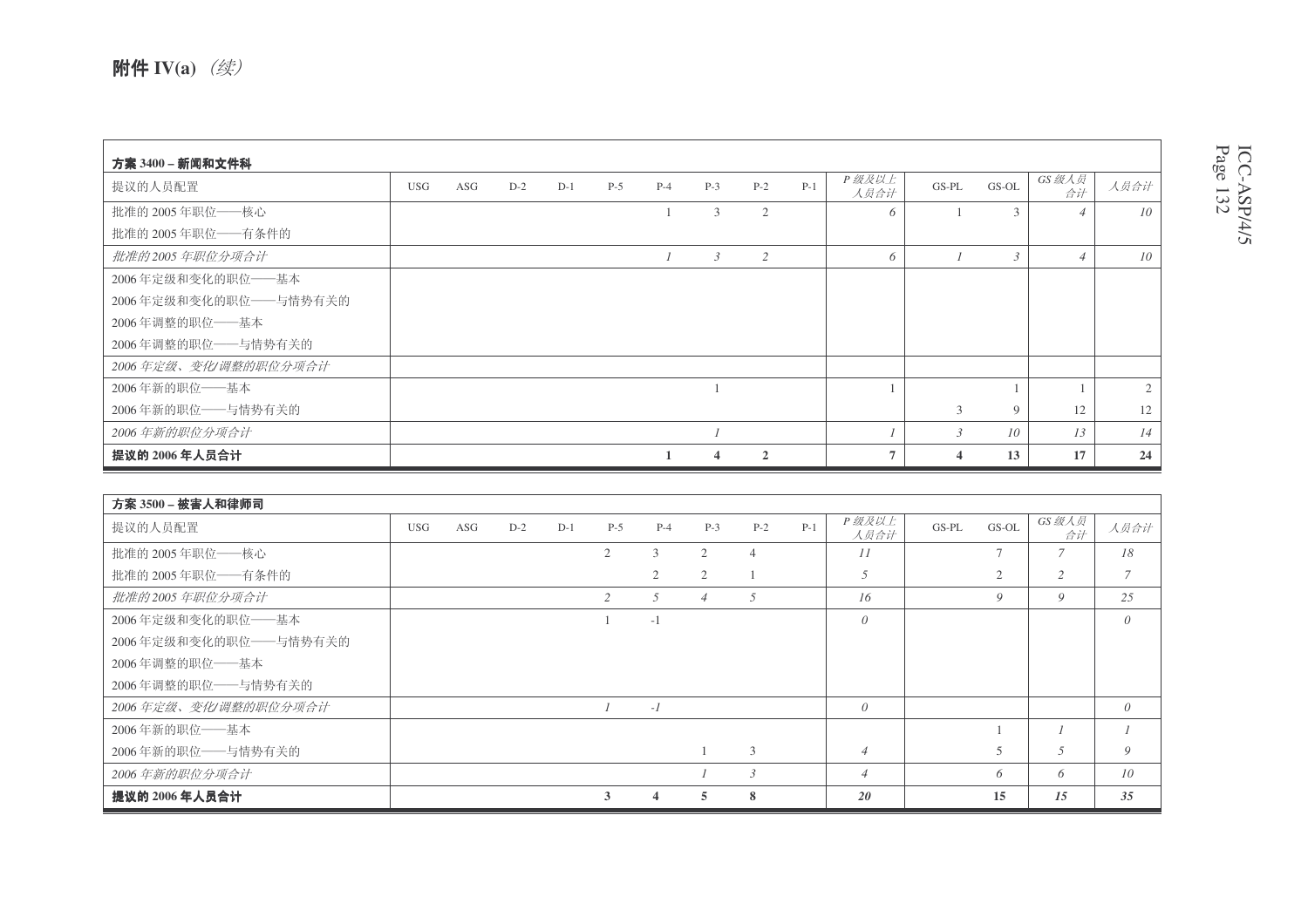| 方案 3600 – 被害人信托基金秘书处  |            |     |       |       |       |       |       |       |       |                |         |       |              |              |
|-----------------------|------------|-----|-------|-------|-------|-------|-------|-------|-------|----------------|---------|-------|--------------|--------------|
| 提议的人员配置               | <b>USG</b> | ASG | $D-2$ | $D-1$ | $P-5$ | $P-4$ | $P-3$ | $P-2$ | $P-1$ | P级及以上<br>人员合计  | $GS-PL$ | GS-OL | GS 级人员<br>合计 | 人员合计         |
| 批准的 2005年职位——核心       |            |     |       |       |       |       |       |       |       |                |         |       |              | 2            |
| 批准的 2005年职位——有条件的     |            |     |       |       |       |       |       |       |       |                |         |       |              |              |
| 批准的2005年职位分项合计        |            |     |       |       |       |       |       |       |       |                |         |       |              | 2            |
| 2006年定级和变化的职位——基本     |            |     |       |       |       |       |       |       |       |                |         |       |              |              |
| 2006年定级和变化的职位——与情势有关的 |            |     |       |       |       |       |       |       |       |                |         |       |              |              |
| 2006年调整的职位——基本        |            |     |       |       |       |       |       |       |       |                |         |       |              |              |
| 2006年调整的职位 -- 与情势有关的  |            |     |       |       |       |       |       |       |       |                |         |       |              |              |
| 2006年定级、变化/调整的职位分项合计  |            |     |       |       |       |       |       |       |       |                |         |       |              |              |
| 2006年新的职位——基本         |            |     |       |       |       |       |       |       |       |                |         |       |              |              |
| 2006年新的职位——与情势有关的     |            |     |       |       |       |       |       |       |       |                |         |       |              |              |
| 2006年新的职位分项合计         |            |     |       |       |       |       |       |       |       |                |         |       |              |              |
| 提议的 2006 年人员合计        |            |     |       |       |       |       |       |       |       | $\overline{2}$ |         |       |              | $\mathbf{3}$ |

| 主要方案 IV – 缔约国大会秘书处    |            |     |       |       |       |                             |       |       |       |                |               |       |                          |               |
|-----------------------|------------|-----|-------|-------|-------|-----------------------------|-------|-------|-------|----------------|---------------|-------|--------------------------|---------------|
| 提议的人员配置               | <b>USG</b> | ASG | $D-2$ | $D-1$ | $P-5$ | $P_4$                       | $P-3$ | $P-2$ | $P-1$ | P级及以上<br>人员合计  | $GS-PL$       | GS-OL | GS 级人员<br>合计             | 人员合计          |
| 批准的 2005年职位——核心       |            |     |       |       |       | $\overline{2}$              |       |       |       |                | 3             |       | $\overline{\mathcal{A}}$ | $\mathcal{I}$ |
| 批准的 2005年职位——有条件的     |            |     |       |       |       |                             |       |       |       |                |               |       |                          |               |
| 批准的2005年职位分项合计        |            |     |       |       |       | 2                           |       |       |       | $\mathfrak{Z}$ | $\mathcal{E}$ |       | $\overline{4}$           | $7^{\circ}$   |
| 2006年定级和变化的职位——基本     |            |     |       |       |       |                             |       |       |       |                |               |       |                          |               |
| 2006年定级和变化的职位——与情势有关的 |            |     |       |       |       |                             |       |       |       |                |               |       |                          |               |
| 2006年调整的职位——基本        |            |     |       |       |       |                             |       |       |       |                |               |       |                          |               |
| 2006年调整的职位——与情势有关的    |            |     |       |       |       |                             |       |       |       |                |               |       |                          |               |
| 2006年定级、变化/调整的职位分项合计  |            |     |       |       |       |                             |       |       |       |                |               |       |                          |               |
| 2006年新的职位——基本         |            |     |       |       |       |                             |       |       |       |                |               |       |                          |               |
| 2006年新的职位——与情势有关的     |            |     |       |       |       |                             |       |       |       |                |               |       |                          |               |
| 2006年新的职位分项合计         |            |     |       |       |       |                             |       |       |       |                |               |       |                          |               |
| 提议的 2006 年人员合计        |            |     |       |       |       | $\mathcal{D}_{\mathcal{L}}$ |       |       |       | 3              | 3             |       | 4                        | $7^{\circ}$   |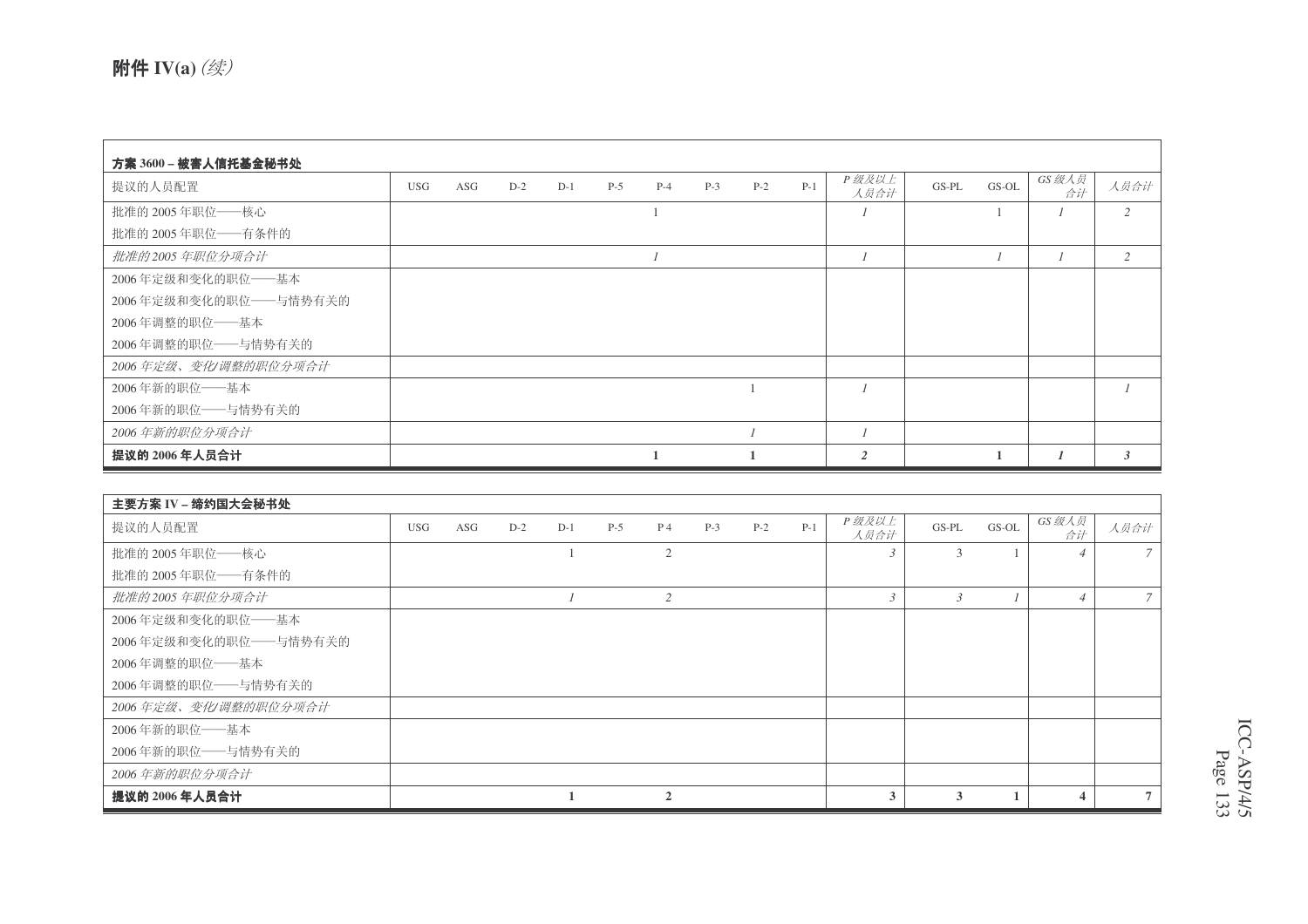### 附件 **IV(b)**

#### 职位定级

根据 2003年 9 月 12 日缔约国大会 ICC-ASP/2/Res.2 号决议通过的《工作人员条 例》条例 2.1, 法院进行了一项全面的工作评价。其目的是要对法院的职位进行定级, 从而实施一项正在讲行的工作评价制度。

这项工作的指导原则是要确保同等价值的工作获得同等报酬。其目的是要建立一 套确定工作相对价值的标准, 从而为薪酬管理提供一个合理的框架。除此之外, 该项 工作的另一个目的是要确保在所工作的地方有一种公平感,同时反映出财务责任。这 项工作是按照国际公务员制度委员会确定的方法讲行的。

2004年被认为是开展这一工作的理想时间。一方面, 法院仍然是一个年轻的组织, 另一方面, 法院组织机构的发展足以使它能够合理地使用已有资源进行工作规划和设 计。

这项工作开始于 2004 年 4 月。法院聘用了一名独立的外部工作评价专家来负责 这一持续了一年的项目。在项目的整个过程中,工作人员参加了有关这一问题的研讨 班: 各职位的任职人员填写了工作调查表, 并由其上级主管核准: 同工作人员和管理 人员进行了面谈,以更好地了解他们的工作;而且在整个过程中,工作人员都了解这 项工作的进展情况。利用国际公务员制度委员会确定的方法,对经过分析的职位进行 了定级。

在这项工作所涉及的 352 个职位中, 有 322 个(91%)职位得到确认, 符合现有预 算中的级别。19个职位(6%)的级别得到提高, 11 个职位(13%)受到降级。下表按类 别列出了细分的结果:

|      | 职位的数量和百分比     |     |     |    |     |    |        |  |  |  |
|------|---------------|-----|-----|----|-----|----|--------|--|--|--|
| 类别   | 确认仍保持现级<br>别的 |     | 升级的 |    | 降级的 |    | 定级职位合计 |  |  |  |
| 一般事务 | 151           | 92% |     | 5% |     | 3% | 164    |  |  |  |
| 专业   | 171           | 91% | 11  | 6% | 6   | 3% | 188    |  |  |  |
| 合计   | 322           | 91% | 19  | 6% | 11  | 3% | 352    |  |  |  |

法院建议落实这项工作的结论,而且除了正在进行的工作调整所涉及的四个职位 之外对各职位确定其恰当的级别。为了开展落实工作,法院已将对那些会影响到预算 的职位的评价结果纳入了提议的 2006 年方案预算。以下是有关工作评价之后职位变 化的一个简表。在某些情况下, 虽然职位级别下降了, 但预算水平仍然较高, 因为法 院有法律上的义务根据现在的合同水平, 保证现职位任职人的薪酬水平。每一有关职 位的降级将在该职位空缺之后的预算周期中立即反应出来。此外, 预算中 GS-OL 级 别之内的变化没有表示出来,因为这些变化对预算水平没有影响。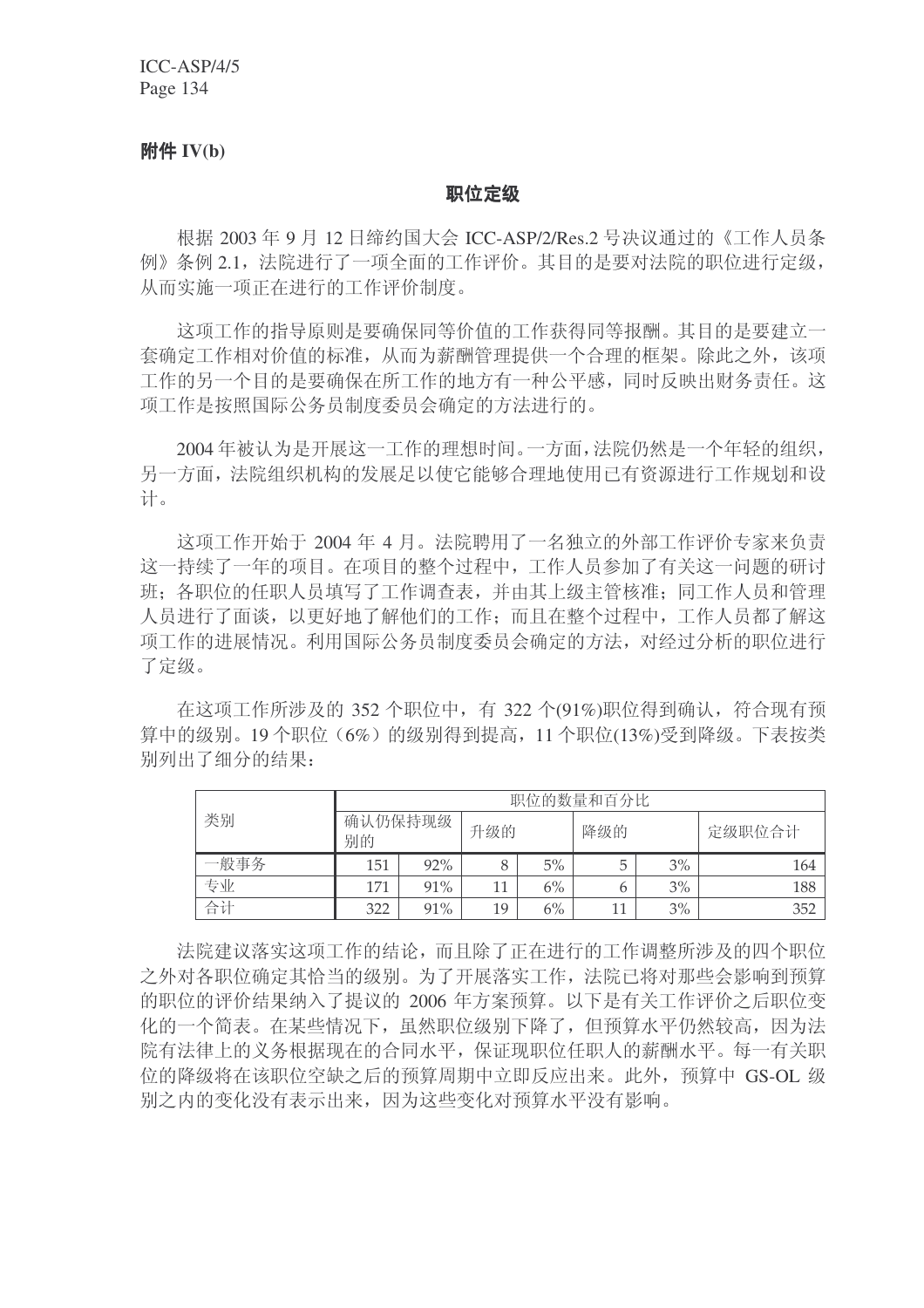### 工作定级后职位变化及对预算的影响列表

| #              | 职衔         | 部门               | 2005年<br>的职位级别 | 2006年的职位<br>级别(提议的) |
|----------------|------------|------------------|----------------|---------------------|
|                | 降级:        |                  |                |                     |
| $\mathbf{1}$   | 人力资源助理     | 书记官处, 人力资源       | GS-PL          | $GS-OL$             |
| 2              | 人力资源助理     | 书记官处, 人力资源       | $GS-PL$        | $GS-OL$             |
| $\overline{3}$ | 薪资股长       | 书记官处, 财务         | $P-3$          | $P-2$               |
| $\overline{4}$ | 实地口译协调员    | 书记官处, 法庭口译和笔译科   | $P-4$          | $P-3$               |
| 5              | 账目干事       | 书记官处,财务          | $P-4*$         | $P-3$               |
| 6              | 首席财务干事     | 书记官处,财务          | $P-5*$         | $P-4$               |
|                | 升级:        |                  |                |                     |
| $\tau$         | 设施助理       | 书记官处,一般事务        | GS-OL          | GS-PL               |
| 8              | 警卫行政干事     | 书记官处, 警卫和安全      | $P-2$          | $P-3$               |
| 9              | 数据库管理员     | 书记官处, 信息和通信技术    | $P-2$          | $P-3$               |
| 10             | 信息和通信技术干事  | 书记官处,信息和通信技术     | $P-2$          | $P-3$               |
| 11             | 准法律干事      | 书记官处, 法律咨询       | $P-2$          | $P-3$               |
| 12             | 法律干事       | 书记官处, 法律咨询       | $P-3$          | $P-4$               |
| 13             | 一般事务科科长    | 书记官处,一般事务        | $P-4$          | $P-5$               |
| 14             | 口译和笔译科科长   | 书记官处, 法庭口译和笔译科   | $P-4$          | $P-5$               |
| 15             | 被害人和证人股股长  | 书记官处, 被害人和证人     | $P-4$          | $P-5$               |
| 16             | 法庭管理科科长    | 书记官处, 法庭管理       | $P-4$          | $P-5$               |
| 17             | 法庭事务司司长    | 书记官处, 法庭事务司      | $P-5$          | $D-1$               |
| 18             | 调查规划和支持科科长 | 检察官办公室, 调查规划和支持科 | $P-5$          | $D-1$               |

\* 由于预算和财务领域的结构调整, 即将预算的编制工作从以前的预算和控制科转到了财务科, 对首席财务干事 和账目干事将采用空缺职位的办法进行定级。因此,为了将来的新预算和财务科科长仍保留现在的P-5 职位,而 目前的 P-4 职位将留给首席干事。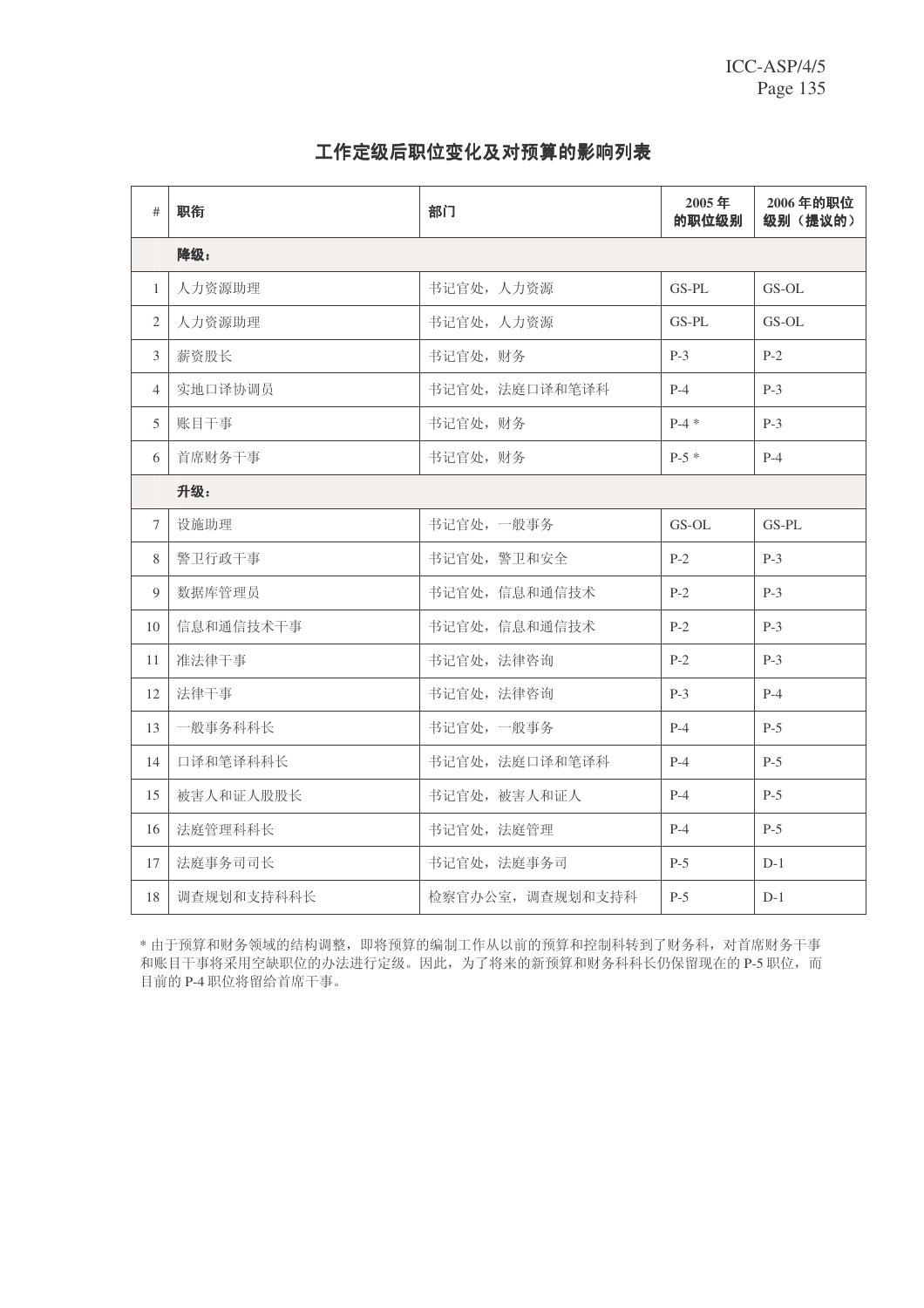# 附件 **IV** (c)

# 人员配置变动表

| 职位数            | 级别               | 从 2005 年预算    | 到2006年预算              |
|----------------|------------------|---------------|-----------------------|
| 检察官办公室         |                  |               |                       |
| 基本             |                  |               |                       |
|                | $1 \quad P-5$    | 工作人员战略股       | 检察官直属办公室              |
|                | $1$ P-4          | 新闻股           | 检察官直属办公室              |
| $\mathbf{1}$   | $P-3$            | 新闻股           | 检察官直属办公室              |
| 1              | GS-OL            | 新闻股           | 检察官直属办公室              |
| $\mathbf{1}$   | GS-OL            | 工作人员战略股       | 检察官直属办公室              |
|                | $1$ P-3          | 工作人员战略股       | 服务科                   |
| 6              |                  |               |                       |
| 与情势有关的         |                  |               |                       |
|                | $1$ P-4          | 调查规划和支持科      | 国际合作科                 |
| $\overline{2}$ | $P-4$            | 调查规划和支持科      | 起诉科                   |
| $\mathbf{1}$   | $P-3$            | 调查规划和支持科      | 调查小组                  |
| $\mathbf{1}$   | $P-2$            | 国际合作科         | 规划和业务科                |
| 2              | $P-2$            | 调查规划和支持科      | 调查小组                  |
| 2              | GS-PL 到<br>GS-OL | 调查小组          | 规划和业务科                |
| 9              |                  |               |                       |
| 书记官处           |                  |               |                       |
| 基本             |                  |               |                       |
|                | $1 \quad P-5$    | 预算和控制科        | 控制员办公室                |
| $\mathbf{1}$   | $P-5$            | 被害人参与和赔偿科     | 公设被害人律师办公室            |
| $\mathbf{1}$   | P-4 到 P-5        | 辩护支持科         | 公设辩护律师办公室             |
| $\mathbf{1}$   | $P-3$            | 一般事务科(与情势有关的) | 人力资源科 (基本)            |
| $\mathbf{1}$   | $P-3$            | 预算和控制科        | 预算和财务科                |
| $\mathbf{1}$   | $P-2$            | 采购科           | 司长办公室(共同行政事务司)        |
| $\mathbf{1}$   | $P-2$            | 法庭口译和笔译科      | 被害人和证人股               |
| $\mathbf{1}$   | $P-2$            | 被害人参与和赔偿科     | 公设被害人律师办公室            |
|                | 1 GS-OL          | 被害人参与和赔偿科     | 公设被害人律师办公室            |
| 9              |                  |               |                       |
| 与情势有关的         |                  |               |                       |
|                | $1$ P-4          | 采购科(基本)       | 实地业务科(与情势有关的)         |
| 2              | $P-4$            | 被害人参与和赔偿科     | 公设被害人律师办公室            |
| 2              | $P-3$            | 被害人参与和赔偿科     | 公设被害人律师办公室            |
| $\mathbf{1}$   | $P-2$            | 法庭口译和笔译科(基本)  | 司长办公室(法庭事务司) (与情势有关的) |
| $\mathbf{1}$   | $P-2$            | 辩护支持科         | 公设辩护律师办公室             |
| 1              | GS-OL            | 预算和控制科        | 预算和财务科(与情势有关的)        |
| 8              |                  |               |                       |
|                |                  |               |                       |

 $\triangle$ 计 = 32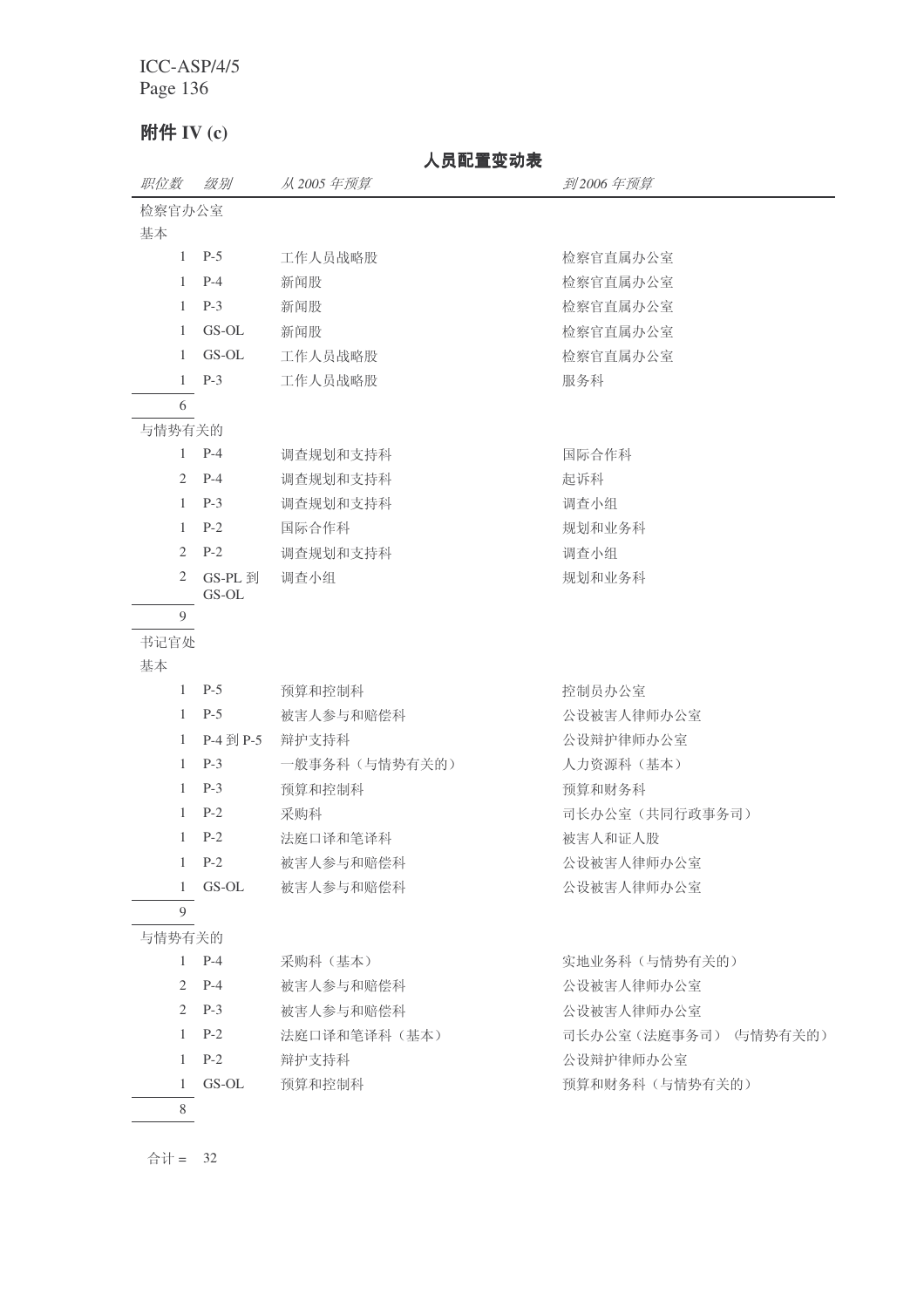# 附件 **IV** (d)

### 2006 年薪酬和应享权利 ⊩ᅬ

# *(*ܗग*(*

| 院长会议: 3名法官   | 费用      |
|--------------|---------|
| 标准薪酬         | 540.0   |
| 院长和副院长特别津贴   | 38.0    |
| 其他应享权利       | 51.2    |
| 院长会议分项合计     | 629.2   |
| 分庭: 15 名法官   |         |
| 标准薪酬费用       | 2,730.0 |
| 3名非全职法官的特别津贴 | 11.7    |
| 其他应享权利       | 414.4   |
| 分庭分项合计       | 3,156.1 |
| 司法部门合计       | 3,785.3 |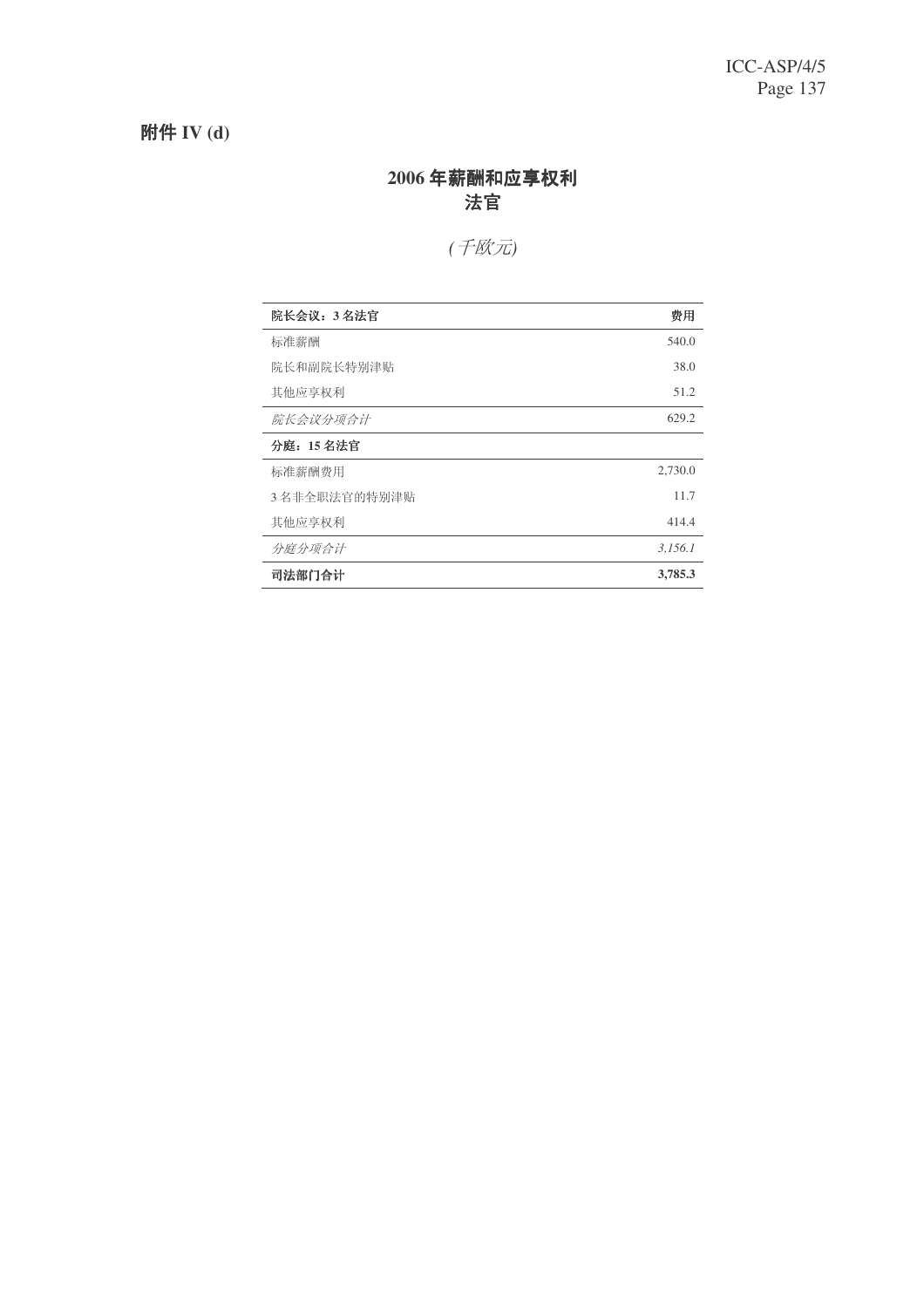### 附件 **IV** (e)

### 2006年标准薪酬费用 专业和一般事务人员(总部)

*(*ܗग*(*

| 职位级别       | 净基本薪酬 | 地区差价补贴 | 净薪酬合计         | 共用人员费用 | 代理补贴 | 合计                |
|------------|-------|--------|---------------|--------|------|-------------------|
|            | (1)   | (2)    | $(1)+(2)=(3)$ | (4)    | (5)  | $(3)+(4)+(5)=(6)$ |
| <b>USG</b> | 101.2 | 46.0   | 147.2         | 69.9   | 3.2  | 220.3             |
| ASG        | 95.5  | 43.4   | 138.8         | 66.0   | 2.4  | 207.3             |
| $D-2$      | 84.3  | 38.3   | 122.6         | 58.3   | 0.5  | 181.4             |
| $D-1$      | 81.3  | 36.9   | 118.2         | 56.2   | 0.0  | 174.4             |
| $P-5$      | 67.3  | 30.6   | 97.9          | 46.5   | 0.0  | 144.4             |
| $P-4$      | 60.4  | 27.4   | 87.8          | 41.7   | 0.0  | 129.5             |
| $P-3$      | 46.5  | 21.1   | 67.6          | 32.1   | 0.0  | 99.7              |
| $P-2/1$    | 39.5  | 18.0   | 57.5          | 27.3   | 0.0  | 84.8              |
| GS-PL      | 48.9  | 0.0    | 48.9          | 23.3   | 0.0  | 72.2              |
| GS-OL      | 40.9  | 0.0    | 40.9          | 19.4   | 0.0  | 60.3              |

推迟聘用因素:

| $\bullet$ | 现有专业和一般事务职位,司法部门除外 | 10% |
|-----------|--------------------|-----|
| $\bullet$ | 现有专业和一般事务职位,仅含司法部门 | 5%  |
| $\bullet$ | 新的专业和一般事务职位        | 50% |

| 职位级别       | 基本费用  | 现有职位     | 现有职位  | 新职位      |
|------------|-------|----------|-------|----------|
| 延聘因素       |       | $(10\%)$ | (5%)  | $(50\%)$ |
| <b>USG</b> | 220.3 | 198.3    | 209.3 | 110.1    |
| <b>ASG</b> | 207.3 | 186.5    | 196.9 | 103.6    |
| $D-2$      | 181.4 | 163.3    | 172.3 | 90.7     |
| $D-1$      | 174.4 | 156.9    | 165.7 | 87.2     |
| $P-5$      | 144.4 | 129.9    | 137.2 | 72.2     |
| $P-4$      | 129.5 | 116.5    | 123.0 | 64.7     |
| $P-3$      | 99.7  | 89.8     | 94.7  | 49.9     |
| $P-2/1$    | 84.8  | 76.3     | 80.6  | 42.4     |
| GS-PL      | 72.2  | 65.0     | 68.6  | 36.1     |
| GS-OL      | 60.3  | 54.3     | 57.3  | 30.1     |

以上数字是根据2005年6月联合国汇率0.797 欧元=1 美元以及相应的地区差价补贴 净基本薪酬的45.4%) 计算的。共用人员费 **用按净薪酬总合的47.52% 计算。**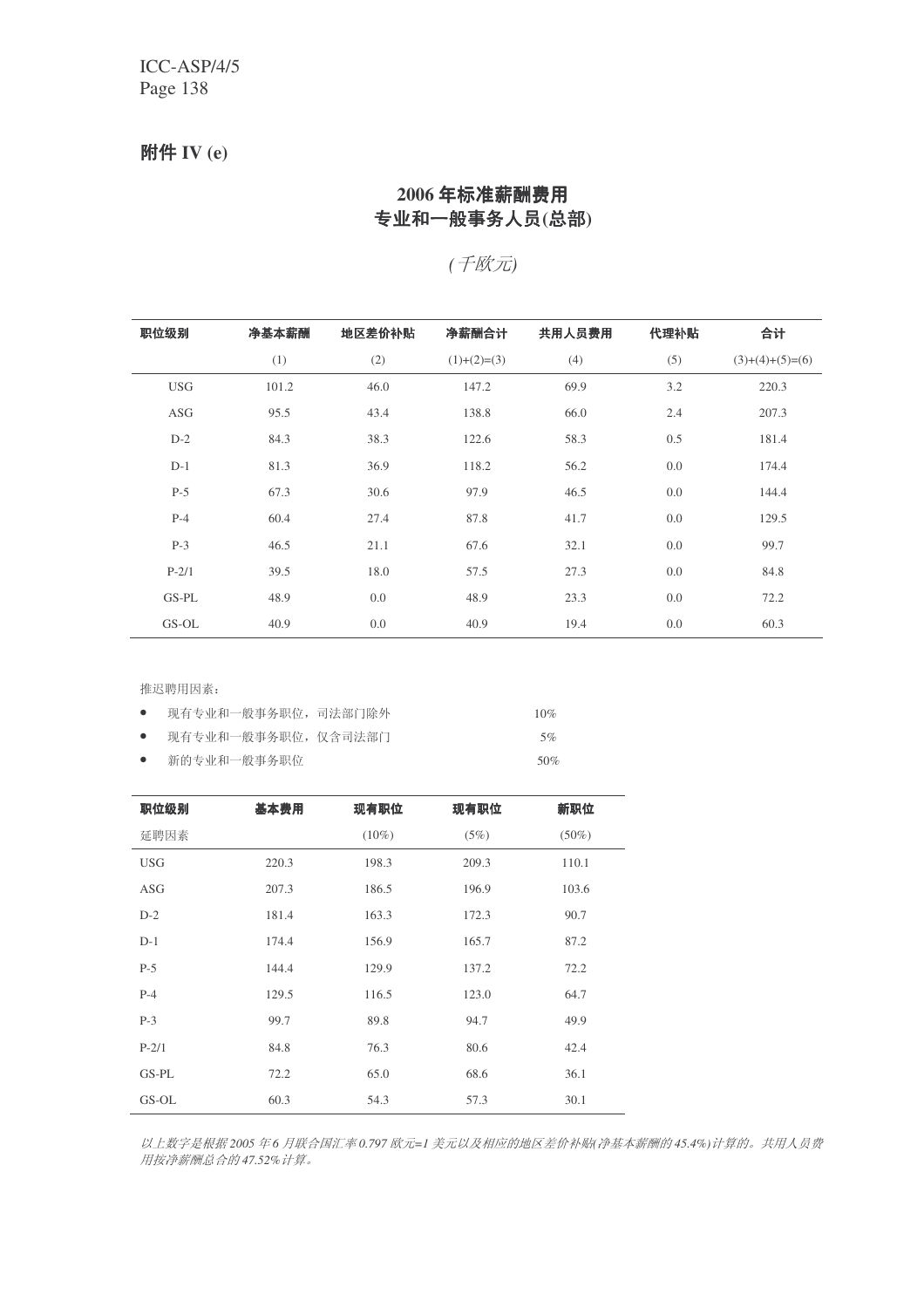## 附件 V

## 按支出用途列出的总表

| 项目          | 2004年支出  | 批准的 2005 年预算 |        |        | 提议的 2006 年预算 |            |          |
|-------------|----------|--------------|--------|--------|--------------|------------|----------|
|             |          | (千欧元)        |        |        | (千欧元)        |            |          |
|             | 合计       | 核心           | 有条件的   | 合计     | 基本           | 与情势有<br>关的 | 合计       |
| 法官          | 2,798.9  | 4,011        |        | 4,011  | 3,785.3      |            | 3,785.3  |
| 专业人员        | 未细分      | 20,919       | 1,924  | 22,843 | 15,486.0     | 12,774.4   | 28,260.4 |
| 一般事务人员      |          | 9,797        | 1,054  | 10,851 | 8,783.4      | 6,820.4    | 15,603.8 |
| 人员分项合计      | 16,236.8 | 30,716       | 2,978  | 33,694 | 24,269.4     | 19,594.8   | 43,864.2 |
| 一般临时协助      | 1,887.7  | 1,071        | 1,778  | 2.849  | 1,357.4      | 3,357.1    | 4,714.5  |
| 会议临时协助      | 945.4    | 1,367        |        | 1,367  | 2,231.8      |            | 2,231.8  |
| 加班费         | 133.4    | 304          | 83     | 387    | 202.1        | 109.5      | 311.6    |
| 顾问          | 756.3    | 537          |        | 537    | 112.0        | 142.9      | 254.9    |
| 其他人员分项合计    | 3,722.8  | 3,279        | 1,861  | 5,140  | 3,903.3      | 3,609.5    | 7,512.8  |
| 旅行          | 1,247.3  | 1.338        | 1,234  | 2,572  | 830.7        | 3.345.8    | 4,176.5  |
| 招待费         | 34.8     | 48           |        | 48     | 48.0         |            | 48.0     |
| 合同性服务, 包括培训 | 6,699.8  | 6,917        | 3,498  | 10,415 | 3,392.2      | 5,284.7    | 8,676.9  |
| 一般业务费用      | 1,897.7  | 4,455        | 1,548  | 6,003  | 6,938.4      | 4,369.0    | 11,307.4 |
| 物品和材料       | 1,125.2  | 839          | 33     | 872    | 762.6        | 504.7      | 1,267.3  |
| 家具和设备       | 9,746.2  | 3,861        | 275    | 4,136  | 1,085.6      | 740.4      | 1,826.0  |
| 非人员分项合计     | 20,751.0 | 17,458       | 6,588  | 24,046 | 13,057.5     | 14,244.6   | 27,302.1 |
| 合计          | 43,509.5 | 55,464       | 11,427 | 66,891 | 45,015.5     | 37,448.9   | 82,464.4 |

| 项目  | 2004 年支出 | 批准的 2005 年预算 |      |     | 提议的 2006 年预算 |            |       |
|-----|----------|--------------|------|-----|--------------|------------|-------|
|     |          | (千欧元)        |      |     | (千欧元)        |            |       |
|     | 合计       | 核心           | 有条件的 | 合计  | 基本           | 与情势有<br>关的 | 合计    |
| 仅培训 | 690.9    | 624          | 66   | 690 | 388.5        | 266.2      | 654.7 |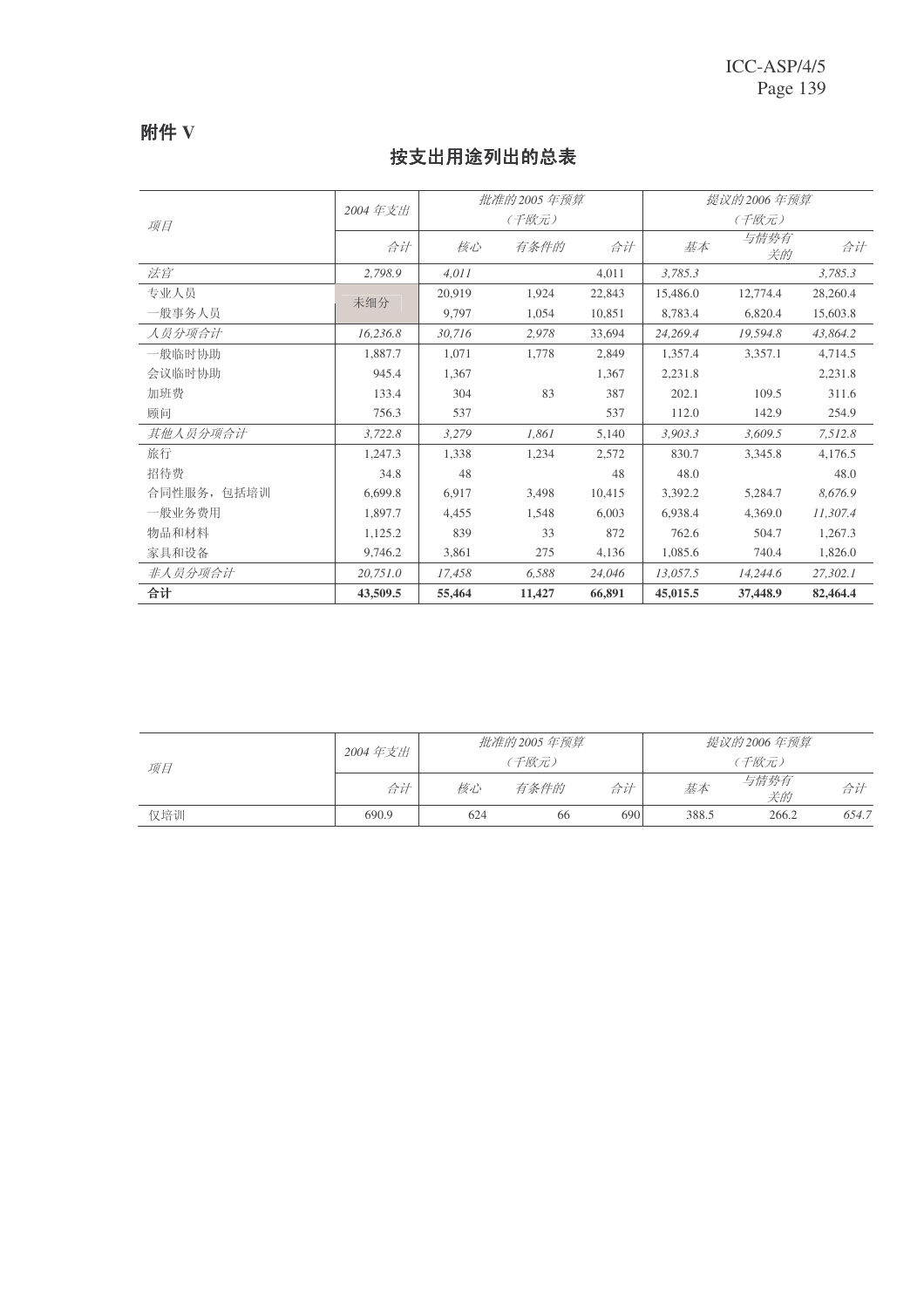ICC-ASP/4/5 Page 140

附件 VI

预算词汇表

| 拨款          | 缔约国大会投票通过的用于一个财政期间特定目的的金额, 在该财政<br>期间,可以为这些目的履行义务,所用款项最多为上述投票通过的数<br>额。                                                                           |
|-------------|---------------------------------------------------------------------------------------------------------------------------------------------------|
| 拨款分项        | 一个组织的预算中最大的细分项目, 在其中可调剂使用资金而不必事<br>先获得缔约国大会批准。                                                                                                    |
| 基本费用        | 将国际刑事法院建设成一个具有在调查开始之前随时对情势做出反应<br>的基本能力的机构所需要的费用。基本费用包括用于下列方面的费用:<br>法官、选任的官员及其支持、维持法院基本行政职能及其办公用房的<br>必要服务, 以及开始调查之前行使最初的分析、调查、起诉和司法职<br>能的必要能力。 |
| 预算          | 在一个特定期间实施活动方案的财务计划。                                                                                                                               |
| 预算控制        | 根据一项批准的预算, 以将支出保持在可用拨款和可用收入限度之内<br>为目的、对一个组织的控制或管理。                                                                                               |
| 共用人员费用      | 不属薪酬费用的、产生于人员聘用条件的费用。                                                                                                                             |
| 有条件的费用      | 使国际刑事法院能够开展所有承接案件工作的补充能力。                                                                                                                         |
| 应急基金        | 提供意外开支的基金。                                                                                                                                        |
| 核心费用        | 使国际刑事法院能运转的最低能力, 不办理案件, 但也能处理达到某<br>一程序水平的新情势。                                                                                                    |
| 预算外资源       | 由本组织管理的所有正常预算以外的资源。                                                                                                                               |
| 财政年度        | 从1月1日至12月31日(含)的时期。                                                                                                                               |
| 主要方案        | 某一组织的、可为其确定一个或更多目标的主要职能。                                                                                                                          |
| 目标          | 通过一项或多项活动希望能达到或保持的状况。                                                                                                                             |
| 职位          | 为完成本组织需要的工作而聘用一名或相继聘用多名人员的授权。                                                                                                                     |
| 方案          | (a) 为实现一项或多项既定目标而开展的一系列活动。                                                                                                                        |
|             | (b) 在方案结构中, 次于一项主要方案并有助于该主要方案目标实现的<br>低一级的细分项目。                                                                                                   |
| 方案预算        | 重点在于将要开展的工作和通过这种工作要努力实现的目标的预算:<br>这种预算强调要达到的目的并将其转化为实现过程所需要的费用; 各<br>项决定既关系到资源水平,也关系到要取得的成果。                                                      |
| 方案结构        | 各种方案(例如主要方案、方案、次级方案和方案成份)的等级安排。                                                                                                                   |
| 以结果为基础的预算编制 | 一种预算过程, 在这一过程中:                                                                                                                                   |
|             | a) 各单位围绕一套预先确定的目标和预期结果制定预算;<br>b) 预期结果为资源需求提供依据, 而资源需求来自于并关系到取得这<br>样的结果所需要的产出;                                                                   |
|             | c) 取得预期结果过程中的实际业绩以业绩指标衡量。                                                                                                                         |
| 标准费用        | 用于编制预算和预算控制目的的数额, 代表指标或估计的单位平均费<br>用。                                                                                                             |